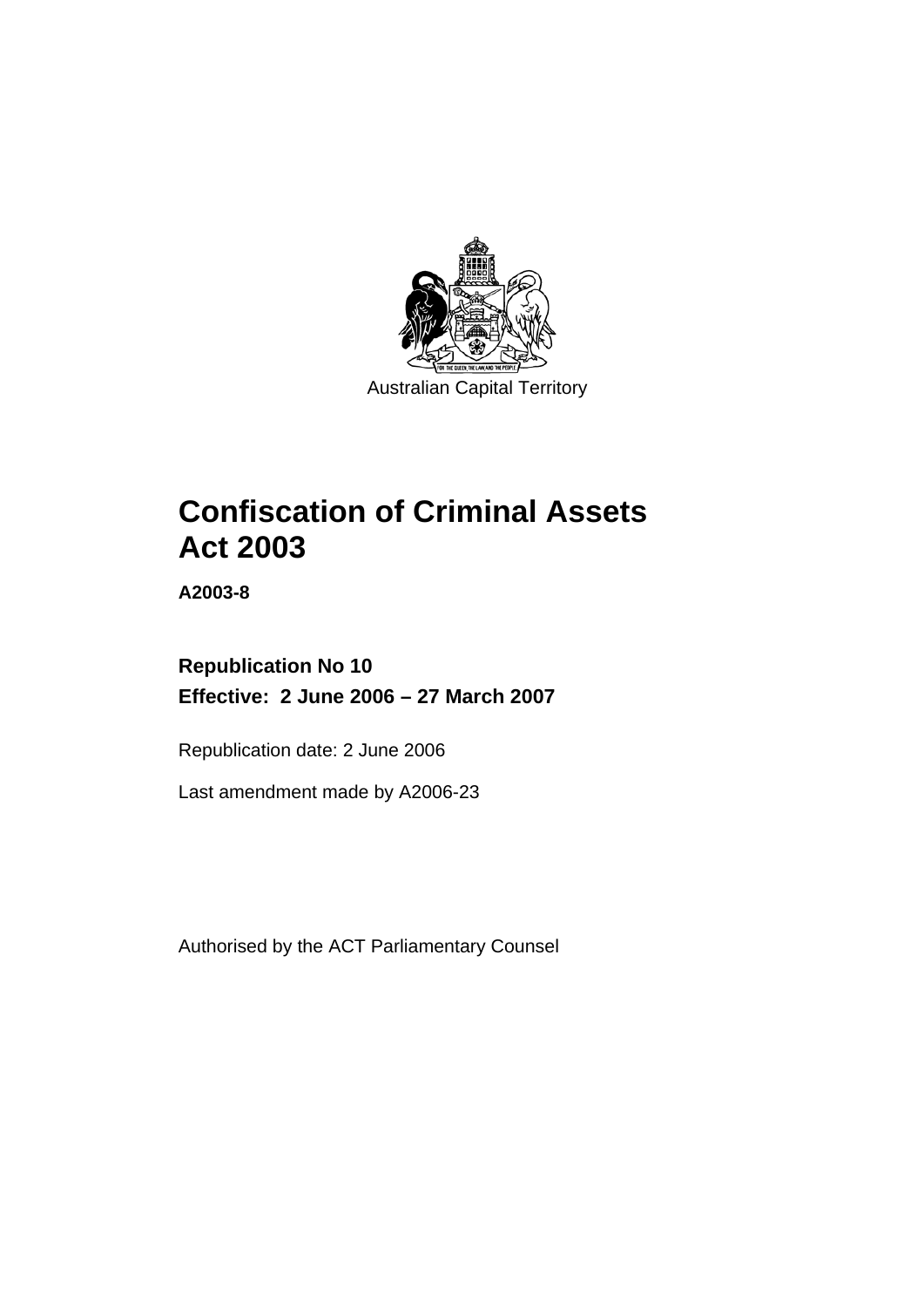## **About this republication**

#### **The republished law**

This is a republication of the *Confiscation of Criminal Assets Act 2003* (including any amendment made under the *Legislation Act 2001*, part 11.3 (Editorial changes)) as in force on 2 June 2006*.* It also includes any amendment, repeal or expiry affecting the republished law to 2 June 2006.

The legislation history and amendment history of the republished law are set out in endnotes 3 and 4.

#### **Kinds of republications**

The Parliamentary Counsel's Office prepares 2 kinds of republications of ACT laws (see the ACT legislation register at www.legislation.act.gov.au):

- authorised republications to which the *Legislation Act 2001* applies
- unauthorised republications.

The status of this republication appears on the bottom of each page.

#### **Editorial changes**

The *Legislation Act 2001*, part 11.3 authorises the Parliamentary Counsel to make editorial amendments and other changes of a formal nature when preparing a law for republication. Editorial changes do not change the effect of the law, but have effect as if they had been made by an Act commencing on the republication date (see *Legislation Act 2001*, s 115 and s 117). The changes are made if the Parliamentary Counsel considers they are desirable to bring the law into line, or more closely into line, with current legislative drafting practice.

This republication does not include amendments made under part 11.3 (see endnote 1).

#### **Uncommenced provisions and amendments**

If a provision of the republished law has not commenced or is affected by an uncommenced amendment, the symbol  $\mathbf{U}$  appears immediately before the provision heading. The text of the uncommenced provision or amendment appears only in the last endnote.

#### **Modifications**

If a provision of the republished law is affected by a current modification, the symbol  $\mathbf{M}$ appears immediately before the provision heading. The text of the modifying provision appears in the endnotes. For the legal status of modifications, see *Legislation Act 2001*, section 95.

#### **Penalties**

The value of a penalty unit for an offence against this republished law at the republication date is—

- (a) if the person charged is an individual—\$100; or
- (b) if the person charged is a corporation—\$500.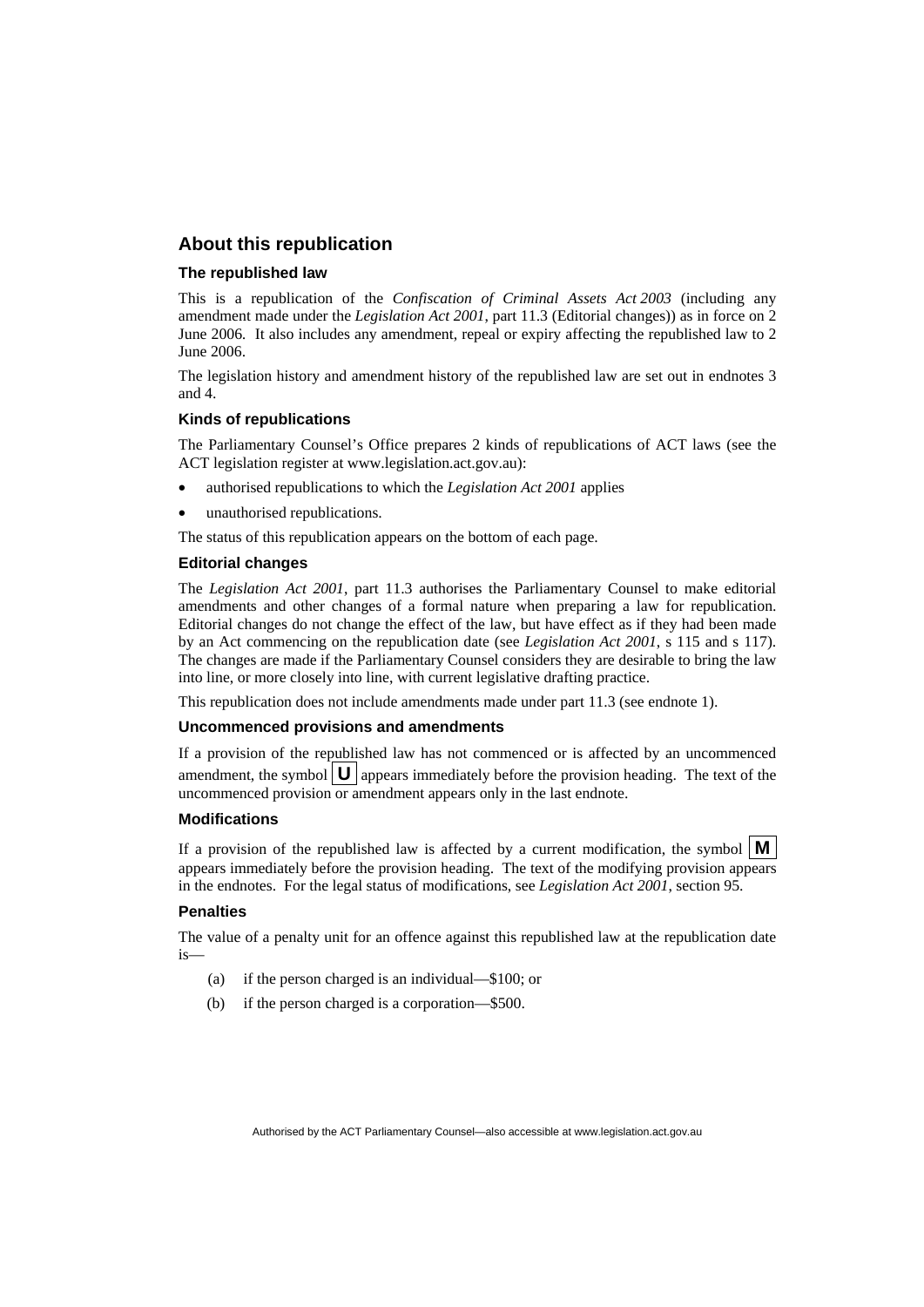

# **Confiscation of Criminal Assets Act 2003**

## **Contents**

|                             |                                                                          | Page       |
|-----------------------------|--------------------------------------------------------------------------|------------|
| Part 1                      | <b>Preliminary</b>                                                       |            |
| 1                           | Name of Act                                                              | 2          |
| 3                           | Purposes of Act                                                          | 2          |
| 4                           | Application of Act to property and dealings                              | 3          |
| 5                           | Application of Act to offences                                           | 3          |
| 6                           | Dictionary                                                               | 3          |
| 7                           | <b>Notes</b>                                                             | 3          |
| 8                           | Offences against Act-application of Criminal Code etc                    | 4          |
| Part 2                      | <b>General overview of confiscation scheme</b>                           |            |
| 9                           | General overview                                                         | 5          |
| R <sub>10</sub><br>02/06/06 | Confiscation of Criminal Assets Act 2003<br>Effective: 02/06/06-27/03/07 | contents 1 |
|                             |                                                                          |            |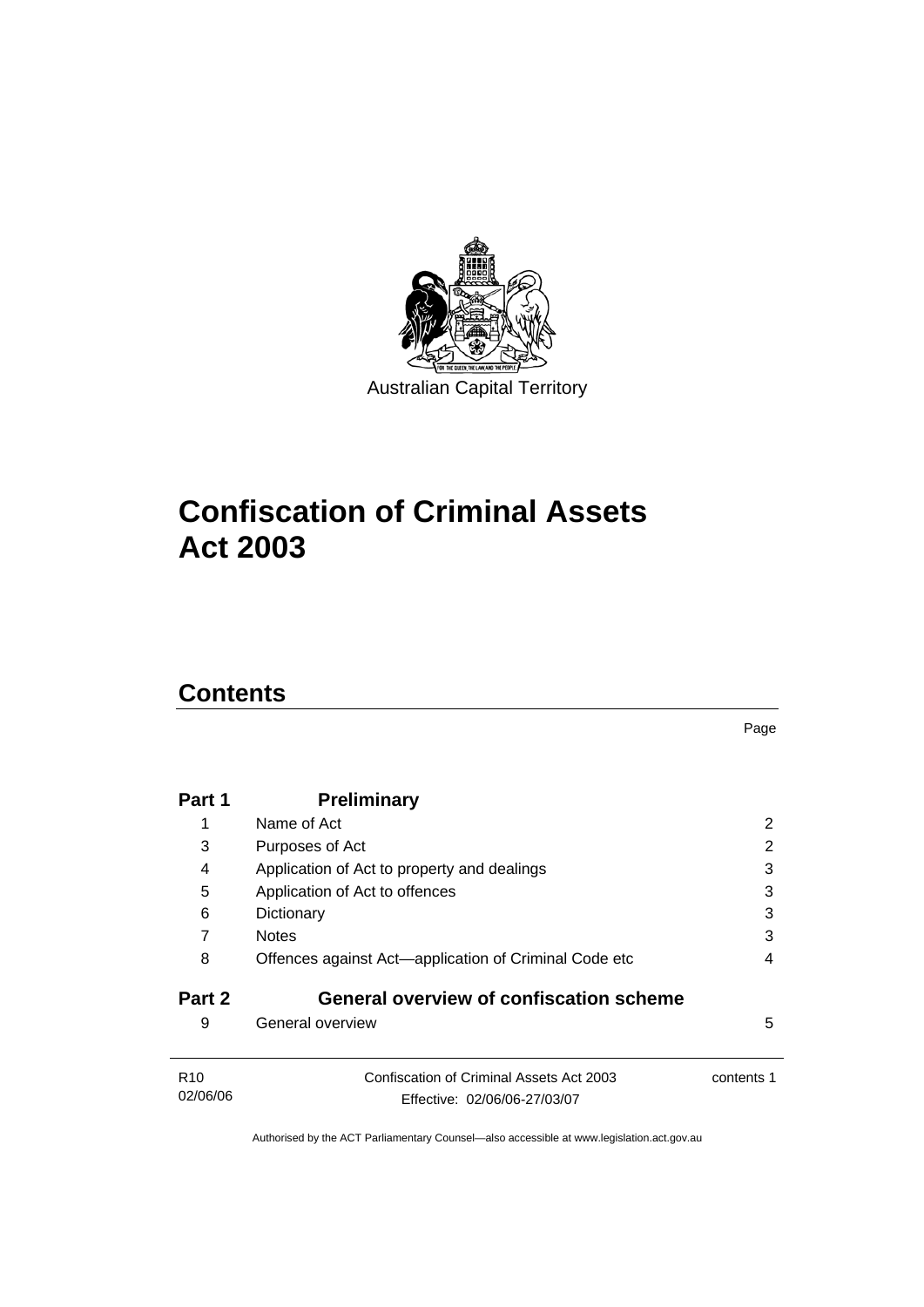#### **Contents**

| Part 3              | <b>Key concepts</b>                                                                    |    |
|---------------------|----------------------------------------------------------------------------------------|----|
| 10                  | What is tainted property                                                               | 7  |
| 11                  | What is unclaimed tainted property                                                     | 9  |
| 12                  | Meaning of derived                                                                     | 10 |
| 13                  | Meaning of offence and of particular kinds of offences                                 | 11 |
| 14                  | Meaning of effective control of property                                               | 12 |
| 15                  | Meaning of convicted and quashed                                                       | 13 |
| 16                  | When does someone abscond                                                              | 15 |
| 17                  | When is someone <i>cleared</i> of an offence                                           | 16 |
| 18                  | When a proceeding is finalised                                                         | 16 |
| Part 4              | <b>Restraint of property</b>                                                           |    |
| <b>Division 4.1</b> | General                                                                                |    |
| 19                  | Meaning of restraining order                                                           | 18 |
| 20                  | Meaning of artistic profits restraining order                                          | 18 |
| 21                  | Meaning of unclaimed tainted property restraining order                                | 18 |
| 22                  | Restraining orders--purposes                                                           | 19 |
| 23                  | Contravening restraining orders                                                        | 19 |
| 24                  | Setting aside dealings with restrained property                                        | 20 |
| <b>Division 4.2</b> | <b>Making restraining orders</b>                                                       |    |
| 25                  | Restraining orders over unclaimed tainted property-application                         | 21 |
| 26                  | Restraining orders over other property-application                                     | 22 |
| 27                  | Restraining orders—time for making certain applications                                | 23 |
| 28                  | Restraining orders over unclaimed tainted property-affidavit<br>supporting application | 24 |
| 29                  | Restraining orders over other property-affidavit supporting application                | 25 |
| 30                  | Restraining orders over unclaimed tainted property-making                              | 27 |
| 31                  | Restraining orders over other property-making                                          | 28 |
| 32                  | Making of restraining orders-specific serious offence not required etc                 | 30 |
| 33                  | Restraining orders-contents                                                            | 31 |
| 34                  | Restraining orders-notice of making                                                    | 33 |
| 35                  | Restraining order proceedings-restrictions on disclosure                               | 33 |
| 36                  | Restraining orders-disclosure offences                                                 | 34 |
| 37                  | Payment of living and business expenses from restrained property                       | 37 |
|                     |                                                                                        |    |

contents 2 Confiscation of Criminal Assets Act 2003 Effective: 02/06/06-27/03/07

R10 02/06/06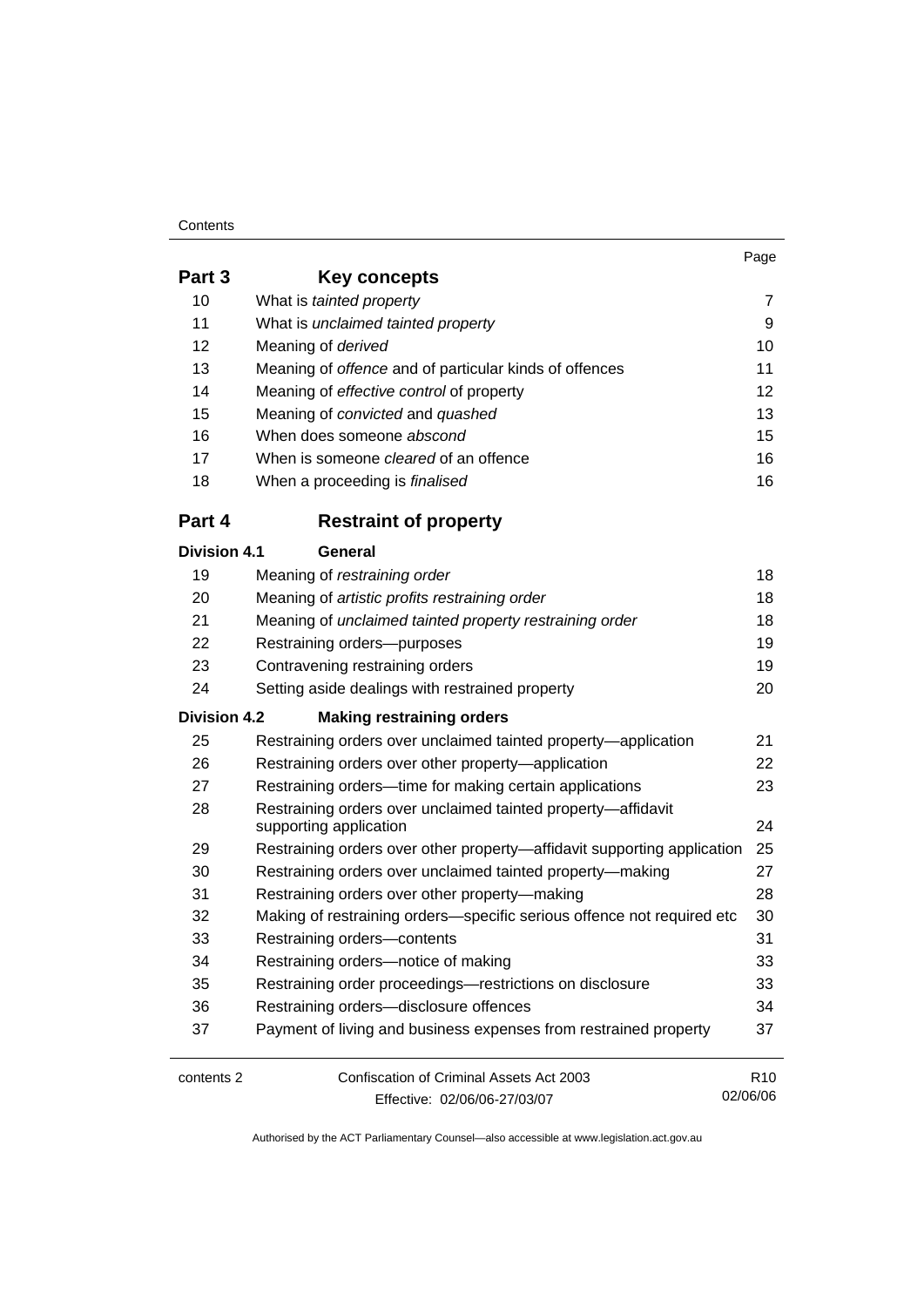| Contents |
|----------|
|----------|

| 38                  | Payment of certain legal expenses from restrained property                          | Page<br>38 |  |
|---------------------|-------------------------------------------------------------------------------------|------------|--|
| 39                  | Additional orders about restraining orders and restrained property                  |            |  |
| 40                  | Contravention of additional orders under s 39                                       | 40<br>42   |  |
|                     |                                                                                     |            |  |
| <b>Division 4.3</b> | Duration of restraining orders                                                      |            |  |
| 41                  | Meaning of forfeiture or penalty application for div 4.3                            | 42         |  |
| 42                  | Restraining orders generally not time limited                                       | 42         |  |
| 43                  | Revocation or variation of restraining orders made without notice of<br>application | 43         |  |
| 44                  | Revocation or variation of restraining orders if security or undertakings<br>given  | 43         |  |
| 45                  | When restraining order over particular property ends                                | 44         |  |
| 46                  | When unclaimed tainted property restraining order ends                              | 45         |  |
| 47                  | When restraining order ends-ordinary indictable offences                            | 46         |  |
| 48                  | When restraining order ends-serious offences                                        | 49         |  |
| 49                  | Extension of time for restraining orders                                            | 51         |  |
| Division 4.4        | <b>Restraining orders-other matters</b>                                             |            |  |
| 50                  | Restraining orders-registration in statutory property registers                     | 53         |  |
| 51                  | Penalty orders-execution against restrained property                                | 54         |  |
| Part 5              | <b>Forfeiture of property</b>                                                       |            |  |
| <b>Division 5.1</b> | <b>Conviction forfeiture orders</b>                                                 |            |  |
| 52                  | Meaning of conviction forfeiture order                                              | 55         |  |
| 53                  | Conviction forfeiture orders-application                                            | 55         |  |
| 54                  | Conviction forfeiture orders-making                                                 | 55         |  |
| 55                  | Conviction forfeiture orders-forfeiture                                             | 56         |  |
| 56                  | When conviction forfeiture order ends                                               | 56         |  |
| Division 5.2        | Automatic forfeiture-conviction for serious offences                                |            |  |
| 57                  | Unclaimed tainted property restraining orders-<br>non-application of div 5.2        | 57         |  |
| 58                  | Automatic forfeiture of restrained property on conviction for serious<br>offences   | 57         |  |
| 59                  | Automatic forfeiture-court order declaring property automatically<br>forfeited      | 58         |  |
| 60                  | Automatic forfeiture-court orders                                                   | 59         |  |
| R10<br>02/06/06     | Confiscation of Criminal Assets Act 2003<br>Effective: 02/06/06-27/03/07            | contents 3 |  |

Effective: 02/06/06-27/03/07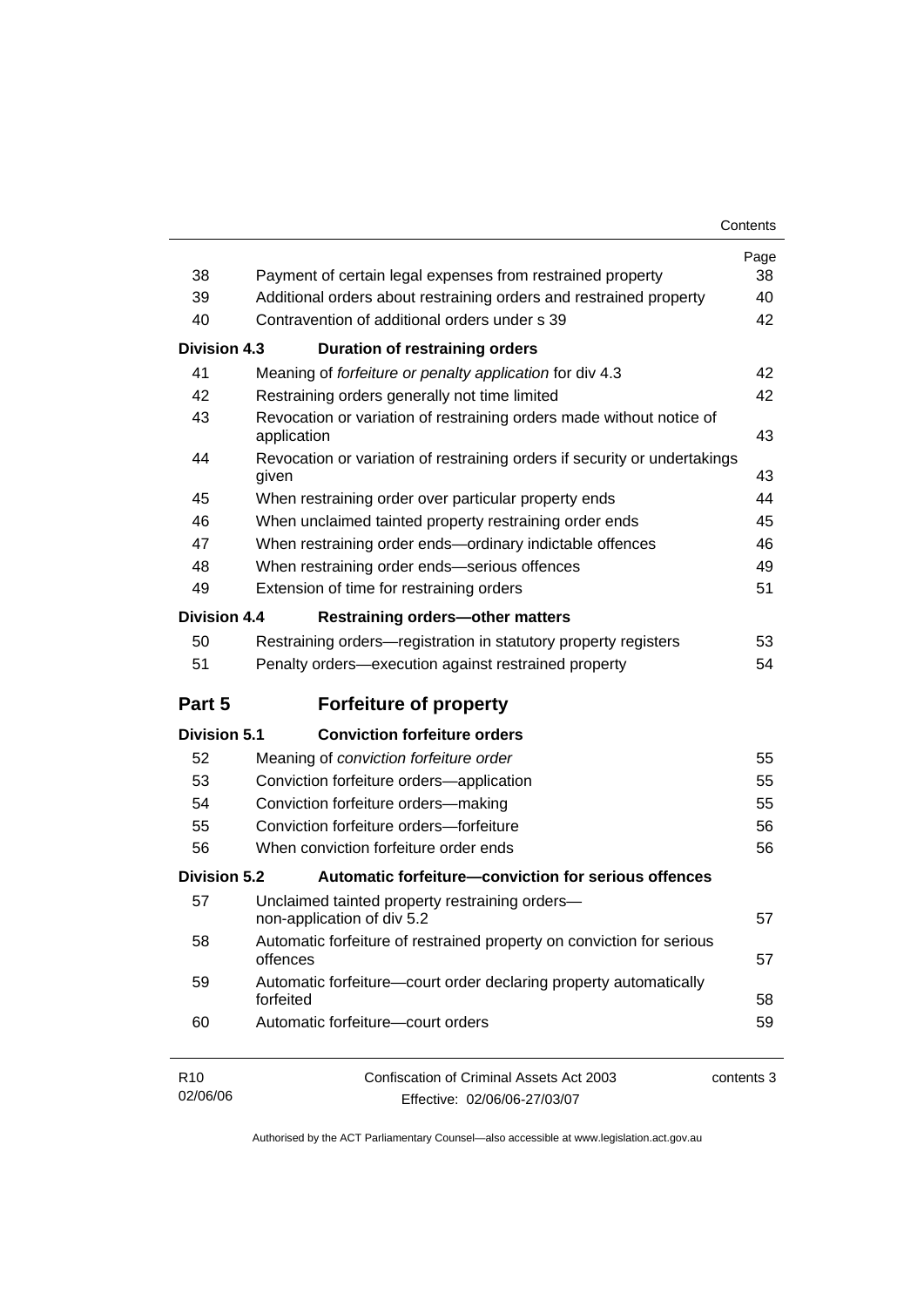| 61                  | When automatic forfeiture under div 5.2 ends                                   | Page<br>60      |
|---------------------|--------------------------------------------------------------------------------|-----------------|
| <b>Division 5.3</b> | Automatic forfeiture—unclaimed tainted property                                |                 |
| 62                  | Forfeiture of unclaimed tainted property                                       | 61              |
| 63                  | When automatic forfeiture under div 5.3 ends                                   | 61              |
| <b>Division 5.4</b> | <b>Civil forfeiture orders</b>                                                 |                 |
| 64                  | Artistic profits and unclaimed tainted property-<br>non-application of div 5.4 | 62              |
| 65                  | Meaning of civil forfeiture order                                              | 62              |
| 66                  | Civil forfeiture orders-application                                            | 62              |
| 67                  | Civil forfeiture orders-making                                                 | 63              |
| 68                  | Civil forfeiture orders-forfeiture                                             | 65              |
| 69                  | Civil forfeiture order proceedings-restrictions on disclosure                  | 65              |
| 70                  | Civil forfeiture orders-disclosure offences                                    | 66              |
| 71                  | When civil forfeiture order ends                                               | 69              |
| Part 6              | <b>Exclusion of property</b>                                                   |                 |
| <b>Division 6.1</b> | General                                                                        |                 |
| 72                  | Meaning of exclusion order                                                     | 70              |
| 73                  | When property is subject to forfeiture                                         | 70              |
| 74                  | Effect of exclusion order                                                      | 71              |
| <b>Division 6.2</b> | <b>Making exclusion orders</b>                                                 |                 |
| 75                  | Exclusion orders-application                                                   | 71              |
| 76                  | Making of exclusion orders-ordinary indictable offences                        | 72              |
| 77                  | Making of exclusion orders-serious offences                                    | 74              |
| 78                  | Making of exclusion orders-unclaimed tainted property                          | 76              |
| Part 7              | <b>Penalty orders</b>                                                          |                 |
| <b>Division 7.1</b> | <b>Benefits</b>                                                                |                 |
| 79                  | Meaning of commission of serious offence for pt 7                              | 77              |
| 80                  | Meaning of benefits derived by an offender                                     | 77              |
| 81                  | Meaning of artistic profits                                                    | 78              |
| <b>Division 7.2</b> | <b>Making penalty orders</b>                                                   |                 |
| 82                  | Meaning of penalty order                                                       | 80              |
| contents 4          | Confiscation of Criminal Assets Act 2003                                       | R <sub>10</sub> |
|                     | Effective: 02/06/06-27/03/07                                                   | 02/06/06        |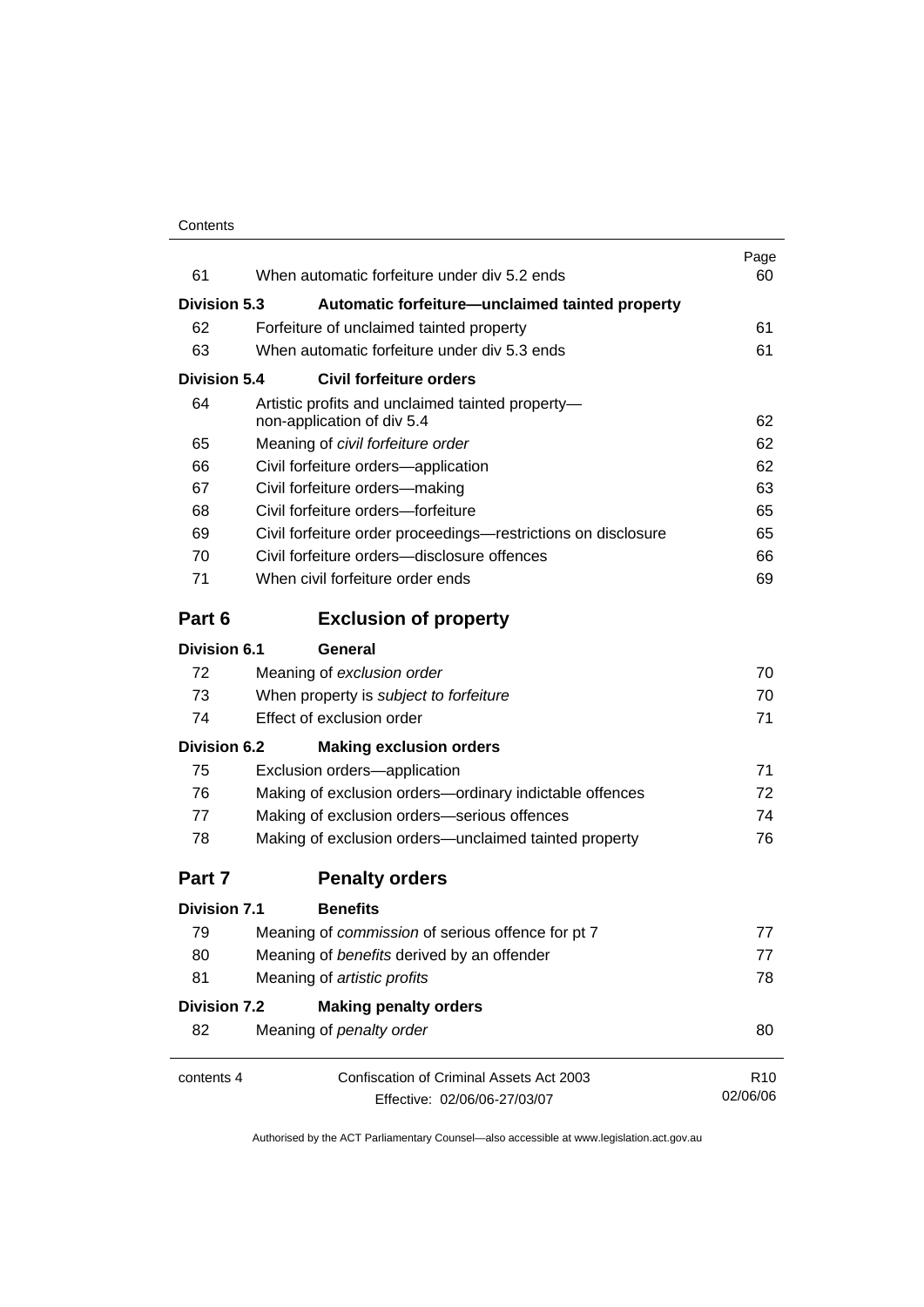| 83                  | Penalty orders-application                                                                    | Page<br>80 |
|---------------------|-----------------------------------------------------------------------------------------------|------------|
| 84                  | Penalty orders—offenders convicted of ordinary indictable offences                            | 81         |
| 85                  | Penalty orders-commission of serious offences                                                 | 81         |
| 86                  | Penalty orders—amount of penalty                                                              | 83         |
| 87                  | Penalty orders-contents                                                                       | 84         |
| 88                  | Penalty orders—enforceable as judgment debt                                                   | 85         |
| 89                  | Penalty orders-variation for reassessed value of benefits                                     | 85         |
| Division 7.3        | Value of benefits                                                                             |            |
| 90                  | Meaning of <i>narcotic substance</i> and <i>property</i> for div 7.3                          | 86         |
| 91                  | Presumed value of benefits-ordinary indictable offence                                        | 86         |
| 92                  | Presumed value of benefits-serious offence                                                    | 87         |
| 93                  | Value of benefits-relevant matters                                                            |            |
| Division 7.4        | Satisfaction of penalty order                                                                 |            |
| 94                  | Creation of penalty charge over restrained property                                           |            |
| 95                  | 92<br>When penalty charge over property ends                                                  |            |
| 96                  | 93<br>Power to satisfy penalty order                                                          |            |
| 97                  | Public trustee to repay any amount surplus to satisfying penalty order                        | 94         |
| Division 7.5        | End of penalty orders                                                                         |            |
| 98                  | When penalty order ends                                                                       | 94         |
| Part 8              | <b>Restrained property</b>                                                                    |            |
| <b>Division 8.1</b> | Management of restrained property by public trustee                                           |            |
| 99                  | Application of div 8.1                                                                        | 95         |
| 100                 | Powers of public trustee to preserve restrained property etc                                  | 95         |
| 101                 | Sale, modification or destruction of property by public trustee                               | 96         |
| 102                 | Notice of sale, modification or destruction of restrained property by<br>public trustee<br>97 |            |
| 103                 | Emergency modification or destruction of restrained property                                  | 98         |
| 104                 | Notice details to be included in public trustee's report<br>98                                |            |
| 105                 | 99<br>Order to stop sale, modification or destruction of restrained property                  |            |
| <b>Division 8.2</b> | Joint ownership of restrained property                                                        |            |
| 106                 | Effect of death on joint ownership                                                            | 100        |
|                     |                                                                                               |            |

| R10      | Confiscation of Criminal Assets Act 2003 | contents 5 |
|----------|------------------------------------------|------------|
| 02/06/06 | Effective: 02/06/06-27/03/07             |            |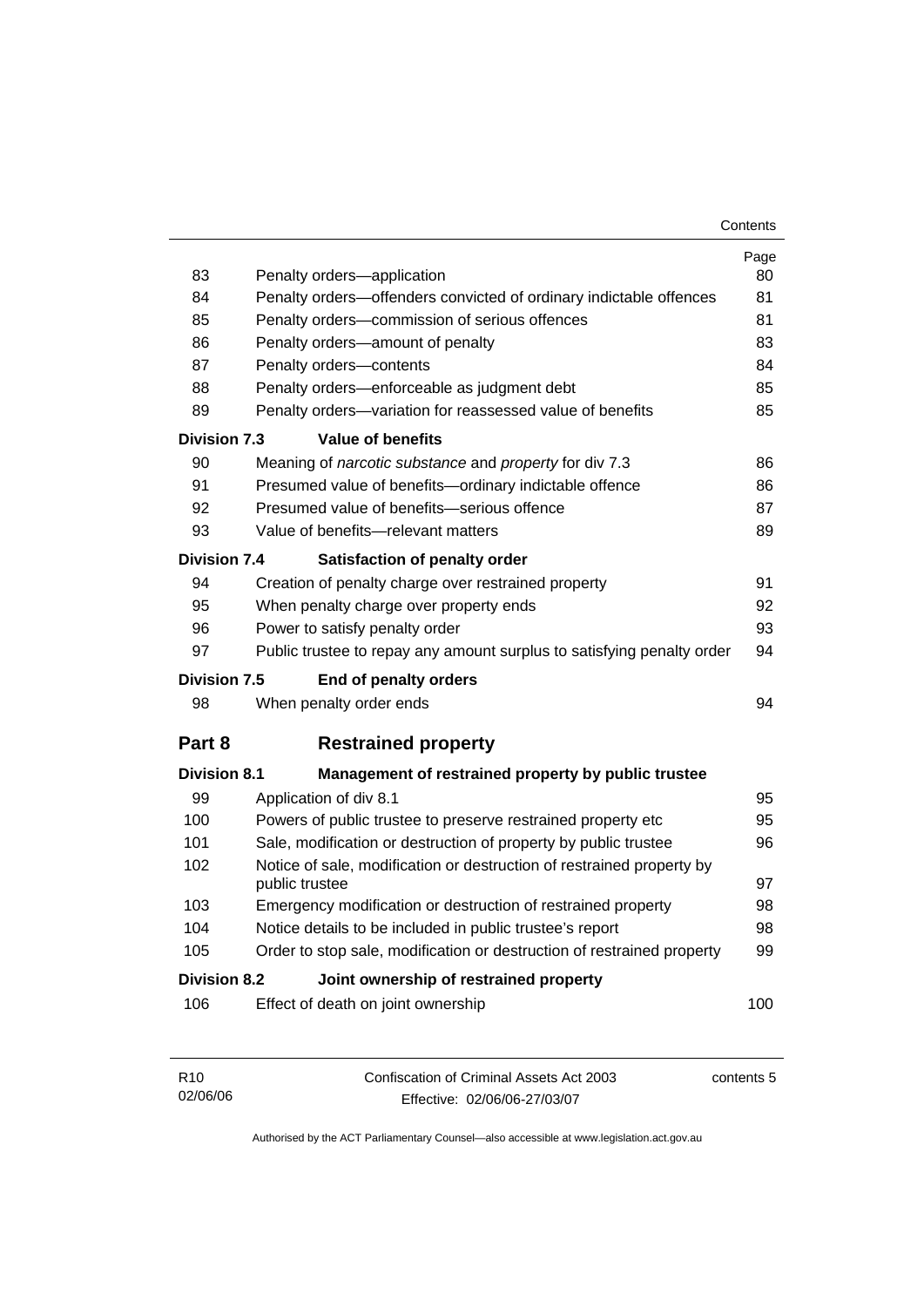#### **Contents**

|                     |                                                                                 | Page            |
|---------------------|---------------------------------------------------------------------------------|-----------------|
| Part 9              | <b>Forfeited property</b>                                                       |                 |
| <b>Division 9.1</b> | <b>Preliminary</b>                                                              |                 |
| 107                 | Meaning of interested person in pt 9                                            | 102             |
| 108                 | Forfeited property-powers of public trustee                                     | 102             |
| <b>Division 9.2</b> | Vesting and disposal of forfeited property                                      |                 |
| 109                 | Vesting of forfeited property-general rule                                      | 103             |
| 110                 | Vesting of registrable property on forfeiture                                   | 103             |
| 111                 | Disposal of forfeited property                                                  | 104             |
| <b>Division 9.3</b> | Improperly obtained registered property interests                               |                 |
| 112                 | Application of div 9.3 to registered property interests                         | 105             |
| 113                 | Discharge of prior registered property interests given for improper<br>purposes | 106             |
| <b>Division 9.4</b> | Sale of jointly owned forfeited property                                        |                 |
| 114                 | Application of div 9.4 to jointly owned property                                | 107             |
| 115                 | Inconsistency with Trustee Act or Conveyancing Act                              | 107             |
| 116                 | Order for sale of jointly owned property                                        | 108             |
| 117                 | Trust for sale of property                                                      | 109             |
| 118                 | Effect of trust for sale on joint ownership                                     | 109             |
| 119                 | Distribution of proceeds of sale of property                                    | 109             |
| 120                 | Variation of court order for sale                                               | 110             |
| <b>Division 9.5</b> | Forfeited property-return or compensation                                       |                 |
| 121                 | Meaning of return or compensation order                                         | 110             |
| 122                 | Return or compensation orders-application                                       | 110             |
| 123                 | Return or compensation orders-making                                            | 111             |
| <b>Division 9.6</b> | Forfeited property-buyback of interest                                          |                 |
| 124                 | Meaning of buyback order                                                        | 112             |
| 125                 | Buyback orders-application                                                      | 112             |
| 126                 | Buyback orders-making                                                           | 113             |
| 127                 | Buyback orders-buying interest in property                                      | 113             |
| Part 10             | <b>Confiscated assets trust fund</b>                                            |                 |
| 128                 | Definitions for pt 10                                                           | 114             |
| contents 6          | <b>Confiscation of Criminal Assets Act 2003</b>                                 | R <sub>10</sub> |
|                     | Effective: 02/06/06-27/03/07                                                    | 02/06/06        |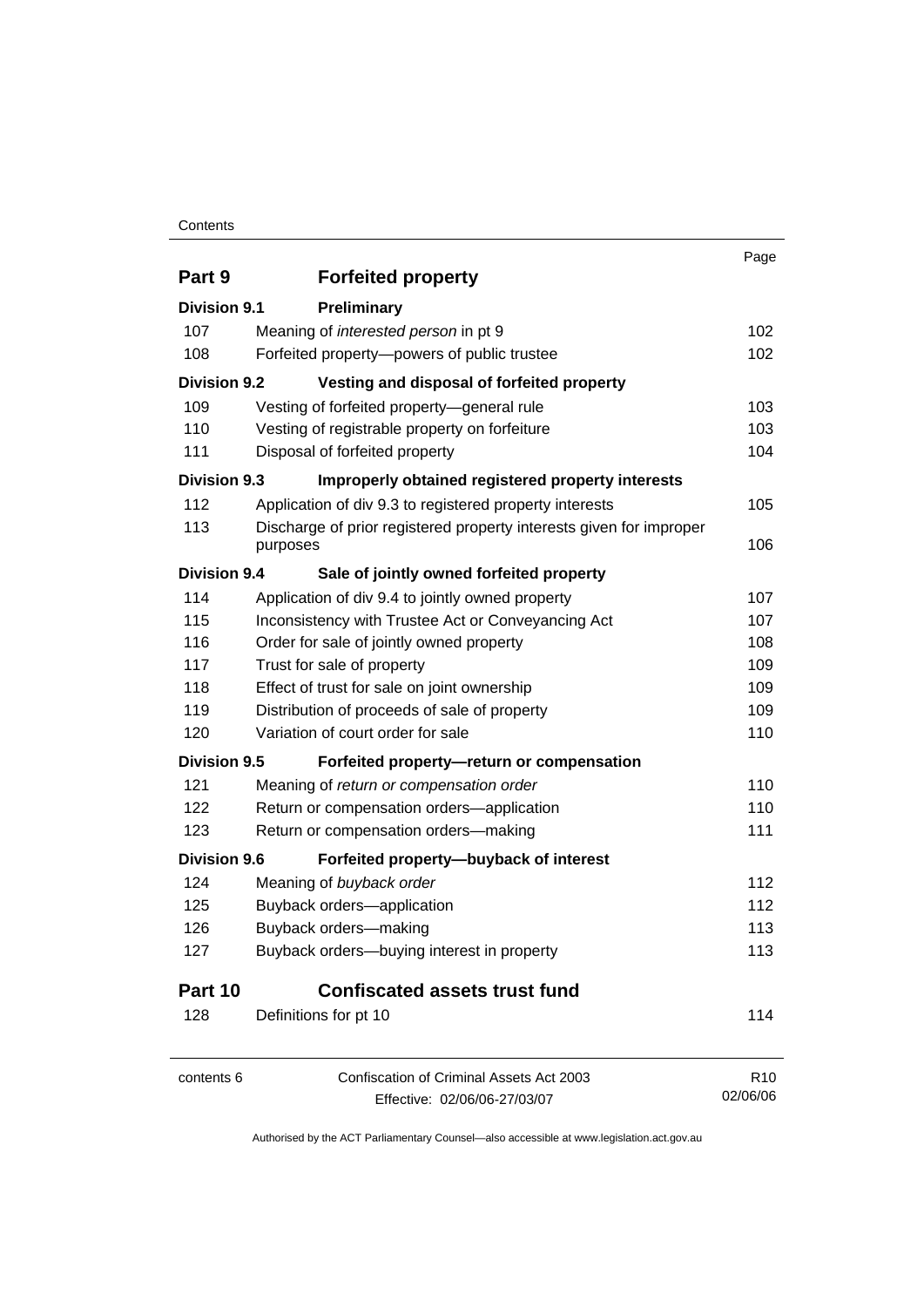| Contents |
|----------|
|----------|

|                             |                                                                                  | Page       |
|-----------------------------|----------------------------------------------------------------------------------|------------|
| 129                         | Meaning of equitable sharing program                                             | 114        |
| 130                         | Establishment of trust fund                                                      | 115        |
| 131                         | Payments into trust fund                                                         | 115        |
| 132                         | Purposes of trust fund                                                           | 116        |
| 133                         | Payments from trust fund                                                         | 117        |
| 134                         | Distribution of surplus funds                                                    | 117        |
| 135                         | Review of reserved and distributable funds by public trustee                     | 118        |
| Part 11                     | Interstate orders                                                                |            |
| 136                         | Meaning of authenticated for pt 11                                               | 119        |
| 137                         | Interstate restraining and forfeiture orders etc-registration                    | 119        |
| 138                         | Interstate restraining and forfeiture orders etc-interim registration            | 120        |
| 139                         | Interstate restraining and forfeiture orders etc-effect of registration          | 121        |
| 140                         | Interstate restraining and forfeiture orders etc-ending of registration          | 121        |
| 141                         | Interstate restraining and forfeiture orders etc-cancellation of<br>registration | 122        |
| 142                         | Creation of interstate penalty charges                                           | 122        |
| 143                         | Interstate penalty charges-effect of creation                                    | 123        |
| Part 12                     | <b>Information gathering</b>                                                     |            |
| <b>Division 12.1</b>        | <b>Inquiry notices</b>                                                           |            |
| 144                         | Meaning of <i>inquiry notice</i>                                                 | 124        |
| 145                         | Inquiry notices-giving                                                           | 124        |
| 146                         | Inquiry notices-form                                                             | 125        |
| 147                         | Inquiry notices—immunity for complying financial institutions and staff          | 125        |
| <b>Division 12.2</b>        | <b>Monitoring orders</b>                                                         |            |
| 148                         | Meaning of monitoring order                                                      | 126        |
| 149                         | Monitoring orders-application                                                    | 126        |
| 150                         | Monitoring orders-affidavit supporting application                               | 127        |
| 151                         | Monitoring orders-making                                                         | 127        |
| <b>Division 12.3</b>        | <b>Transaction suspension orders</b>                                             |            |
| 152                         | Meaning of transaction suspension order                                          | 128        |
| 153                         | Transaction suspension orders-application                                        | 129        |
| 154                         | Transaction suspension orders-affidavit supporting application                   | 130        |
| R <sub>10</sub><br>02/06/06 | Confiscation of Criminal Assets Act 2003<br>Effective: 02/06/06-27/03/07         | contents 7 |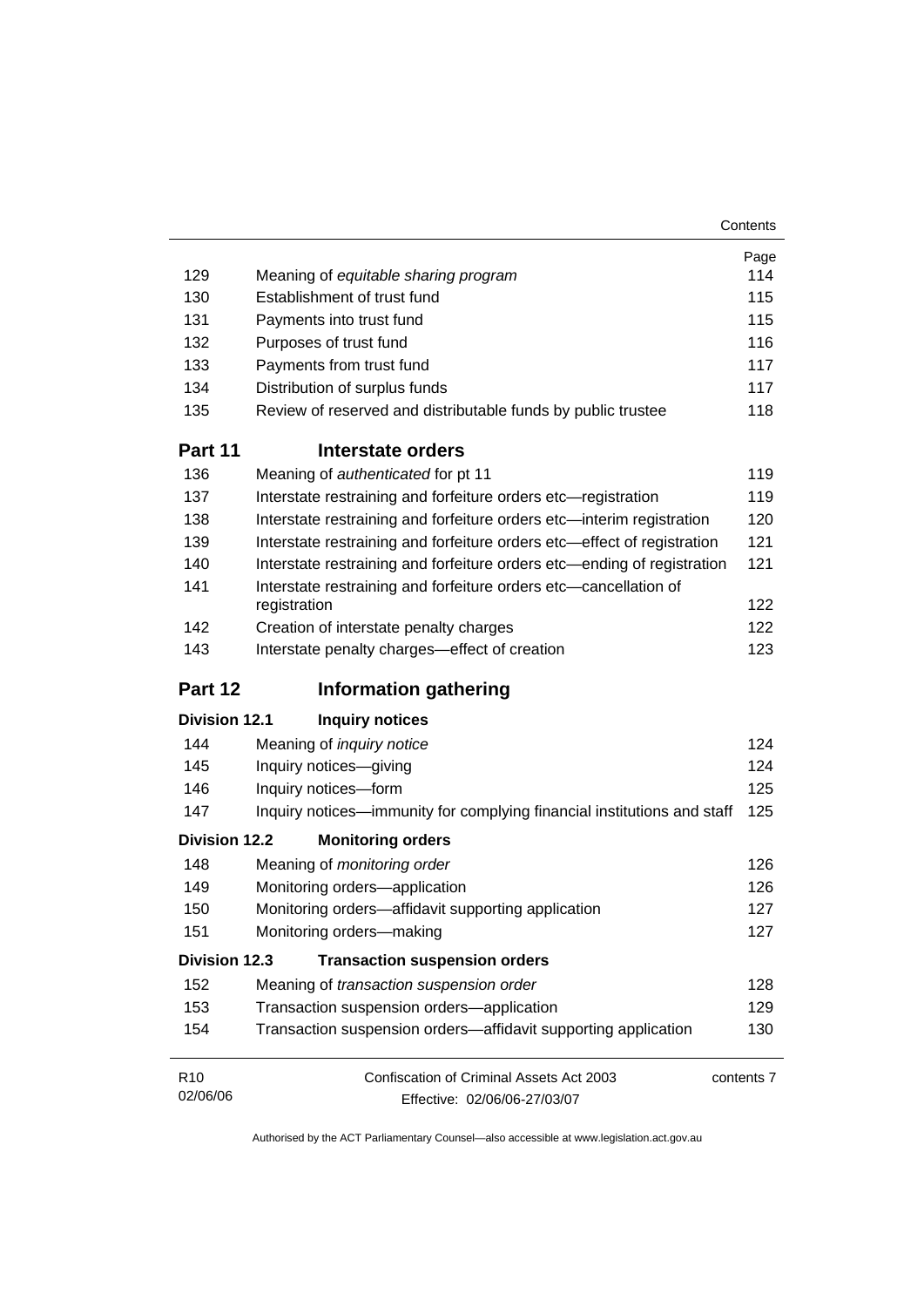## **Contents**

|                      |                                                          | Page |
|----------------------|----------------------------------------------------------|------|
| 155                  | Transaction suspension orders-making                     | 130  |
| <b>Division 12.4</b> | Production orders for property-tracking documents        |      |
| 156                  | Meaning of production order                              | 132  |
| 157                  | Meaning of property-tracking document                    | 132  |
| 158                  | Production orders-application                            | 133  |
| 159                  | Production orders—affidavit supporting application       | 133  |
| 160                  | Production orders-making                                 | 133  |
| 161                  | Production order proceedings-restrictions on disclosure  | 134  |
| 162                  | Production orders-variation                              | 135  |
| 163                  | Production orders-consequential powers about documents   | 135  |
| <b>Division 12.5</b> | <b>Examination orders and notices</b>                    |      |
|                      | <b>Subdivision 12.5.1 Preliminary</b>                    |      |
| 164                  | Definitions for div 12.5                                 | 136  |
| 165                  | Authorised investigators                                 | 137  |
|                      | <b>Subdivision 12.5.2 Examination orders</b>             |      |
| 166                  | Meaning of examination order                             | 138  |
| 167                  | Examination orders-application                           | 138  |
| 168                  | Examination orders-affidavit supporting application      | 138  |
| 169                  | Examination orders-making                                | 139  |
| 170                  | Examination order proceedings-restrictions on disclosure | 140  |
|                      | <b>Subdivision 12.5.3 Examination notices</b>            |      |
| 171                  | Meaning of examination notice                            | 140  |
| 172                  | Examination notices-giving                               | 141  |
| 173                  | Examination notices-form                                 | 141  |
|                      | <b>Subdivision 12.5.4 Conducting examinations</b>        |      |
| 174                  | Time and place of examination                            | 142  |
| 175                  | Requirements made of person examined                     | 142  |
| 176                  | Conduct of examination                                   | 143  |
| 177                  | Role of the examinee's lawyer                            | 143  |
| 178                  | Examinations-consequential powers about documents        | 144  |
| 179                  | Examinations-additional restrictions on disclosure       | 144  |
| 180                  | Protection of authorised investigator etc                | 145  |
|                      |                                                          |      |

| contents 8 | Confiscation of Criminal Assets Act 2003 | R <sub>10</sub> |
|------------|------------------------------------------|-----------------|
|            | Effective: 02/06/06-27/03/07             | 02/06/06        |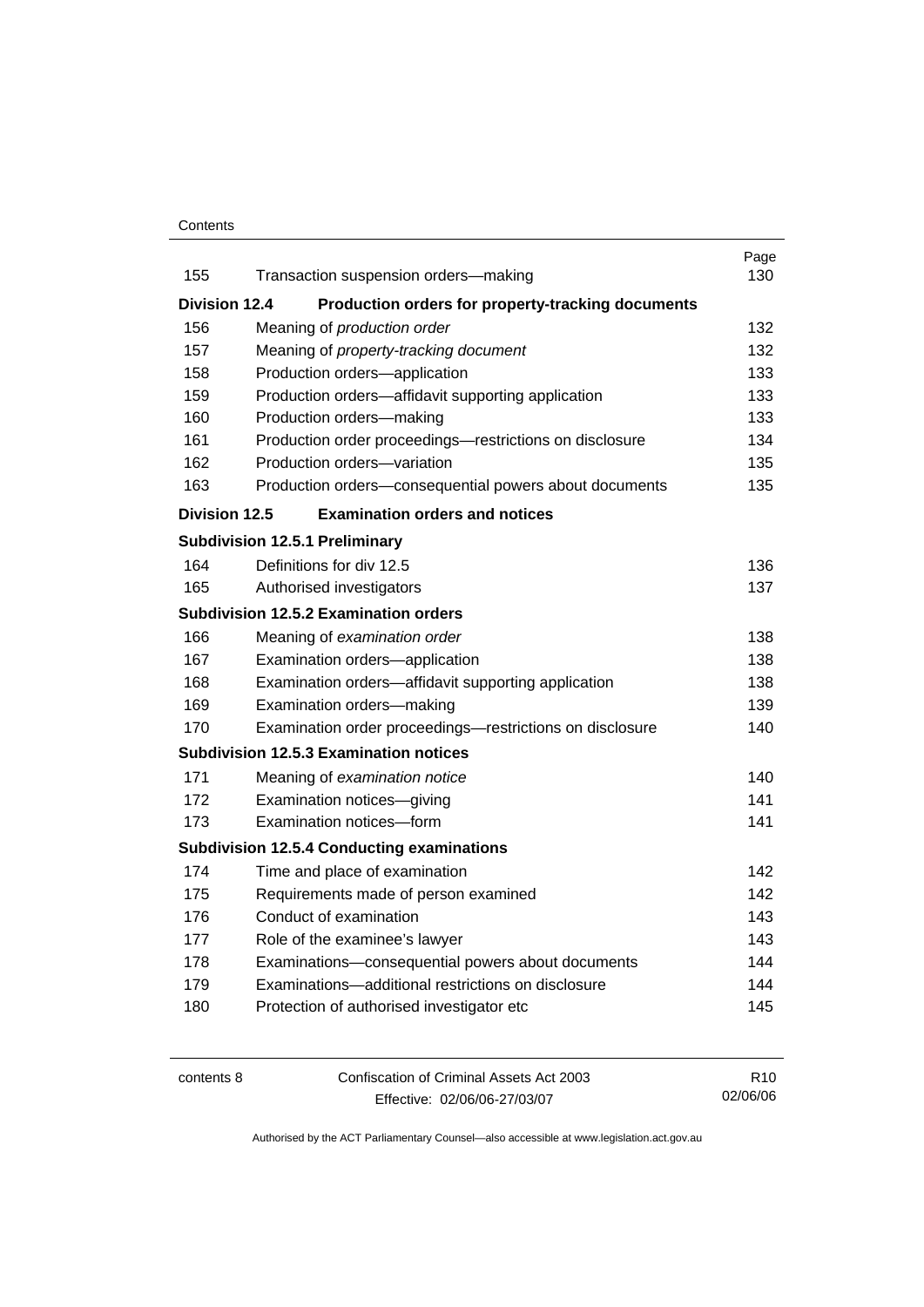|                             |                                                                                        | Contents |
|-----------------------------|----------------------------------------------------------------------------------------|----------|
|                             |                                                                                        | Page     |
|                             | Subdivision 12.5.5 Offences-examination notices                                        |          |
| 181                         | Obstruction etc of authorised investigator                                             | 146      |
| 182                         | Failing to attend examination                                                          | 146      |
| 183                         | Offences relating to appearance at examination                                         | 147      |
| 184                         | Unauthorised presence at an examination                                                | 147      |
| 185                         | Examinations-additional disclosure offences                                            | 148      |
| <b>Division 12.6</b>        | Information order offences                                                             |          |
| 186                         | Meaning of information order                                                           | 150      |
| 187                         | Information orders-failure to comply                                                   | 151      |
| 188                         | Information orders-false or misleading information                                     | 151      |
| 189                         | Information orders-false or misleading documents                                       | 152      |
| 190                         | Destruction etc of documents                                                           | 152      |
| 191                         | Meaning of non-disclosable information order                                           | 153      |
| 192                         | Information orders-disclosure offences                                                 | 154      |
| 193                         | Information orders-disclosure by police officers                                       | 156      |
| 194                         | Information orders-protection of complying financial institutions                      | 156      |
| Part 13                     | <b>Search warrants</b>                                                                 |          |
| <b>Division 13.1</b>        | Preliminary                                                                            |          |
| 195                         | Definitions for pt 13                                                                  | 158      |
| <b>Division 13.2</b>        | Search warrants-general                                                                |          |
| 196                         | Applications for search warrants-general                                               | 160      |
| 197                         | Offence for making false etc statements in search warrant applications                 | 160      |
| 198                         | Additional contents of search warrant applications                                     | 161      |
| 199                         | Issuing search warrants                                                                | 161      |
| 200                         | When search warrant for property-tracking document may be issued                       | 162      |
| 201                         | Contents of search warrants                                                            | 162      |
| 202                         | Authorisation given by search warrants                                                 | 163      |
| <b>Division 13.3</b>        | <b>Telephone and electronic warrants</b>                                               |          |
| 203                         | Applying for search warrants by telephone or other electronic means                    | 164      |
| 204                         | Issuing search warrants by telephone or other electronic means                         | 165      |
| 205                         | Unsigned warrants by telephone or other electronic means in court<br>proceedings       | 166      |
| R <sub>10</sub><br>02/06/06 | Confiscation of Criminal Assets Act 2003<br>contents 9<br>Effective: 02/06/06-27/03/07 |          |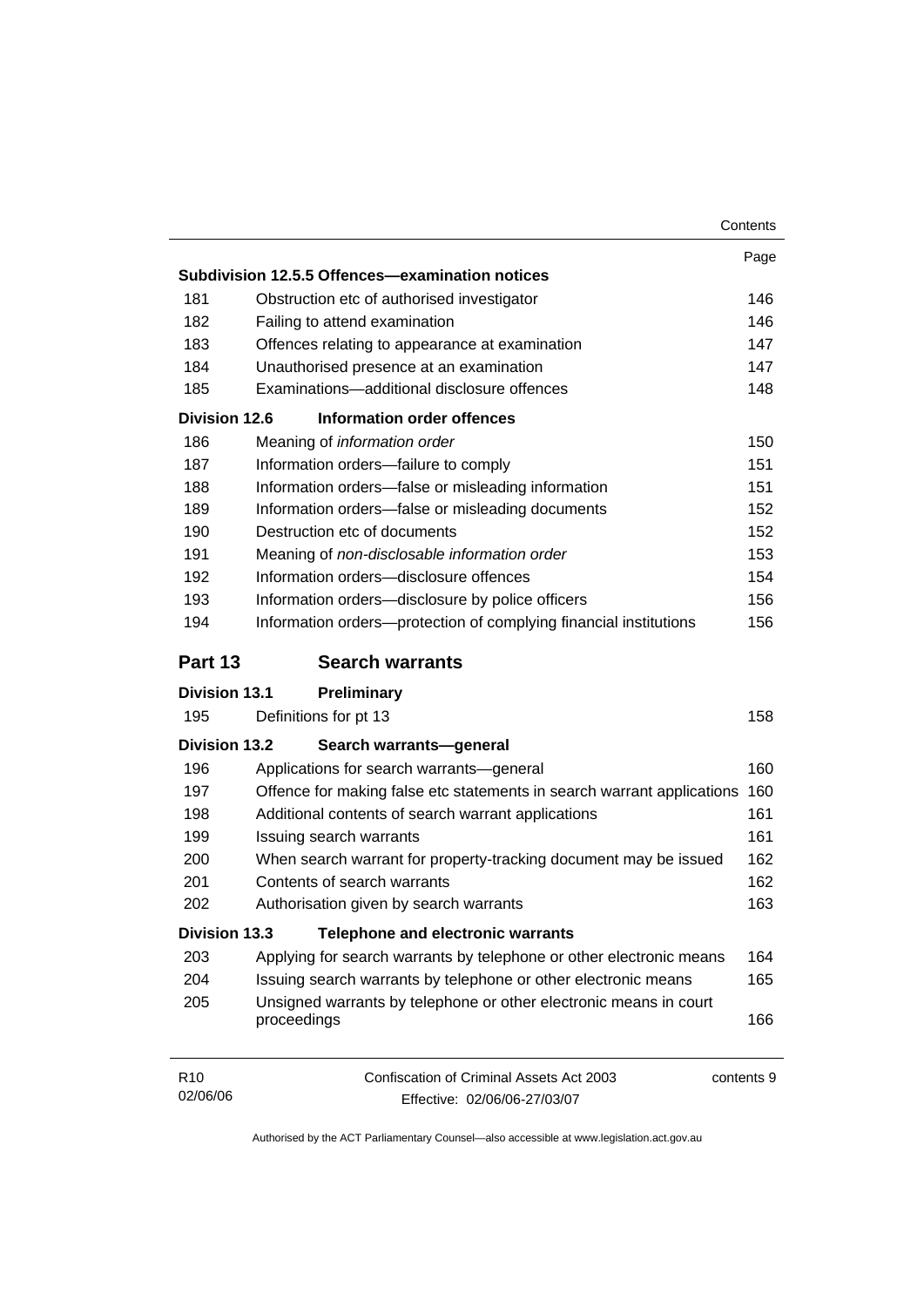|                      |            |                                                                                           | Page            |
|----------------------|------------|-------------------------------------------------------------------------------------------|-----------------|
| 206                  |            | Offence for stating incorrect names in warrants by telephone or other<br>electronic means | 166             |
| 207                  |            | Offence for execution etc of search warrant departing in material form                    | 167             |
| 208                  |            | Offence for execution etc of unauthorised form of search warrant                          | 167             |
| 209                  |            | Offence for giving unauthorised form of search warrant                                    | 168             |
| <b>Division 13.4</b> |            | <b>Executing search warrants</b>                                                          |                 |
| 210                  | hours      | Search warrants—whether must be executed only during particular                           | 168             |
| 211                  |            | Search warrants-restrictions on personal searches                                         | 169             |
| 212                  |            | Use of force and availability of assistance in executing search warrant                   | 170             |
| 213                  |            | Search warrants—announcement before entry                                                 | 170             |
| 214                  |            | Details of search warrant to be given to occupier etc                                     | 171             |
| 215                  |            | Occupier entitled to be present during search etc                                         | 171             |
| 216                  |            | Particular powers available to officers executing search warrant                          | 172             |
| 217                  |            | Use of equipment to examine or process things                                             | 172             |
| 218                  |            | Moving things to another place for examination or processing                              | 173             |
| 219                  |            | Use of electronic equipment at premises                                                   | 174             |
| 220                  | access etc | Person with knowledge of computer or computer system to assist                            | 175             |
| 221                  |            | Securing electronic equipment                                                             | 176             |
| 222                  |            | Copies of seized things to be provided                                                    | 177             |
| 223                  |            | Providing documents after execution of search warrant                                     | 178             |
| <b>Division 13.5</b> |            | <b>Stopping and searching vehicles</b>                                                    |                 |
| 224                  |            | Searches of vehicles without search warrant in emergency situations                       | 178             |
| 225                  |            | How police officer exercises powers under s 224                                           | 179             |
| <b>Division 13.6</b> |            | Search warrants-things seized                                                             |                 |
| 226                  |            | Receipts for things seized under search warrants                                          | 180             |
| 227                  |            | Keeping seized things under search warrants                                               | 181             |
| 228                  |            | Keeping things for further period                                                         | 182             |
| 229                  |            | Issuing officer may order keeping of thing                                                | 182             |
| 230                  |            | Transfer of things seized to public trustee                                               | 183             |
| <b>Division 13.7</b> |            | Search warrants-miscellaneous                                                             |                 |
| 231                  |            | Search warrants—false or misleading information                                           | 183             |
| contents 10          |            | Confiscation of Criminal Assets Act 2003                                                  | R <sub>10</sub> |
|                      |            | Effective: 02/06/06-27/03/07                                                              | 02/06/06        |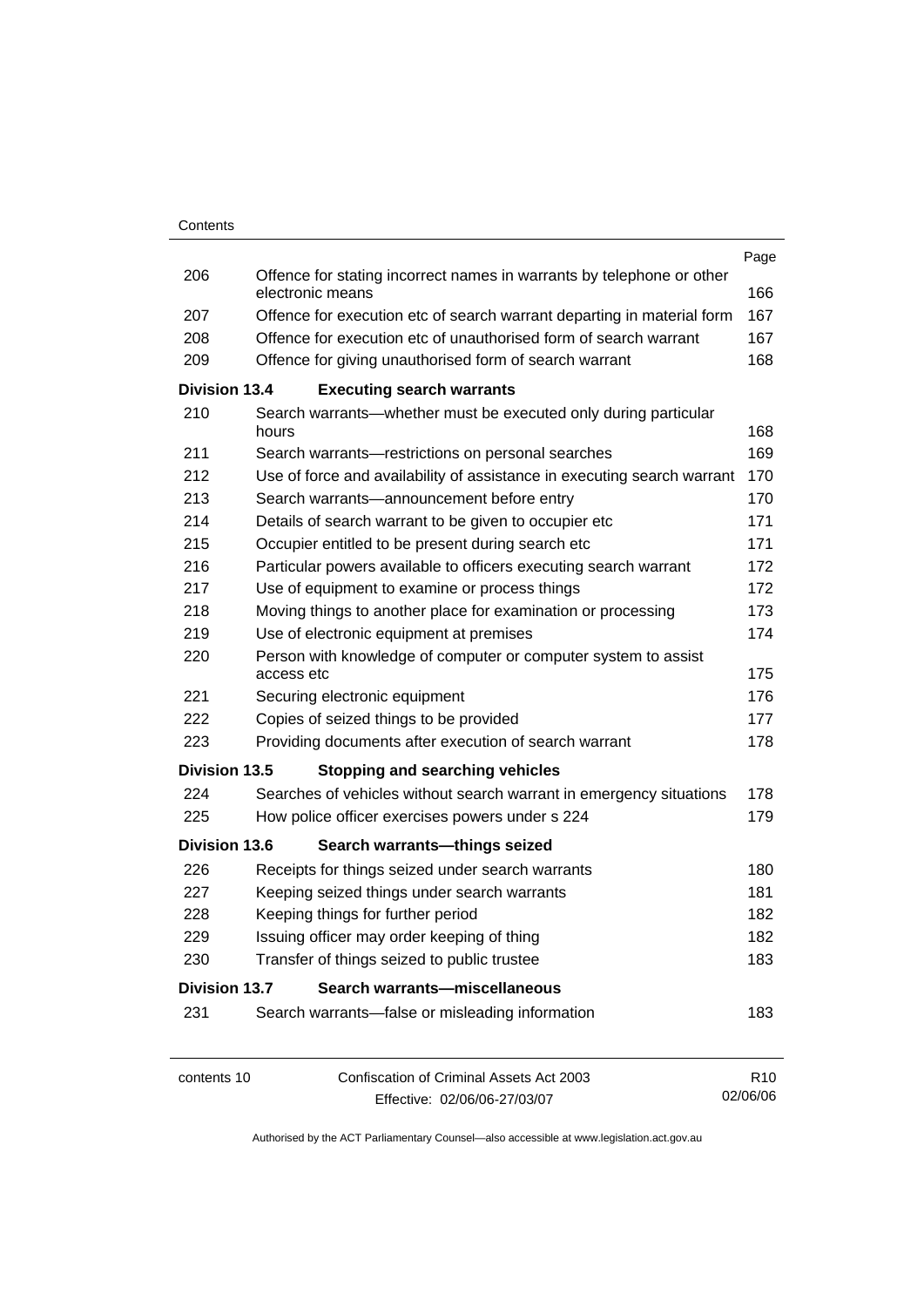|                             |                                                                                                | Contents    |
|-----------------------------|------------------------------------------------------------------------------------------------|-------------|
|                             |                                                                                                | Page        |
| 232                         | Search warrants—false or misleading documents                                                  | 184         |
| 233                         | Obstruction etc of police officers and people assisting                                        | 184         |
| 234                         | Damage etc to be minimised                                                                     | 185         |
| 235                         | Compensation                                                                                   | 185         |
| Part 14                     | <b>Court procedure</b>                                                                         |             |
| 236                         | Meaning of confiscation proceeding                                                             | 187         |
| 237                         | Confiscation and corresponding law order proceedings are civil, not<br>criminal                | 189         |
| 238                         | Meaning of relevant court                                                                      | 189         |
| 239                         | Jurisdiction of Magistrates Court-confiscation proceedings                                     | 190         |
| 240                         | Jurisdiction of Magistrates Court-interstate orders                                            | 191         |
| 241                         | Jurisdiction of Supreme Court                                                                  | 192         |
| 242                         | Confiscation proceedings—transferred proceedings                                               | 192         |
| 243                         | Restricted access proceedings—notice of applications etc                                       | 193         |
| 244                         | Other confiscation proceedings—notice of applications etc                                      | 194         |
| 245                         | Applications for another confiscation proceeding in relation to same<br>offence                | 195         |
| 246                         | Confiscation proceedings—time extensions for applications                                      | 196         |
| 247                         | Confiscation proceedings—amendment of applications                                             | 196         |
| 248                         | Confiscation proceedings-relevant material                                                     | 197         |
| 249                         | Confiscation proceedings—witness not required to answer questions<br>prejudicing investigation | 197         |
| 250                         | Confiscation proceedings-additional orders                                                     | 197         |
| 251                         | Contravention of additional orders under s 250                                                 | 199         |
| 252                         | Confiscation proceedings-consent orders                                                        | 199         |
| 253                         | Confiscation proceedings-notice of making orders                                               | 199         |
| 254                         | Concurrent proceedings                                                                         | 200         |
| Part 15                     | <b>Miscellaneous</b>                                                                           |             |
| 255                         | Selfincrimination and other privileges overridden                                              | 201         |
| 256                         | Powers under Act not limited by criminal proceedings                                           | 202         |
| 257                         | Powers under Act do not limit each other or powers under other laws                            | 203         |
| 258                         | Examination orders-reporting requirements                                                      | 203         |
| 259                         | Approved forms                                                                                 | 205         |
| R <sub>10</sub><br>02/06/06 | Confiscation of Criminal Assets Act 2003<br>Effective: 02/06/06-27/03/07                       | contents 11 |

Effective: 02/06/06-27/03/07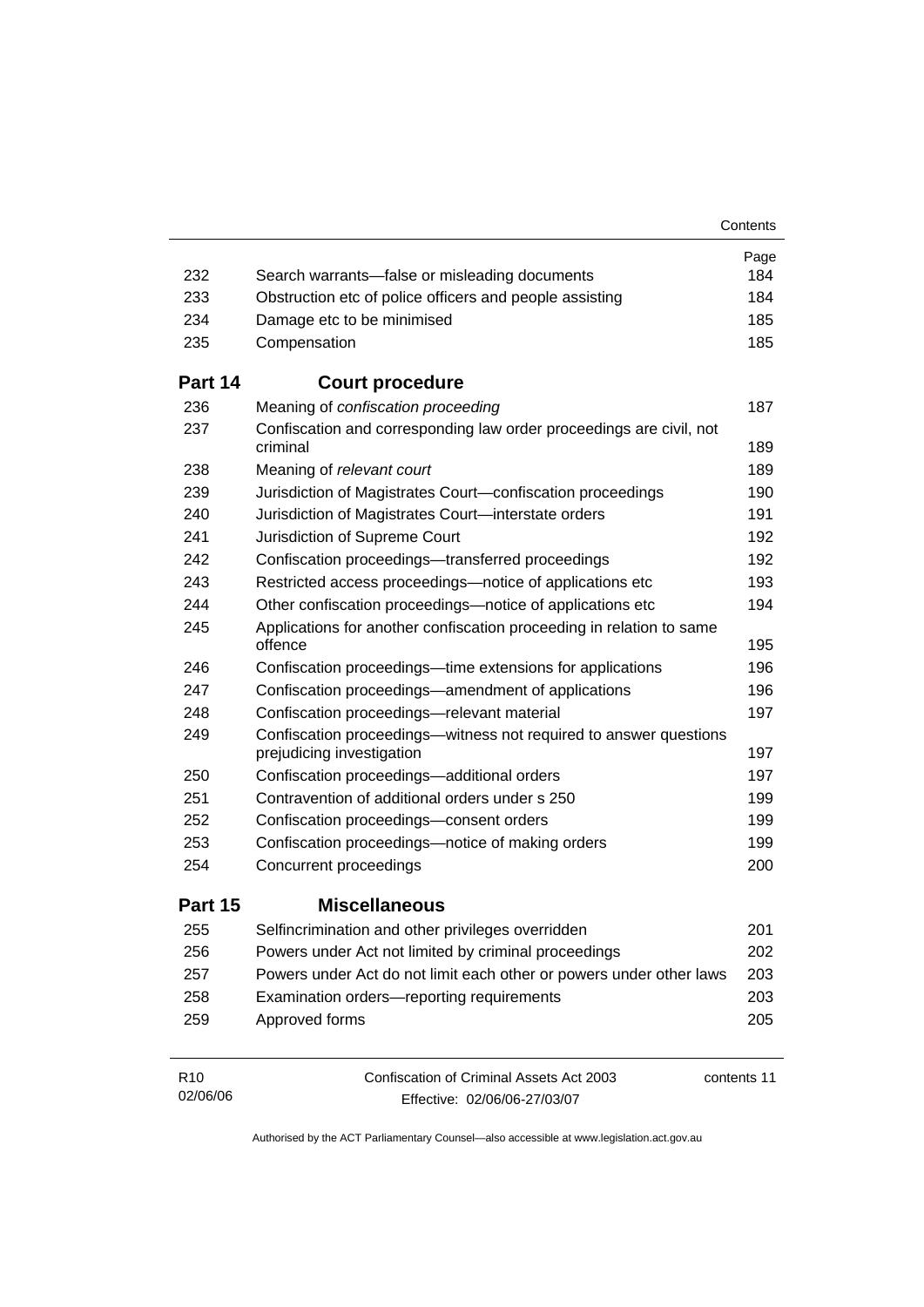#### **Contents**

| 260               | Regulation-making power | Page<br>205 |
|-------------------|-------------------------|-------------|
| <b>Dictionary</b> |                         | 206         |
| <b>Endnotes</b>   |                         |             |
| 1                 | About the endnotes      | 217         |
| 2                 | Abbreviation key        | 217         |
| 3                 | Legislation history     | 218         |
| 4                 | Amendment history       | 219         |
| 5                 | Earlier republications  | 222         |

contents 12 Confiscation of Criminal Assets Act 2003 Effective: 02/06/06-27/03/07

R10 02/06/06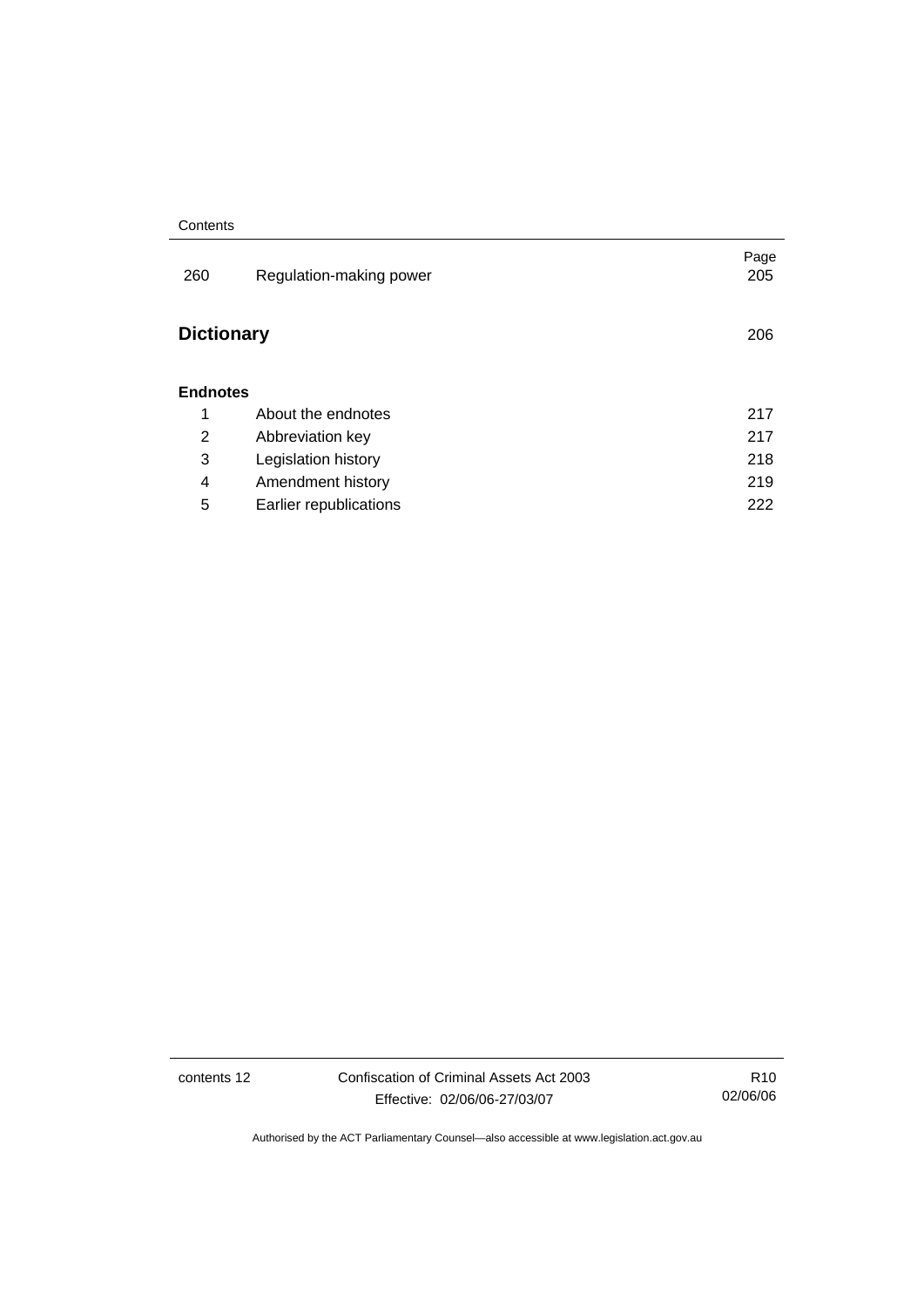

Australian Capital Territory

# **Confiscation of Criminal Assets Act 2003**

An Act to deprive people of the proceeds of crime and of property used for criminal activity, and for other purposes

R10 02/06/06

l

Confiscation of Criminal Assets Act 2003 Effective: 02/06/06-27/03/07

page 1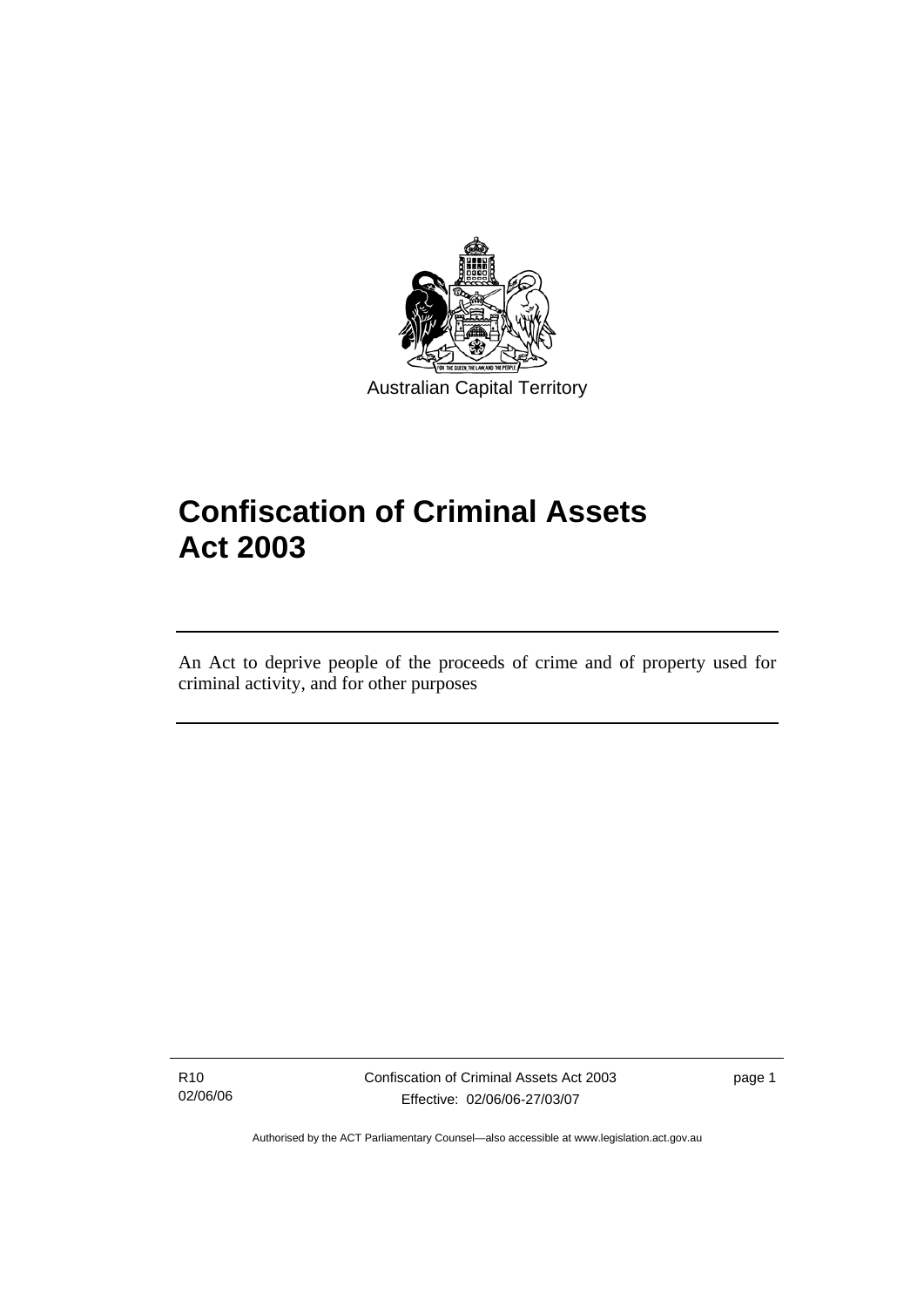#### **Part 1** Preliminary

Section 1

## **Part 1** Preliminary

## **1 Name of Act**

This Act is the *Confiscation of Criminal Assets Act 2003.*

## **3 Purposes of Act**

The *purposes of this Act* include the following:

- (a) to encourage law-abiding behaviour by the community;
- (b) to give effect to the principle of public policy that a person should not be enriched because of the commission of an offence, whether or not anyone has been convicted of the offence;
- (c) to deprive a person of all material advantage derived from the commission of an offence, whatever the form into which property or benefits derived from the offence may have been changed;
- (d) to deprive a person of property used, or intended by an offender to be used, in relation to the commission of an offence, whatever the form into which it may have been changed, and to prevent the person from using the property to commit other offences;
- (e) to enable the effective tracing and seizure by law enforcement authorities of property used, or intended by an offender to be used, in relation to the commission of an offence and all material advantage derived from the offence;
- (f) to provide for the enforcement in the ACT of orders, notices or decisions (however described) made under corresponding laws.

R10 02/06/06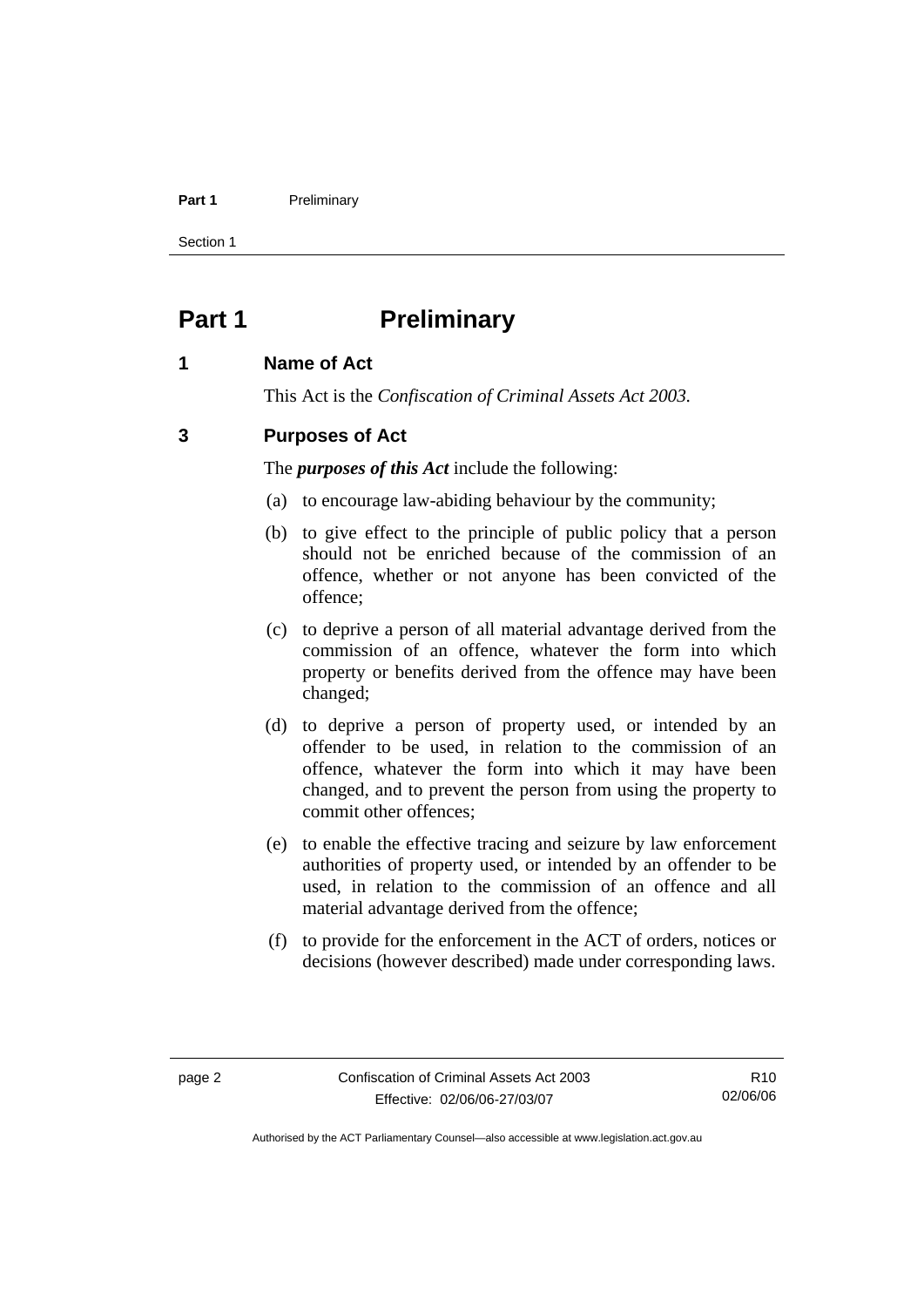## **4 Application of Act to property and dealings**

- (1) This Act applies to property located anywhere, whether in the ACT, in Australia outside the ACT, or outside Australia.
- (2) This Act applies to dealings with property anywhere, whether it happens in the ACT, in Australia outside the ACT, or outside Australia.

## **5 Application of Act to offences**

This Act applies in relation to offences, whether committed, or alleged to have been committed, before or after the commencement of this Act.

## **6 Dictionary**

The dictionary at the end of this Act is part of this Act.

*Note 1* The dictionary at the end of this Act defines certain terms used in this Act, and includes references (*signpost definitions*) to other terms defined elsewhere in this Act.

> For example, the signpost definition '*effective control*, of property—see section 14.' means that the term 'effective control' is defined in that section.

*Note 2* A definition in the dictionary (including a signpost definition) applies to the entire Act unless the definition, or another provision of the Act, provides otherwise or the contrary intention otherwise appears (see Legislation Act, s  $155$  and s  $156$  (1)).

## **7 Notes**

A note included in this Act is explanatory and is not part of this Act.

*Note* See the Legislation Act, s 127 (1), (4) and (5) for the legal status of notes.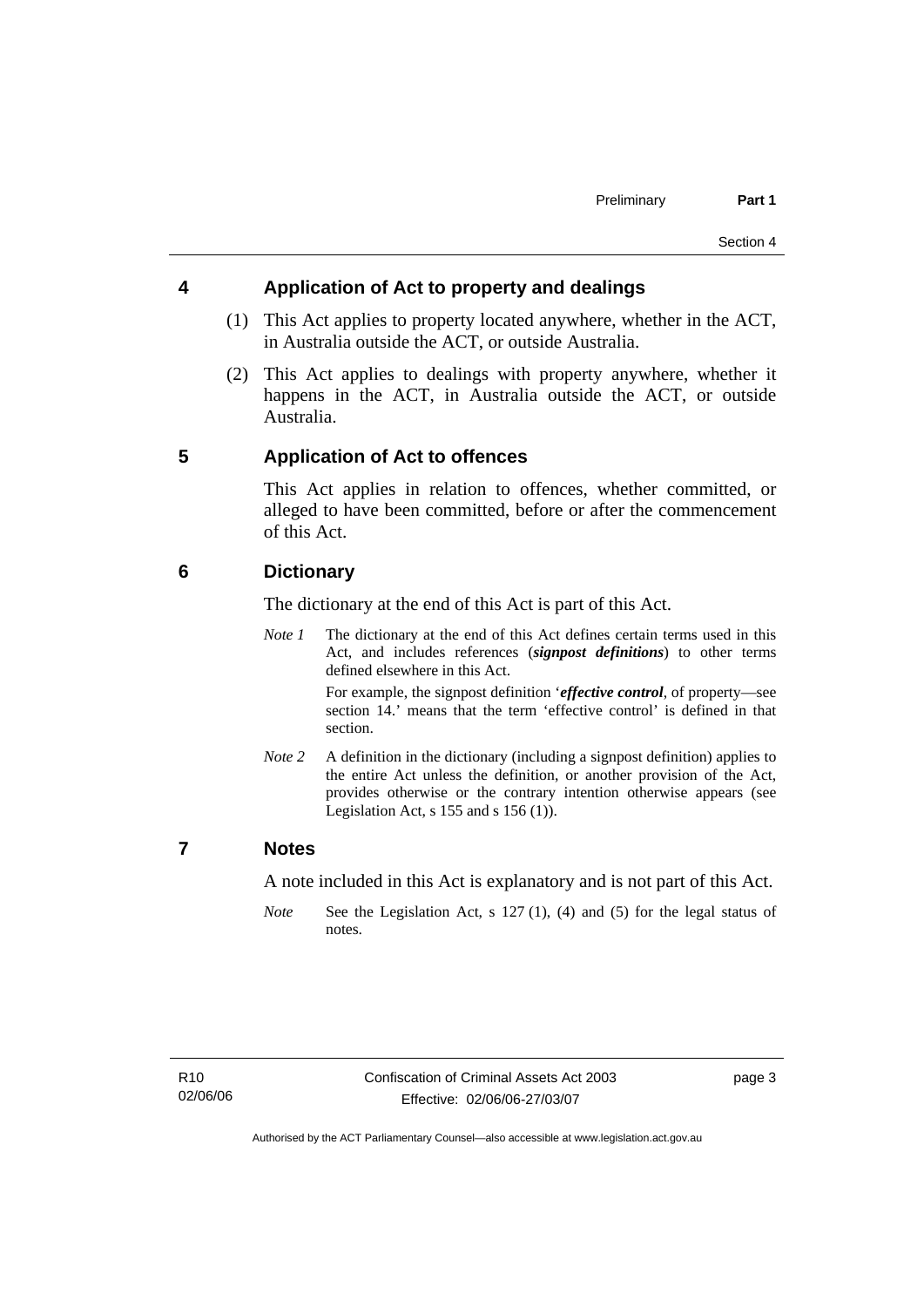#### Part 1 **Preliminary**

Section 8

## **8 Offences against Act—application of Criminal Code etc**

Other legislation applies in relation to offences against this Act.

*Note 1 Criminal Code*

The Criminal Code, ch 2 applies to all offences against this Act (see Code, pt 2.1).

The chapter sets out the general principles of criminal responsibility (including burdens of proof and general defences), and defines terms used for offences to which the Code applies (eg *conduct*, *intention*, *recklessness* and *strict liability*).

*Note 2 Penalty units* 

The Legislation Act, s 133 deals with the meaning of offence penalties that are expressed in penalty units.

page 4 Confiscation of Criminal Assets Act 2003 Effective: 02/06/06-27/03/07

R10 02/06/06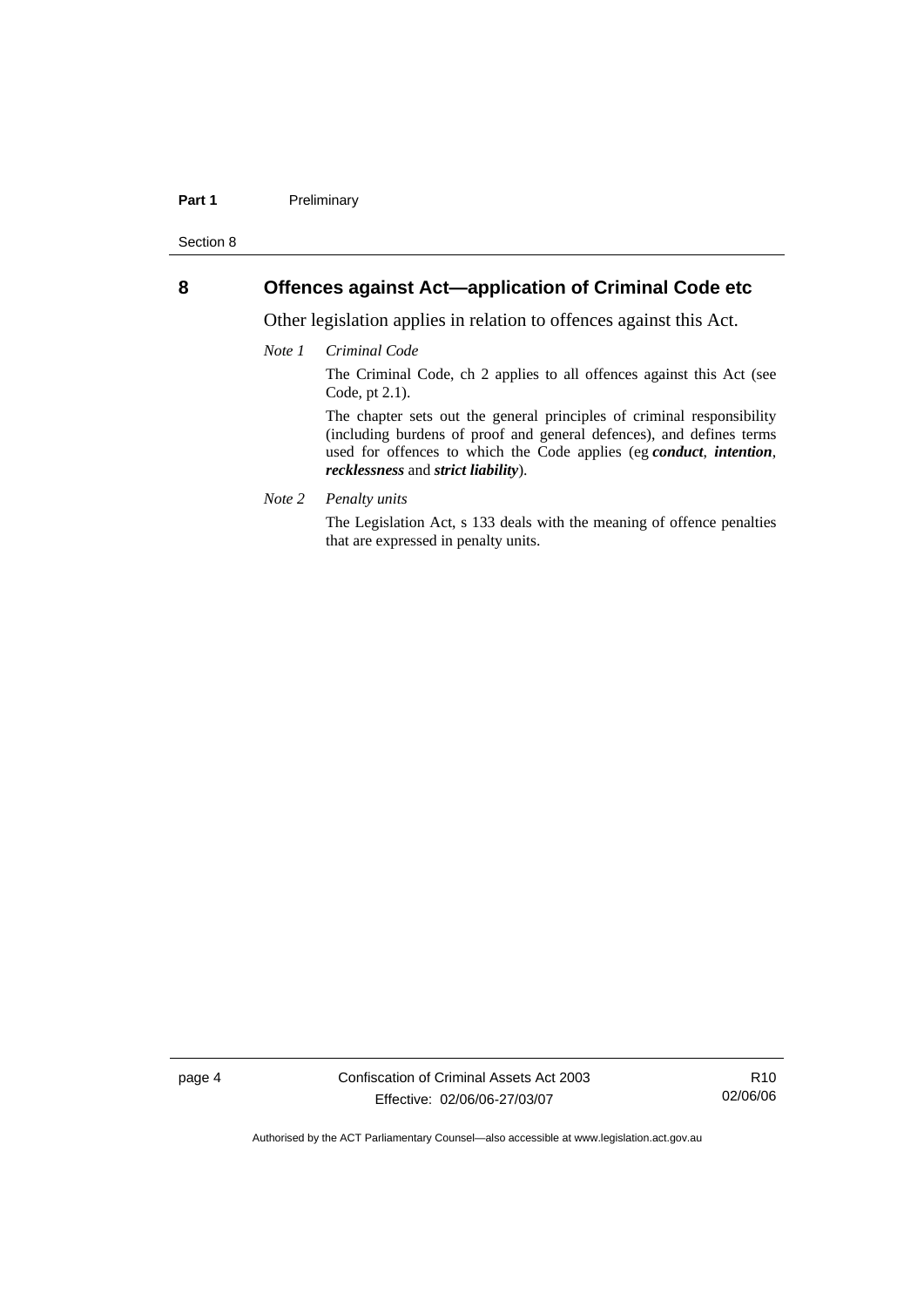## **Part 2 General overview of confiscation scheme**

#### **9 General overview**

The notes to this section provide a general overview of the scheme of this Act.

#### *Note 1 Restraining orders*

A court may make an order (a *restraining order*) preventing the disposal or other dealing with property. A restraining order may also be made to secure a property for the payment of a penalty order (see note 4).

Property may be restrained even though it is not the offender's property.

#### *Note 2 Confiscation of property on conviction*

A court that convicts a person of an indictable offence may make an order (a *conviction forfeiture order*) for the forfeiture to the Territory of tainted property in relation to the offence (whether or not the tainted property is restrained).

If a person is convicted of a serious offence (generally an offence punishable by imprisonment for 5 years or more), all restrained property is, by the operation of this Act, forfeited to the Territory (an *automatic forfeiture*).

Property may be forfeited even though it is not the offender's property.

#### *Note 3 Confiscation of property without conviction*

If a court is satisfied on the balance of probabilities that a person has committed a serious offence, it may make an order (a *civil forfeiture order*) for the forfeiture to the Territory of all restrained property even though the person has not been convicted, or the person has been cleared, of the relevant offence.

#### *Note 4 Penalty orders*

A court may order the payment to the Territory (a *penalty order*) of the value of the tainted property and the advantages and other benefits derived in any way from the commission of an indictable offence and for restrained property be sold to satisfy the penalty order.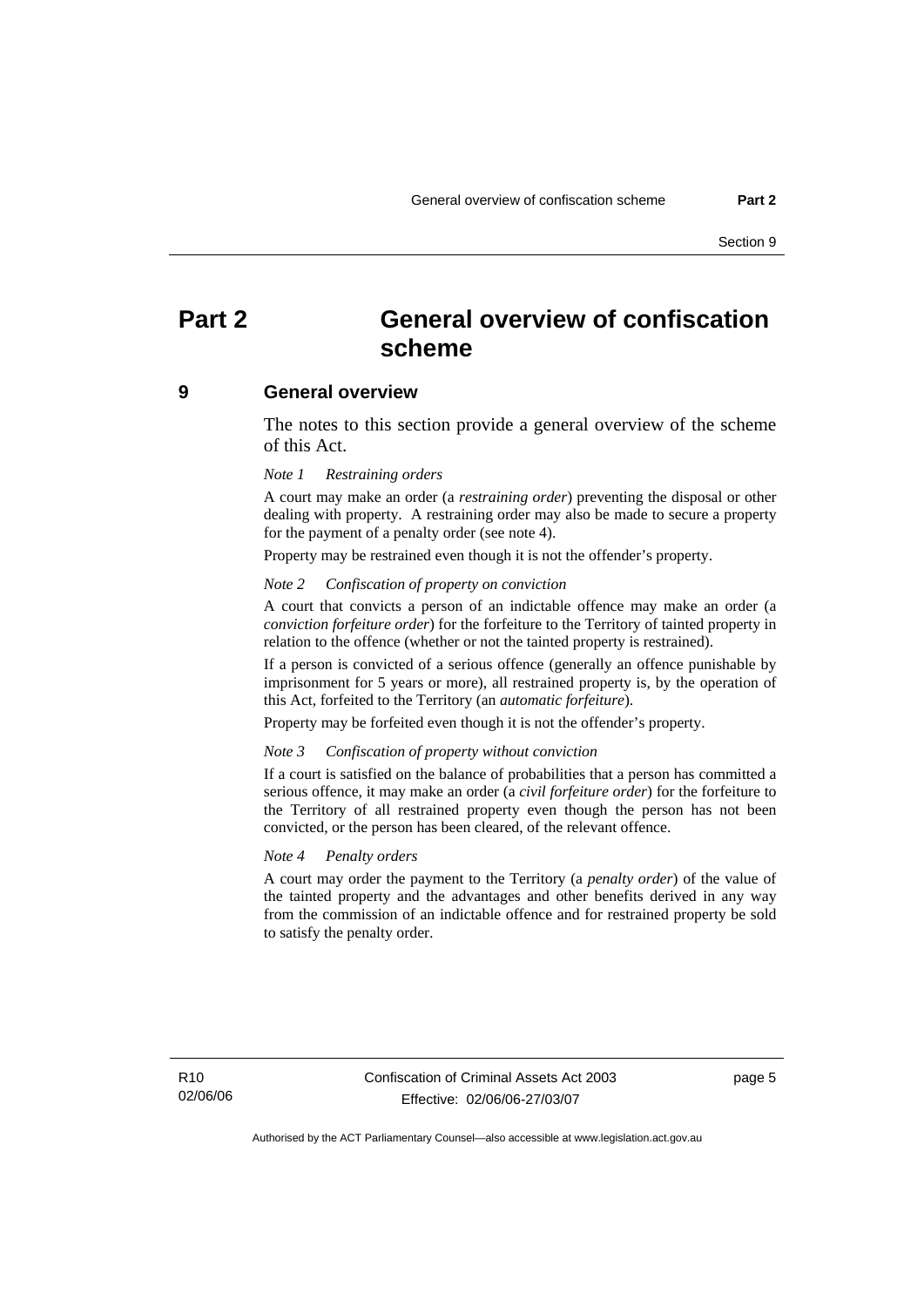#### Section 9

*Note 5 Exclusion of property from forfeiture and return or compensation for forfeited property*

Provision is made for a order that property be excluded from forfeiture (an *exclusion order*) and forfeited property can be returned or compensation paid for it in certain circumstances. Provision is also made for the buyback of interests in forfeited property.

page 6 Confiscation of Criminal Assets Act 2003 Effective: 02/06/06-27/03/07

R10 02/06/06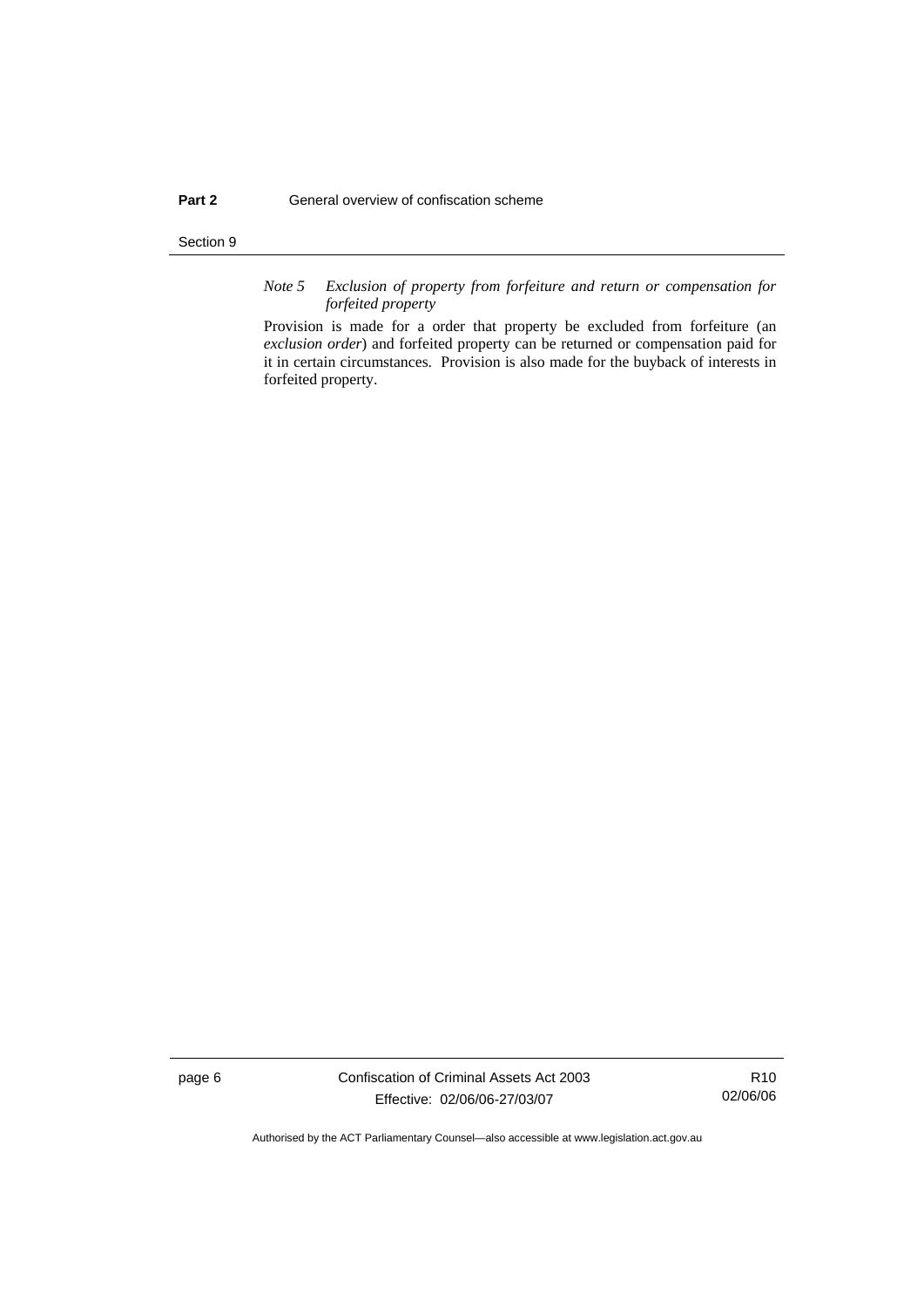## **Part 3 Key concepts**

*Note 1* The following concepts are defined in this part:

- *abscond*—see s 16
- *cleared*, of an offence—see s 17
- *convicted*—see s 15 (1)
- *derived*—see s 12
- *effective control*, of property—see s 14
- *finalised* confiscation or criminal proceeding—see s 18
- *indictable offence*—see s 13 (2)
- *offence*—see s 13 (1)
- *ordinary indictable offence*—s 13 (2)
- *quashed*—see s 15 (3) and (4)
- *related* offence—see s 13 (3)
- serious offence—see s 13 (2)
- *tainted property*—see s 10
- *unclaimed tainted property*—see s 11.
- *Note 2* Other important concepts include *benefits* (see s 80), *penalty order* (see s 82) and *relevant court* (see s 238).
- *Note 3* Other important concepts are defined in the Legislation Act, dict, pt 1, including the following:
	- *indictment*
	- present.

## **10 What is** *tainted property*

(1) In this Act:

*tainted property*, in relation to an offence, means—

- (a) property that was used, or was intended by an offender to be used, in relation to the commission of the offence; or
- (b) property that was derived by anyone from the commission of the offence; or

page 7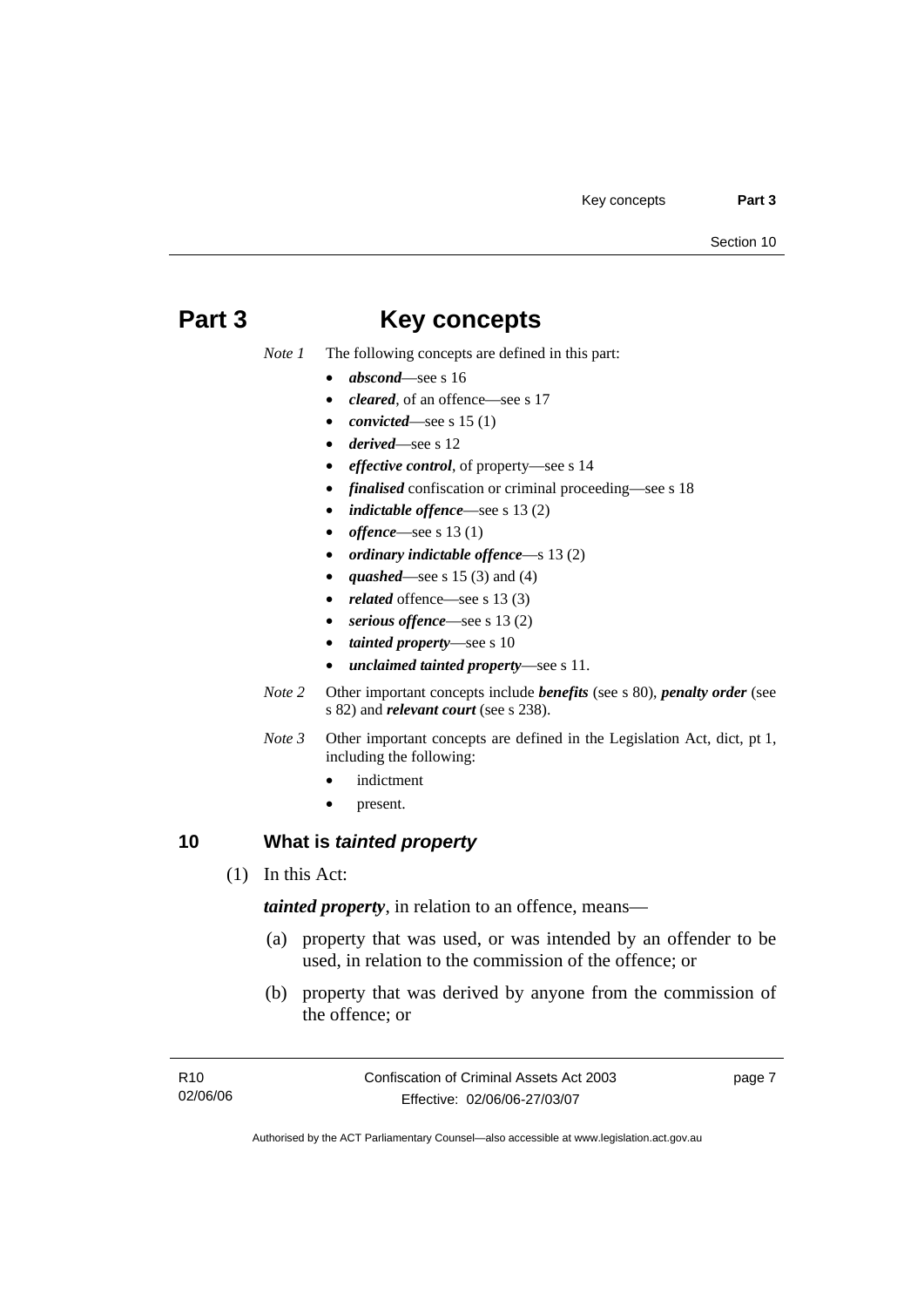#### Part 3 **Key concepts**

Section 10

 (c) property that was derived by anyone from property mentioned in paragraph (a) or (b);

and includes an amount of money held in an account with a financial institution that represents the value of property mentioned in paragraph (a), (b) or (c) that has been directly or indirectly credited to the account.

*Note 1* For the meaning of *in relation to*, see dict.

- *Note 2* For the meaning of *derived*, see s 12.
- *Note 3 Property* includes an interest in property, see the Legislation Act, dict, pt 1.
- (2) For subsection (1) (a), any property found in the possession of an offender at the time of, or immediately after, the commission of the offence is taken to be property that was used, or was intended by the offender to be used, in relation to the commission of the offence, unless the contrary is established by the offender.

#### **Examples of** *tainted property* **for s 10**

- 1 A car used as a getaway car for an armed robbery (see s (1) (a)).
- 2 Money and jewellery stolen during the commission of the armed robbery offence (see s (1) (b)).
- 3 Shares bought using money stolen during the commission of the armed robbery offence, or a mixture of that money and money unconnected with the offence (see s (1) (c) and s 12 (1) (Meaning of *derived*)).
- 4 A house in relation to which a mortgage is partly or completely discharged using money stolen during the commission of the armed robbery offence, or a mixture of that money and money unconnected with the offence (see s (1) (c) and s 12 (1)).
- 5 Money or other property received from the sale of the car, jewellery, shares or house mentioned in examples 1 to 4 (see s (1) (c) and s 12 (1)).
- 6 Other property purchased using the money mentioned in example 5 (see s (1) (c) and s 12 (1)).
- 7 Money stolen during the commission of the armed robbery offence is deposited in 1 or more accounts with a credit union and later transferred to a bank account that also contains money unconnected with the offence. The money in the bank account to the value of the money stolen during the commission of the offence is *tainted property* (see s (1)).

R10 02/06/06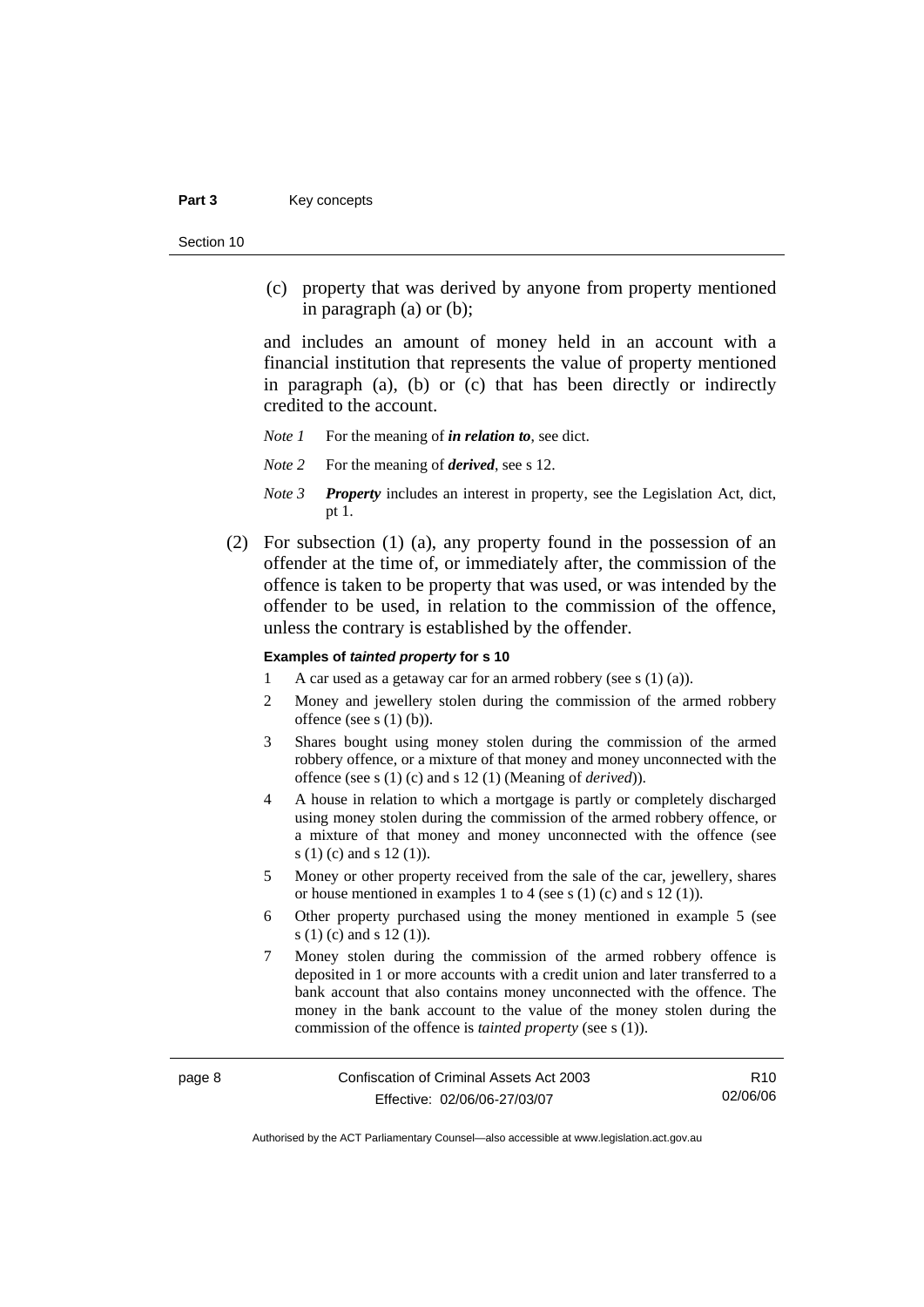- 8 Money received from the sale of the car, jewellery, shares or house mentioned in examples 1 to 4 is deposited in a credit union account that also contains money unconnected with the armed robbery offence. The money in the account to the value of the money received from the sale of the car, jewellery, shares or house mentioned in examples 1 to 4 is *tainted property* (see s (1) and s 12 (1)).
- *Note* An example is part of the Act, is not exhaustive and may extend, but does not limit, the meaning of the provision in which it appears (see Legislation Act, s 126 and s 132).

## **11 What is** *unclaimed tainted property*

In this Act:

*unclaimed tainted property* means property that—

(a) is tainted property in relation to an offence; and

*Note* For the meaning of *in relation to*, see dict.

(b) is not claimed by anyone;

even if it is not possible to identify the offence or an offender.

#### **Examples of property that may be** *unclaimed tainted property*

- 1 a large quantity of hydroponic equipment and lights for growing plants indoors that is found at premises suspected of being used for the production of drugs and that is not claimed by anyone
- 2 a large amount of money with traces of cocaine that is found in a house suspected of being used for drug dealing and that is not claimed by anyone
- 3 a large quantity of jewellery found in a car that has been recently used by several people and that is not claimed by anyone
- 4 a large amount of money found beneath a bridge in a bag that also contains traces of explosives
- *Note 1* A claim for property restrained under an unclaimed tainted property restraining order does not, of itself, change or end the restraining order, see s 46 (2).
- *Note 2* An example is part of the Act, is not exhaustive and may extend, but does not limit, the meaning of the provision in which it appears (see Legislation Act, s 126 and s 132).

R10 02/06/06 page 9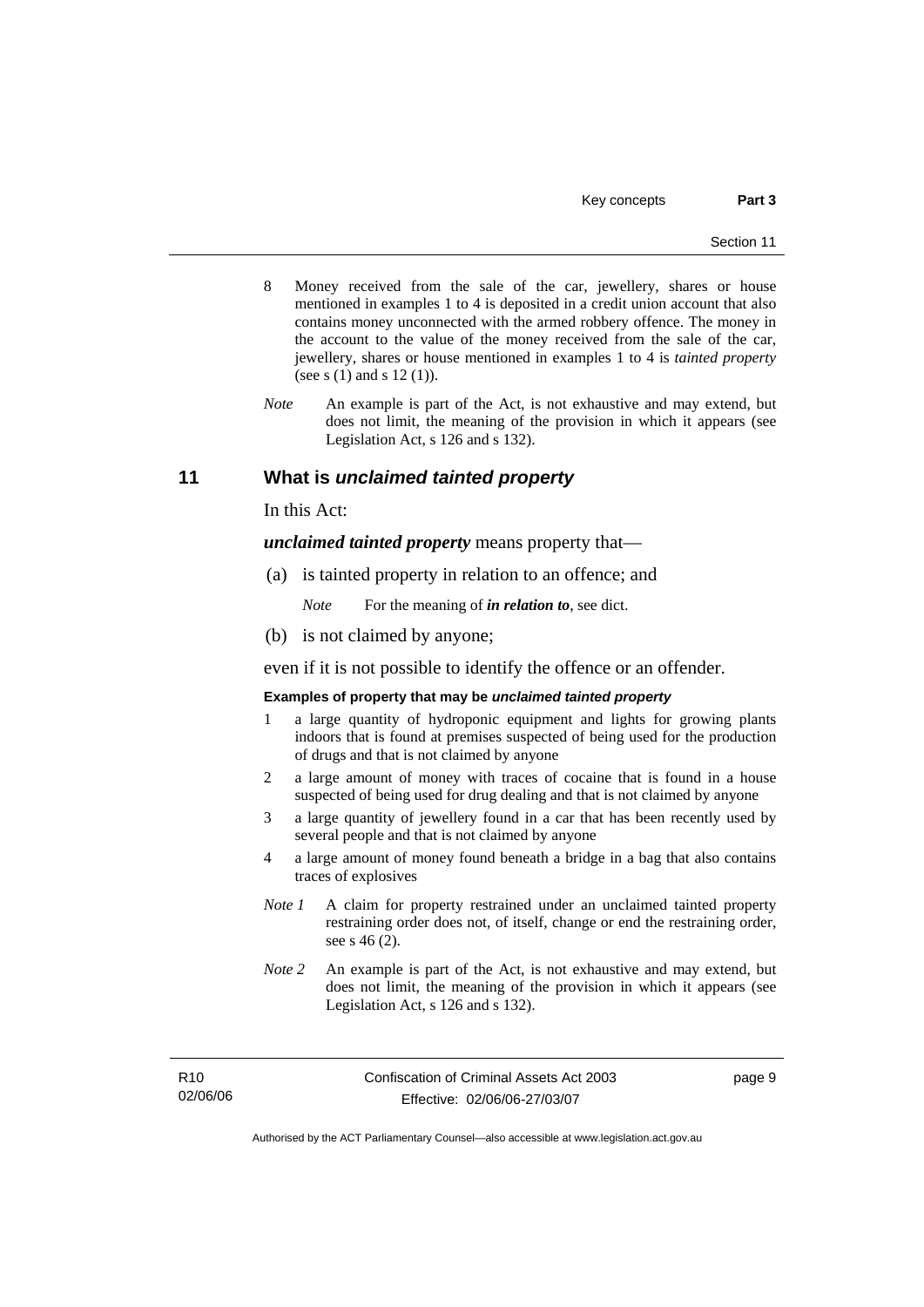#### Part 3 **Key concepts**

Section 12

#### **12 Meaning of** *derived*

(1) In this Act:

*derived*—property or a benefit is *derived* if it is derived or realised, whether completely or partly and whether directly or indirectly.

#### **Examples**

See section 10, examples 3 to 6 and 8.

*Note 1* For the meaning of *benefits*, see s 80.

- *Note 2* An example is part of the Act, is not exhaustive and may extend, but does not limit, the meaning of the provision in which it appears (see Legislation Act, s 126 and s 132).
- (2) Property or a benefit is *derived* by a person if it is derived by someone else at the request or direction of the person.

#### **Example**

Jane Citizen commits an indictable offence and then writes a book about the commission of the offence. Ms Citizen directs the book's publisher to pay the royalties for the book to her husband rather than to herself. The royalties would still be *derived* by Ms Citizen because they are derived by her husband at her direction. (This may be relevant, for example, for deciding whether they are artistic profits and thus benefits under div 7.1.)

- (3) For subsection (2), a request or direction of a person (the *first person*)—
	- (a) includes an understanding between the first person and someone else or the first person making it known (directly or indirectly) to someone else that a particular outcome (or an outcome of a particular kind) is wanted or required by the first person; and
	- (b) may be taken to have been made even though, after all the evidence has been considered, the existence of the request or direction can be found only by inference from the actions of people or from other relevant circumstances.

R10 02/06/06

Authorised by the ACT Parliamentary Counsel—also accessible at www.legislation.act.gov.au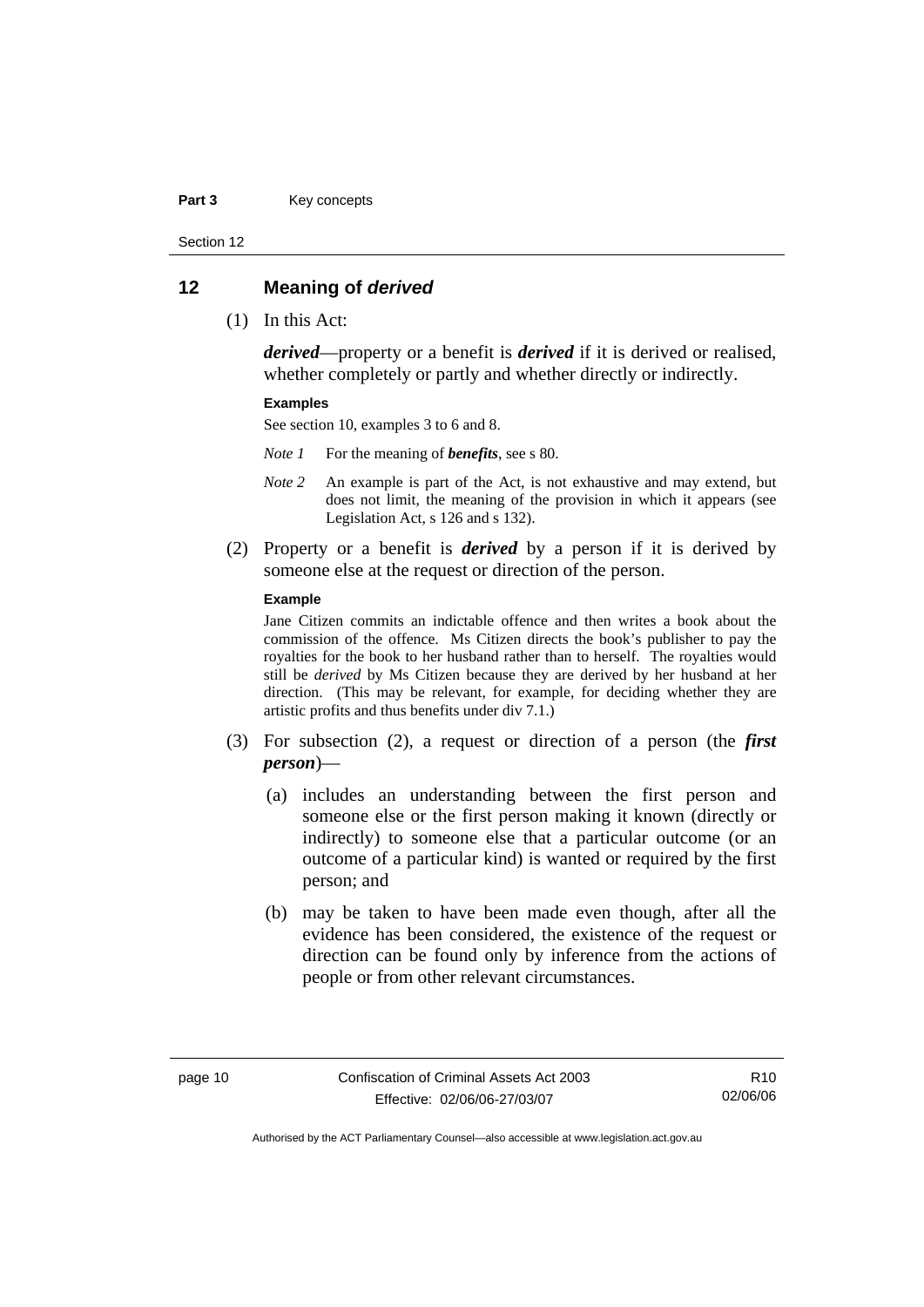## **13 Meaning of** *offence* **and of particular kinds of offences**

(1) In this Act:

*offence* means an offence against the law of the Territory, the Commonwealth, a State or another Territory.

(2) In this Act:

*indictable offence* includes an offence (however described) against the law of the Commonwealth, a State or another Territory that may be dealt with under a law of the Commonwealth, the State or the other Territory as an indictable offence (or in a way corresponding to the way in which an indictable offence against the law of the Territory may be dealt with), even if it may also be dealt with as a summary offence (however described) in some circumstances.

*Note* An offence against a territory law is an *indictable offence* if it is punishable by imprisonment for longer than 1 year, or is declared by law to be an indictable offence (see Legislation Act, s 190 (1)).

*ordinary indictable offence* means an indictable offence other than a serious offence.

*serious offence* means—

- (a) an indictable offence that is punishable by imprisonment for 5 years or longer; or
- (b) any other indictable offence declared by regulation to be a serious offence.
- (3) For this Act, an offence is *related* to another offence if the physical elements of the 2 offences are the same, or substantially the same, acts or omissions.

page 11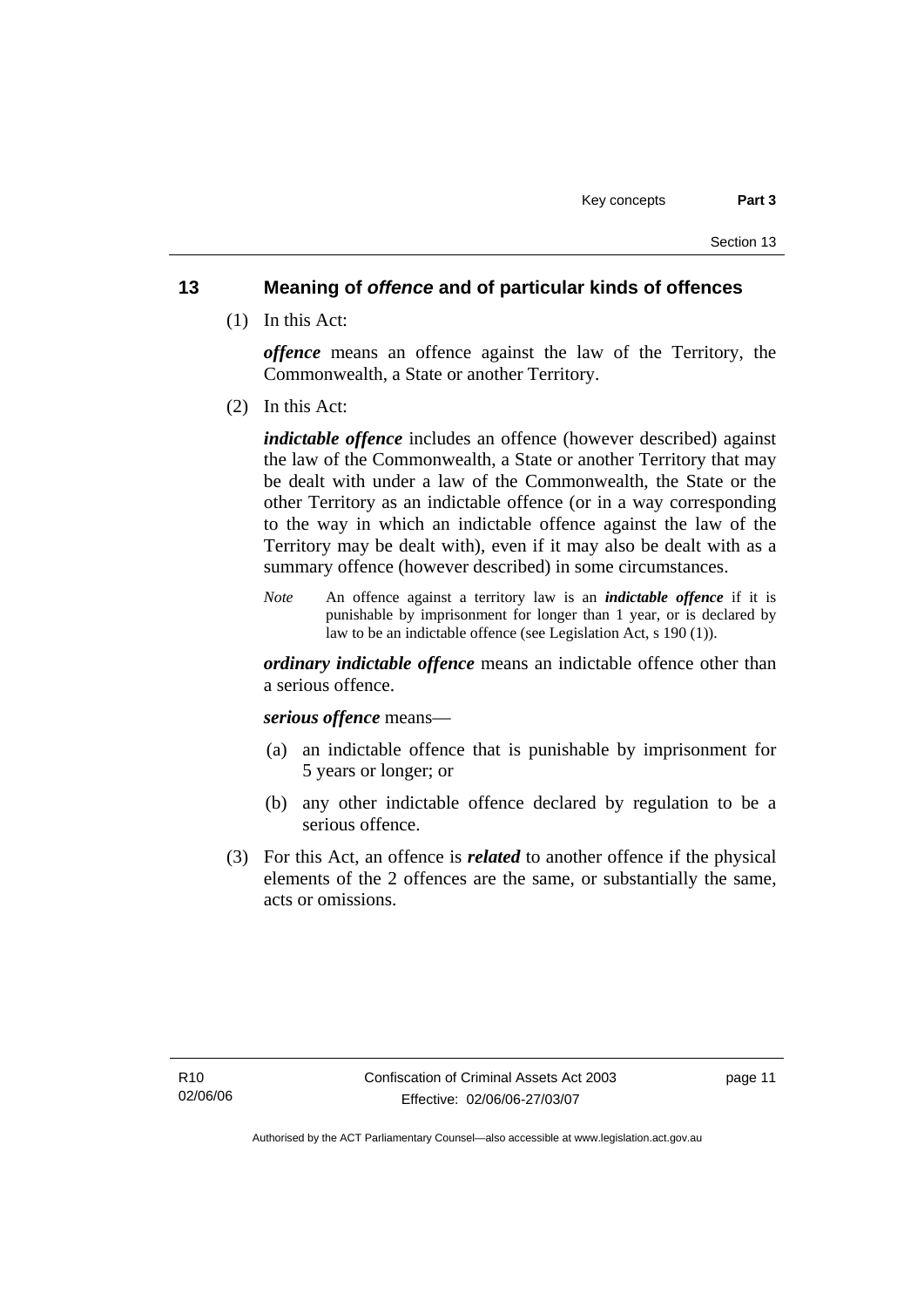#### Part 3 **Key concepts**

Section 14

## **14 Meaning of** *effective control* **of property**

 (1) For this Act, property may be subject to the *effective control* of a person whether or not the person has an interest in it.

*Note Interest*, in relation to land or other property, means—

- (a) a legal or equitable estate in the land or other property; or
- (b) a right, power or privilege over, or in relation to, the land or other property.

See the Legislation Act, dict, pt 1.

- (2) In deciding whether or not property is subject to the effective control of a person, or whether or not there are reasonable grounds to suspect or believe that it is, regard may be had to any relevant matter, including, for example, any of the following:
	- (a) shareholdings in, debentures over, or directorships of, a company that has an interest (whether direct or indirect) in the property (a *relevant company*);
	- (b) a trust that has a relationship to the property (a *relevant trust*);
	- (c) family, personal, business and other relationships between people having an interest in the property, or in a relevant company or relevant trust, and other people.
	- *Note* An example is part of the Act, is not exhaustive and may extend, but does not limit, the meaning of the provision in which it appears (see Legislation Act, s 126 and s 132).
- (3) However, property is taken to be subject to the *effective control* of a person if—
	- (a) it is held by someone else on trust or otherwise for the ultimate benefit of the person; or

R10 02/06/06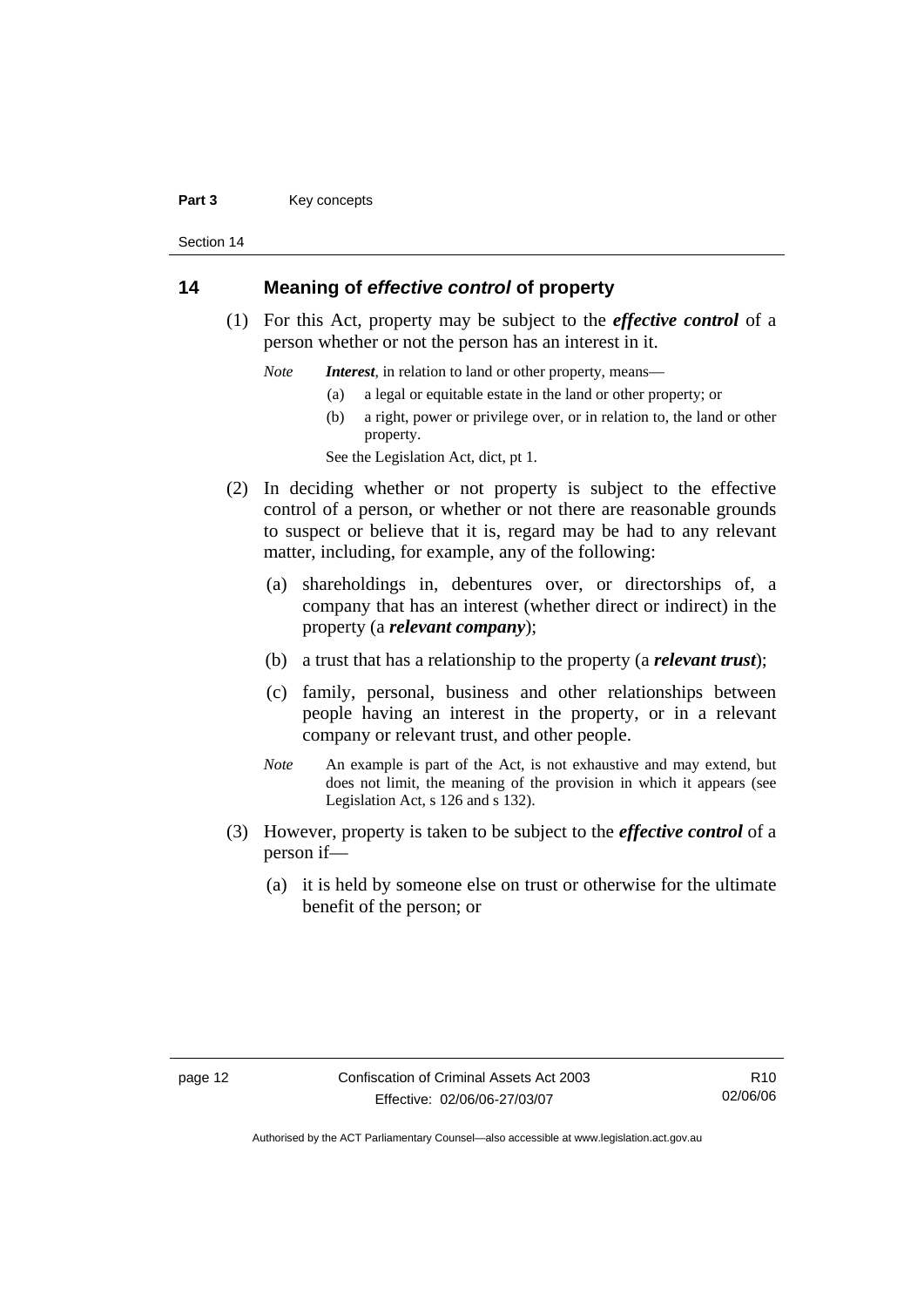(b) within 6 years before or after the commission of the offence in relation to which an application is made in a confiscation proceeding, the person disposed of the property without sufficient consideration to someone else.

*Note 1* For the meaning of *in relation to*, see dict.

*Note 2* For the meaning of *sufficient consideration*, see dict.

### **15 Meaning of** *convicted* **and** *quashed*

- (1) For this Act, a person is taken to be *convicted* of an offence if—
	- (a) the person is convicted of the offence, whether summarily or on indictment; or
	- (b) the person is found guilty, but not convicted, of the offence; or
	- (c) the person absconds in relation to the offence.

*Note 1 Found guilty*, of an offence, includes—

- having an order made for the offence under the *Crimes (Sentencing) Act 2005*, s 17 (Non-conviction orders—general)
- having the offence taken into account under the *Crimes (Sentencing) Act 2005*, s 57 (Outstanding additional offences taken into account in sentencing)
- having an order made for the offence under the *Children and Young People Act 1999*, s 98 (Disposition without proceeding to conviction)
- (see Legislation Act, dict, pt 1).
- *Note 2 Found guilty*, of an offence, is defined in the Legislation Act, dict, pt 1 as including—
	- (a) having the offence taken into account under the *Crimes Act 1900*, s 357 (which is about taking outstanding charges into account when passing sentence); and
	- (b) having an order made in relation to the offence under the *Crimes Act 1900*, s 402 (Conditional release of offenders without proceeding to conviction) or the *Children and Young People Act 1999*, s 98 (Disposition without proceeding to conviction).
- *Note* 3 For the meaning of *abscond*, see s 16.

| R10      |
|----------|
| 02/06/06 |

Confiscation of Criminal Assets Act 2003 Effective: 02/06/06-27/03/07

page 13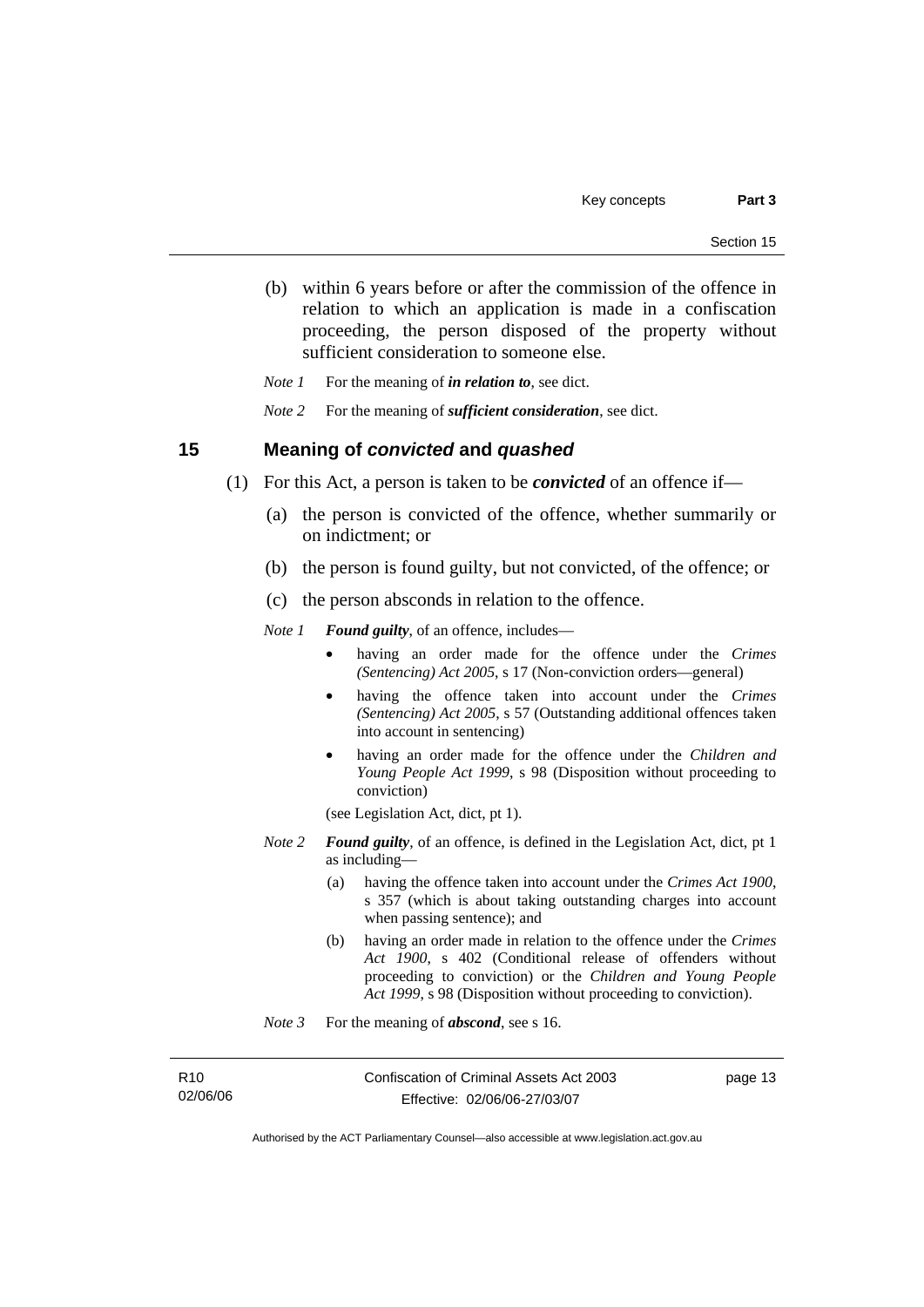#### Part 3 **Key concepts**

Section 15

- (2) The person is taken to be convicted of the offence—
	- (a) if subsection (1) (a) applies—on the day the person is convicted; or
	- (b) if subsection (1) (b) applies—on the day the person is found guilty; or
	- (c) if subsection  $(1)$  (c) applies—
		- (i) on the day the person is committed for trial for the offence; or
		- (ii) on the day a court, in a confiscation proceeding, makes an order that the evidence is of sufficient weight to support a conviction for the offence.
- (3) For this Act, the person's conviction for the offence is taken to be *quashed* when—
	- (a) if subsection (1) (a) applies—the conviction is quashed or set aside; or
	- (b) if subsection (1) (b) applies because the offence was taken into account in passing sentence for another offence—
		- (i) the person's conviction or finding of guilty for the other offence is quashed or set aside; or
		- (ii) the decision to take the offence into account is quashed or set aside; or
	- (c) if subsection (1) (b) applies for another reason—the finding of guilty for the offence (however described) is quashed or set aside; or
	- (d) if subsection (1) (c) applies—the person is brought before a court for the offence, and the person is cleared of the offence.
	- *Note* For the meaning of *cleared*, see s 17.

R10 02/06/06

Authorised by the ACT Parliamentary Counsel—also accessible at www.legislation.act.gov.au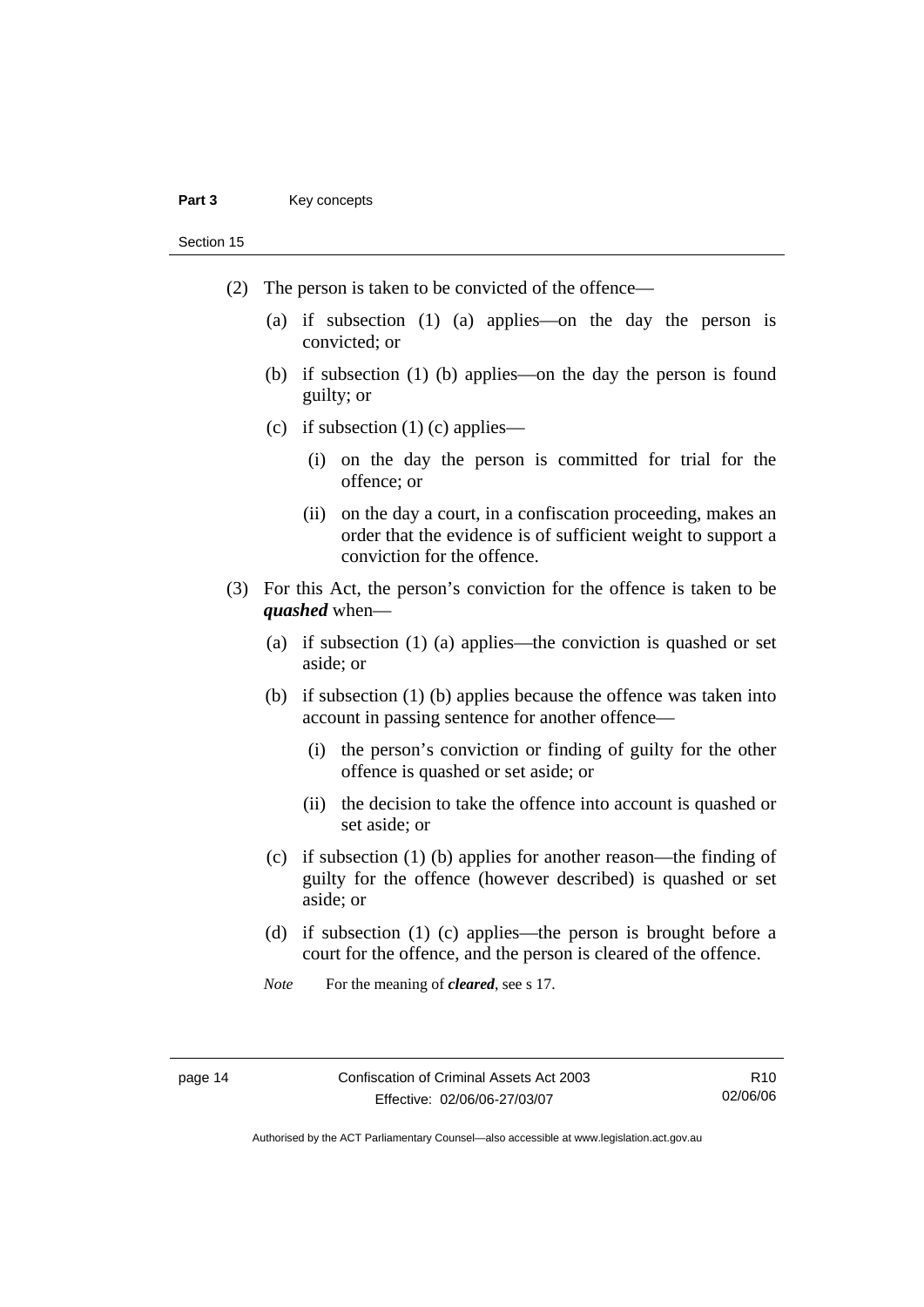(4) However, a person's conviction for an offence is not taken to be *quashed* if a court quashes or sets aside the conviction or finding of guilty (however described) but orders the person to be retried for the offence.

## **16 When does someone** *abscond*

- (1) This section applies to an offender in relation to an indictable offence if—
	- (a) an indictment is presented against the offender for the offence; and
	- (b) a warrant is issued for the arrest of the offender for the offence; and
	- (c) either—
		- (i) the offender is committed for trial for the offence; or
		- (ii) a court, in a confiscation proceeding, makes a finding that the evidence is of sufficient weight to support the offender's conviction for the offence.
	- *Note Indictment* is defined in the Legislation Act, dict, pt 1 as including an information. (See also that Act, dict, pt 1, def *present*.)
- (2) For this Act, the offender is taken to have *absconded* in relation to the offence if—
	- (a) the offender dies before the warrant is executed; or
	- (b) at the end of 6 months after the day the warrant is issued, the offender cannot be found; or
	- (c) at the end of 6 months after the day the warrant is issued—
		- (i) the offender is not amenable to justice for any other reason; and
		- (ii) if the offender is outside the ACT—an extradition proceeding against the offender is not on foot; or

| R <sub>10</sub> | Confiscation of Criminal Assets Act 2003 | page 15 |
|-----------------|------------------------------------------|---------|
| 02/06/06        | Effective: 02/06/06-27/03/07             |         |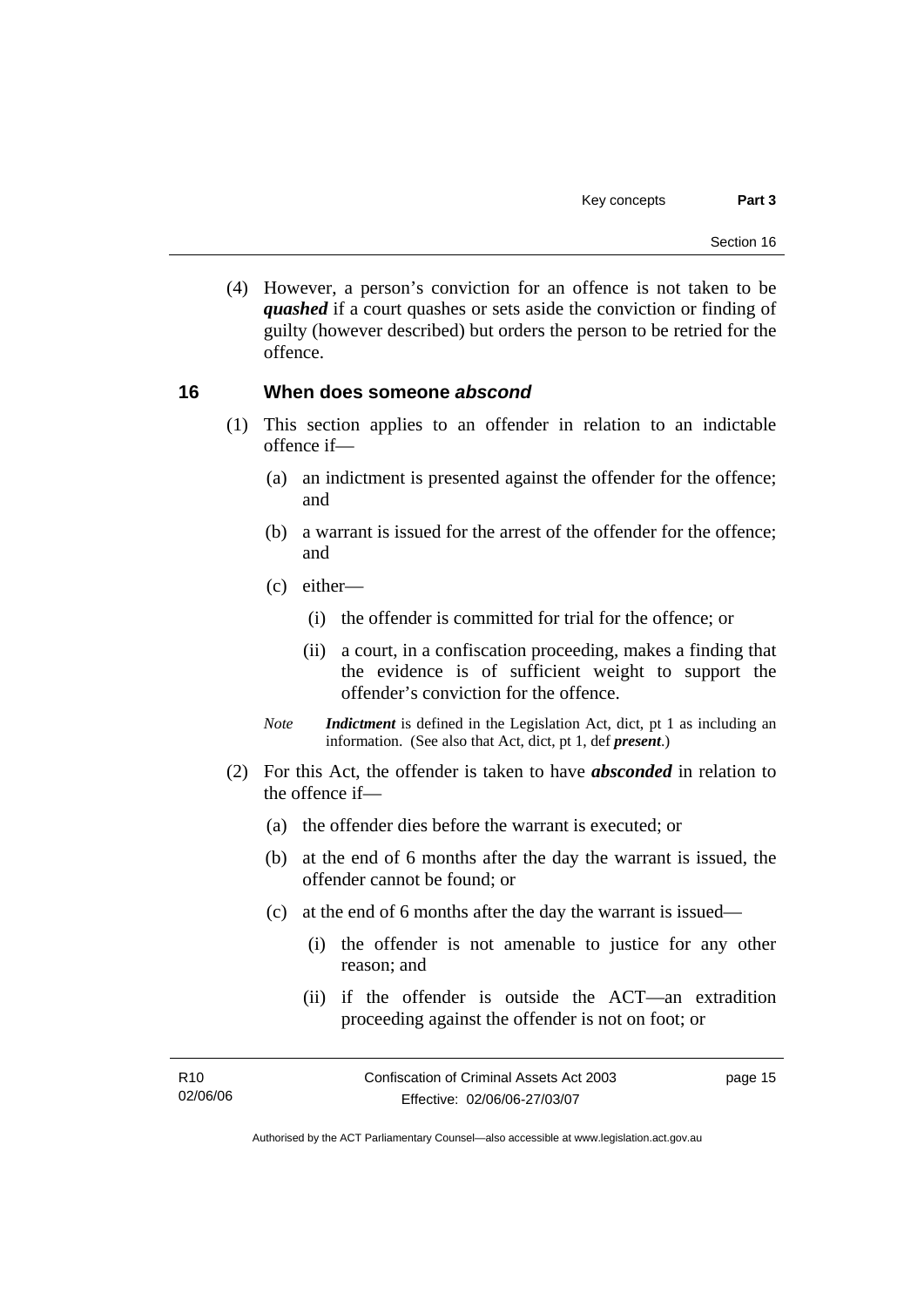#### Part 3 **Key concepts**

Section 17

- (d) at the end of 6 months after the day the warrant is issued—
	- (i) the offender is not amenable to justice because the offender is outside the ACT; and
	- (ii) an extradition proceeding against the offender is on foot;

and the extradition proceeding later ends without an order for the offender's extradition being made.

### **17 When is someone** *cleared* **of an offence**

For this Act, a person is *cleared* of an offence if—

- (a) an indictment for the offence lapses, or is withdrawn or struck out; or
- (b) a charge for the offence is withdrawn or discharged; or
- (c) the person is acquitted of the offence; or
- (d) the person's conviction for the offence is quashed.
- *Note Indictment* is defined in the Legislation Act, dict, pt 1 as including an information. (See also that Act, dict, pt 1, def *present*.)

### **18 When a proceeding is** *finalised*

- (1) For this Act, a confiscation proceeding is *finalised* if—
	- (a) the proceeding lapses, or is withdrawn or struck out; or
	- (b) the appeal period for an appeal against the final judgment of the court hearing the proceeding ends without an appeal having been made against the judgment; or
	- (c) if an appeal against the final judgment is made within the appeal period—the appeal is dismissed, withdrawn or struck out, or the appeal is otherwise finalised (within the meaning of this subsection).
- (2) For this Act, a criminal proceeding is *finalised* if—

R10 02/06/06

Authorised by the ACT Parliamentary Counsel—also accessible at www.legislation.act.gov.au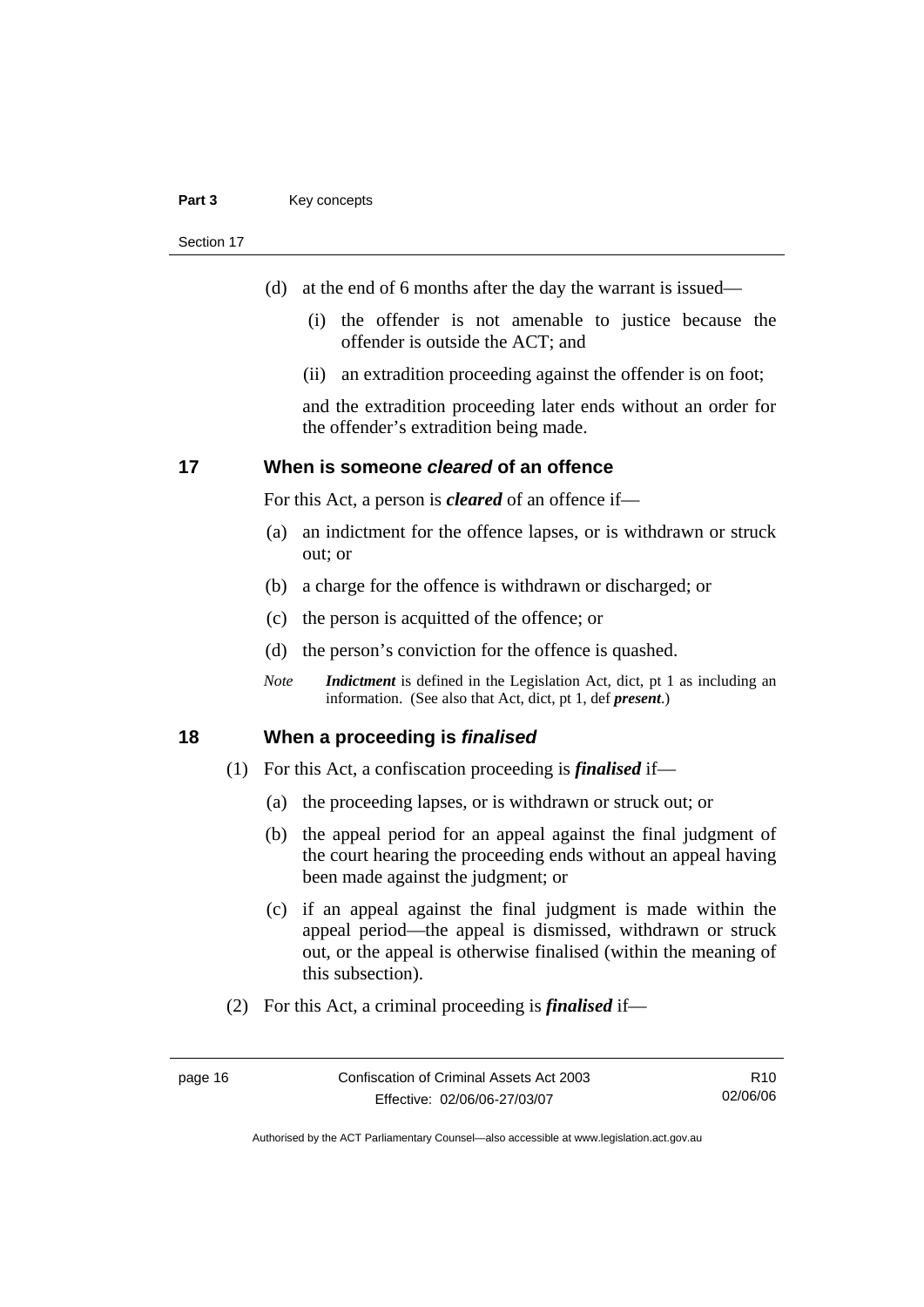- (a) the offender is cleared of the offence to which the proceeding relates; or
- (b) the offender is convicted of an offence to which the proceeding relates, and the appeal period for an appeal against the conviction or finding of guilty (however described) ends without an appeal having been made against it; or
- (c) if an appeal is made against the conviction or finding of guilty (however described) within the appeal period—the appeal is dismissed, withdrawn or struck out, or the appeal is otherwise finalised (within the meaning of this subsection) without a retrial having been ordered; or
- (d) if a retrial has been ordered—the proceeding on the retrial is finalised (within the meaning of this subsection).
- (3) In this section:

*appeal period* means the period within which an appeal may be made without an extension of time or leave to make the appeal out of time.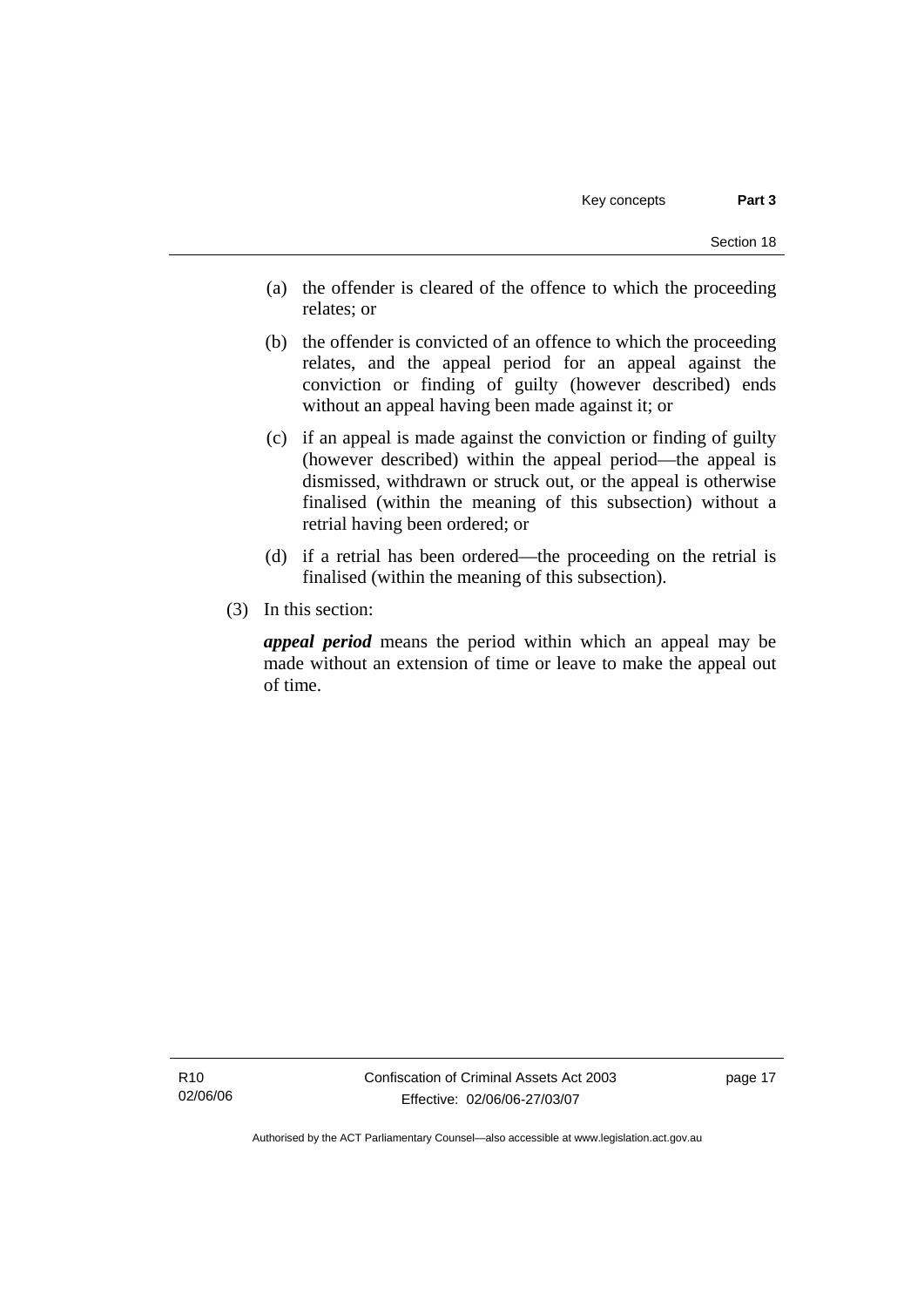**Part 4 Restraint of property Division 4.1** General Section 19

## **Part 4 Restraint of property**

## **Division 4.1 General**

## **19 Meaning of** *restraining order*

In this Act:

*restraining order* means an order under section 30 (Restraining orders over unclaimed tainted property—making) or section 31 (Restraining orders over other property—making) that a person must not deal with the property stated in the order except in accordance with—

- (a) the order; or
- (b) another order under this Act of a relevant court; or
- (c) this Act.

## **20 Meaning of** *artistic profits restraining order*

In this Act:

*artistic profits restraining order*, in relation to an offence, means a restraining order made solely to satisfy a penalty order for artistic profits in relation to the offence.

## **21 Meaning of** *unclaimed tainted property restraining order*

In this Act:

*unclaimed tainted property restraining order* means a restraining order made solely over unclaimed tainted property.

*Note* A claim for property restrained under an unclaimed tainted property restraining order does not, of itself, change or end the restraining order (see s  $46(2)$ ).

page 18 Confiscation of Criminal Assets Act 2003 Effective: 02/06/06-27/03/07

R10 02/06/06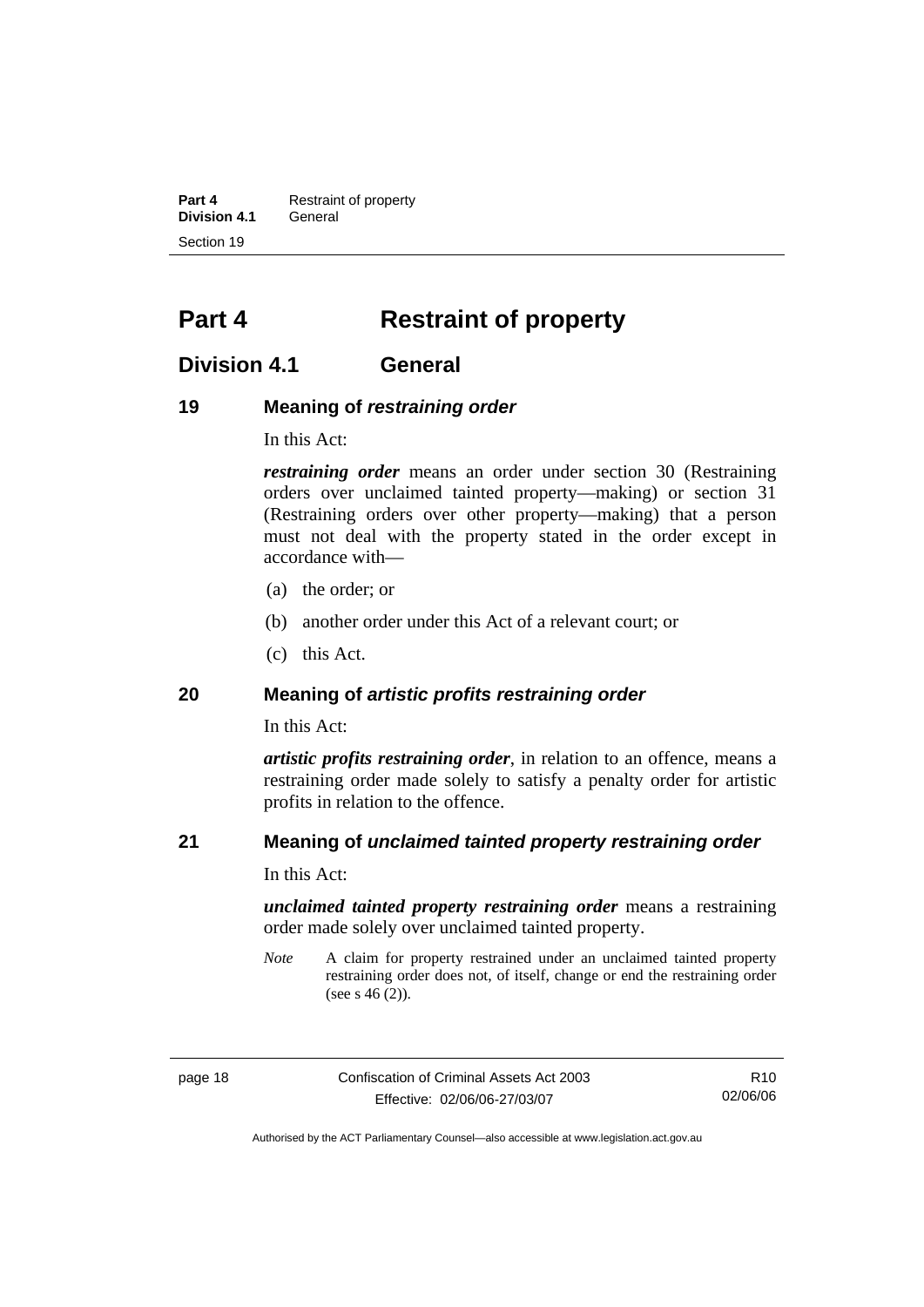### **22 Restraining orders—purposes**

A restraining order may be made to preserve property so that the property will be available for 1 or more of the following purposes:

- (a) for forfeiture under a conviction forfeiture order;
- (b) for automatic forfeiture;
- (c) for forfeiture under a civil forfeiture order;
- (d) to satisfy a penalty order.
- *Note* Pt 5 deals with forfeiture and pt 7 deals with penalty orders.

## **23 Contravening restraining orders**

- (1) A person commits an offence if—
	- (a) the person deals with property; and
	- (b) the property is subject to a restraining order; and
	- (c) the person knows that, or is reckless about the fact that, the property is subject to a restraining order; and
	- (d) the dealing with the property contravenes the order.

Maximum penalty: 500 penalty units, imprisonment for 5 years or both.

- (2) A person commits an offence if—
	- (a) the person deals with property; and
	- (b) the property is subject to a restraining order; and
	- (c) the dealing with the property contravenes the order; and
	- (d) either of the following applies:
		- (i) the restraining order, or details of the order, were recorded in a statutory property register under section 50 (2) (Restraining orders—registration in

page 19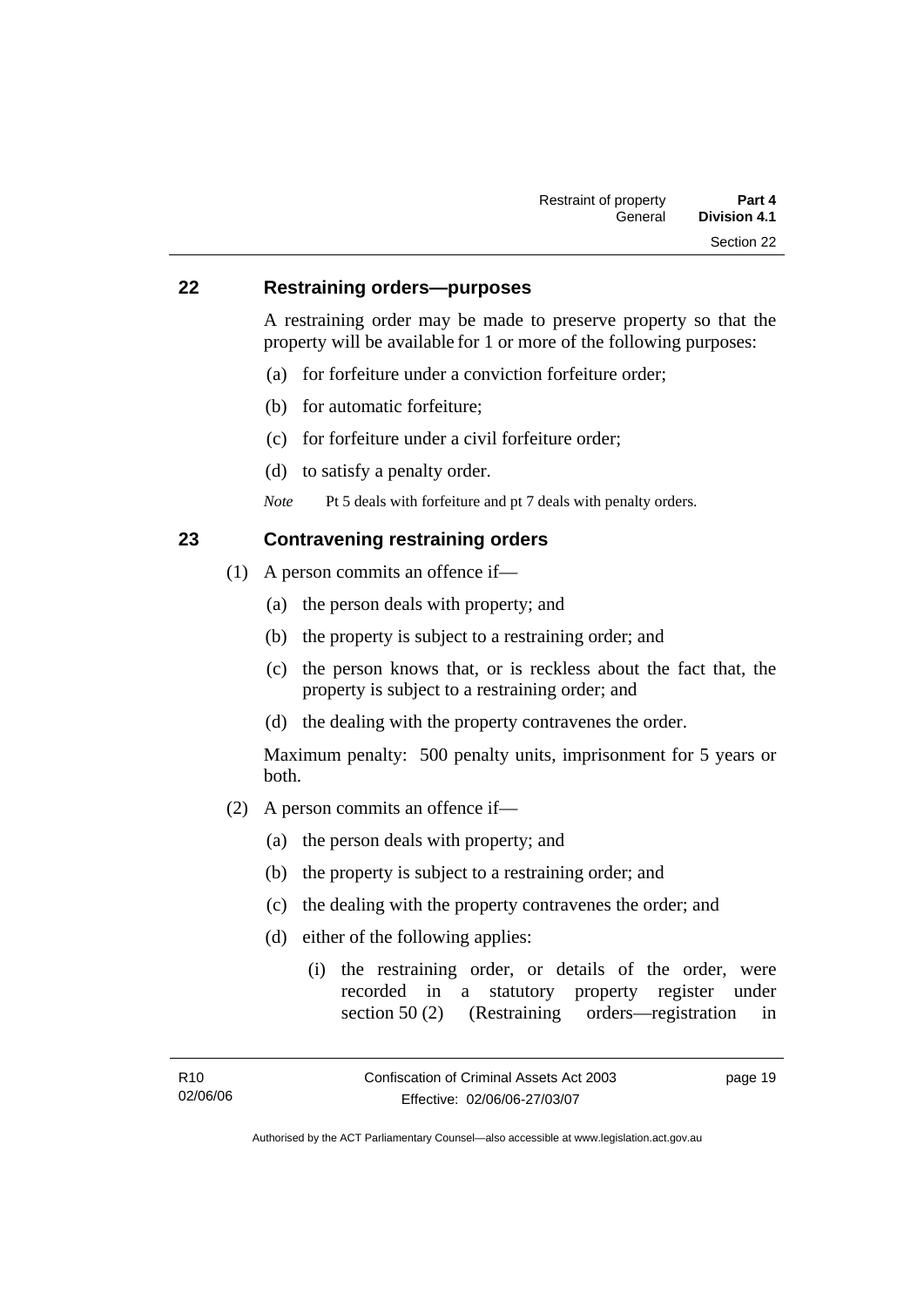| Part 4       | Restraint of property |
|--------------|-----------------------|
| Division 4.1 | General               |
| Section 24   |                       |

statutory property registers) when the person dealt with the property;

 (ii) the person was given notice of the order under section 34 (Restraining orders—notice of making) before the person dealt with the property.

Maximum penalty: 200 penalty units, imprisonment for 2 years or both.

- (3) Strict liability applies to subsection (2) (b), (c) and (d).
- (4) Subsections (1) and (2) do not apply if the dealing with the property is in accordance with—
	- (a) an additional order under section 39; or
	- (b) this Act.

## **24 Setting aside dealings with restrained property**

- (1) The DPP may apply to a relevant court for an order that a dealing with restrained property be set aside if—
	- (a) the dealing was in contravention of the restraining order; and
	- (b) the dealing—
		- (i) was not for sufficient consideration; or
		- (ii) transferred property to a person who was not acting honestly; or
		- (iii) transferred property to a person who did not take reasonable care to establish that the property may be lawfully acquired by the person
- (2) On application under subsection (1), the court may make an order setting aside a dealing with property in contravention of a restraining order.
- (3) The order may be expressed to take effect on—

R10 02/06/06

Authorised by the ACT Parliamentary Counsel—also accessible at www.legislation.act.gov.au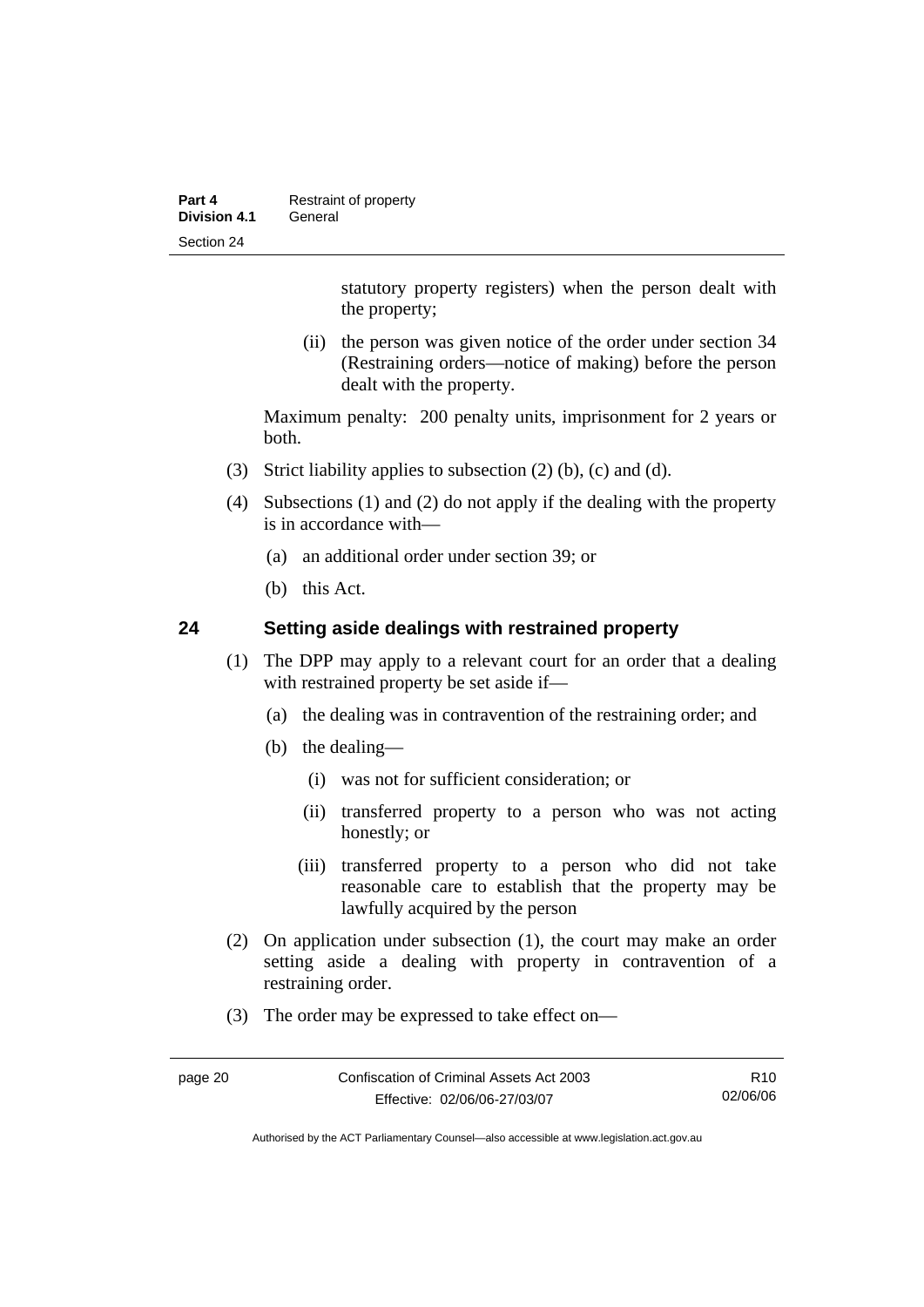- (a) the day when the dealing took place; or
- (b) the day when the order setting aside the dealing is made.
- (4) If the court makes an order mentioned in subsection (3) (b), the court must declare the rights of anyone who acquired an interest in the property on or after the day of the dealing and before the day the order is made.

## **Division 4.2 Making restraining orders**

- *Note 1* For general provisions about a proceeding for a restraining order (which is a confiscation proceeding—see s 236), see pt 14.
- *Note 2* In particular, no advance notice to anyone is required of the application for the order, and the application may be heard in closed court, without the offender or the public being present (see s 243).

## **25 Restraining orders over unclaimed tainted property application**

- (1) The DPP may apply to a relevant court for a restraining order over unclaimed tainted property.
- (2) The application must state the following:
	- (a) that the application is for an unclaimed tainted property restraining order;
	- (b) the property sought to be restrained.
- (3) The application must be supported by an affidavit under section 28 (Restraining orders over unclaimed tainted property—affidavit supporting application).
- (4) An application for an unclaimed tainted property restraining order must be made only in relation to unclaimed tainted property (but may be made at the same time as an application for a restraining order over other property).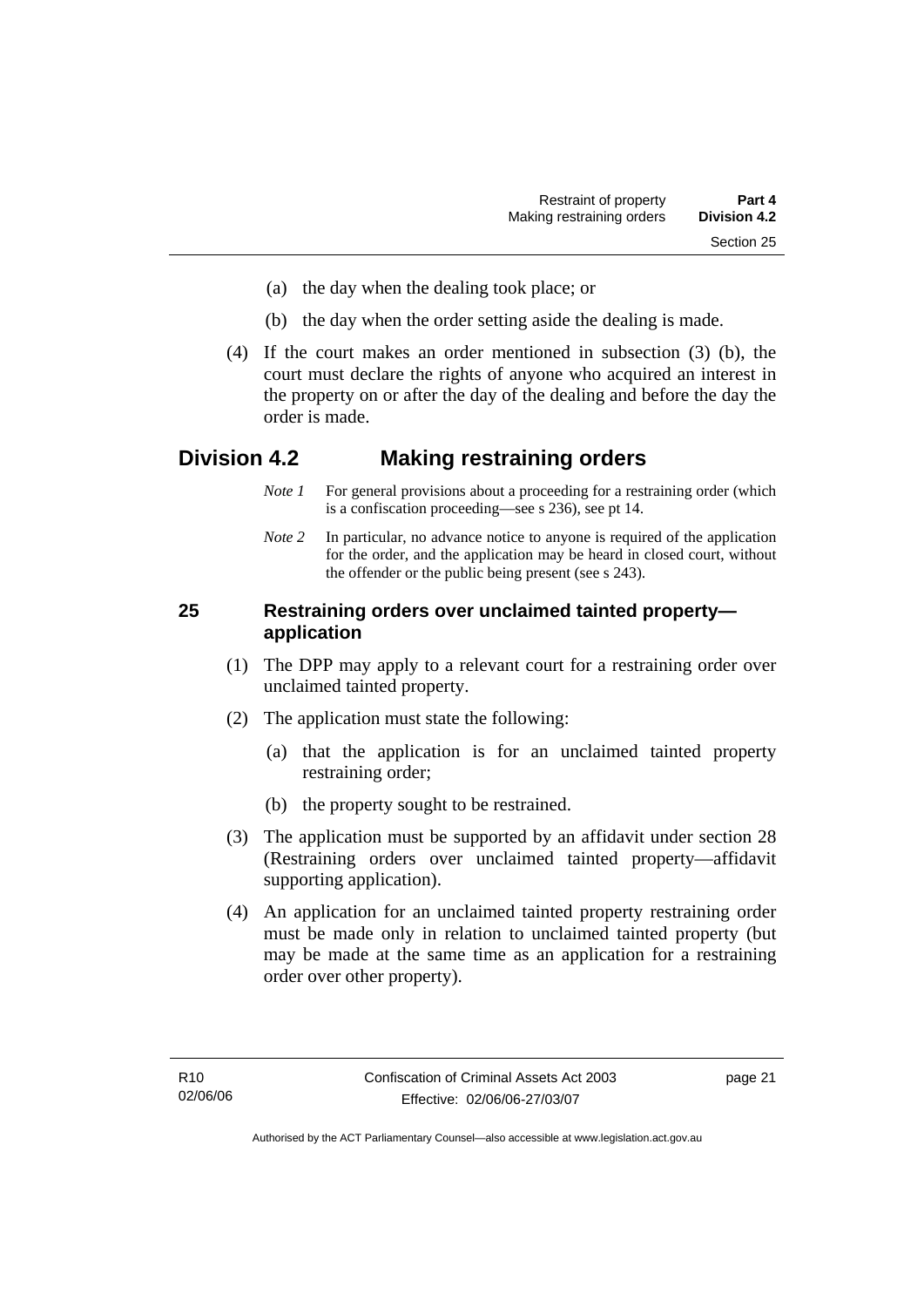## **26 Restraining orders over other property—application**

- (1) The DPP may apply to a relevant court for a restraining order over any of the following:
	- (a) stated property of a person;
	- (b) stated property of a person and all other property of the person (including property acquired after the making of the order);
	- (c) all property of a person (including property acquired after the making of the order);
	- (d) all property of a person (including property acquired after the making of the order) other than stated property.
	- *Note 1* A reference to a *person* generally includes a reference to a corporation as well as an individual, see the Legislation Act, s 160. (See also the Legislation Act, dict, pt 1, def *person*.)
	- *Note 2 Property* includes an interest in property, see the Legislation Act, dict, pt 1.
- (2) The application must state the following:
	- (a) the offence to which the application relates;
	- (b) when it is alleged the offence was committed;
	- (c) the person who is alleged to have committed the offence;
	- (d) the person whose property the application relates to;
	- (e) the property sought to be restrained (including whether it is property of the offender or someone else);
		- *Note Offender* includes a corporation, see dict.
	- (f) whether the application is for an artistic profits restraining order.
- (3) The application must be supported by an affidavit under section 29 (Restraining orders over other property—affidavit supporting application).

R10 02/06/06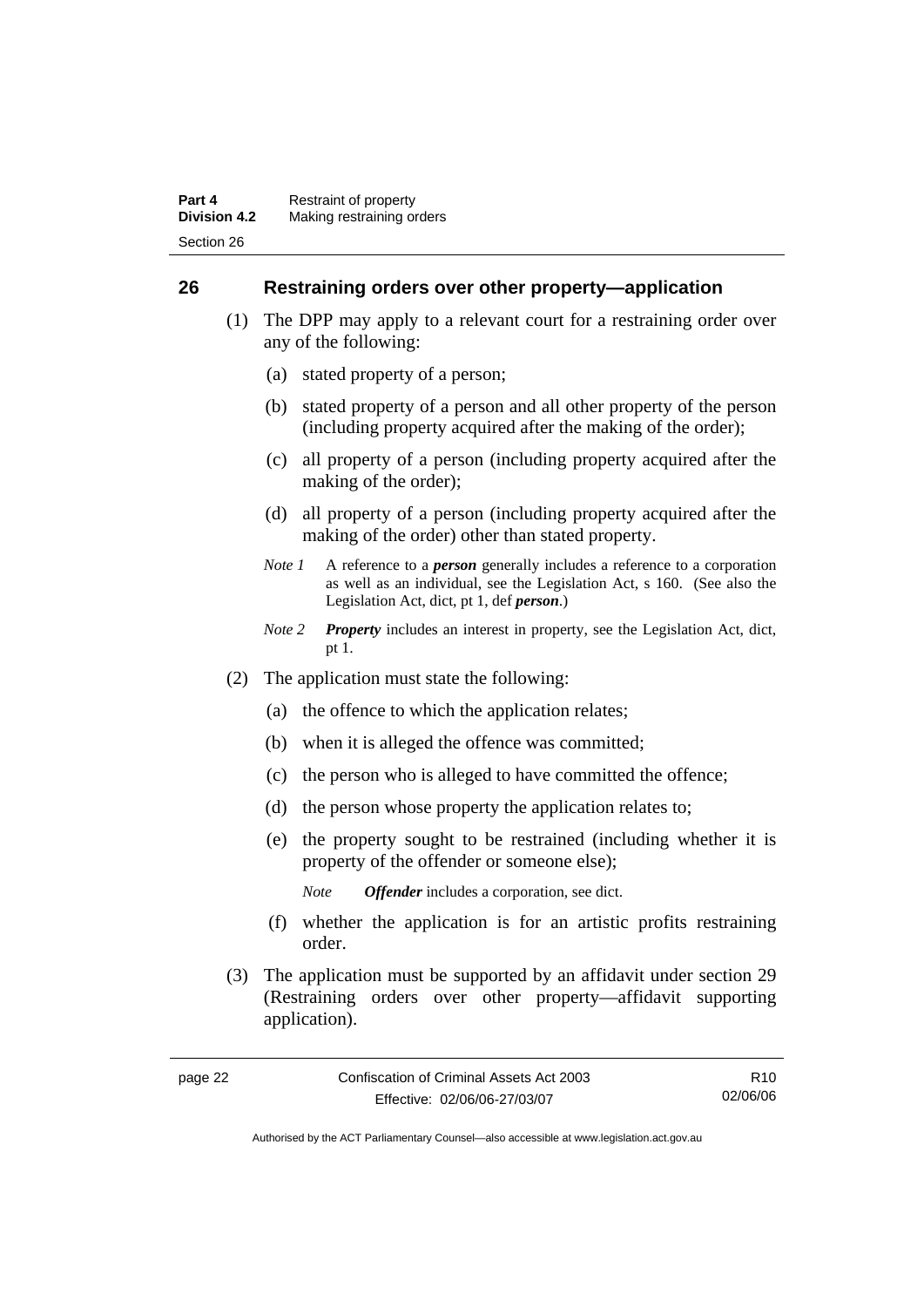- (4) For subsection (2) (a), the application need not specify a particular offence and it is sufficient if the application states that some offence or other was committed.
- (5) For subsection (2) (b), the application need not specify a particular time or day and it is sufficient if the application states a period within which the offence was committed.
- (6) To remove any doubt—
	- (a) an application for a restraining order under this section may be made in relation to an interest (or interests) in property; and

- (b) an application for a restraining order under this section may be made in relation to 2 or more offences; and
- (c) an application for a restraining order under this section may be made in relation to the property of 2 or more people; and
- (d) this section does not apply to an application for a restraining order over unclaimed tainted property.

# **27 Restraining orders—time for making certain applications**

- (1) This section does not apply to an application for—
	- (a) an artistic profits restraining order; or
	- (b) an unclaimed tainted property restraining order.
- (2) An application for a restraining order in relation to an ordinary indictable offence must be made before the end of the longer of the following periods:
	- (a) if an indictment has been presented against the offender for the offence, and the offender has not been convicted or cleared of the offence—2 years after the day the indictment was presented;

*Note Property* includes an interest in property, see the Legislation Act, dict, pt 1.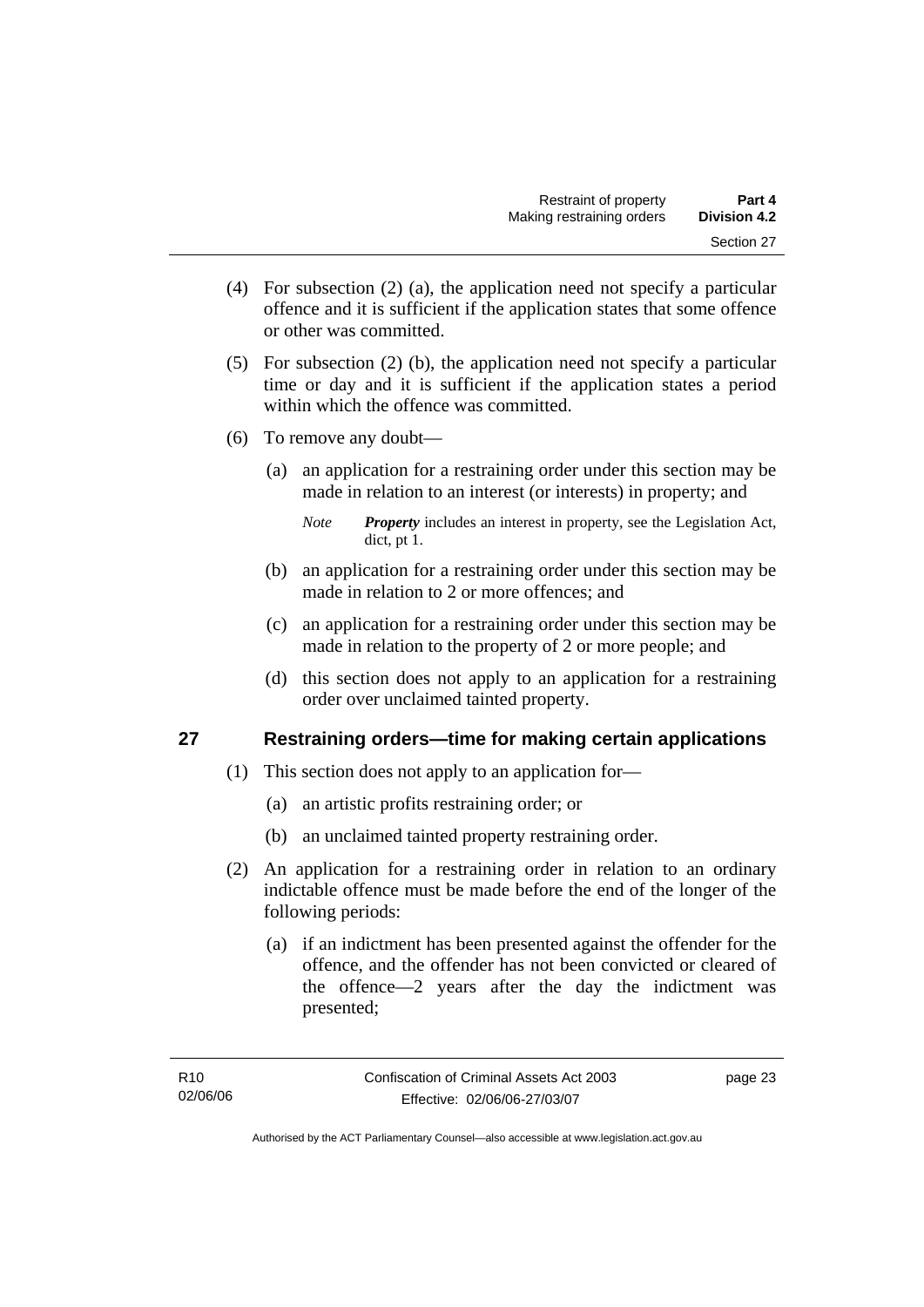- (b) if the offender has been convicted of the offence (and not cleared)—2 years after the day of the conviction;
- (c) in any case—6 years after the day the offence was committed (or is alleged to have been committed).
- *Note 1* For the meaning of *in relation to*, see dict.
- *Note 2 Indictment* is defined in the Legislation Act, dict, pt 1 as including an information. (See also that Act, dict, pt 1, def *present*.)
- *Note 3* The court may allow leave for an application to be made after a time fixed by this section in certain circumstances (see s 49 and s 246).
- (3) An application for a restraining order in relation to a serious offence must be made before the end of the longer of the following periods:
	- (a) if an indictment has been presented against the offender for the offence, and the offender has not been convicted or cleared of the offence—2 years after the day the indictment was presented;
	- (b) if the offender has been convicted of the offence—2 years after the day of the conviction;
	- (c) in any case—6 years after the day the offence was committed (or is alleged to have been committed).
	- *Note* The court may allow leave for an application to be made after a time fixed by this section in certain circumstances (see s 49 and s 246).

#### **28 Restraining orders over unclaimed tainted property affidavit supporting application**

- (1) An affidavit by a police officer supporting an application under section 25 (Restraining orders over unclaimed tainted property application) for an unclaimed tainted property restraining order must state—
	- (a) that the police officer suspects that the property is unclaimed tainted property; and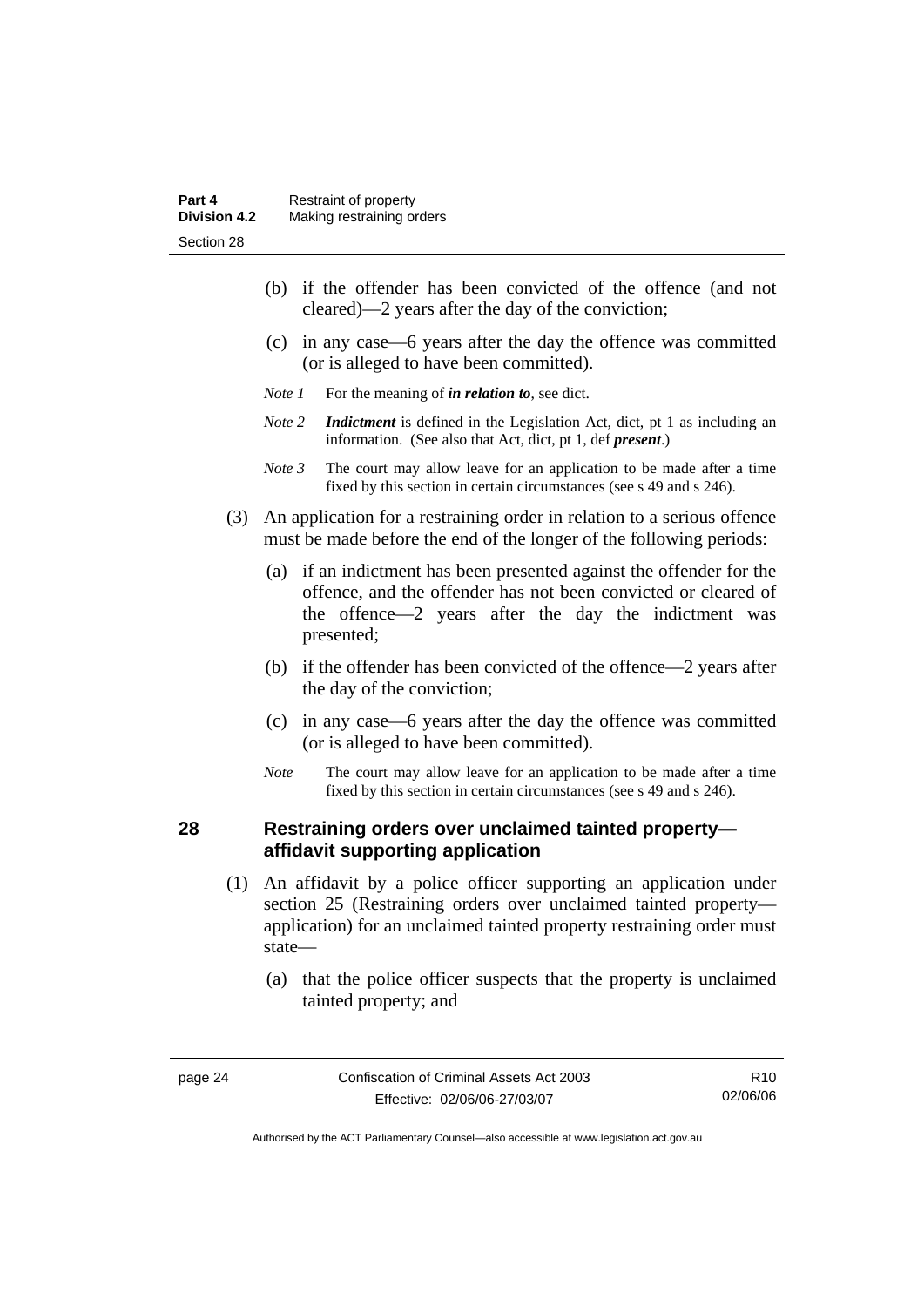- (b) that the property has not been claimed by anyone.
- *Note* No time limit applies to an application for an unclaimed tainted property restraining order (see s 27 (1) (b)).
- (2) The affidavit must state that the police officer believes that the property sought to be restrained may be required to satisfy a purpose mentioned in section 22 (Restraining orders—purposes).
- (3) For subsection (2), no particular purpose need be stated in the affidavit.
- (4) The affidavit must state the grounds for each suspicion or belief of the police officer stated in the affidavit.

#### **29 Restraining orders over other property—affidavit supporting application**

- (1) An affidavit by a police officer supporting an application under section 26 (Restraining orders over other property—application) for a restraining order must state—
	- (a) that the officer believes that an indictment has been presented against the offender for a stated indictable offence, or that the offender has been convicted of a stated indictable offence; or
	- (b) that the officer suspects that the offender has committed a stated indictable offence, and that it is intended, within a stated period—
		- (i) for an ordinary indictable offence—to present an indictment against the offender for the offence (or a related indictable offence); or
		- (ii) for a serious offence—
			- (A) to present an indictment against the offender for the offence (or a related serious offence); or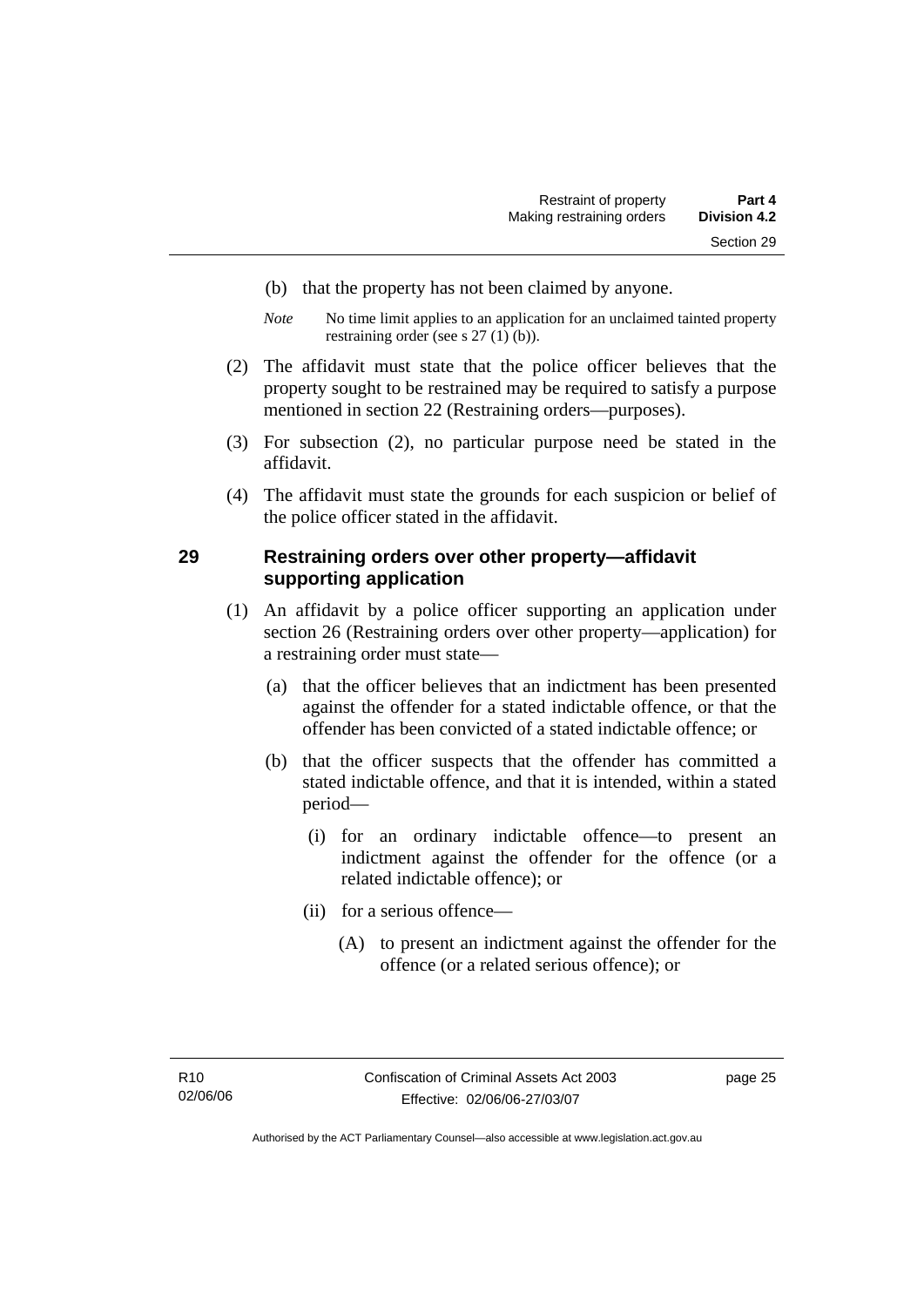- (B) to apply for a civil forfeiture order or a penalty order in relation to the offence (or a related serious offence).
- *Note Indictment* is defined in the Legislation Act, dict, pt 1 as including an information. (See also that Act, dict, pt 1, def *present*.)
- (2) Subsection (1) (b) does not require the police officer to specify a particular offence in the affidavit and it is sufficient if the police officer suspects that the offender has committed a particular kind of offence and the affidavit describes the nature of the offence in general terms.
- (3) If the application is not for an artistic profits restraining order, the affidavit must state that the police officer believes that the application is being made within the relevant period mentioned in section 27 (Restraining orders—time for making certain applications) for the offence to which the application relates.

*Note* No time limit applies to an application for an artistic profits restraining order (see s 27 (1) (a)).

- (4) For subsection (3), if the application relates to a serious offence, it is sufficient if the police officer believes that the offence was committed within the relevant period mentioned in section 27, and it is not necessary for the officer to believe that the offence was committed on any particular day or time within the relevant period.
- (5) The affidavit must state, for the property mentioned in the application, or for each stated part of the property—
	- (a) that the officer suspects that the property is either the offender's property or the property of someone else; and
	- (b) for property that the officer suspects is the property of someone else—
		- (i) that the officer suspects that the property is tainted property; or

Authorised by the ACT Parliamentary Counsel—also accessible at www.legislation.act.gov.au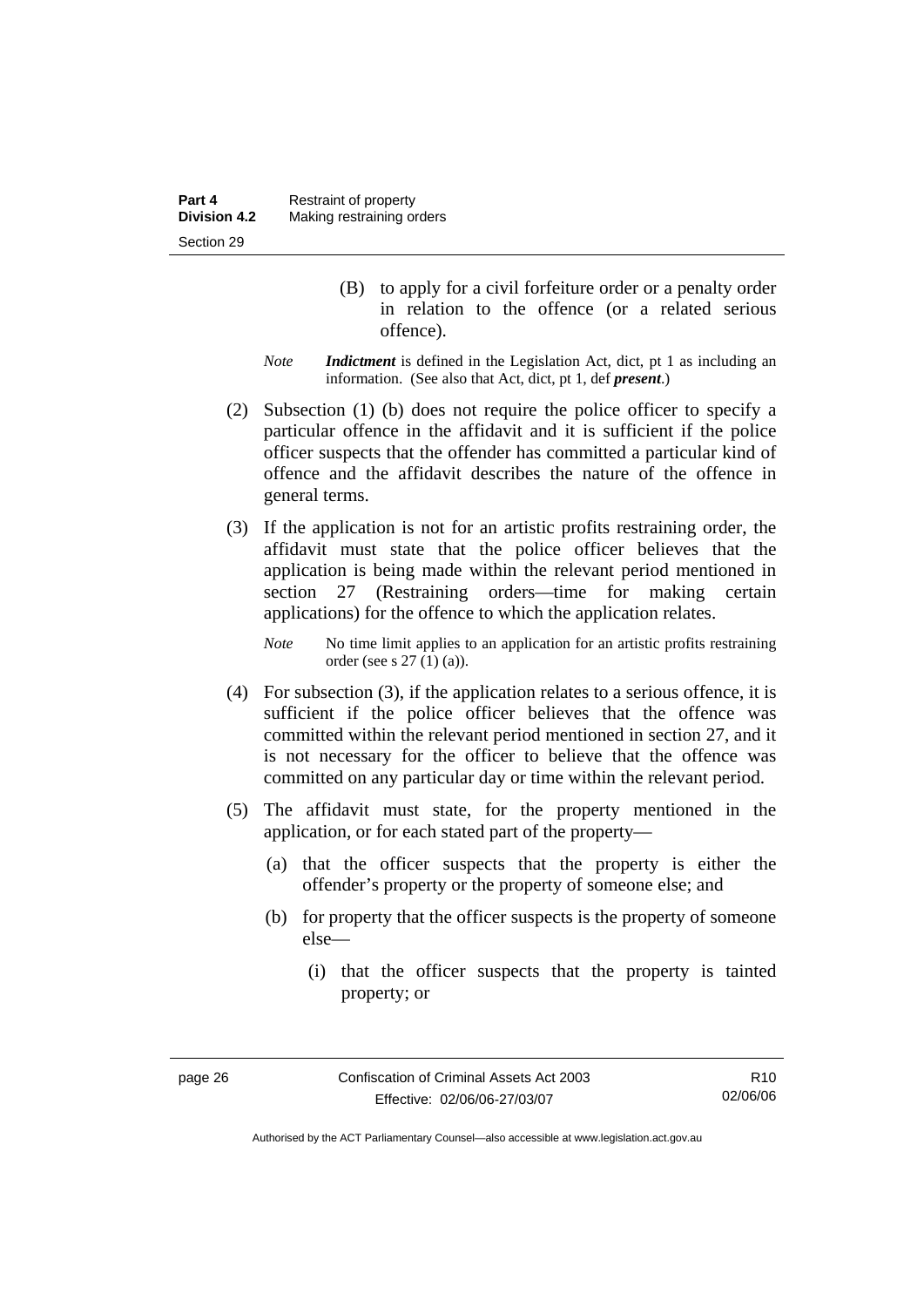- (ii) that the officer suspects that the property is subject to the offender's effective control.
- (6) The affidavit must state that the police officer believes that—
	- (a) the property sought to be restrained may be required to satisfy a purpose mentioned in section 22 (Restraining orders purposes); and
	- (b) if the application is for an artistic profits restraining order—the property sought to be restrained may be required to satisfy a penalty order for artistic profits in relation to the offence.
- (7) For subsection (6) (a), no particular purpose need be stated in the affidavit.
- (8) The affidavit must state the grounds for each belief or suspicion of the police officer stated in the affidavit.

# **30 Restraining orders over unclaimed tainted property making**

- (1) This section applies if an application is made under section 25 (Restraining orders over unclaimed tainted property—application) to a relevant court for an unclaimed tainted property restraining order in relation to an offence.
- (2) The relevant court must make a restraining order over the property to which the application relates if, having regard to the police officer's affidavit supporting the application and any other evidence before the court, the court is satisfied that there are reasonable grounds for the officer's suspicions and beliefs stated in the affidavit.
	- *Note* A claim for property restrained under an unclaimed tainted property restraining order does not, of itself, change or end the restraining order (see s 46 (2)).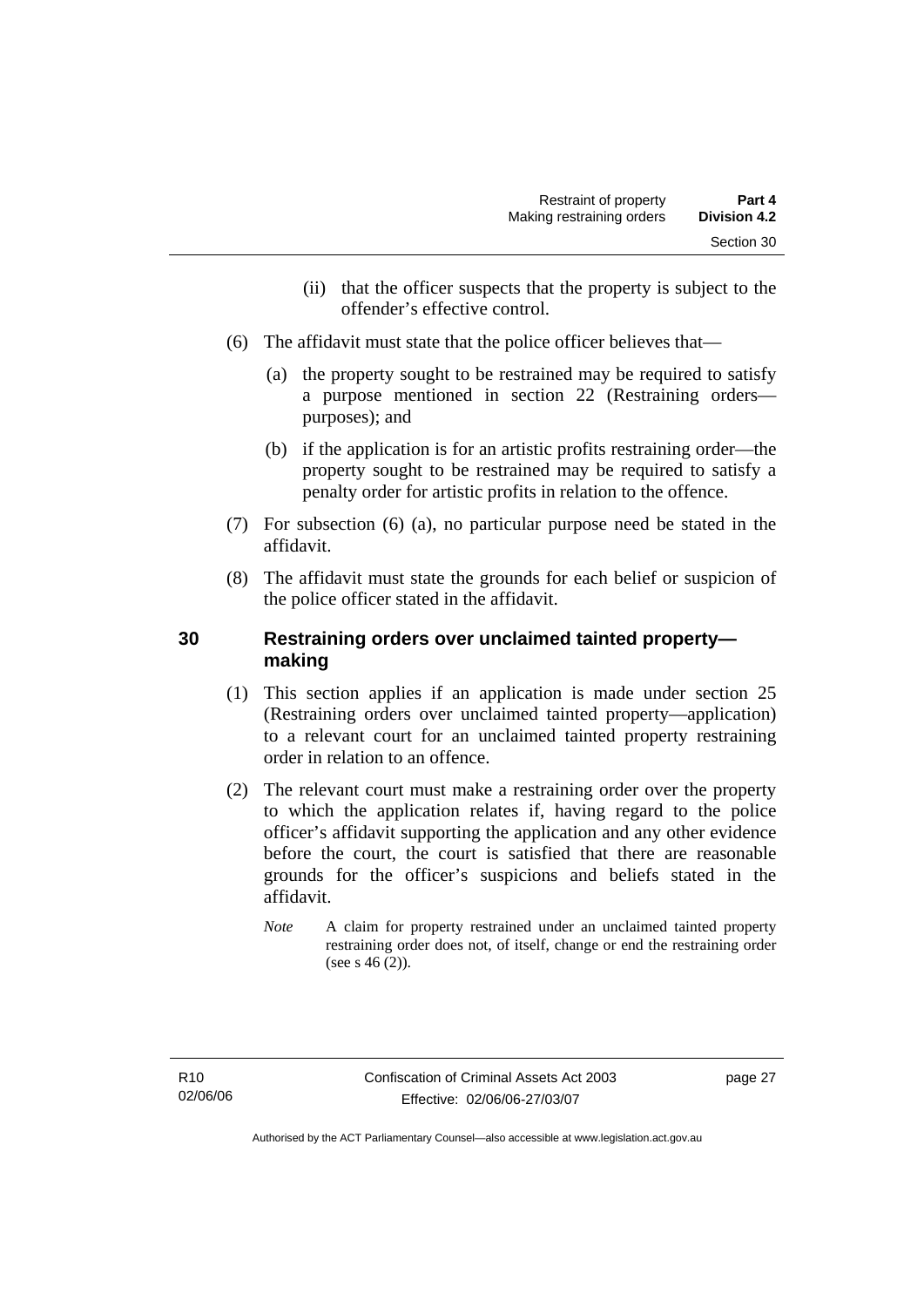| Part 4              | Restraint of property     |
|---------------------|---------------------------|
| <b>Division 4.2</b> | Making restraining orders |
| Section 31          |                           |

- (3) The restraining order may direct the public trustee to take control of the restrained property.
	- *Note* For the commencement of a restraining order, see the Legislation Act, s 73 (4).
- (4) To remove any doubt, for making a restraining order under this section, it is irrelevant whether there is any risk of the property being dealt with in a way that would defeat or hinder the purposes of this Act.

#### **31 Restraining orders over other property—making**

- (1) This section applies if an application is made under section 26 (Restraining orders over other property—application) to a relevant court for a restraining order in relation to an offence.
- (2) The relevant court must make a restraining order over the property to which the application relates if, having regard to the police officer's affidavit supporting the application and any other evidence before the court—
	- (a) the court is satisfied that there are reasonable grounds for the officer's beliefs and suspicions stated in the affidavit; and
	- (b) if an indictment has not been presented for the offence, or the offence is a serious offence of which the offender has been cleared—the court is satisfied that, within 6 weeks after the date of the order or (if allowed by the court) a longer period of not longer than 3 months after that date—
		- (i) for an ordinary indictable offence—it is intended to present an indictment against the offender for the offence (or a related indictable offence); or
		- (ii) for a serious offence—
			- (A) it is intended to present an indictment against the offender for the offence (or a related serious offence); or

| page 28 | Confiscation of Criminal Assets Act 2003 | R <sub>10</sub> |
|---------|------------------------------------------|-----------------|
|         | Effective: 02/06/06-27/03/07             | 02/06/06        |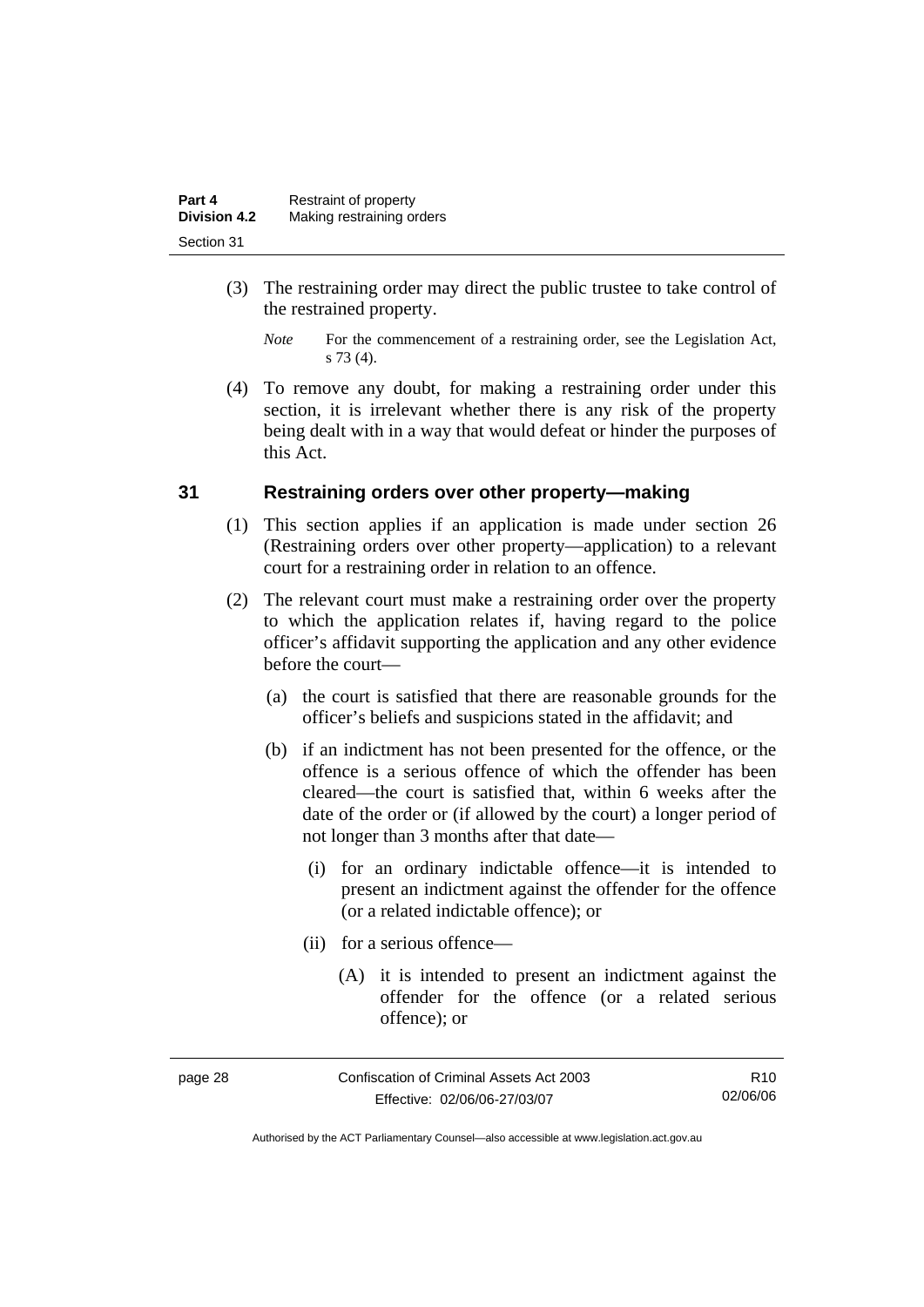- (B) it is intended to apply for a civil forfeiture order or a penalty order in relation to the offence (or a related serious offence).
- *Note Indictment* is defined in the Legislation Act, dict, pt 1 as including an information. (See also that Act, dict, pt 1, def *present*.)
- (3) The restraining order may do either or both of the following:
	- (a) direct the public trustee to take control of the restrained property or stated restrained property;
	- (b) provide, under section 37 or section 38, for living and business expenses, or legal expenses, to be met out of the restrained property.
	- *Note* For the commencement of a restraining order, see the Legislation Act, s 73 (4).
- (4) The relevant court may refuse to make the restraining order if the DPP does not give the relevant court any undertaking that the court considers appropriate about the payment of damages or costs in relation to the making or operation of the order.
- (5) To remove any doubt—
	- (a) a restraining order may be made under this section in relation to an interest (or interests) in property; and
		- *Note Property* includes an interest in property, see the Legislation Act, dict, pt 1.
	- (b) a restraining order may relate to 2 or more offences committed (or alleged to have been committed) by an offender; and
		- *Note Offender* includes a corporation, see dict.
	- (c) a restraining order may relate to the property of 2 or more people; and
	- (d) for making a restraining order under this section, it is irrelevant whether there is any risk of the property being dealt with in a way that would defeat or hinder the purposes of this Act.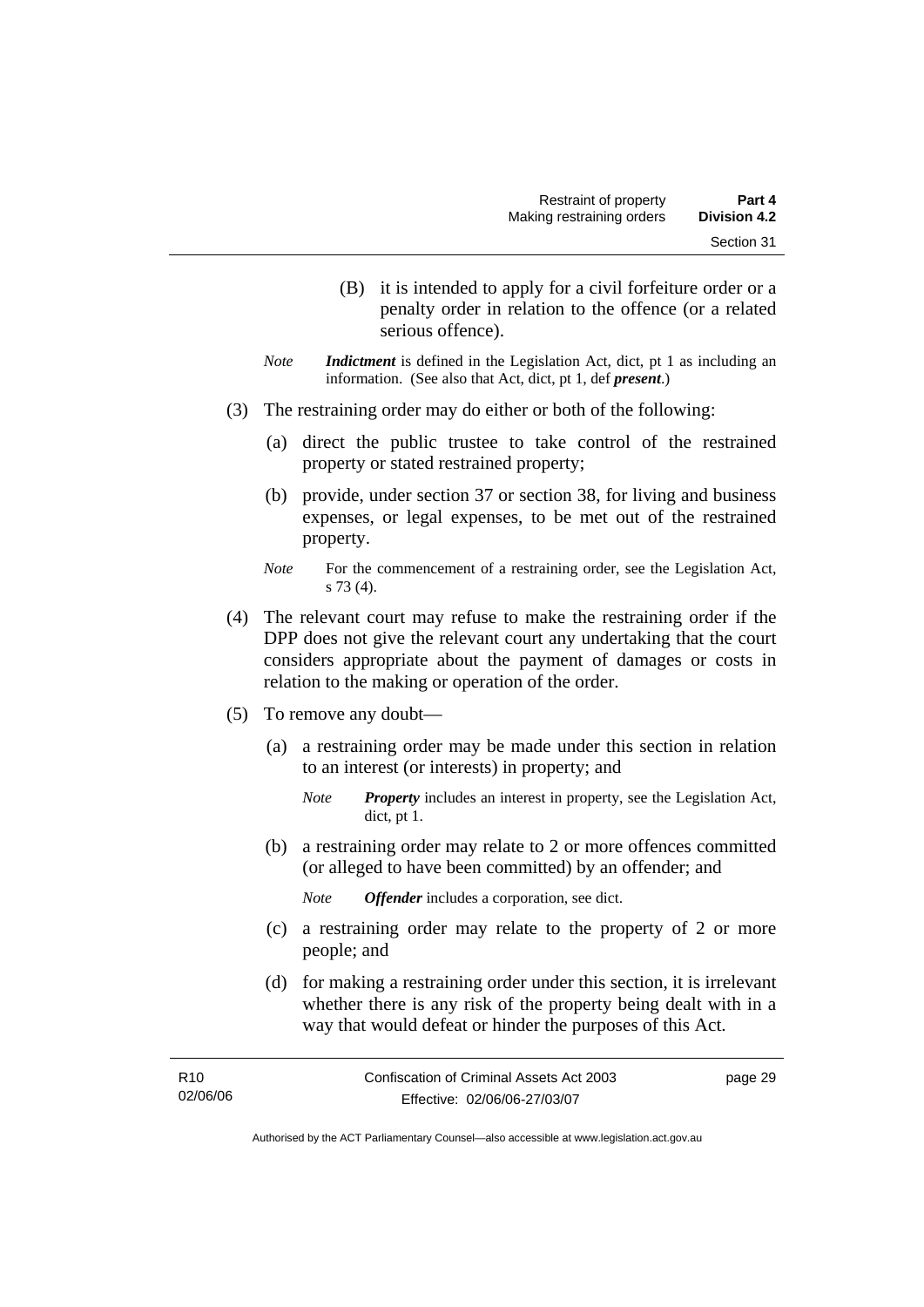## **32 Making of restraining orders—specific serious offence not required etc**

- (1) For section 31 and to remove any doubt, if the relevant court is satisfied that there are reasonable grounds for the police officer's belief that a serious offence was committed by the offender within the relevant period mentioned in section 27 (Restraining orders time for making certain applications), the court must not refuse to make a restraining order in relation to the offence only because the court is not satisfied—
	- (a) that the officer had any belief that a particular serious offence was committed within the relevant period; or
	- (b) that the officer had any belief about the particular day or time when the offender committed the offence within the relevant period; or
	- (c) that there are reasonable grounds for any belief by the officer about anything mentioned in paragraph (a) or (b).

*Note* For the meaning of *in relation to*, see dict.

- (2) Also, for section 31 and to remove any doubt, the relevant court must not refuse to make a restraining order in relation to the offender only because—
	- (a) an indictment has not been presented against the offender for the offence; or
	- (b) the offender has not been convicted of the offence; or
	- (c) the offender has been cleared of the offence, including being cleared after having been convicted of the offence; or
	- (d) a doubt is raised about whether the person committed the offence.

Authorised by the ACT Parliamentary Counsel—also accessible at www.legislation.act.gov.au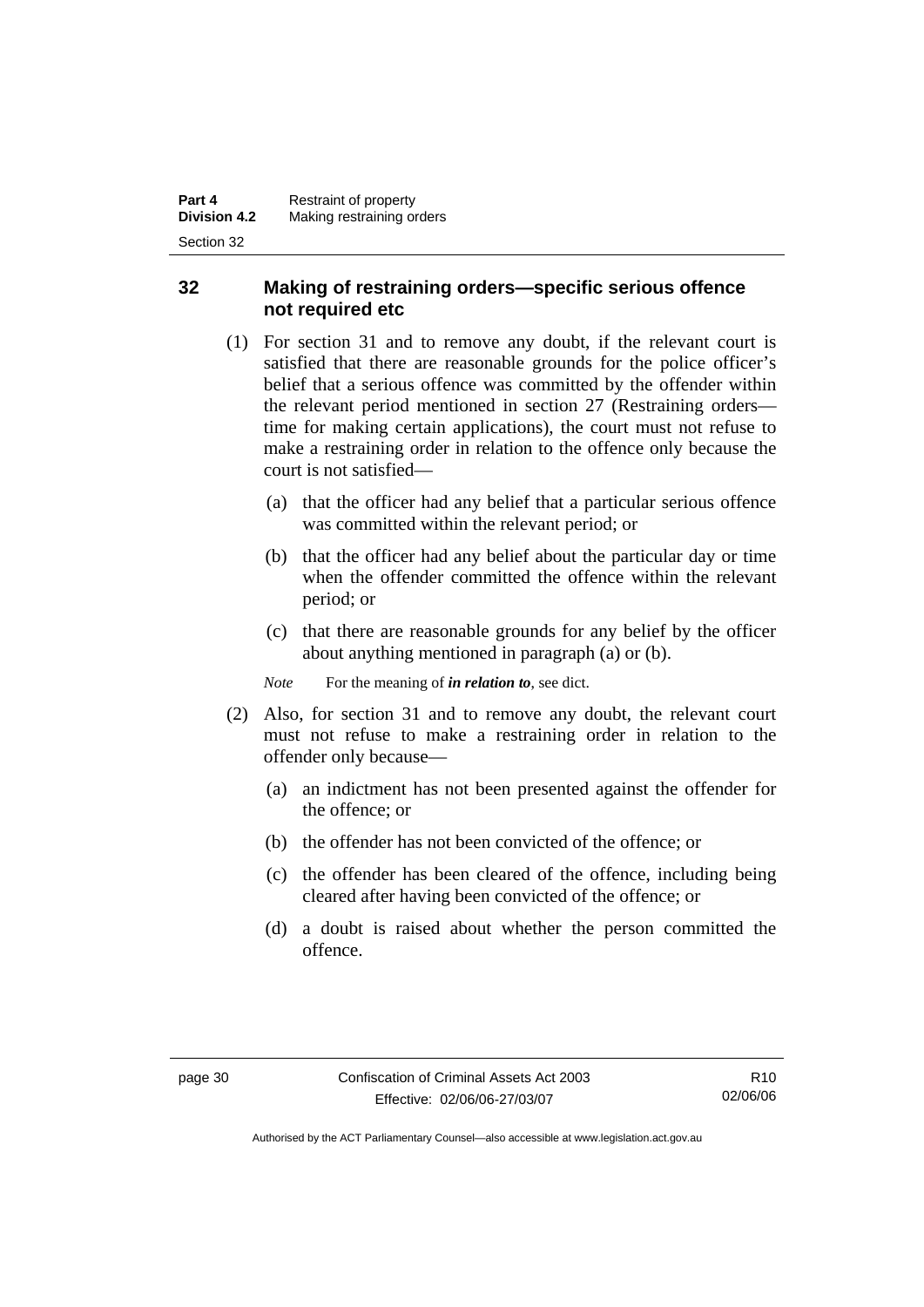#### **33 Restraining orders—contents**

- (1) A restraining order must state that a person must not deal with the property stated in the order except in accordance with—
	- (a) the order; or
	- (b) another order under this Act of a relevant court; or
	- (c) this Act.
- (2) A restraining order (other than an unclaimed tainted property restraining order) must also state—
	- (a) that it is a restraining order under this Act; and
	- (b) the person (or people) whose property it applies to; and
	- (c) for each person to whose property it applies to—the property to which it applies, including whether it applies to property acquired after the making of the order; and
	- (d) if section 31 (2) (b) (Restraining orders over other property making) applies to the restraining order—the applicable period under the paragraph; and
		- *Note* The restraining order ends unless an indictment is presented or, for a serious offence, a forfeiture or penalty application is made, before the end of the stated period (see table 47 and table 48).
	- (e) if the order directs the public trustee to take control of the restrained property or stated restrained property—the direction and the property to which it applies; and
	- (f) if the relevant court making the order has given a direction under section 35 (Restraining order proceedings—restrictions on disclosure)—
		- (i) the direction given by the court; and
		- (ii) the effect of section 36 (Restraining orders—disclosure offences) in relation to the direction; and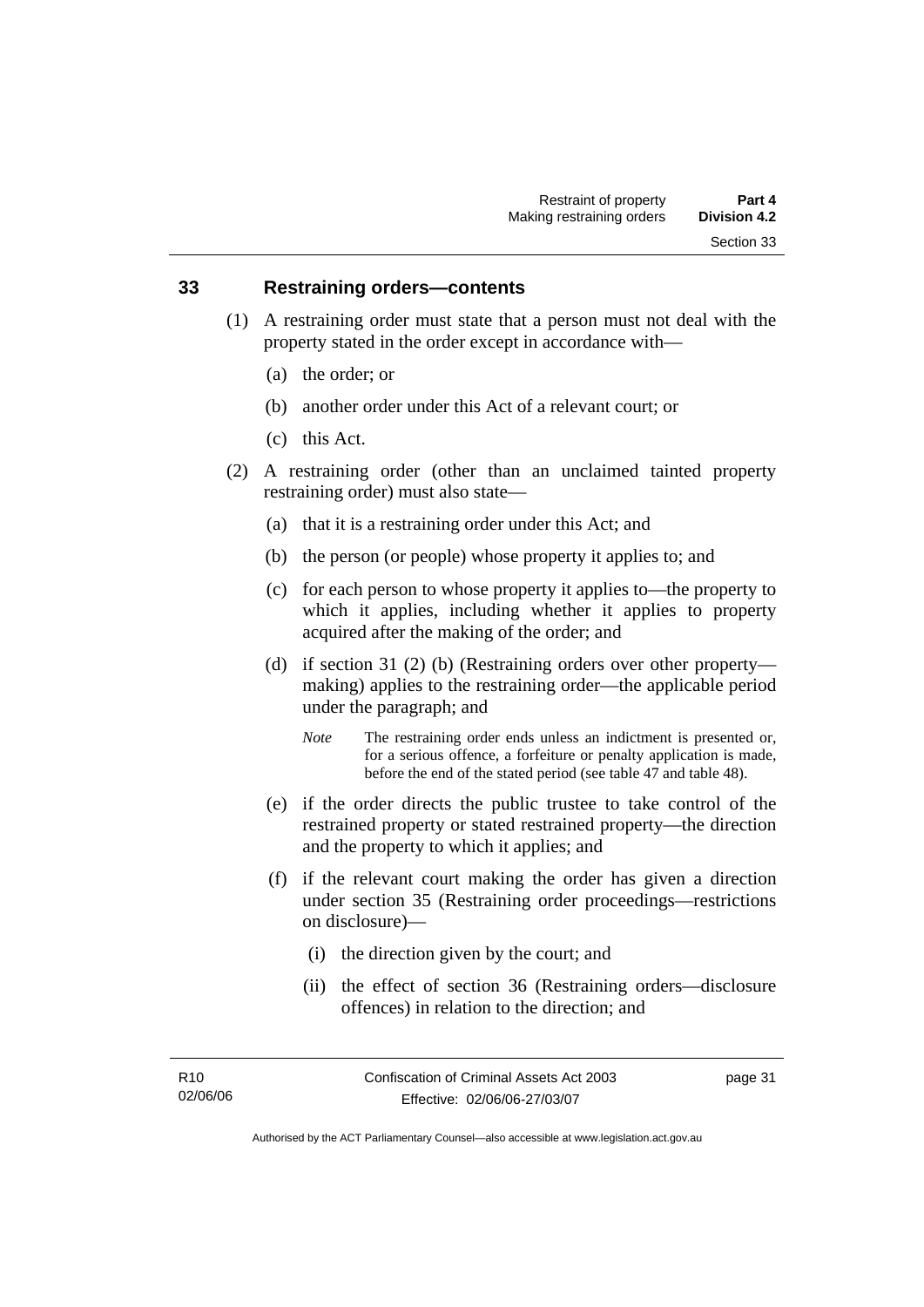| Part 4       | Restraint of property     |
|--------------|---------------------------|
| Division 4.2 | Making restraining orders |
| Section 33   |                           |

- (g) if the order provides, under section 37 or section 38, for living and business expenses, or legal expenses, to be met out of the restrained property—
	- (i) the kind of expenses that may be met out of the restrained property; and
	- (ii) the period during which the expenses may be met out of the restrained property; and
	- (iii) the maximum amount of the expenses that may be met out of the restrained property.
- (3) An unclaimed tainted property restraining order must also state—
	- (a) that it is an unclaimed tainted property restraining order under this Act; and
	- (b) the property to which it applies; and
	- (c) if the relevant court making the order has given a direction under section 35—
		- (i) the direction given by the court; and
		- (ii) the effect of section 36 in relation to the direction; and
	- (d) that, unless a relevant court makes an order that stops the operation of the restraining order over the property, the property will be automatically forfeited under this Act to the Territory at the end of 14 days after the day the order is made.
- (4) A failure by a relevant court to comply with this section in relation to the restraining order does not invalidate the restraining order or any forfeiture order or automatic forfeiture made in relation to the property restrained under the restraining order.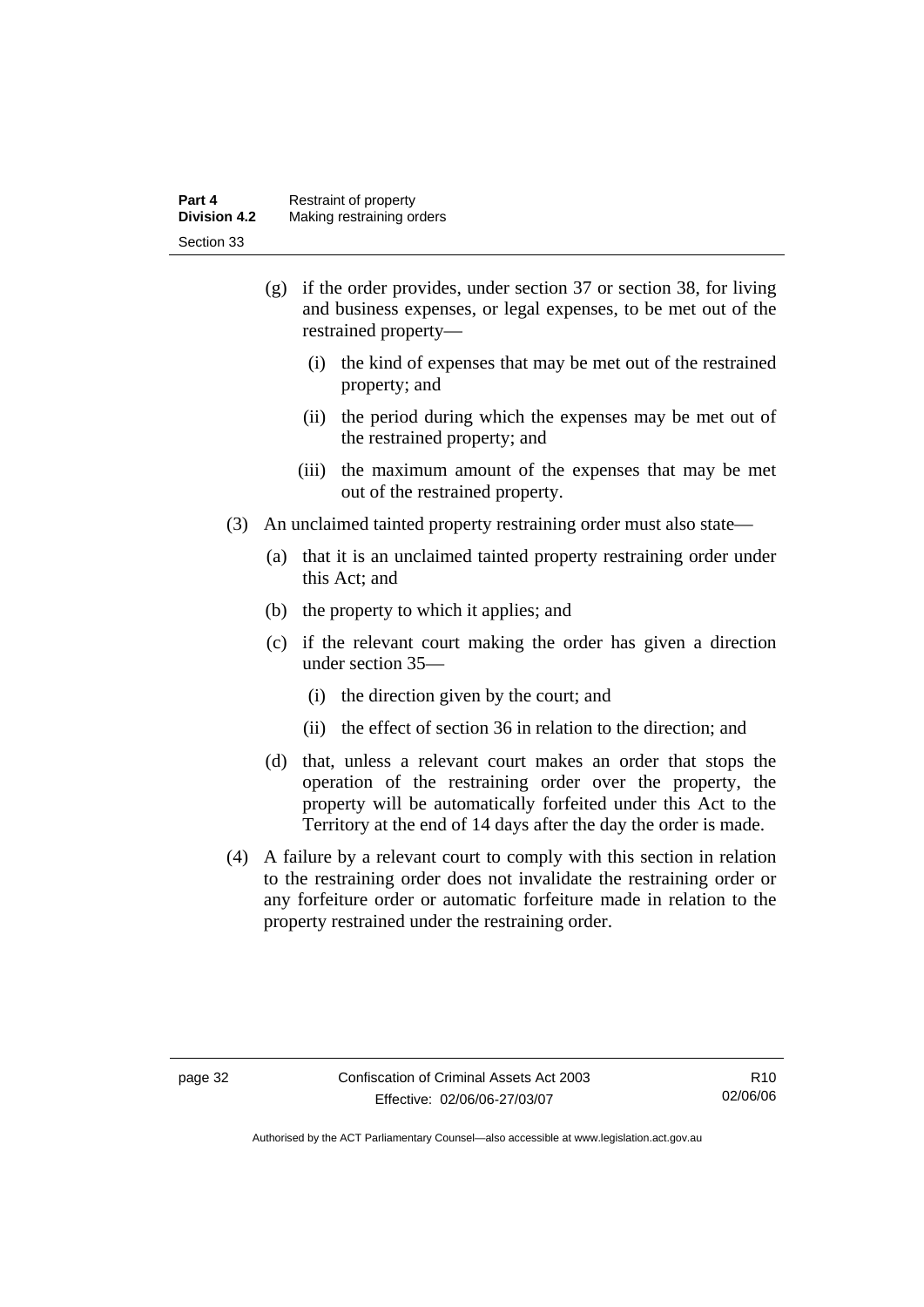#### **34 Restraining orders—notice of making**

- (1) If a court makes a restraining order over property, the DPP must give a copy of the order to—
	- (a) for an unclaimed tainted property restraining order—anyone the DPP suspects may have an interest in the property; and
	- (b) for any other restraining order—the owner of the restrained property and anyone else the DPP suspects may have an interest in the property.

*Note* For how documents may be served, see the Legislation Act, pt 19.5.

- (2) A relevant court may order the DPP to—
	- (a) give a copy of a restraining order, the application for the order or the supporting affidavit to anyone and may give directions about how any document is to be given to the person; or
	- (b) give notice of the order to anyone and may give directions about how the notice is to be given.
- (3) Subsections (1) and (2) have effect subject to any direction of the court under section 35.

#### **35 Restraining order proceedings—restrictions on disclosure**

- (1) On application by the DPP, a relevant court hearing an application for a restraining order may give directions prohibiting or restricting the publication or disclosure of all or any of the following:
	- (a) the fact that an application for the order, or that a restraining order, has been made;
	- (b) the application for the order;
	- (c) the supporting affidavit for the order and any other affidavit filed in relation to the application;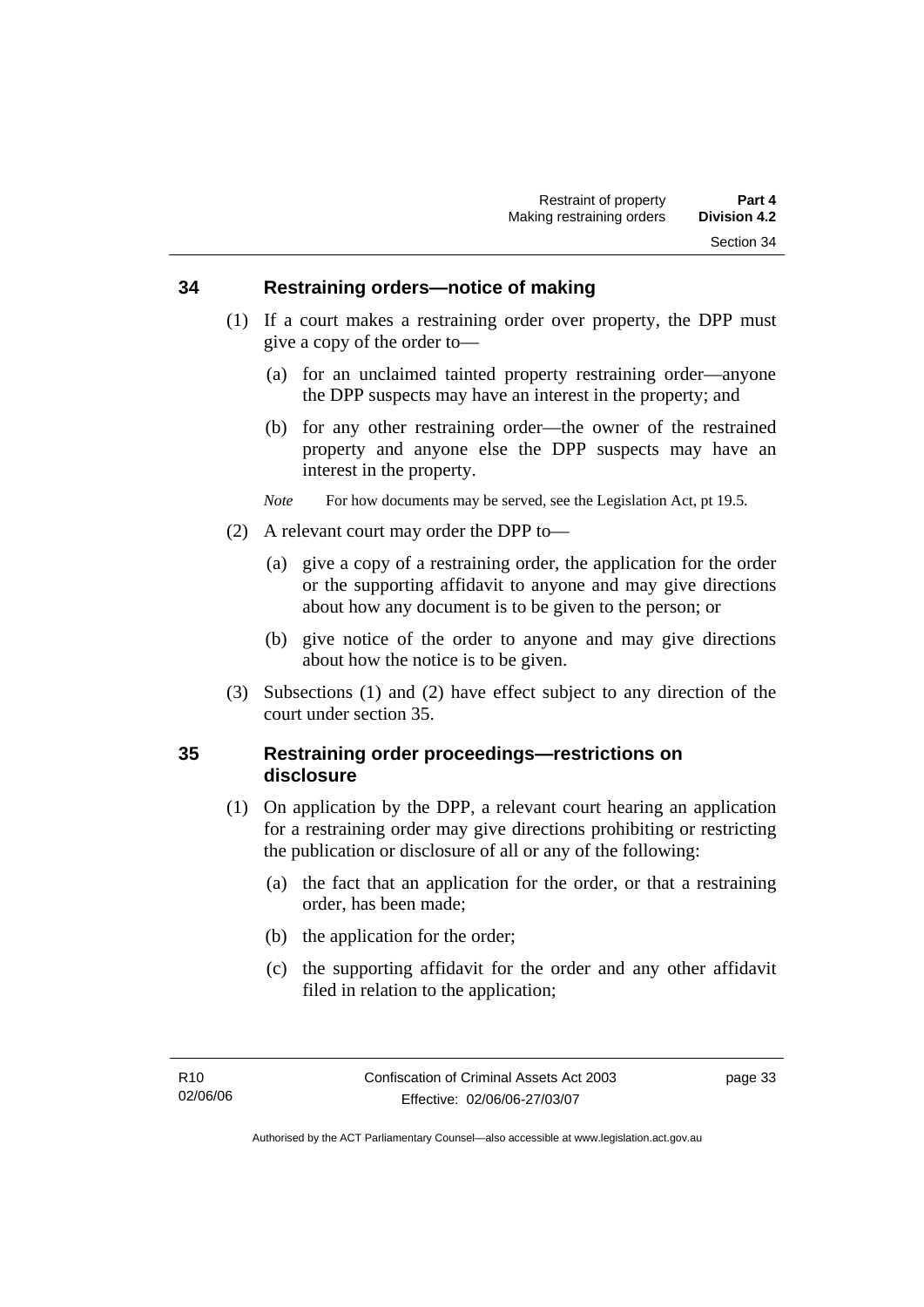- (d) any information about the proceeding (whether or not a hearing has been held);
- (e) any evidence given, statement made or thing done during the proceeding;
- (f) any information, document or thing derived from anything mentioned in this subsection.

#### **Examples of directions**

- 1 that the application for the restraining order and a stated part of the supporting affidavit not be disclosed to the person against whom the restraining order is made until the court has decided an application for another restraining order against someone else's property
- 2 that the supporting affidavit must be made available only to the offender's lawyer
- *Note* An example is part of the Act, is not exhaustive and may extend, but does not limit, the meaning of the provision in which it appears (see Legislation Act, s 126 and s 132).
- (2) In deciding whether to give a direction under subsection (1), the court must have regard to whether the direction—
	- (a) would promote the purposes of this Act; or
	- (b) is desirable to protect the integrity of an investigation (however described) for any purpose or a prosecution of an offence.
- (3) The court may also have regard to any other relevant matter in deciding whether to give a direction under subsection (1).

#### **36 Restraining orders—disclosure offences**

*Note* An offence against this section is a strict liability offence (see s (7)).

- (1) A person commits an offence if—
	- (a) a relevant court has given a direction under section 35 (1) prohibiting or restricting the publication or disclosure of a matter mentioned in the subsection; and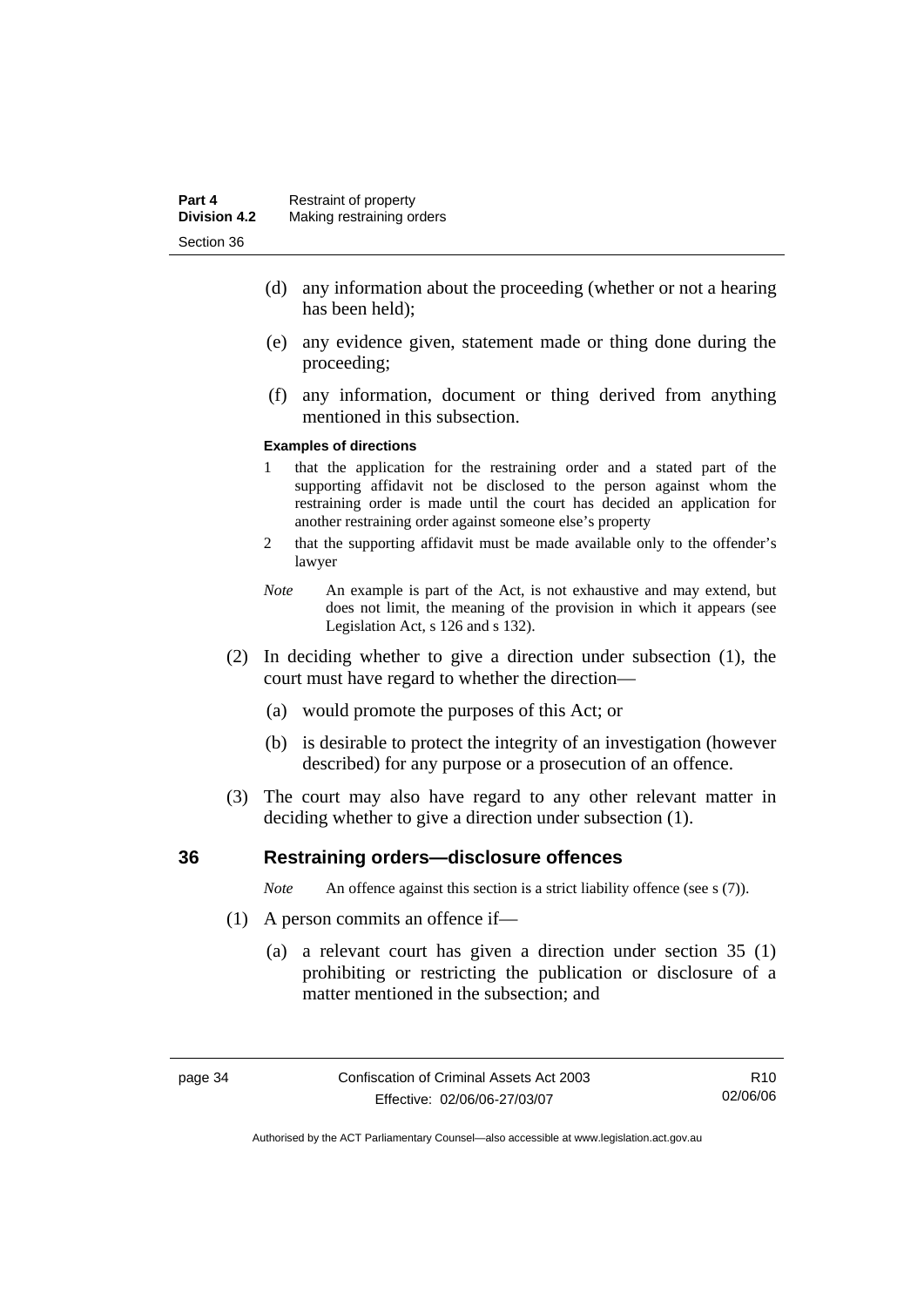- (b) the person has notice of the direction (whether by being given a copy of the restraining order to which the direction relates or otherwise); and
- (c) the person publishes or discloses the matter to someone else.

Maximum penalty: 200 penalty units, imprisonment for 2 years or both.

- (2) A person commits an offence if—
	- (a) a relevant court has given a direction under section 35 (1) prohibiting or restricting the publication or disclosure of a matter mentioned in the subsection; and
	- (b) the person has notice of the direction (whether by being given a copy of the restraining order to which the direction relates or otherwise); and
	- (c) the person publishes or discloses information to someone else; and
	- (d) the other person could infer from the information the matter to which the direction relates.

Maximum penalty: 200 penalty units, imprisonment for 2 years or both.

- (3) Subsections (1) and (2) do not apply if the publication or disclosure is made to any of the following entities in the circumstances mentioned for the entity:
	- (a) a police officer—in any circumstances;
	- (b) an officer, employee or agent of the person—to ensure that the order is complied with and the person to whom the publication or disclosure is made is given notice of the direction (whether by being given a copy of the restraining order to which the direction relates or otherwise) by the person making the publication or disclosure;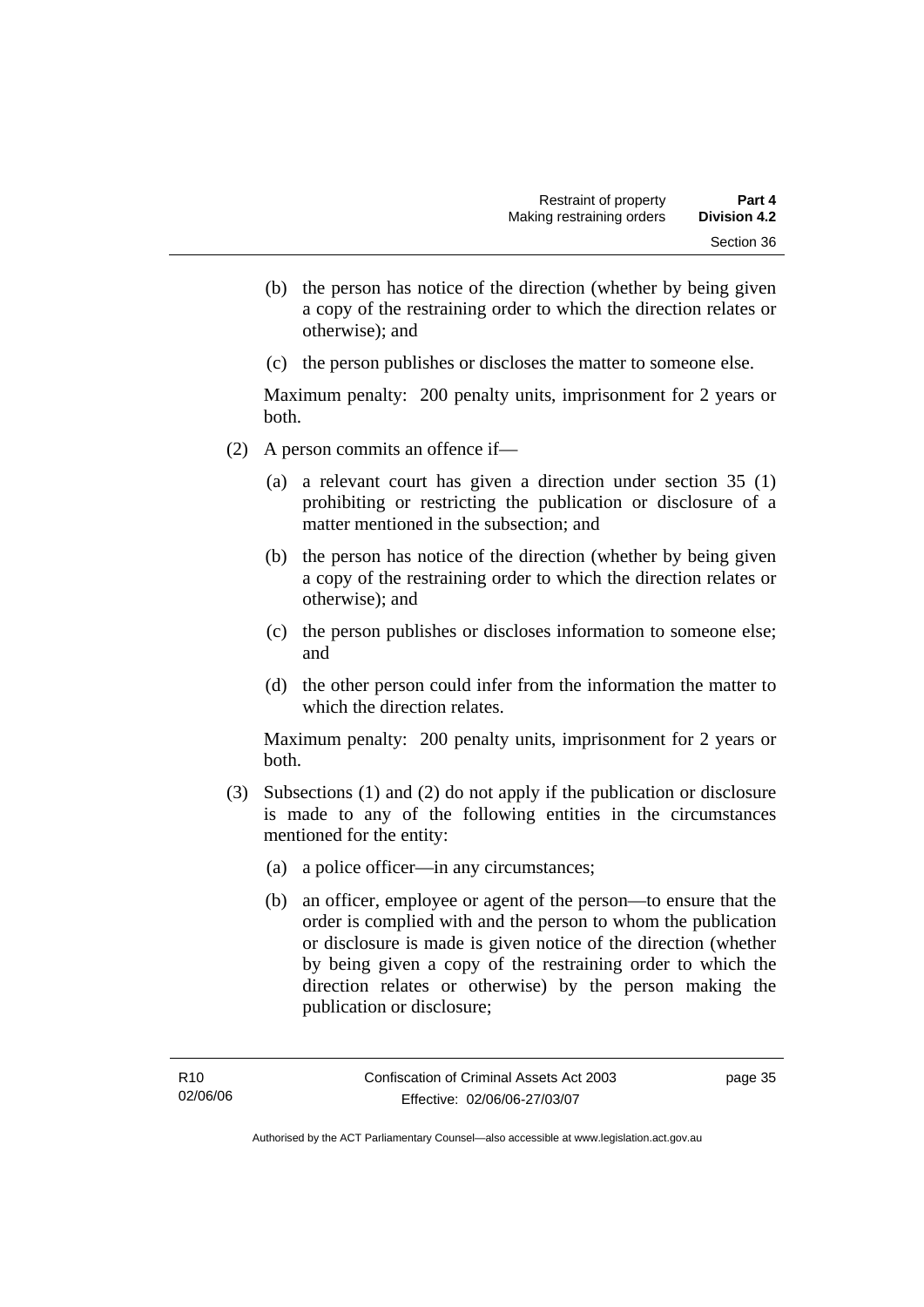- (c) a lawyer—to obtain legal advice or representation in relation to the order;
- (d) a relevant court—with the court's leave.

- (4) Also, subsections (1) and (2) do not apply if the publication or disclosure is made—
	- (a) by a police officer in the exercise of the officer's functions; or
	- (b) for the purpose of giving or obtaining legal advice, or making legal representations, in relation to the order.
- (5) A person commits an offence if—
	- (a) a relevant court has given a direction under section 35 (1) prohibiting or restricting the publication or disclosure of a matter mentioned in the subsection; and
	- (b) the person receives information in relation to the matter in accordance with subsection (3) or (4); and
	- (c) the person ceases to be a person mentioned in subsection (3) or (4); and
	- (d) the person publishes or discloses the matter to someone else.

Maximum penalty: 200 penalty units, imprisonment for 2 years or both.

- (6) A person commits an offence if—
	- (a) a relevant court has given a direction under section 35 (1) prohibiting or restricting the publication or disclosure of a matter mentioned in the subsection; and
	- (b) the person receives information in relation to the matter in accordance with subsection (3) or (4); and

*Note* The application for leave, and any proceeding with the court's leave, must be heard in closed court (see s (8)).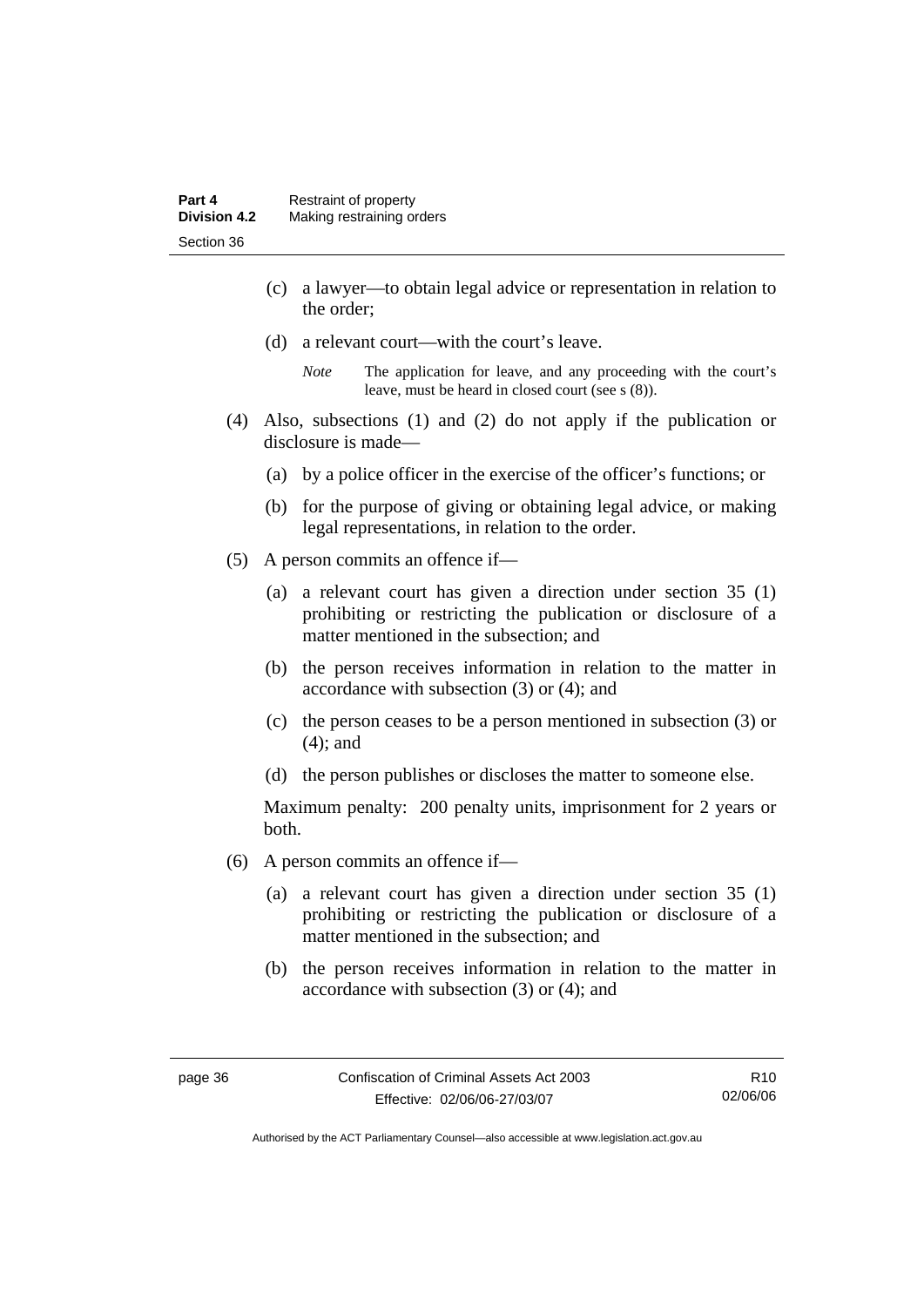- (c) the person ceases to be a person mentioned in subsection (3) or (4); and
- (d) the person publishes or discloses information to someone else; and
- (e) the other person could infer from the information the matter to which the direction relates.

Maximum penalty: 200 penalty units, imprisonment for 2 years or both.

- (7) An offence against this section is a strict liability offence.
- (8) For subsection (3) (d), an application for leave, and any proceeding with the court's leave, must be heard in closed court.

# **37 Payment of living and business expenses from restrained property**

- (1) A relevant court may, in a restraining order or an order under section 39 (Additional orders about restraining orders and restrained property) varying a restraining order, allow any of the following expenses to be met out of the restrained property of a person, or a stated part of the property:
	- (a) the living and business expenses of the person (other than the person's legal expenses in defending a criminal charge);
	- (b) the living expenses of a dependant of the person.

*Note* For legal expenses in defending a criminal charge, see s 38.

- (2) However, the court must not allow expenses to be met out of restrained property unless the person satisfies the court that—
	- (a) the expenses are reasonable; and
	- (b) the expenses are necessary to avoid severe hardship to the person or the person's dependants; and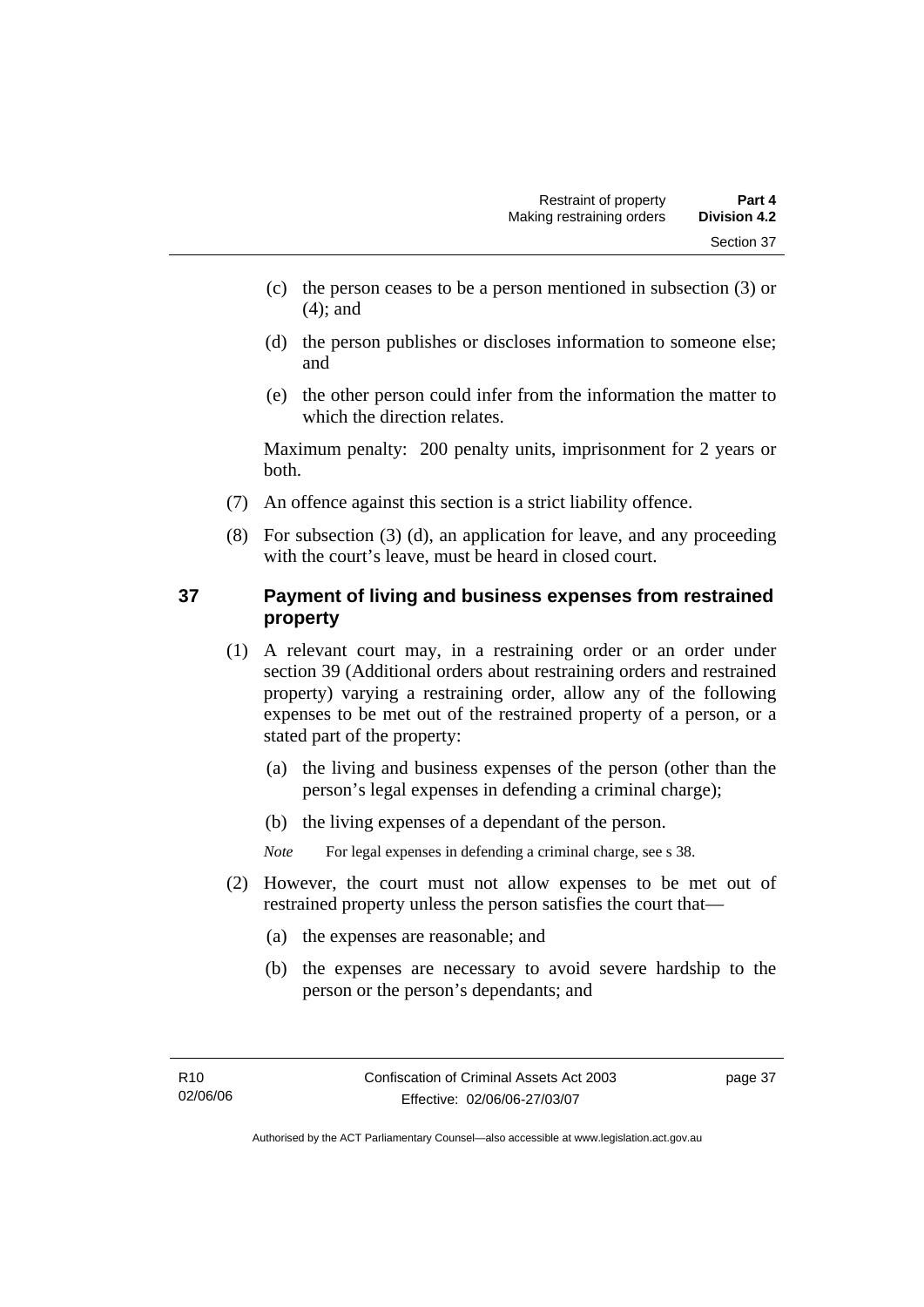- (c) the expenses cannot be met out of property of the person not subject to a restraining order; and
- (d) any property to be released from restraint for the expenses was lawfully acquired by the person, is not tainted property and does not have evidentiary value in any criminal proceeding.
- (3) A regulation may—
	- (a) prescribe matters to which the court may, must or must not have regard for subsection (2) (a) or (b); and
	- (b) prescribe, or make provision in relation to, the maximum amount of living or business expenses of a person that may be allowed (for a period or otherwise).
- (4) A regulation made for this section may apply, adopt or incorporate (with or without change) a provision of a law of the Commonwealth or a State, or an instrument, as in force from time to time.
	- *Note 1* The text of an applied, adopted or incorporated law or instrument, whether applied as in force from time to time or at a particular time, is taken to be a notifiable instrument if the operation of the Legislation Act, s 47 (5) or (6) is not disapplied (see s 47 (7)).
	- *Note 2* A notifiable instrument must be notified under the Legislation Act.
- (5) In this section:

*dependant*, of a person, means the person's domestic partner or a child of the person.

# **38 Payment of certain legal expenses from restrained property**

 (1) A relevant court may, in a restraining order or an order under section 39 (Additional orders about restraining orders and restrained property) varying a restraining order, allow a person's legal expenses in defending a criminal charge to be met out of the restrained property of the person, or a stated part of the property.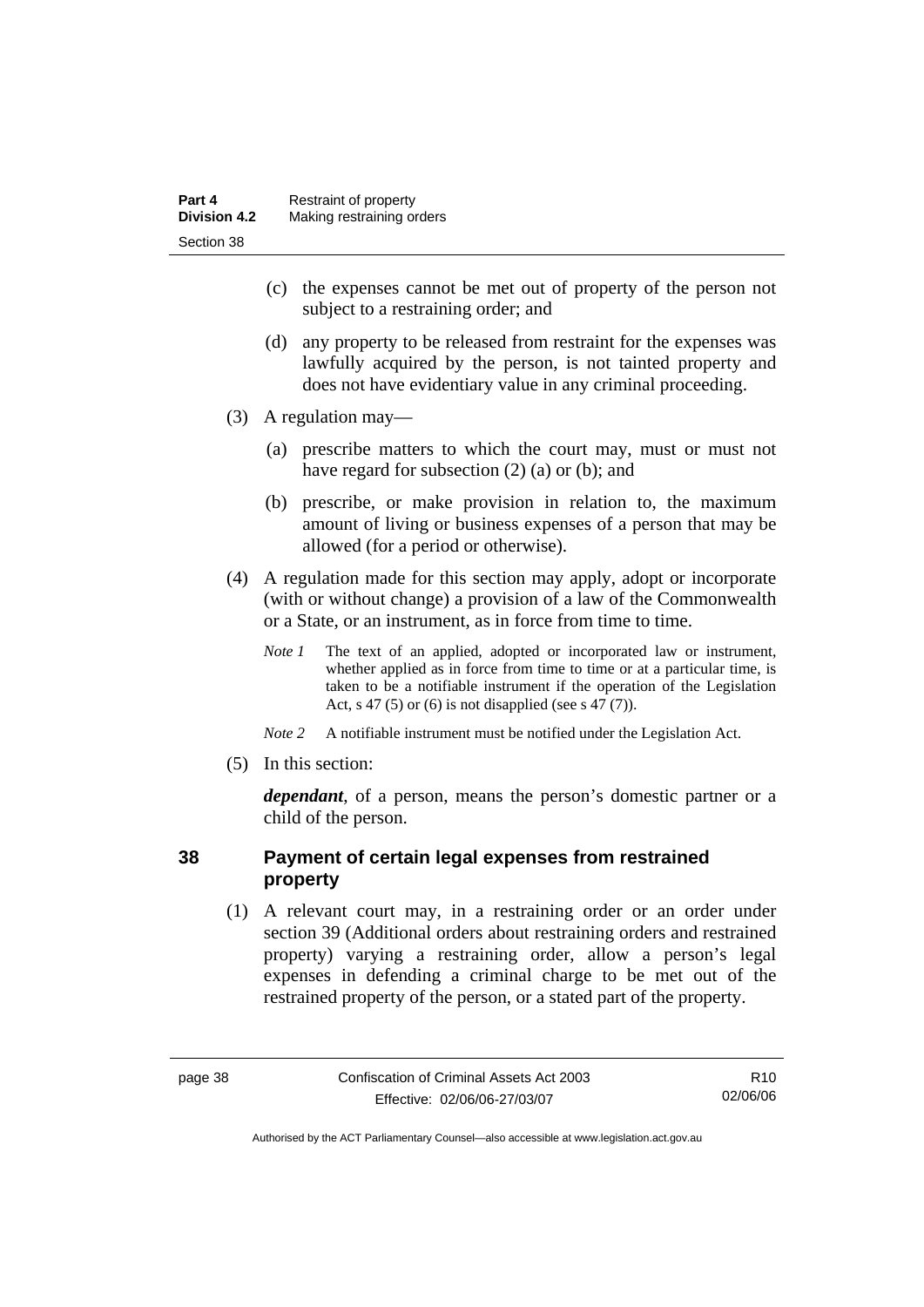- (2) However, the court must not allow the legal expenses to be met out of restrained property unless—
	- (a) the person applies for an order for the legal expenses to be met out of restrained property; and
	- (b) the application is supported by an affidavit of the person setting out all of the person's interests in property, including any property of the person outside Australia, and the person's liabilities; and
	- (c) the court is satisfied that—
		- (i) the affidavit is a true statement of the person's interests in property and the person's liabilities; and
		- (ii) the person has taken all reasonable steps to bring any property outside Australia within the jurisdiction of the court; and
		- (iii) the legal expenses cannot be met out of property of the person not subject to a restraining order; and
		- (iv) any property to be released from restraint for the expenses was lawfully acquired by the person, is not tainted property and does not have evidentiary value in any criminal proceeding.
- (3) If the court makes or varies a restraining order that allows the legal expenses to be met out of restrained property, the court must include in the order conditions ensuring that—
	- (a) restrained property is used only to meet legal fees, disbursements and out-of-pocket expenses incurred by the person in defending the criminal charge; and
	- (b) all legal fees, disbursements and out-of-pocket expenses are properly and reasonably incurred by the person; and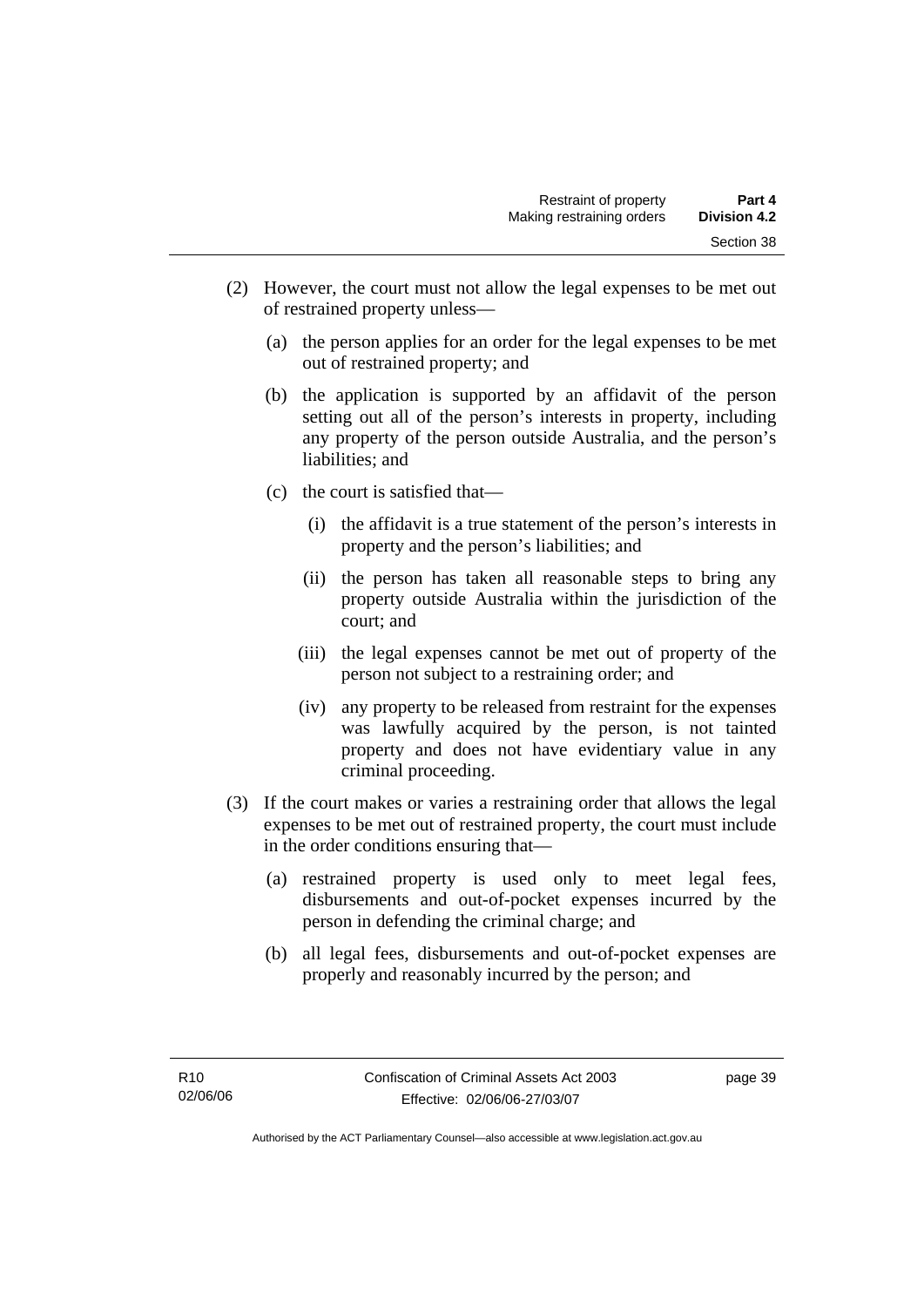| Part 4              | Restraint of property     |
|---------------------|---------------------------|
| <b>Division 4.2</b> | Making restraining orders |
| Section 39          |                           |

 (c) all legal fees are calculated in accordance with the scale of costs for criminal matters determined by the legal aid commission in accordance with the *Legal Aid Act 1977*, section 32 (5), (6) and (7).

### **39 Additional orders about restraining orders and restrained property**

 (1) A relevant court may, when it makes a restraining order or at any later time before the order ends, make any additional order that the court considers appropriate in relation to the restraining order or restrained property (other than an order mentioned in subsection  $(2)$ ).

#### **Examples of additional orders**

- 1 an order varying the property subject to the restraining order (other than an order excluding property from the restraining order)
- 2 an order authorising the disposal of the property subject to the restraining order to satisfy a penalty order
- 3 an order varying any condition to which the restraining order is subject.
- 4 an order that living or business expenses of a person, or legal expenses of a person to defend a criminal charge, be met out of restrained property
- 5 an order for the carrying out of any undertaking about the payment of damages or costs given by the Territory in relation to the making or operation of the restraining order
- 6 an order for the examination of anyone before the court, or an officer of the court, about the affairs (including the nature and location of any property) of the owner of restrained property or of the offender
- 7 an order for the examination of anyone before the court, or an officer of the court, about any property that may be tainted property
- 8 an order directing the owner of the restrained property or anyone else to give to a stated person, within a stated period, a sworn statement about stated particulars of the restrained property
- 9 an order directing the registrar-general not to register any instrument affecting restrained property except in accordance with the order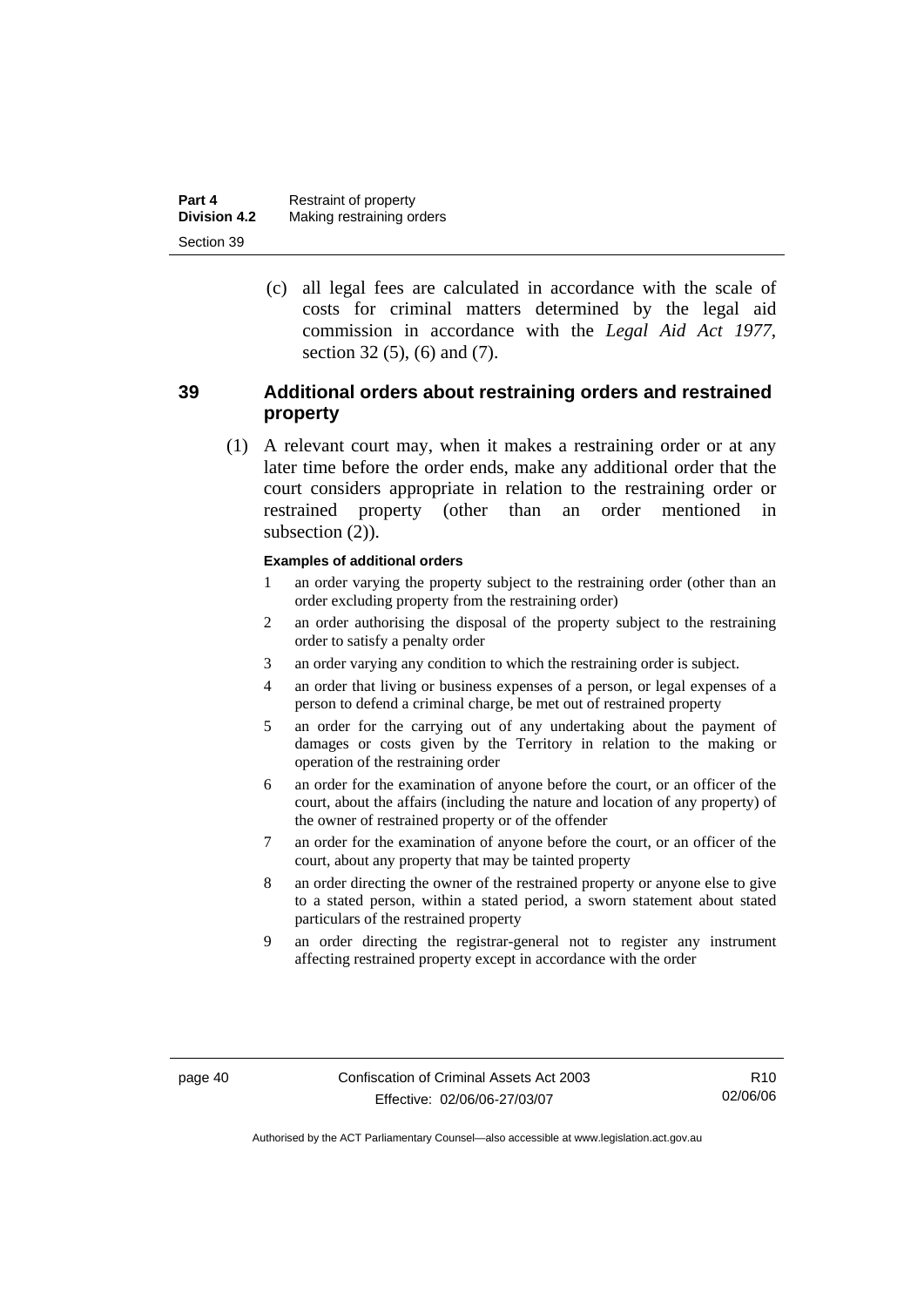- 10 an order directing the owner of restrained property or anyone else to do anything necessary or convenient to be done to allow the public trustee to take control of the property in accordance with the restraining order, including anything necessary or convenient to be done to bring the property within the jurisdiction
- 11 if the restraining order directs the public trustee to take control of property, an order regulating how the public trustee may exercise functions under the restraining order or an order deciding any question about the property
- *Note 1* For general provisions about additional orders under this section (which is a confiscation proceeding—see s 236), see pt 14.
- *Note 2* An example is part of the Act, is not exhaustive and may extend, but does not limit, the meaning of the provision in which it appears (see Legislation Act, s 126 and s 132).
- (2) However, the court must not make any of the following orders under subsection (1):
	- (a) an order revoking or otherwise ending a restraining order;
	- (b) an order for the extension of the period a restraining order is to remain in force;
	- (c) an order for the exclusion of property from a restraining order.
	- *Note 1* For the revocation of a restraining order, see s 43 and s 44.
	- *Note* 2 For the extension of the operation of a restraining order, see s 49.
	- *Note 3* For the exclusion of property from a restraining order, see pt 6.
- (3) Also, the court must not make an order that living or business expenses of a person, or legal expenses of a person to defend a criminal charge, be met out of restrained property unless the order is made in accordance with section 37 or section 38 (as appropriate).
- (4) If the DPP proposes to oppose an application by a person under this section for an additional order, the DPP must give the applicant, and anyone else to whom notice of the application was given, written notice of the grounds on which the application will be opposed.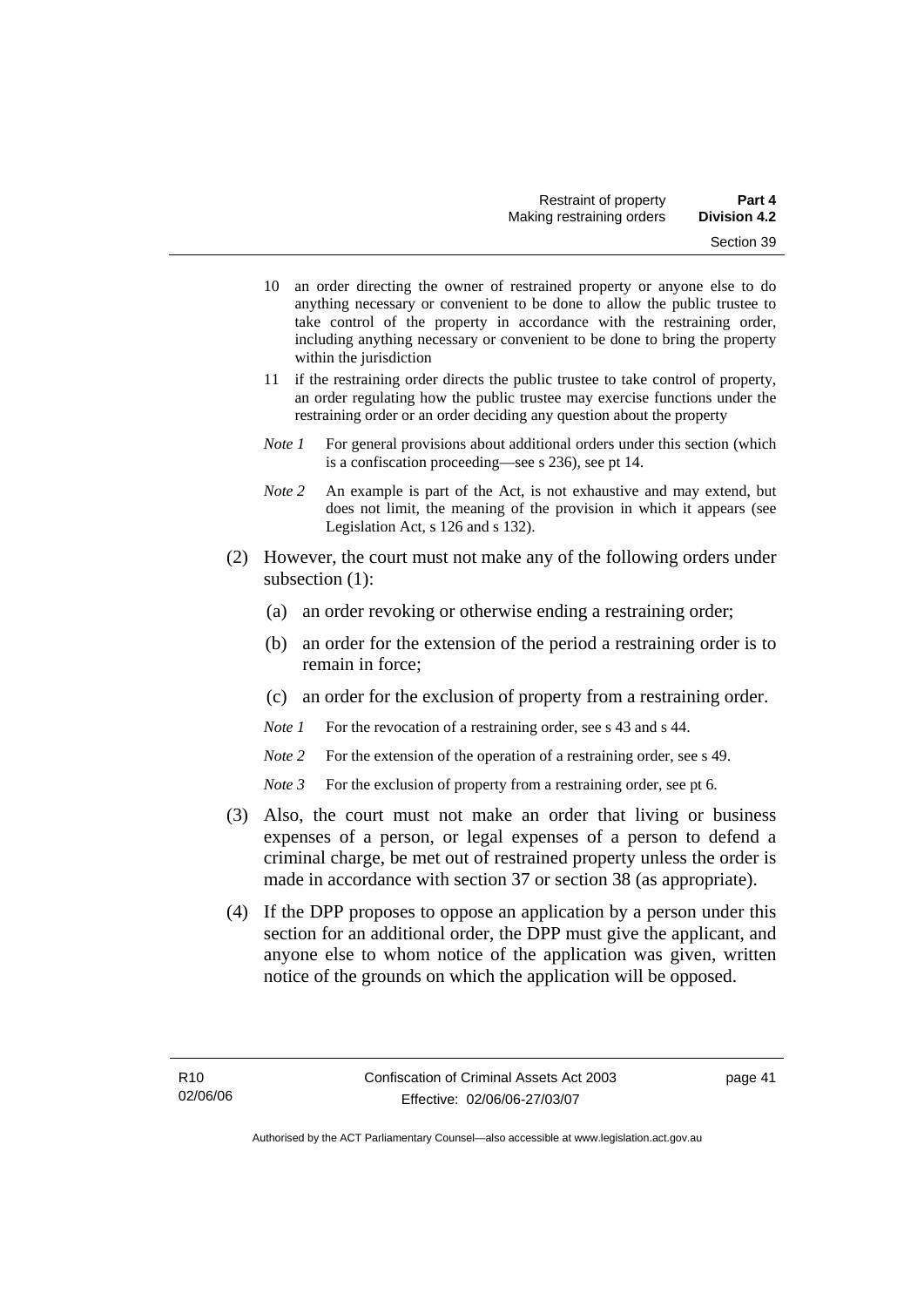| Part 4              | Restraint of property          |  |
|---------------------|--------------------------------|--|
| <b>Division 4.3</b> | Duration of restraining orders |  |
| Section 40          |                                |  |

 (5) To remove any doubt, an additional order under this section does not end only because the restraining order ends or the property to which the additional order relates ceases to be restrained property.

#### **40 Contravention of additional orders under s 39**

A person commits an offence if—

- (a) a relevant court makes an additional order under section 39; and
- (b) the person has notice of the order (whether by being given a copy of the order or otherwise); and
- (c) the person contravenes the order.

Maximum penalty: 200 penalty units, imprisonment for 2 years or both.

# **Division 4.3 Duration of restraining orders**

#### **41 Meaning of** *forfeiture or penalty application* **for div 4.3**

In this division:

*forfeiture or penalty application* means an application for a forfeiture order or a penalty order.

#### **42 Restraining orders generally not time limited**

A restraining order operates (or continues to operate) until it ends under this division (including in accordance with an order under section 49 (Extension of time for restraining orders)).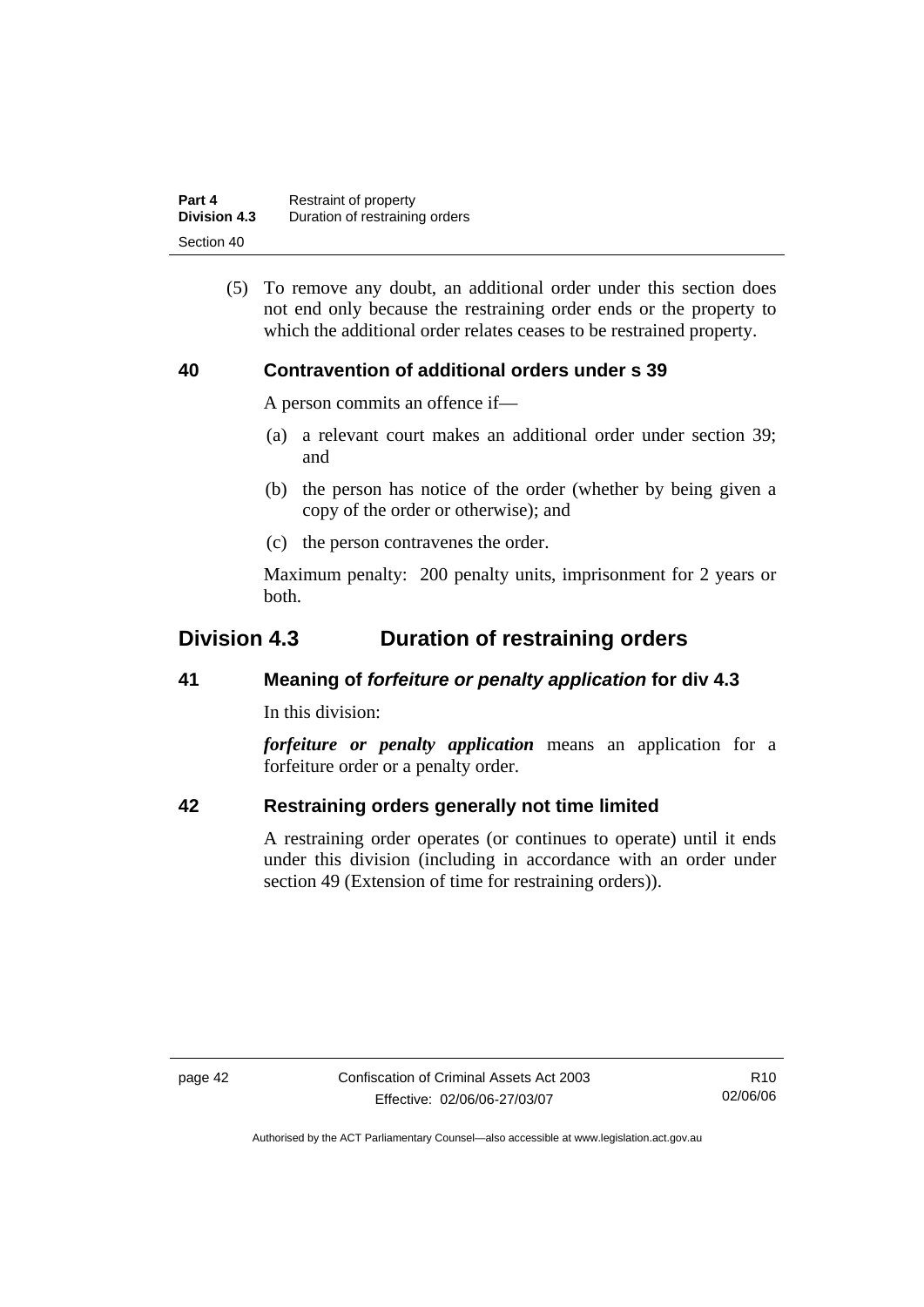#### **43 Revocation or variation of restraining orders made without notice of application**

- (1) A person with an interest in restrained property may apply to the court that made the restraining order for the revocation, by order, of the restraining order if the DPP did not give the person notice of the application for the order.
- (2) The court must not make an order revoking the restraining order unless it is satisfied that there were not and are no longer, or there are no longer, sufficient grounds for making the order.
- (3) However, if the DPP has told the court that the restraining order applies to property that has evidentiary value in a criminal proceeding, the court must not revoke the restraining order without the DPP's agreement but may, by order, vary the restraining order to exclude any part of the property that the DPP has told the court does not have evidentiary value.
- (4) If the DPP proposes to oppose an application by a person under this section for the revocation of a restraining order, the DPP must give the applicant, and anyone else to whom notice of the application was given, written notice of the grounds on which the application will be opposed.

# **44 Revocation or variation of restraining orders if security or undertakings given**

- (1) The owner of restrained property may apply to the court that made the restraining order for the restraining order to be revoked or varied, by order, under this section.
- (2) The court must not make an order revoking the restraining order unless the DPP has told the court that the owner has given—
	- (a) security satisfactory to the DPP to the value estimated by the DPP of any order that may be sought under this Act in relation to the offence in relation to which the order was made (and any related offence); or

| R <sub>10</sub> | Confiscation of Criminal Assets Act 2003 | page 43 |
|-----------------|------------------------------------------|---------|
| 02/06/06        | Effective: 02/06/06-27/03/07             |         |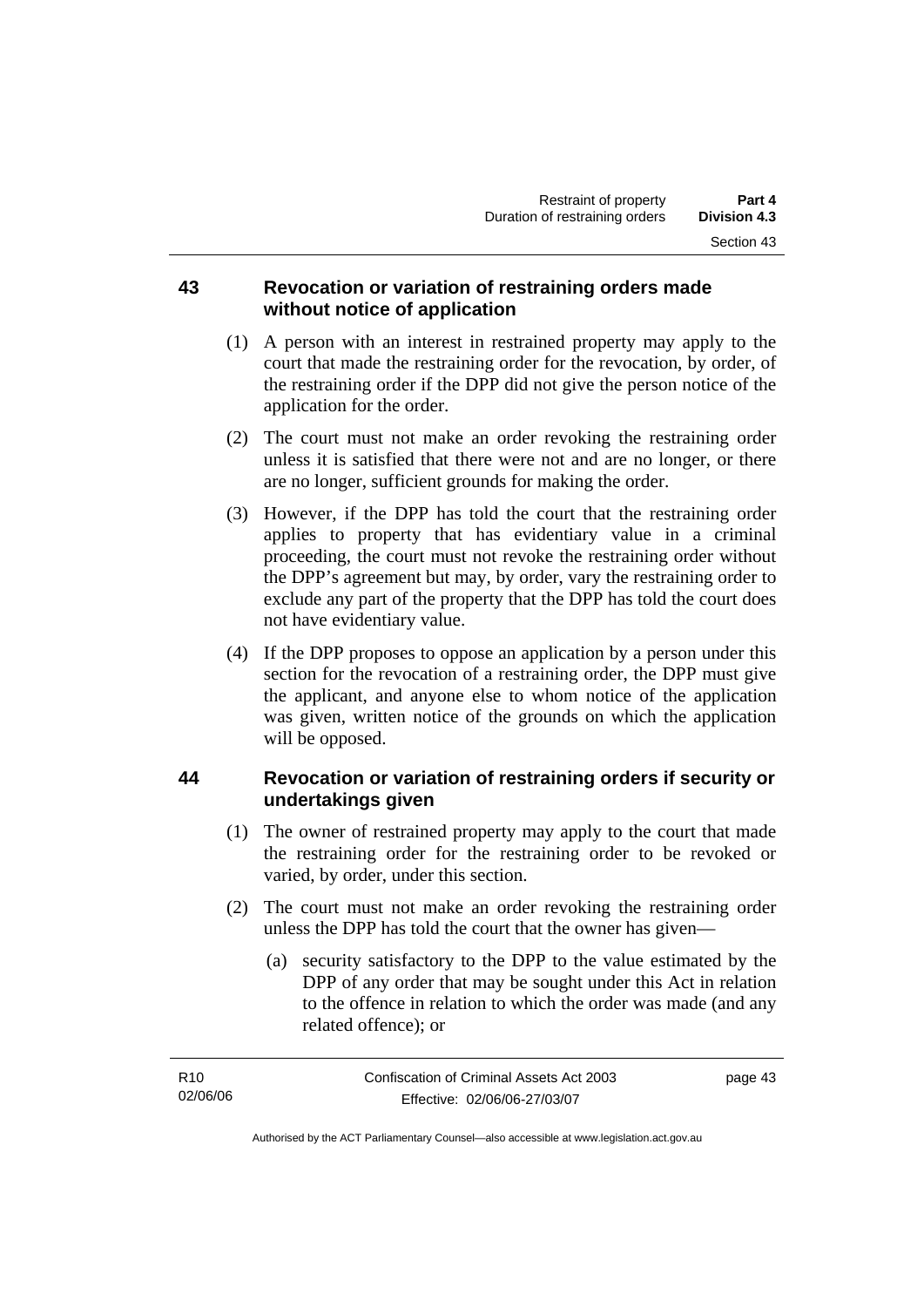- (b) an undertaking satisfactory to the DPP about the restrained property.
- (3) However, if the owner can only give security or an undertaking that partly satisfies the DPP, the court may, by order, vary the restraining order to exclude particular property in relation to which the DPP has told the court that satisfactory security or a satisfactory undertaking has been given.
- (4) Also, if the DPP has told the court that the restraining order applies to property that has evidentiary value in a criminal proceeding, the court must not revoke the restraining order without the DPP's agreement but may, by order, vary the restraining order to exclude any part of the property that the DPP has told the court does not have evidentiary value.
- (5) If the DPP proposes to oppose an application by a person under this section for the revocation of a restraining order, the DPP must give the applicant, and anyone else to whom notice of the application was given, written notice of the grounds on which the application will be opposed.
- (6) The court may order that the revocation or variation of a restraining order under this section takes effect at a stated time or on the happening of a stated event.

#### **45 When restraining order over particular property ends**

- (1) A restraining order over particular property ends—
	- (a) if the restraining order stops applying to the property in accordance with an order under this Act (for example, an exclusion order); or
	- (b) if the property is forfeited under this Act—when the property vests in law in the Territory and the public trustee takes control of the property; or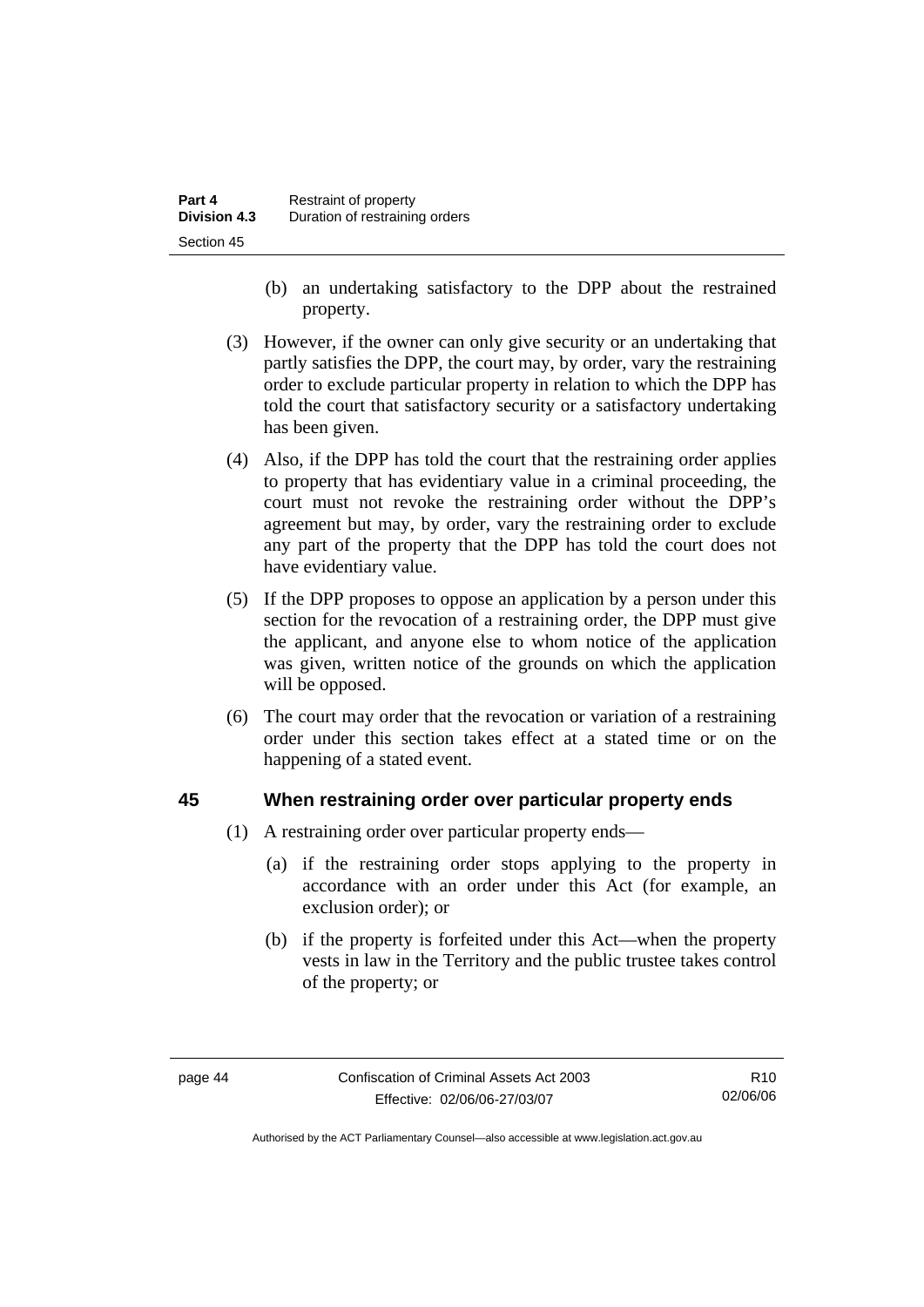- (c) if the property is disposed of by the public trustee to satisfy a penalty order; or
- (d) when the restraining order ends under this division.
- *Note 1* On forfeiture, restrained property vests in the Territory. However, registrable property does not vest in law in the Territory until the Territory's interest is registered in the appropriate register. Until then, it is vested in equity in the Territory (see s 109 and s 110).
- *Note 2* An example is part of the Act, is not exhaustive and may extend, but does not limit, the meaning of the provision in which it appears (see Legislation Act, s 126 and s 132).
- (2) To remove any doubt, the ending of a restraining order over particular property does not affect the operation of the restraining order in relation to other property restrained under the order.

*Note* For the meaning of *in relation to*, see dict.

#### **46 When unclaimed tainted property restraining order ends**

- (1) An unclaimed tainted property restraining order over property ends if—
	- (a) the restraining order stops applying to the property in accordance with an order under this Act (for example, an exclusion order); or
	- (b) the automatic forfeiture of the property is fully satisfied.
	- *Note 1* For the meaning of *fully satisfied*, see dict.
	- *Note 2* An example is part of the Act, is not exhaustive and may extend, but does not limit, the meaning of the provision in which it appears (see Legislation Act, s 126 and s 132).
- (2) If a person claims an interest in the property to which the unclaimed tainted property restraining order applies, the order does not cease to be an unclaimed tainted property restraining order, or cease to apply to the property, only because of the making of the claim.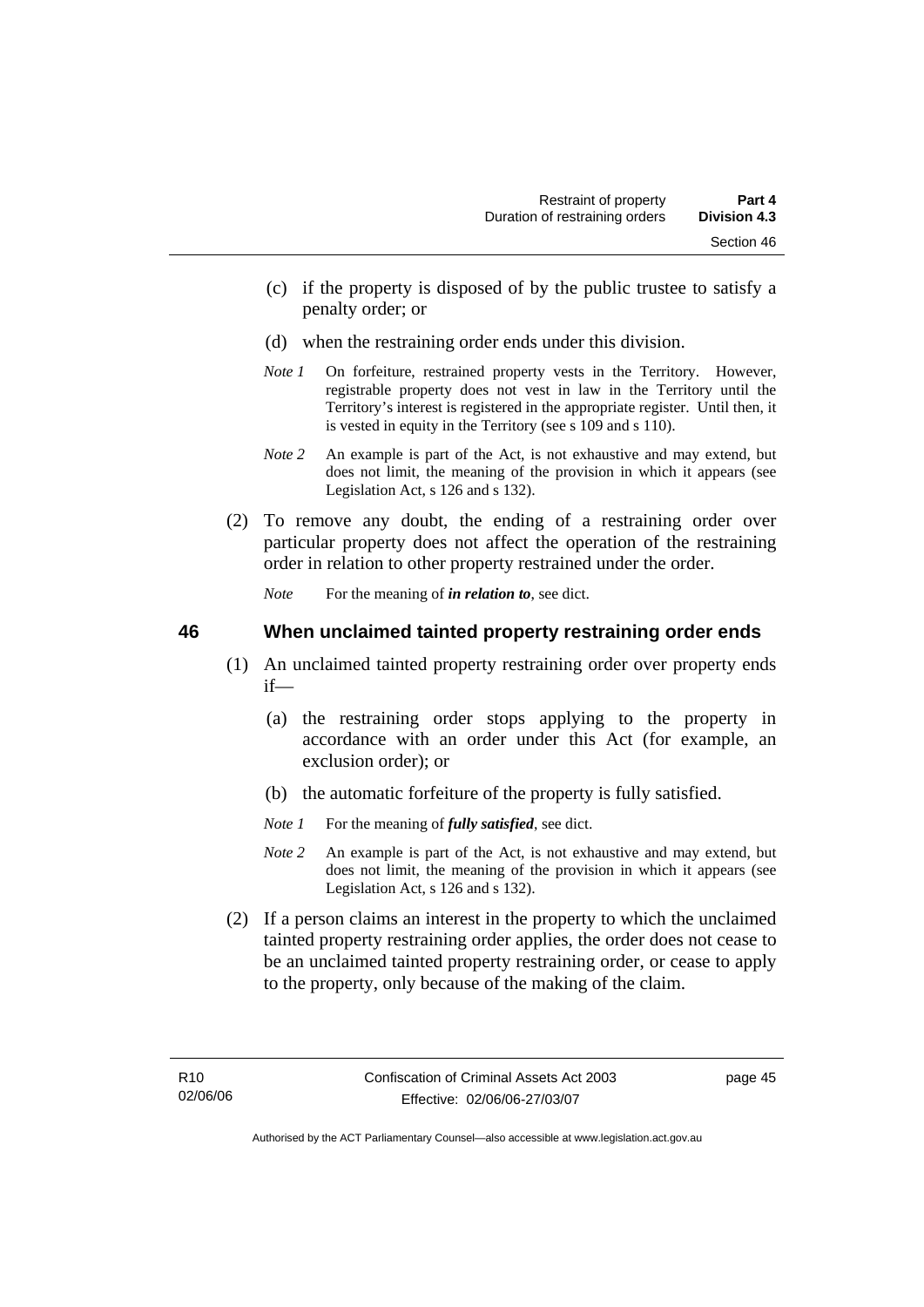| Part 4              | Restraint of property          |  |
|---------------------|--------------------------------|--|
| <b>Division 4.3</b> | Duration of restraining orders |  |
| Section 47          |                                |  |

 (3) The relevant court may, on the application of the DPP while the order is in force, order that the restraining order is to end earlier than otherwise provided for by this section.

#### **47 When restraining order ends—ordinary indictable offences**

- (1) This section applies to an offender over whose property a restraining order has been made in relation to an ordinary indictable offence.
- (2) However, this section does not apply if the restraining order was also given in relation to a related serious offence, or is varied to apply to a related serious offence.
- (3) The restraining order ends for the circumstances stated in table 47, column 2 at the time indicated for those circumstances in column 3.
	- *Note 1* The restraining order may continue to operate in relation to related ordinary indictable offences (see s (6)).
	- *Note* 2 For the ending of forfeiture and penalty orders for ordinary indictable offences, see—
		- s 56 (When conviction forfeiture order ends)
		- s 98 (When penalty order ends).
- (4) A reference in table 47 to a person being convicted of the offence mentioned in subsection (1) includes a reference to the person being convicted of a related offence instead of the offence mentioned in subsection  $(1)$ .
- (5) For table 47, items 4 and 6, if more than 1 forfeiture or penalty application is made within the period stated in the item, column 2, the restraining order ends at the latest time that it would end if any of those applications were the only forfeiture or penalty application made.
- (6) If, within the period stated in the restraining order under section 33 (2) (d) (Restraining order—contents), an indictment is presented against the offender for another ordinary indictable offence or offences related to the offence mentioned in

| page 46 | Confiscation of Criminal Assets Act 2003 | R10      |
|---------|------------------------------------------|----------|
|         | Effective: 02/06/06-27/03/07             | 02/06/06 |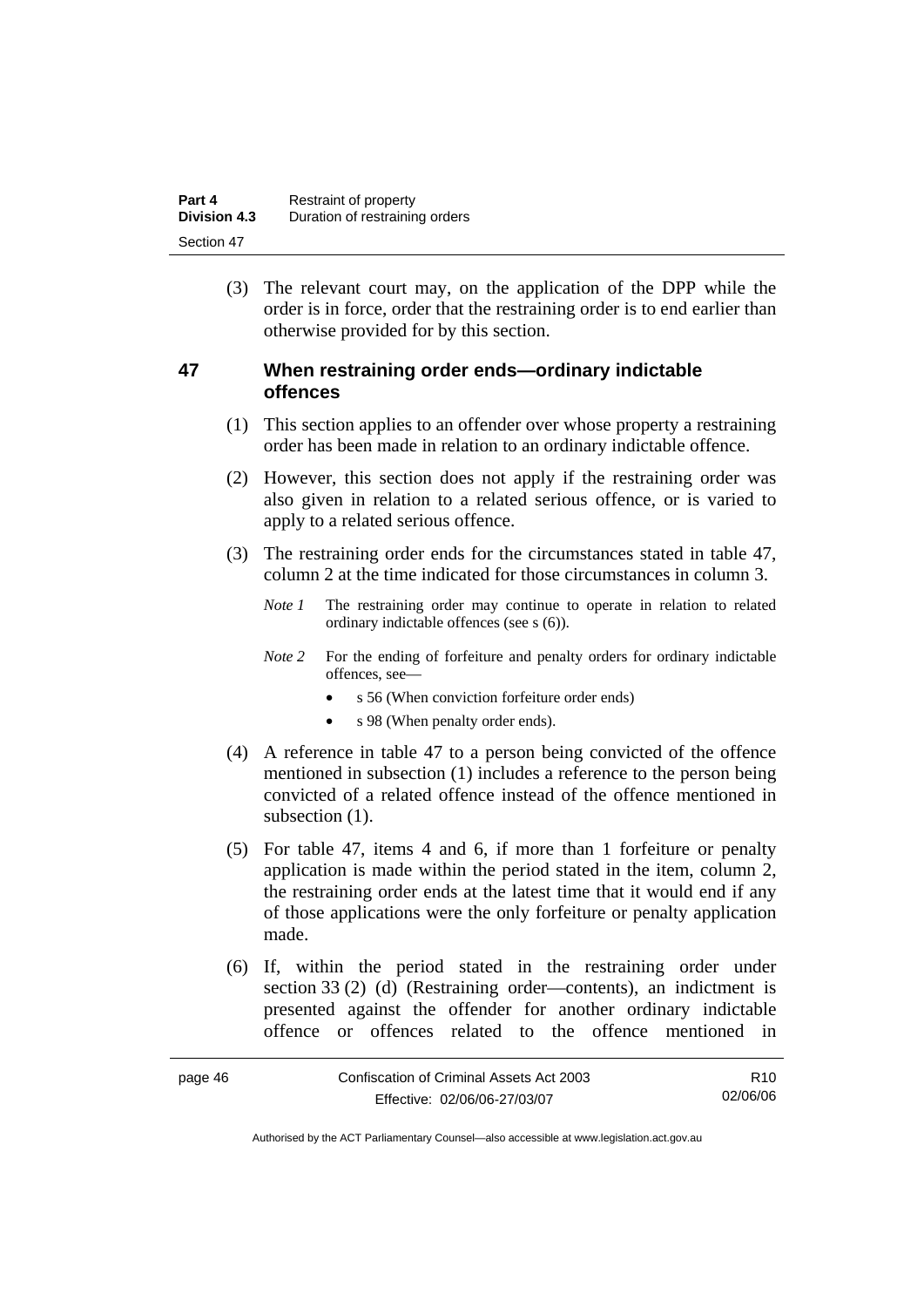subsection (1) (the *primary offence*), the restraining order ends at the later of the following times:

- (a) the time that it would end if there were no related offences;
- (b) the latest time that it would end if—
	- (i) the related offence or any of the related offences, taken by itself, were the primary offence; and
	- (ii) there were no other offences in relation to which the restraining order had been made.
- *Note Indictment* is defined in the Legislation Act, dict, pt 1 as including an information. (See also that Act, dict, pt 1, def *present*.)
- (7) The relevant court may, on the application of the DPP while the order is in force, order that the restraining order is to end earlier than otherwise provided for by this section.

| column 1<br>item | column 2<br>circumstances                                                                                                                                                                                       | column 3<br>when restraining order<br>ends                                   |
|------------------|-----------------------------------------------------------------------------------------------------------------------------------------------------------------------------------------------------------------|------------------------------------------------------------------------------|
| 1                | an indictment is not presented against the<br>offender for the offence before the end of<br>the period stated in the restraining order<br>under section $33(2)(d)$                                              | end of the period stated in<br>the restraining order under<br>that paragraph |
| $\mathfrak{D}$   | an indictment is presented against the<br>offender for the offence before the end of<br>the period stated in the restraining order<br>under section 33 $(2)$ (d), but the offender is<br>cleared of the offence | when the offender is cleared<br>of the offence                               |
| 3                | the offender is convicted of the offence, the<br>restraining order is made before the<br>conviction, and no forfeiture or penalty<br>application is made within 6 months after<br>the day of the conviction     | end of the 6 month period                                                    |

#### **Table 47 Ending of restraining orders—ordinary indictable offences**

R10 02/06/06 Confiscation of Criminal Assets Act 2003 Effective: 02/06/06-27/03/07

page 47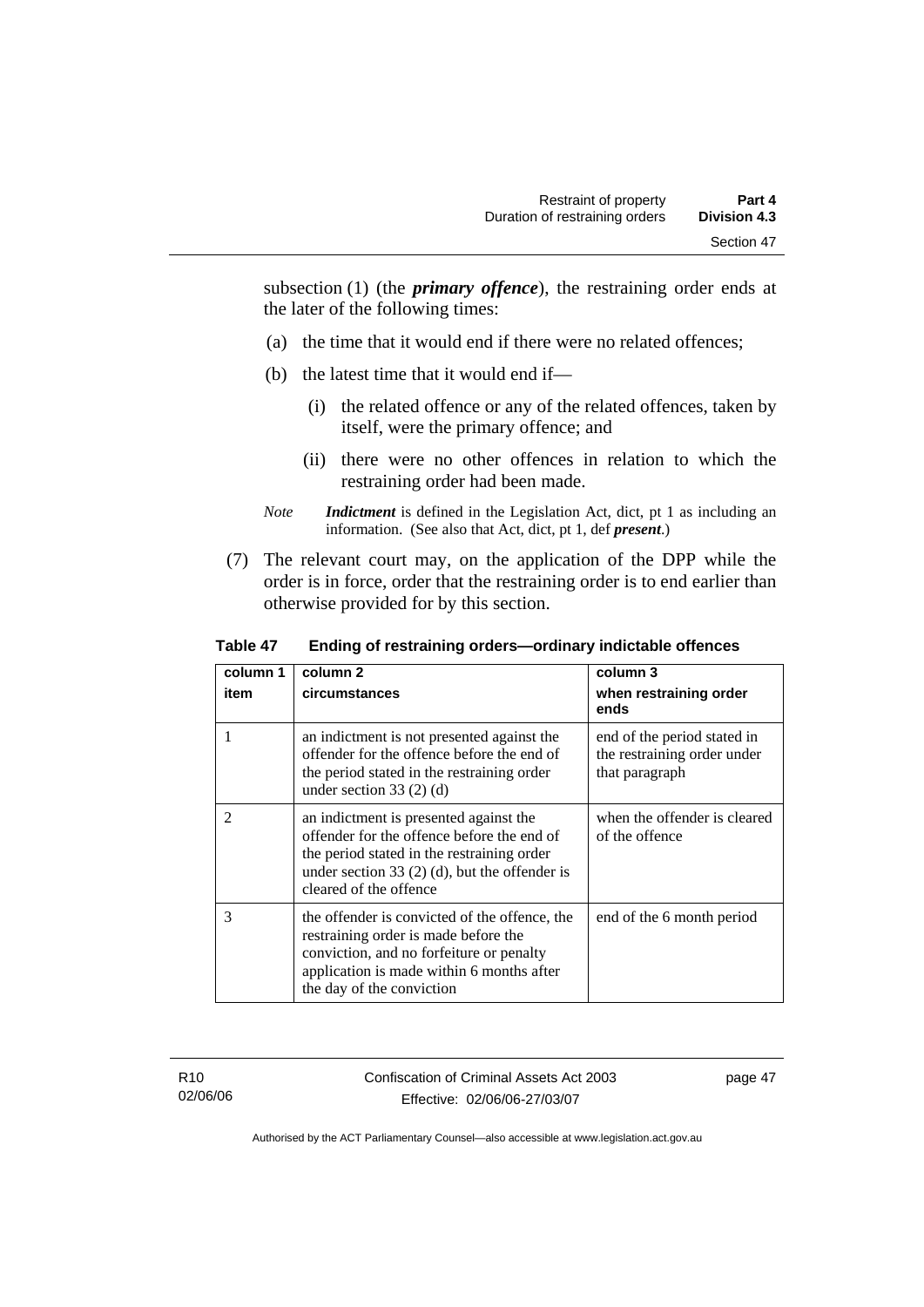**Part 4 Restraint of property Division 4.3** Duration of restraining orders

Section 47

| column 1<br>item | column <sub>2</sub><br>circumstances                                                                                                                                                                                                               | column 3<br>when restraining order<br>ends                                                                                                                                                                                                                                                                                                                                    |
|------------------|----------------------------------------------------------------------------------------------------------------------------------------------------------------------------------------------------------------------------------------------------|-------------------------------------------------------------------------------------------------------------------------------------------------------------------------------------------------------------------------------------------------------------------------------------------------------------------------------------------------------------------------------|
| 4                | the offender is convicted of the offence, the<br>restraining order is made before the<br>conviction, and a forfeiture or penalty<br>application is made within 6 months after<br>the day of the conviction                                         | at or after the finalisation of<br>the proceeding in relation to<br>the application, as follows:<br>if no forfeiture order or<br>(a)<br>penalty order is in force<br>at the finalisation of the<br>proceeding—at that<br>time;<br>(b) if a forfeiture order or<br>penalty order is in force<br>at that time—when the<br>forfeiture order or<br>penalty order ends             |
| 5                | the offender is convicted of the offence, the<br>restraining order is made on the same day<br>as, or after, the conviction, and no forfeiture<br>or penalty application is made within<br>6 months after the day the restraining order<br>was made | end of the 6 month period                                                                                                                                                                                                                                                                                                                                                     |
| 6                | the offender is convicted of the offence, the<br>restraining order is made on the same day<br>as, or after, the conviction, and a forfeiture<br>or penalty application is made within<br>6 months after the day the restraining order<br>was made  | at or after the finalisation of<br>the proceeding in relation to<br>the application, as follows:<br>(a) if no forfeiture order or<br>penalty order is in force<br>at the time of the<br>finalisation of the<br>proceeding—at that<br>time;<br>(b) if a forfeiture order or<br>penalty order is in force<br>at that time—when the<br>forfeiture order or<br>penalty order ends |

page 48 Confiscation of Criminal Assets Act 2003 Effective: 02/06/06-27/03/07

R10 02/06/06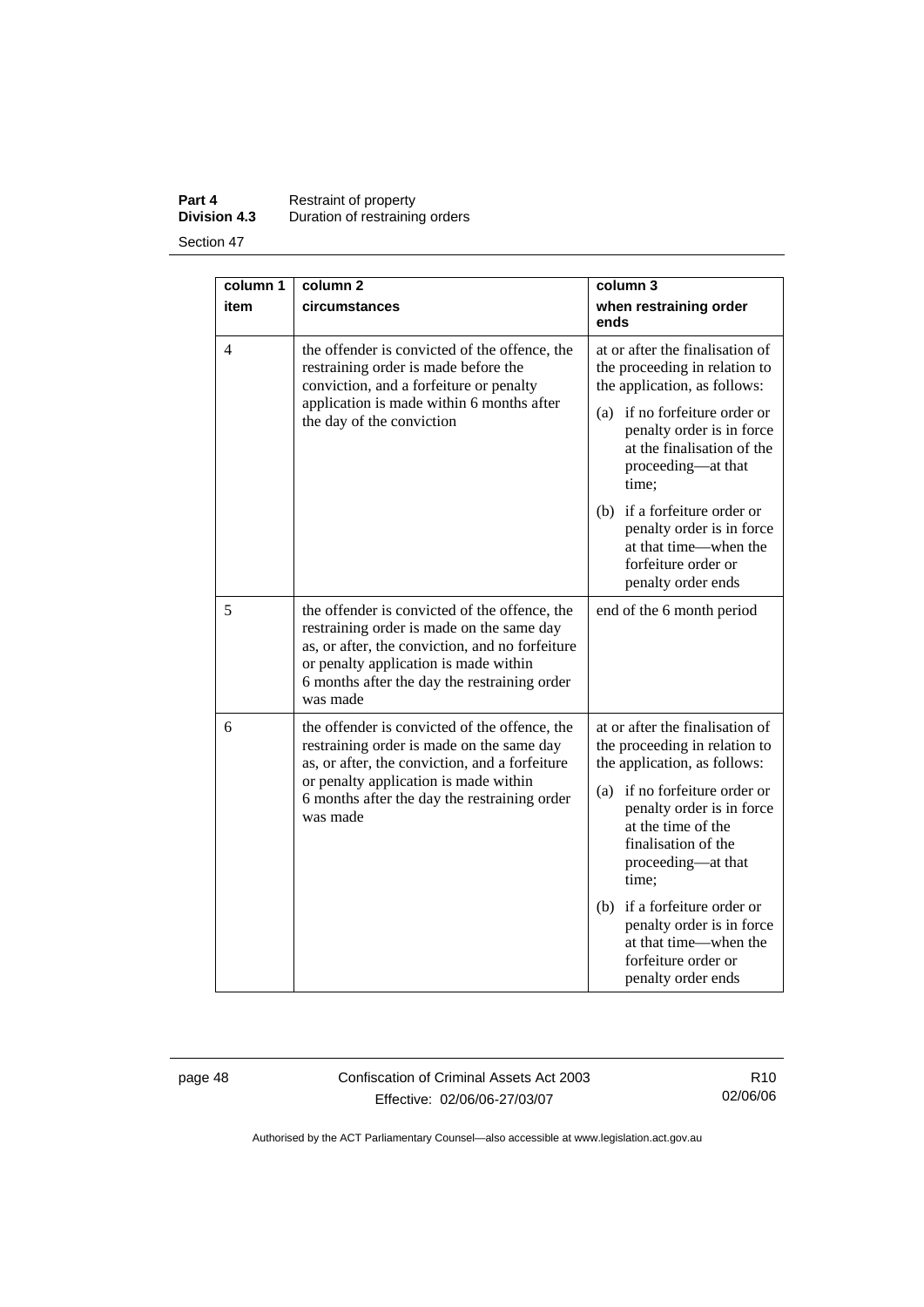#### **48 When restraining order ends—serious offences**

- (1) This section applies to an offender over whose property a restraining order has been made in relation to a serious offence.
- (2) The restraining order ends for the circumstances stated in table 48, column 2 at the time indicated for those circumstances in column 3.
	- *Note 1* The restraining order may continue to operate in relation to related serious offences (see s (5)).
	- *Note 2* For the ending of forfeiture and penalty orders for serious offences, see—
		- s 56 (When conviction forfeiture order ends)
		- s 71 (When civil forfeiture order ends)
		- s 98 (When penalty order ends).

*Note 3* For the ending of automatic forfeiture for serious offences, see s 61.

- (3) A reference in table 48 to a person being convicted of the offence mentioned in subsection (1) includes a reference to the person being convicted of a related offence instead of the offence mentioned in subsection  $(1)$ .
- (4) For table 48, item 4, if more than 1 forfeiture or penalty application is made before the restraining order ends under item 1, 2 or 3, the restraining order ends at the latest time that it would end if any of those applications were the only forfeiture or penalty application made.
- (5) If, within the period stated in the restraining order under section 33 (2) (d) (Restraining order—contents), an indictment is presented against the offender for another offence or offences related to the offence mentioned in subsection (1) (the *primary offence*), the restraining order ends at the later of the following times:
	- (a) the time that it would end under this section if there were no related offences;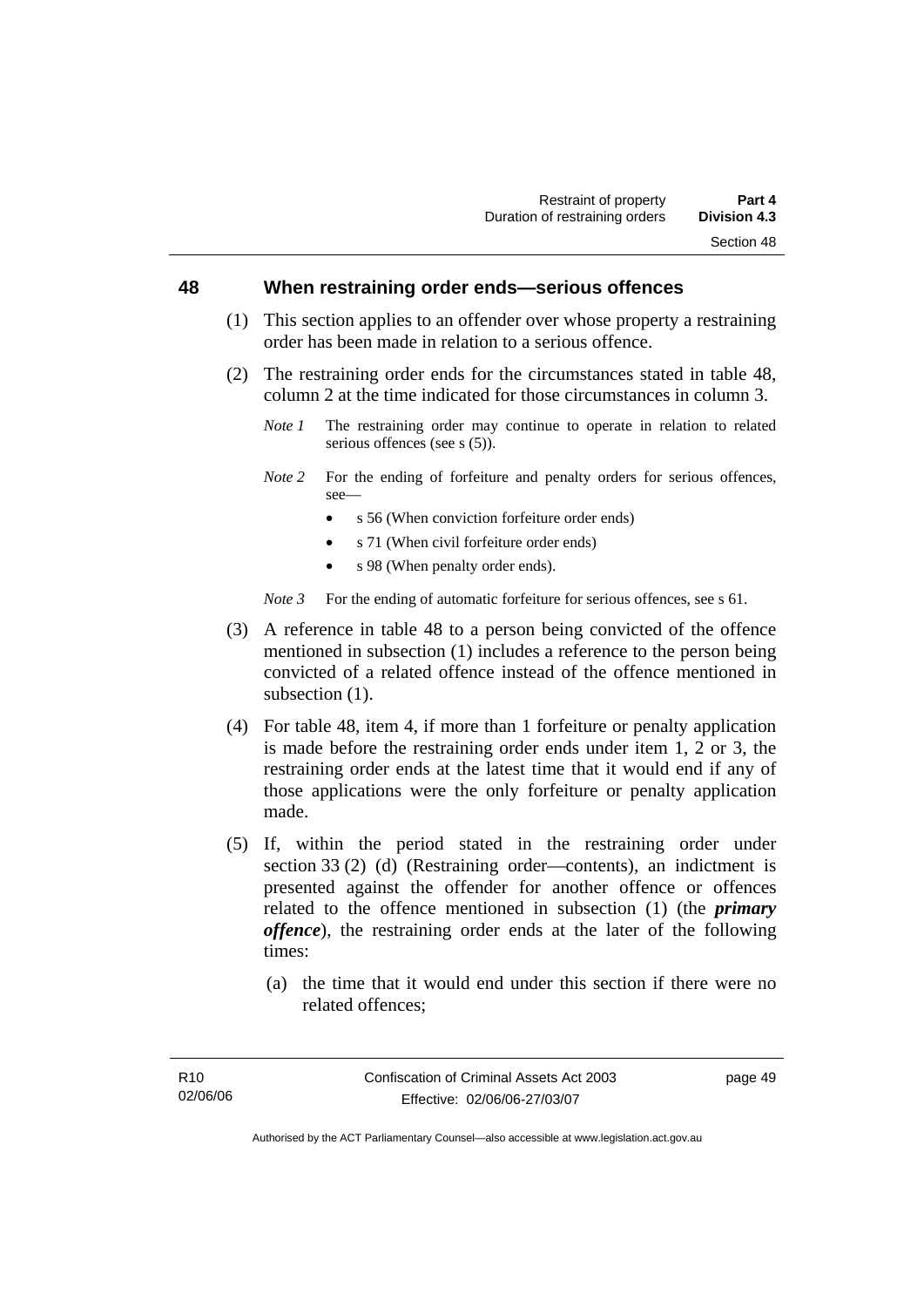- (b) the latest time that it would end under this section or section 47 (When restraining order ends—ordinary indictable offences) if—
	- (i) the related offence or any of the related offences, taken by itself, were the primary offence; and
	- (ii) there were no other offences in relation to which the restraining order had been made.
- *Note Indictment* is defined in the Legislation Act, dict, pt 1 as including an information. (See also that Act, dict, pt 1, def *present*.)
- (6) The relevant court may, on the application of the DPP while the order is in force, order that a restraining order ends earlier than otherwise provided for by this section.

**Table 48 Ending of restraining orders—serious offences** 

| column 1<br>item | column 2<br>circumstances                                                                                                                                                                                                                                                               | column 3<br>when restraining order ends                                                                                                      |
|------------------|-----------------------------------------------------------------------------------------------------------------------------------------------------------------------------------------------------------------------------------------------------------------------------------------|----------------------------------------------------------------------------------------------------------------------------------------------|
|                  | an indictment is not presented<br>against the offender for the offence,<br>or a forfeiture or penalty application<br>is not made, before the end of the<br>period stated in the restraining order<br>under section $33(2)$ (d)                                                          | end of the period stated in the<br>restraining order under that<br>paragraph                                                                 |
| $\mathfrak{D}$   | the offender is cleared or convicted<br>of the offence, the restraining order<br>is made before the offender is<br>cleared or convicted of the offence,<br>and no forfeiture or penalty<br>application is made within 6 months<br>after the day the offender is cleared<br>or convicted | the later of whichever of the<br>following events applies:<br>end of the 6 month period;<br>(a)<br>(b) when the automatic<br>forfeiture ends |

page 50 Confiscation of Criminal Assets Act 2003 Effective: 02/06/06-27/03/07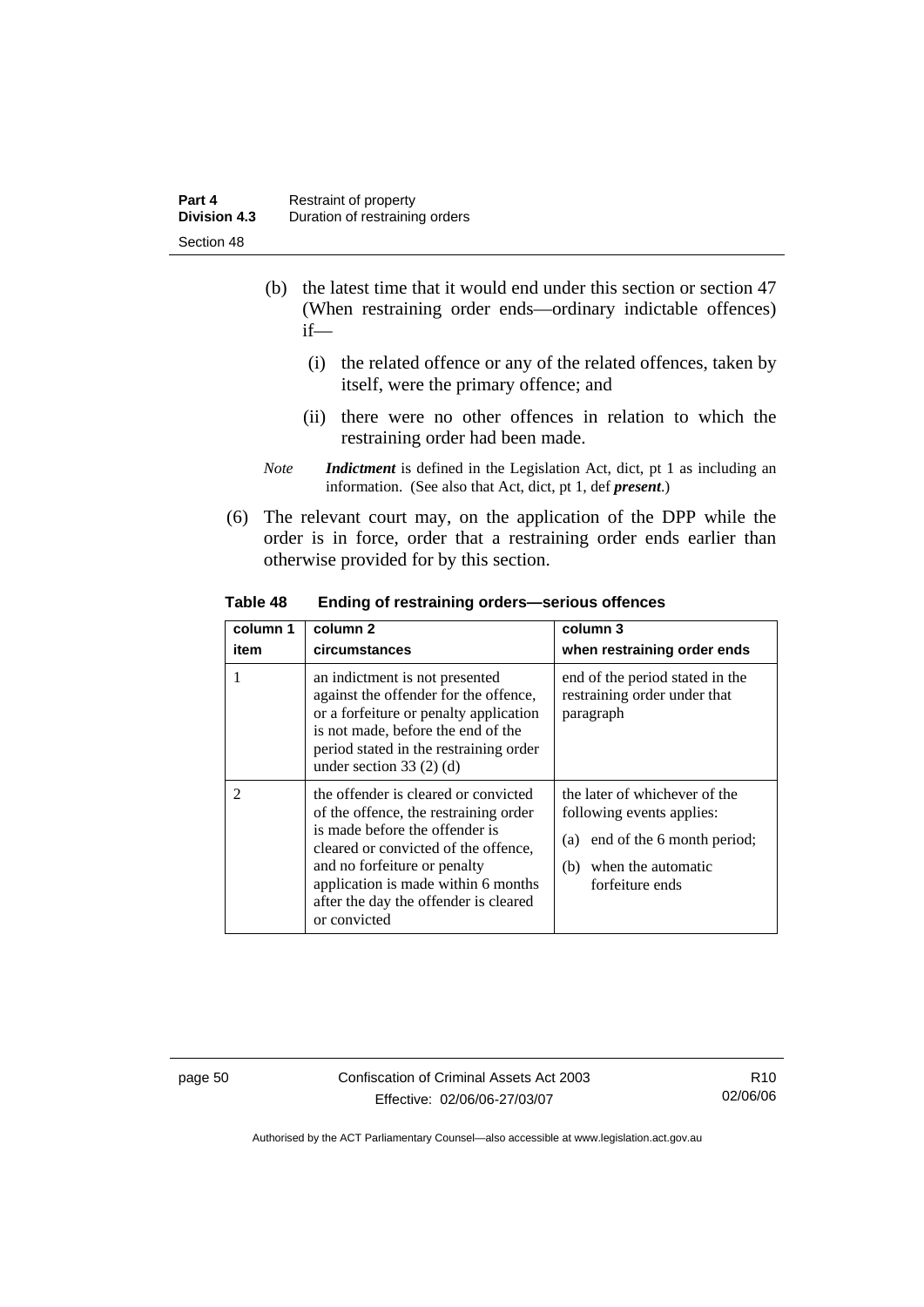| column 1       | column <sub>2</sub>                                                                                                                                                                                                                                                                                            | column $3$                                                                                                                                              |
|----------------|----------------------------------------------------------------------------------------------------------------------------------------------------------------------------------------------------------------------------------------------------------------------------------------------------------------|---------------------------------------------------------------------------------------------------------------------------------------------------------|
| item           | circumstances                                                                                                                                                                                                                                                                                                  | when restraining order ends                                                                                                                             |
| 3              | the offender is cleared or convicted<br>of the offence, the restraining order<br>is made on the same day as, or after,<br>the offender is cleared or convicted<br>of the offence, and no forfeiture or<br>penalty application is made within<br>6 months after the day the offender<br>is cleared or convicted | the later of whichever of the<br>following events applies:<br>(a) end of the 6 month period;<br>when the automatic<br>(b)<br>forfeiture ends            |
| $\overline{4}$ | a forfeiture or penalty application is<br>made before the restraining order<br>ends under item 1, 2 or 3                                                                                                                                                                                                       | the later of whichever of the<br>following events applies on or<br>after the finalisation of the<br>proceeding in relation to the<br>application:       |
|                |                                                                                                                                                                                                                                                                                                                | (a) if no forfeiture order or<br>penalty order is in force at<br>the time of the finalisation<br>of the proceeding-when<br>the proceeding is finalised; |
|                |                                                                                                                                                                                                                                                                                                                | (b) if a forfeiture order or<br>penalty order is in force at<br>that time—when the order<br>ends:                                                       |
|                |                                                                                                                                                                                                                                                                                                                | if the offender has been<br>(c)<br>convicted of the offence-<br>when the automatic<br>forfeiture ends                                                   |

# **49 Extension of time for restraining orders**

 (1) This section applies to an offender over whose property a restraining order is or has been in force in relation to the commission (or the alleged commission) of an indictable offence, despite anything else in this Act.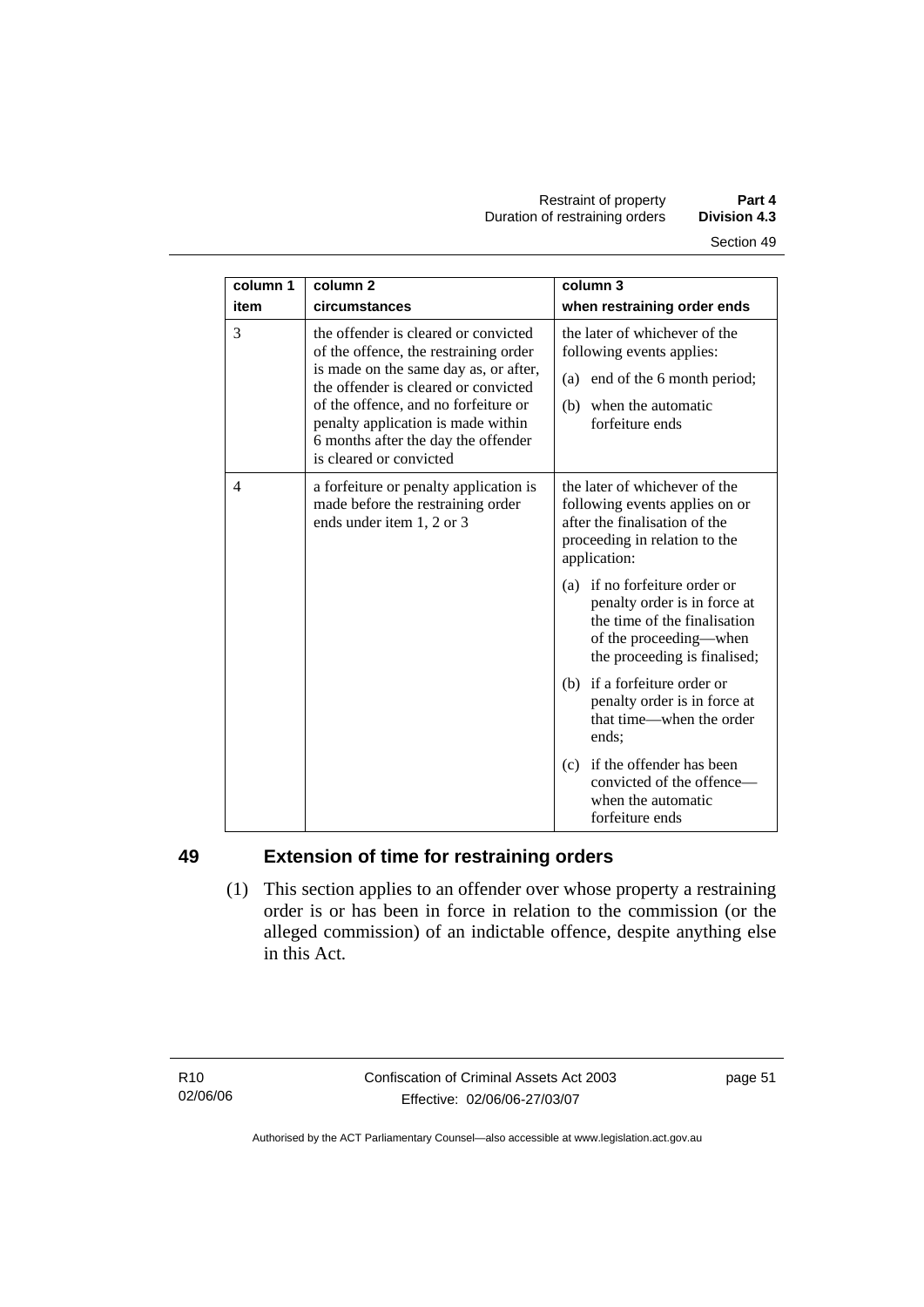- (2) On the application of the DPP, the court that made the restraining order may make either or both of the following orders:
	- (a) an order that the restraining order is to remain in force for a stated period (or as stated in the order);
	- (b) an order that a restraining order that has ended is to be revived for a stated period (or as stated in the order).
- (3) The order may be stated to have effect—
	- (a) immediately; or
	- (b) at a stated time; or
	- (c) if a stated event happens.
- (4) The court may make an order under this section only if satisfied that—
	- (a) any additional property to which the application relates was (or will be) derived from the offence, or identified, only after the restraining order ended (or would otherwise end); or
	- (b) necessary evidence for the making of a forfeiture or penalty application has (or will) become available only after the restraining order ended (or would otherwise end); or
	- (c) if an automatic forfeiture in relation to a serious offence ends because the offender is cleared of the offence—it is desirable in relation to an application for a civil forfeiture order or a penalty order under section 85 (Penalty orders—commission of serious offences); or
	- (d) it is otherwise desirable having regard to the purposes of this Act.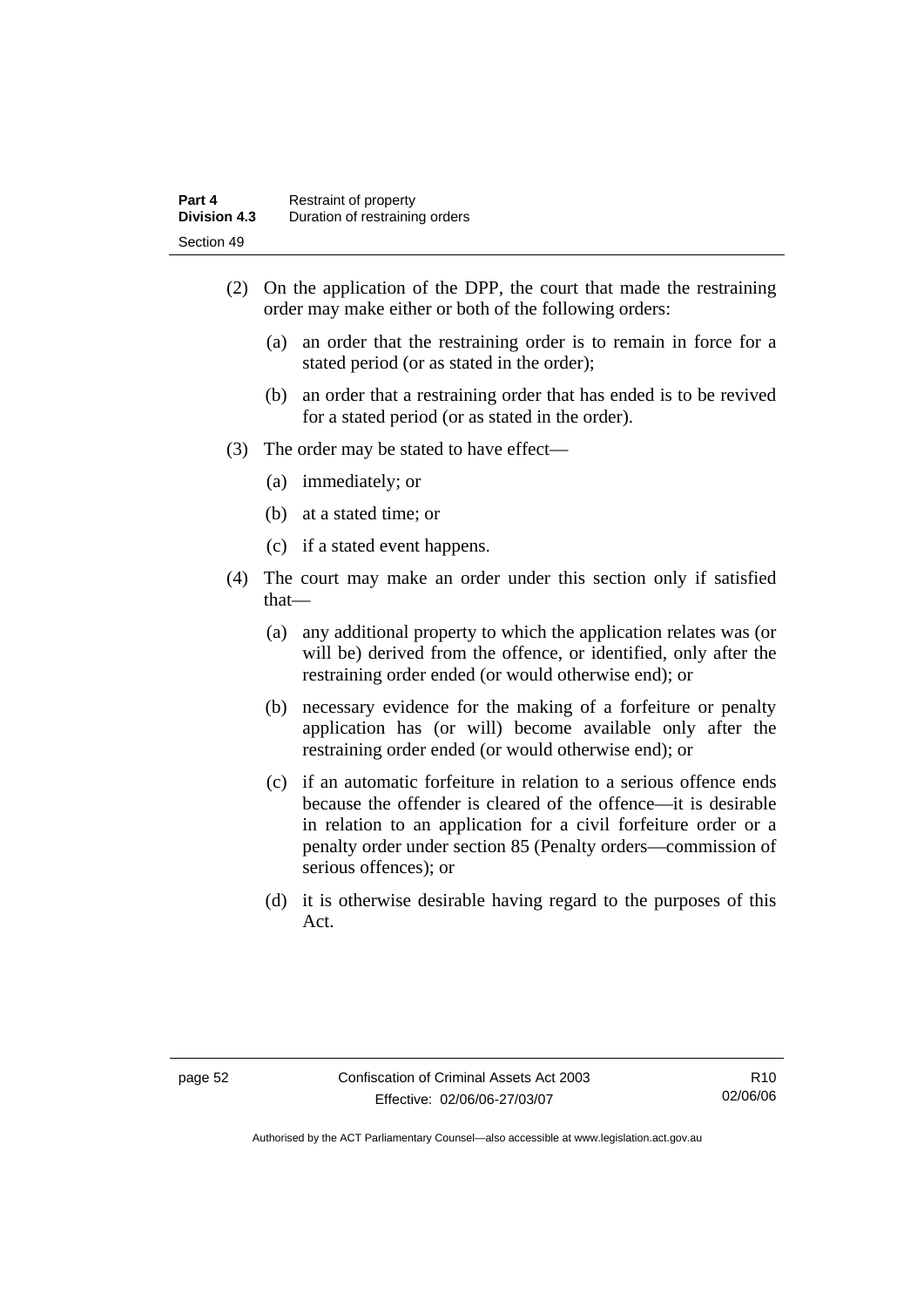# **Division 4.4 Restraining orders—other matters**

#### **50 Restraining orders—registration in statutory property registers**

 (1) This section applies if a restraining order is over property that may be recorded in a statutory property register

- (2) The restraining order, or details of the restraining order, may be recorded in the register on application by a responsible authority.
- (3) Anyone who acquires an interest in the property after the recording of the restraining order in the register is taken to have notice of the restraining order at the time of acquisition.
- (4) Without limiting subsection (2), if the restraining order is over land registered under the *Land Titles Act 1925*—
	- (a) the responsible authority may lodge a copy of the restraining order with the registrar-general for registration under the *Land Titles Act 1925*, section 104 (Lodging of caveat); and
	- (b) the responsible authority is, on behalf of the Territory, taken to be a person claiming an interest in the land to which the restraining order relates; and
	- (c) to remove any doubt, that Act, section 104 (5) does not apply to the registered restraining order.
	- *Note* The *Land Titles Act 1925*, s 104 (5) allows certain dealings to be registered unless the caveat prohibits them. However, this Act, s 23 prohibits such a dealing.
- (5) If the property ceases to be restrained property, the responsible authority must apply for the cancellation of the restraining order's registration in the statutory property register.

*Note* A registered interstate restraining order is taken to be a restraining order under this Act (see s 139).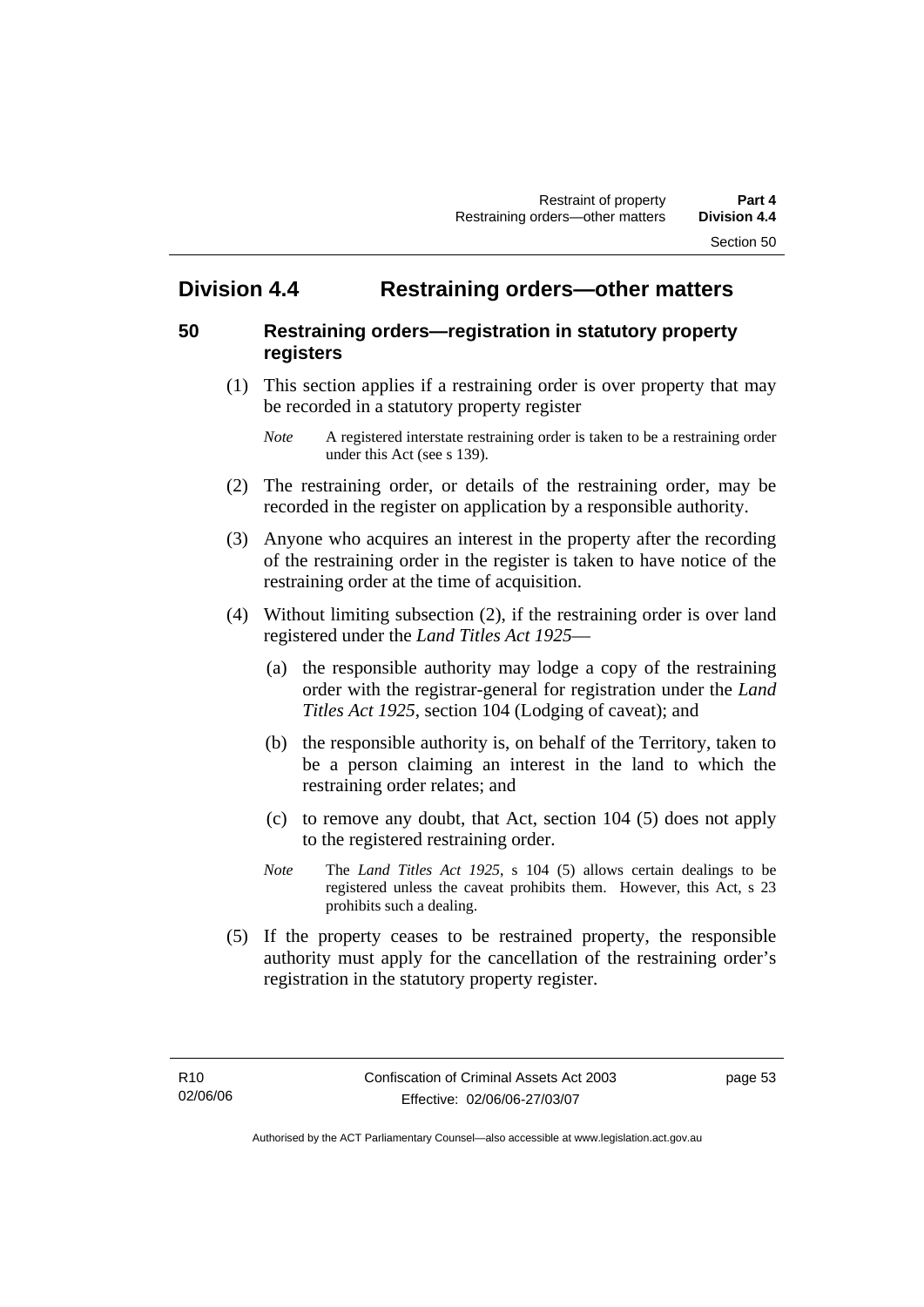| Part 4              | Restraint of property            |
|---------------------|----------------------------------|
| <b>Division 4.4</b> | Restraining orders-other matters |
| Section 51          |                                  |

- (6) Without limiting subsection (5), if the restraining order is over land registered under the *Land Titles Act 1925*, the responsible authority must lodge a notice of the ending of the restraining order with the registrar-general for registration under that Act.
- (7) In this section:

*responsible authority* means—

- (a) the DPP; or
- (b) if the public trustee has taken control of the property under this Act—the public trustee; or
- (c) for a registered interstate restraining order—anyone who is authorised under the corresponding law under which the order was made to register a restraining order, or details of a restraining order, in a statutory property register.

### **51 Penalty orders—execution against restrained property**

- (1) A restraining order over the property of a person does not prevent the levying of execution against the property, entirely or in part, in satisfaction of a penalty order in force against the person.
- (2) However, the property must not be disposed of, or otherwise dealt with, except in accordance with an order of a relevant court under section 39 (1) (Additional orders about restraining orders and restrained property).

page 54 Confiscation of Criminal Assets Act 2003 Effective: 02/06/06-27/03/07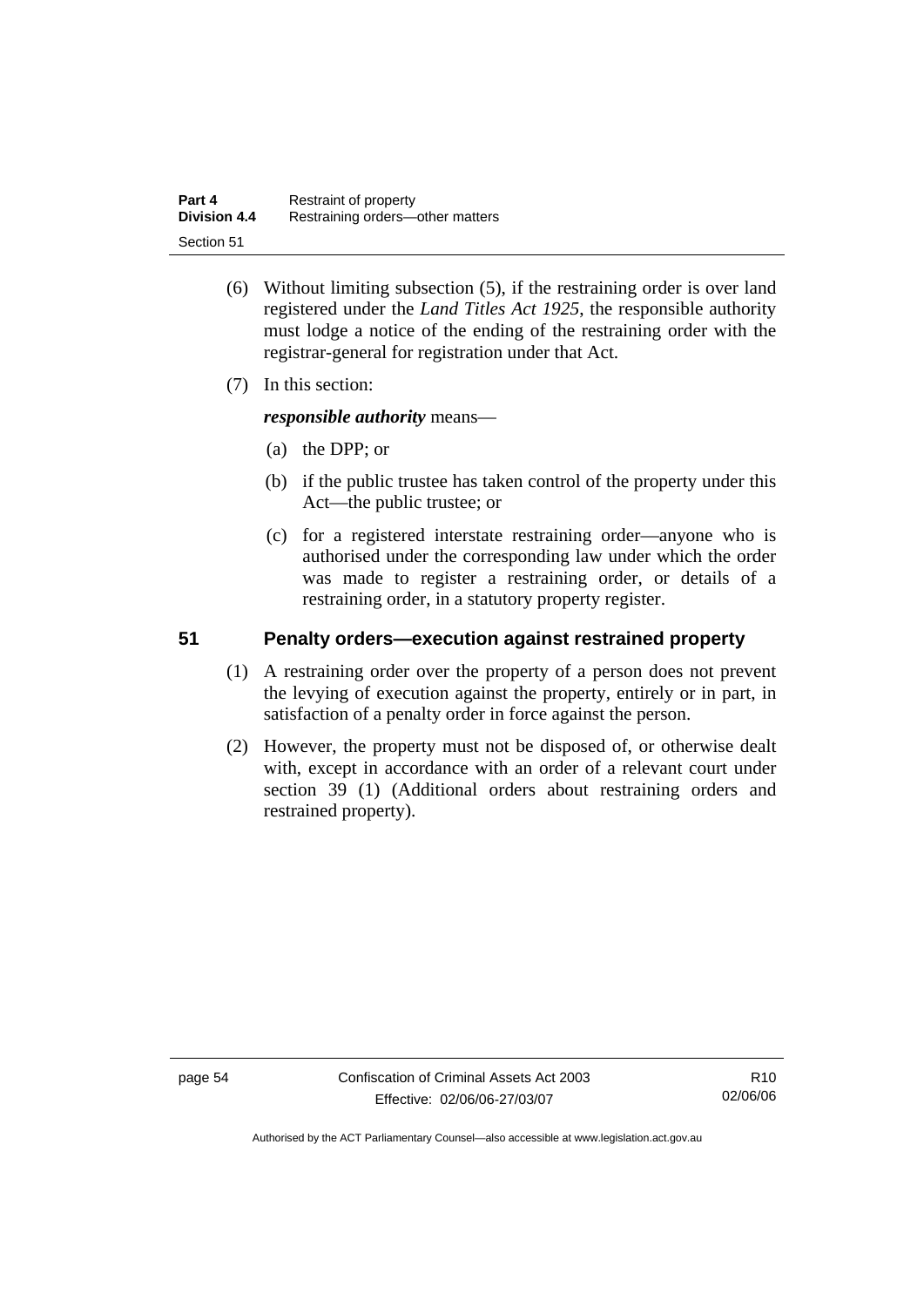# **Part 5 Forfeiture of property**

# **Division 5.1 Conviction forfeiture orders**

*Note* For general provisions about a proceeding for a conviction forfeiture order (which is a confiscation proceeding—see s 236), see pt 14.

# **52 Meaning of** *conviction forfeiture order*

In this Act:

*conviction forfeiture order* means an order under section 54 (Conviction forfeiture orders—making) for the forfeiture to the Territory of tainted property in relation to an indictable offence.

### **53 Conviction forfeiture orders—application**

- (1) The DPP may apply to a relevant court for a conviction forfeiture order against a person.
	- *Note* A reference to a *person* generally includes a reference to a corporation as well as an individual, see the Legislation Act, s 160. (See also the Legislation Act, dict, pt 1, def *person*.)
- (2) The application may be made before or after, or at the same time as, the person's conviction for an indictable offence.
- (3) However, if the person has been convicted of the offence, the DPP must make the application within 2 years after the day of the conviction.
	- *Note* The court may allow leave for an application to be made after the time fixed by this section in certain circumstances (see s 246).

# **54 Conviction forfeiture orders—making**

 (1) On application under section 53, the court must make an order for the forfeiture to the Territory of tainted property in relation to the indictable offence if satisfied that—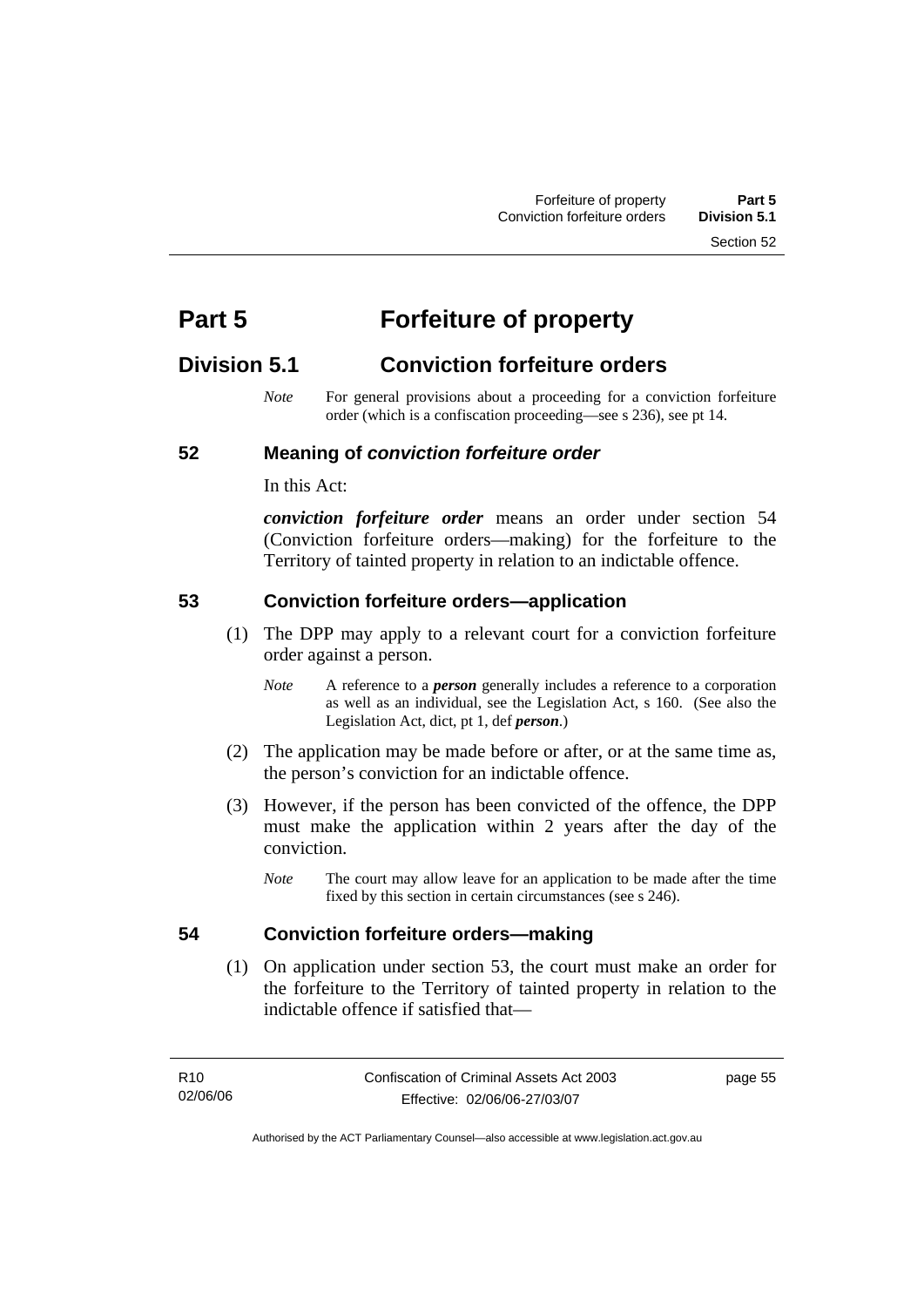- (a) the offender has been convicted of the offence; and
- (b) the offender has not been cleared of the offence; and
- (c) the property, or any of the property, to which the application relates is tainted property in relation to the offence.
- (2) If a court makes the order, it must state in the order—
	- (a) the property to which it applies; and
	- (b) what it considers to be the value of the property (other than money) to be forfeited to the Territory under the order at the time the order is made.

#### **55 Conviction forfeiture orders—forfeiture**

- (1) The property to which the conviction forfeiture order applies is forfeited to the Territory at the end of 14 days after the day the order is made, except so far as the property is excluded from forfeiture under an exclusion order.
	- *Note 1* For the commencement of a restraining order, see the Legislation Act, s 73 (4).
	- *Note 2* The effect of an exclusion order for property subject to forfeiture is that the property is excluded from forfeiture, see s 74 (c).
- (2) However, if an application for an exclusion order in relation to the property, or a part of the property, has been made (but not decided) before the end of the 14-day period, the property (or that part) is not forfeited until the proceeding in relation to the exclusion order is finalised.

#### **56 When conviction forfeiture order ends**

- (1) A conviction forfeiture order ends if—
	- (a) the offender is cleared of the offence to which the order relates, and all related offences (if any); or
	- (b) the order is reversed or set aside on appeal; or

R10 02/06/06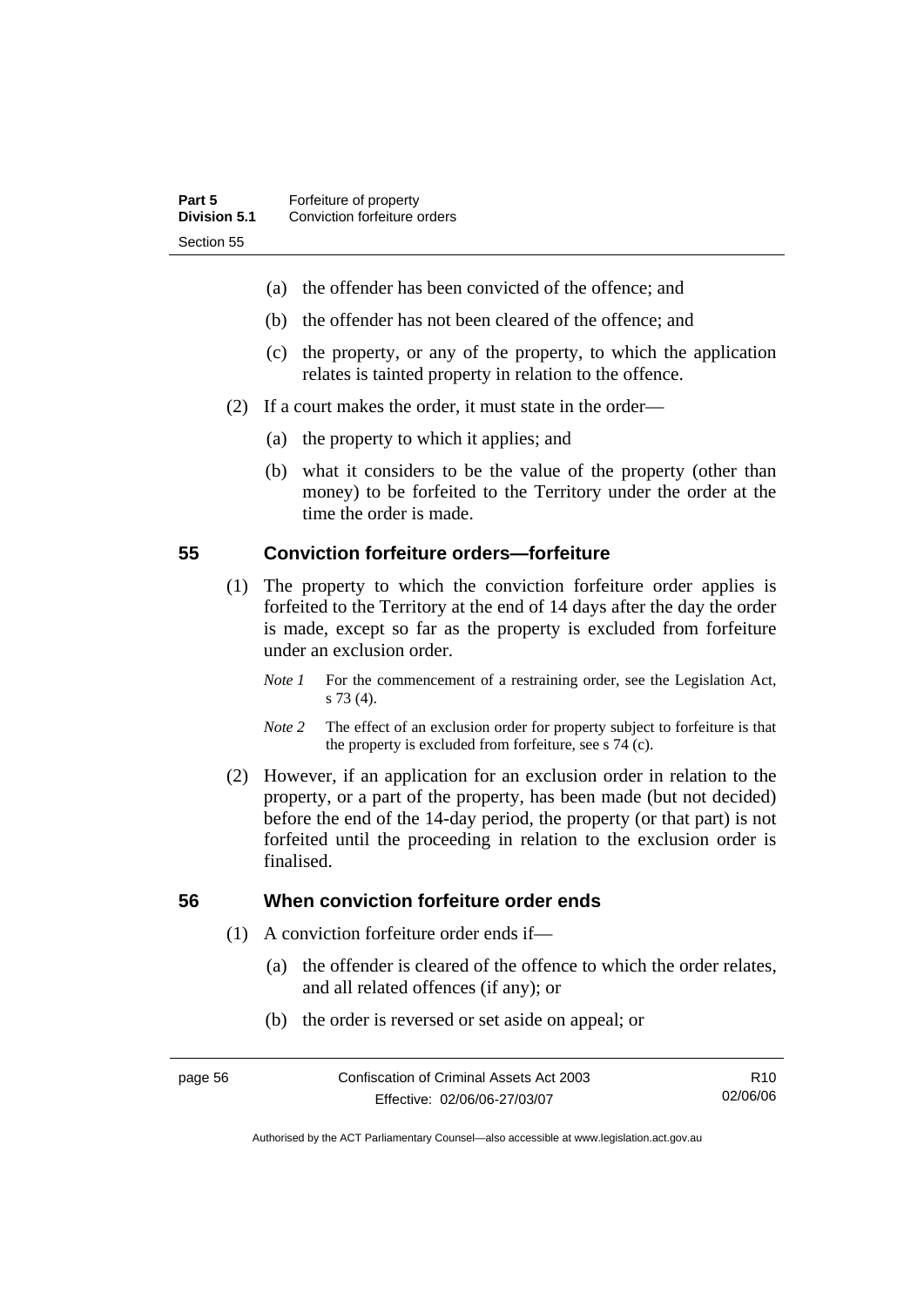(c) the order is fully satisfied.

*Note* For the meaning of *fully satisfied*, see dict.

- (2) The order is satisfied for a particular interest in forfeited property if the interest is bought back under section 127 (Buyback orders buying interest in property).
	- *Note* After the forfeiture of property, the offender may recover the property or its value in certain circumstances (see div 9.5).

# **Division 5.2 Automatic forfeiture—conviction for serious offences**

### **57 Unclaimed tainted property restraining orders non-application of div 5.2**

This division does not apply to property restrained under an unclaimed tainted property restraining order.

*Note* For the forfeiture of unclaimed tainted property, see div 5.3.

### **58 Automatic forfeiture of restrained property on conviction for serious offences**

- (1) This section applies if—
	- (a) a person is convicted of a serious offence; and
	- (b) a restraining order (other than an artistic profits restraining order) is made, whether before or after the conviction, over property in relation to the offence or a related serious offence committed by the person.
	- *Note* A reference to a *person* generally includes a reference to a corporation as well as an individual, see the Legislation Act, s 160. (See also the Legislation Act, dict, pt 1, def *person*.)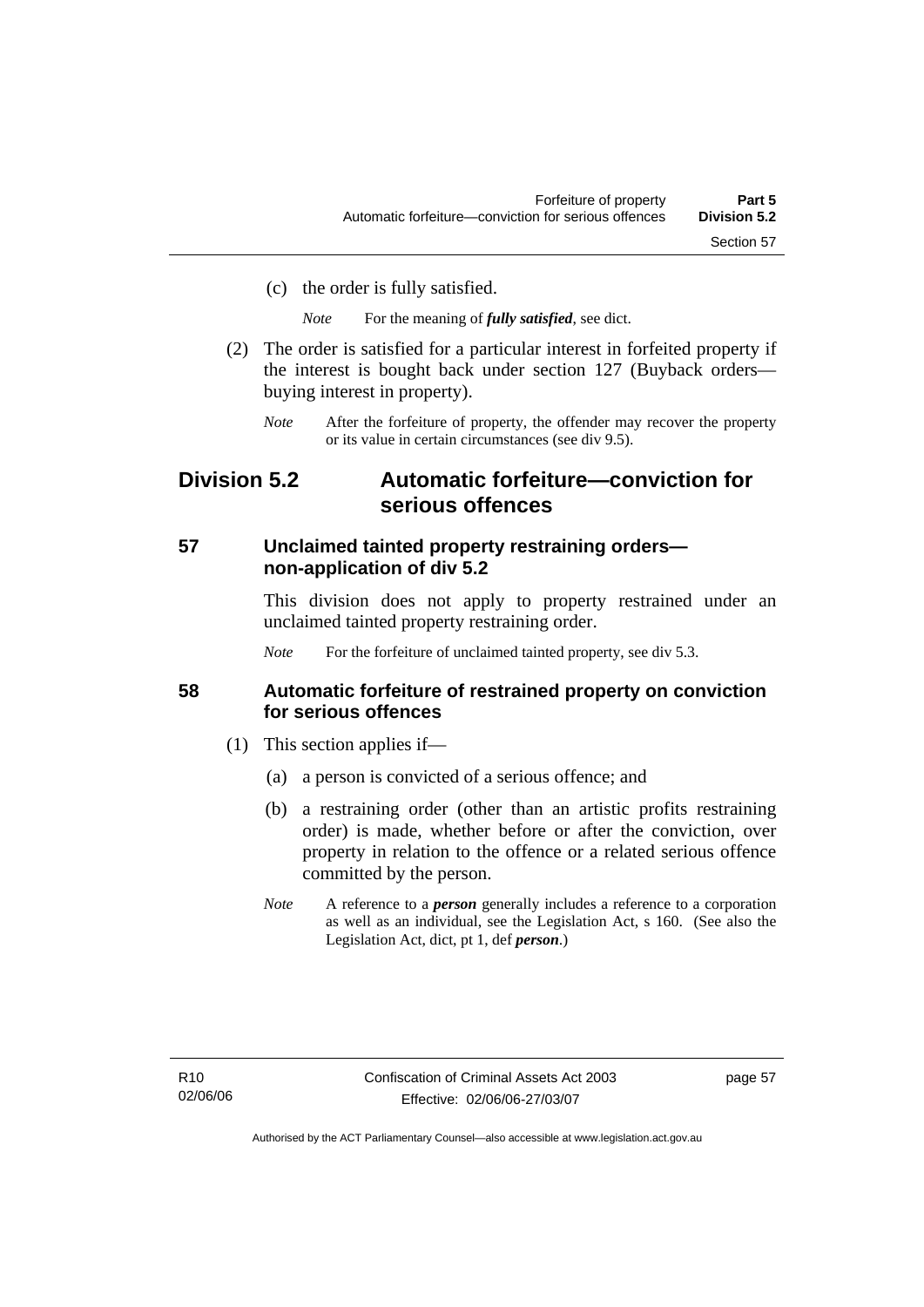| Part 5              | Forfeiture of property                               |
|---------------------|------------------------------------------------------|
| <b>Division 5.2</b> | Automatic forfeiture—conviction for serious offences |
| Section 59          |                                                      |

- (2) The restrained property is forfeited to the Territory at the end of whichever of the following periods applies (the *relevant 14-day period*), except so far as the property is excluded from forfeiture under an exclusion order:
	- (a) if the restraining order was made before the conviction— 14 days after the day of conviction;
	- (b) if the restraining order was made at the same time as or after the conviction—14 days after the day the restraining order comes into force.
	- *Note 1* For the commencement of a restraining order, see the Legislation Act, s 73 (4).
	- *Note* 2 The effect of an exclusion order for property subject to forfeiture is that the property is excluded from forfeiture, see s 74 (c).
- (3) However, if an application for an exclusion order in relation to the property, or a part of the property, has been made (but not decided) before the end of the relevant 14-day period, the property (or that part) is not forfeited until the proceeding in relation to the exclusion order is finalised.

# **59 Automatic forfeiture—court order declaring property automatically forfeited**

- (1) The DPP may apply to a relevant court for an order declaring that property has been automatically forfeited under this division.
- (2) If the relevant court is satisfied that the property has been automatically forfeited under this division, the court must make the order and state in the order the property to which it applies.
- (3) The registrar of the relevant court may exercise the functions of the court for this section.
	- *Note* For general provisions about a proceeding for an order under this section (which is a confiscation proceeding—see s 236), see pt 14.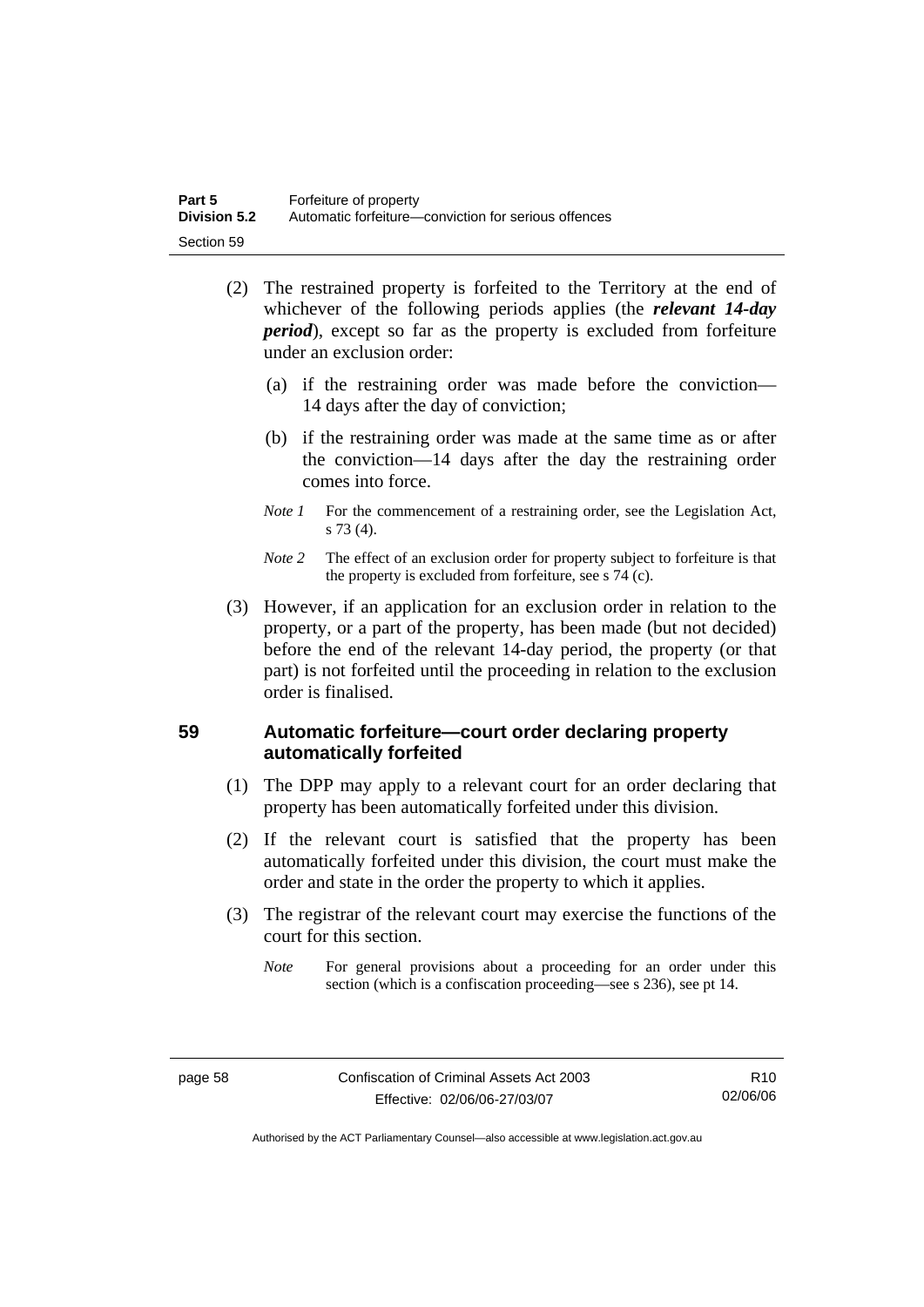#### **60 Automatic forfeiture—court orders**

 (1) A relevant court may, when it convicts a person of a serious offence or at any later time, make any order that it considers appropriate for giving effect to an automatic forfeiture of property.

#### **Examples of orders**

- 1 an order for the examination of anyone before the court, or an officer of the court, about any property that might be forfeited because of the conviction
- 2 an order directing the owner of property that might be forfeited because of the conviction, or anyone else, to give to a stated person, within a stated period, a sworn statement about stated particulars of the property
- 3 an order directing the owner of property that might be forfeited because of the conviction, or anyone else, to do anything necessary or convenient to be done to allow the public trustee to take control of the property, including anything necessary or convenient to be done to bring the property within the jurisdiction
- 4 an order in relation to the registration of title to, or charges over, property under a territory law
- *Note* An example is part of the Act, is not exhaustive and may extend, but does not limit, the meaning of the provision in which it appears (see Legislation Act, s 126 and s 132).
- (2) The order may be made on the court's initiative, or on the application of any of the following people:
	- (a) the DPP;
	- (b) the offender;
	- (c) the public trustee;
	- (d) anyone with an interest in property to which the order relates;
	- (e) anyone else with the court's leave.
	- *Note* For general provisions about a proceeding for an order under this section (which is a confiscation proceeding—see s 236), see pt 14.

page 59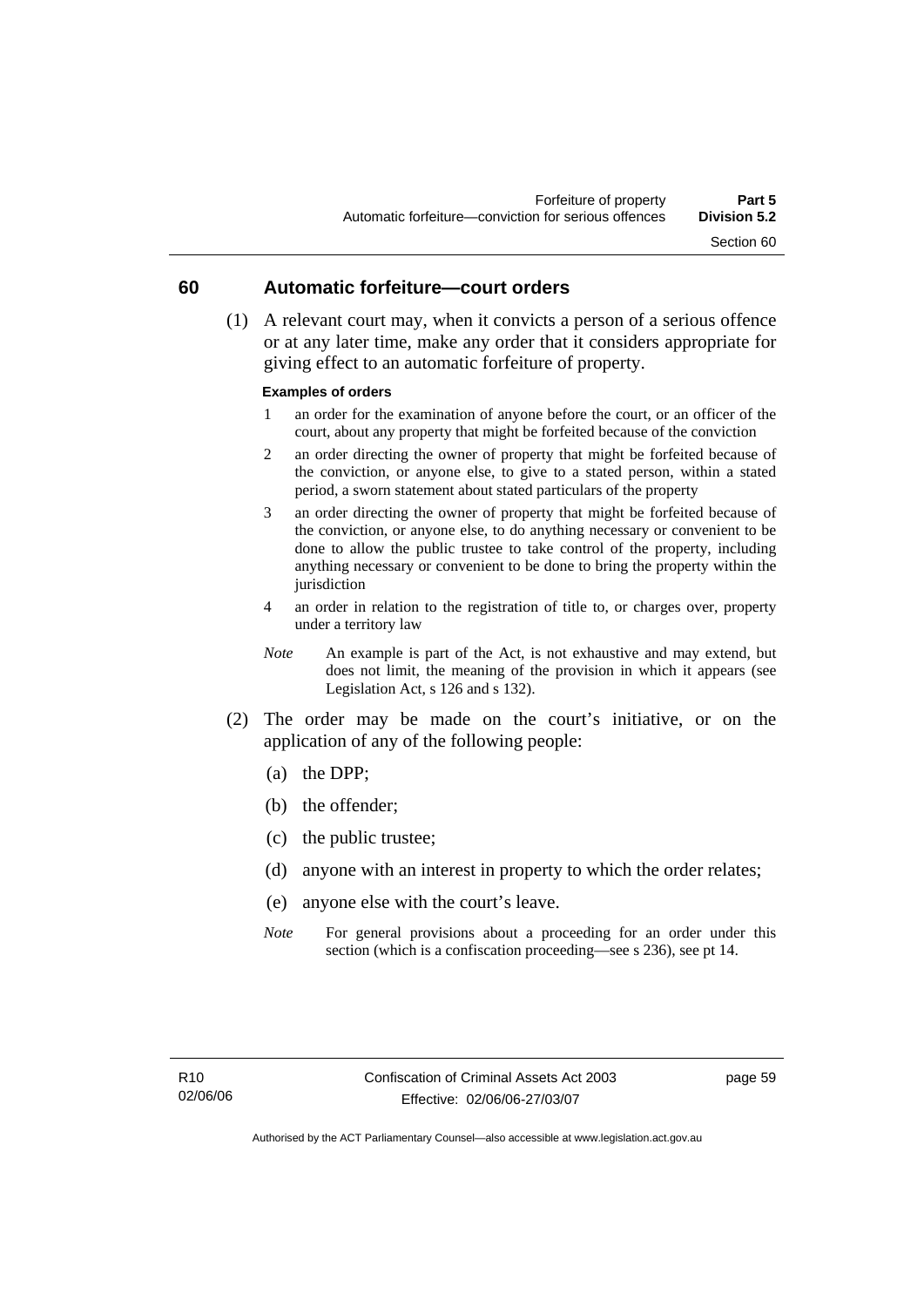- (3) A person commits an offence if—
	- (a) a relevant court makes an order under subsection (1) to give effect to an automatic forfeiture of property; and
	- (b) the order requires the person to do, or not do, something stated in the order; and
	- (c) the person has notice of the order (whether by being given a copy of the order or otherwise); and
	- (d) the person contravenes the order.

Maximum penalty: 200 penalty units, imprisonment for 2 years or both.

### **61 When automatic forfeiture under div 5.2 ends**

- (1) Automatic forfeiture under this division ends if—
	- (a) the offender is cleared of the offence to which the forfeiture relates, and all related serious offences (if any); or
	- (b) the automatic forfeiture is fully satisfied.

*Note* For the meaning of *fully satisfied*, see dict.

- (2) Automatic forfeiture is satisfied for a particular interest in forfeited property if the interest is bought back under section 127 (Buyback orders—buying interest in property).
	- *Note* After the forfeiture of property, the offender may recover the property or its value in certain circumstances (see div 9.5).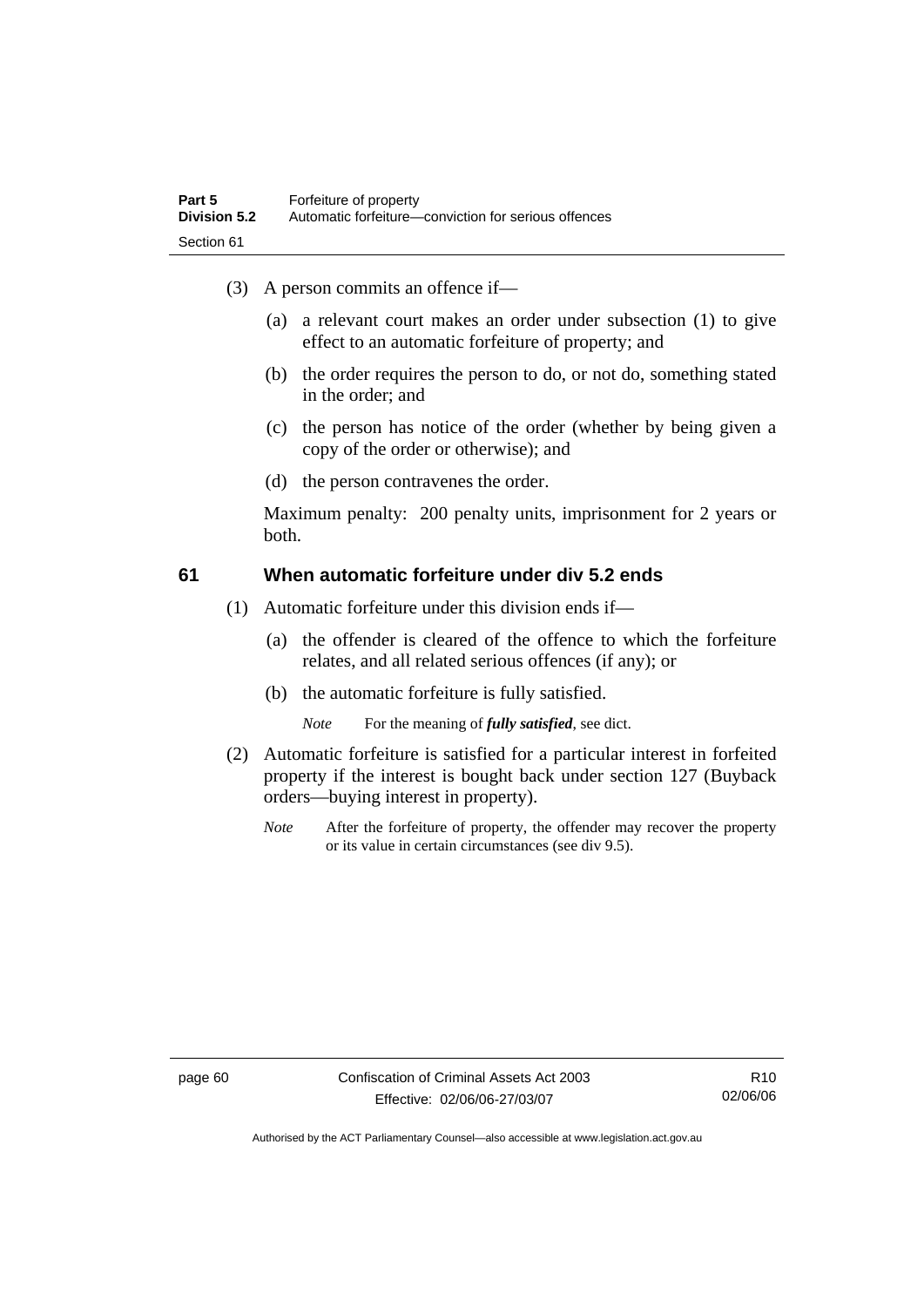# Section 62

# **Division 5.3 Automatic forfeiture—unclaimed tainted property**

*Note* For general provisions about a proceeding for a conviction forfeiture order (which is a confiscation proceeding—see s 236), see pt 14.

#### **62 Forfeiture of unclaimed tainted property**

- (1) This section applies if an unclaimed tainted property restraining order is made over property.
- (2) The restrained property is forfeited to the Territory at the end of 14 days after the day the restraining order comes into force, except so far as the property is excluded from forfeiture under an exclusion order.
	- *Note 1* For the commencement of a restraining order, see the Legislation Act, s 73 (4).
	- *Note 2* The effect of an exclusion order for property subject to forfeiture is that the property is excluded from forfeiture (see s 74 (c)).
- (3) However, if an application for an exclusion order in relation to the property, or a part of the property, has been made (but not decided) before the end of the 14-day period, the property (or that part) is not forfeited until the proceeding in relation to the exclusion order is finalised.

#### **63 When automatic forfeiture under div 5.3 ends**

Automatic forfeiture under this division ends if the automatic forfeiture is fully satisfied.

*Note* For the meaning of *fully satisfied*, see dict.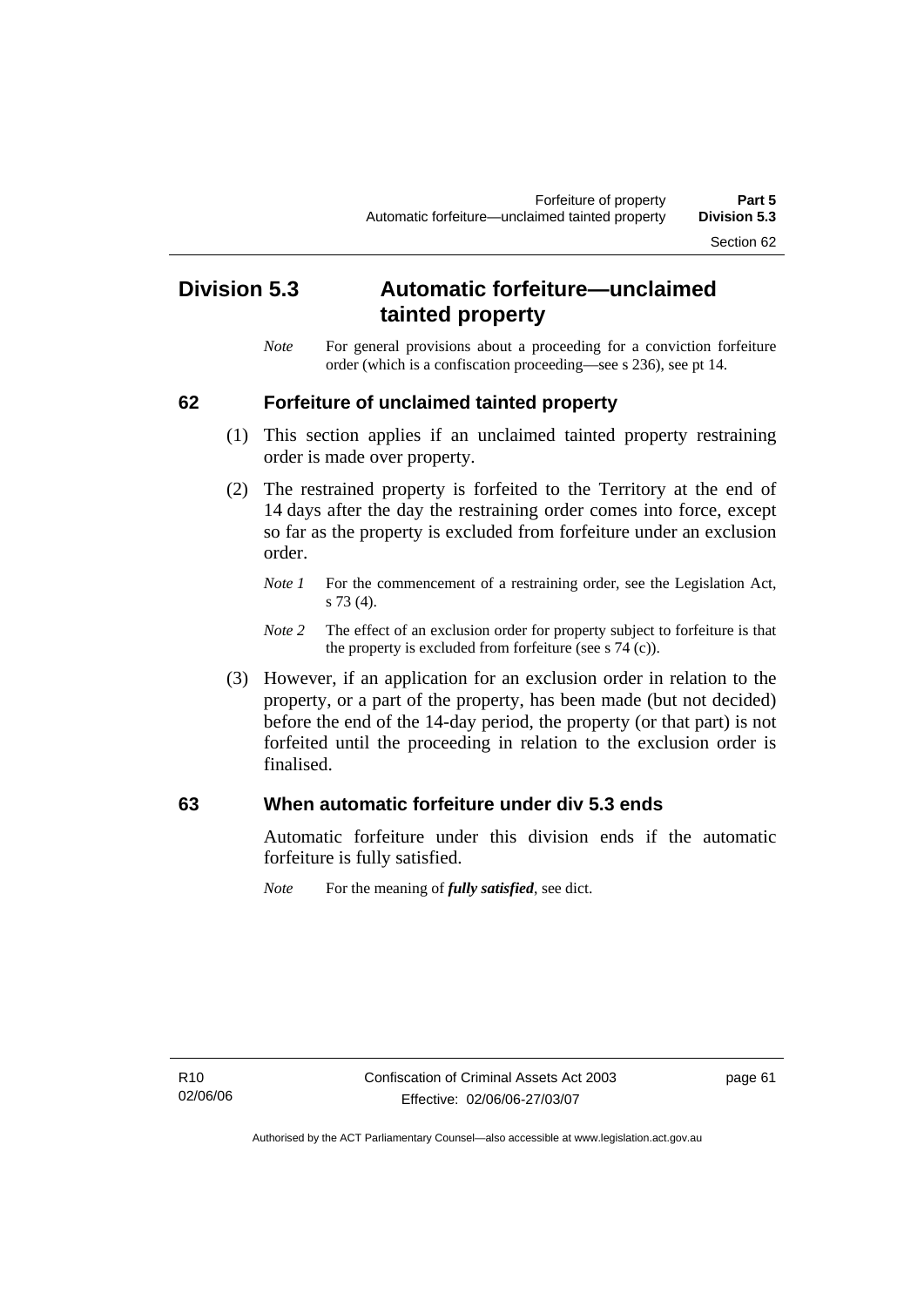**Part 5 Forfeiture of property Division 5.4** Civil forfeiture orders Section 64

# **Division 5.4 Civil forfeiture orders**

*Note* For general provisions about a proceeding for a conviction forfeiture order (which is a confiscation proceeding—see s 236), see pt 14.

## **64 Artistic profits and unclaimed tainted property non-application of div 5.4**

This division does not apply to property restrained under—

- (a) an artistic profits restraining order; or
- (b) an unclaimed tainted property restraining order.
- *Note 1* An artistic profits restraining order is made solely to preserve property to satisfy a penalty order for artistic profits in relation to an offence (see s 20).
- *Note 2* Unclaimed tainted property is forfeitable under div 5.3.

#### **65 Meaning of** *civil forfeiture order*

In this Act:

*civil forfeiture order* means an order under section 67 (Civil forfeiture orders—making) for the forfeiture to the Territory of restrained property in relation to the commission (or the alleged commission) of a serious offence.

#### **66 Civil forfeiture orders—application**

- (1) The DPP may apply to a relevant court for a civil forfeiture order for the forfeiture to the Territory of property restrained in relation to the commission (or the alleged commission) of a serious offence.
- (2) The application may be made—
	- (a) at the same time as, or after, an application for a restraining order in relation to the offence; or
	- (b) if a restraining order is in force in relation to the offence.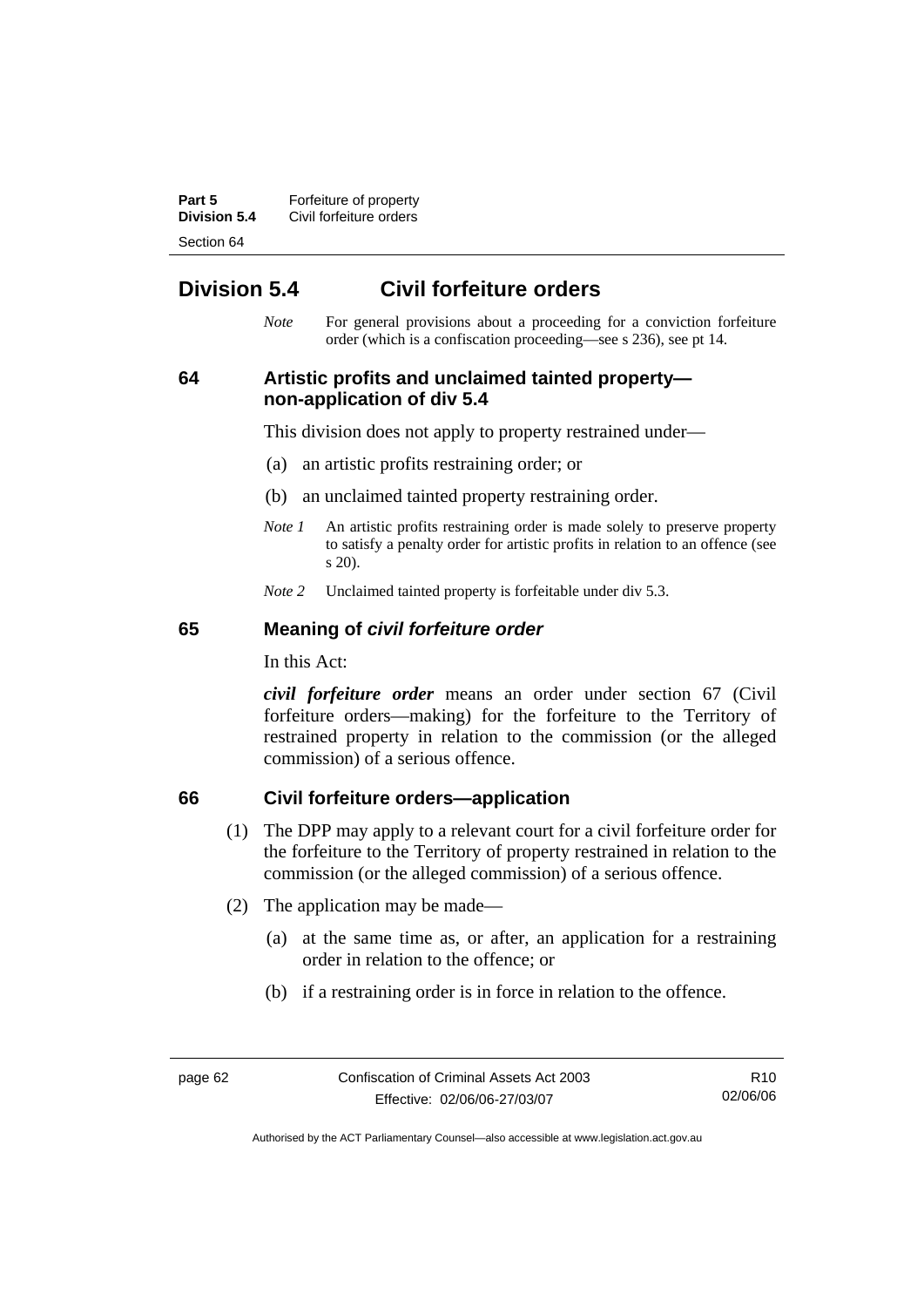#### **67 Civil forfeiture orders—making**

- (1) This section applies if, on an application under section 66 for an order for the forfeiture to the Territory of restrained property, the court is satisfied on the balance of probabilities that a person (the *offender*) has committed a serious offence within whichever of the following periods applies (the *relevant period*):
	- (a) 6 years before the day the application to restrain the property was made;
	- (b) if an extended period for making the restraining order application was allowed under section 246 (Confiscation proceedings—time extensions for applications)—the total of the 6-year period and the extended period.
	- *Note 1* The court must be satisfied on the balance of probabilities about the commission of the offence because confiscation proceedings are civil, not criminal (see s 237).
	- *Note 2* A reference to a *person* generally includes a reference to a corporation as well as an individual, see the Legislation Act, s 160. (See also the Legislation Act, dict, pt 1, def *person*.)
- (2) If this section applies, the relevant court must order that the restrained property be forfeited to the Territory.
- (3) The order must state—
	- (a) the property to which it applies; and
	- (b) what the relevant court considers to be the value of the property (other than money) to be forfeited to the Territory under the order at the time the order is made; and
	- (c) if the relevant court making the order has given a direction under section 69 (Civil forfeiture order proceedings restrictions on disclosure)—
		- (i) the direction given by the court; and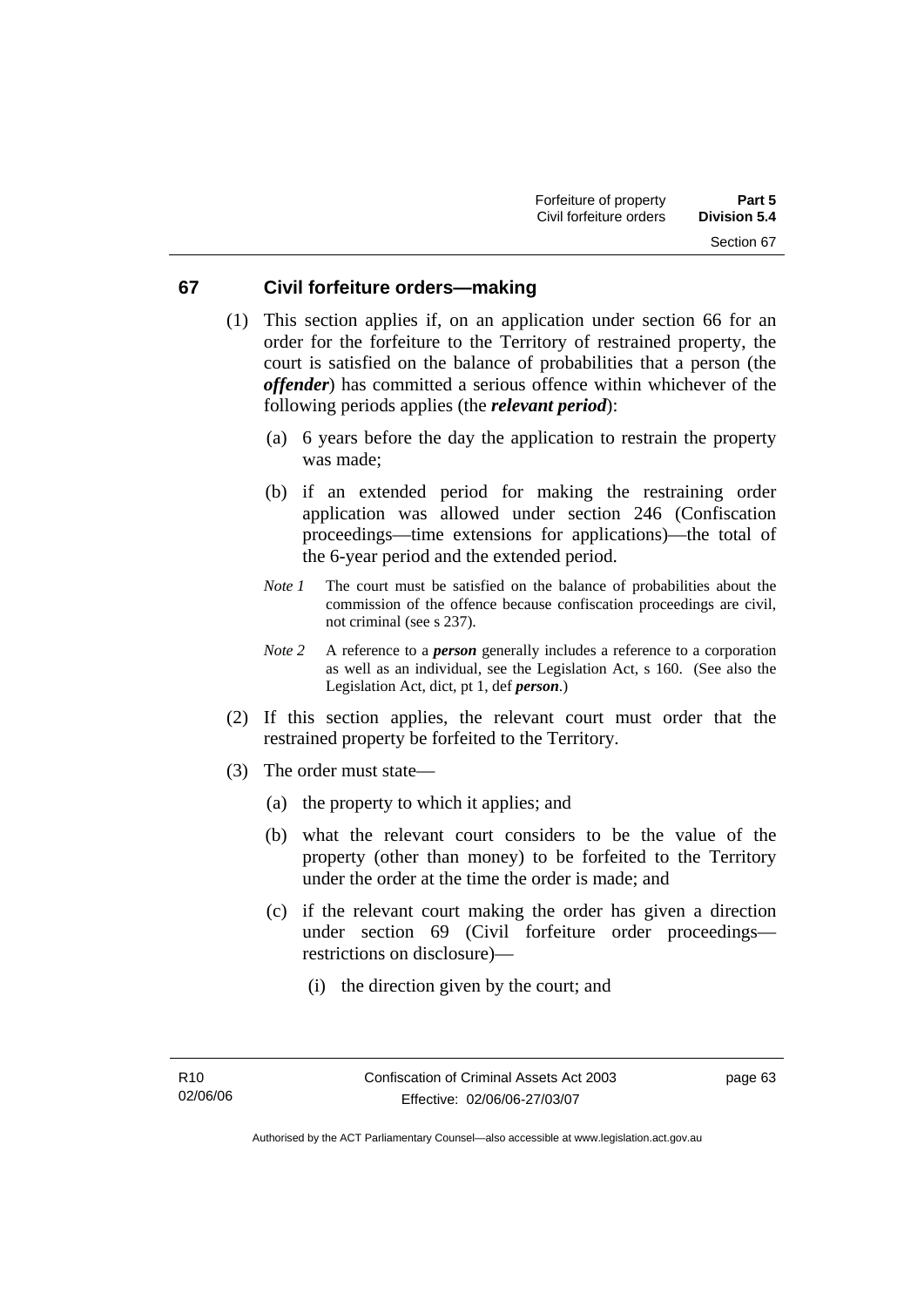| Part 5       | Forfeiture of property  |
|--------------|-------------------------|
| Division 5.4 | Civil forfeiture orders |
| Section 67   |                         |

- (ii) the effect of section 70 (Civil forfeiture orders disclosure offences) in relation to the direction.
- (4) To remove any doubt, if the relevant court is satisfied that the offender committed a serious offence within the relevant period, the court must not refuse to make a civil forfeiture order only because it is not satisfied—
	- (a) that a particular serious offence was committed by the offender within the relevant period; or
	- (b) that the offence was committed on any particular day or time within the relevant period.
- (5) Also, to remove any doubt, the relevant court must not refuse to make a civil forfeiture order in relation to a serious offence only because—
	- (a) an indictment has not been presented against the offender for the offence; or
	- (b) the offender has not been convicted of the offence; or
	- (c) the offender has been cleared of the offence, including being cleared after having been convicted of the offence; or
	- (d) a doubt is raised about whether the offender committed the offence.
	- *Note Indictment* is defined in the Legislation Act, dict, pt 1 as including an information. (See also that Act, dict, pt 1, def *present*.)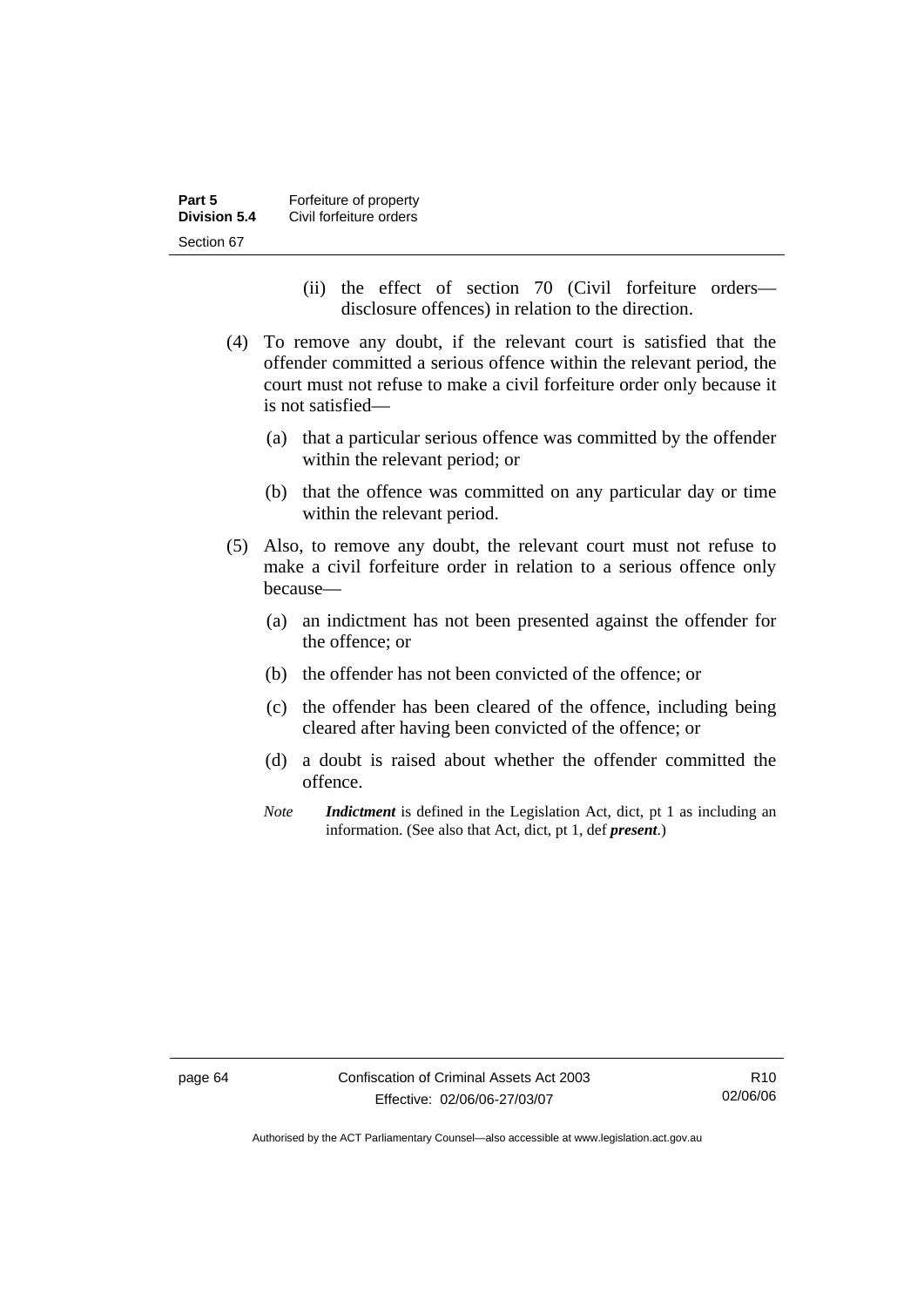#### **68 Civil forfeiture orders—forfeiture**

- (1) The property to which the civil forfeiture order applies is forfeited to the Territory at the end of 14 days after the day the order is made, except so far as the property is excluded from forfeiture under an exclusion order.
	- *Note 1* For the commencement of a restraining order, see the Legislation Act, s 73 (4).
	- *Note 2* The effect of an exclusion order for property subject to forfeiture is that the property is excluded from forfeiture, see s 74 (c).
- (2) However, if an application for an exclusion order in relation to the property, or a part of the property, has been made (but not decided) before the end of the 14-day period, the property (or that part) is not forfeited until the proceeding in relation to the exclusion order is finalised.

#### **69 Civil forfeiture order proceedings—restrictions on disclosure**

- (1) On application by the DPP, a relevant court hearing an application for a civil forfeiture order may—
	- (a) direct that the hearing of the application, or part of it, take place in closed court and give directions about who may be present; and
	- (b) give directions prohibiting or restricting the publication or disclosure of all or any of the following:
		- (i) the fact that an application for the order, or that a civil forfeiture order, has been made;
		- (ii) the application for the order;
		- (iii) any information about the proceeding (whether or not a hearing has been held);
		- (iv) any evidence given, statement made or thing done during the proceeding;

| R <sub>10</sub> | Confiscation of Criminal Assets Act 2003 | page 65 |
|-----------------|------------------------------------------|---------|
| 02/06/06        | Effective: 02/06/06-27/03/07             |         |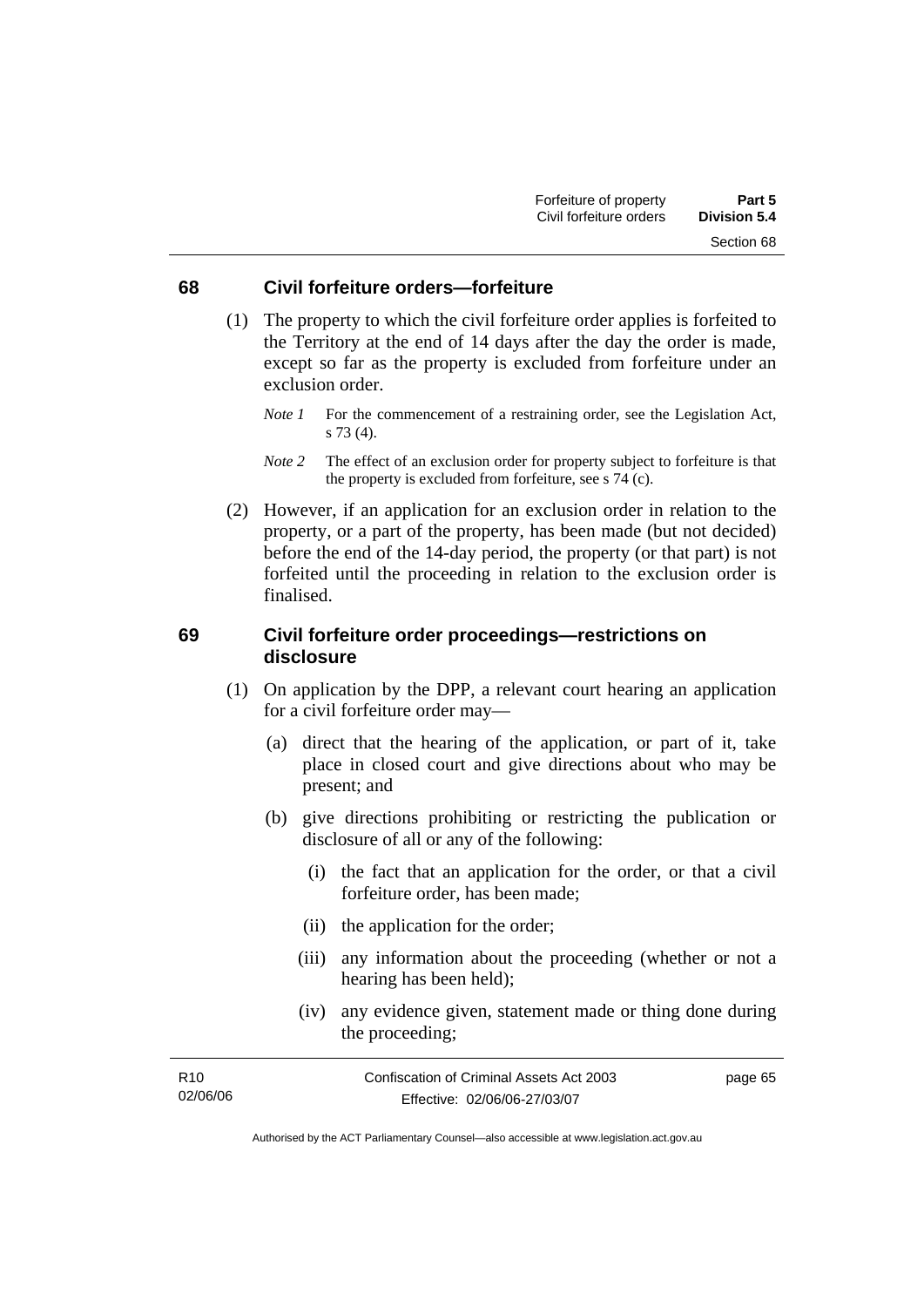(v) any information, document or thing derived from anything mentioned in this subsection.

#### **Examples of directions**

- 1 that the application for the civil forfeiture order not be disclosed to the person against whom the civil forfeiture order is made until the court has decided an application for a restraining order against someone else's property
- 2 that the supporting affidavit must be made available only to the offender's lawyer
- *Note* An example is part of the Act, is not exhaustive and may extend, but does not limit, the meaning of the provision in which it appears (see Legislation Act, s 126 and s 132).
- (2) In deciding whether to give a direction under subsection (1), the court must have regard to whether the direction—
	- (a) would promote the purposes of this Act; or
	- (b) is desirable to protect the integrity of an investigation (however described) for any purpose or a prosecution of an offence.
- (3) The court may also have regard to any other relevant matter in deciding whether to give a direction under subsection (1).

#### **70 Civil forfeiture orders—disclosure offences**

*Note* An offence against this section is a strict liability offence (see s (7)).

- (1) A person commits an offence if—
	- (a) a relevant court has given a direction under section 69 (1) (b) prohibiting or restricting the publication or disclosure of a matter mentioned in the paragraph; and
	- (b) the person has notice of the direction (whether by being given a copy of the civil forfeiture order to which the direction relates or otherwise); and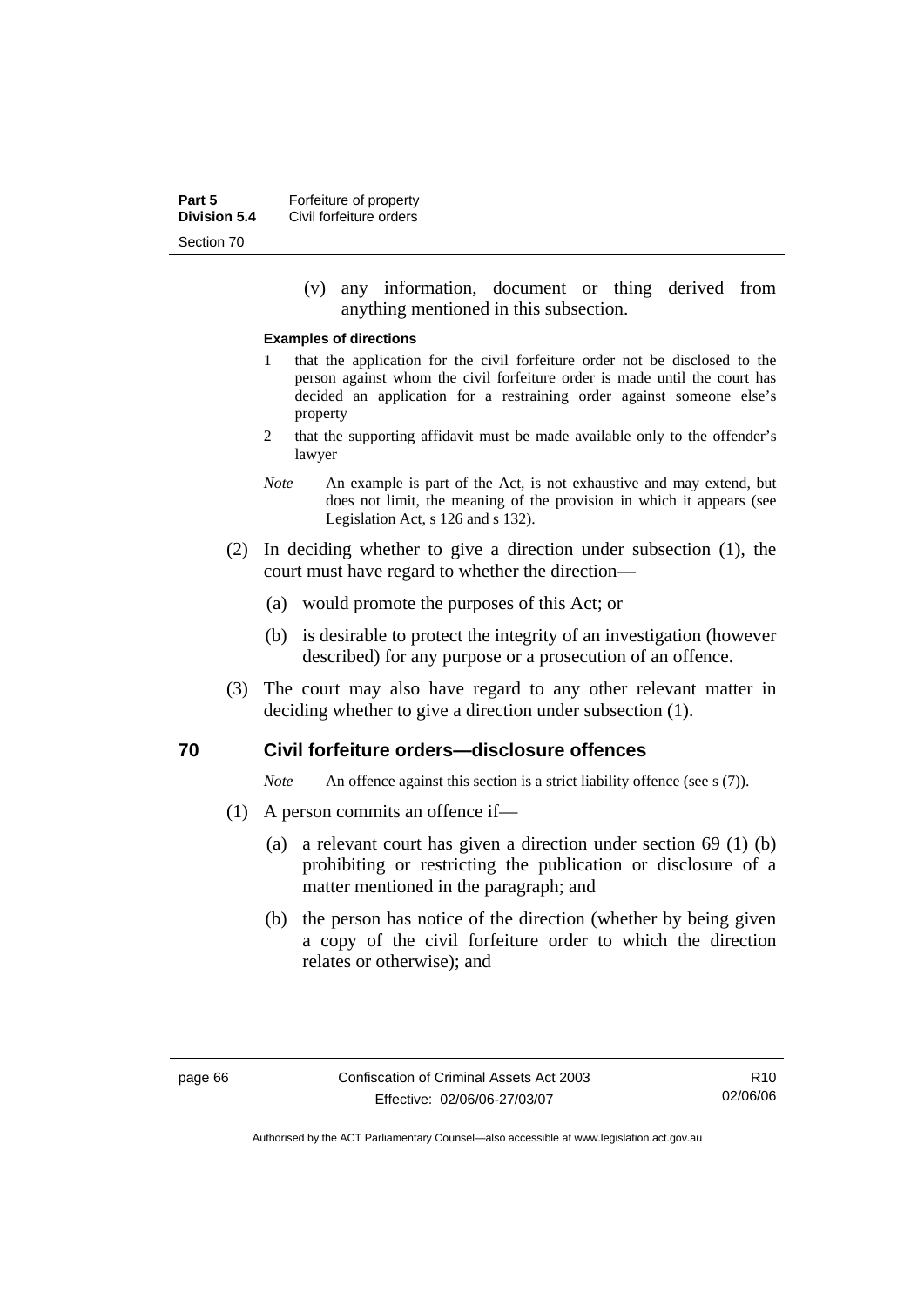(c) the person publishes or discloses the matter to someone else.

Maximum penalty: 200 penalty units, imprisonment for 2 years or both.

- (2) A person commits an offence if—
	- (a) a relevant court has given a direction under section 69 (1) (b) prohibiting or restricting the publication or disclosure of a matter mentioned in the paragraph; and
	- (b) the person has notice of the direction (whether by being given a copy of the civil forfeiture order to which the direction relates or otherwise); and
	- (c) the person publishes or discloses information to someone else; and
	- (d) the other person could infer from the information the matter to which the direction relates.

Maximum penalty: 200 penalty units, imprisonment for 2 years or both.

- (3) Subsections (1) and (2) do not apply if the publication or disclosure is to any of the following entities in the circumstances mentioned for the entity:
	- (a) a police officer—in any circumstances;
	- (b) an officer, employee or agent of the person—to ensure that the order is complied with and the person to whom the publication or disclosure is made is given notice of the direction (whether by being given a copy of the restraining order to which the direction relates or otherwise) by the person making the publication or disclosure;
	- (c) a lawyer—to obtain legal advice or representation in relation to the order;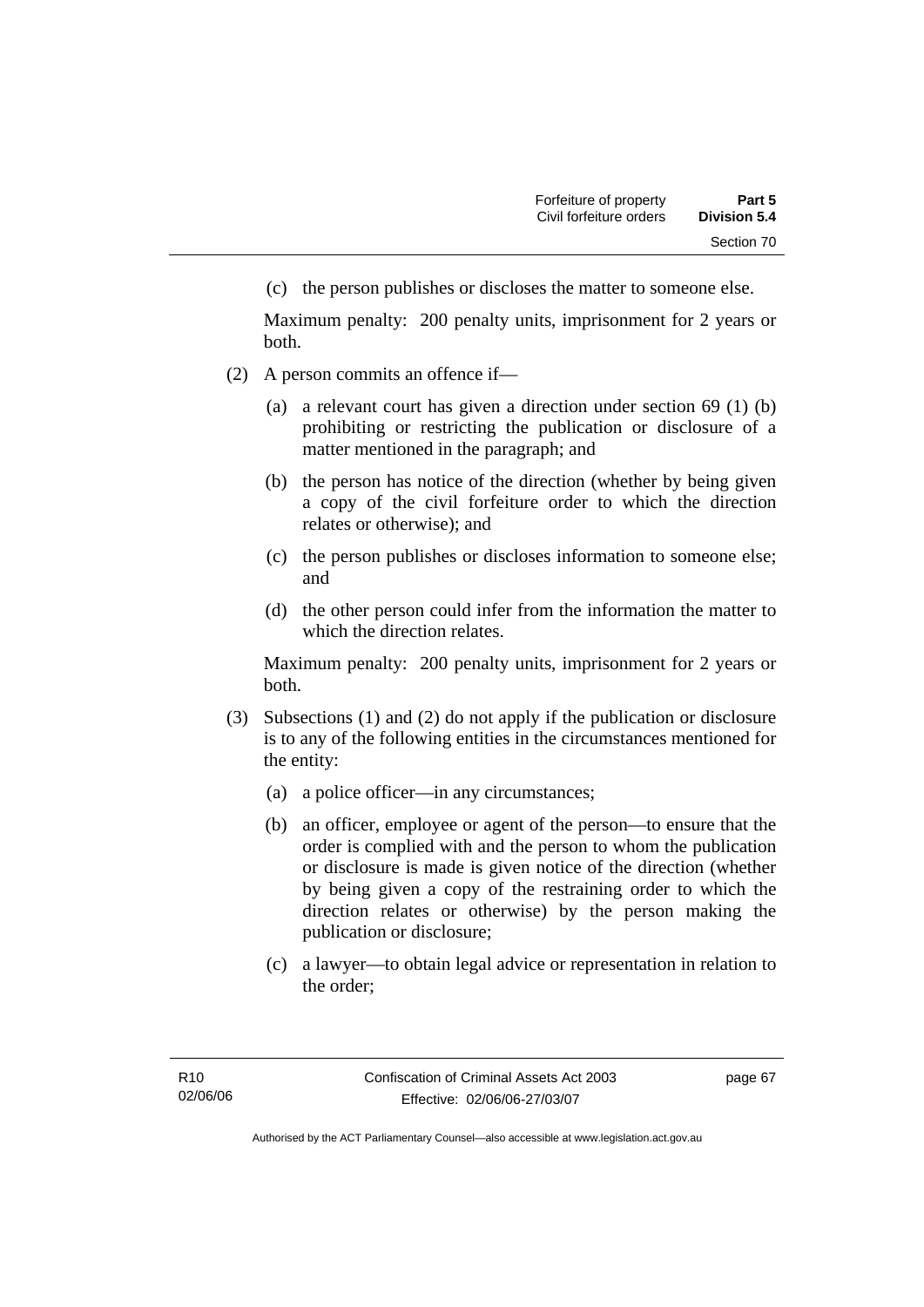- (d) a relevant court—with the court's leave.
	- *Note* The application for leave, and any proceeding with the court's leave, must be heard in closed court (see s (8)).
- (4) Also, subsections (1) and (2) do not apply if the publication or disclosure is made—
	- (a) by a police officer in the exercise of the officer's functions; or
	- (b) for the purpose of giving or obtaining legal advice, or making legal representations, in relation to the order.
- (5) A person commits an offence if—
	- (a) a relevant court has given a direction under section 69 (1) (b) prohibiting or restricting the publication or disclosure of a matter mentioned in the paragraph; and
	- (b) the person receives information in relation to the matter in accordance with subsection (3) or (4); and
	- (c) the person ceases to be a person mentioned in subsection (3) or (4); and
	- (d) the person publishes or discloses the matter to someone else.

Maximum penalty: 200 penalty units, imprisonment for 2 years or both.

- (6) A person commits an offence if—
	- (a) a relevant court has given a direction under section 69 (1) (b) prohibiting or restricting the publication or disclosure of a matter mentioned in the paragraph; and
	- (b) the person receives information in relation to the matter in accordance with subsection (3) or (4); and
	- (c) the person ceases to be a person mentioned in subsection (3) or (4); and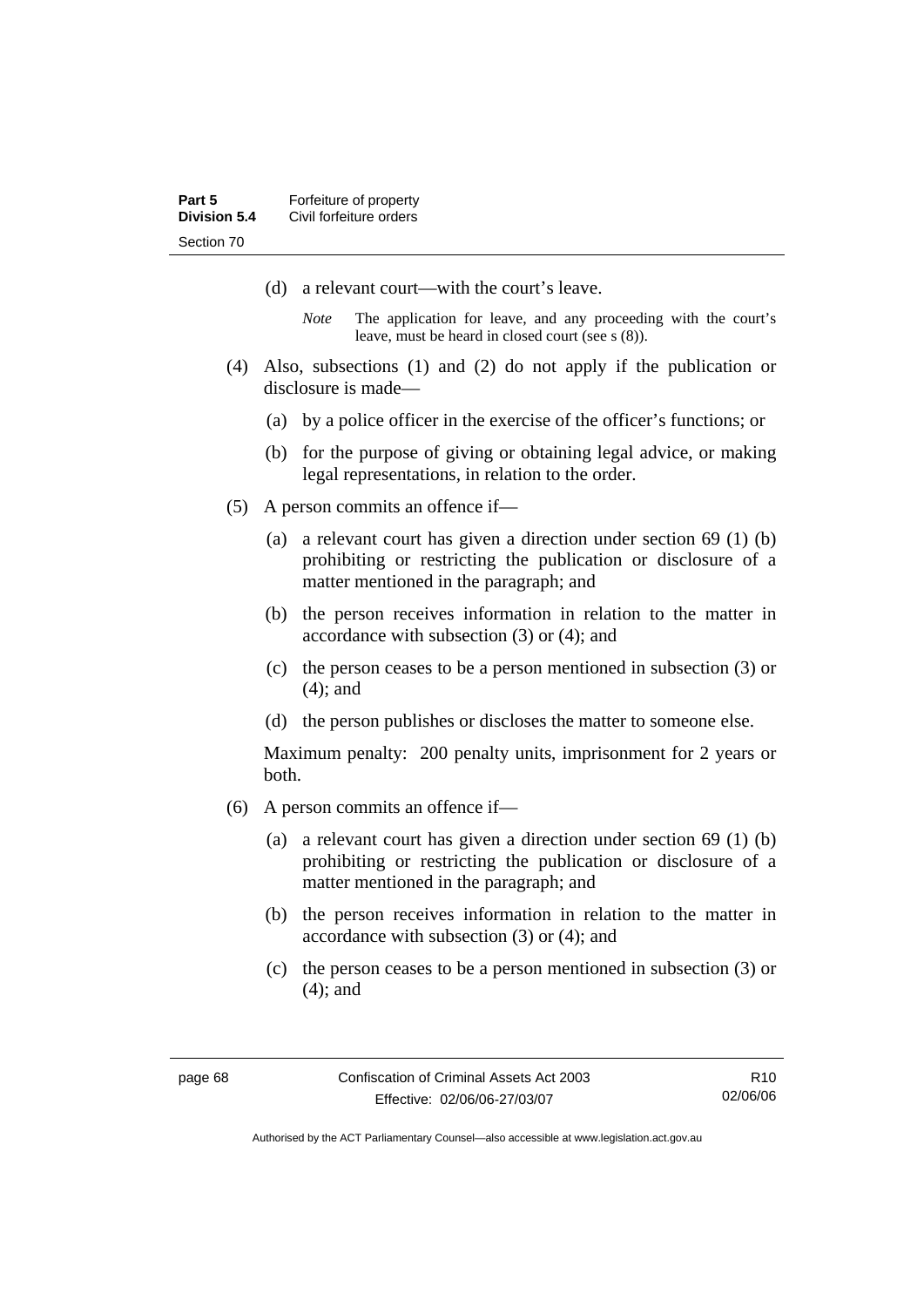- (d) the person publishes or discloses information to someone else; and
- (e) the other person could infer from the information the matter to which the direction relates.

Maximum penalty: 200 penalty units, imprisonment for 2 years or both.

- (7) An offence against this section is a strict liability offence.
- (8) For subsection (3) (d), an application for leave, and any proceeding with the court's leave, must be heard in closed court.

## **71 When civil forfeiture order ends**

- (1) A civil forfeiture order ends if—
	- (a) the order is set aside or discharged on appeal; or
	- (b) the order is fully satisfied.
		- *Note* For the meaning of *fully satisfied*, see dict.
- (2) The order is satisfied for a particular interest in forfeited property if the interest is bought back under section 127 (Buyback orders buying interest in property).
	- *Note* After the forfeiture of property, the offender may recover the property or its value in certain circumstances (see div 9.5).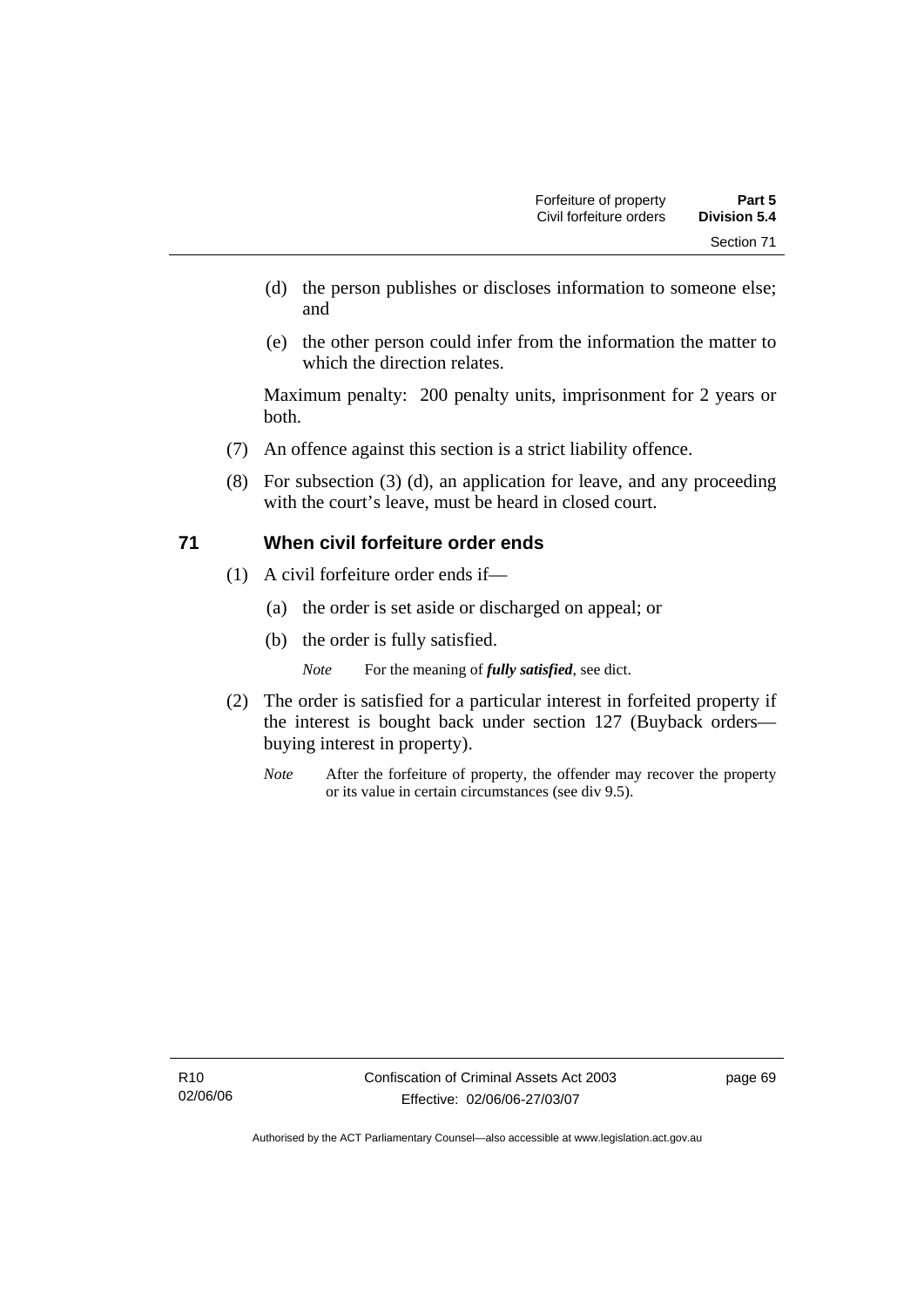**Part 6 Exclusion of property Division 6.1** General Section 72

# **Part 6 Exclusion of property**

*Note* For general provisions about a proceeding for an exclusion order (which is a confiscation proceeding—see s 236), see pt 14.

# **Division 6.1 General**

#### **72 Meaning of** *exclusion order*

In this Act:

*exclusion order* means an order under this part in relation to—

- (a) restrained property (other than restrained property that has been forfeited) or property in relation to which an application for a restraining order has been made; or
- (b) property in relation to which an application for a conviction forfeiture order has been made; or
- (c) property subject to forfeiture under this Act.
- *Note 1 Property* includes an interest in property, see the Legislation Act, dict, pt 1.
- *Note 2* This part does not apply to forfeited property (see s 75 (4)). A person with an interest in forfeited property immediately before its forfeiture may apply for the return of the property or compensation for its value under a return or compensation order under div 9.5.
- *Note 3* Property is forfeited 14 days after a forfeiture order or an automatic forfeiture applies to the property unless an application for an exclusion order is made, see pt 5 (Forfeiture of property).

## **73 When property is** *subject to forfeiture*

For this Act, property is *subject to forfeiture* if—

 (a) a forfeiture order made under this Act applies to the property and the property has not been forfeited; or

R10 02/06/06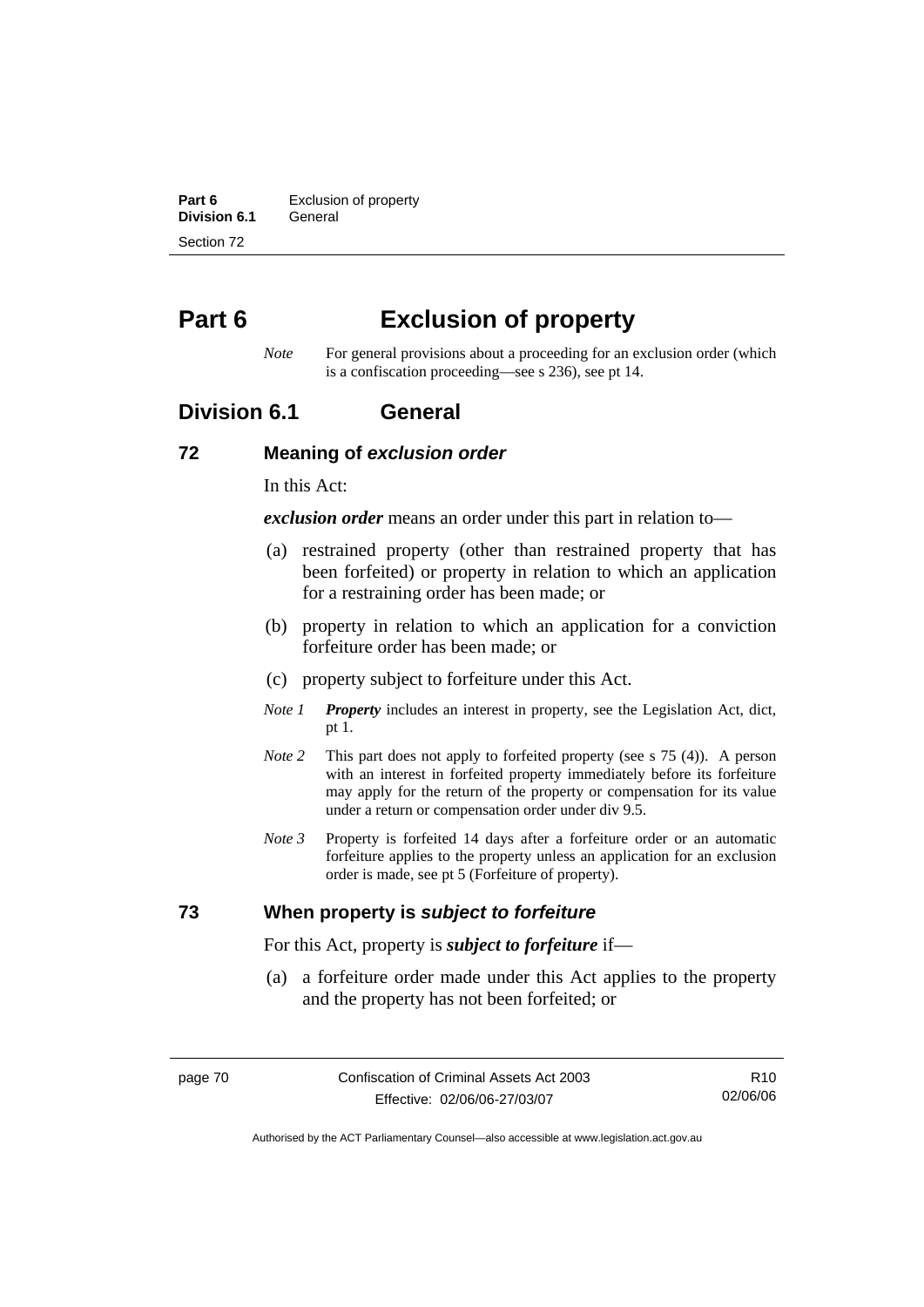(b) an automatic forfeiture under this Act applies to the property and the property has not been forfeited.

## **74 Effect of exclusion order**

An exclusion order for property has effect as follows:

- (a) for property in relation to which an application for a restraining order or conviction forfeiture order has been made—the property is excluded from restraint or forfeiture (as appropriate);
- (b) for restrained property (other than restrained property that has been forfeited)—the restraining order stops applying to the property;
- (c) for property subject to forfeiture—the property is excluded from forfeiture.
- *Note* This part does not apply to forfeited property (see s 75 (4)). A person with an interest in forfeited property immediately before its forfeiture may apply for the return of the property or compensation for its value under a return or compensation order under div 9.5.

# **Division 6.2 Making exclusion orders**

# **75 Exclusion orders—application**

- (1) This section applies to—
	- (a) restrained property (other than restrained property that has been forfeited) or property in relation to which an application for a restraining order has been made; or
	- (b) property in relation to which an application for a conviction forfeiture order has been made; or
	- (c) property subject to forfeiture under this Act.
	- *Note* See the notes to s 72.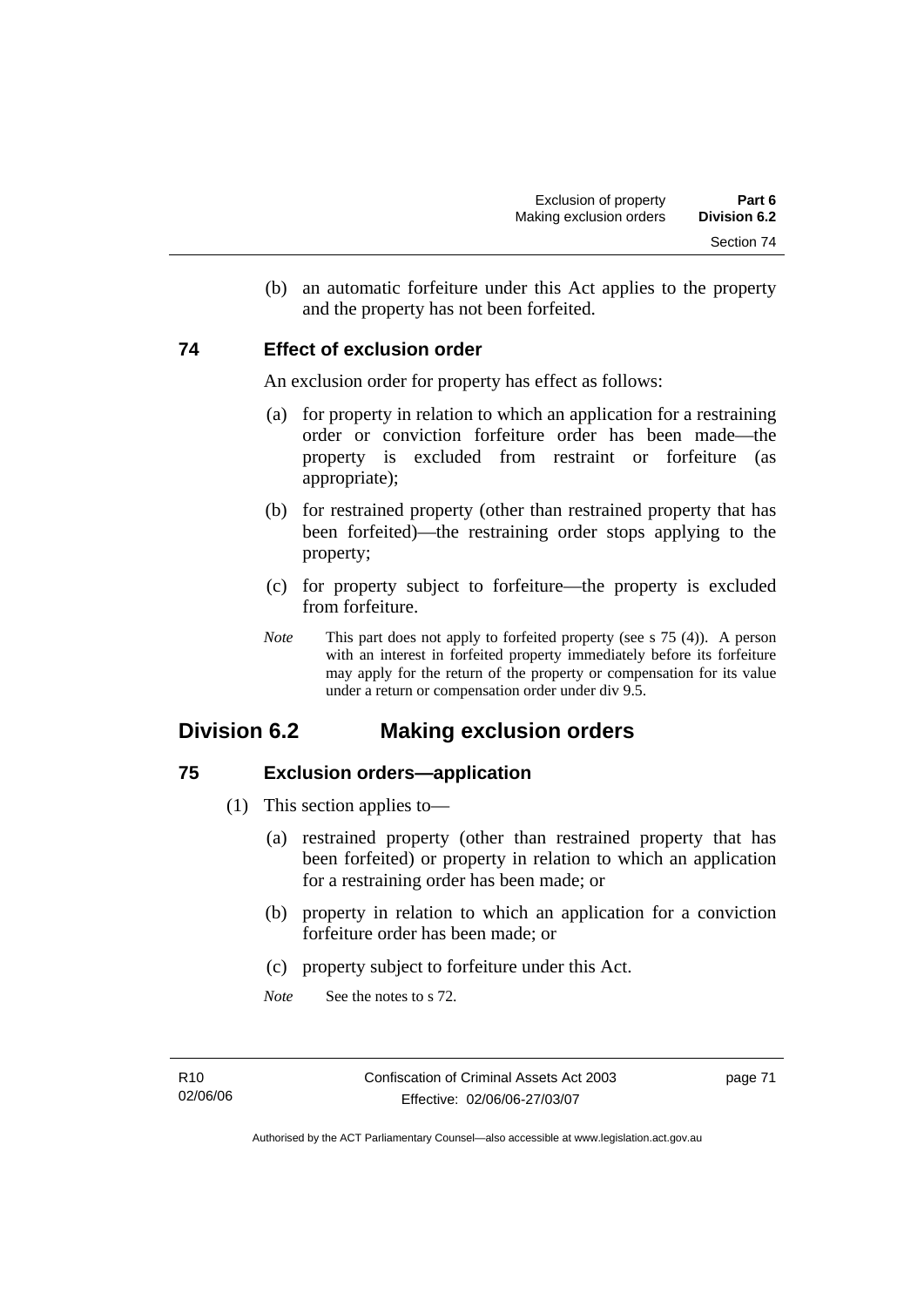| Part 6              | Exclusion of property   |
|---------------------|-------------------------|
| <b>Division 6.2</b> | Making exclusion orders |
| Section 76          |                         |

- (2) A person claiming an interest in the property may apply to a relevant court for an exclusion order.
- (3) The application must be made—
	- (a) if a restraining order or conviction forfeiture order has been applied for (but not made) in relation to the property—at the same time as, or after, the application is made for the order but before the order is made; or
	- (b) if the property is restrained or subject to forfeiture—at any time before the property is forfeited.
- (4) To remove any doubt, an application for a exclusion order cannot be made in relation to property that has been forfeited.

#### **76 Making of exclusion orders—ordinary indictable offences**

- (1) This section applies to an application for an exclusion order for property if—
	- (a) a restraining order in relation to the property has been applied for in relation to an ordinary indictable offence; or
	- (b) the property has been restrained (but not forfeited) in relation to an ordinary indictable offence; or
	- (c) a conviction forfeiture order for an ordinary indictable offence has been applied for in relation to the property; or
	- (d) the property is subject to forfeiture in relation to an ordinary indictable offence.
- (2) If the application is made by an offender, the relevant court must not make an exclusion order for the property unless the court is satisfied that the property—
	- (a) is not tainted property in relation to any offence against a territory law, or a law of the Commonwealth, a State, another Territory or a foreign country; and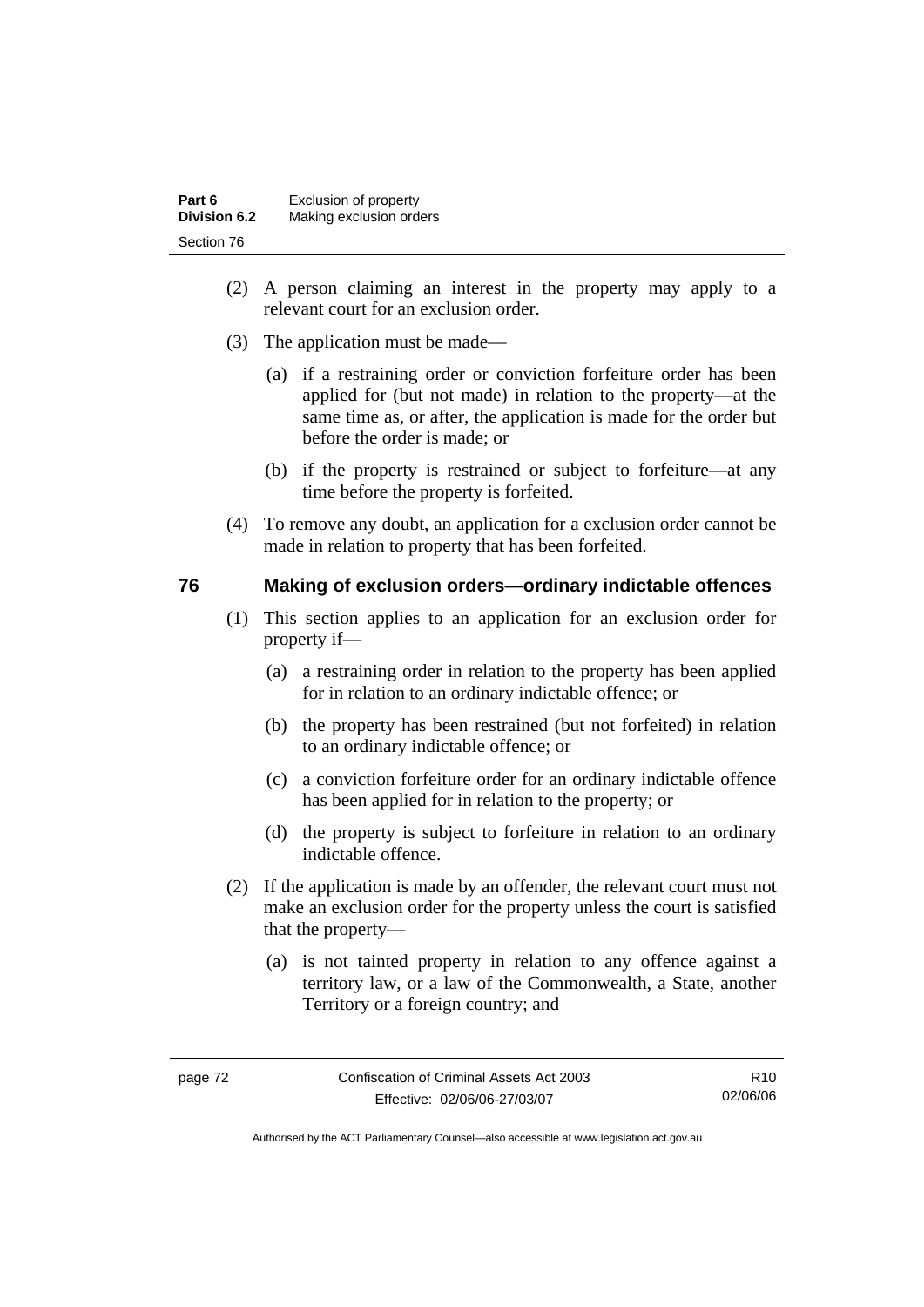*Note* For the meaning of *in relation to*, see dict.

- (b) is not required to be restrained to satisfy a penalty order; and
- (c) does not have evidentiary value in any criminal proceeding.
- (3) However, if the court is satisfied that the property is not tainted property as mentioned in subsection (2) (a), but considers that the property (or any part of the property) may be required to be restrained to satisfy a penalty order, the court must make an exclusion order declaring that the property (or part)—
	- (a) is not subject to forfeiture under a conviction forfeiture order; but
	- (b) is to remain restrained for the purpose of satisfying a penalty order.
- (4) If the application is made by a person other than an offender, the court must not make an exclusion order for the property unless it is satisfied that—
	- (a) the applicant has an interest in the property; and

*Note* For the meaning of *interest*, see the Legislation Act, dict, pt 1.

- (b) the applicant was not a party to the relevant indictable offence or any related offence; and
- (c) the interest is not subject to the effective control of an offender; and
	- *Note* For the meaning of *effective control*, see s 14.
- (d) the interest is not tainted property in relation to the relevant indictable offence or any related offence; and
- (e) if the interest was acquired completely or partly, or directly or indirectly, from the offender—the interest was acquired honestly and for sufficient consideration and the applicant took reasonable care to establish that the interest may be lawfully acquired by the applicant; and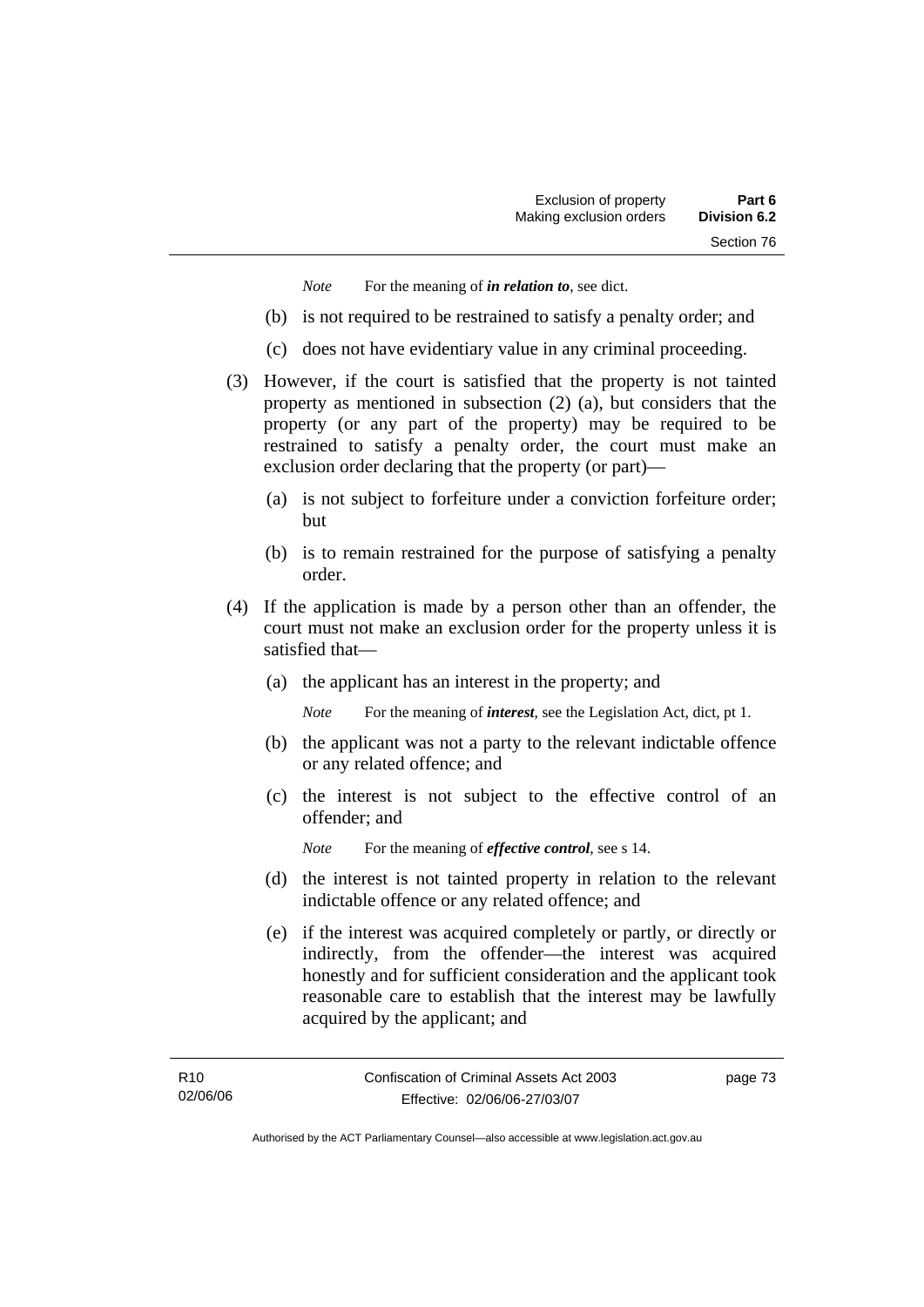| Part 6              | Exclusion of property   |
|---------------------|-------------------------|
| <b>Division 6.2</b> | Making exclusion orders |
| Section 77          |                         |

- (f) the property does not have evidentiary value in any criminal proceeding.
- (5) An exclusion order must state the property to which it applies.

#### **77 Making of exclusion orders—serious offences**

- (1) This section applies to an application for an exclusion order for property if—
	- (a) a restraining order in relation to the property has been applied for in relation to serious offence; or
	- (b) the property has been restrained (but not forfeited) in relation to a serious offence; or
	- (c) a conviction forfeiture order for a serious offence has been applied for in relation to the property; or
	- (d) the property is subject to automatic forfeiture under division 5.2 (Automatic forfeiture—conviction for serious offences).
- (2) If the application is made by an offender, the relevant court must not make an exclusion order for the property unless the court is satisfied that the property—
	- (a) was lawfully acquired by the offender; and
	- (b) is not tainted property in relation to any offence against a territory law, or a law of the Commonwealth, a State, another Territory or a foreign country; and
		- *Note* For the meaning of *in relation to*, see dict.
	- (c) is not required to be restrained to satisfy a penalty order; and
	- (d) does not have evidentiary value in any criminal proceeding.
- (3) However, if the court is satisfied that the property was lawfully acquired, and is not tainted property as mentioned in subsection (2) (b), but considers that the property (or any part of the

R10 02/06/06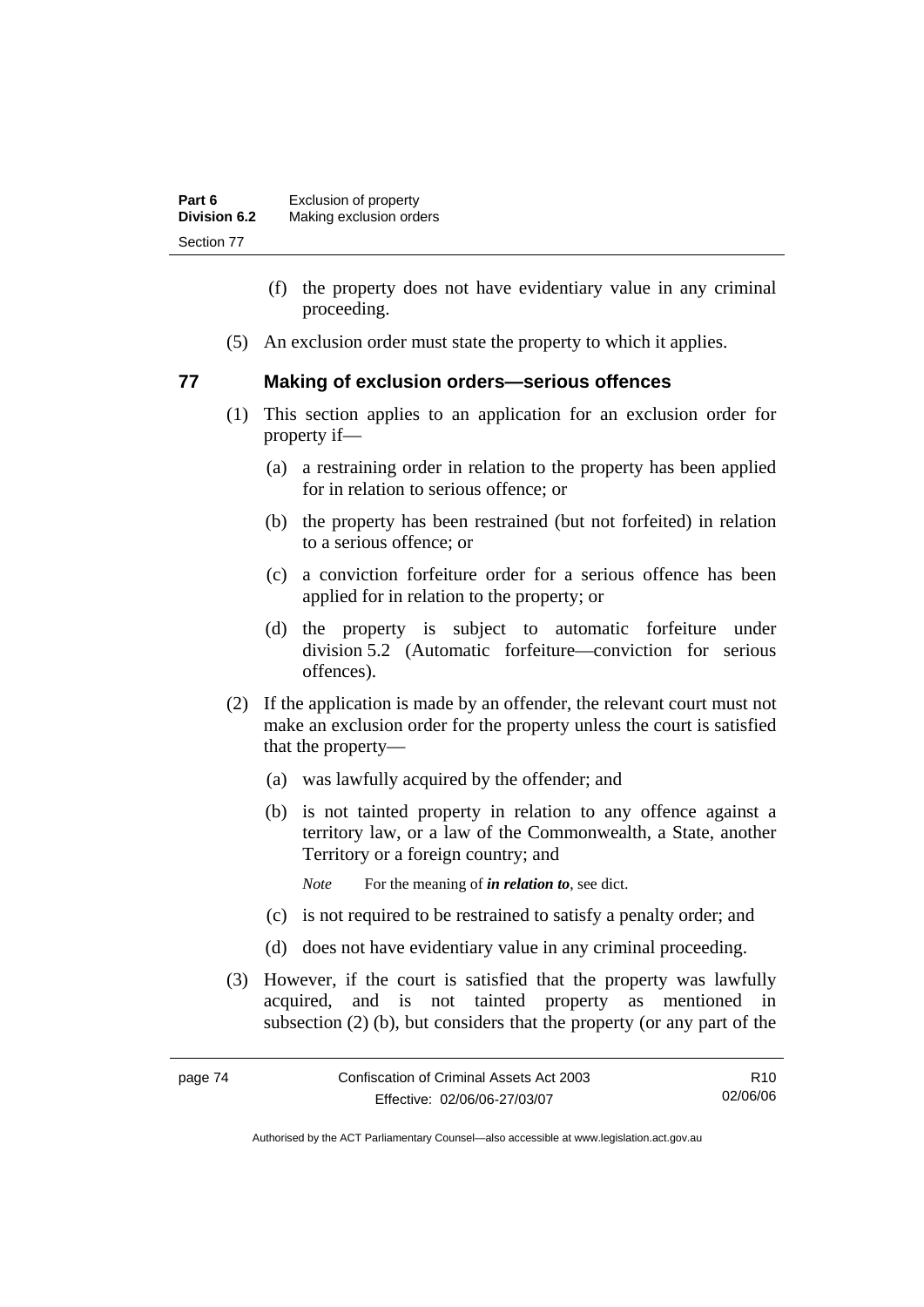property) may be required to be restrained to satisfy a penalty order, the court must make an exclusion order declaring that the property (or part)—

- (a) is not subject to automatic forfeiture or to forfeiture under a forfeiture order; but
- (b) is to remain restrained for the purpose of satisfying a penalty order.
- (4) If the application is made by a person other than an offender, the court must not make an exclusion order for the property unless it is satisfied that—
	- (a) the applicant has an interest in the property; and

*Note* For the meaning of *interest*, see the Legislation Act, dict, pt 1.

- (b) the applicant was not a party to the relevant serious offence or any related offence; and
- (c) the interest is not subject to the effective control of an offender; and

*Note* For the meaning of *effective control*, see s 14.

- (d) the interest is not tainted property in relation to the relevant serious offence or any related offence; and
- (e) if the interest was acquired completely or partly, or directly or indirectly, from the offender—the interest was acquired honestly and for sufficient consideration and the applicant took reasonable care to establish that the interest may be lawfully acquired by the applicant;
- (f) the property does not have evidentiary value in any criminal proceeding.
- (5) An exclusion order must state the property to which it applies.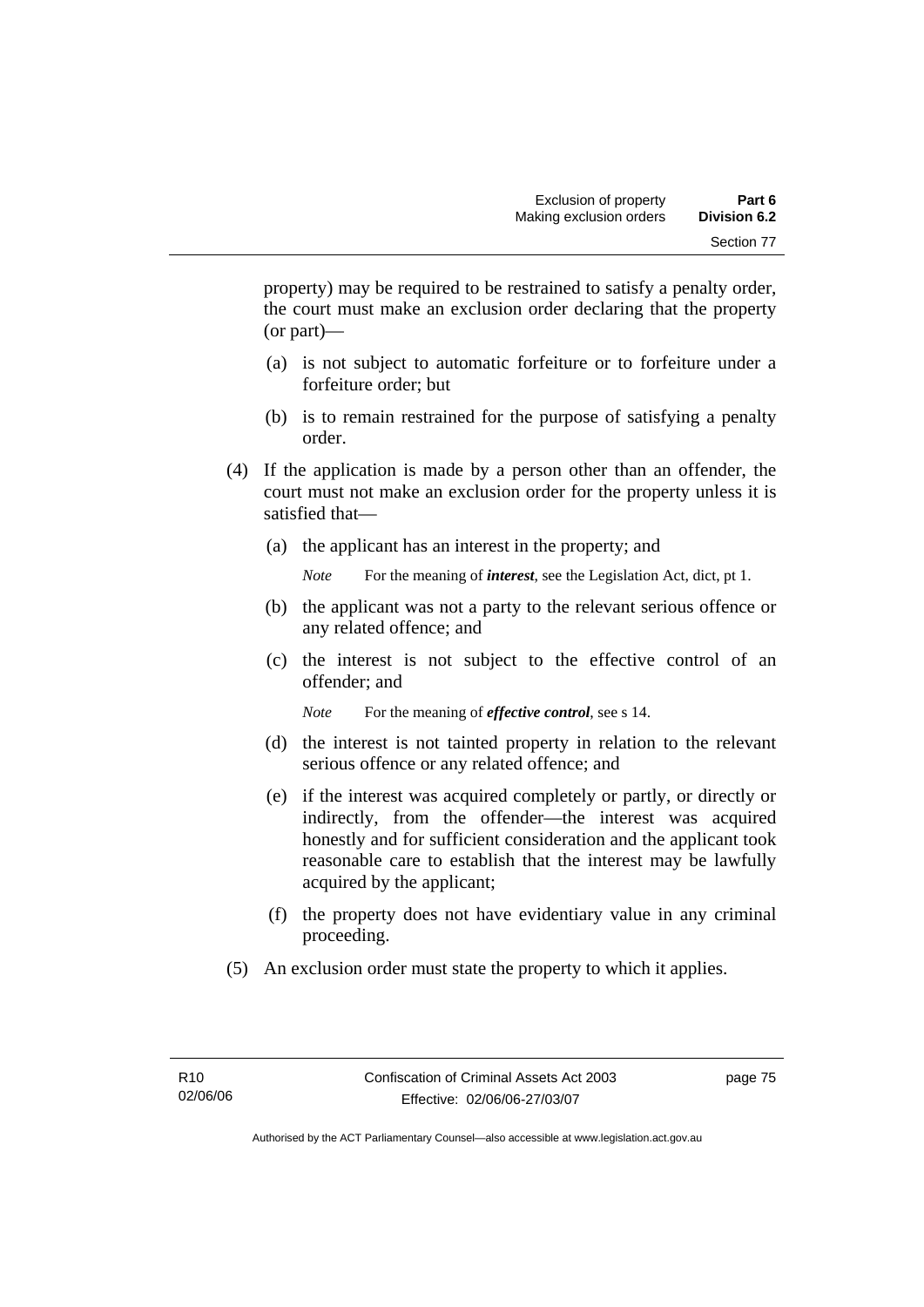#### **78 Making of exclusion orders—unclaimed tainted property**

- (1) This section applies to an application for an exclusion order for unclaimed tainted property if—
	- (a) an unclaimed tainted property restraining order has been applied for in relation to the property; or
	- (b) the property has been restrained under an unclaimed tainted property restraining order (but not forfeited); or
	- (c) the property is subject to automatic forfeiture under division 5.3 (Automatic forfeiture—unclaimed tainted property).
- (2) The court must not make an exclusion order unless the court is satisfied that—
	- (a) the applicant for the exclusion order has an interest in the property; and

*Note* For the meaning of *interest*, see the Legislation Act, dict, pt 1.

- (b) the interest was lawfully acquired by the applicant; and
- (c) the interest is not tainted property in relation to any offence against a territory law, or a law of the Commonwealth, a State, another Territory or a foreign country; and

*Note* For the meaning of *in relation to*, see dict.

- (d) the interest is not required to be restrained to satisfy a penalty order; and
- (e) the property does not have evidentiary value in any criminal proceeding.
- (3) An exclusion order must state the property to which it applies.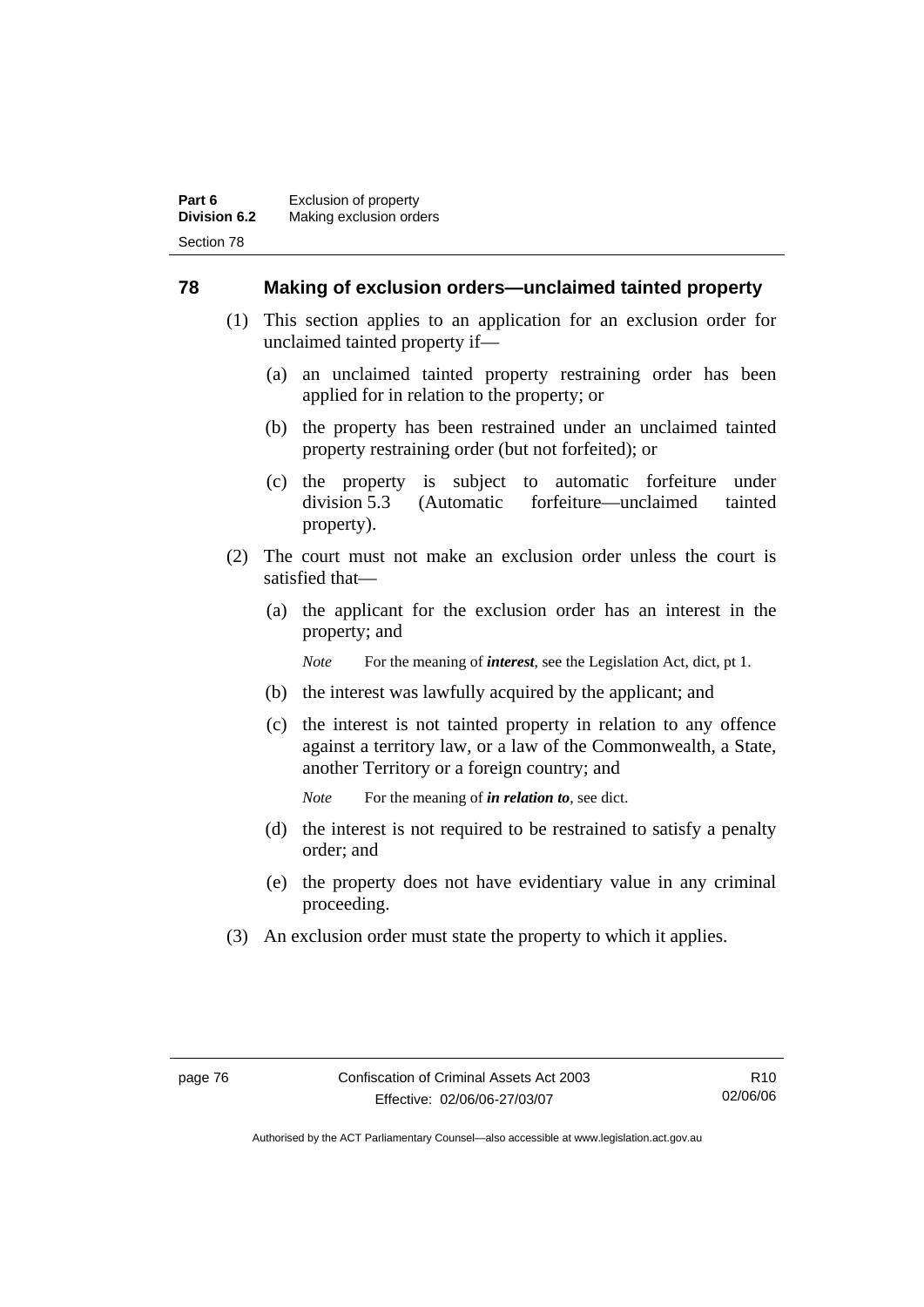# **Part 7** Penalty orders

# **Division 7.1 Benefits**

# **79 Meaning of** *commission* **of serious offence for pt 7**

In this part:

*commission*, of a serious offence, includes the alleged commission of the offence.

## **80 Meaning of** *benefits* **derived by an offender**

In this Act:

*benefits*, derived by an offender from the commission of an offence, means—

- (a) tainted property, except tainted property that was used, or was intended by the offender to be used, in relation to the commission of an offence, and property derived by anyone from that property; or
- (b) artistic profits allowed under section 81 (3) in relation to the offence; or
- (c) any service or other advantage derived by the offender from the commission of the offence.

#### **Example for par (c)**

Mr Tres Adventuresome ran a small wholesale food business before becoming involved in illegal activity. He started to trade in gourmet foods as a cover for the commission of several offences involving the importation of cannabis into Australia. His move into the gourmet food trade could not have been achieved, and the offences could not have been committed, without key contacts (in the legitimate food trade) made by him. Because of the contacts, his legitimate business expanded considerably.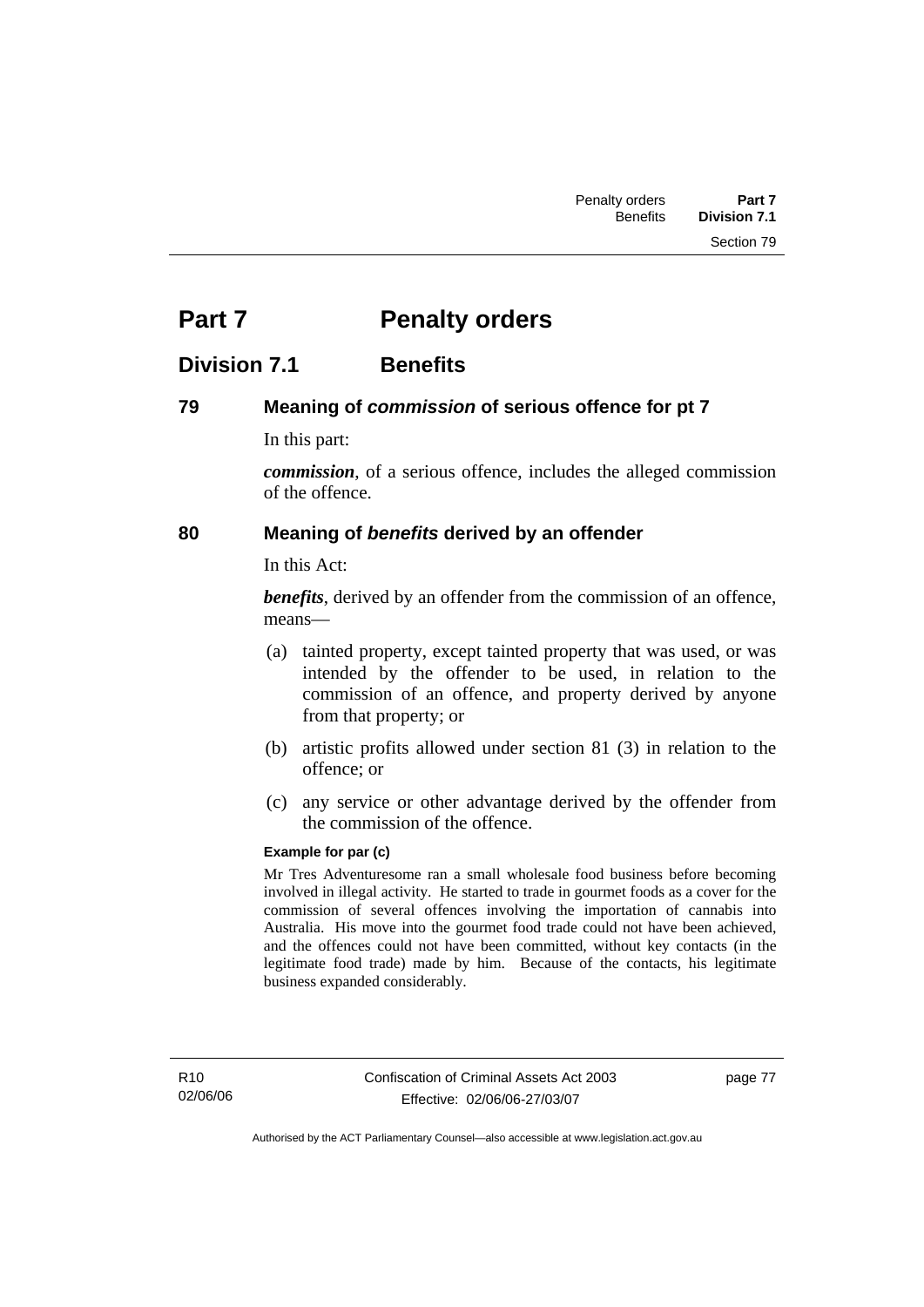In the 12 months ending immediately before the commission of the earliest offence, Mr Adventuresome's income from the business was \$50 000. In the 12 months after then, his income from legitimate business activity (unrelated to the offences) was \$200 000. This increase in activity is entirely because of continuing (legitimate) working relationships with those key contacts.

The difference of \$150 000 is the value of a benefit derived from the commission of the offences by Mr Adventuresome because his relationship with the key contacts is an advantage derived by him from their commission.

- *Note 1 Derived* includes obtained because of an understanding or a particular outcome being made known (see s 12).
- *Note* 2 For the assessment of the value of benefits, see div 7.3.
- *Note 3* An example is part of the Act, is not exhaustive and may extend, but does not limit, the meaning of the provision in which it appears (see Legislation Act, s 126 and s 132).

#### **81 Meaning of** *artistic profits*

(1) In this Act:

*artistic profits*, derived by an offender from the commission of an offence, means property, or any service or other advantage, derived from the commercial exploitation of—

- (a) the notoriety of the offender, or someone else involved in the commission of the offence (*another involved person*), that results from the offence; or
- (b) the depiction of the offence or the circumstances surrounding the offence; or
- (c) an expression of the thoughts, opinions or emotions of the offender, or another involved person, about the offence.
- (2) The commercial exploitation may be by any means, including, for example, in—
	- (a) a visual recording (for example, a film, slide, videotape, videodisc or anything else from which a visual image can be produced); or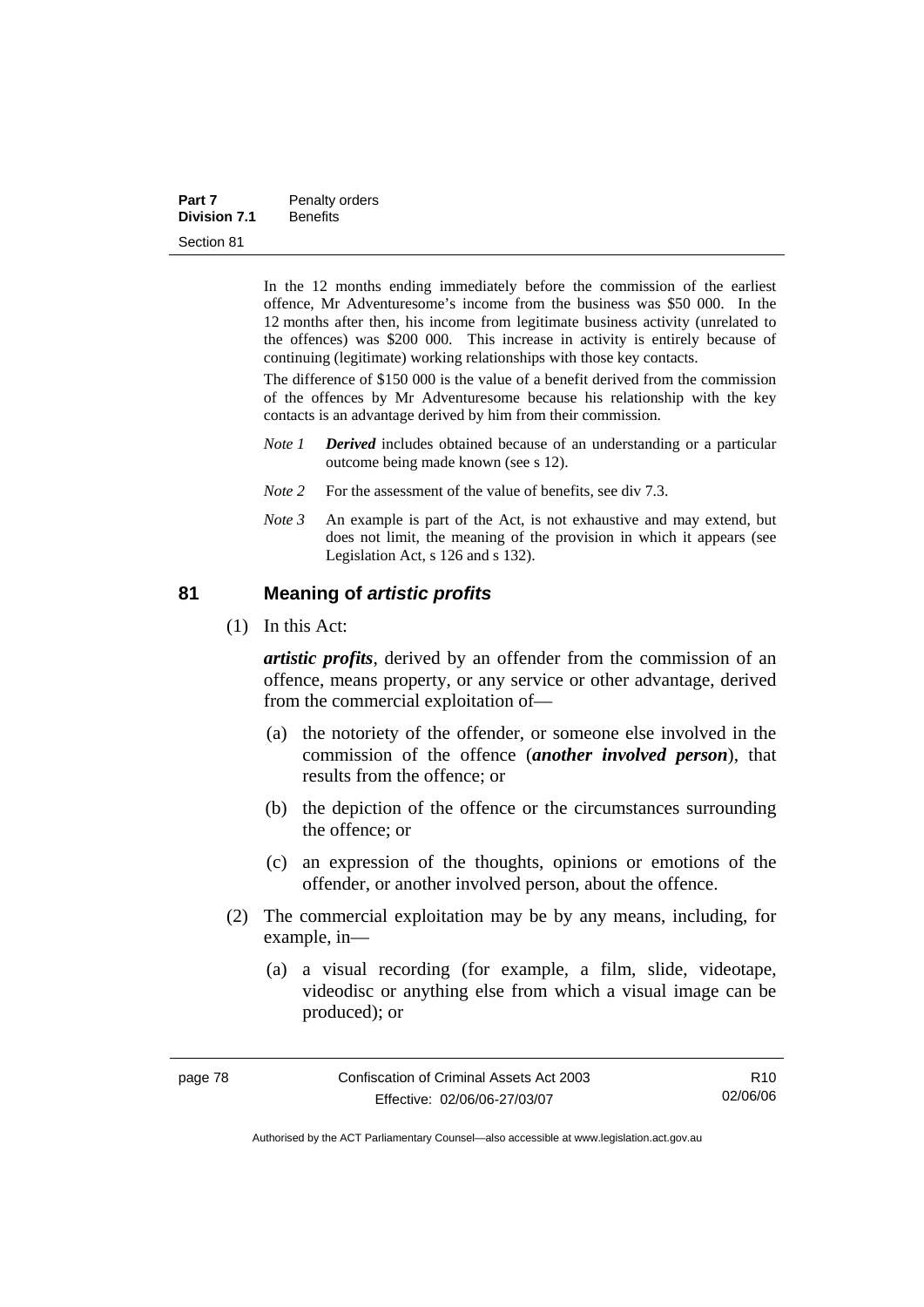- (b) a sound recording (for example, a compact disc, tape, record or anything else from which words or sounds can produced); or
- (c) printed material (for example, a book, newspaper, magazine or any other written or pictorial matter); or
- (d) a radio or television production; or
- (e) live entertainment of any kind (for example, a public presentation or speech).
- *Note* An example is part of the Act, is not exhaustive and may extend, but does not limit, the meaning of the provision in which it appears (see Legislation Act, s 126 and s 132).
- (3) A relevant court must allow artistic profits as benefits for section 80 (b) (Meaning of *benefits* derived by an offender), unless it is satisfied that it would not be in the public interest to do so.
- (4) In deciding whether it would not be in the public interest to allow artistic profits as benefits, the court must have regard to the following matters:
	- (a) the purposes of this Act;
	- (b) whether the commercial exploitation has any general social or educational value;
	- (c) the nature and purposes of the commercial exploitation, including its use for research, educational or rehabilitation purposes;
	- (d) the seriousness of the offence;
	- (e) how long ago the offence was committed.
- (5) Subsection (4) does not limit the matters to which the court may have regard.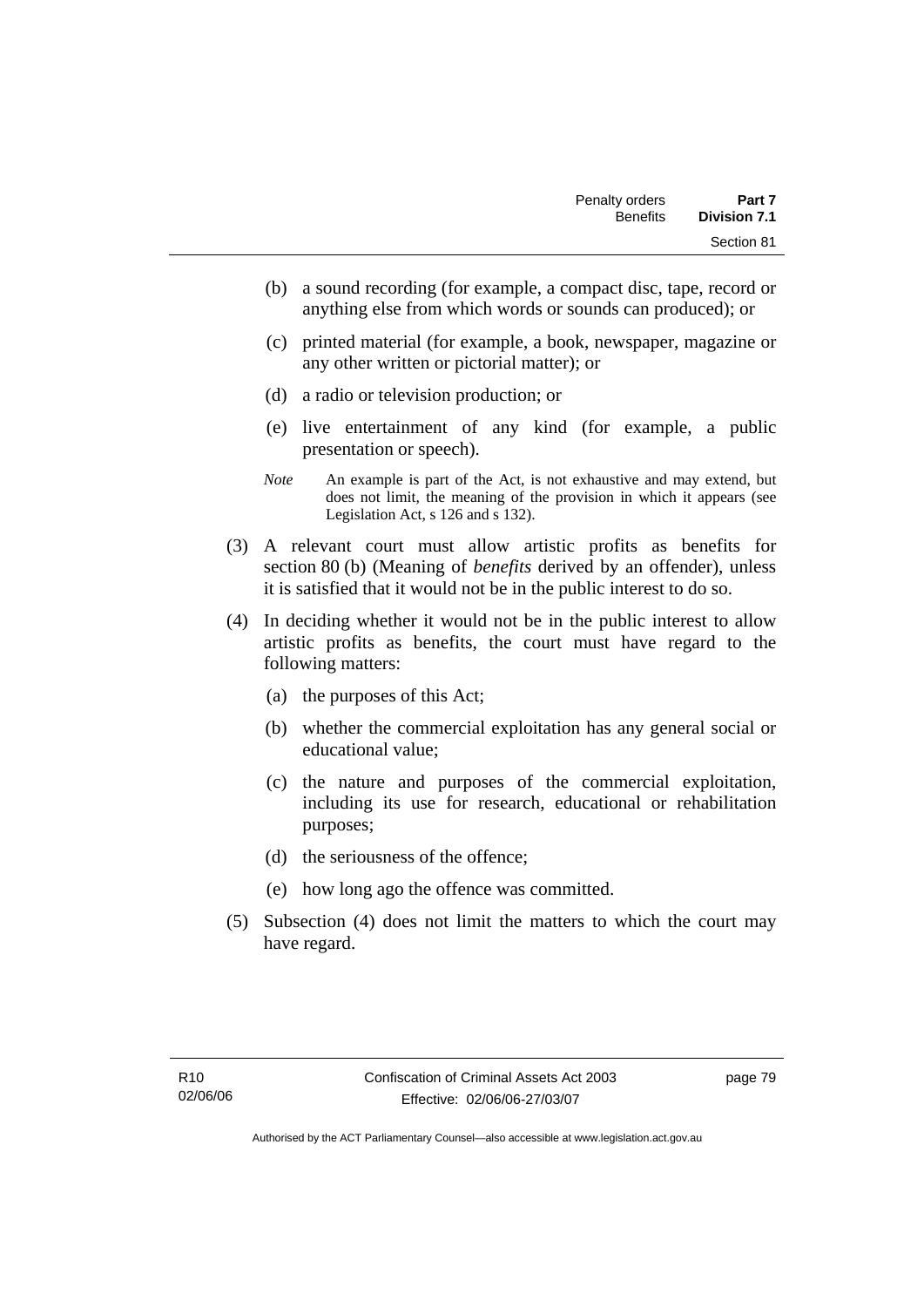**Part 7** Penalty orders **Division 7.2** Making penalty orders Section 82

# **Division 7.2 Making penalty orders**

*Note* For general provisions about a proceeding for a penalty order (which is a confiscation proceeding—see s 236), see pt 14.

#### **82 Meaning of** *penalty order*

In this Act:

*penalty order* means an order under this division for the payment by an offender of the value of benefits derived by an offender from the commission of an offence.

#### **83 Penalty orders—application**

- (1) The DPP may apply to a relevant court for a penalty order in relation to the commission of an indictable offence by an offender.
	- *Note 1 Commission*, of a serious offence, includes the alleged commission of the offence (see s 79).
	- *Note 2 Indictable offence* includes an offence against the law of the Commonwealth, a State or another Territory that may be dealt with under a law of the Commonwealth, the State or the other Territory as an indictable offence (see s 13 (2)).
	- *Note 3 Offender* includes a corporation, see dict.
- (2) The application may be made before or after, or at the same time as, any conviction of the offender for the offence.
- (3) However, if the person has been convicted of the offence, the DPP must make the application within 2 years after the day of the conviction.
	- *Note* The court may allow leave for an application to be made after the time fixed by this section in certain circumstances (see s 246).
- (4) Subsection (3) does not apply to an application for an artistic profits restraining order.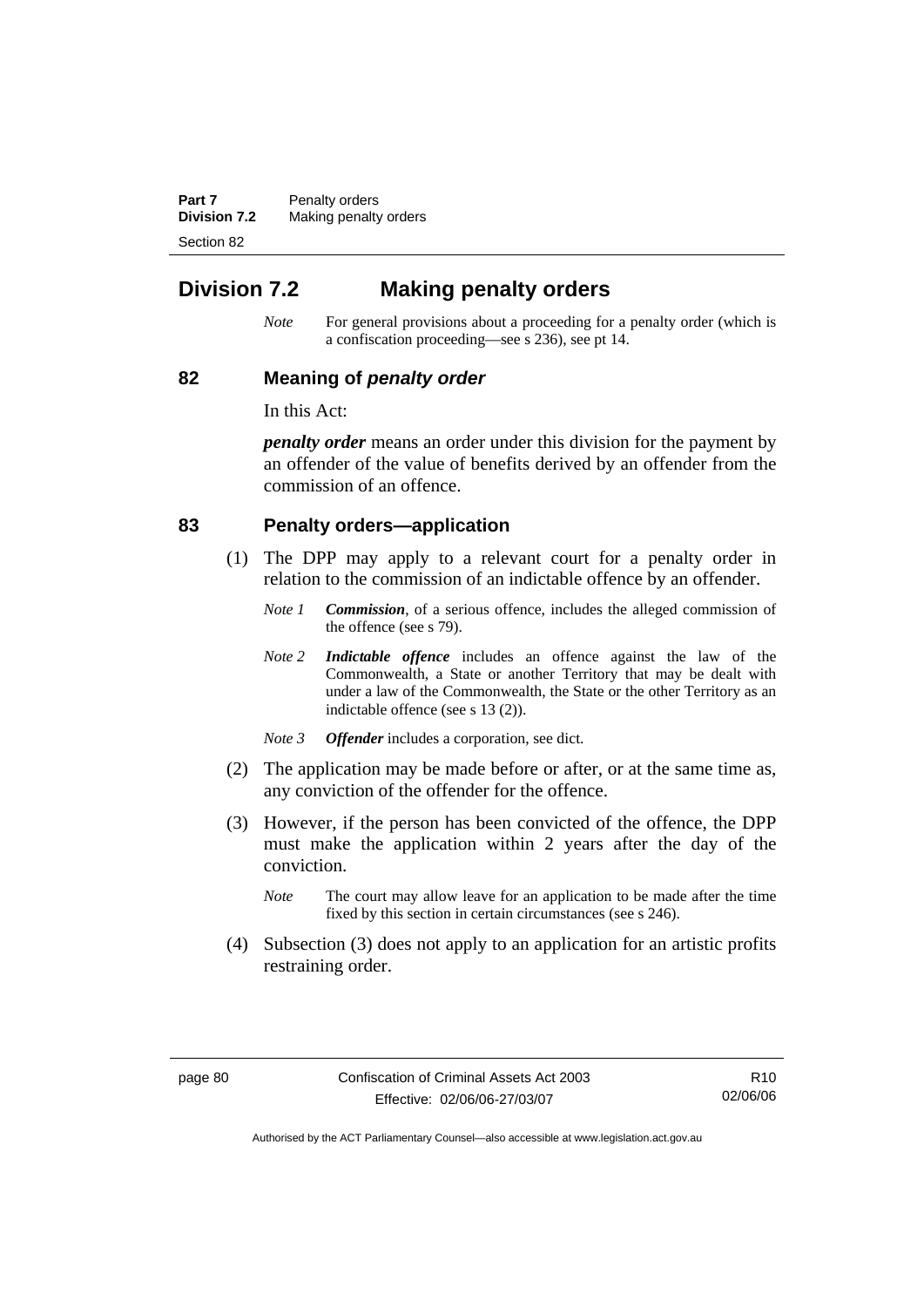#### **84 Penalty orders—offenders convicted of ordinary indictable offences**

- (1) On application under section 83, the relevant court must make an order under this section for the payment by the offender of the value of benefits derived by the offender from the commission of an ordinary indictable offence if satisfied that—
	- (a) the offender has been convicted of the offence or a related ordinary indictable offence; and
	- (b) the offender has not been cleared of the offence of which the offender was convicted.
- (2) To remove any doubt, a relevant court may make an order under this section that relates only to artistic profits.

# **85 Penalty orders—commission of serious offences**

- (1) On application under section 83, the court must make an order under this section for the payment by the offender of the value of benefits derived by the offender from the commission of a serious offence if the court is satisfied on the balance of probabilities—
	- (a) for an application for a penalty order that relates only to artistic profits—that the offender committed a serious offence at any time; and
	- (b) for any other application—that the offender committed a serious offence within the relevant period.
	- *Note 1* For the meaning of *relevant period*, see s (5).
	- *Note 2* The court must be satisfied on the balance of probabilities about the commission of the offence because confiscation proceedings are civil, not criminal (see s 237).
- (2) To remove any doubt, if the relevant court is satisfied that the offender committed a serious offence within the relevant period, the court must not refuse to make a penalty order only because it is not satisfied—

page 81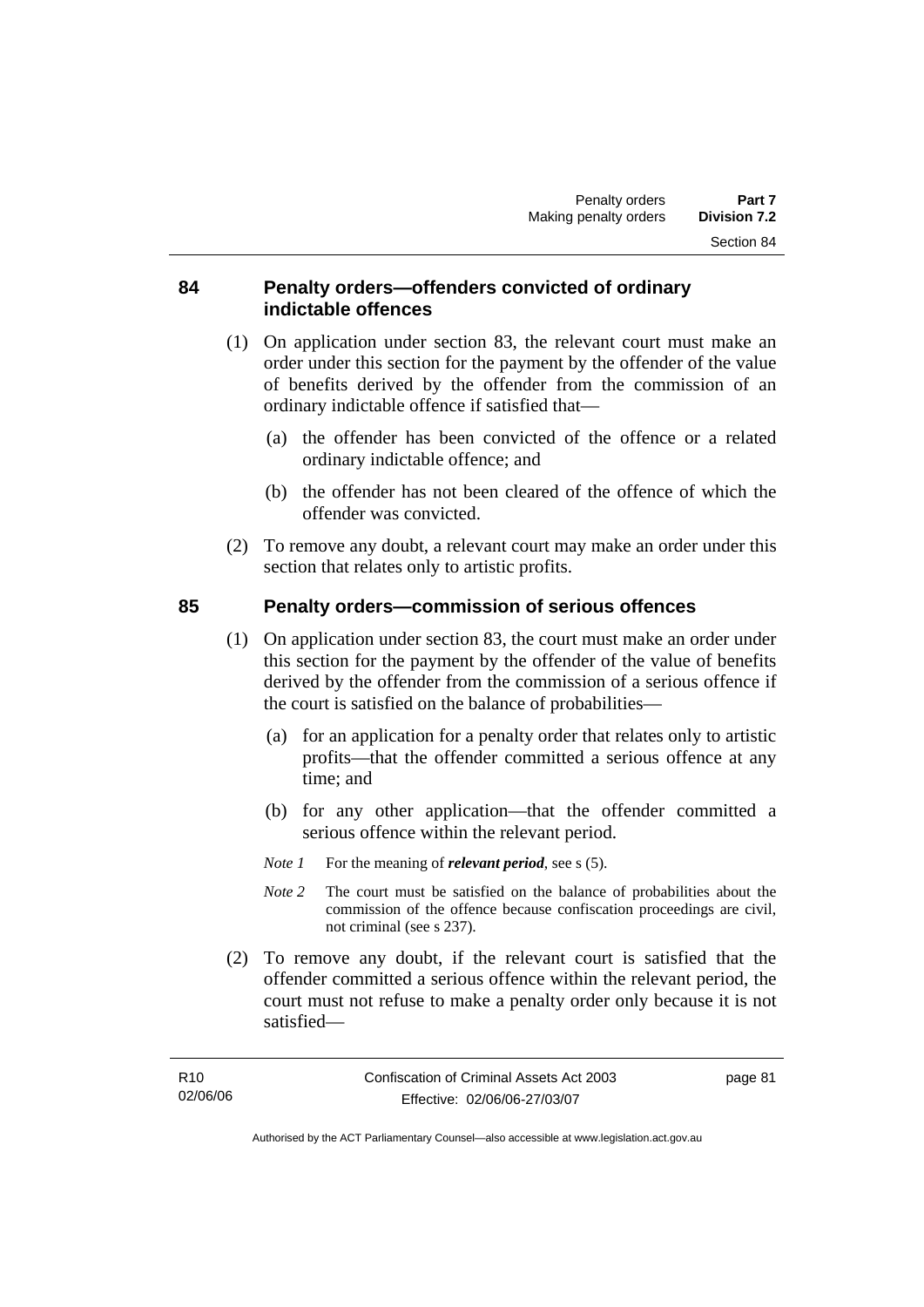- (a) that a particular serious offence was committed by the offender within the relevant period; or
- (b) that the offence was committed on any particular day or time within the relevant period.
- (3) Also, to remove any doubt, the relevant court must not refuse to make a penalty order in relation to the serious offence only because—
	- (a) an indictment has not been presented against the offender for the offence; or
	- (b) the offender has not been convicted of the offence; or
	- (c) the offender has been cleared of the offence, including being cleared after having been convicted of the offence; or
	- (d) a doubt is raised about whether the offender committed the offence.
	- *Note Indictment* is defined in the Legislation Act, dict, pt 1 as including an information. (See also that Act, dict, pt 1, def *present*.)
- (4) Further, to remove any doubt, the relevant court must not refuse to make a penalty order only because—
	- (a) a relevant court had previously made a penalty order under this section in relation to the offender for the same serious offence (or a related offence); and
	- (b) the order had later ended because the offender was cleared of the offence.
	- *Note* The earlier penalty order would have ended when the offender was cleared (see s 98 (a)).
- (5) In this section:

#### *relevant period* means—

 (a) if a restraining order is in force over any property in relation to the serious offence—

| page 82 | Confiscation of Criminal Assets Act 2003 | R <sub>10</sub> |
|---------|------------------------------------------|-----------------|
|         | Effective: 02/06/06-27/03/07             | 02/06/06        |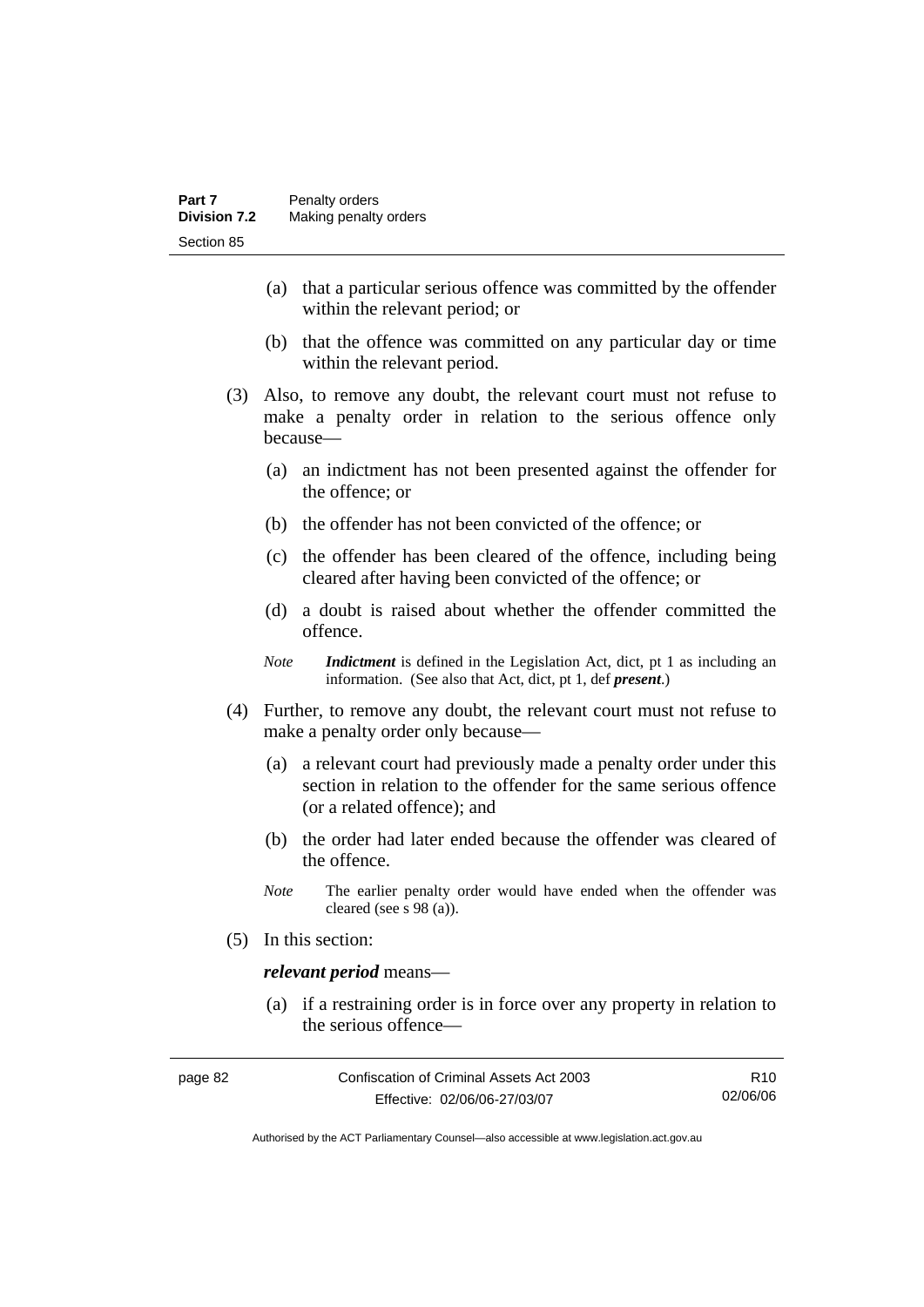- (i) 6 years before the day the application to restrain the property was made; or
- (ii) if an extended period for making the restraining order application was allowed under section 246 (Confiscation proceedings—time extensions for applications)—the total of the 6-year period and the extended period; or
- (b) if a restraining order is not in force over any property in relation to the serious offence—
	- (i) 6 years before the day the application for the penalty order was made; or
	- (ii) if an extended period for making the penalty order application was allowed under section 246—the total of the 6-year period and the extended period.

#### **86 Penalty orders—amount of penalty**

(1) In making a penalty order in relation to an offence, the court must—

- (a) assess under division 7.3 (Value of benefits) the value of any benefits (the *assessed value*) derived by the offender from the commission of the offence and any related offence; and
- (b) order the offender to pay the Territory the amount worked out under subsection (2).
- (2) The amount payable under the penalty order is the assessed value less any amount by which the assessed value is reduced under subsection (3).
- (3) The assessed value in relation to the offence or any related offence may be reduced if the court is satisfied that it is just and equitable that the assessed value should be reduced by any of the following amounts: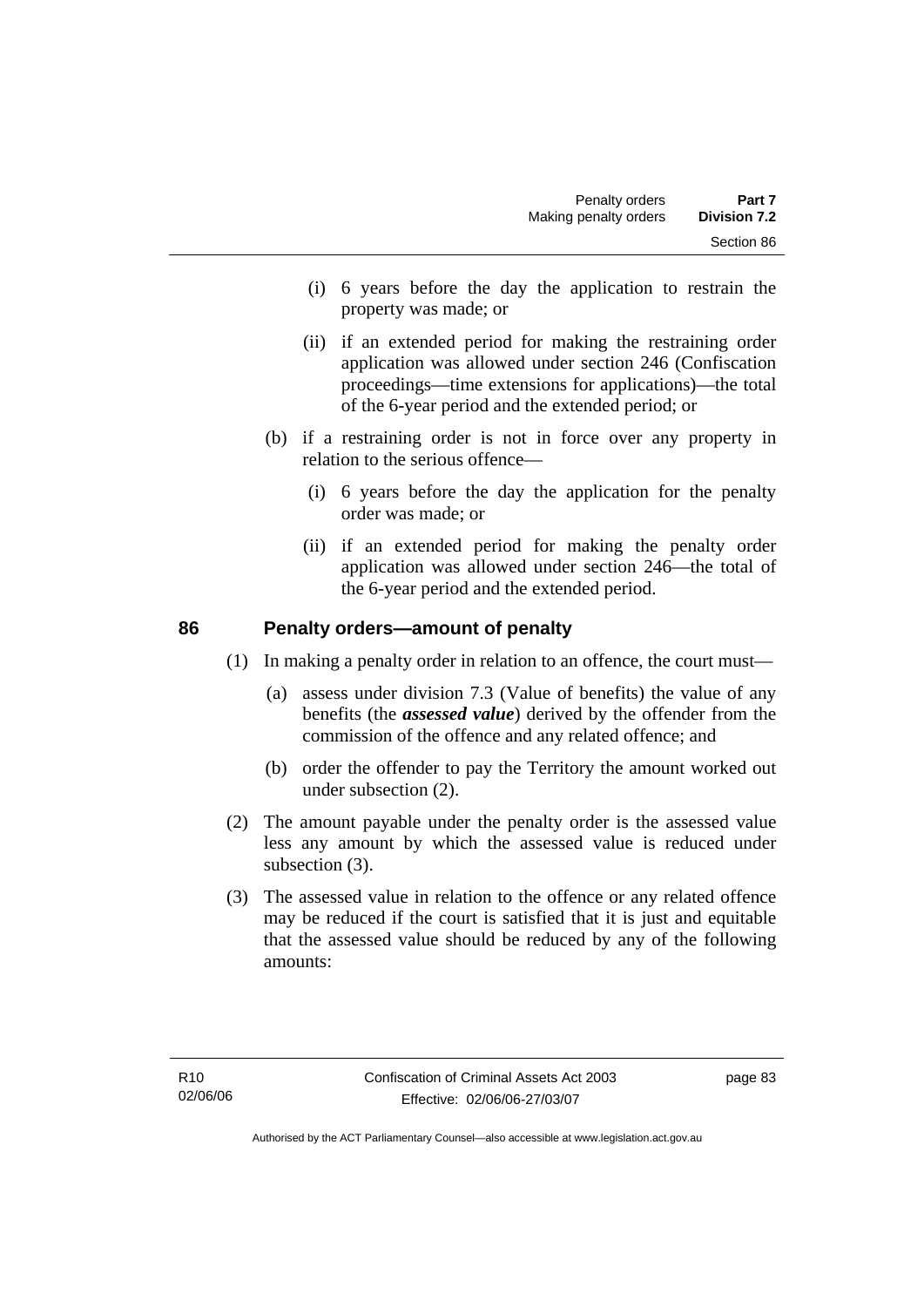(a) the value of property subject to forfeiture under this Act or a corresponding law;

*Note* For the meaning of *subject to forfeiture*, see s 73.

- (b) the value of property forfeited under this Act or a corresponding law;
- (c) the amount of any other penalty order, or any other financial penalty (however described) under a corresponding law;
- (d) any amount payable by the offender under a reparation order under the *Crimes (Sentencing) Act 2005*, or any corresponding order made under the law of the Commonwealth, a State or another Territory;
	- *Note* A reparation order under the *Crimes Act 1900*, s 350 (repealed) is taken to be a reparation order under the *Crimes (Sentencing) Act 2005* (see that Act, s 142).
- (e) any amount payable by the offender for restitution, compensation or damages, other than any fine imposed by a court;
- (f) any amount of tax payable under a law of the Territory, the Commonwealth, a State, another Territory or a foreign country in relation to the benefits.

# **87 Penalty orders—contents**

- (1) A penalty order must state—
	- (a) the amount of the penalty payable under the order; and
	- (b) the person by whom the penalty is payable.
- (2) A failure by a relevant court to comply with this section does not invalidate the penalty order or any action by anyone to satisfy the penalty order.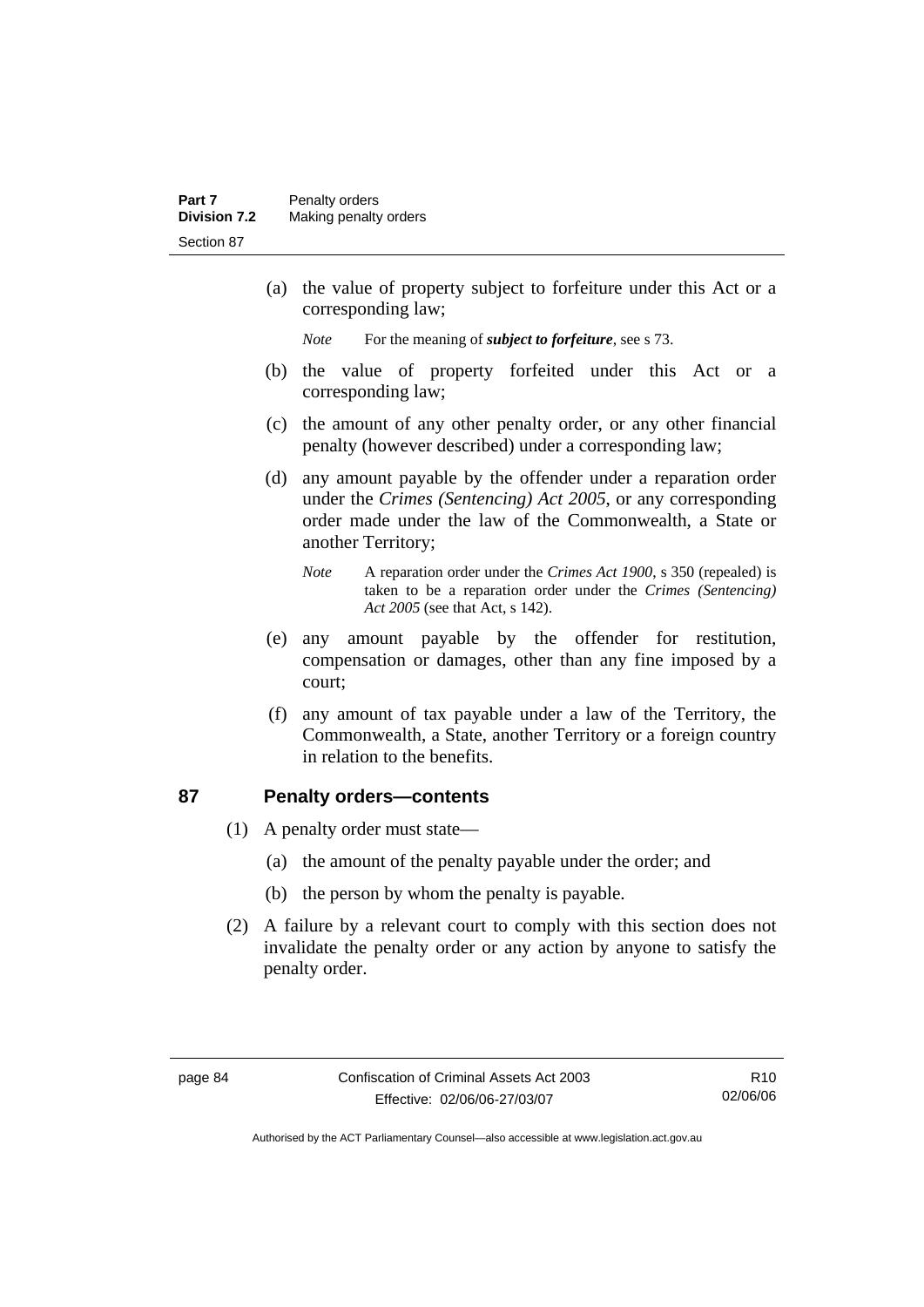## **88 Penalty orders—enforceable as judgment debt**

The amount ordered to be paid by a relevant court under a penalty order is a judgment debt owing to the Territory.

*Note* Any restrained property is automatically charged with the amount of the penalty order, and may be sold to satisfy the order (see div 7.4).

#### **89 Penalty orders—variation for reassessed value of benefits**

On application by the person by whom the penalty under a penalty order is payable or the DPP, a relevant court may make an order varying the order to reflect the value of the relevant benefits as reassessed at the time the varying order is made.

#### **Examples**

- 1 The amount of the penalty order is reduced by the value of forfeited property (see s 86 (3) (b)). The order for the forfeiture is overturned by a court in a later proceeding. The relevant court may vary the penalty order to increase the amount of the penalty order by the value of the forfeited property.
- 2 The amount of the penalty order is reduced by an amount of tax payable by the offender in relation to a benefit (see s  $86(3)$  (f)). The amount of tax is reduced on a review by the commissioner of taxation. The relevant court may vary the penalty order to increase the amount of the penalty order by the reduced amount of tax.
- 3 If, in example 2, the amount of the tax payable had been increased on review, the court may vary the penalty order to reduce the amount of the penalty order by the amount of the increased tax.
- *Note* An example is part of the Act, is not exhaustive and may extend, but does not limit, the meaning of the provision in which it appears (see Legislation Act, s 126 and s 132).

R10 02/06/06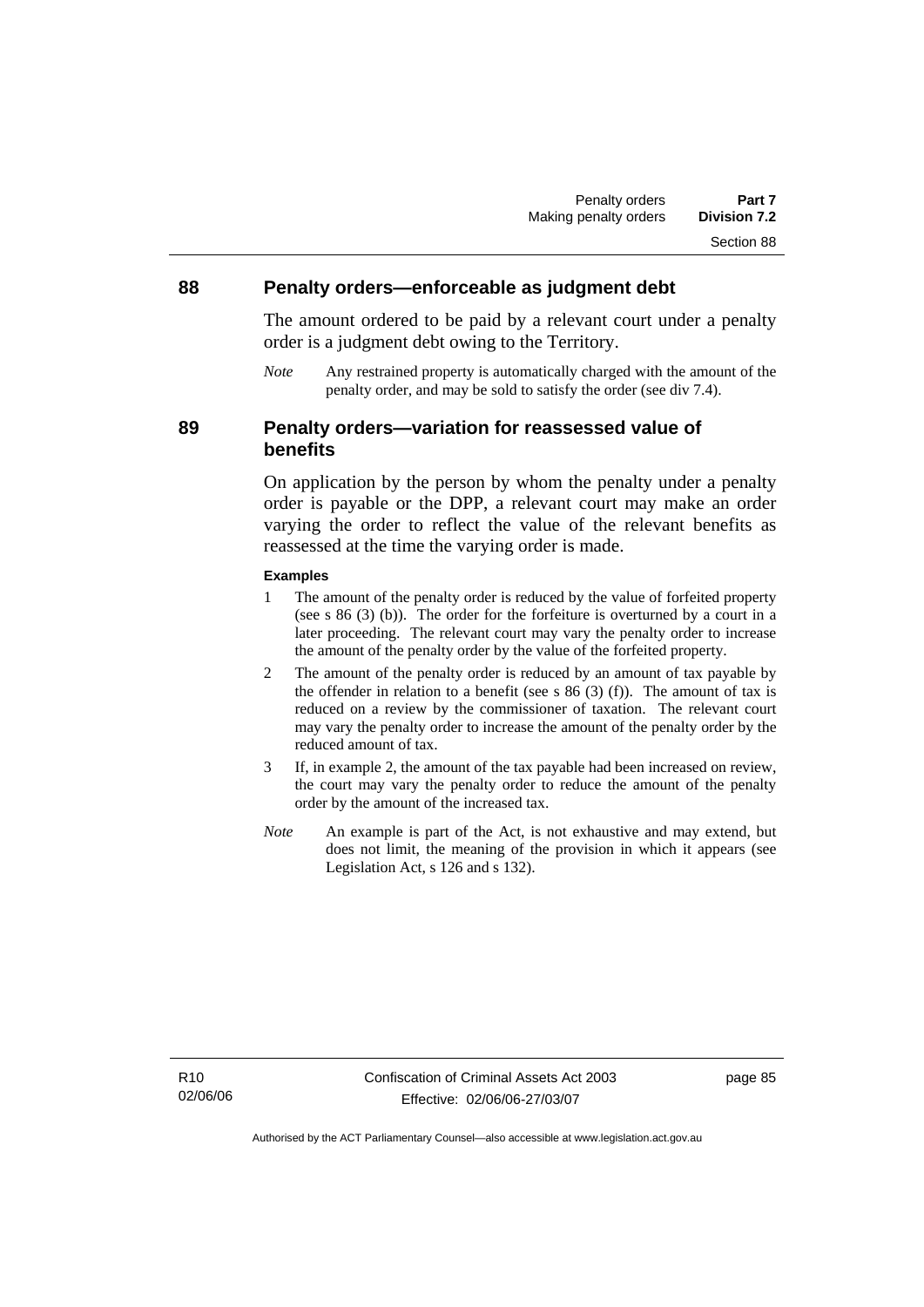**Part 7** Penalty orders **Division 7.3** Value of benefits Section 90

# **Division 7.3 Value of benefits**

# **90 Meaning of** *narcotic substance* **and** *property* **for div 7.3**

In this division:

*narcotic substance*—see the *Customs Act 1901* (Cwlth), section 4, and includes anything prescribed by regulation for this definition.

*property*, of an offender, includes—

- (a) property subject to the effective control of the offender; and
- (b) property that, immediately before it vested in the trustee for the property under the *Bankruptcy Act 1966* (Cwlth), was the offender's property.

*Note* For the meaning of *effective control*, see s 14.

## **91 Presumed value of benefits—ordinary indictable offence**

- (1) This section applies to the assessment of the value of benefits derived by an offender from the commission of an ordinary indictable offence (or ordinary indictable offences).
- (2) The value of the benefits derived by the offender from the commission of the offence (or offences) is—
	- (a) if evidence is given about any increase in value of the offender's property since immediately before the offence (or the earliest offence) was committed—taken to be not less than the amount of the greatest increase in value of which evidence is given; and
	- (b) in any case—taken to include the value of any narcotic substance to which the offence (or offences) relates.

#### **Example for par (a)**

An offender has committed an ordinary indictable offence. Just before beginning to commit the offence, the value of the offender's property was \$50 000. Two months after the offence began to be committed, the value of the offender's

R10 02/06/06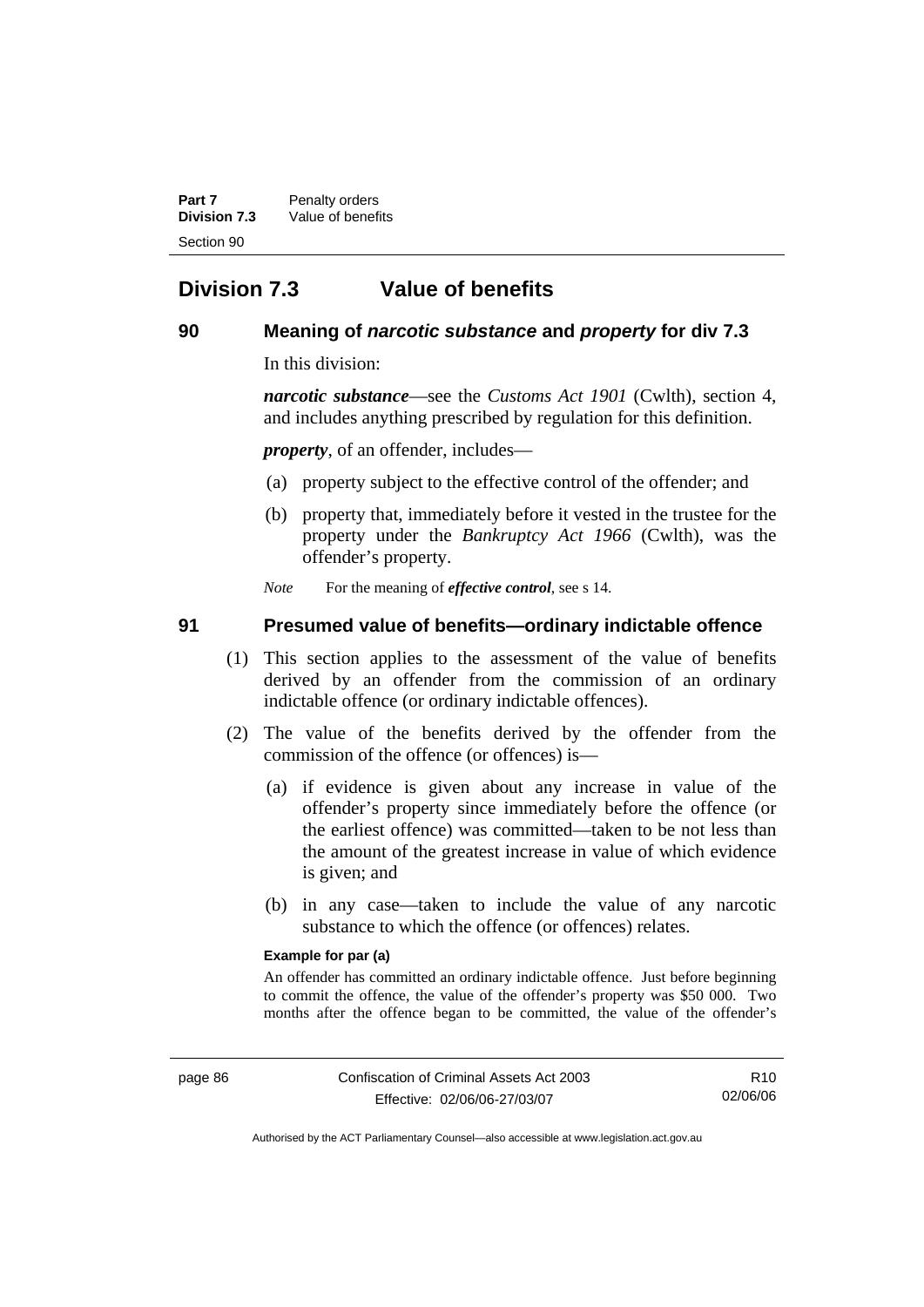property was \$150 000. At the time of the application for the penalty order, however, the offender's property was only worth \$75 000.

The 'greatest increase' in the total value of the offender's property since immediately before the offence was committed is \$100 000 (\$150 000 minus \$50 000).

- *Note 1* An example is part of the Act, is not exhaustive and may extend, but does not limit, the meaning of the provision in which it appears (see Legislation Act, s 126 and s 132).
- *Note 2* For the valuation of narcotic substances, see s 93 (3) and (4).
- (3) However, the value of the benefits is taken not to include any part (or all) of the increase in value if the offender satisfies the court that the part (or all) of the increase was from either—
	- (a) property that—
		- (i) was lawfully acquired by the offender; and
		- (ii) is not tainted property in relation to any offence against a territory law, or a law of the Commonwealth, a State, another Territory or a foreign country; or
	- (b) benefits that were lawfully acquired by the offender.
	- *Note* For the meaning of *in relation to*, see dict.
- (4) This section does not apply in relation to a penalty order relating only to artistic profits.

#### **92 Presumed value of benefits—serious offence**

- (1) This section applies to the assessment of the value of benefits derived by an offender from the commission of a serious offence (or serious offences).
	- *Note Commission*, of a serious offence, includes the alleged commission of the offence (see s 79).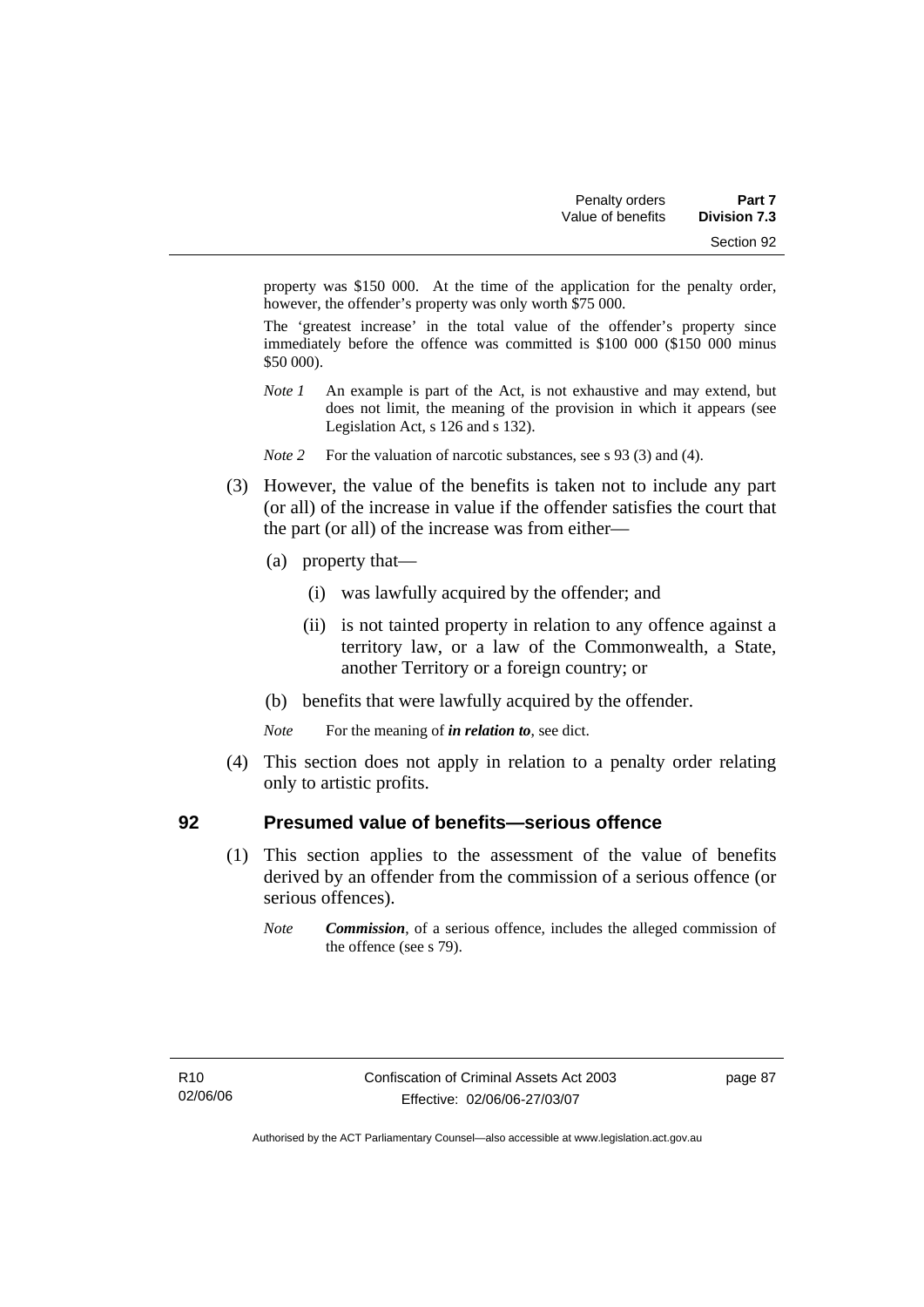- (2) The value of the benefits derived from the offence (or offences) is taken to include the following:
	- (a) the value of all of the offender's property on the day the application was made;
	- (b) the value of any other property held by the offender within the shorter of the following periods:
		- (i) between the day the offence (or the earliest offence) was committed and the day the application was made;
		- (ii) 6 years immediately before the day the application was made;
	- (c) the value of any narcotic substance to which the offence (or offences) relate;

*Note* For the valuation of narcotic substances, see s 93 (3) and (4).

- (d) all of the person's expenditure during the relevant period under paragraph (b) (other than expenditure to the extent that it resulted in the acquisition of property mentioned in paragraph (a) or (b)).
- (3) However, subsection (2) does not apply to particular property if the offender satisfies the court that the property—
	- (a) was lawfully acquired by the offender; and
	- (b) is not tainted property in relation to any offence against a territory law, or a law of the Commonwealth, a State, another Territory or a foreign country.
	- *Note* For the meaning of *in relation to*, see dict.
- (4) Also, subsection (2) does not apply to particular expenditure if the offender satisfies the court that the expenditure—
	- (a) was derived from property or benefits lawfully acquired by the offender; and

Authorised by the ACT Parliamentary Counsel—also accessible at www.legislation.act.gov.au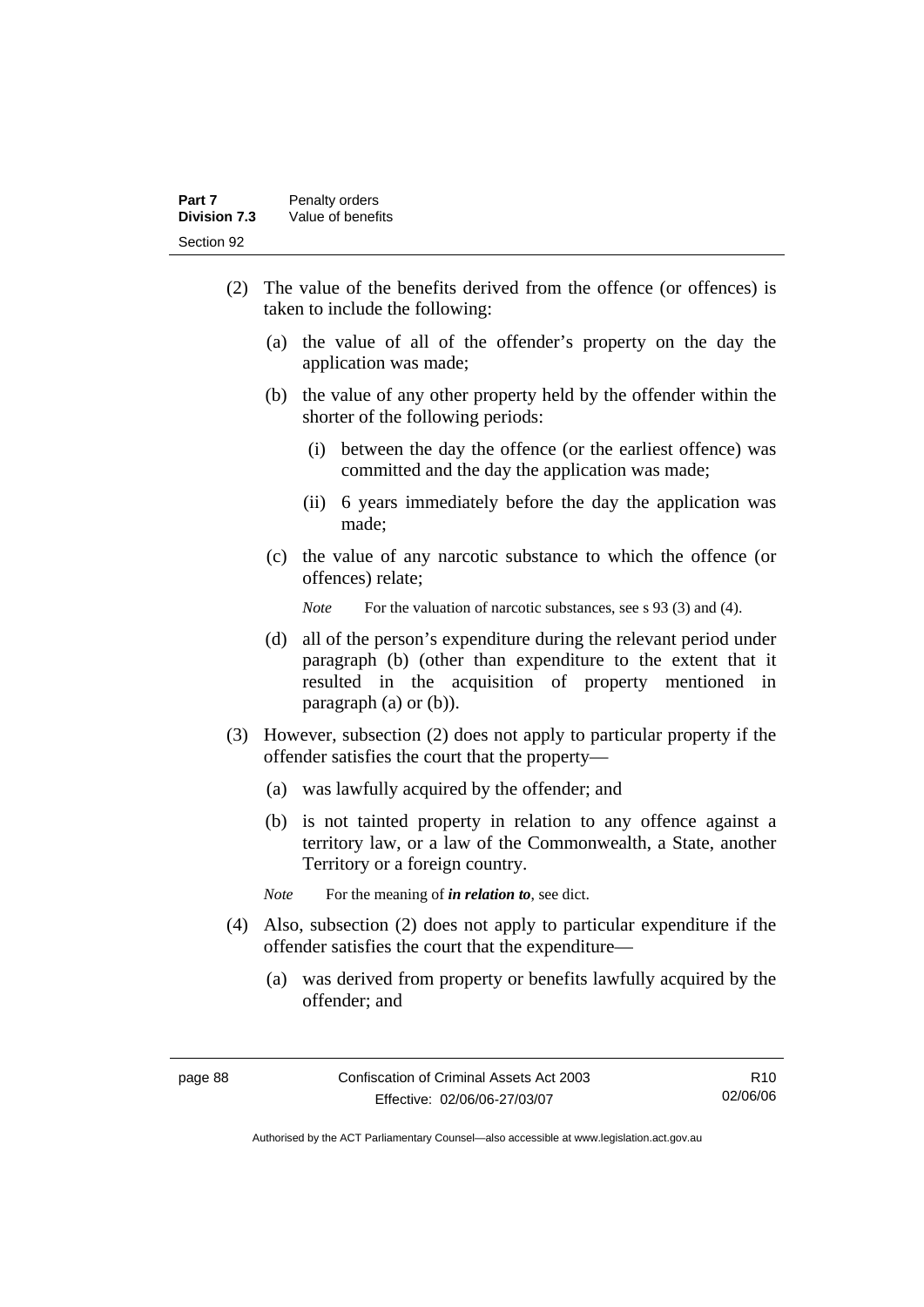- (b) the property from which the expenditure was derived is not tainted property in relation to any offence against a territory law, or a law of the Commonwealth, a State, another Territory or a foreign country.
- (5) For subsection (2) (b) (i), if a serious offence was committed over more than 1 day, the reference in the subparagraph to the day the offence was committed is a reference to the day the offence was begun to be committed.
- (6) This section does not apply in relation to a penalty order relating only to artistic profits.

#### **93 Value of benefits—relevant matters**

 (1) In assessing the value of a benefit derived from the commission of an offence and any related offences, the relevant court may have regard to any relevant matters.

#### **Examples of relevant matters**

- 1 an increase in the income or profits of the offender in comparable periods before and after the offence was committed (see s 80, example for par (c))
- 2 an increase in the value of property held by the offender because of the benefit, taking into account any relevant variation in the purchasing power of money
- 3 the value of the offender's property before, during and after the commission of the offence
- 4 the income and expenditure of the offender before, during and after the commission of the offence
- 5 the part of the benefit derived from the commission of the offence and the part derived from other sources
- *Note* An example is part of the Act, is not exhaustive and may extend, but does not limit, the meaning of the provision in which it appears (see Legislation Act, s 126 and s 132).
- (2) The court must assess the value of a benefit by reference to the highest value the benefit has had since the commission of the offence or a related offence, unless the court is satisfied that the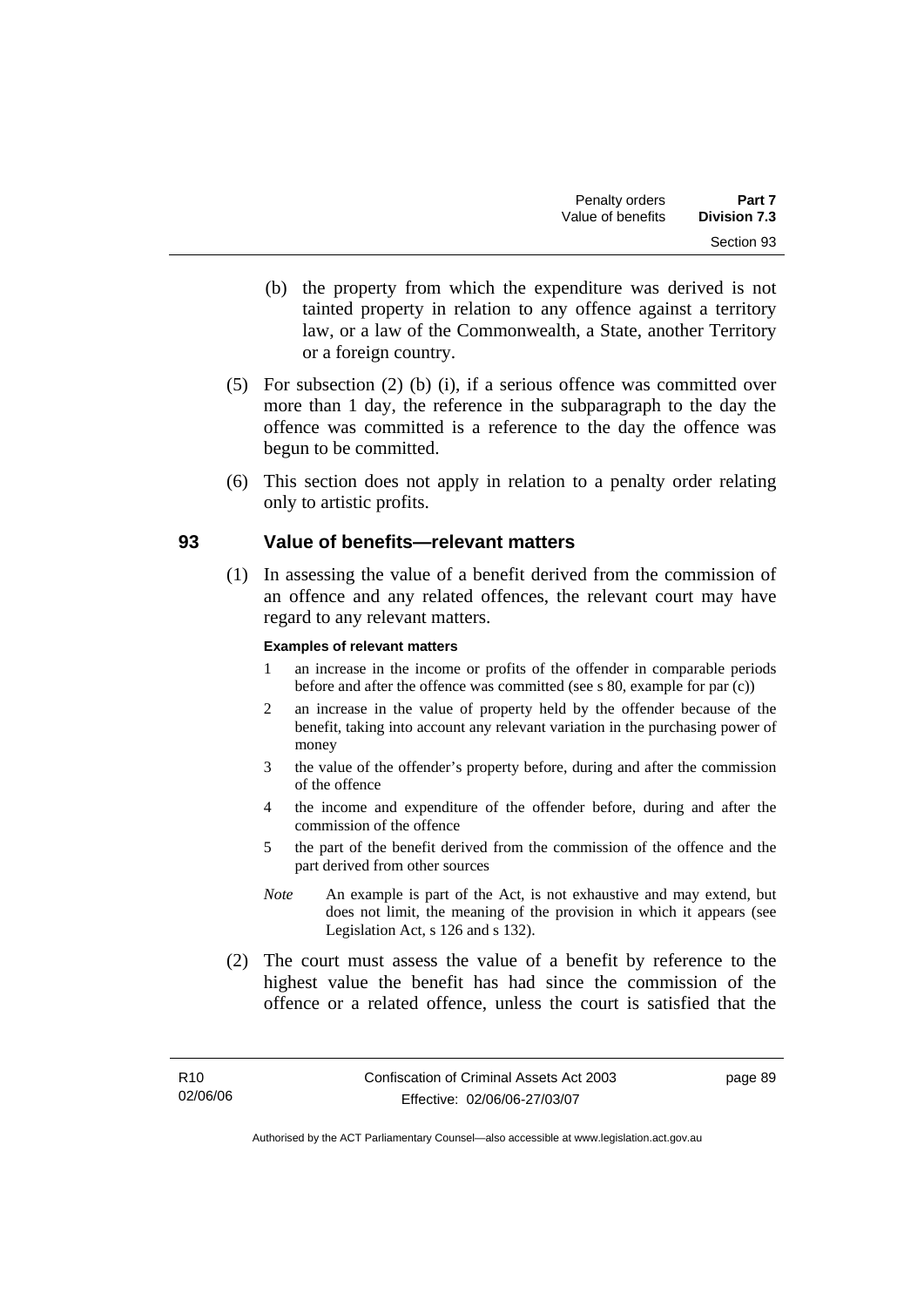benefit should be valued differently having regard to the purposes of this Act.

#### **Examples**

- 1 An offender derives a benefit worth \$10 000 from the commission of an offence. If the benefit had been derived at the time of valuation for a penalty order proceeding 2 years later, the benefit would have been worth \$11 000 (because of inflation). The court may assess the value of the benefit as \$11 000 rather than \$10 000.
- 2 The offence to which benefits relate is an ordinary indictable offence. However, the offender later committed a related offence that was a serious offence. The court may have regard to the highest value of the benefits since the commission of the ordinary indictable offence.
- (3) At the hearing of an application for a penalty order, a law enforcement officer who is experienced in the investigation of narcotic offences may testify, to the best of the officer's information, knowledge and belief—
	- (a) in relation to the amount that was the market value of a narcotic substance at a particular time or during a particular period; or
	- (b) in relation to the amount, or the range of amounts, ordinarily paid at a particular time or during a particular period, for the doing of anything in relation to a narcotic substance.
- (4) The law enforcement officer's testimony under subsection (3)—
	- (a) is admissible at the hearing despite any rule of law or practice about hearsay evidence; and
	- (b) is prima facie evidence of the matters testified.
- (5) In this section:

*law enforcement officer* means—

- (a) a police officer; or
- (b) an officer of Customs under the *Customs Act 1901* (Cwlth).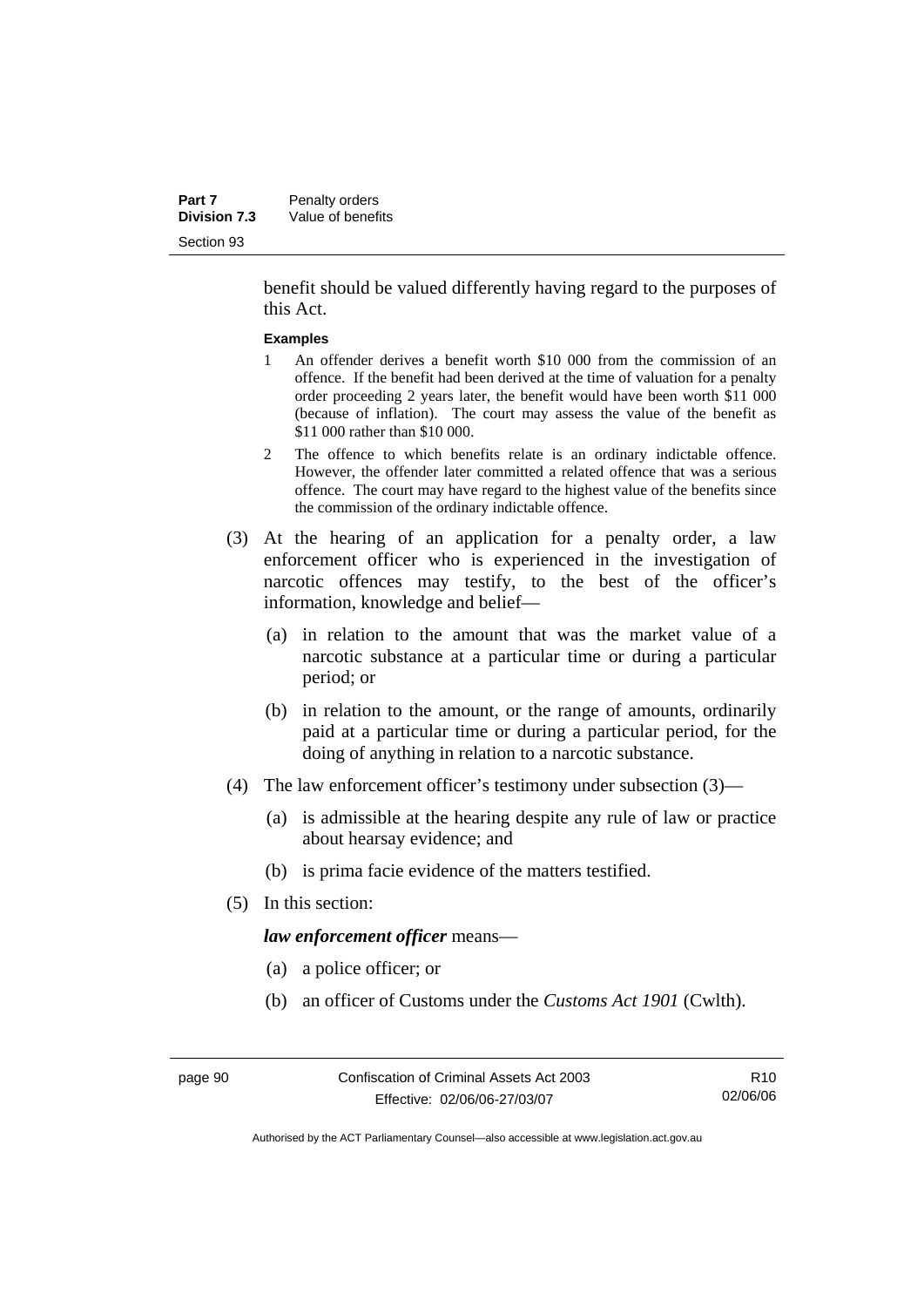# **Division 7.4 Satisfaction of penalty order**

# **94 Creation of penalty charge over restrained property**

- (1) This section applies if, in relation to an offence—
	- (a) a restraining order is made; and
	- (b) a penalty order is made.
- (2) On the making of the later of the orders, all of the restrained property is automatically charged to secure the payment to the Territory of the amount of the penalty order.
	- *Note 1* An interstate penalty charge is taken to be a penalty charge under this Act (see s 139).
	- *Note* If the penalty charge is over restrained property that may be recorded in a statutory property register, details of the restraining order may be recorded in the register under s 50.
- (3) If the restraining order is varied after the penalty order is made to add more property, the additional property is also automatically charged to secure payment to the Territory of the amount of the penalty order.
- (4) A charge on property created by this section (a *penalty charge*)—
	- (a) is subject to every encumbrance on the property that came into existence before the charge and that would have priority over the charge if this subsection had not been enacted; and
	- (b) has priority over all other encumbrances; and
	- (c) is not affected by any change in the ownership of the property unless the change in ownership ends the penalty charge under section 95 (c) or  $(d)$ .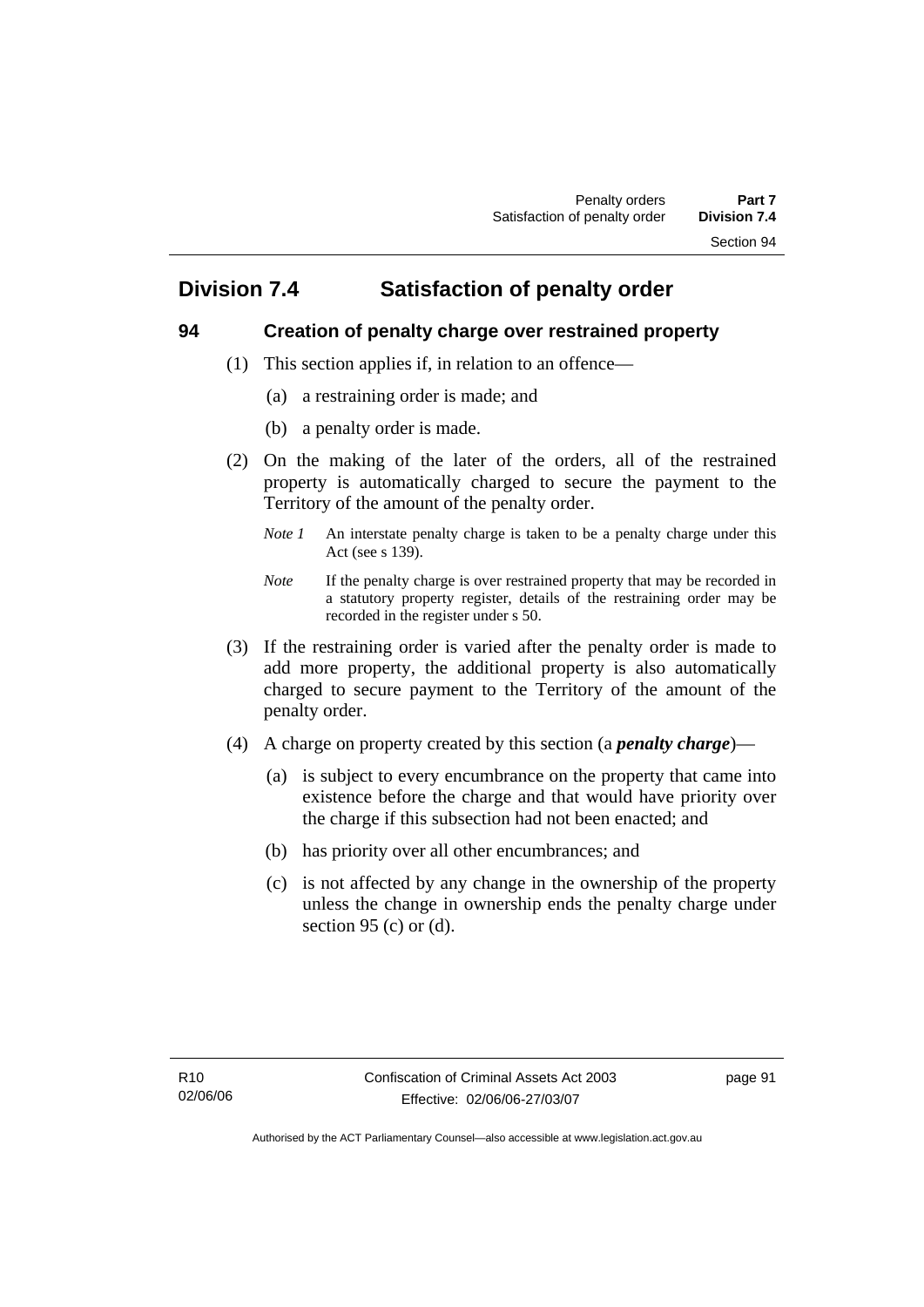#### **Part 7** Penalty orders **Division 7.4** Satisfaction of penalty order Section 95

#### **95 When penalty charge over property ends**

A penalty charge over property ends when the earliest of the following events happens:

- (a) the penalty order for which the charge was created ends;
	- *Note* For when a penalty order ends, see s 98. See also the example to this section.
- (b) the restraining order over the property ends;
	- *Note* For when restraining orders end, see div 4.3. See also the example to this section.
- (c) the property is sold, or otherwise disposed of, with the consent of—
	- (i) the relevant court that made the penalty order; or
	- (ii) if a trustee (including the public trustee) controls the property—the trustee;
- (d) the property is sold to a purchaser who—
	- (i) buys the property honestly and for sufficient consideration; and
	- (ii) at the time of the purchase, has no notice of the charge.

#### **Example of end of restraining order and penalty order**

If a penalty order is made in relation to an ordinary indictable offence of which the offender was convicted, both the restraining order and the penalty order end if the conviction is later quashed (see s 47 and s 98).

- *Note 1* If the restraining order over the charged property is registered in a statutory property register, anyone who buys the property is taken to have notice of the charge (see s 50 (3)).
- *Note* 2 An example is part of the Act, is not exhaustive and may extend, but does not limit, the meaning of the provision in which it appears (see Legislation Act, s 126 and s 132).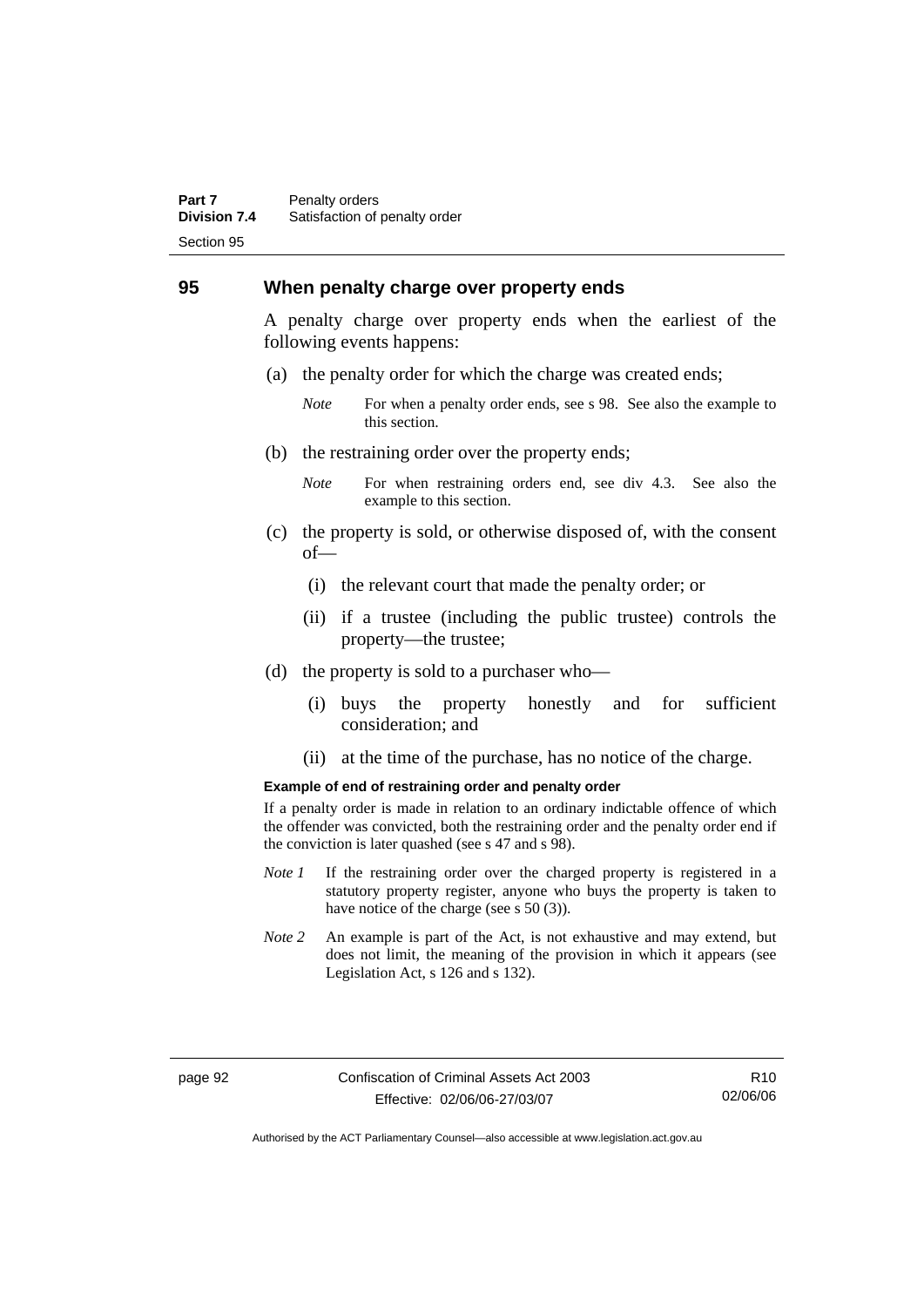#### **96 Power to satisfy penalty order**

- (1) A penalty order in relation to an offence authorises the public trustee to satisfy the order out of any property restrained for the offence (including any property that becomes restrained after the order is made).
	- *Note 1* The penalty order may also be enforced as a judgment debt (see s 88).
	- *Note* 2 An amount received by the public trustee to satisfy the penalty order must be paid into the confiscated assets trust fund (see s 131).
	- *Note 3* An interstate penalty charge is taken to be a penalty charge under this Act (see s 139).
- (2) To satisfy the penalty order, the public trustee may sell or otherwise dispose of restrained property that is not money in any way the public trustee considers appropriate.
	- *Note* The money realised by the public trustee from the disposal of property must be paid into the be paid into the confiscated assets trust fund (see s 131 and dict, def *fully satisfied*, par (b)).
- (3) However, the public trustee must not sell or otherwise dispose of restrained property to satisfy the order until—
	- (a) all confiscation proceedings (including forfeiture proceedings) in relation to the property have been finalised; and
	- (b) all proceedings in relation to the offender's conviction for the offence are finalised.
	- *Note 1* For the meaning of *confiscation proceedings*, see s 236.
	- *Note* 2 For when confiscation and criminal proceedings are finalised, see s 18.
	- *Note 3* If the offender is acquitted on appeal, the restraining order will end, and the penalty charge ends under s 95.
- (4) The penalty order also authorises the public trustee or anyone else named in the order (an *authorised agent*) to sign any instrument necessary or convenient for the disposal of restrained property.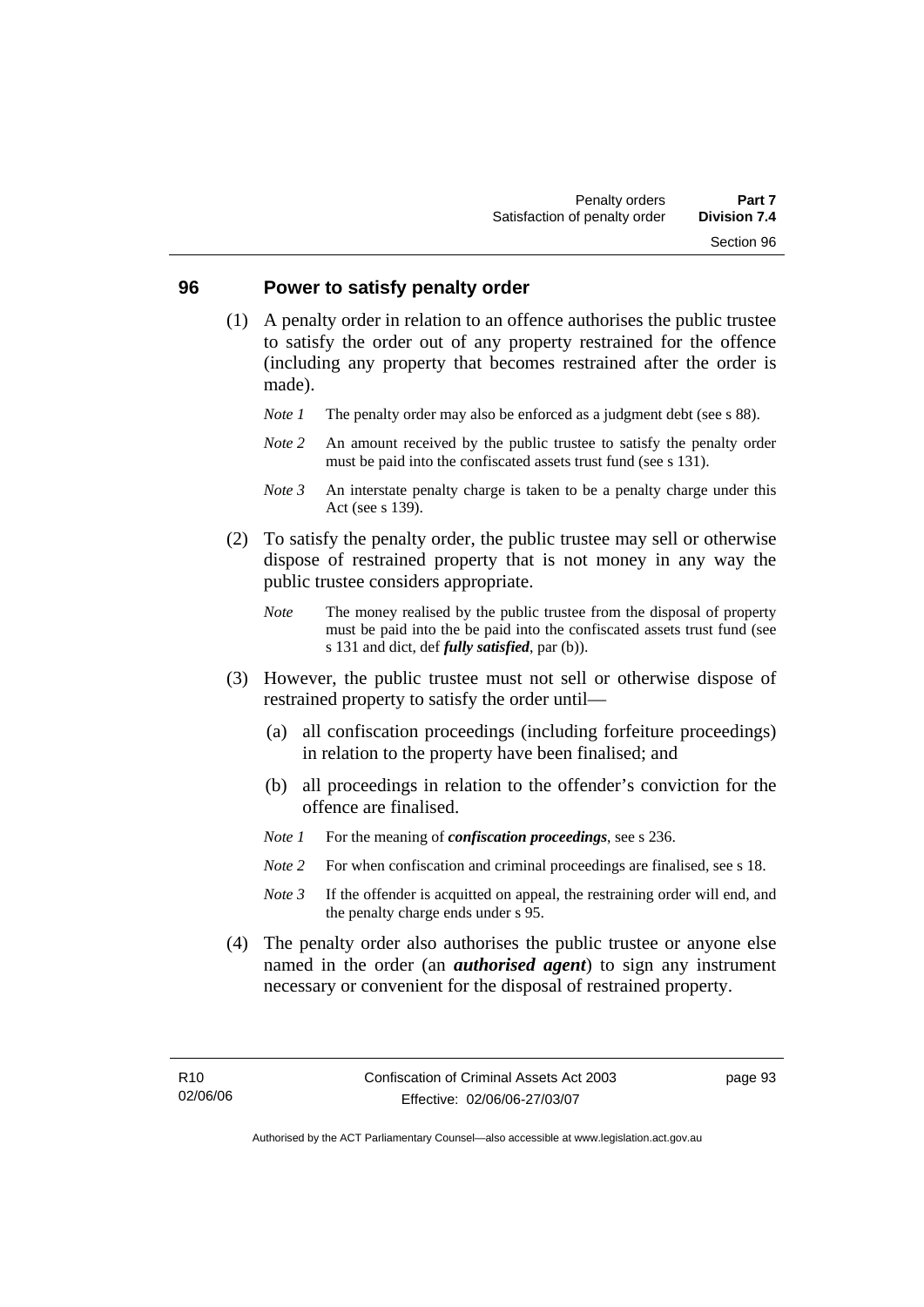| Part 7              | Penalty orders        |
|---------------------|-----------------------|
| <b>Division 7.5</b> | End of penalty orders |
| Section 97          |                       |

 (5) An instrument signed by an authorised agent has the same effect as if it were signed by the person who owned the property before it was disposed of.

### **97 Public trustee to repay any amount surplus to satisfying penalty order**

If the amounts paid into the trust fund to satisfy a penalty order are more than is required to fully satisfy the order, the public trustee must pay the surplus amount to the person against whom the order was made.

# **Division 7.5 End of penalty orders**

#### **98 When penalty order ends**

A penalty order ends if—

- (a) for a penalty order made under section 84 (Penalty orders offenders convicted of ordinary indictable offences)—the offender is cleared of the offence (or offences) to which the penalty order relates, and all related offences (if any); or
- (b) the order is reversed or set aside on appeal; or
- (c) the order is fully satisfied.
- *Note 1* For the meaning of *fully satisfied*, see dict.
- *Note* 2 If the order ends because it was made because of the conviction of the offender for a serious offence, and the offender is cleared, a further penalty order may be made against the offender (see s 85 (4)).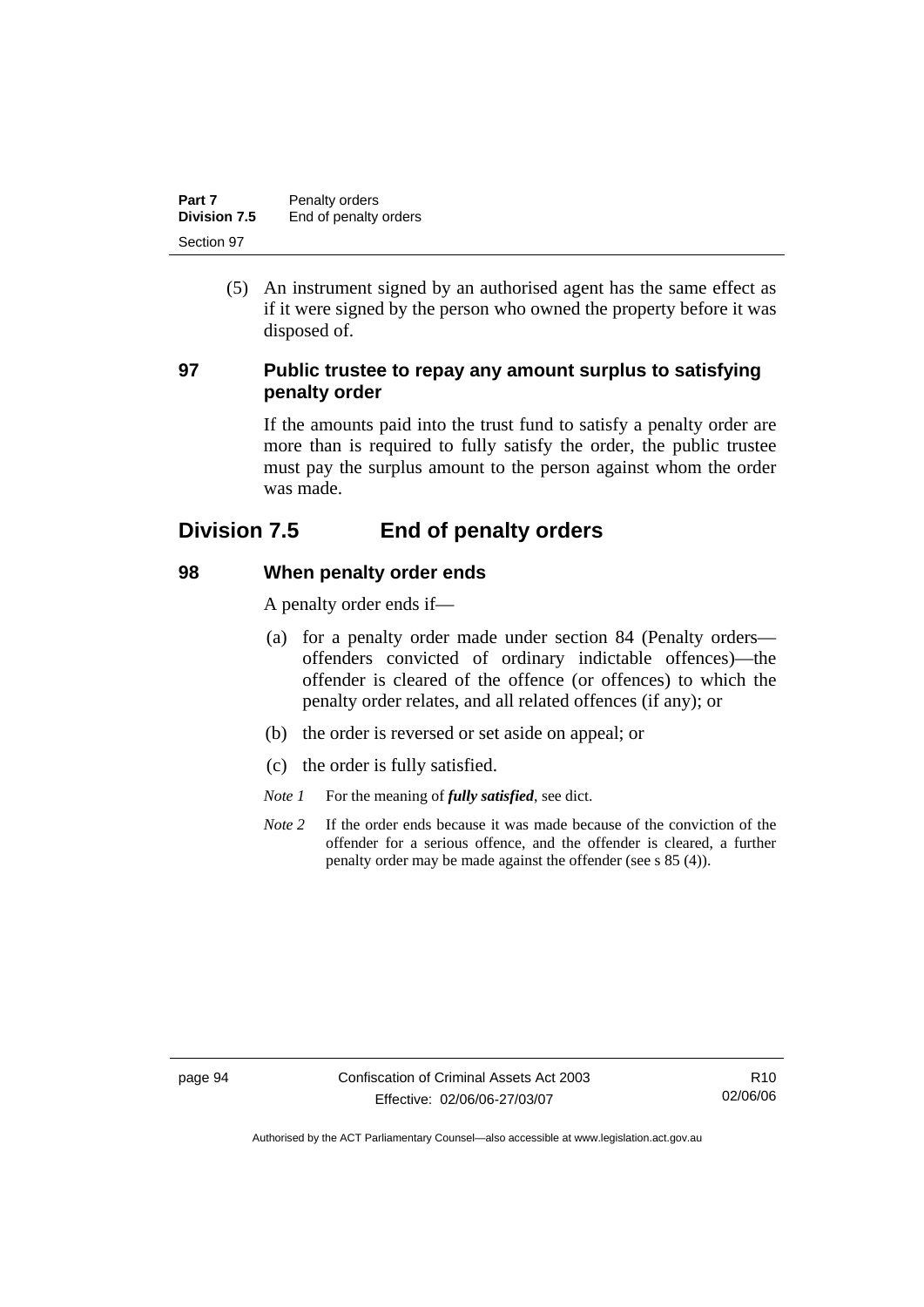# **Part 8 Restrained property**

# **Division 8.1 Management of restrained property by public trustee**

### **99 Application of div 8.1**

This division applies if the public trustee takes control of restrained property under an order under this Act.

- *Note 1* A registered interstate restraining order is taken to be a restraining order under this Act (see s 139).
- *Note 2* A provision of a law that gives an entity (including a person) a function also gives the entity powers necessary and convenient to exercise the function (see Legislation Act, s 196 and dict, pt 1, def *entity*).

### **100 Powers of public trustee to preserve restrained property etc**

 (1) The public trustee may do anything necessary or desirable to preserve the value of the restrained property.

### **Examples**

- 1 bring or defend any civil proceeding affecting the property
- 2 insure the property
- 3 if the property consists (completely or partly) of securities or investments, realise or otherwise deal with the securities or investments
- 4 if the property is related to a business—
	- (a) employ, or end the employment of, people in the business; and
	- (b) do anything else that is necessary or convenient for carrying on the business on a sound commercial basis
- 5 if the property consists, completely or partly, of shares in a corporation, exercise (to the exclusion of the registered proprietor) the rights attaching to the shares as if the public trustee were the registered holder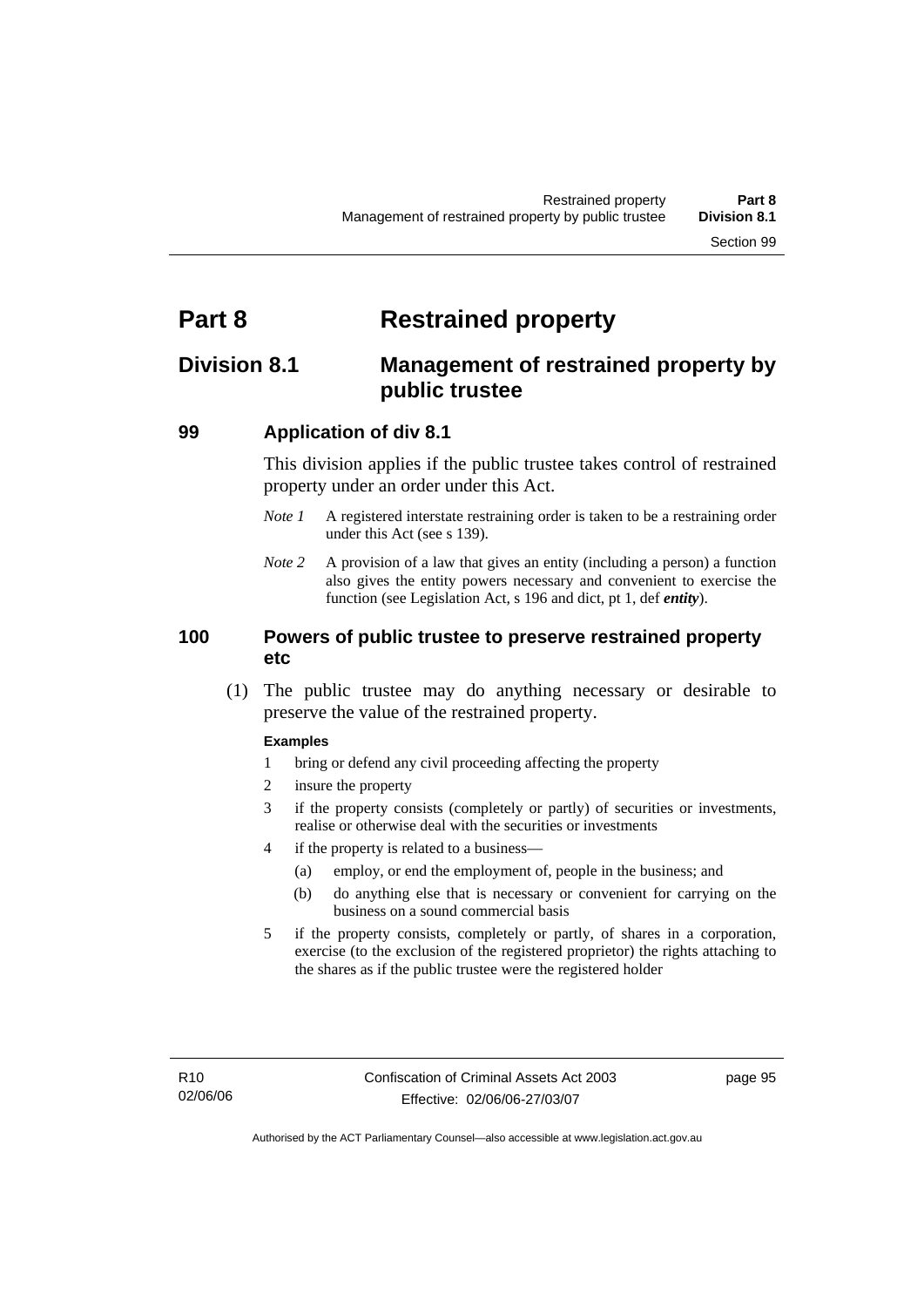| Part 8              | Restrained property                                 |
|---------------------|-----------------------------------------------------|
| <b>Division 8.1</b> | Management of restrained property by public trustee |
| Section 101         |                                                     |

- *Note 1* Related powers of the public trustee include making an application to a relevant court for an order about the restrained property (see s 39) and the registration of title to, or charges over, registrable property (see s 50).
- *Note 2* An example is part of the Act, is not exhaustive and may extend, but does not limit, the meaning of the provision in which it appears (see Legislation Act, s 126 and s 132).
- (2) The owner of restrained property commits an offence if—
	- (a) the public trustee asks the owner for the person's tax file number within a stated reasonable time; and
	- (b) the owner fails to give the pubic trustee the person's tax file number within that time.

Maximum penalty: 50 penalty units, imprisonment for 6 months or both.

(3) An offence against this section is a strict liability offence.

### **101 Sale, modification or destruction of property by public trustee**

- (1) The public trustee may sell restrained property if—
	- (a) the property is deteriorating or substantially losing value or the public trustee considers that the property is likely to deteriorate or substantially lose value; or
	- (b) the public trustee considers that the cost of maintaining the property would be more than the value of the property if the property were forfeited.
- (2) The restraining order that applied to restrained property sold under this section applies to the proceeds of the sale of the property.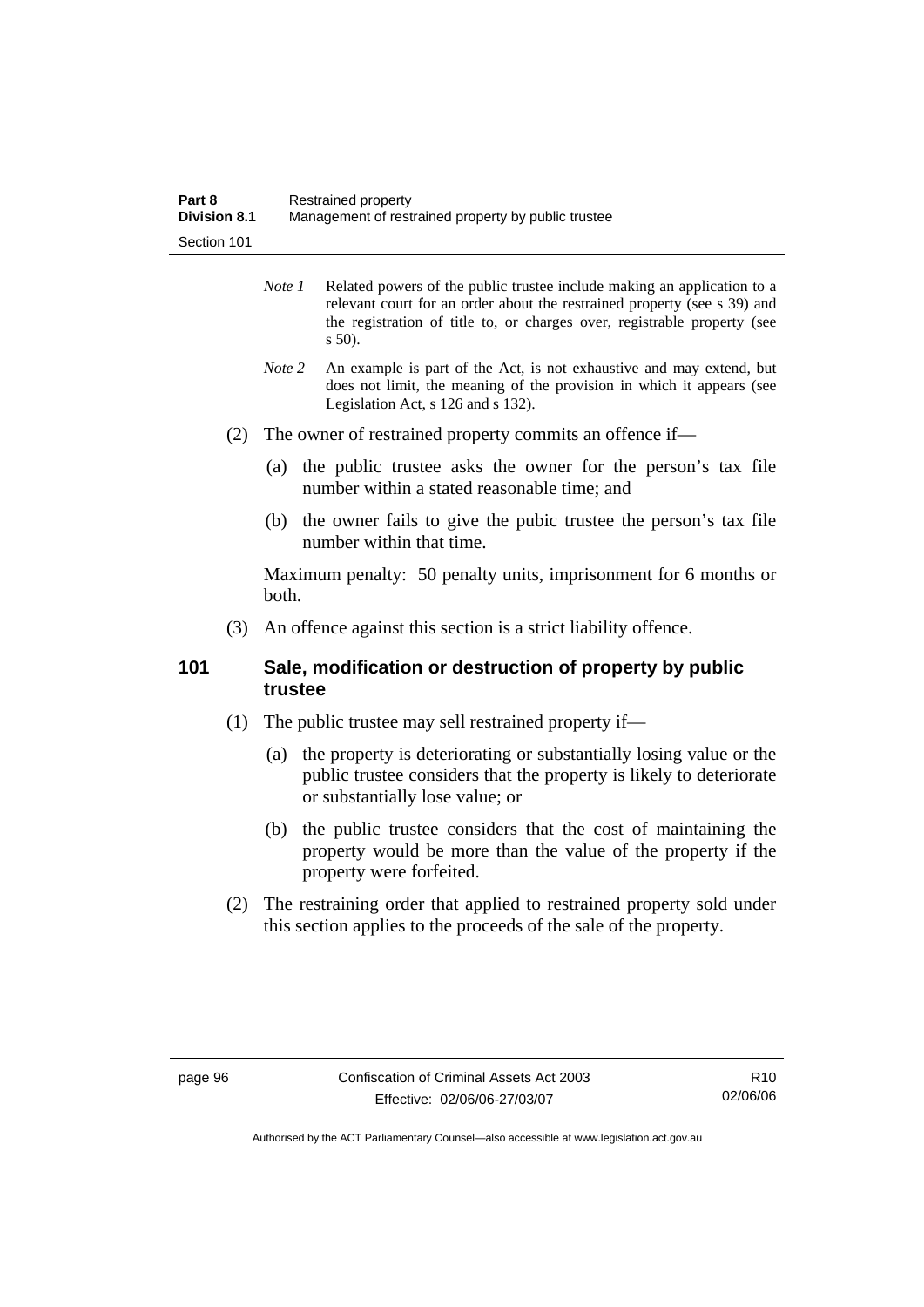(3) The public trustee may modify or destroy restrained property if the public trustee considers it is necessary to do so in the public interest.

#### **Examples of destruction of property in the public interest**

- 1 the restrained property cannot be used legally or the only practical use of the property is for an illegal purpose
- 2 the restrained property is a threat to public health or safety
- *Note* An example is part of the Act, is not exhaustive and may extend, but does not limit, the meaning of the provision in which it appears (see Legislation Act, s 126 and s 132).

### **102 Notice of sale, modification or destruction of restrained property by public trustee**

- (1) The public trustee must give written notice of a proposed sale, modification or destruction of restrained property under section 101 (the *proposed action*) to—
	- (a) the owner of the property (if known); and
	- (b) anyone else the public trustee believes may have an interest in the property.
	- *Note 1* For how documents may be given, see the Legislation Act, pt 19.5.
	- *Note* 2 For the emergency modification or destruction of restrained property, see s 103.
- (2) The notice must state—
	- (a) the proposed action and the property to which it applies; and
	- (b) the date when the proposed action is to be taken (the *date of effect*); and
	- (c) that the proposed action may be taken on or after the date of effect unless a relevant court orders the public trustee not to take the proposed action.
- (3) The notice may, but need not, provide an opportunity for the person to make representations why the proposed action should not be taken.

| R <sub>10</sub> | Confiscation of Criminal Assets Act 2003 | page 97 |
|-----------------|------------------------------------------|---------|
| 02/06/06        | Effective: 02/06/06-27/03/07             |         |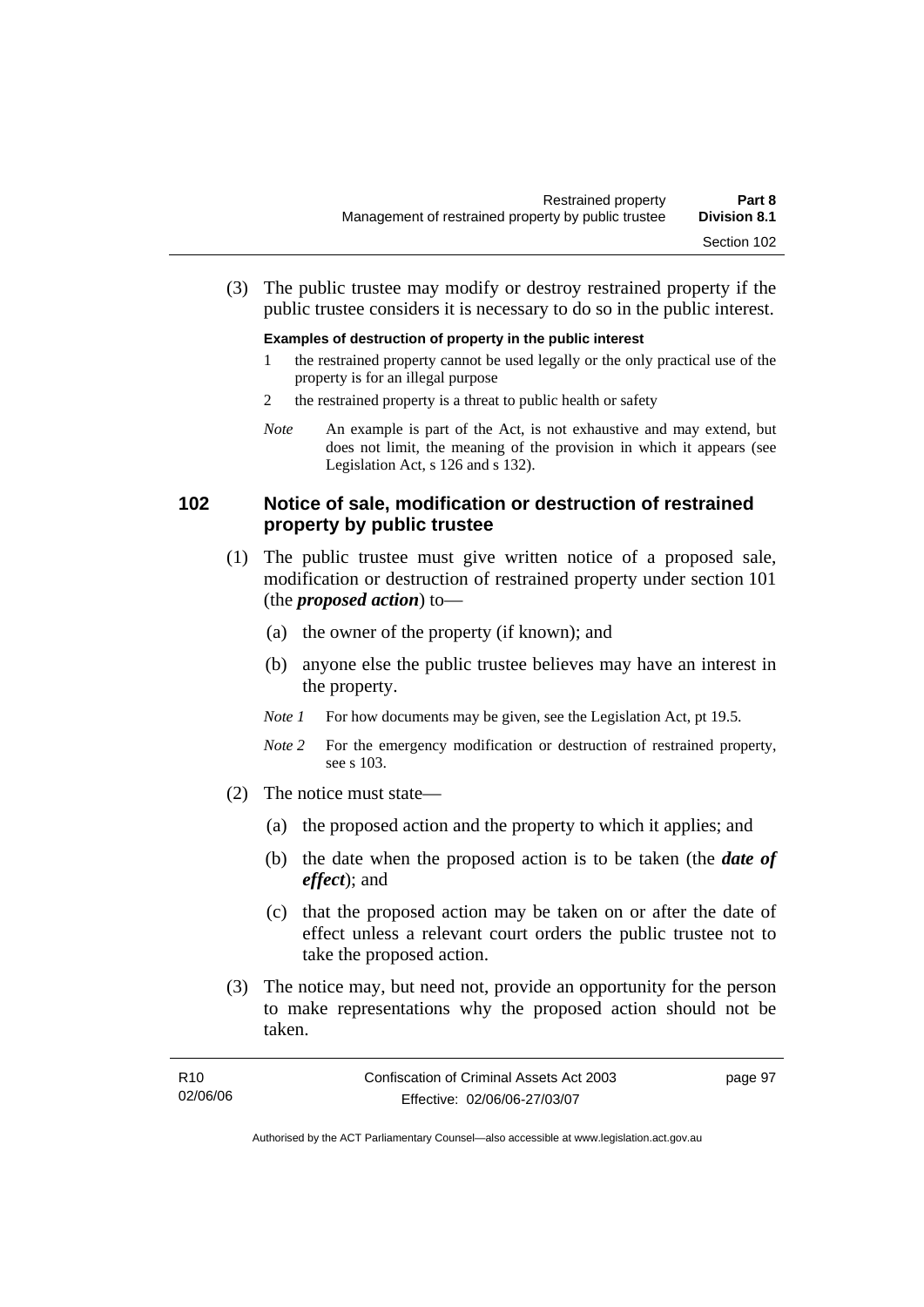| Part 8              | Restrained property                                 |
|---------------------|-----------------------------------------------------|
| <b>Division 8.1</b> | Management of restrained property by public trustee |
| Section 103         |                                                     |

 (4) The date of effect must not be earlier than 21 days after the day the notice is given to the person.

*Note* For the power to give a reduced period of notice, see s 103.

- (5) The public trustee must not take the proposed action before the date of effect.
	- *Note* For the power not to give notice of the modification or destruction of property, see s 103.

## **103 Emergency modification or destruction of restrained property**

- (1) This section applies if the public trustee considers that restrained property is a serious threat to public health or safety.
- (2) Despite section 102, the public trustee may—
	- (a) give notice to a person under that section with a date of effect less than 21 days after the day the notice is given to the person; or
	- (b) modify or destroy the property without giving notice under that section.
- (3) If the public trustee modifies or destroys the property under subsection (2) (b), the public trustee must, as soon as practicable, give notice of the action taken, and the grounds for the action, to—
	- (a) the owner of the property (if known); and
	- (b) anyone else the public trustee believes may have an interest in the property.

### **104 Notice details to be included in public trustee's report**

- (1) The public trustee must include details of a notice given under section 102 or section 103 in the public trustee's report under the *Annual Reports (Government Agencies) Act 2004* for—
	- (a) the financial year during which the notice was given; or

| page 98 | Confiscation of Criminal Assets Act 2003 | R10.     |
|---------|------------------------------------------|----------|
|         | Effective: 02/06/06-27/03/07             | 02/06/06 |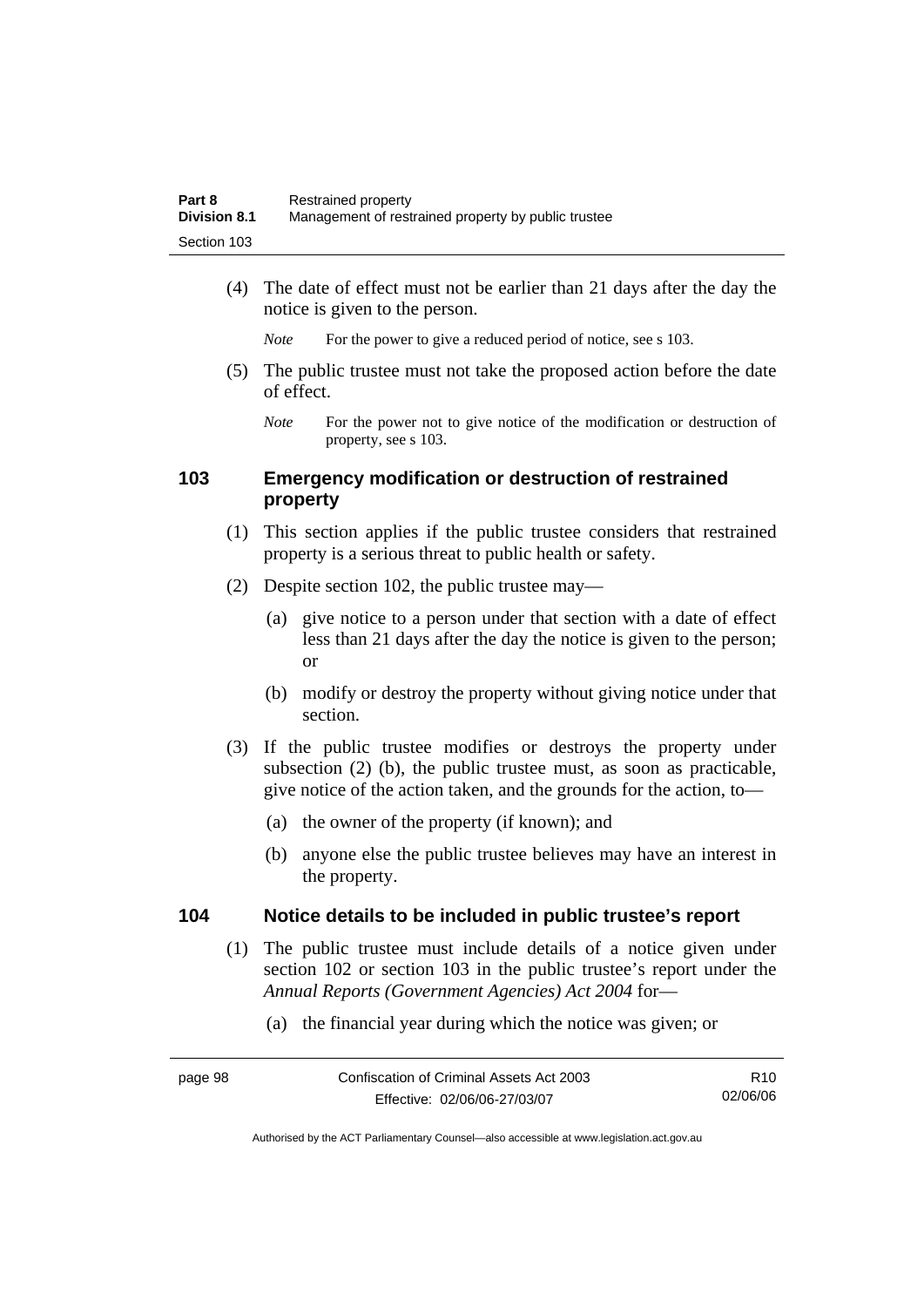(b) if the chief police officer has, under this section, declared the publication of details of the notice to be prejudicial—the next financial year after the chief police officer revokes the declaration.

*Note Financial year* has an extended meaning in the *Annual Reports (Government Agencies) Act 2004*.

- (2) Before including details of the notice in a report under subsection (1) (a), the public trustee must consult the chief police officer about whether publication of the details of the notice in the report would be likely to prejudice any police investigation.
- (3) If, in the chief police officer's opinion, the publication of the details of the notice in the report would be likely to prejudice a police investigation, the chief police officer must—
	- (a) declare the publication of the details to be prejudicial; and
	- (b) tell the public trustee, in writing, that the declaration is made.
- (4) If, in the chief police officer's opinion after making a declaration, the publication of details of the notice would no longer be likely to prejudice any police investigation, the chief police officer must—
	- (a) revoke the declaration; and
	- (b) tell the public trustee, in writing, that the declaration is revoked.
- (5) In this section:

*police investigation* includes a contemplated police investigation.

# **105 Order to stop sale, modification or destruction of restrained property**

 (1) A person may apply to a relevant court for an order stopping the public trustee from selling, modifying or disposing of restrained property under this division.

page 99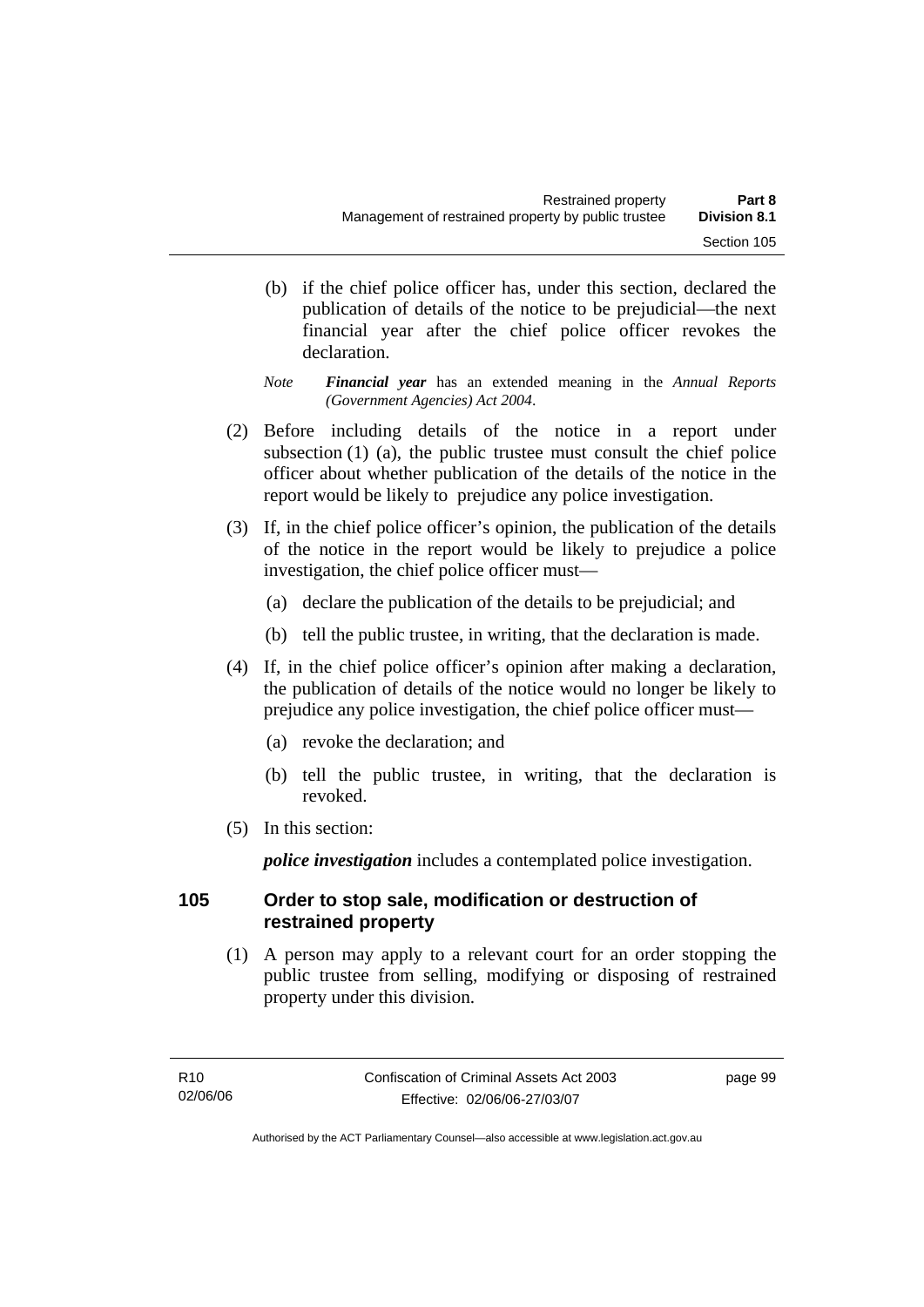| Part 8              | Restrained property                    |
|---------------------|----------------------------------------|
| <b>Division 8.2</b> | Joint ownership of restrained property |
| Section 106         |                                        |

- (2) If the person was not given notice of the proposed action by the public trustee, the person may make the application only with the leave of the relevant court and if the person satisfies the court that the person has an interest in the property.
	- *Note* For general provisions about a proceeding for an order under this section (which is a confiscation proceeding—see s 236), see pt 14.
- (3) On an application under this section, the court may make any order about the sale, modification or destruction of the property it considers appropriate.

# **Division 8.2 Joint ownership of restrained property**

### **106 Effect of death on joint ownership**

- (1) This section applies to property that is jointly owned if any of the owners die while the property (including any interest in the property) is subject to a restraining order.
	- *Note* A registered interstate restraining order is taken to be a restraining order under this Act (see s 139).
- (2) If the property was held by the dead person as a joint tenant, the person's death does not vest the person's interest in the property in the surviving joint owner.
- (3) If the property was held by the dead person as a tenant in common, the dead person's interest must not be transferred to anyone else because of the person's death.

### **Examples of prohibited transfers**

The dead person's interest must not be transferred to an executor or administrator, or to a beneficiary under the dead person's will or under intestacy.

*Note* An example is part of the Act, is not exhaustive and may extend, but does not limit, the meaning of the provision in which it appears (see Legislation Act, s 126 and s 132).

Authorised by the ACT Parliamentary Counsel—also accessible at www.legislation.act.gov.au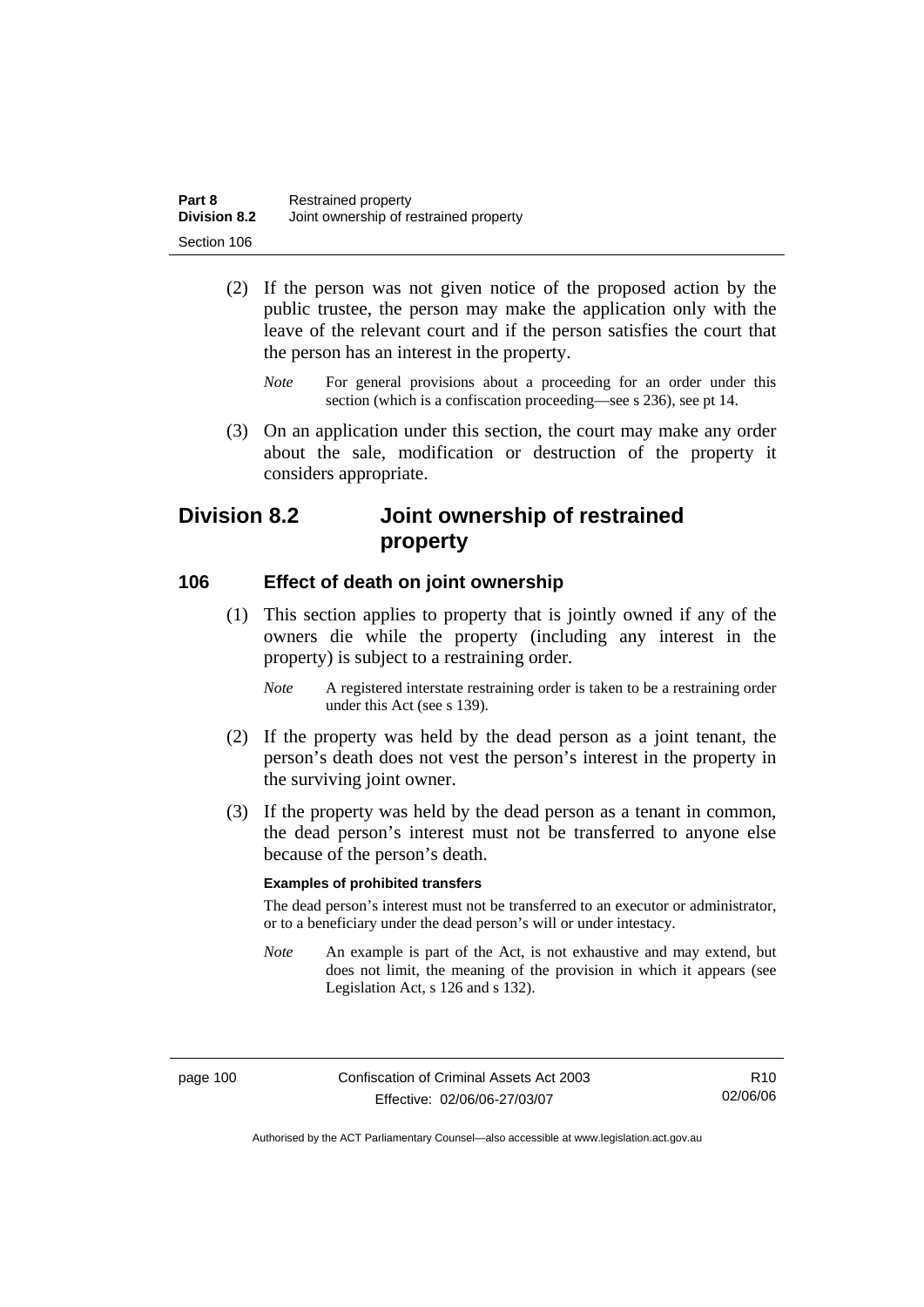- (4) The restraining order continues to apply to the property as if the person had not died.
- (5) An automatic forfeiture of any interest of the dead person in the property, or a forfeiture order made in relation to the interest, applies as if the interest were forfeited immediately before the person died.
	- *Note 1* A registered interstate automatic forfeiture decision is taken to be an automatic forfeiture under this Act (see s 139).
	- *Note 2* A registered interstate forfeiture order is taken to be a forfeiture order under this Act (see s 139).
- (6) If the restraining order stops applying to the property without it being forfeited under this Act, this section is taken not to have applied to the property.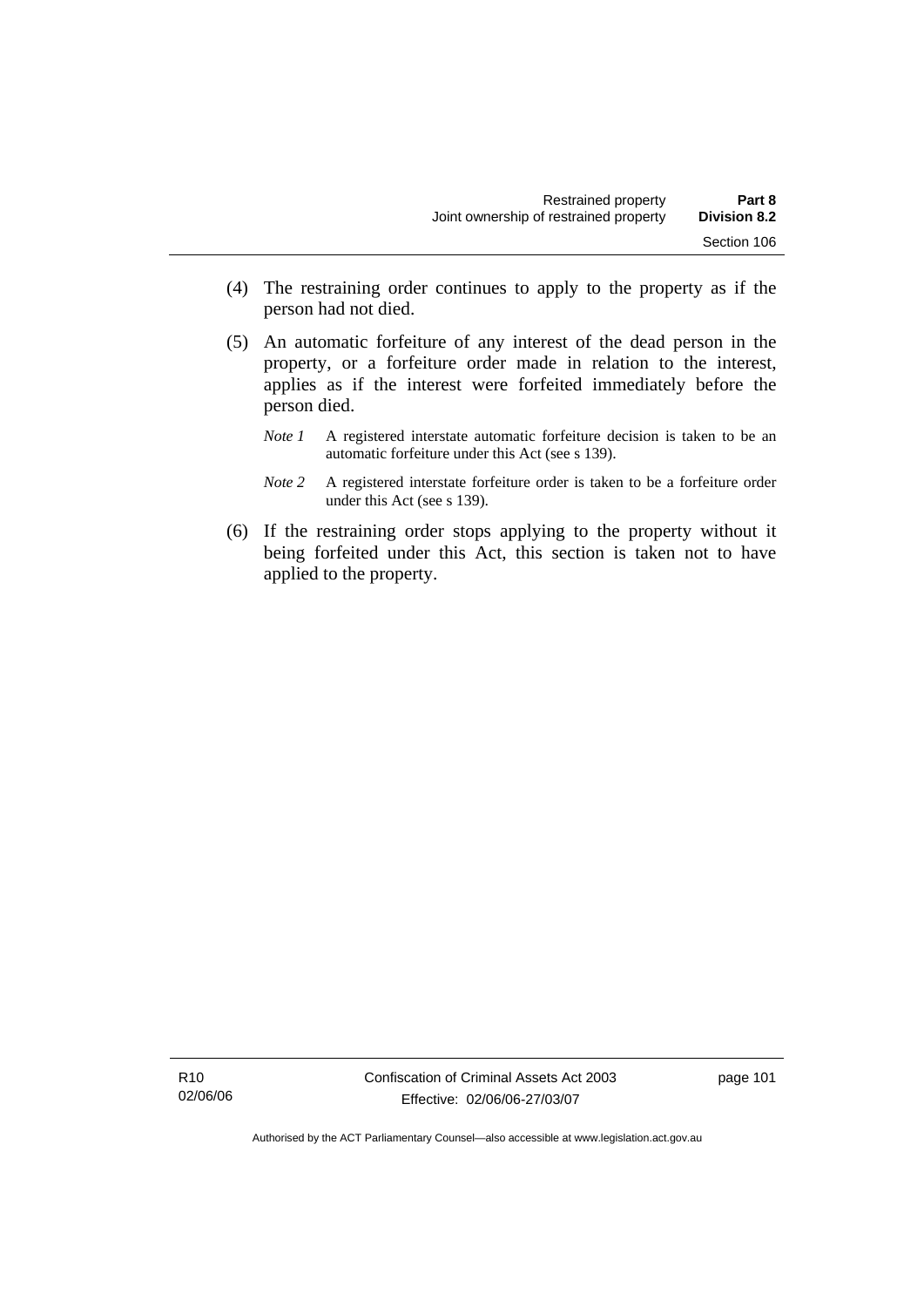**Part 9 Forfeited property**<br>**Division 9.1 Preliminary Division 9.1** Preliminary Section 107

# **Part 9 Forfeited property**

# **Division 9.1 Preliminary**

### **107 Meaning of** *interested person* **in pt 9**

In this part:

*interested person*, in relation to property, means—

- (a) a person who has an interest in the property; or
- (b) the DPP; or
- (c) if a trustee (including the public trustee) controls the property—the trustee; or
- (d) if the property has been forfeited—a person who had an interest in the property immediately before it was forfeited.

### **108 Forfeited property—powers of public trustee**

 (1) The public trustee may take any steps that are necessary or desirable to vest forfeited property in the Territory and to bring it under the public trustee's control.

### **Examples**

- 1 the giving notice of, or otherwise taking action to protect, the Territory's equitable interest in forfeited property
- 2 registering a caveat over forfeited property
- 3 obtaining registration of an interest in forfeited property on behalf of the Territory (including signing an instrument of transfer)
- *Note* An example is part of the Act, is not exhaustive and may extend, but does not limit, the meaning of the provision in which it appears (see Legislation Act, s 126 and s 132).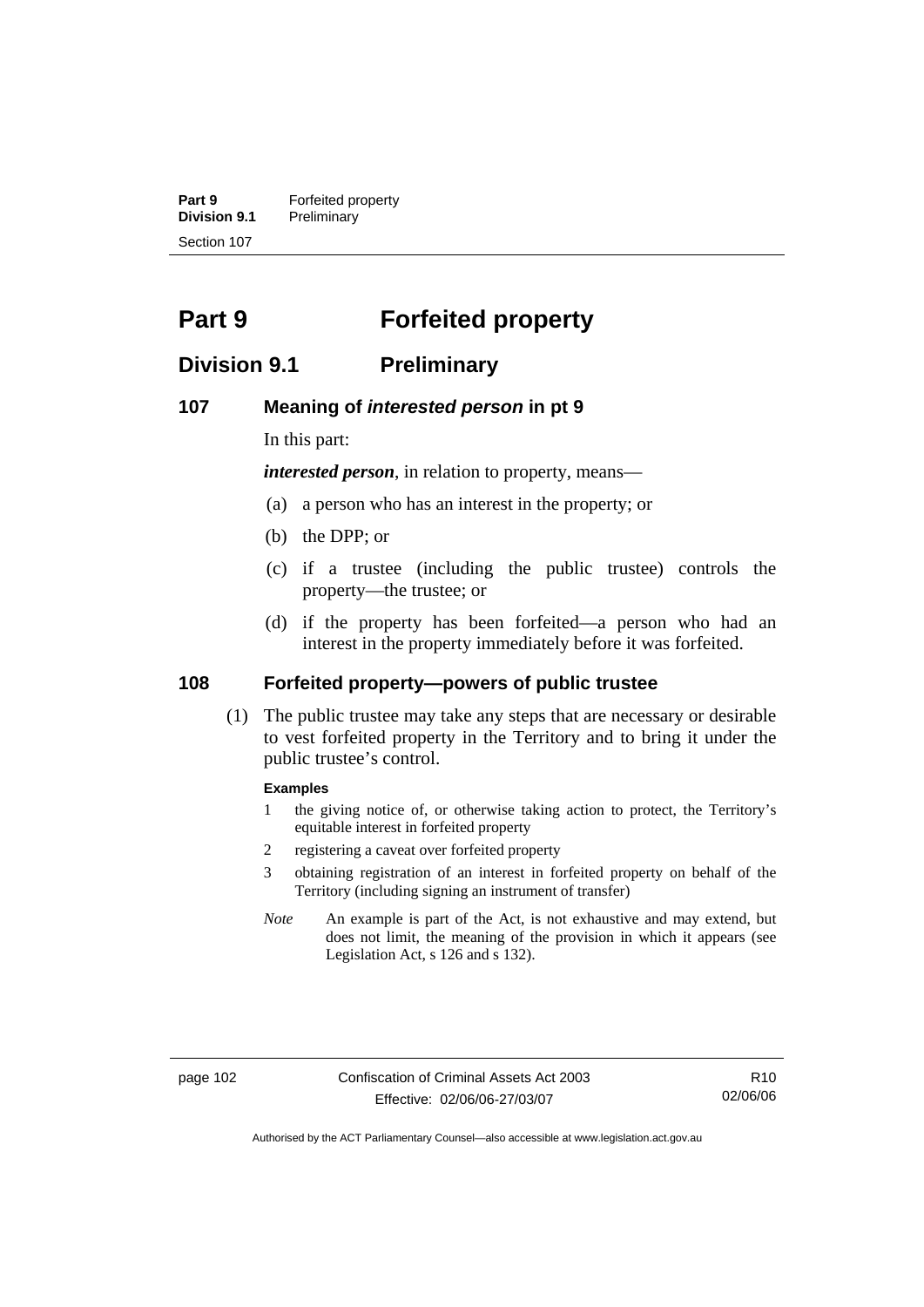(2) This section does not limit the powers of the public trustee under this Act in relation to the forfeited property.

### **Example**

the public trustee may transfer an interest in property on behalf of the Territory

*Note* A registered interstate forfeiture order is taken to be a forfeiture order under this Act (see s 139).

# **Division 9.2 Vesting and disposal of forfeited property**

### **109 Vesting of forfeited property—general rule**

On forfeiture, the forfeited property vests absolutely in the Territory.

- *Note 1 Property* includes an interest in property, see Legislation Act, dict, pt 1.
- *Note* 2 If a joint owner of restrained property dies, and the property is later forfeited, the forfeiture takes effect as if the property had been forfeited immediately before death (see s 106).

### **110 Vesting of registrable property on forfeiture**

- (1) This section applies despite section 109, if the forfeited property is, or is an interest in, registrable property.
- (2) On forfeiture, the property or the interest vests in equity in the Territory, but does not vest at law in the Territory until the applicable registration requirements for the property or the interest have been complied with.

#### **Example**

All of a person's property, except a mortgage over the person's house, is restrained before the person's conviction for a serious offence. All the restrained property is forfeited 14 days after the person's conviction. The mortgagee's interest is not forfeited because it was not restrained. However, all other registrable interests in the house are forfeited and vest in the Territory in equity. On registration of the interests under the *Land Titles Act 1925*, the interests vest in law in the Territory.

*Note 1* For the power of a relevant court to order the sale of property owned by more than 1 person, see div 9.4.

| R <sub>10</sub> | Confiscation of Criminal Assets Act 2003 | page 103 |
|-----------------|------------------------------------------|----------|
| 02/06/06        | Effective: 02/06/06-27/03/07             |          |
|                 |                                          |          |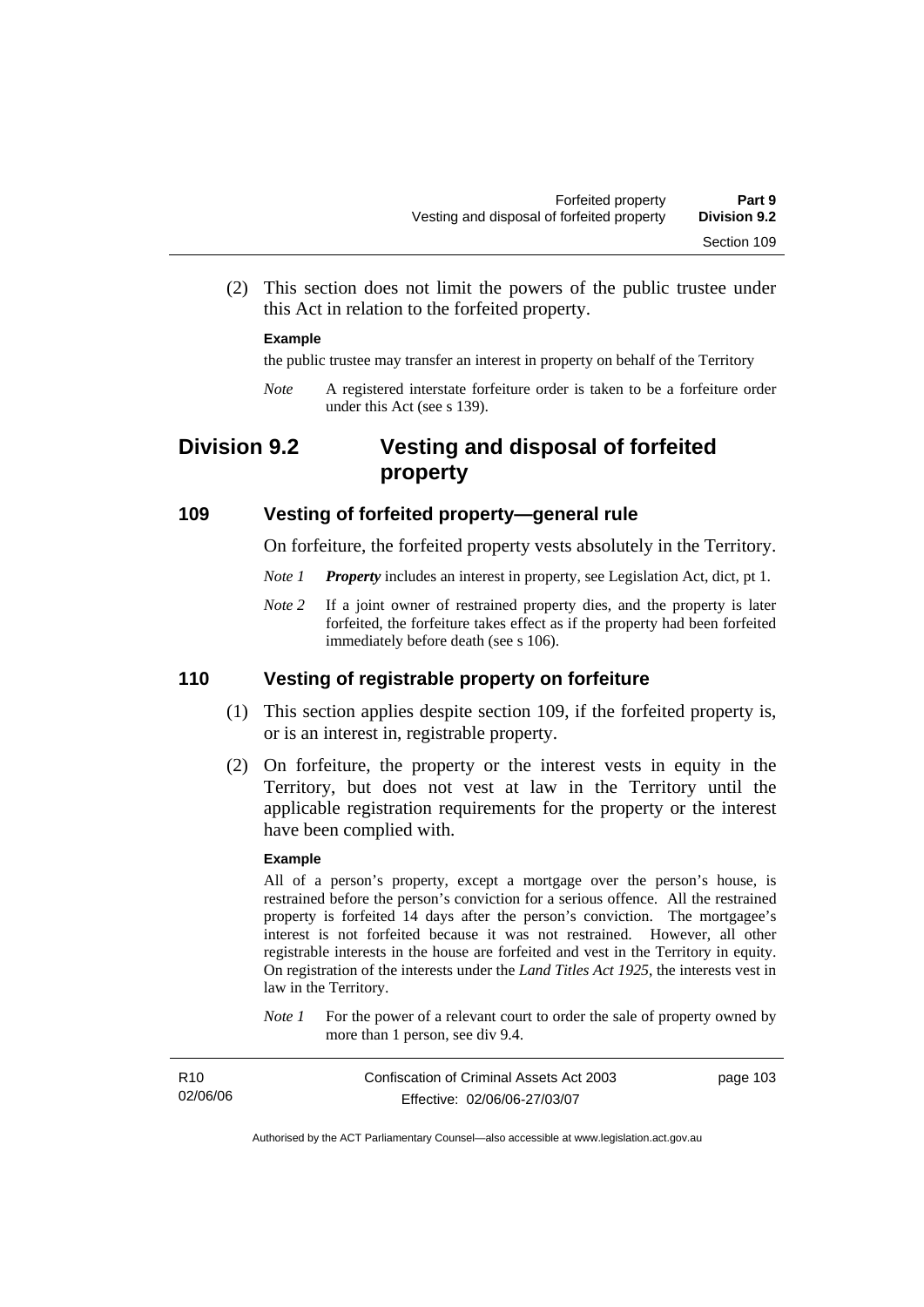- *Note 2* Non-registrable property vests 'at law' in the Territory on forfeiture, because it vests 'absolutely' under s 109. Registrable property vests 'at law' in the Territory when it is registered in the name of the Territory under this section.
- *Note 3* An example is part of the Act, is not exhaustive and may extend, but does not limit, the meaning of the provision in which it appears (see Legislation Act, s 126 and s 132).
- (3) The Territory is entitled to be registered as the owner of the property or the interest.
- (4) The registration of the Territory as the owner of the property is taken not to be a contravention of a direction under section 111 (3) in relation to the property.
	- *Note* If a joint owner of restrained property dies, and the property is later forfeited, the forfeiture takes effect as if the property had been forfeited immediately before death (see s 106).
- (5) To remove any doubt, if property is divisible into 2 or more interests and not all the interests in the property are forfeited, the other interest or interests are not ended only because of the forfeiture of another interest in the property.

# **111 Disposal of forfeited property**

- (1) If forfeited property is money, the public trustee must pay the money into the trust fund.
- (2) The public trustee must sell or otherwise dispose of forfeited property (other than money) as soon as practicable after—
	- (a) the end of 14 days after the day the property was forfeited; and
	- (b) the property has vested at law in the Territory; and
	- (c) the public trustee has control of the property; and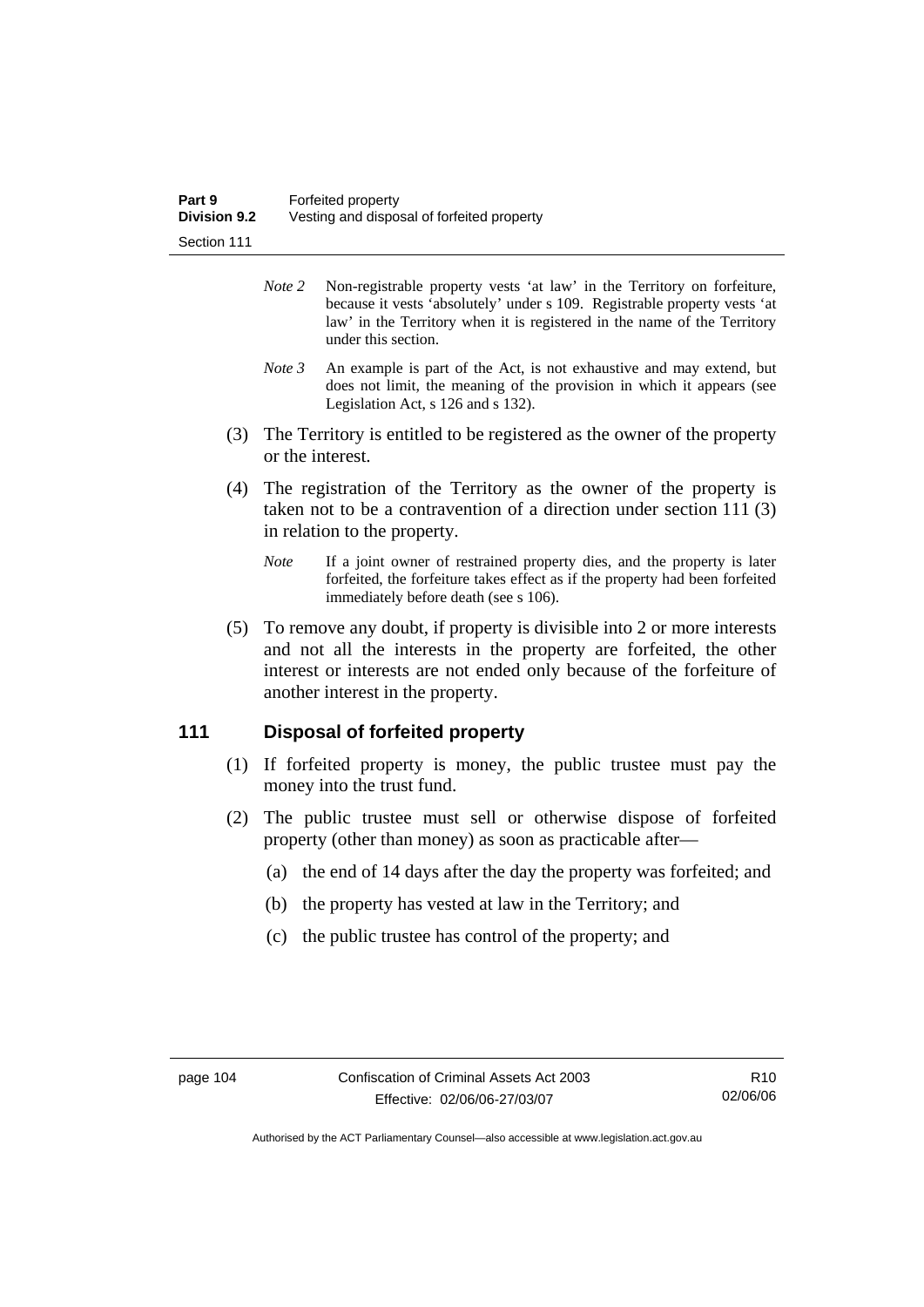- (d) if applicable—the end of 14 days after all confiscation proceedings in relation to the property have been finalised.
- *Note 1* A restraining order stops applying to property when the property vests in law in the Territory and the public trustee takes control of the property (see s  $45(1)(b)$ ).
- *Note 2* The 14-day periods reflect the application periods for return or compensation orders under div 9.5 and buy-back orders under div 9.6.
- *Note 3* For the sale of jointly owned property, see s 116.
- (3) However, the Minister may, after all confiscation proceedings in relation to forfeited property are finalised and before the public trustee deals with the property under subsection (1) or (2), direct that the property be dealt with in accordance with the direction (including in accordance with a law stated in the direction).
- (4) The public trustee must comply with the Minister's direction.
- (5) Also, if the DPP tells the public trustee that forfeited property has evidentiary value in a criminal proceeding, the property must not be sold or otherwise disposed of before the criminal proceeding is finalised, other than—
	- (a) for the purpose of vesting the property at law in the Territory or allowing the public trustee to take control of the property; or
	- (b) in accordance with a written direction of the DPP.

# **Division 9.3 Improperly obtained registered property interests**

*Note* For general provisions about a proceeding for an order under this section (which is a confiscation proceeding—see s 236), see pt 14.

# **112 Application of div 9.3 to registered property interests**

This division applies to forfeited property if—

 (a) the property has vested in law in the Territory after a registered property interest in the property was created; or

| R10      | Confiscation of Criminal Assets Act 2003 | page 105 |
|----------|------------------------------------------|----------|
| 02/06/06 | Effective: 02/06/06-27/03/07             |          |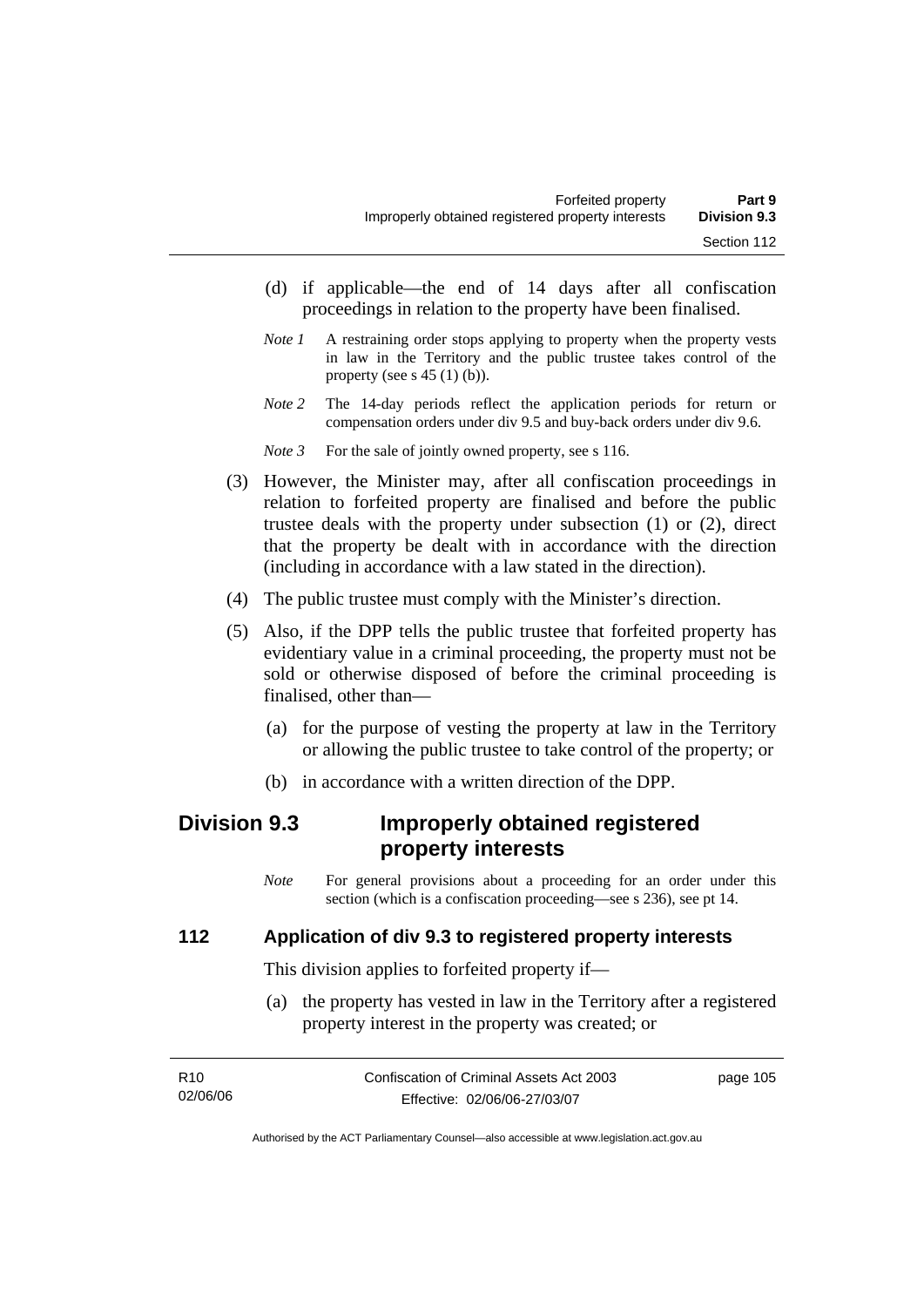- (b) if the property was jointly owned immediately before forfeiture—the property has vested in trustees for sale under section 117 after the interest was created.
- *Note* If a joint owner of restrained property dies, and the property is later forfeited, the forfeiture takes effect as if the property had been forfeited immediately before death (see s 106).

## **113 Discharge of prior registered property interests given for improper purposes**

- (1) An interested person may apply to a relevant court for an order discharging a registered property interest to which forfeited property is subject.
- (2) The court must order the discharge of the registered property interest unless satisfied that—
	- (a) the interest was acquired honestly and for sufficient consideration and the person took reasonable care to establish that the interest could be lawfully acquired by the person; and
	- (b) for a registered property interest that was acquired otherwise than in the ordinary course of business—
		- (i) the owner of the registered property interest was not a party to the offence (or a related offence) in relation to which the forfeiture was made; and
		- (ii) the property is not subject to the effective control of the person who committed the offence (or a related offence) in relation to which the forfeiture was made.
		- *Note* For the meaning of *effective control*, see s 14.
- (3) On application by an interested person, a person responsible for a statutory property register must make the entries in the register that are necessary or desirable to give effect to the court order.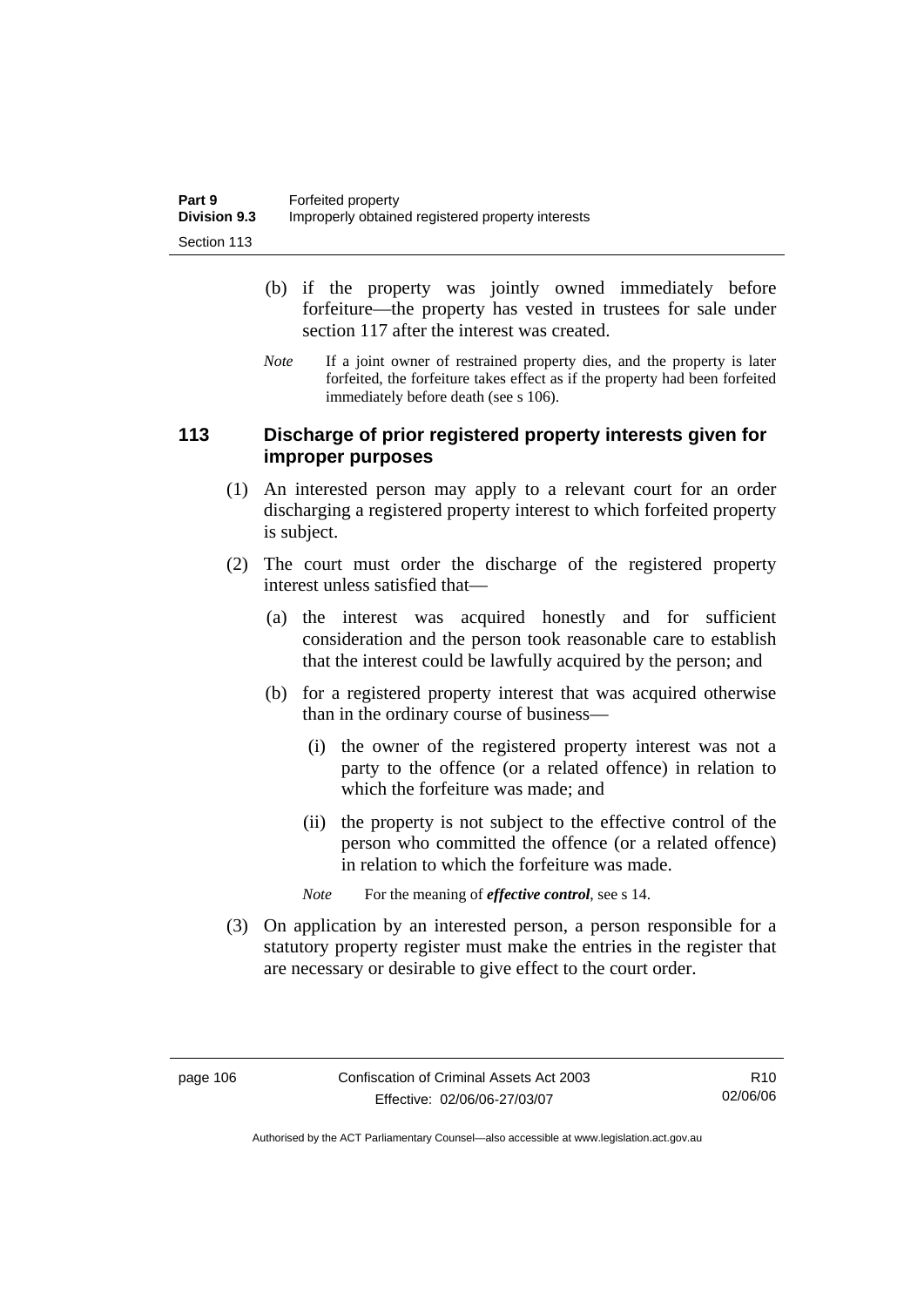Section 114

# **Division 9.4 Sale of jointly owned forfeited property**

*Note* For general provisions about proceedings for orders under this division (which are confiscation proceedings—see s 236), see pt 14.

# **114 Application of div 9.4 to jointly owned property**

- (1) This division applies to jointly owned property if the property, or an interest in the property, is forfeited under this Act.
	- *Note 1* A registered interstate automatic forfeiture decision is taken to be an automatic forfeiture under this Act (see s 139).
	- *Note 2* A registered interstate forfeiture order is taken to be a forfeiture order under this Act (see s 139).
- (2) However, this division does not affect any right of a person to sell an interest in the property that has not been forfeited if the property is not subject to an order under this division.

# **115 Inconsistency with Trustee Act or Conveyancing Act**

- (1) This section applies if there is an inconsistency between—
	- (a) this division or a court order under this division; and
	- (b) the *Trustee Act 1925* or the *Conveyancing Act 1919*, division 4.5 (Dispositions on trust for sale or with power of sale).
- (2) If this section applies, this division or the court order overrides the legislation mentioned in subsection (1) (b), to the extent of the inconsistency.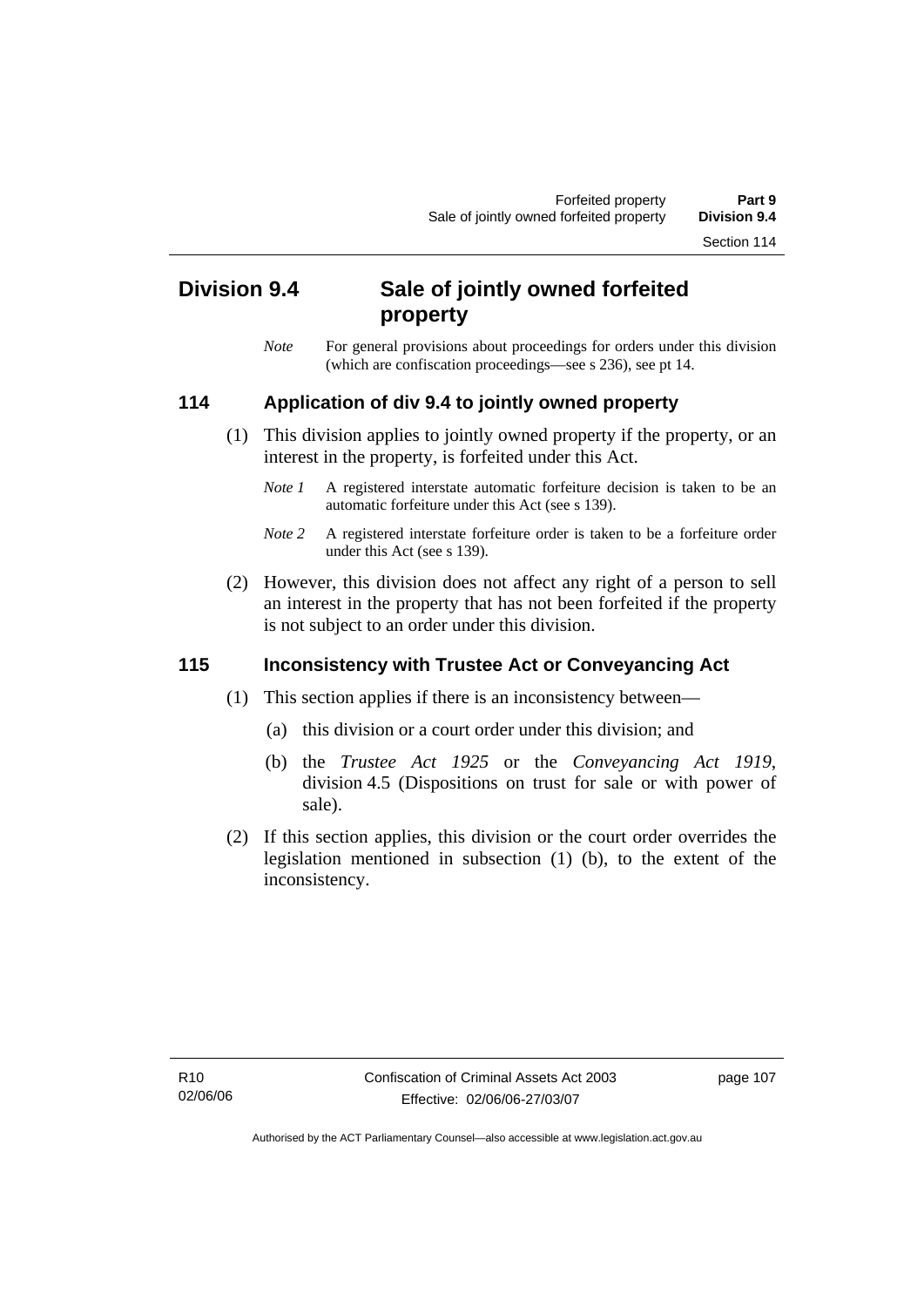### **116 Order for sale of jointly owned property**

- (1) An interested person may apply to a relevant court for an order for the sale under a trust for sale of jointly owned property to which this division applies.
	- *Note* A trust for sale allows property to be sold over the objections of a person.
- (2) The court may order the sale of the property under a trust for sale if satisfied that the sale of the property—
	- (a) is the most practical way of ensuring a reasonable price for the property or a joint owner's interest in the property; or
	- (b) is just and equitable in all the circumstances.
- (3) The court may give the trustees any directions about the property, its sale and the proceeds of the sale that the court considers appropriate.

#### **Examples of directions**

- 1 a direction that the trustees obtain a valuation of the property from a qualified valuer before the sale
- 2 a direction that the property must only be sold by auction
- 3 a direction fixing the reserve price for the sale of the property at auction
- 4 if a joint owner is allowed to buy the property, a direction that the joint owner may set off against the purchase price any share of that person in the proceeds of the sale
- *Note* An example is part of the Act, is not exhaustive and may extend, but does not limit, the meaning of the provision in which it appears (see Legislation Act, s 126 and s 132).
- (4) A joint owner of the property may buy the property only if a direction of the court allows the person to buy the property.
- (5) On application by the purchaser of the property, a person responsible for a statutory property register must make the entries in the register that are necessary or desirable to give effect to the sale of the property in accordance with the court order (and any directions of the court).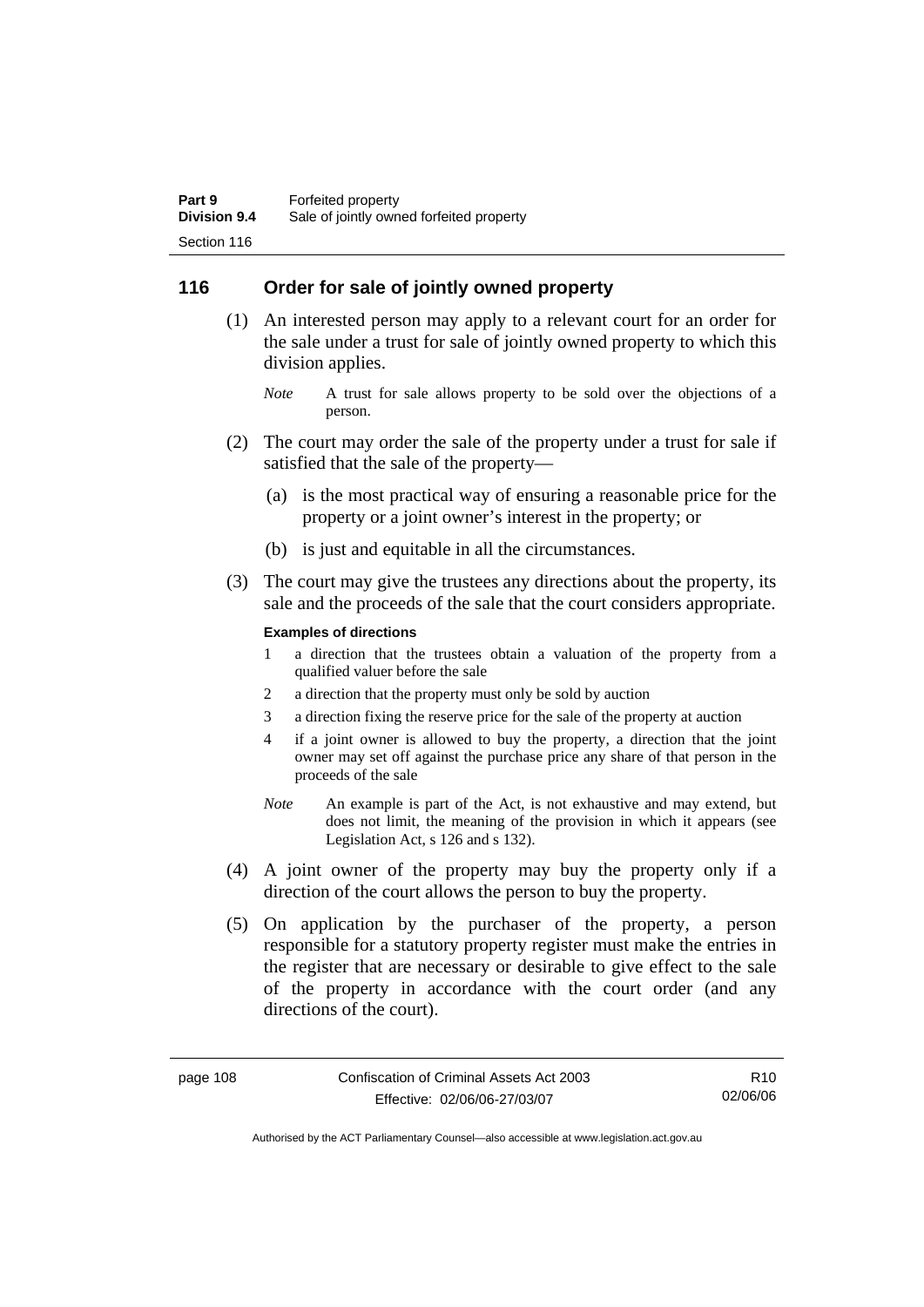# **117 Trust for sale of property**

- (1) If a relevant court makes an order for the sale of property under a trust for sale, the court must appoint trustees for the sale.
- (2) The trustees hold the property under a trust for sale to sell the property and, after payment of the costs and expenses of the sale and of any outgoings in relation to the property, to pay the proceeds of the sale and any income from the property to the court.
- (3) The property vests in the trustees on their appointment.
- (4) The property vests in the trustees subject to any registered property interests that apply to all of the property, other than an undivided share of the property.

### **118 Effect of trust for sale on joint ownership**

The joint ownership of the property ends on the vesting of the property in the trustees.

## **119 Distribution of proceeds of sale of property**

- (1) The amount paid to a relevant court under section 117 (2) is payable to the Territory.
- (2) However, the court may order the payment of part or all of the amount to a person (an *innocent joint owner*) who was a joint owner of the property immediately before it was sold under this division if—
	- (a) the innocent joint owner was not a party to the offence (or a related offence) in relation to which the forfeiture was made; and
	- (b) the innocent joint owner's interest is not subject to the effective control of a person who committed the offence (or a related offence) (an *offender*) in relation to which the forfeiture was made; and
		- *Note* For the meaning of *effective control*, see s 14.

| R <sub>10</sub> | Confiscation of Criminal Assets Act 2003 | page 109 |
|-----------------|------------------------------------------|----------|
| 02/06/06        | Effective: 02/06/06-27/03/07             |          |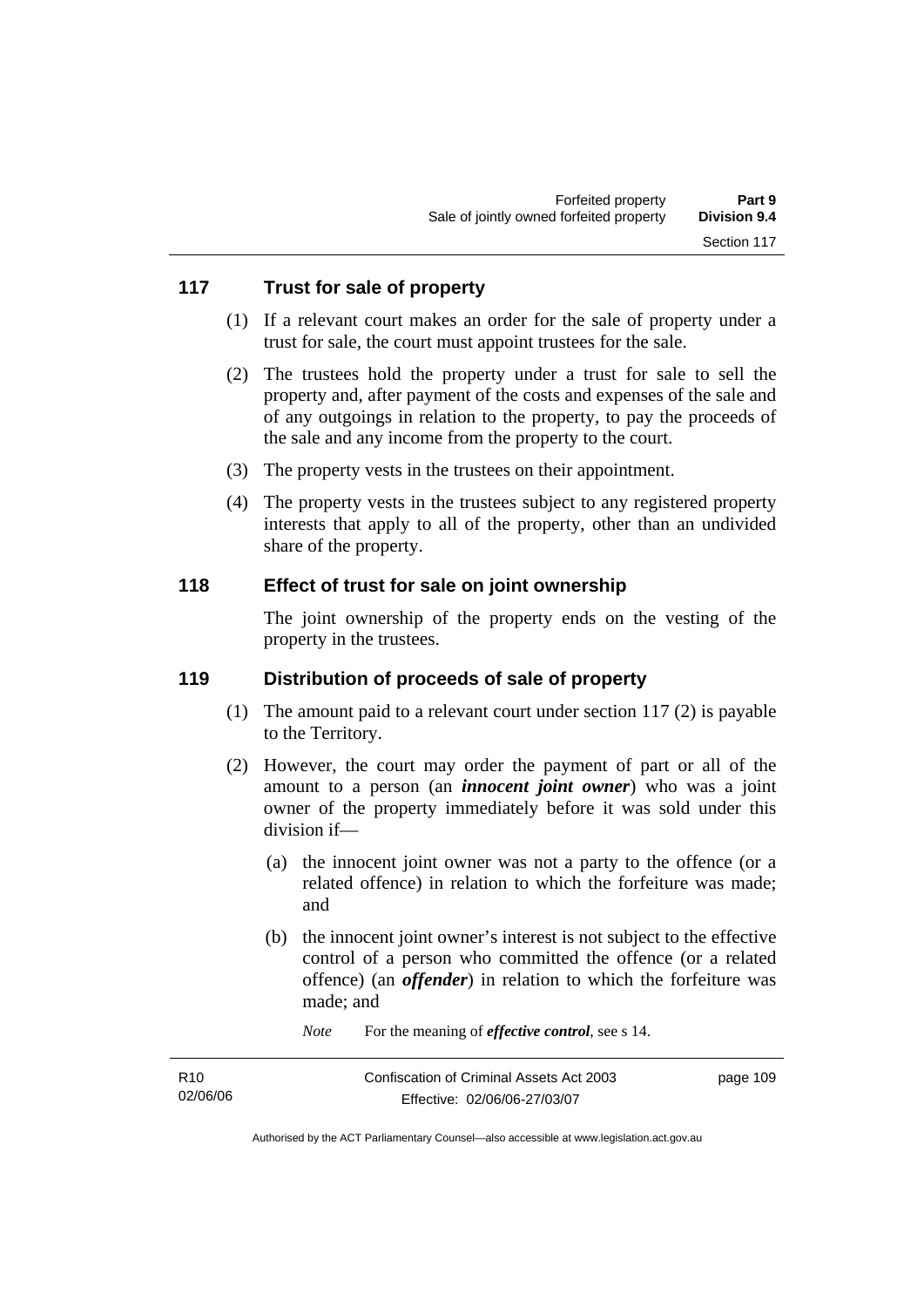- (c) for property acquired completely or partly, or directly or indirectly, from an offender—the property was acquired honestly and for sufficient consideration and the innocent joint owner took reasonable care to establish that the property could be lawfully acquired by the innocent joint owner.
- (3) For subsection (2), the court may have regard to any matter it considers appropriate, including the relationship between the offender and the innocent joint owner.

## **120 Variation of court order for sale**

On application by the trustees for sale or an interested person, a relevant court may vary an order it has made for the sale of property under a trust for sale (or make or vary any directions about the property, its sale or the proceeds of sale).

# **Division 9.5 Forfeited property—return or compensation**

*Note* For general provisions about a proceeding for a return or compensation order (which is a confiscation proceeding—see s 236), see pt 14.

# **121 Meaning of** *return or compensation order*

In this Act:

*return or compensation order* means an order under section 123 (Return or compensation orders—making) that an interest in forfeited property be returned to the person who held the interest immediately before its forfeiture, or that the Territory pay to the person the value of the interest.

# **122 Return or compensation orders—application**

 (1) A person who held an interest in forfeited property immediately before its forfeiture may apply to a relevant court for a return or compensation order in relation to the interest.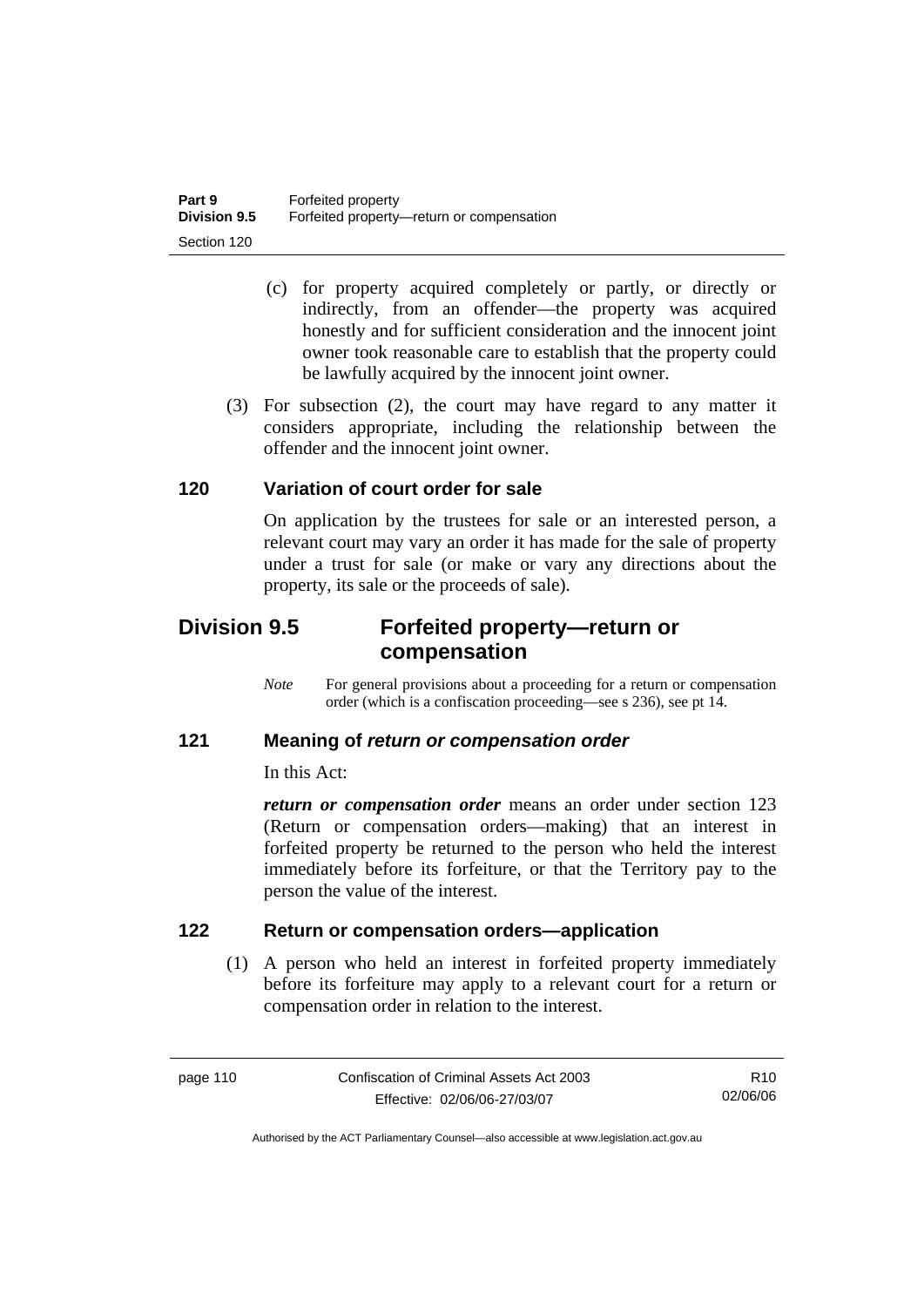- (2) The application may be made only if 1 of the following events happens (a *qualifying event*):
	- (a) if the interest was forfeited under a forfeiture order or automatic forfeiture—the person is cleared of the offence (and any related offences) to which the forfeiture related;

*Note* For the meaning of *cleared*, see s 17.

- (b) if the interest was forfeited under a forfeiture order—the proceeding in relation to the order is finalised and the order is overturned on appeal.
	- *Note* For the meaning of *finalised*, see s 18.
- (3) The application must be made within 14 days after—
	- (a) the day the qualifying event happens; or
	- (b) if the person only became aware of the qualifying event at a later time, and the delay in becoming aware of the event was not because of the person's neglect—the day the person became aware of the qualifying event.
	- *Note* The court may allow leave for an application to be made after a time fixed by this section in certain circumstances (see s 246).

### **123 Return or compensation orders—making**

- (1) On application under section 122, if satisfied that a qualifying event mentioned in section 122 (2) has happened in relation to a forfeited interest, the court may order—
	- (a) that the forfeited interest be returned to the person who held the interest immediately before its forfeiture; or
	- (b) that the Territory pay the person the value of the interest.
- (2) In making the order, the court must—
	- (a) declare the extent, nature and value of the person's interest in the forfeited property; and

page 111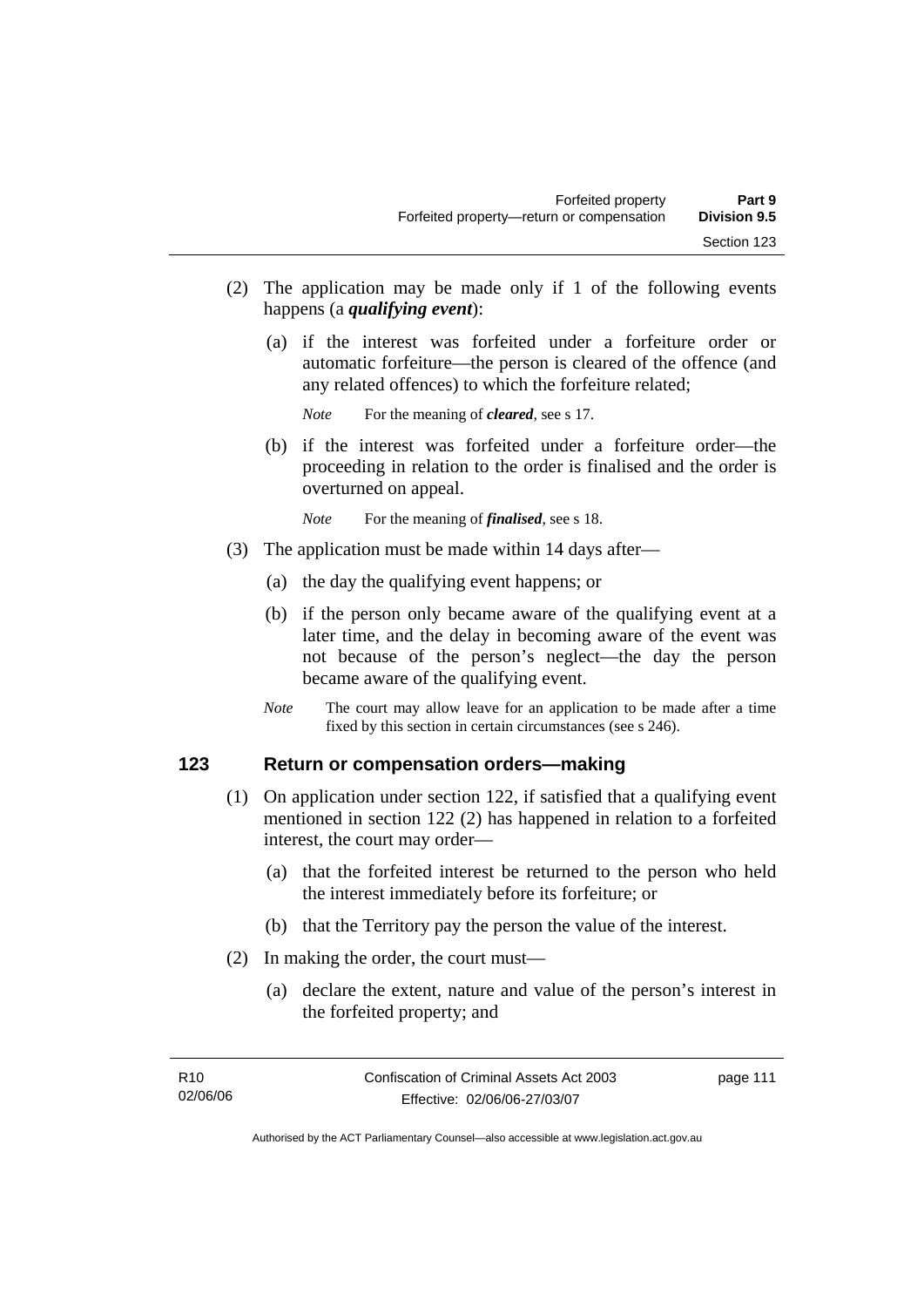(b) order that—

- (i) if the interest is still vested in the Territory—the Territory transfer the interest to the person; or
- (ii) in any other case—the public trustee pay the person the value declared under paragraph (a).

# **Division 9.6 Forfeited property—buyback of interest**

*Note* For general provisions about a proceeding for a buyback order (which is a confiscation proceeding—see s 236), see pt 14.

### **124 Meaning of** *buyback order*

In this Act:

*buyback order* means an order under section 126 (Buyback orders making) declaring that a person may buy an interest in forfeited property from the Territory.

### **125 Buyback orders—application**

- (1) A person who held an interest in forfeited property immediately before its forfeiture may apply to a relevant court for a buyback order in relation to—
	- (a) that interest; or
	- (b) any other interest in the forfeited property; or
	- (c) all interests in the forfeited property.
- (2) The application must be made within 14 days after—
	- (a) the day the interest formerly held by the person was forfeited; or
	- (b) if the person only became aware of the forfeiture at a later time, and the delay in becoming aware of the forfeiture was not

R10 02/06/06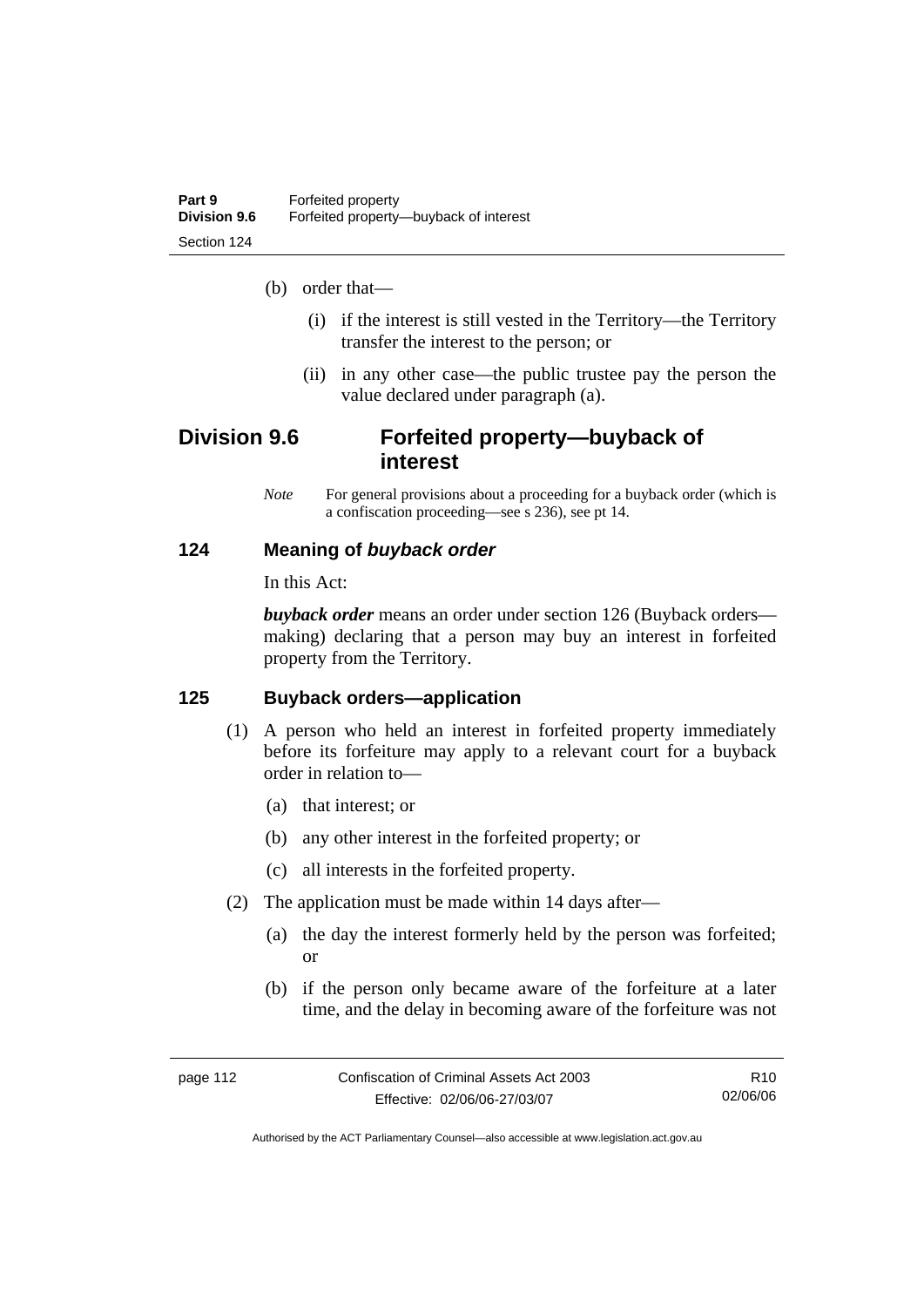because of the person's neglect—the day the person became aware of the forfeiture.

*Note* The court may allow leave for an application to be made after a time fixed by this section in certain circumstances (see s 246).

### **126 Buyback orders—making**

- (1) On application under section 125, the court may, by order, declare that a person may buy an interest in forfeited property from the Territory if it is satisfied that—
	- (a) the interest is still vested in the Territory; and
	- (b) it would not be contrary to the public interest (including for the purposes of this Act) to do so; and
	- (c) if the order applied for is in relation to an interest other than the interest formerly held by the person—no-one else who held an interest in the forfeited property immediately before forfeiture objects to the making of the order.
		- *Note* The applicant must give notice of the application to anyone else the applicant knows to have had an interest in the property immediately before forfeiture (see s 244).
- (2) In making the order, the court must declare—
	- (a) the extent, nature and value of the interest in the forfeited property that is to be bought from the Territory; and
	- (b) that the interest may be bought from the Territory for the value declared under paragraph (a) within 1 month after the day the order is made.

# **127 Buyback orders—buying interest in property**

If a buyback order is made, and the applicant for the order pays to the public trustee the value declared under section 126 (2) (a) within 1 month after the day the order is made, the Territory must transfer the interest to the applicant.

page 113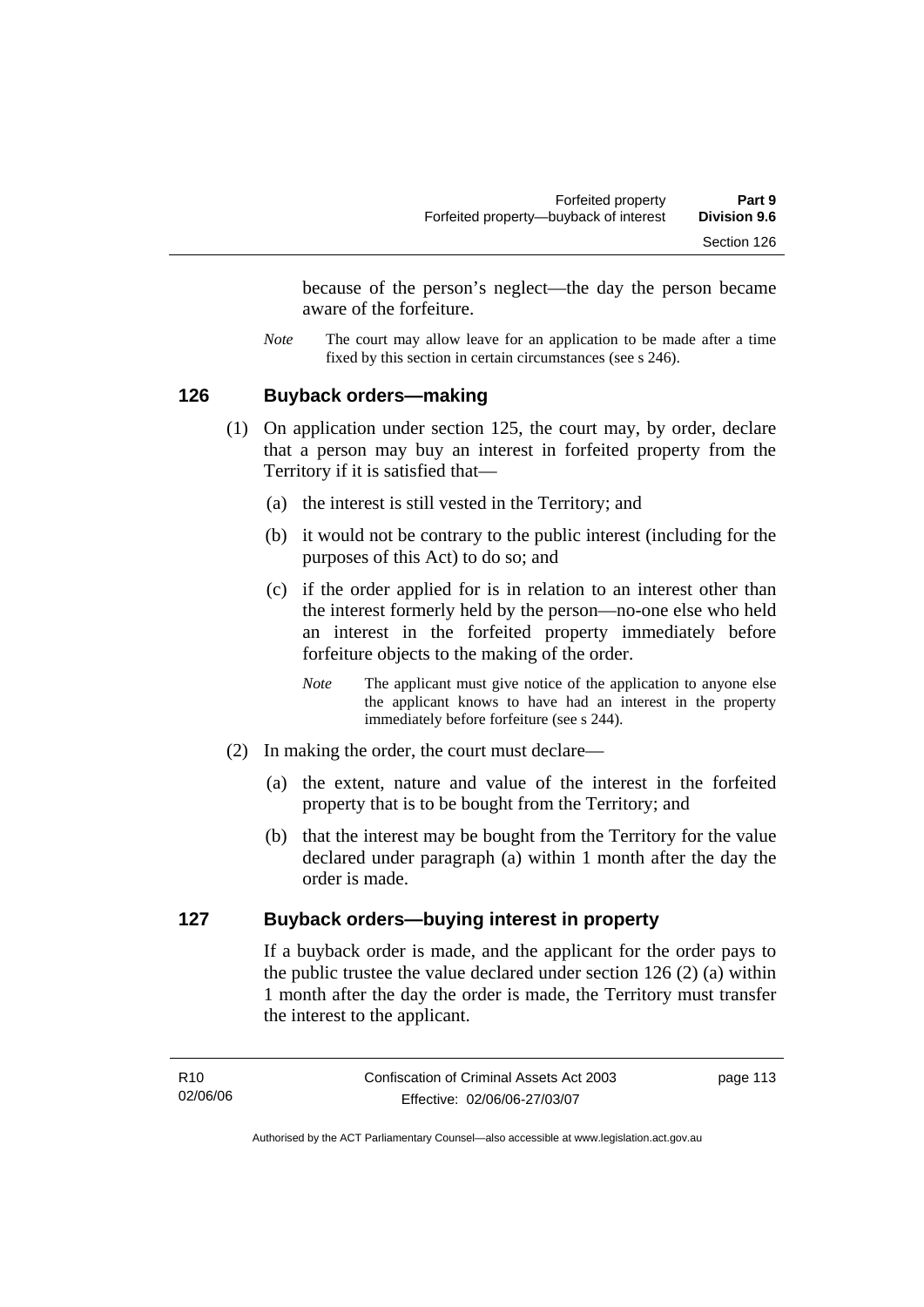#### **Part 10** Confiscated assets trust fund

Section 128

# **Part 10 Confiscated assets trust fund**

### **128 Definitions for pt 10**

In this part:

*distributable funds* means money in the trust fund that is—

- (a) designated as distributable funds by regulation; or
- (b) declared under section 135 (4) (Review of reserved and distributable funds by public trustee) to be distributable funds.

*equitable sharing program*—see section 129.

*reserved funds* means money in the trust fund that is—

- (a) designated as reserved funds by regulation; or
- (b) declared under section 135 (2) to be reserved funds.

## **129 Meaning of** *equitable sharing program*

(1) In this part:

*equitable sharing program* means an arrangement under which all or any of the following happen:

- (a) the Territory shares with the Commonwealth or a State a proportion of any proceeds of an unlawful activity recovered under a territory law (including this Act), if, in the Minister's opinion, the Commonwealth or that State has made a significant contribution to the recovery of the proceeds or to the investigation or prosecution of the unlawful activity;
- (b) the Commonwealth or a State shares with the Territory a proportion of any proceeds of an unlawful activity recovered under a law of the Commonwealth or that State, if, in the opinion of the appropriate Minister of the Commonwealth or

| page 114 | Confiscation of Criminal Assets Act 2003 | R <sub>10</sub> |
|----------|------------------------------------------|-----------------|
|          | Effective: 02/06/06-27/03/07             | 02/06/06        |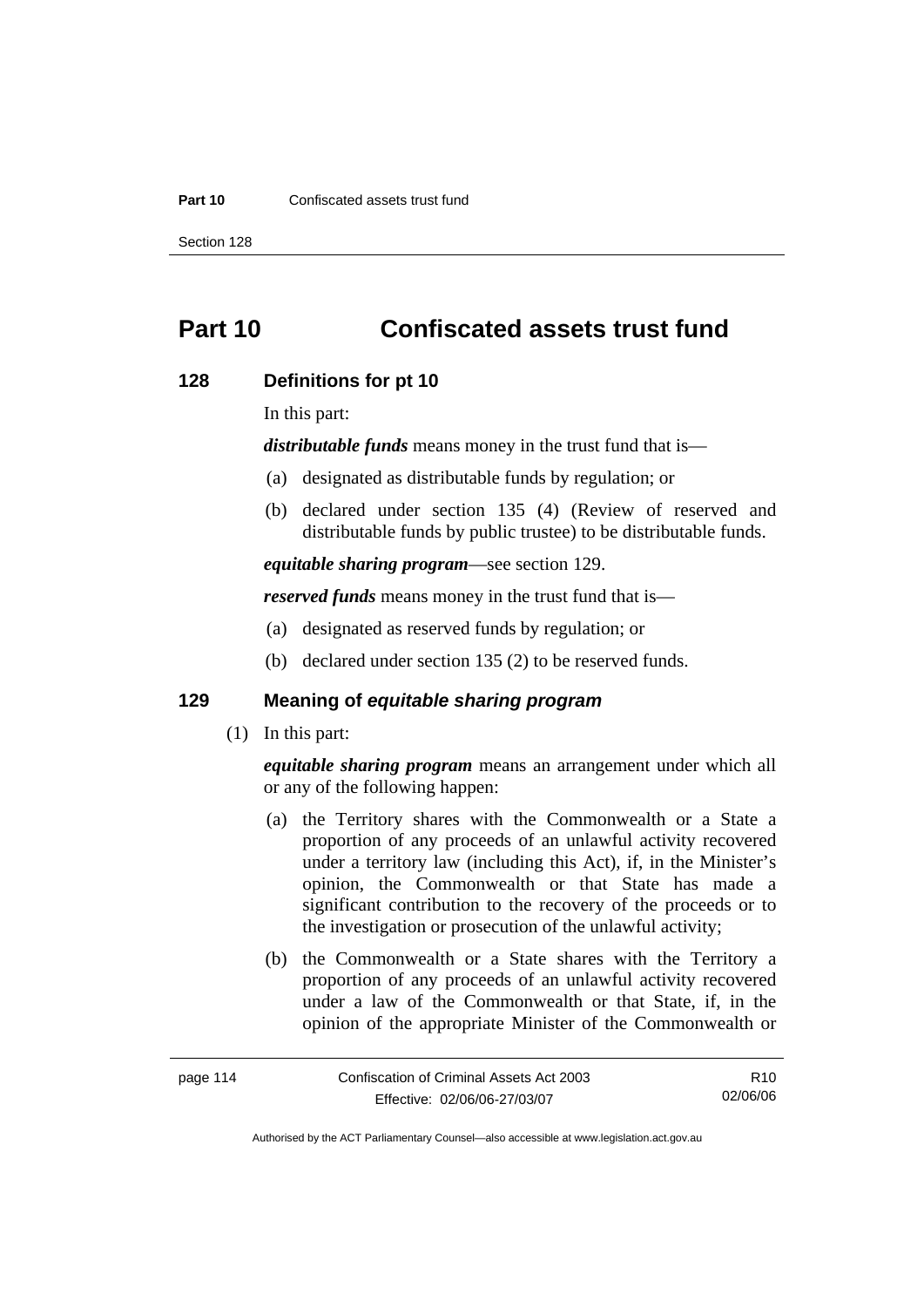that State, the Territory has made a significant contribution to the recovery of the proceeds;

- (c) the Territory shares with a foreign country a proportion of the proceeds of any unlawful activity recovered under a territory law, if, in the Minister's opinion, the foreign country has made a significant contribution to the recovery of the proceeds or to the investigation or prosecution of the unlawful activity.
- (2) In subsection (1):

*unlawful activity* means an act or omission that is—

- (a) an indictable offence; or
- (b) an offence against a law of a foreign country.
- *Note Indictable offence* includes an offence against the law of the Commonwealth, a State or another Territory that may be dealt with under a law of the Commonwealth, the State or the other Territory as an indictable offence (see s 13 (2)).

### **130 Establishment of trust fund**

There is to be a trust fund called the confiscated assets trust fund.

### **131 Payments into trust fund**

- (1) The following amounts must be paid into the trust fund:
	- (a) the income from the administration of restrained property;
	- (b) the forfeited money mentioned in section 111 (1) (Disposal of forfeited property) and the Criminal Code, section 377 (Unlawful possession offence—disposal of forfeited property by public trustee);
	- (c) income earned from forfeited property (including income from the administration of the property);
	- (d) amounts raised from the sale of property to satisfy penalty orders, including any income earned from those amounts;

| R10      | Confiscation of Criminal Assets Act 2003 | page 115 |
|----------|------------------------------------------|----------|
| 02/06/06 | Effective: 02/06/06-27/03/07             |          |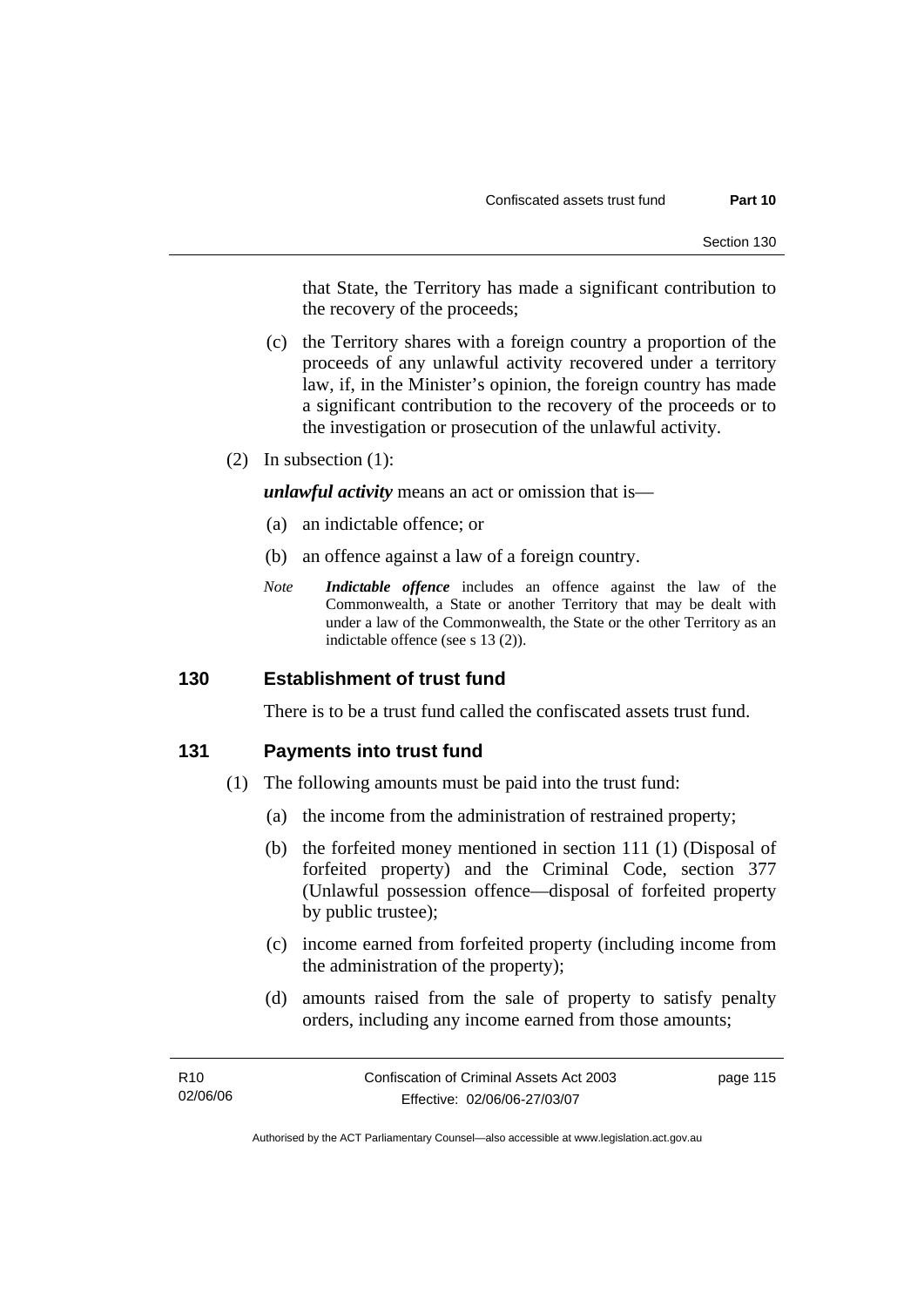#### **Part 10** Confiscated assets trust fund

Section 132

- (e) payments for forfeited property that is bought back under a buyback order;
- (f) the remainder of the proceeds mentioned in the *Crimes Act 1900*, section 250 (2) (b) (Disposal of forfeited articles by public trustee) and the Criminal Code, section 377 (3) (b);
- (g) the proceeds of the enforcement of registered interstate automatic forfeiture decisions and registered interstate forfeiture orders;
- (h) payments and the proceeds of property sold to satisfy an interstate penalty orders;
- (i) payments received under the equitable sharing program.
- (2) However, this section does not apply in relation to forfeited property to which a direction under section 111 (3) (Disposal of forfeited property) applies.
- (3) Amounts paid into the trust fund must be designated as reserved funds or distributable funds in accordance with the regulations (if any).
- (4) All amounts payable into the trust fund must be paid into a trust banking account maintained under the *Financial Management Act 1996*, section 51 (Departmental trust banking accounts).

### **132 Purposes of trust fund**

- (1) The trust fund may be used to make payments from reserved funds for the following purposes:
	- (a) payments under return or compensation orders;
	- (b) payments of compensation under the Criminal Code, section 378 (Unlawful possession offence—return of or compensation for forfeited property);
	- (c) if property in the possession or control of the public trustee is returned, or compensation paid for property that has been

| page 116 | Confiscation of Criminal Assets Act 2003 | R10.     |
|----------|------------------------------------------|----------|
|          | Effective: 02/06/06-27/03/07             | 02/06/06 |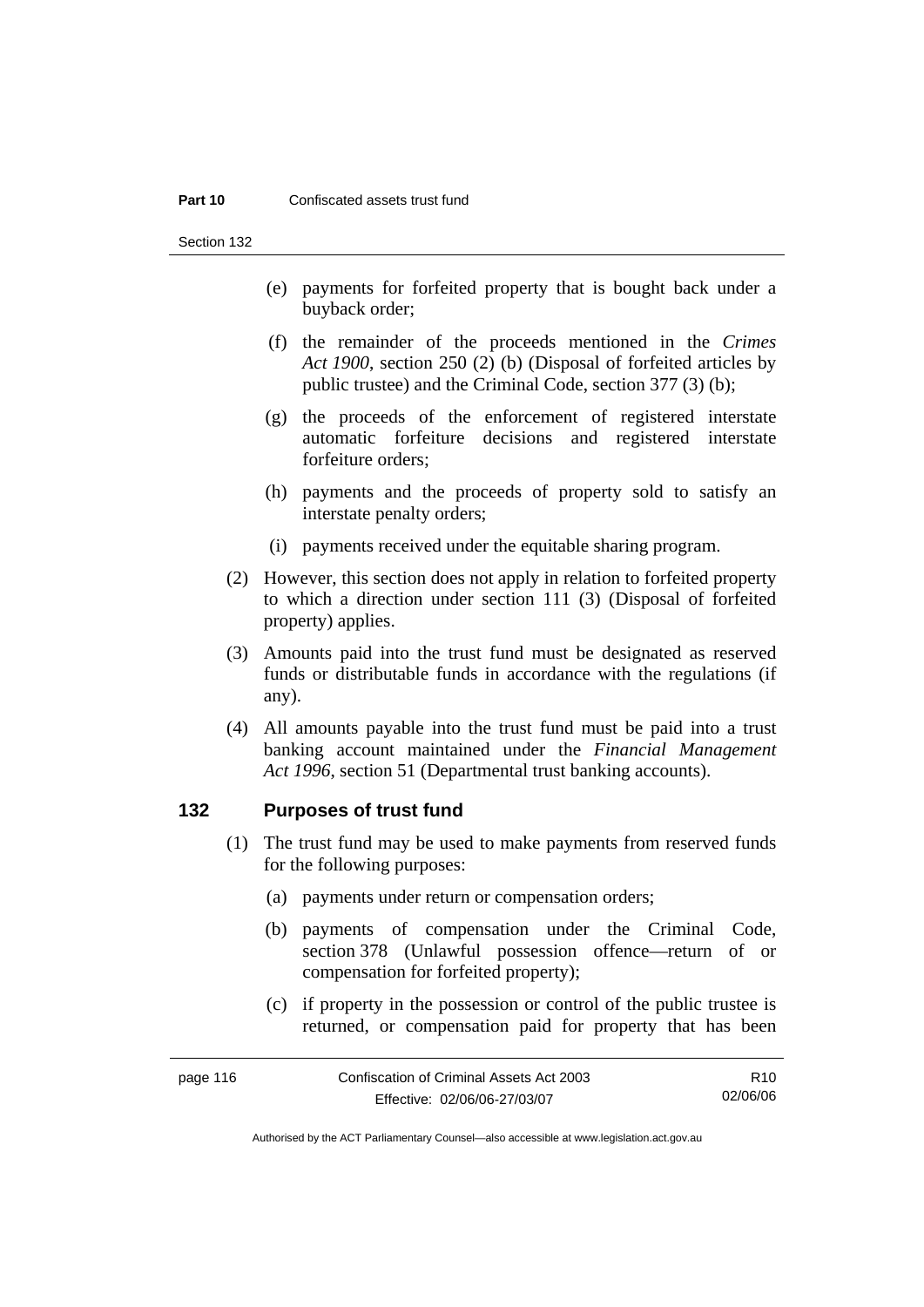under the control of the public trustee, under a return or compensation order—any costs, charges or expenses deducted by the public trustee in relation to the property;

- (d) the annual management fee prescribed by regulation for the public trustee;
- (e) other costs, charges or expenses of the public trustee in relation to the exercise of functions under this Act;
- (f) payments under the equitable sharing program.
- (2) The trust fund may be used to make payments from distributable funds in accordance with section 134 (2) (Distribution of surplus funds).

## **133 Payments from trust fund**

- (1) Payments must be made in accordance with the principle that payments for a purpose for which reserved funds may be used have priority over payments for purposes for which distributable funds may be used.
- (2) The public trustee may make payments for the purposes of the trust fund.
- (3) However, a payment under the equitable sharing program or from distributable funds may be made only in accordance with a written direction of the Minister.

### **134 Distribution of surplus funds**

- (1) For section 132 (2) (Purposes of trust fund), the Minister must, at least once in each financial year, decide the amount of distributable funds available for payment from the trust fund.
- (2) The Minister may approve the use of part or all of the decided amount for any of the following purposes:
	- (a) the enforcement of territory laws;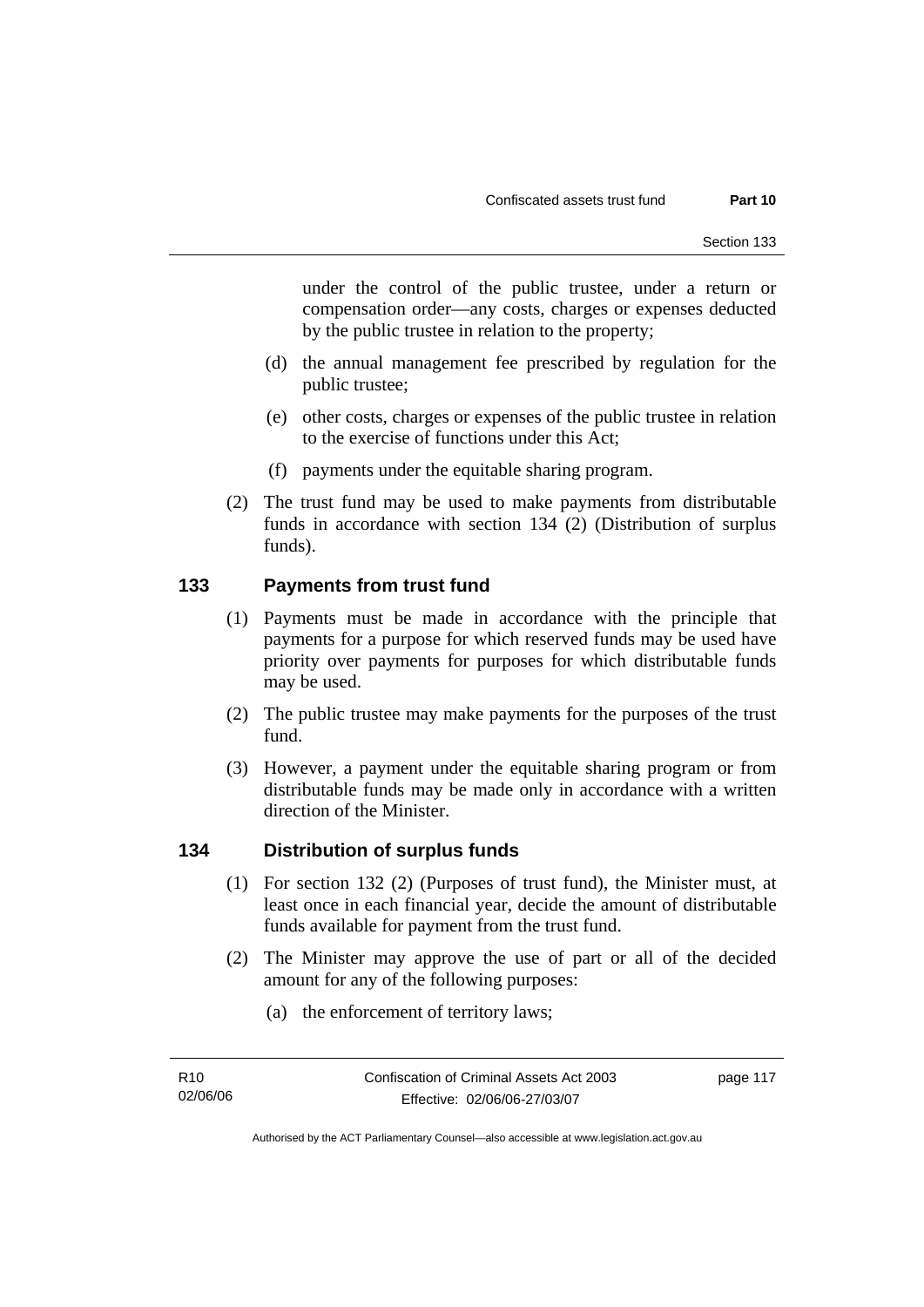#### **Part 10** Confiscated assets trust fund

Section 135

- (b) criminal justice activities;
- (c) crime prevention;
- (d) assistance to victims of crime;
- (e) the prevention of drug abuse;
- (f) the rehabilitation of drug users;
- (g) a purpose prescribed by regulation relating to law enforcement or drug rehabilitation and education.
- (3) An approval is a notifiable instrument.

*Note* A notifiable instrument must be notified under the Legislation Act.

### **135 Review of reserved and distributable funds by public trustee**

- (1) The public trustee must review the trust fund at least twice each year to decide whether the amount of reserved funds is likely to be sufficient to meet the payments from reserved funds that may be made within the 6-month period after the review.
- (2) If the public trustee considers that the amount of reserved funds is likely to be insufficient, the public trustee must declare, in writing, an amount of distributable funds to be reserved funds.
- (3) The amount declared must not be more than is necessary to increase the amount of reserved funds to what is required to meet payments from reserved funds within the 6 months after the declaration is made.
- (4) If the public trustee considers that the amount of reserved funds is likely to be more than is necessary, the public trustee must declare, in writing, the amount of the surplus funds to be distributable funds.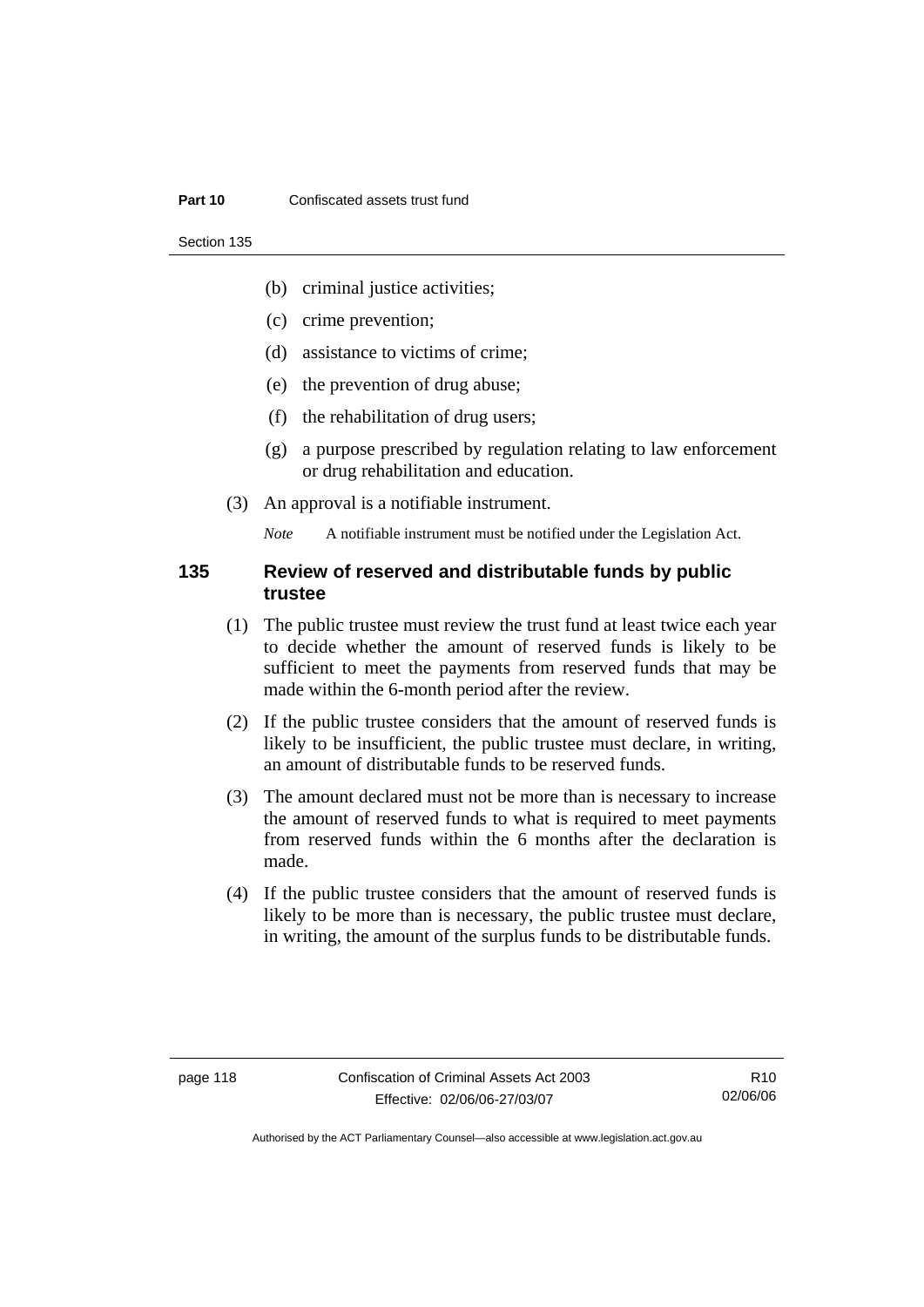# **Part 11** Interstate orders

*Note* Proceedings under this part are civil, not criminal (see s 237 (1) (b)).

### **136 Meaning of** *authenticated* **for pt 11**

In this part:

*authenticated*, in relation to a corresponding law order, means authenticated by the entity that made the order in accordance with the corresponding law under which the order was made or the practice of the entity.

### **Example**

if the entity is a court, the order may be authenticated by the court's seal or stamp

*Note* An example is part of the Act, is not exhaustive and may extend, but does not limit, the meaning of the provision in which it appears (see Legislation Act, s 126 and s 132).

### **137 Interstate restraining and forfeiture orders etc registration**

- (1) This section applies if—
	- (a) an interstate restraining order expressly applies to—
		- (i) stated property in the ACT; or
		- (ii) all the property in the ACT of a person; or
		- (iii) all the property (other than stated property) in the ACT of a person; or
	- (b) an interstate automatic forfeiture decision expressly applies to property in the ACT; or
	- (c) an interstate forfeiture order expressly applies to property in the ACT.

page 119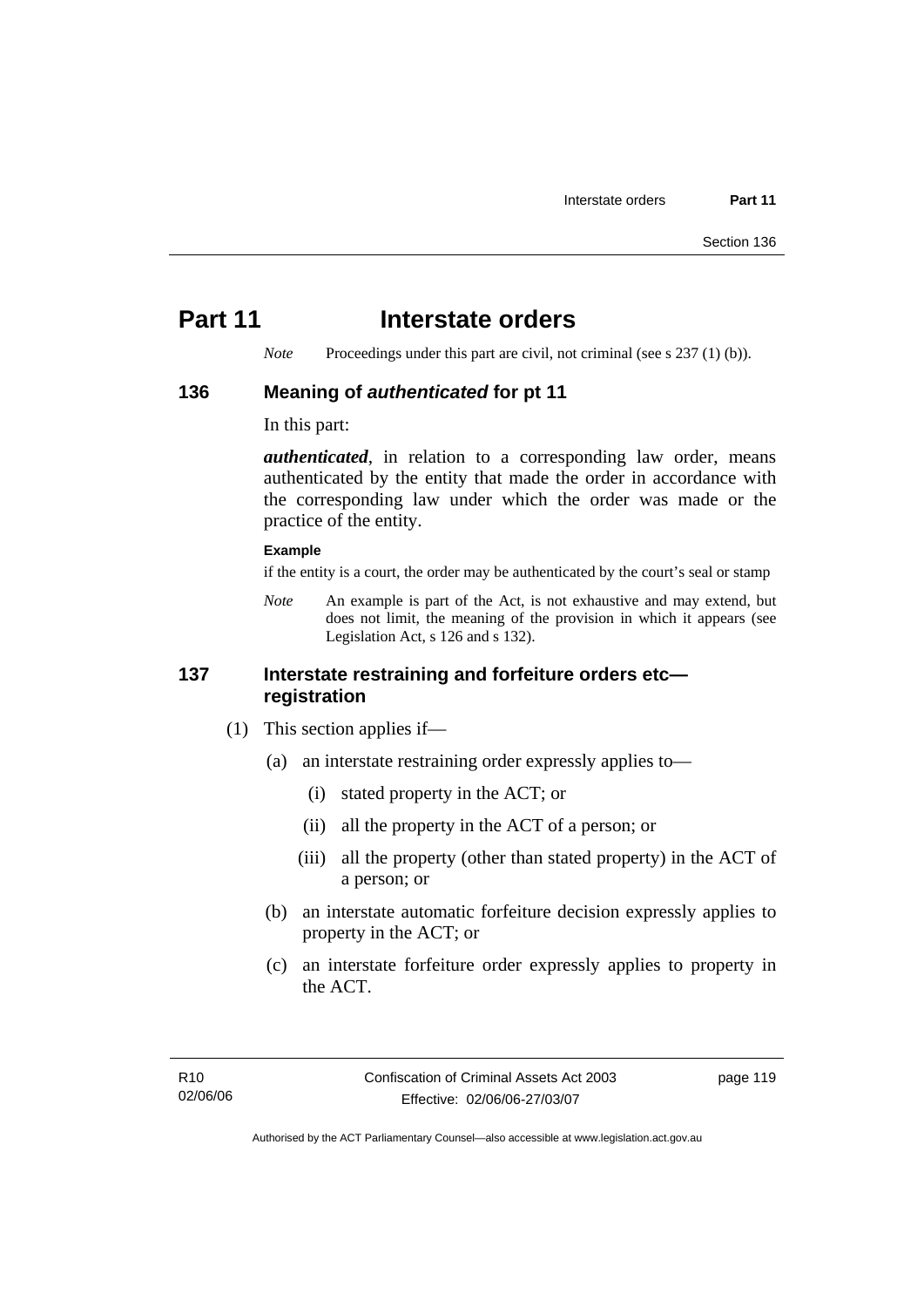#### **Part 11 Interstate orders**

Section 138

- (2) An authenticated copy of the order or decision may be registered in a relevant court by the applicant for the order or decision, the DPP or a person prescribed by regulation.
- (3) An authenticated copy of any amendment of the order or decision (made before or after the registration of the order or decision) may be registered in a relevant court by a person mentioned in subsection (2).
- (4) Registration of the order or decision, and any amendment of the order or decision, may be refused to the extent that the order or decision, or the order or decision as amended, could not, on registration, be enforced in the ACT.
- (5) The order or decision, and any amendment of the order or decision, must be registered in accordance with the procedure of the relevant court.

## **138 Interstate restraining and forfeiture orders etc—interim registration**

- (1) This section applies to an electronic copy of an authenticated interstate restraining order, interstate automatic forfeiture decision or interstate forfeiture order or of an authenticated copy of any amendment of such an order or decision.
- (2) If the electronic copy is certified in accordance with the procedure of a relevant court, it is taken, for this Act, to be an authenticated copy of the order, decision or amendment.
- (3) However, if the order, decision or amendment is registered in the relevant court using the electronic copy, the registration ceases to have effect at the end of 5 days after the day of registration, or when an authenticated copy of the order, decision or amendment is registered, whichever happens first.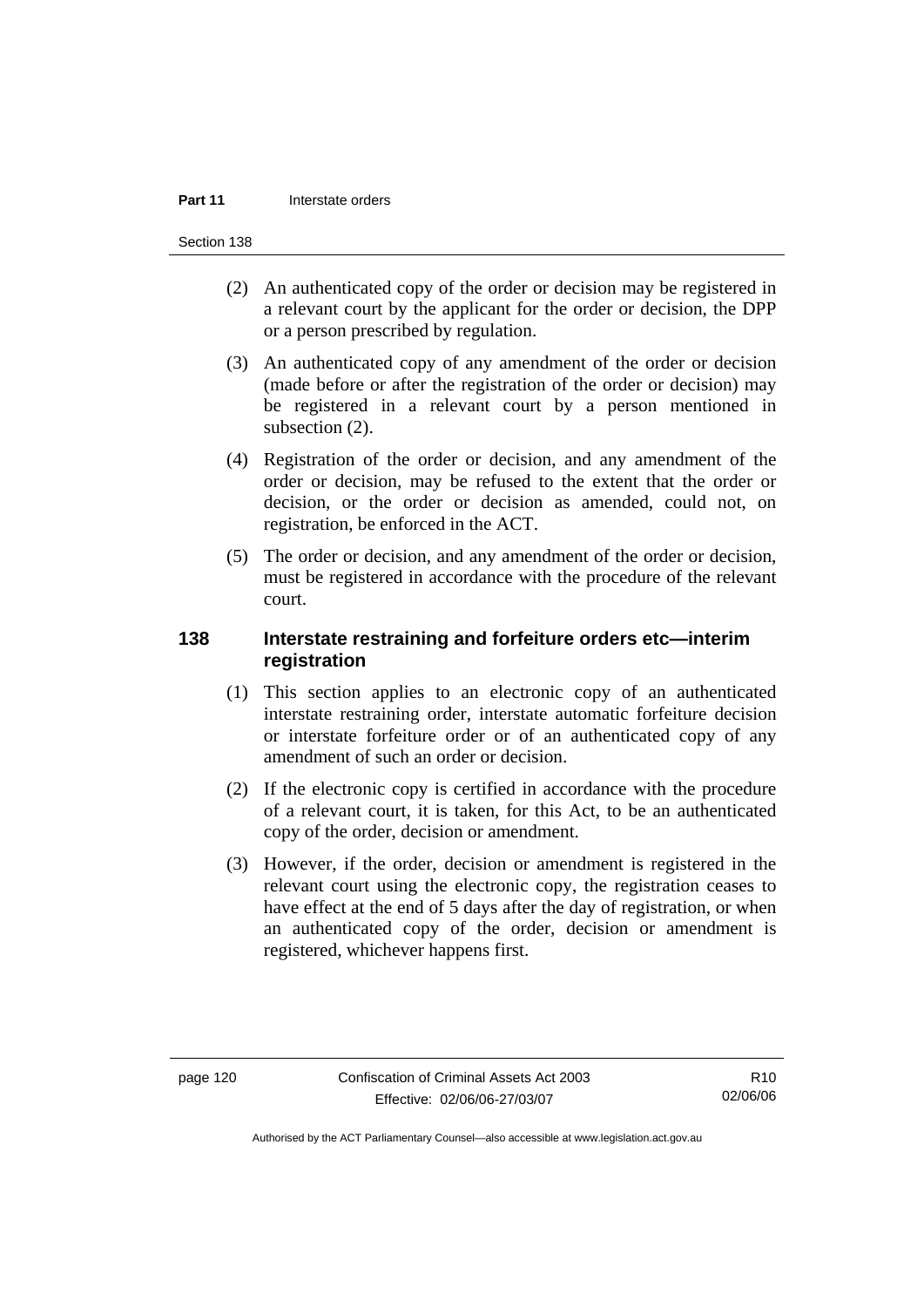(4) In this section:

*electronic copy*, of a document, includes the following copies of the document:

- (a) a faxed copy;
- (b) an emailed copy;
- (c) a scanned copy.

### **139 Interstate restraining and forfeiture orders etc—effect of registration**

- (1) For this Act, a registered interstate restraining order is taken to be a restraining order under this Act.
- (2) For this Act, a registered interstate automatic forfeiture decision is taken to be an automatic forfeiture under division 5.2 (Automatic forfeiture—conviction for serious offences).
- (3) For this Act, a registered interstate civil forfeiture order is taken to be a civil forfeiture order under this Act.
- (4) For this Act, a registered interstate conviction forfeiture order is taken to be a conviction forfeiture order under this Act.
- (5) An amendment of a registered interstate order or decision mentioned in this section has effect for this Act only if it is registered under this part.

## **140 Interstate restraining and forfeiture orders etc—ending of registration**

A registered interstate restraining order, automatic forfeiture decision or forfeiture order ceases to be registered under this Act if—

 (a) it ceases to be in force under the corresponding law under which it was made; or

page 121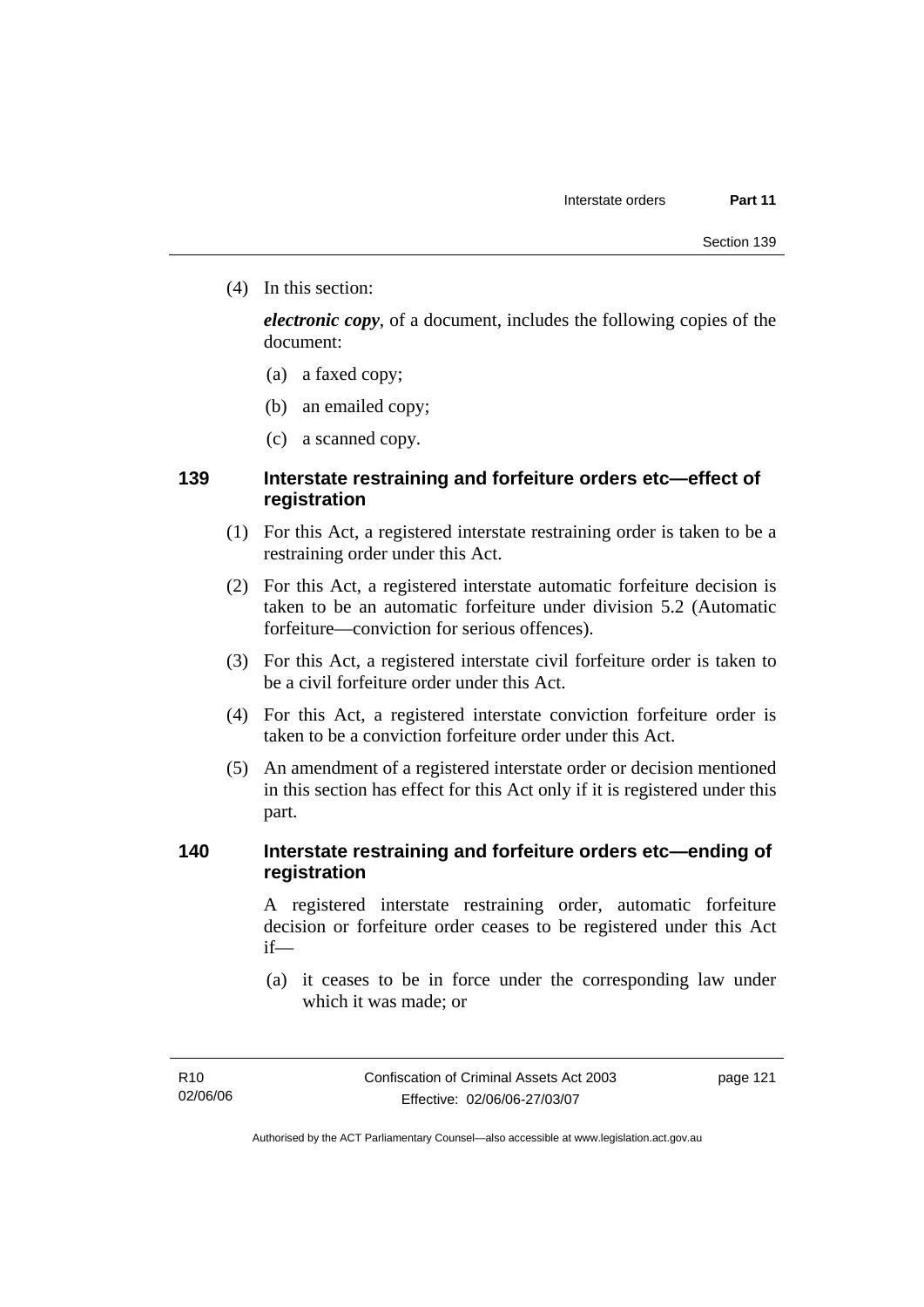#### **Part 11 Interstate orders**

Section 141

(b) its registration is cancelled under section 141.

### **141 Interstate restraining and forfeiture orders etc cancellation of registration**

- (1) The registration of an interstate restraining order, interstate automatic forfeiture decision or interstate forfeiture order may be cancelled by a relevant court, or an officer of a relevant court prescribed by regulation, if—
	- (a) the registration was improperly obtained; or
	- (b) details of any amendment of the order or decision, or any direction of the entity that made the order or decision, was not given to the relevant court in accordance with the procedure of the court.
- (2) The registration of an interstate restraining order, interstate automatic forfeiture decision or interstate forfeiture order, or an amendment of such an order or decision, may be cancelled by a relevant court, to the extent that the order or decision, or the order or decision as amended, cannot be enforced in the ACT.

### **142 Creation of interstate penalty charges**

- (1) This section applies if—
	- (a) an interstate restraining order is made because of the commission, or the alleged commission, of an indictable offence by a person; and
	- (b) an interstate penalty order is made against the person in relation to the offence; and
	- (c) the interstate restraining order is registered under this Act; and
	- (d) the interstate penalty order is registered in the ACT under the *Service and Execution of Process Act 1992* (Cwlth).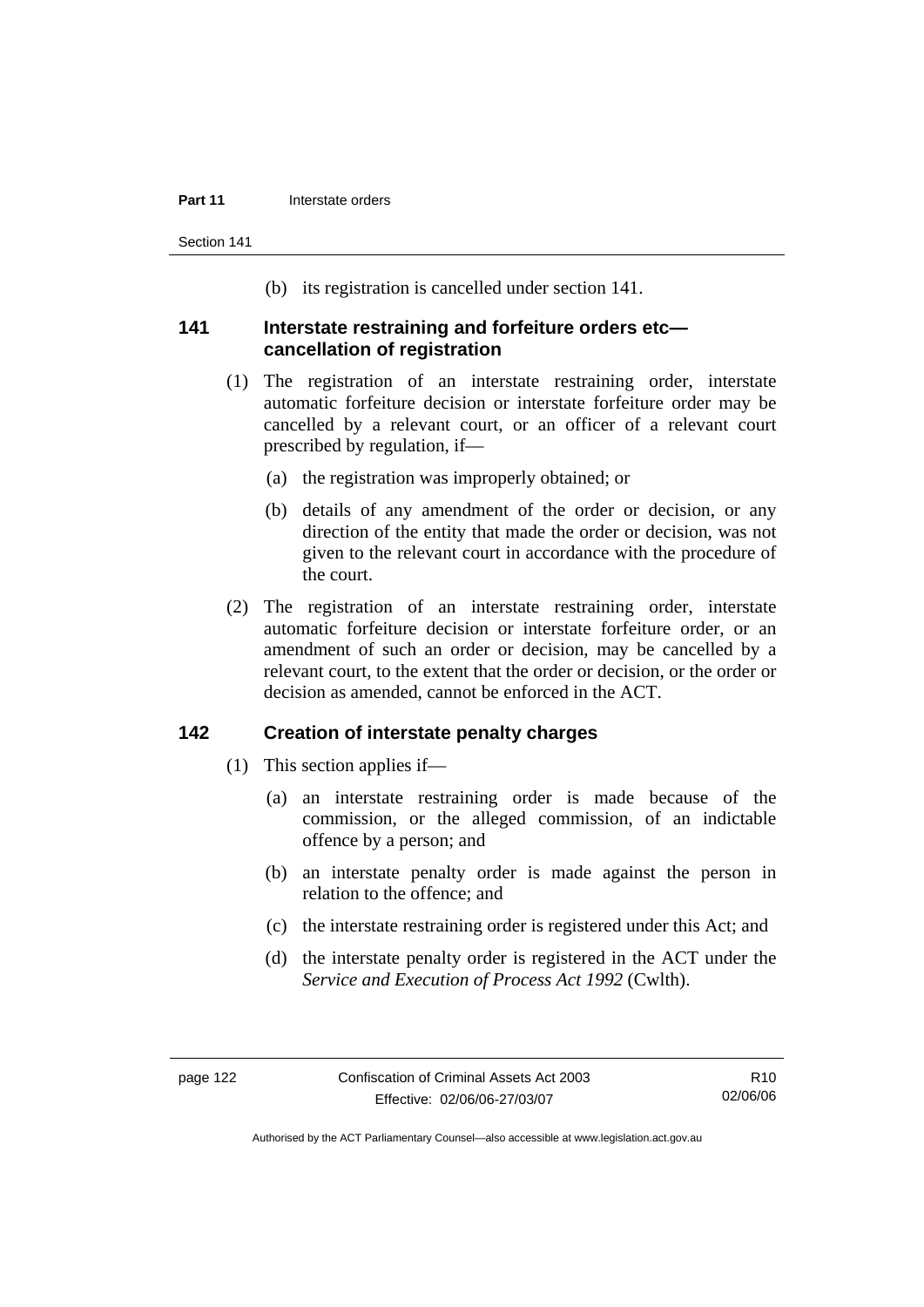- (2) On the registration of both of the orders mentioned in subsection (1) (c) and (d), a charge (an *interstate penalty charge*) to secure the amount payable under the interstate penalty order is created over the property in the ACT restrained under the interstate restraining order.
- (3) If the interstate restraining order is amended, after the interstate penalty order is made, to add more property, and the interstate restraining order is registered under this part, the additional property is also subject to the penalty charge on registration of the amendment.

### **143 Interstate penalty charges—effect of creation**

For this Act, an interstate penalty charge is taken to be a penalty charge under this Act.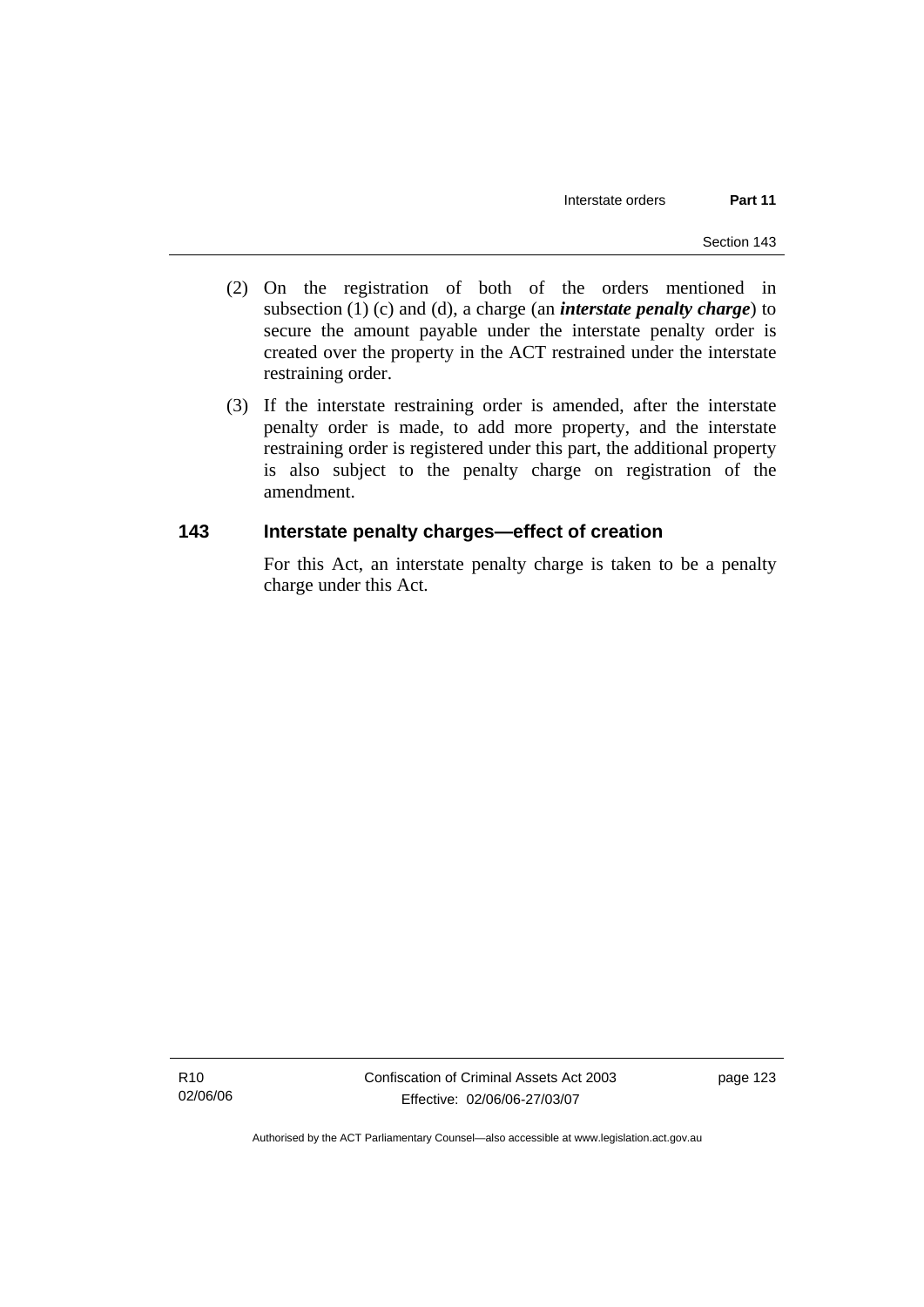**Part 12 Information gathering**<br>**Division 12.1 Inquiry notices Inquiry notices** Section 144

# **Part 12 Information gathering**

# **Division 12.1 Inquiry notices**

### **144 Meaning of** *inquiry notice*

In this Act:

*inquiry notice* means a notice by a police officer requiring a financial institution to give the officer stated information in relation to—

- (a) an account with the institution (including whether an account has existed or does exist); or
- (b) a transaction (other than in relation to an account) conducted, or proposed to be conducted, by or with the institution (including whether a transaction has been conducted).

*Note 1 Account* includes a safe-deposit box (see dict, def *account*).

*Note 2* It is an offence to contravene an inquiry notice, to give false or misleading information in purported compliance with an inquiry notice, or to disclose the existence or operation of the notice (see div 12.6).

### **145 Inquiry notices—giving**

- (1) A police officer of the rank of commander (or higher) may give an inquiry notice to a financial institution.
- (2) The inquiry notice may be given only if the police officer is satisfied that the information to which the notice relates is relevant to deciding whether—
	- (a) an application could be made for an order under this Act (including for another order under this part), a corresponding law order, or a search warrant under part 13 (Search warrants), in relation to anyone; or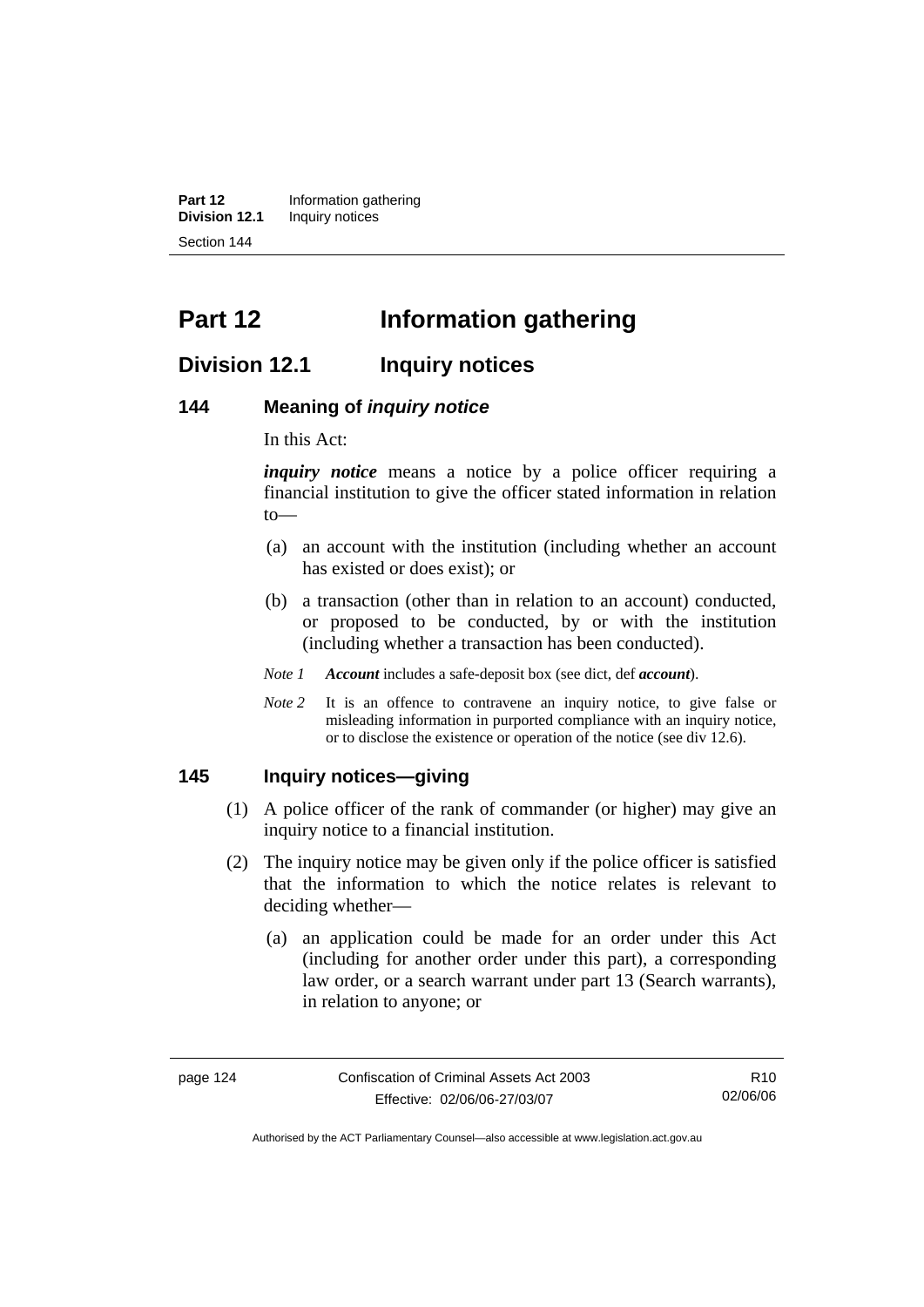- (b) a proceeding could be begun against anyone for an offence against this Act or a corresponding law or for a money laundering offence.
- *Note* A *money laundering offence* includes a prescribed offence against a law of the Commonwealth, a State or another Territory, see dict.
- (3) The police officer must give a copy of the notice to the financial institution to which the notice applies.

*Note* For how documents may be served, see the Legislation Act, pt 19.5.

### **146 Inquiry notices—form**

- (1) An inquiry notice must be signed by the police officer giving it.
- (2) The notice must state—
	- (a) that it is an inquiry notice under this Act; and
	- (b) the financial institution to which the notice applies; and
	- (c) the information that the financial institution is required to give; and
	- (d) how the information is to be given; and
	- (e) that the inquiry notice is a non-disclosable information order.
	- *Note* The disclosure of the existence or operation of a non-disclosable information order is prohibited (see s 192).
- (3) The notice must also include a statement setting out the effect of division 12.6 (Information order offences) in relation to inquiry notices.

## **147 Inquiry notices—immunity for complying financial institutions and staff**

A civil proceeding does not lie against a financial institution, or an officer, employee or agent of a financial institution, in relation to loss, damage or injury of any kind to someone else because of the

page 125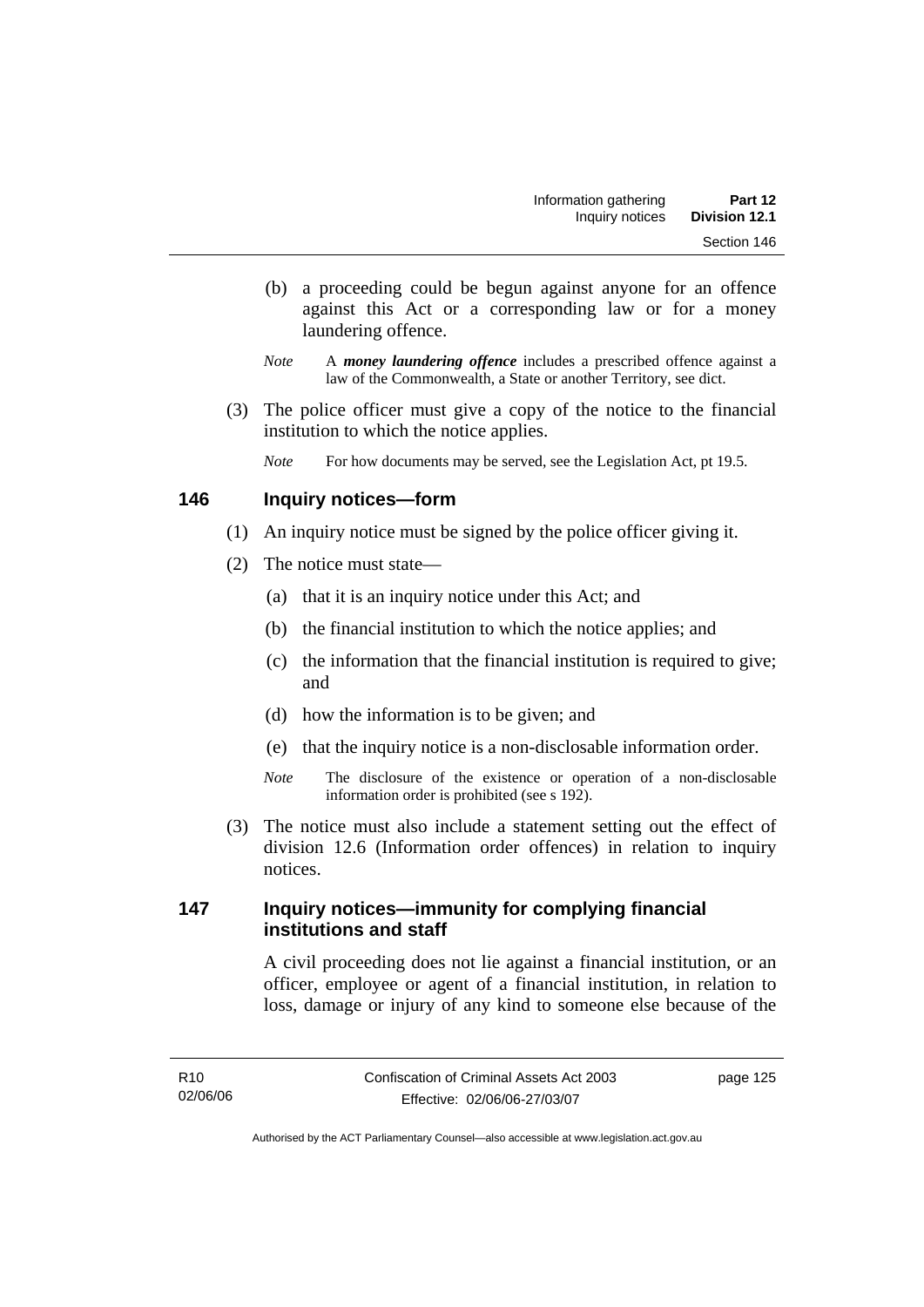| Part 12              | Information gathering |
|----------------------|-----------------------|
| <b>Division 12.2</b> | Monitoring orders     |
| Section 148          |                       |

giving of information honestly to a police officer in compliance with (or purported compliance with) an inquiry notice

# **Division 12.2 Monitoring orders**

- *Note 1* For general provisions about a proceeding for a monitoring order (which is a confiscation proceeding—see s 236), see pt 14.
- *Note 2* In particular, no advance notice to anyone is required of the application for the order, and the application may be heard in closed court, without the offender or the public being present (see s 243).

## **148 Meaning of** *monitoring order*

In this Act:

*monitoring order* means an order under section 151 (Monitoring orders—making) requiring a financial institution give a police officer information obtained or held by the institution about transactions conducted, or proposed to be conducted, by a person with the institution.

### **149 Monitoring orders—application**

- (1) A police officer may apply to a relevant court for a monitoring order.
- (2) The application may be made only if the police officer has reasonable grounds for suspecting that the person in relation to whom the order is sought—
	- (a) has committed, or is about to commit, a serious offence; or
	- (b) was involved in the commission, or is about to be involved in the commission, of a serious offence; or
	- (c) has derived, or is about to derive, property or a benefit from the commission of a serious offence.
	- *Note Serious offence* means an offence against a territory law or the law of the Commonwealth, a State or another Territory that is punishable by imprisonment for 5 years or longer (see s 13 (2)).

| page 126 | Confiscation of Criminal Assets Act 2003 |
|----------|------------------------------------------|
|          | Effective: 02/06/06-27/03/07             |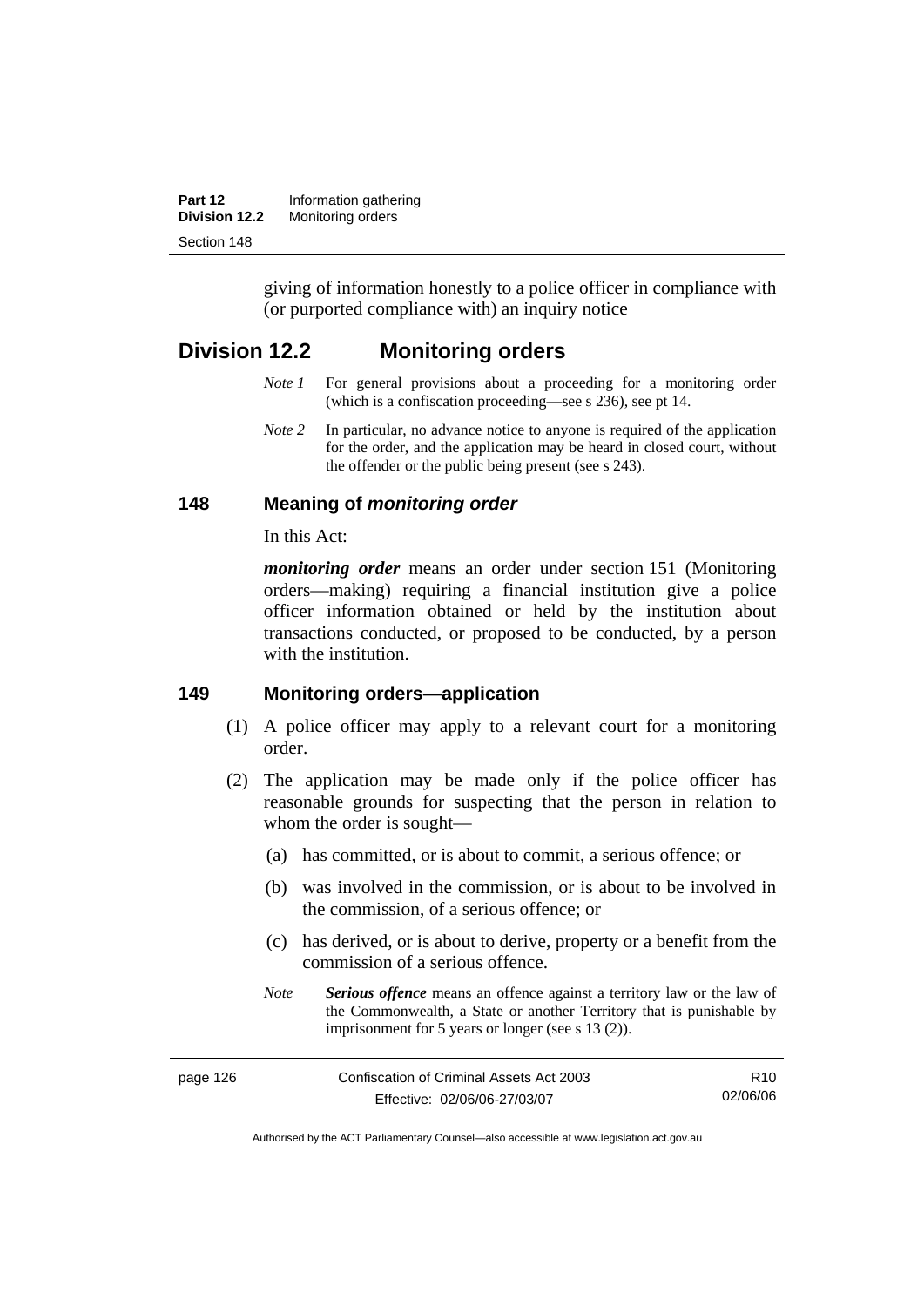### **150 Monitoring orders—affidavit supporting application**

- (1) An application for a monitoring order must be supported by an affidavit of the applicant police officer stating the grounds for the officer's suspicions.
- (2) The court may require the police officer to give additional information about the grounds on which the order is sought.

### **151 Monitoring orders—making**

- (1) This section applies if an application is made under section 149 (Monitoring orders—application) to a relevant court for a monitoring order requiring a financial institution to give a police officer information obtained or held by the institution about transactions conducted, or proposed to be conducted with the institution, by the person in relation to whom the order is sought.
- (2) The relevant court must make the monitoring order sought if, having regard to the police officer's affidavit supporting the application and any other evidence before the court, the court is satisfied that there are reasonable grounds for the officer's suspicions stated in the affidavit.
- (3) The order must state—
	- (a) that it is a monitoring order under this Act; and
	- (b) the financial institution to which the order applies; and
	- (c) the person in relation to whom the order is made; and
	- (d) the nature of the transactions to be monitored; and
	- (e) the information that the financial institution is required to give; and
	- (f) how the information is to be given; and
	- (g) the period for which the order has effect; and

page 127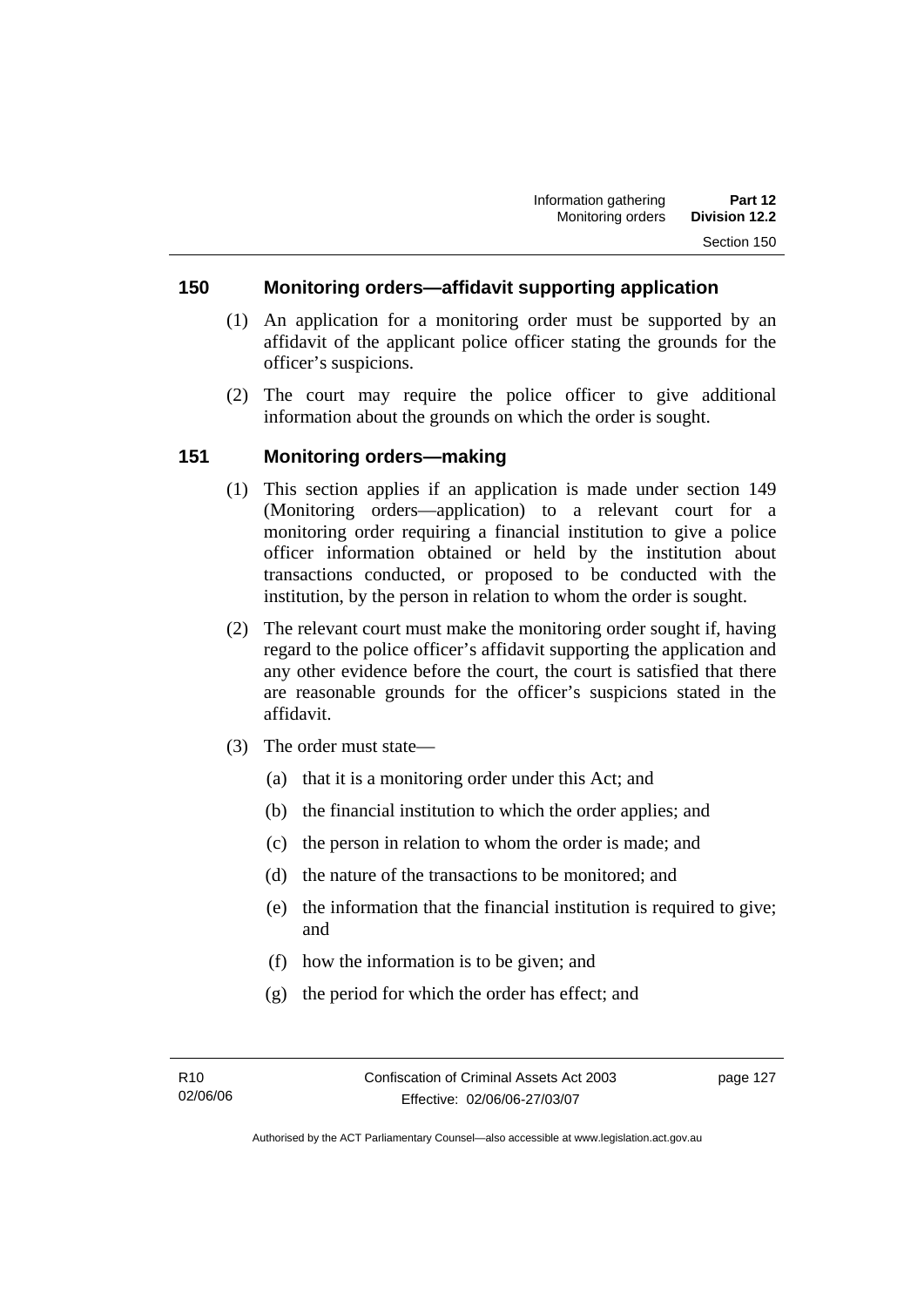- (h) that the monitoring order is a non-disclosable information order.
- *Note* The disclosure of the existence or operation of a non-disclosable information order is prohibited (see s 192).
- (4) The order must also include a statement setting out the effect of division 12.6 (Information order offences) in relation to monitoring orders.
- (5) The period mentioned in subsection (3) (g) must not begin earlier than the day when notice of the order is given to the financial institution and must end not later than 3 months after the day when the order is made.
- (6) To remove any doubt, a relevant court may make 2 or more monitoring orders (including for successive periods) in relation to the same person.
- (7) The chief police officer must give a copy of a monitoring order to the financial institution to which the order applies.
	- *Note* For how documents may be served, see the Legislation Act, pt 19.5.

# **Division 12.3 Transaction suspension orders**

- *Note 1* For general provisions about a proceeding for a transaction suspension order (which is a confiscation proceeding—see s 236), see pt 14.
- *Note 2* In particular, no advance notice to anyone is required of the application for the order, and the application may be heard in closed court, without the offender or the public being present (see s 243).

## **152 Meaning of** *transaction suspension order*

(1) In this Act:

*transaction suspension order* means an order under section 155 (Transaction suspension orders—making) requiring a financial institution, on becoming aware of a transaction (including a proposed transaction) to be conducted through a stated account, to—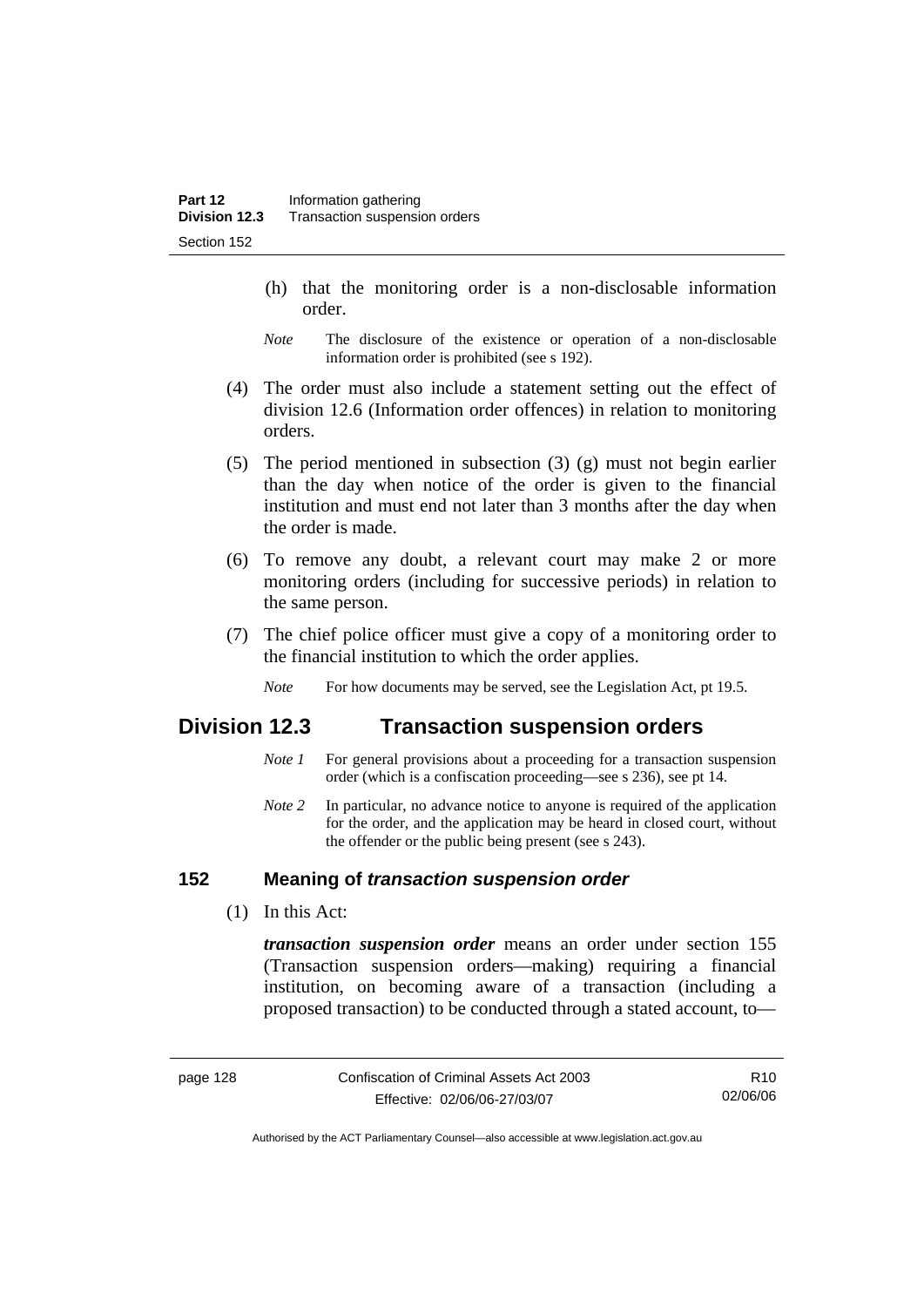- (a) immediately tell a police officer about the transaction; and
- (b) delay the processing of the transaction for 48 hours after the institution becomes aware of the transaction.
- (2) In this section:

*account* does not include a safe-deposit box.

### **153 Transaction suspension orders—application**

- (1) A police officer may apply to a relevant court for a transaction suspension order.
- (2) The application may be made only if the police officer has reasonable grounds for suspecting that—
	- (a) the person in relation to whom the order is sought—
		- (i) has committed, or is about to commit, a money laundering offence; or
		- (ii) was involved in the commission, or is about to be involved in the commission, of a money laundering offence; or
		- (iii) has derived, or is about to derive, property or a benefit from the commission of a money laundering offence; and
	- (b) the account in relation to which the order is sought is operated by, or under the effective control of, the person.
		- *Note 1* For the meaning of *effective control*, see s 14.
		- *Note 2* A *money laundering offence* includes a prescribed offence against a law of the Commonwealth, a State or another Territory (see dict).
		- *Note* 3 For the meaning of *in relation to*, see dict.
- (3) To remove any doubt, the application may be made in relation to 2 or more accounts.

page 129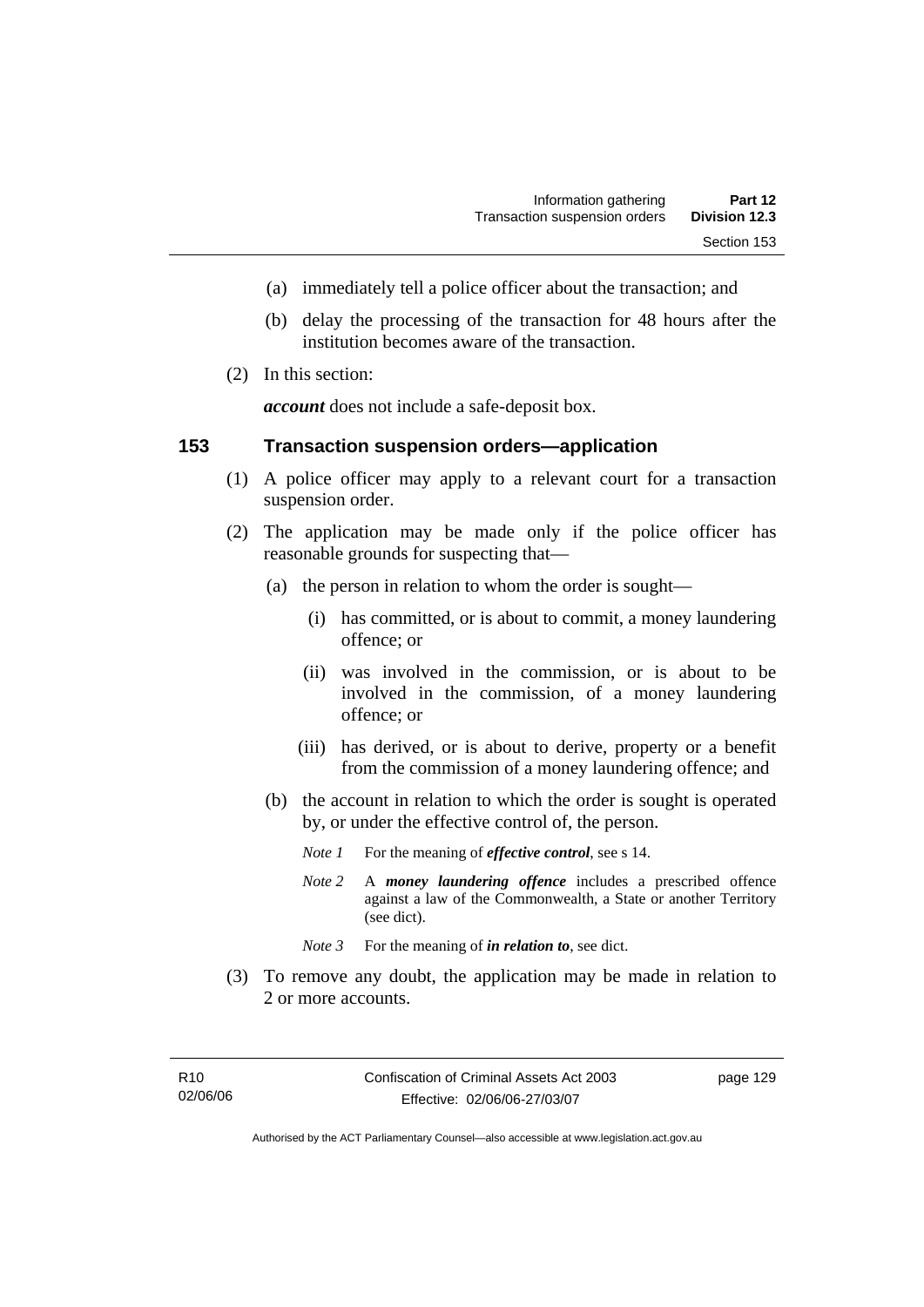# **154 Transaction suspension orders—affidavit supporting application**

- (1) An application for a transaction suspension order must be supported by an affidavit of the applicant police officer stating—
	- (a) the grounds for the officer's suspicions; and
	- (b) the account in relation to which the order is sought.
- (2) The court may require the police officer to give additional information about the grounds on which the order is sought.

### **155 Transaction suspension orders—making**

- (1) This section applies if an application is made under section 153 (Transaction suspension orders—application) to a relevant court for a transaction suspension order requiring a financial institution, on becoming aware of a transaction (including a proposed transaction) to be conducted through the account to which the application relates, to—
	- (a) immediately tell a police officer about the transaction; and
	- (b) delay the processing of the transaction for 48 hours after the institution becomes aware of the transaction.
- (2) The relevant court must make the transaction suspension order sought if, having regard to the police officer's affidavit supporting the application and any other evidence before the court, the court is satisfied that there are reasonable grounds for the officer's suspicions stated in the affidavit.
- (3) The order must state—
	- (a) that it is a transaction suspension order under this Act; and
	- (b) the terms of the order; and
	- (c) the financial institution to which the order applies; and
	- (d) the account in relation to which the order is made; and

page 130 Confiscation of Criminal Assets Act 2003 Effective: 02/06/06-27/03/07 R10 02/06/06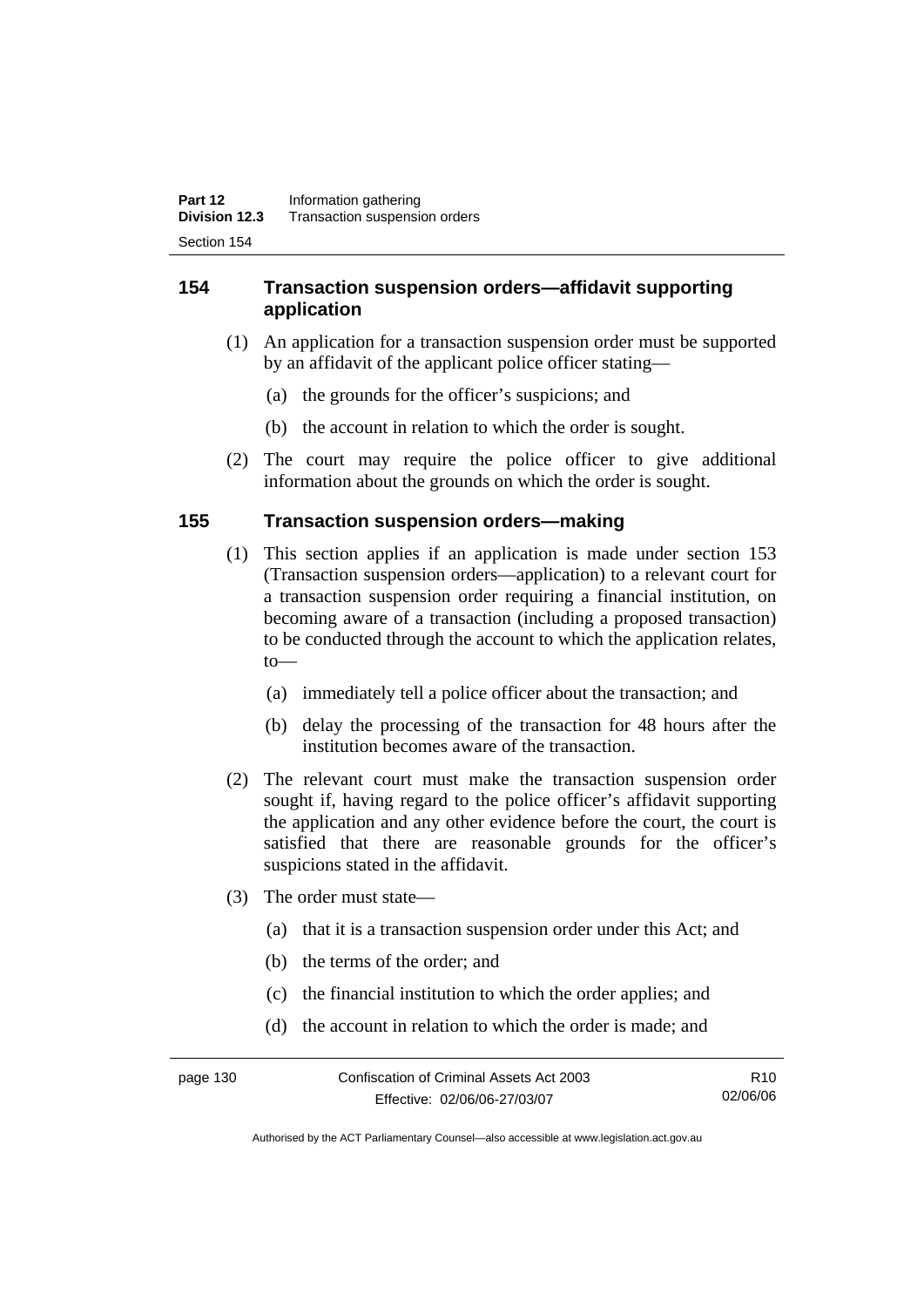- (e) how notice of transactions (including proposed transactions) is to be given; and
- (f) the period for which the order has effect; and
- (g) that the transaction suspension order is a non-disclosable information order.
- *Note 1* The disclosure of the existence or operation of a non-disclosable information order is prohibited (see s 192).
- *Note 2* An order cannot be made in relation to a safe-deposit box (see s 152 (2)).
- (4) The order must also include a statement setting out the effect of division 12.6 (Information order offences) in relation to transaction suspension orders.
- (5) The period mentioned in subsection (3) (f) must not begin earlier than the day when notice of the order is given to the financial institution and must end not later than 3 months after the day when the order is made.
- (6) To remove any doubt, a relevant court may make 2 or more transaction suspension orders (including for successive periods) in relation to the same account.
- (7) The chief police officer must give a copy of a transaction suspension order to the financial institution to which the order applies.
	- *Note* For how documents may be served, see the Legislation Act, pt 19.5.

## **Division 12.4 Production orders for propertytracking documents**

- *Note 1* For general provisions about a proceeding for a production order (which is a confiscation proceeding—see s 236), see pt 14.
- *Note 2* In particular, no advance notice to anyone is required of the application for the order, and the application may be heard in closed court, without the offender or the public being present (see s 243).

| R10      | Confiscation of Criminal Assets Act 2003 | page 131 |
|----------|------------------------------------------|----------|
| 02/06/06 | Effective: 02/06/06-27/03/07             |          |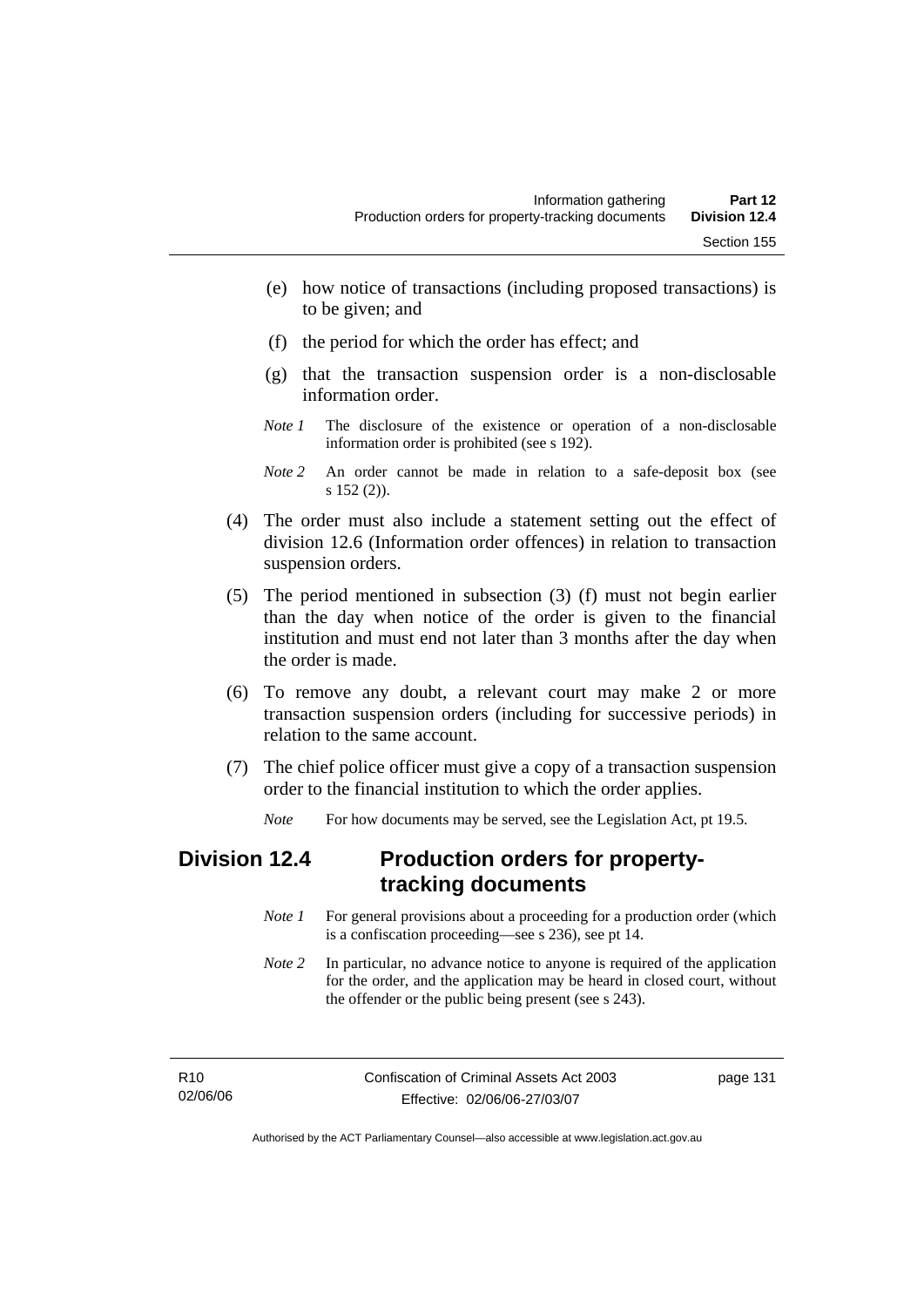#### **156 Meaning of** *production order*

In this Act:

*production order* means an order under section 160 (Production orders—making) requiring a person to give a police officer any property-tracking documents in the person's possession or control that relate to the person or property (or both) stated in the order.

#### **157 Meaning of** *property-tracking document*

In this Act:

*property-tracking document* means—

- (a) a document relevant to identifying, locating or quantifying—
	- (i) property (including tainted property and property under the effective control of a person) in relation to which action has been or could be taken under this Act or a corresponding law; or
	- (ii) benefits derived by a person from the commission (or the alleged commission) of an indictable offence; or
	- (iii) evidence in relation to property or benefits mentioned in subparagraph (i) or (ii); or
- (b) a document relevant to identifying or locating a document necessary for the transfer of property mentioned in paragraph (a) (i); or
- (c) a document relevant to understanding a document mentioned in paragraph (a) or (b).
- *Note 1* For the meaning of *effective control*, see s 14.
- *Note* 2 For the meaning of *in relation to*, see dict.
- *Note 3 Indictable offence* includes an offence against the law of the Commonwealth, a State or another Territory that may be dealt with under a law of the Commonwealth, the State or the other Territory as an indictable offence (see s 13 (2)).

| page 132 | Confiscation of Criminal Assets Act 2003 | R <sub>10</sub> |
|----------|------------------------------------------|-----------------|
|          | Effective: 02/06/06-27/03/07             | 02/06/06        |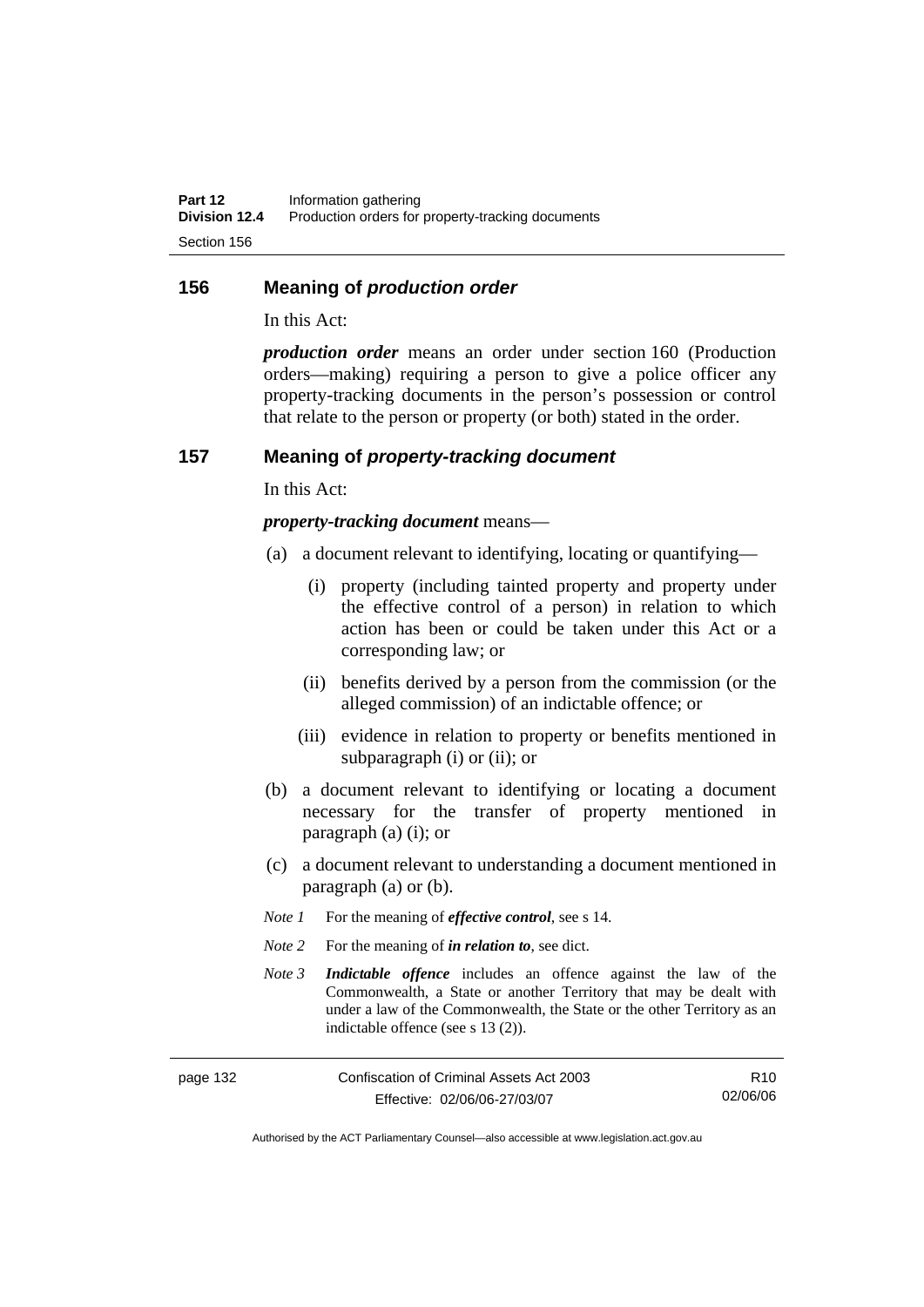#### **158 Production orders—application**

- (1) A police officer may apply to a relevant court for a production order.
- (2) The application may be made only if the police officer has reasonable grounds for suspecting that—
	- (a) someone has committed an indictable offence; and
	- (b) the person against whom the order is sought has possession or control of a property-tracking document in relation to the offence.
	- *Note Indictable offence* includes an offence against the law of the Commonwealth, a State or another Territory that may be dealt with under a law of the Commonwealth, the State or the other Territory as an indictable offence (see s 13 (2)).

#### **159 Production orders—affidavit supporting application**

- (1) An application for a production order must be supported by an affidavit of the applicant police officer stating the grounds for the officer's suspicions.
- (2) The court may require the police officer to give additional information about the grounds on which the order is sought.

#### **160 Production orders—making**

- (1) This section applies if an application is made under section 158 (Production orders—application) to a relevant court for a production order requiring a person to give a police officer any propertytracking documents in the person's possession or control that relate to the person or property (or both) to which the application relates.
- (2) The relevant court must make the production order sought if, having regard to the police officer's affidavit supporting the application and any other evidence before the court, the court is satisfied that there are reasonable grounds for the officer's suspicions stated in the affidavit.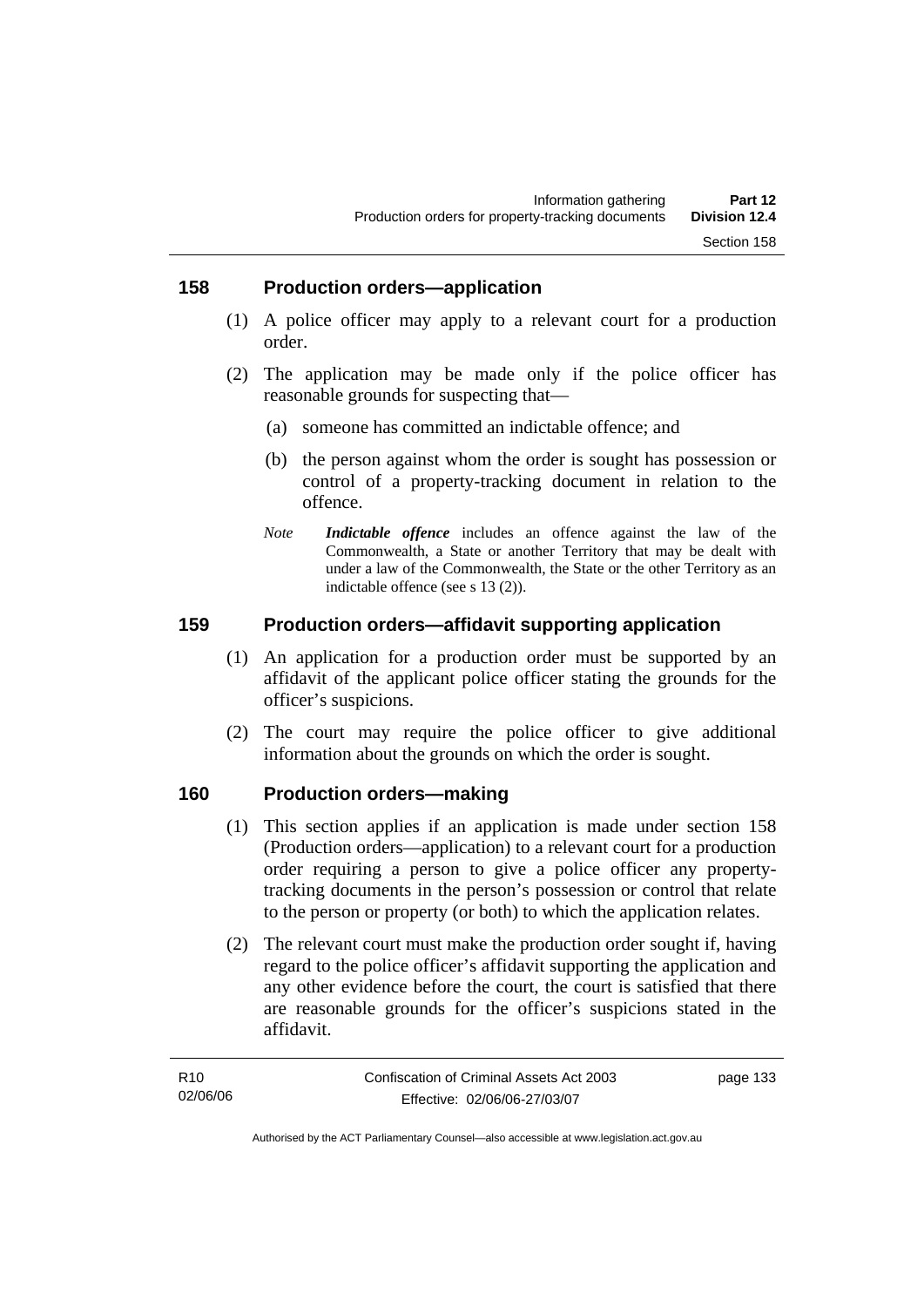- (3) A production order must state—
	- (a) that it is a production order under this Act; and
	- (b) the person to whom the order applies; and
	- (c) that the person must give to a police officer any propertytracking documents in the person's possession or control that relate to the person or property (or both) stated in the order; and
	- (d) the place where and the time when, or the period within which, the documents must to be given to a police officer; and
	- (e) whether the relevant court making the order has declared that the order is a non-disclosable production order.
	- *Note* The disclosure of the existence or operation of a non-disclosable information order is prohibited (see s 192).
- (4) The order must also include a statement setting out the effect of division 12.6 (Information order offences) in relation to the order.
- (5) The chief police officer must give a copy of a production order to the person to whom the order applies.

*Note* For how documents may be served, see the Legislation Act, pt 19.5.

#### **161 Production order proceedings—restrictions on disclosure**

- (1) On application by the applicant police officer, a relevant court hearing an application for a production order may declare that the order is a non-disclosable production order.
	- *Note* The disclosure of the existence or operation of a non-disclosable information order is prohibited (see s 192).
- (2) In deciding whether to make a declaration under subsection (1), the court must have regard to whether the declaration—
	- (a) would promote the purposes of this Act; or

R10 02/06/06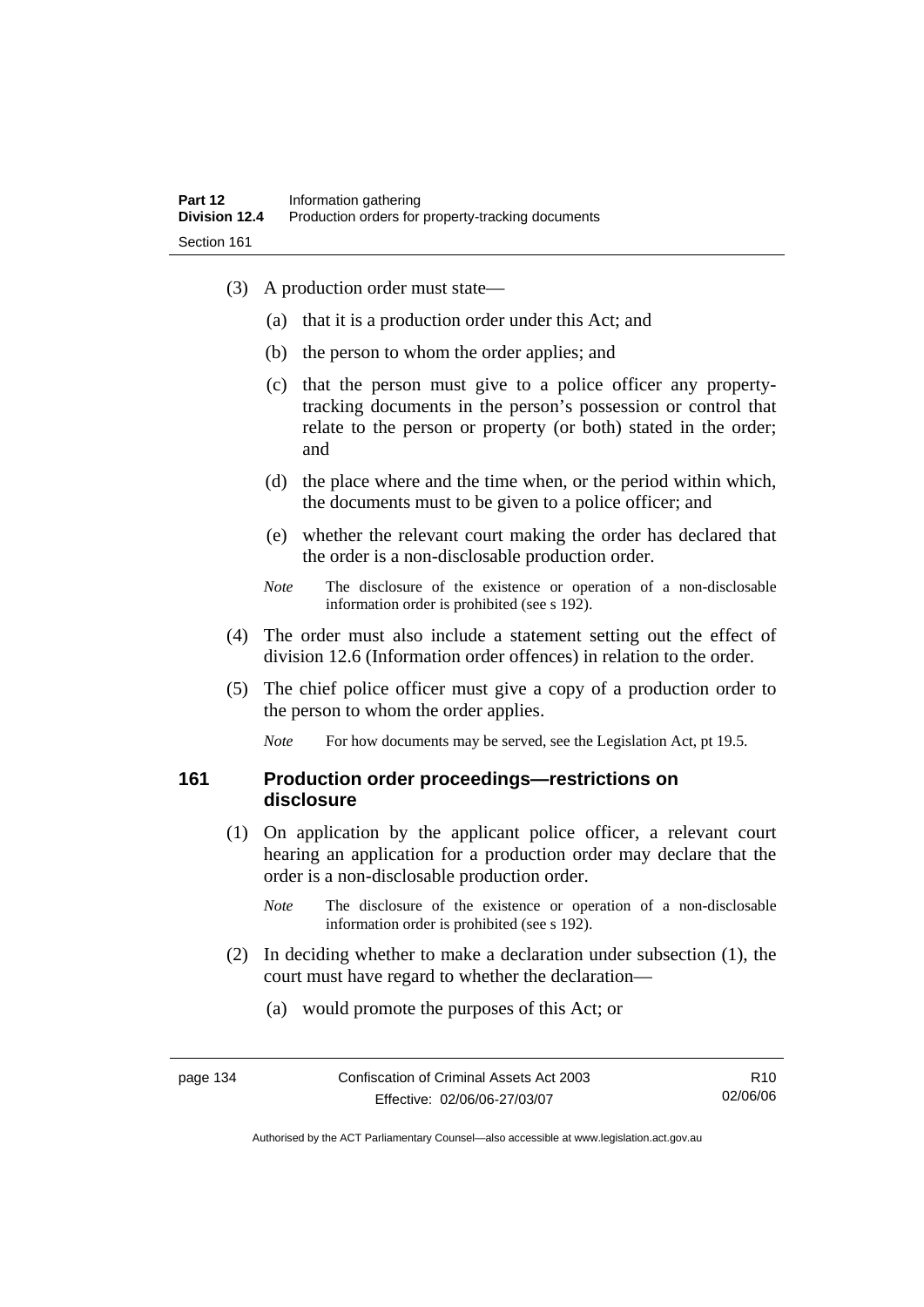- (b) is desirable to protect the integrity of an investigation (however described) for any purpose or a prosecution of an offence.
- (3) The court may also have regard to any other relevant matter in deciding whether to make a declaration under subsection (1).

#### **162 Production orders—variation**

- (1) This section applies if a court makes a production order requiring a person to give a document to a police officer.
- (2) The person may apply to the court for an order varying the production order.
- (3) If the court is satisfied that a document to which the production order relates is essential to the person's lawful business activities, the court may, by order, vary the production order to require the person to make the document available to a police officer for inspection.

#### **163 Production orders—consequential powers about documents**

- (1) If a document is given to a police officer under a production order, the officer may—
	- (a) take possession of, and make copies of, or take extracts from, the document; and
	- (b) keep the document for the period necessary for this Act.
- (2) If a police officer keeps a document given to the officer under a production order, the officer must, if asked by a person who would be entitled to inspect the document if it was not in the officer's possession—
	- (a) give the person a copy of the document certified by the officer in writing to be a true copy of the document; or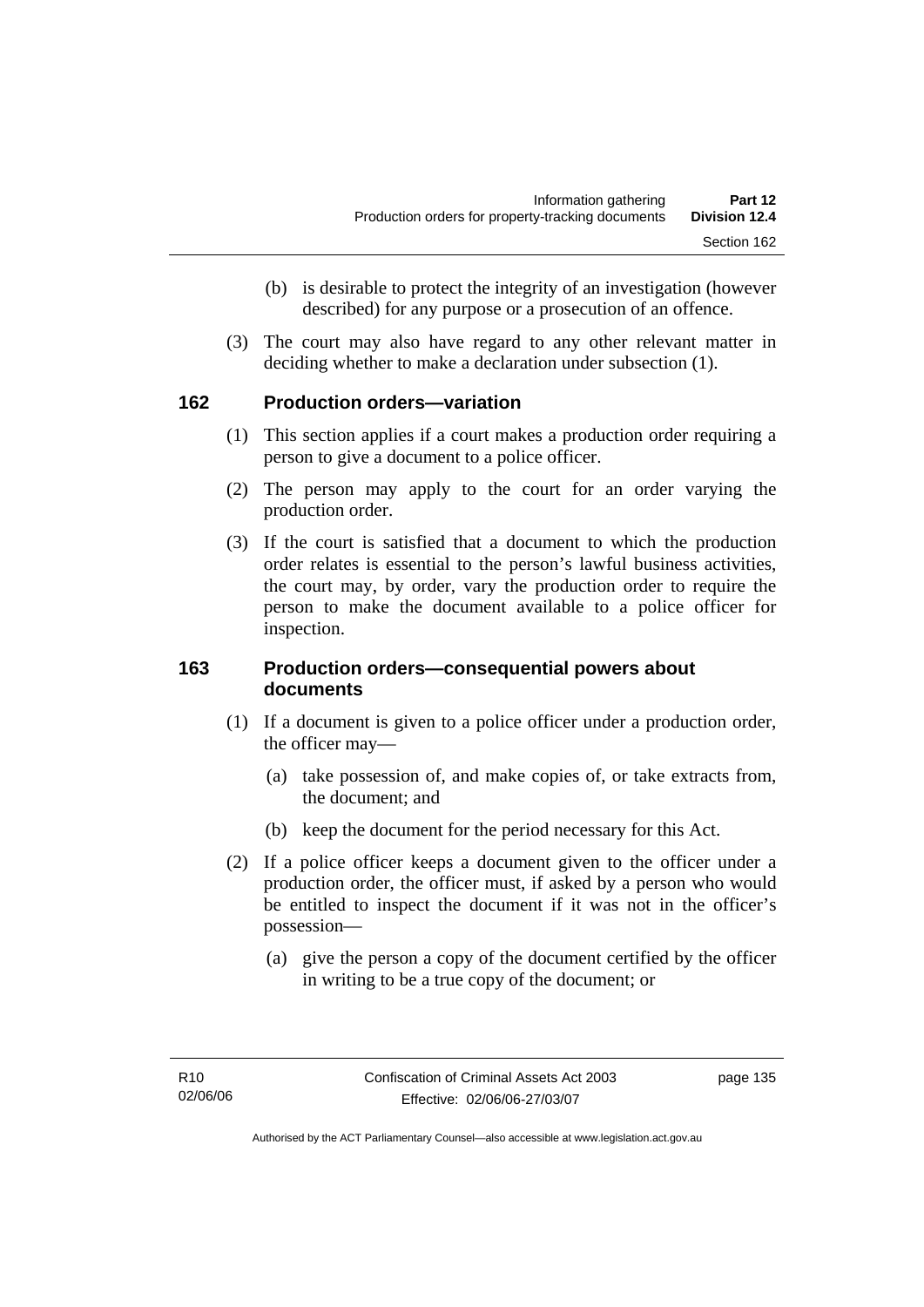- (b) at any reasonable time, allow the person to inspect the document, make copies of it or take extracts from it.
- (3) If a document is made available to a police officer for inspection under a production order as varied under section 162, the officer may make copies of, or take extracts from, the document.

# **Division 12.5 Examination orders and notices**

- *Note 1* For general provisions about a proceeding for an examination order (which is a confiscation proceeding—see s 236), see pt 14.
- *Note 2* In particular, no advance notice to anyone is required of the application for the order, and the application may be heard in closed court, without the person to whom the notice applies or the public being present (see s 243).

# **Subdivision 12.5.1 Preliminary**

#### **164 Definitions for div 12.5**

In this division:

*associate*, of a person, includes an individual or corporation that has a family, personal, business or other relationship with the person.

*authorised investigator*—see section 165 (1).

*investigation*, in relation to a person, means—

- (a) an investigation of any of the following:
	- (i) any property of or under the effective control of, and any dealings with property by, the person or an associate of the person in relation to which action has been or could be taken under this Act or a corresponding law;
	- (ii) benefits derived by the person, or an associate of the person, from the commission (or the alleged commission) of an indictable offence;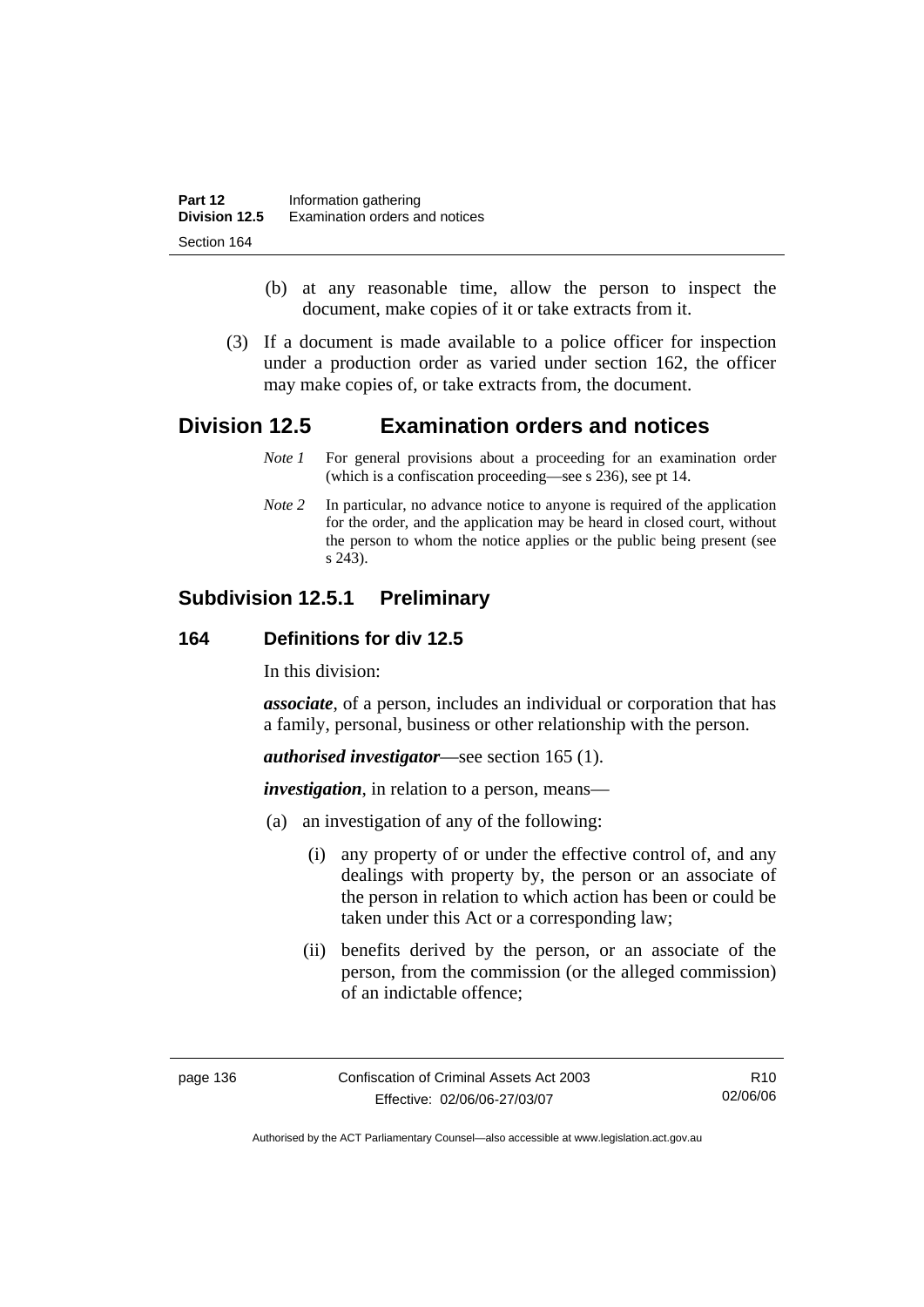- (iii) the financial affairs of the person or an associate of the person; or
- (b) an investigation to decide whether an application could be made for an order under this Act (including another order under this part), a corresponding law order or a search warrant under part 13 (Search warrants), in relation to anyone; or
- (c) an investigation to decide whether a proceeding could be begun against anyone for an offence against this Act or a corresponding law or for a money laundering offence.
- *Note 1* For the meaning of *effective control*, see s 14.
- *Note* 2 For the meaning of *in relation to*, see dict.
- *Note 3* A *money laundering offence* includes a prescribed offence against a law of the Commonwealth, a State or another Territory (see dict).

#### **165 Authorised investigators**

- (1) The chief police officer may, in writing, authorise a police officer (an *authorised investigator*) of the rank of superintendent (or higher) to exercise powers under this division in relation to the investigation stated in the authorisation.
- (2) The chief police officer may give an authorisation under subsection (1) only if the chief police officer is satisfied that the police officer has the necessary qualifications, expertise and experience to examine people in relation to the investigation.
- (3) An authorised investigator must exercise the investigator's functions under the supervision of, and in accordance with any directions of, the DPP.
- (4) For subsection (3), the authorised investigator must consult with the DPP about the conduct of an examination.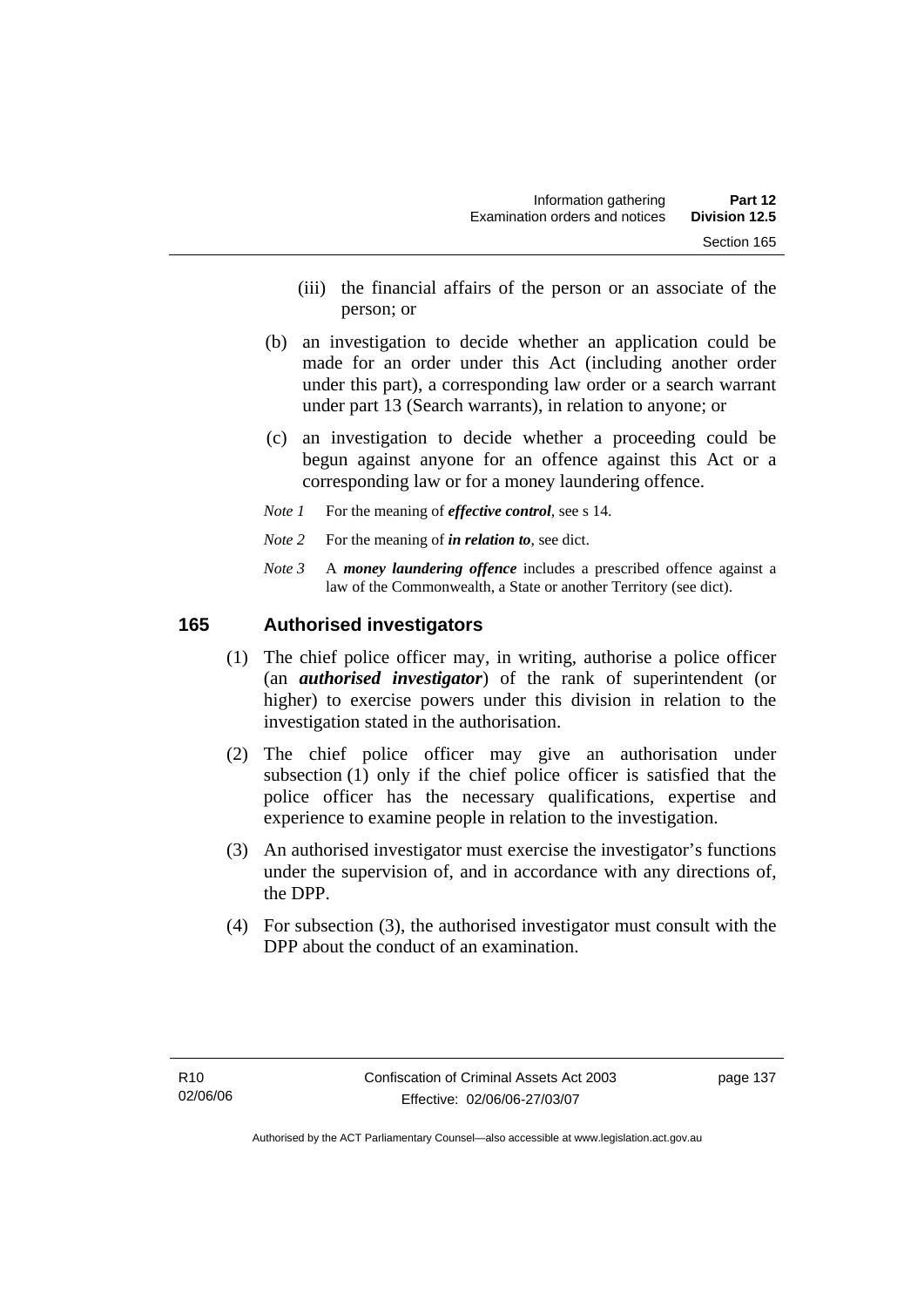**Part 12** Information gathering<br>**Division 12.5** Examination orders a **Examination orders and notices** Section 166

# **Subdivision 12.5.2 Examination orders**

#### **166 Meaning of** *examination order*

In this Act:

*examination order* means an order under section 169 (Examination orders—making) authorising an authorised investigator to give the person (or people) to whom the order applies an examination notice in relation to the investigation stated in the order.

#### **167 Examination orders—application**

- (1) An authorised investigator may apply to a relevant court for an examination order for the investigation for which the investigator is an authorised investigator.
- (2) The application must state the investigation to which the application relates and the person (or people) the investigator proposes to examine in relation to the investigation.
- (3) The application may be made only if the authorised investigator has reasonable grounds for suspecting that the person (or people) can give the investigator information or documents, including propertytracking documents, (or both) in relation to the investigation for which the investigator is an authorised investigator.

*Note* For the meaning of *in relation to*, see dict.

## **168 Examination orders—affidavit supporting application**

- (1) An application for an examination order must be supported by an affidavit of the applicant authorised investigator stating the grounds for the investigator's suspicions.
- (2) The court may require the authorised investigator to give additional information about the grounds on which the order is sought.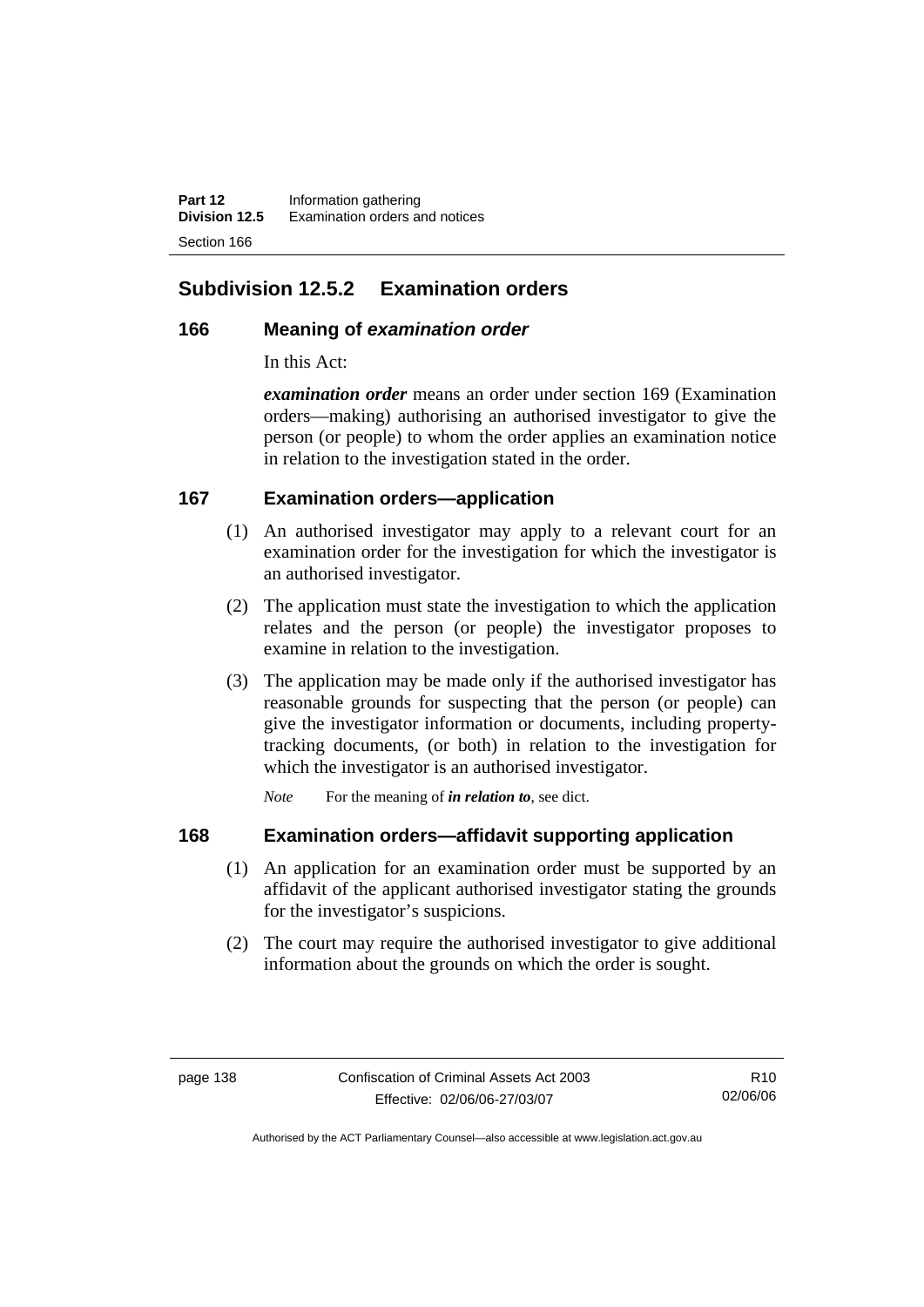#### **169 Examination orders—making**

- (1) This section applies if an application is made under section 167 (Examination orders—application) to a relevant court for an examination order authorising an authorised investigator to give the person (or people) to whom the application relates an examination notice in relation to the investigation stated in the application.
- (2) The relevant court must make the examination order if, having regard to the authorised investigator's affidavit supporting the application and any other evidence before the court, the court is satisfied that—
	- (a) the investigator is authorised under section 165 (Authorised investigators) in relation to the investigation stated in the application; and
	- (b) there are reasonable grounds for the investigator's suspicions stated in the affidavit.
- (3) An examination order must state—
	- (a) that it is an examination order under this Act; and
	- (b) the person (or people) to whom the order applies; and
	- (c) the investigation to which the order relates; and
	- (d) whether the order applies to documents; and
	- (e) if the order applies to documents—the kinds of documents that a person to whom the order applies may be required to produce under an examination notice; and
	- (f) whether the relevant court making the order has declared that the order is a non-disclosable examination order.
	- *Note* The disclosure of the existence or operation of a non-disclosable information order is prohibited (see s 192).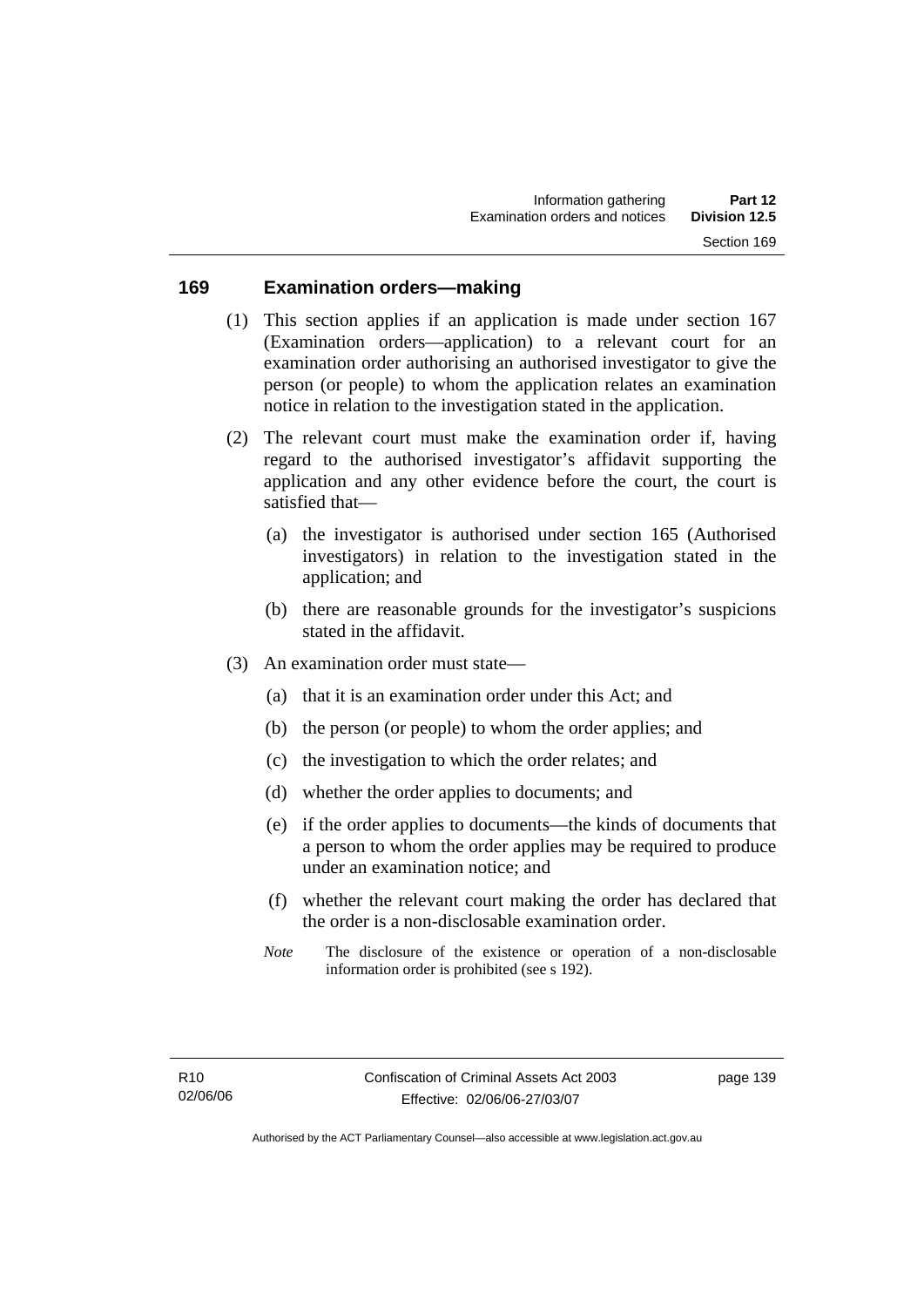#### **170 Examination order proceedings—restrictions on disclosure**

- (1) On application by the applicant authorised investigator, a relevant court hearing an application for an examination order may declare that the order is a non-disclosable examination order.
	- *Note* The disclosure of the existence or operation of a non-disclosable information order is prohibited (see s 192).
- (2) In deciding whether to make a declaration under subsection (1), the court must have regard to whether the declaration—
	- (a) would promote the purposes of this Act; or
	- (b) is desirable to protect the integrity of an investigation (however described) for any purpose or a prosecution of an offence.
- (3) The court may also have regard to any other relevant matter in deciding whether to make a declaration under subsection (1).

## **Subdivision 12.5.3 Examination notices**

#### **171 Meaning of** *examination notice*

In this Act:

*examination notice* means a notice by an authorised investigator requiring a person to give the investigator any information or documents (or both) the person has in relation to the investigation stated in the notice.

- *Note 1* For the meaning of *in relation to*, see dict.
- *Note* 2 It is an offence to contravene an examination notice, to give false or misleading information in purported compliance with an examination notice, or to disclose the existence or operation of the notice (see sdiv 12.5.5 and div 12.6).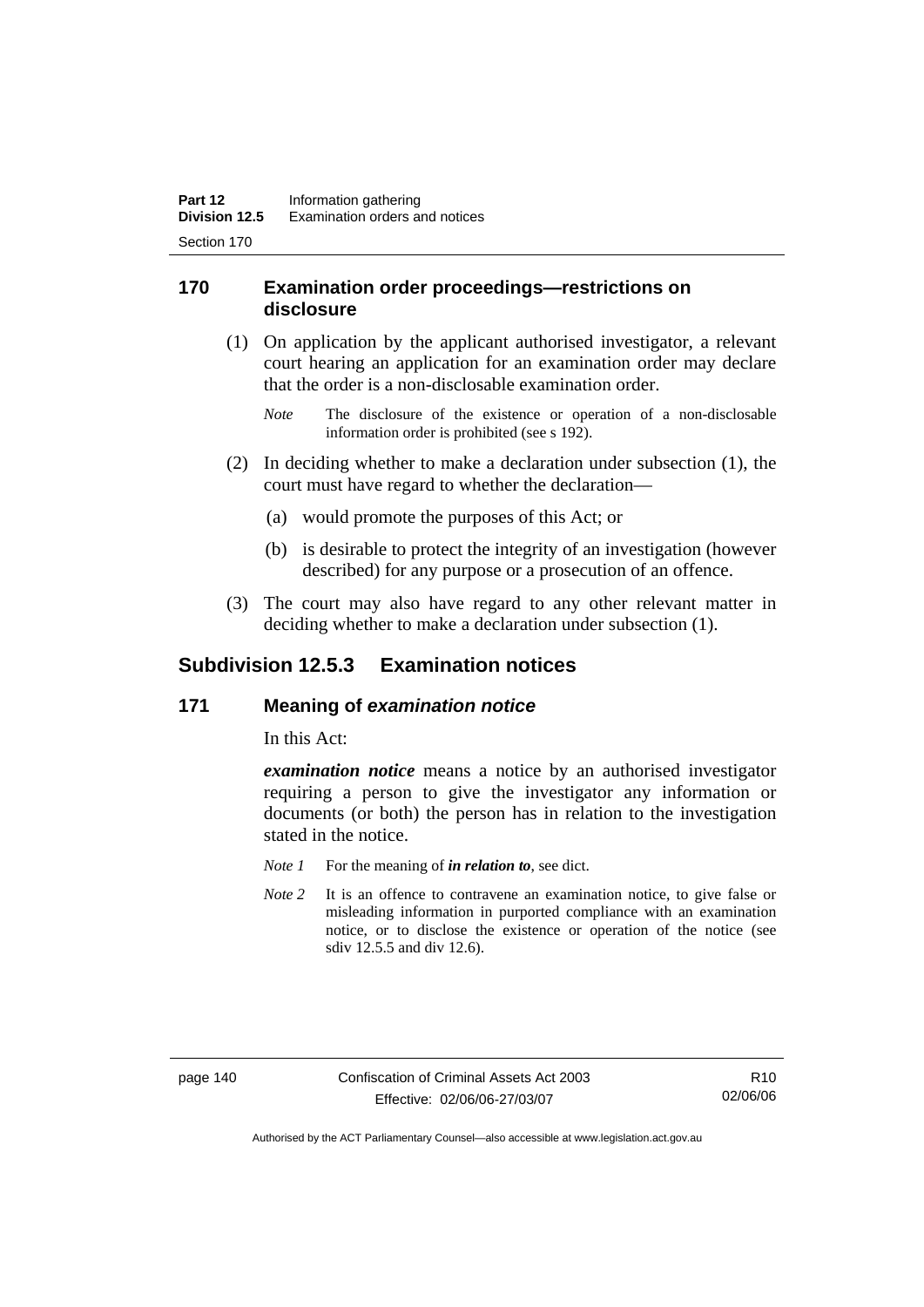#### **172 Examination notices—giving**

 (1) An authorised investigator may give an examination notice to a person who is subject to an examination order for the investigation authorised by the order.

*Note* For how documents may be served, see the Legislation Act, pt 19.5.

- (2) The examination notice is a non-disclosable examination notice if the relevant court that made the examination order to which the notice relates declared that the examination order is a nondisclosable examination order.
	- *Note* The disclosure of the existence or operation of a non-disclosable information order is prohibited (see s 192).
- (3) To remove any doubt, an authorised investigator may give 2 or more examination notices in relation to the same investigation to the same person.

#### **173 Examination notices—form**

- (1) An examination notice must be signed by the authorised investigator giving it.
- (2) The notice must state—
	- (a) that it is an examination notice under this Act; and
	- (b) the person to whom the notice applies; and
	- (c) the investigation about which the person is to be examined; and
	- (d) the time when and the place where the person is required to attend for examination; and
	- (e) whether the examination notice is a non-disclosable examination notice.
	- *Note 1* For when an examination notice is non-disclosable, see s 172 (2).
	- *Note* 2 The disclosure of the existence or operation of a non-disclosable information order is prohibited (see s 192).

page 141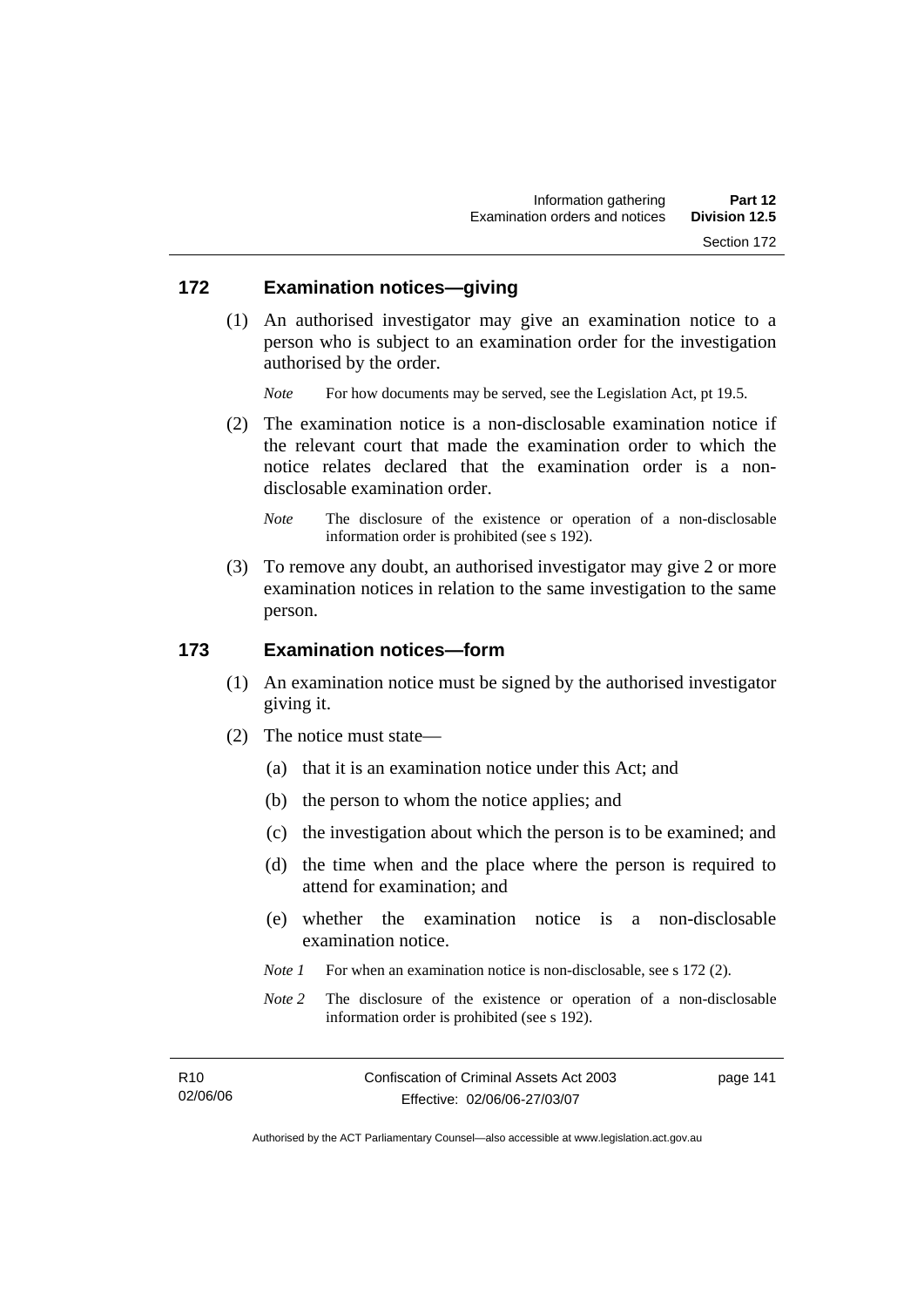- (3) If the examination order to which the notice relates applies to documents, the notice may require the person to give the authorised investigator, at the examination, any documents (including propertytracking documents) of the kind stated in the order that the person has in relation to the investigation stated in the notice.
- (4) The notice must also include a statement setting out the effect of subdivision 12.5.5 (Offences—examination notices) and division 12.6 (Information order offences) in relation to examination notices.

## **Subdivision 12.5.4 Conducting examinations**

## **174 Time and place of examination**

- (1) The examination of a person must be conducted at the time and place stated in the examination notice given to the person.
- (2) However, the time and place of the examination may be changed by agreement between the authorised investigator and the person to whom the examination notice was given or the person's lawyer.

## **175 Requirements made of person examined**

- (1) A person to whom an examination notice applies may be examined on oath or affirmation by the authorised investigator.
	- *Note* For the taking of an oath or the making of an affirmation, see the *Oaths and Affirmations Act 1984.*
- (2) For subsection (1), the authorised investigator may—
	- (a) require the person either to take an oath or make an affirmation; and
	- (b) administer an oath or affirmation to the person.
- (3) The authorised investigator may require the person to answer a question that is put to the person at the examination.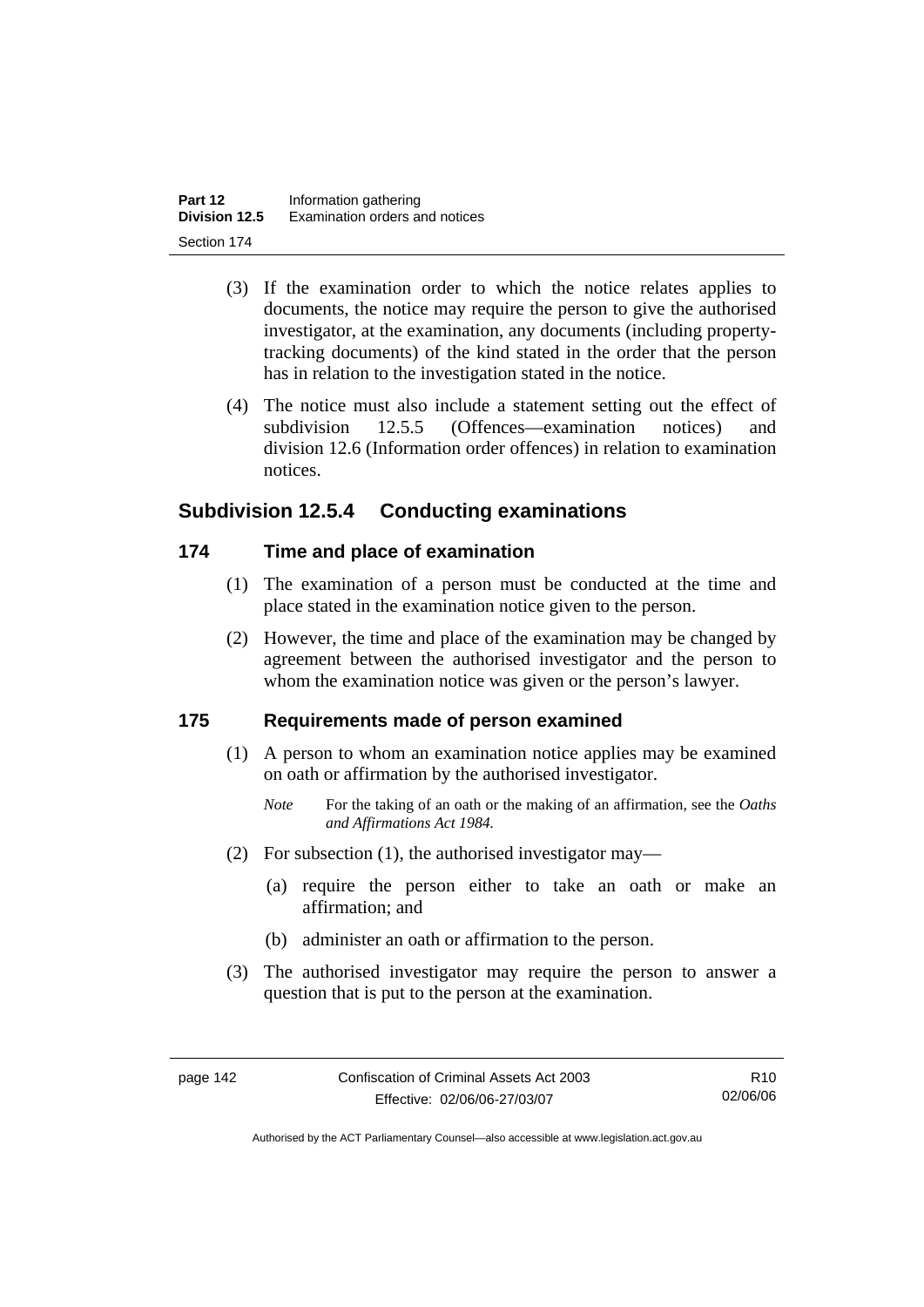#### **176 Conduct of examination**

- (1) The examination of the person must take place in private.
- (2) The authorised investigator may give directions about who may be present during the examination, or during a part of it.
- (3) The following people are entitled to be present at the examination:
	- (a) the authorised investigator;
	- (b) the person being examined, and the person's lawyer;
	- (c) anyone else who is entitled to be present because of a direction under subsection (2).
- (4) The authorised investigator may arrange for a record of the examination to be made.
- (5) The *Evidence (Miscellaneous Provisions) Act 1991*, part 3 (Use of audiovisual links and audio links) applies to an examination under this division as if a reference to evidence were a reference to an examination under this division and any other necessary changes were made.
	- *Note* An authorised investigator is a territory court for the *Evidence (Miscellaneous Provisions) Act 1991*, pt 3 (see s 16, defs *State*, *Territory court* and *tribunal*).

#### **177 Role of the examinee's lawyer**

The lawyer of the person being examined may, at the times during the examination that the authorised investigator decides, address the investigator and examine the person about matters about which the investigator has examined (or proposes to examine) the person.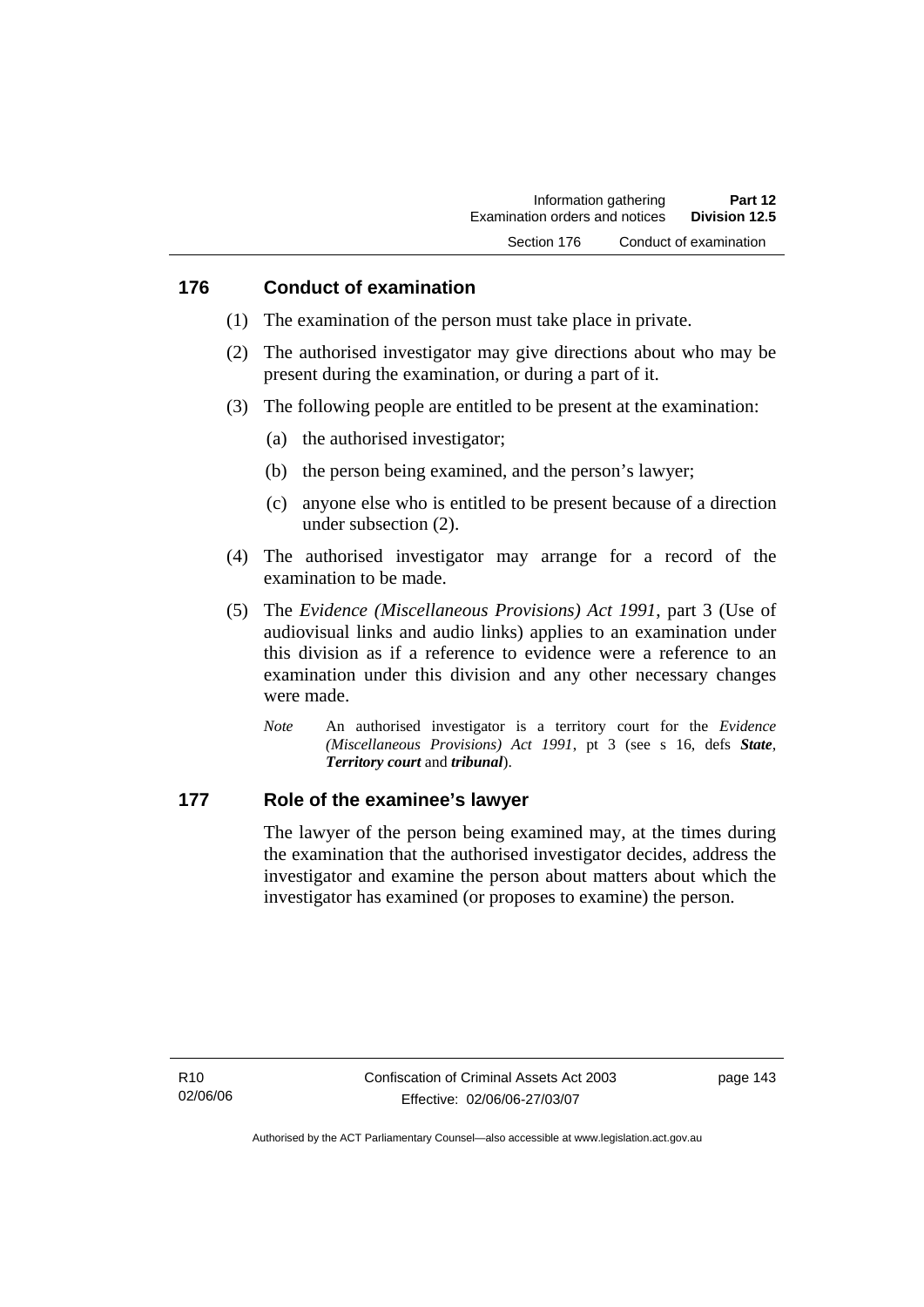#### **178 Examinations—consequential powers about documents**

- (1) If a document is given to an authorised investigator under an examination notice, the investigator may—
	- (a) take possession of, and make copies of, or take extracts from, the document; and
	- (b) keep the document for the period necessary for this Act.
- (2) If an authorised investigator keeps a document given to the investigator under an examination notice, the investigator must, if asked by a person who would be entitled to inspect the document if it was not in the investigator's possession—
	- (a) give the person a copy of the document certified by the investigator in writing to be a true copy of the document; or
	- (b) at any reasonable time, allow the person to inspect the document, make copies of it or take extracts from it.

#### **179 Examinations—additional restrictions on disclosure**

- (1) This section applies in relation to the examination of a person under an examination notice (other than a notice that is a non-disclosable examination notice under section 172 (2) (Examination notices giving)).
	- *Note 1* For non-disclosable examination notices, see s 172 (2). The disclosure of the existence or operation of a non-disclosable examination notice is prohibited (see s 192).
	- *Note* 2 The disclosure of matter relating to a direction under this section is prohibited (see s 185).
- (2) An authorised investigator may, on the investigator's own initiative or at the request of the person being examined or the DPP, give directions prohibiting or restricting the publication or disclosure of all or any of the following:
	- (a) the fact that an examination notice has been given to a person;

R10 02/06/06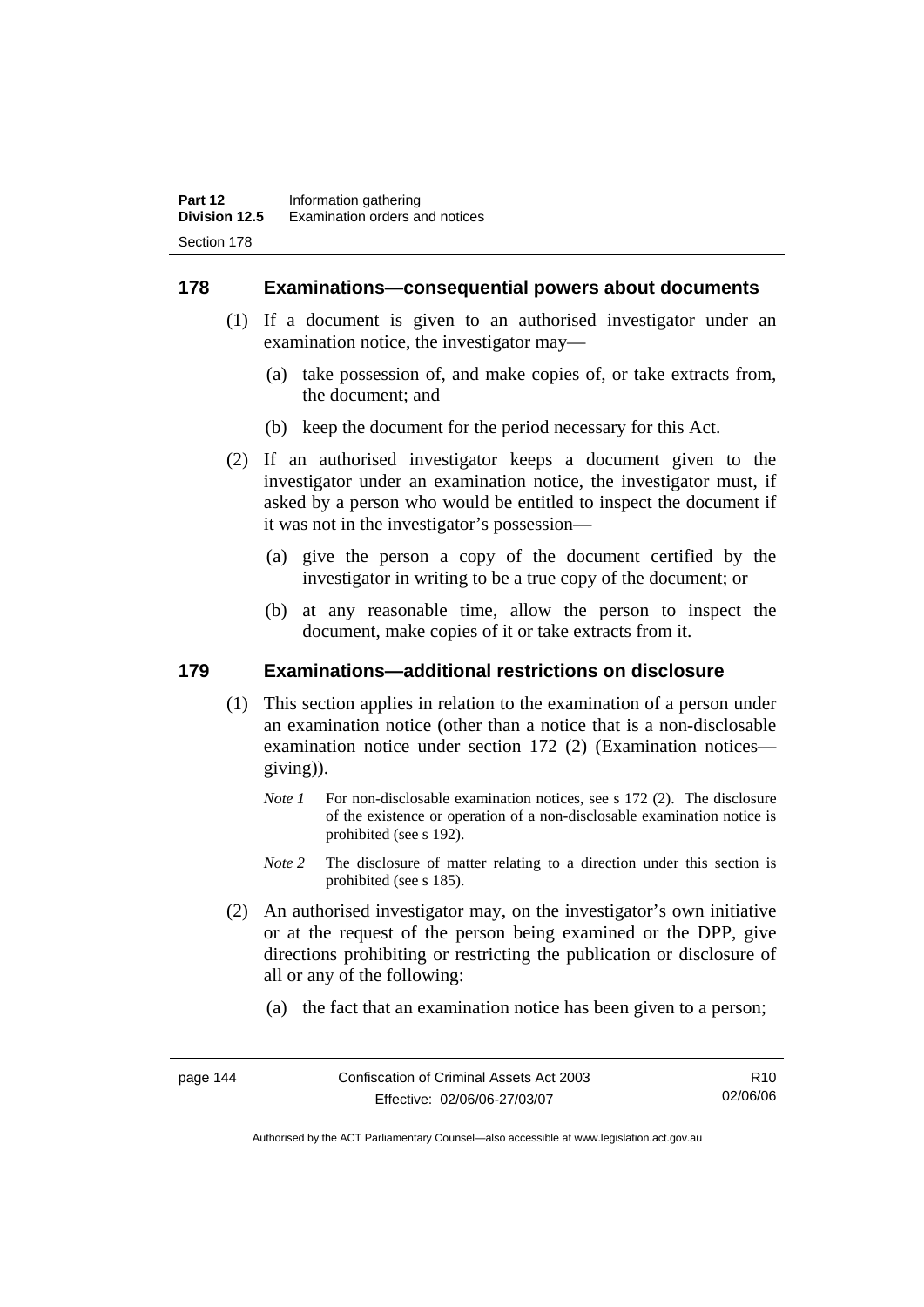- (b) any information about the examination (whether or not an examination has been held);
- (c) any information given, statement made, document produced or thing done during the examination;
- (d) any information, document or thing derived from anything mentioned in this subsection.
- (3) In deciding whether to give a direction under subsection (2), the authorised investigator must have regard to whether the direction—
	- (a) would promote the purposes of this Act; or
	- (b) is desirable to protect the integrity of an investigation (however described) for any purpose or a prosecution of an offence.
- (4) The authorised investigator may also have regard to any other relevant matter in deciding whether to give a direction under subsection  $(2)$ .

#### **180 Protection of authorised investigator etc**

- (1) An authorised investigator has, in the exercise of his or her functions as an authorised investigator, the same protection and immunity as a judge.
- (2) A lawyer appearing at the examination on behalf of the person being examined has the same protection and immunity as a barrister has in appearing for a party in a proceeding in the Supreme Court.
- (3) A person being examined under this division—
	- (a) has the same protection as a witness in a proceeding in the Supreme Court; and
	- (b) in addition to the penalties provided by this Act, is subject to the same liabilities as a witness in a proceeding in the Supreme Court.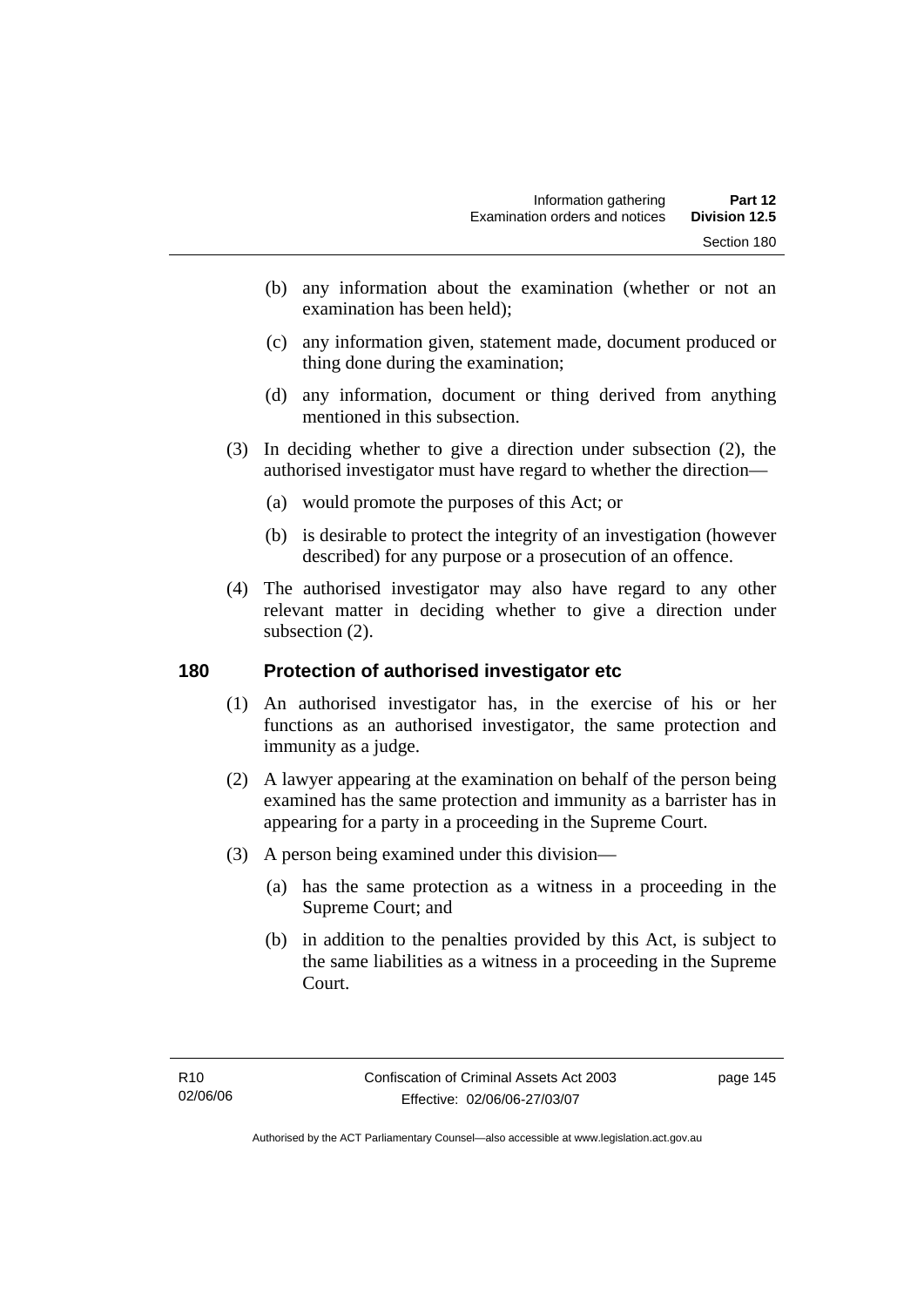**Part 12** Information gathering<br>**Division 12.5** Examination orders a **Division 12.5** Examination orders and notices Section 181

## **Subdivision 12.5.5 Offences—examination notices**

*Note* For other applicable offences, see div 12.6 (Information order offences).

#### **181 Obstruction etc of authorised investigator**

- (1) A person commits an offence if—
	- (a) the person knows that, or is reckless about the fact that, a person is an authorised investigator; and
	- (b) the person obstructs, hinders, intimidates or resists the investigator in the exercise of the investigator's functions.

Maximum penalty: 200 penalty units, imprisonment for 2 years or both.

(2) Strict liability applies to subsection (1) (b).

#### **182 Failing to attend examination**

- (1) A person commits an offence if the person is required by an examination notice to attend an examination and the person fails to attend the examination at—
	- (a) the time and place stated in the notice; or
	- (b) the time and place as changed under section 174 (2) (Time and place of examination).

Maximum penalty: 200 penalty units, imprisonment for 2 years or both.

(2) An offence against this section is a strict liability offence.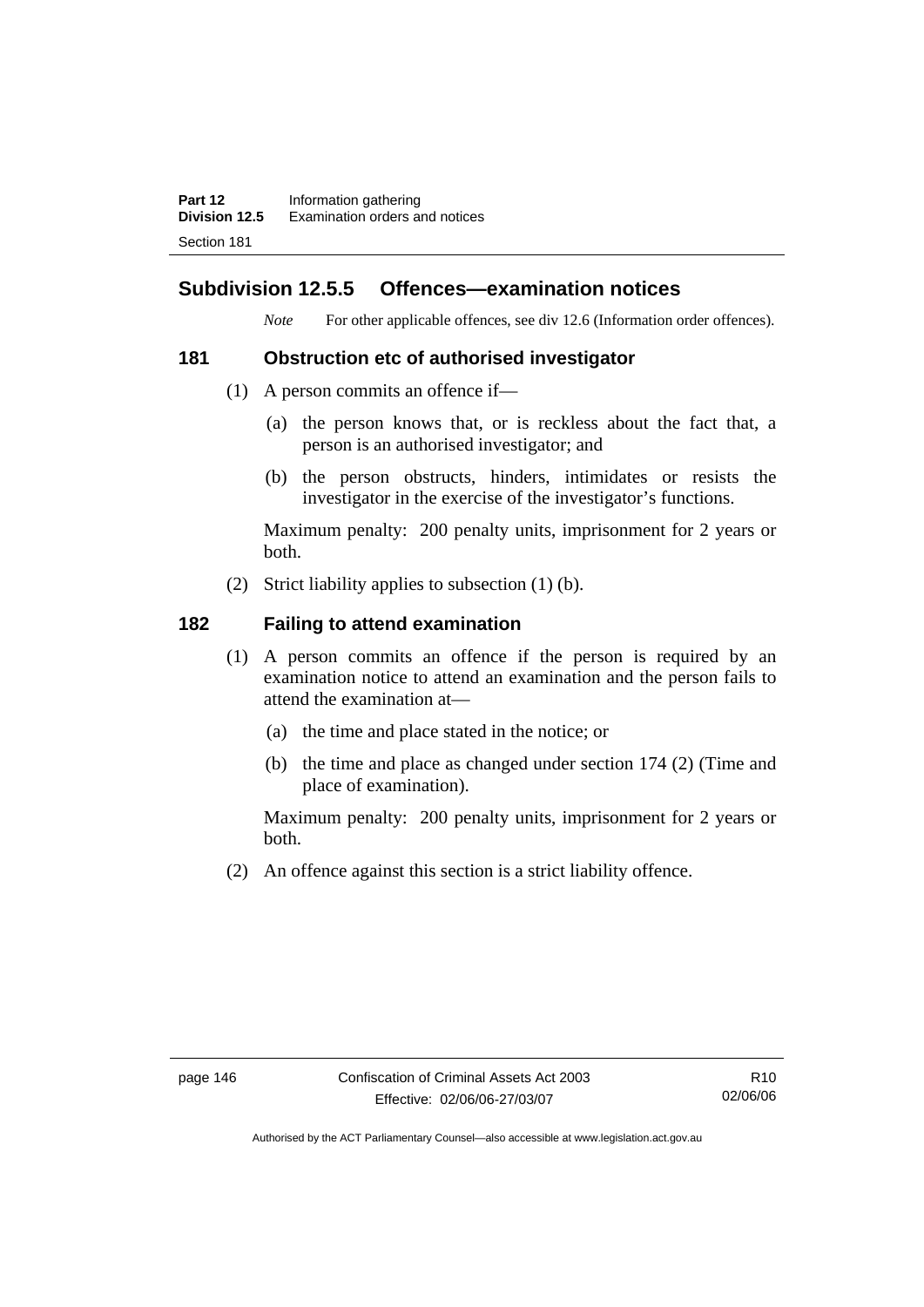#### **183 Offences relating to appearance at examination**

- (1) A person who is required by an examination notice to attend an examination commits an offence if, during the examination, the person—
	- (a) fails to be sworn or to make an affirmation that the authorised investigator requires the person to swear or make; or
	- (b) fails to answer a question that the authorised investigator requires the person to answer; or
	- (c) fails to produce a document that the person is required under the examination notice to produce at the examination; or
	- (d) leaves the examination before being excused by the authorised investigator.

Maximum penalty: 200 penalty units, imprisonment for 2 years or both.

- (2) However, subsection (1) (c) does not apply if the person complied with the notice in relation to production of a document (if any) to the extent that it was practicable to do so.
- (3) An offence against this section is a strict liability offence.

#### **184 Unauthorised presence at an examination**

- (1) A person commits an offence if the person—
	- (a) is present at an examination; and
	- (b) is not entitled under section 176 (3) (Conduct of examination) to be present.

Maximum penalty: 50 penalty units, imprisonment for 6 months or both.

(2) An offence against this section is a strict liability offence.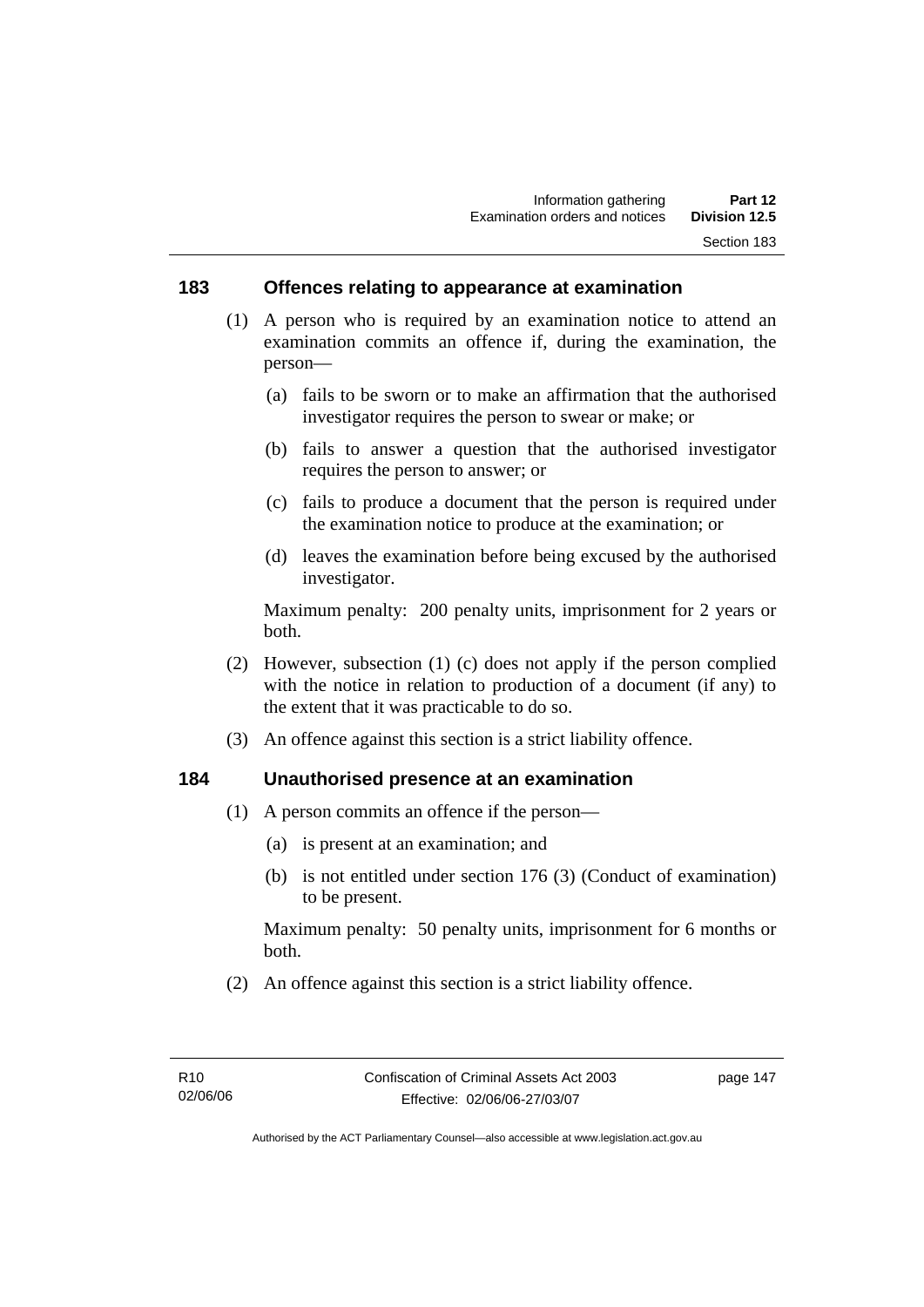#### **185 Examinations—additional disclosure offences**

*Note* An offence against this section is a strict liability offence, see s (7).

- (1) A person commits an offence if—
	- (a) an authorised investigator has given a direction under section 179 (2) (Examinations—additional restrictions on disclosure) prohibiting or restricting the publication or disclosure of a matter mentioned in the subsection; and
	- (b) the person has notice of the direction (whether by being given a copy of the direction or otherwise); and
	- (c) the person publishes or discloses the matter to someone else.

Maximum penalty: 200 penalty units, imprisonment for 2 years or both.

- (2) A person commits an offence if—
	- (a) an authorised investigator has given a direction under section 179 (2) prohibiting or restricting the publication or disclosure of a matter mentioned in the subsection; and
	- (b) the person has notice of the direction (whether by being given a copy of the direction or otherwise); and
	- (c) the person publishes or discloses information to someone else; and
	- (d) the other person could infer from the information the matter to which the direction relates.

Maximum penalty: 200 penalty units, imprisonment for 2 years or both.

- (3) Subsections (1) and (2) do not apply if the publication or disclosure is made to any of the following entities in the circumstances mentioned for the entity:
	- (a) a police officer—in any circumstances;

page 148 Confiscation of Criminal Assets Act 2003 Effective: 02/06/06-27/03/07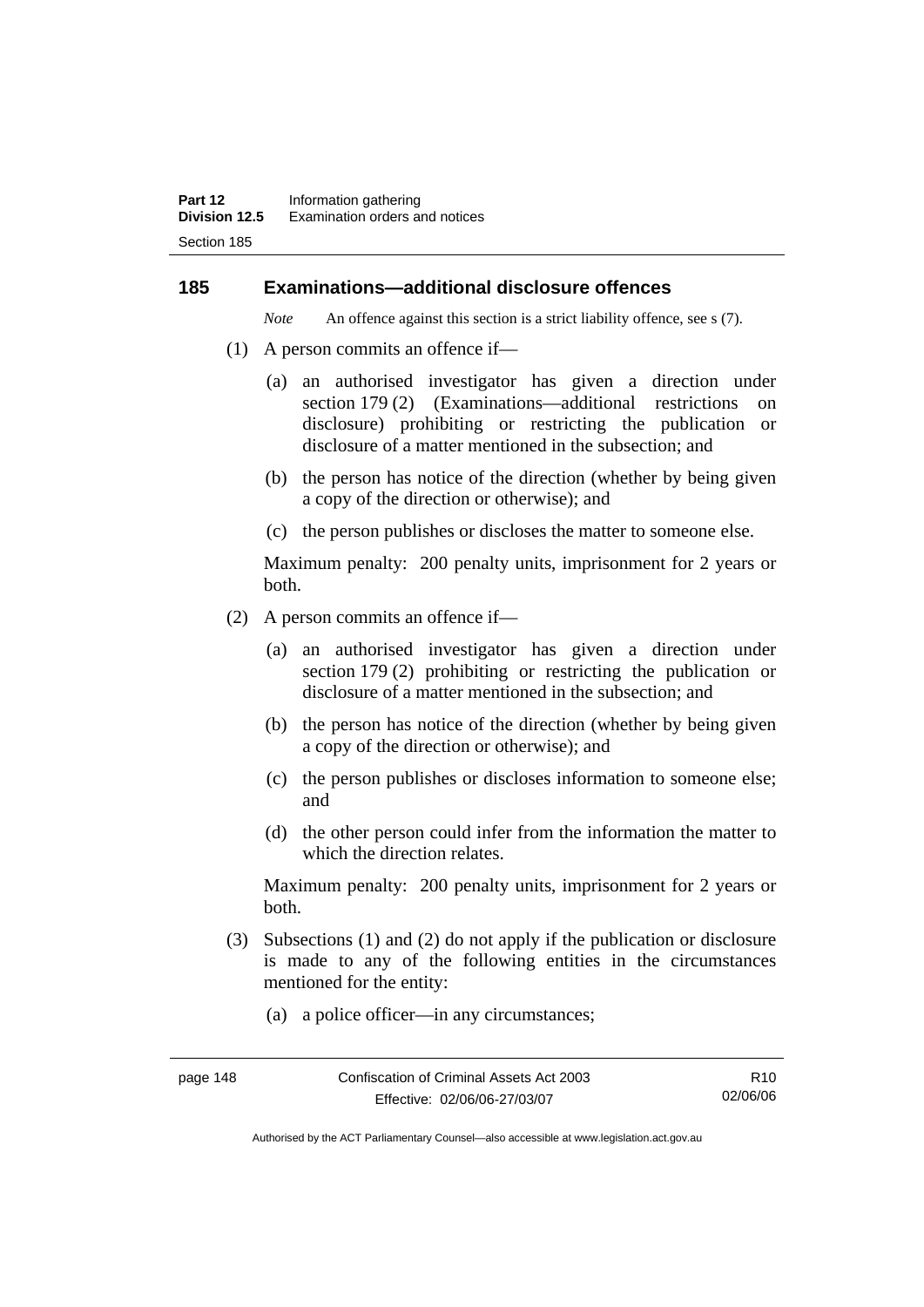- (b) an officer, employee or agent of the person—to ensure that the order is complied with and the person to whom the publication or disclosure is made is given notice of the direction (whether by being given a copy of the restraining order to which the direction relates or otherwise) by the person making the publication or disclosure;
- (c) a lawyer—to obtain legal advice or representation in relation to the order;
- (d) a relevant court—with the court's leave.
	- *Note* The application for leave, and any proceeding with the court's leave, must be heard in closed court, see s (8).
- (4) Also, subsections (1) and (2) do not apply if the publication or disclosure is made—
	- (a) by a police officer in the exercise of the officer's functions; or
	- (b) for the purpose of giving or obtaining legal advice, or making legal representations, in relation to the order.
- (5) A person commits an offence if—
	- (a) an authorised investigator has given a direction under section 179 (2) (Examinations—additional restrictions on disclosure) prohibiting or restricting the publication or disclosure of a matter mentioned in the subsection; and
	- (b) the person receives information in relation to the matter in accordance with subsection (3) or (4); and
	- (c) the person ceases to be a person mentioned in subsection (3) or (4); and
	- (d) the person publishes or discloses the matter to someone else.

Maximum penalty: 200 penalty units, imprisonment for 2 years or both.

(6) A person commits an offence if—

Authorised by the ACT Parliamentary Counsel—also accessible at www.legislation.act.gov.au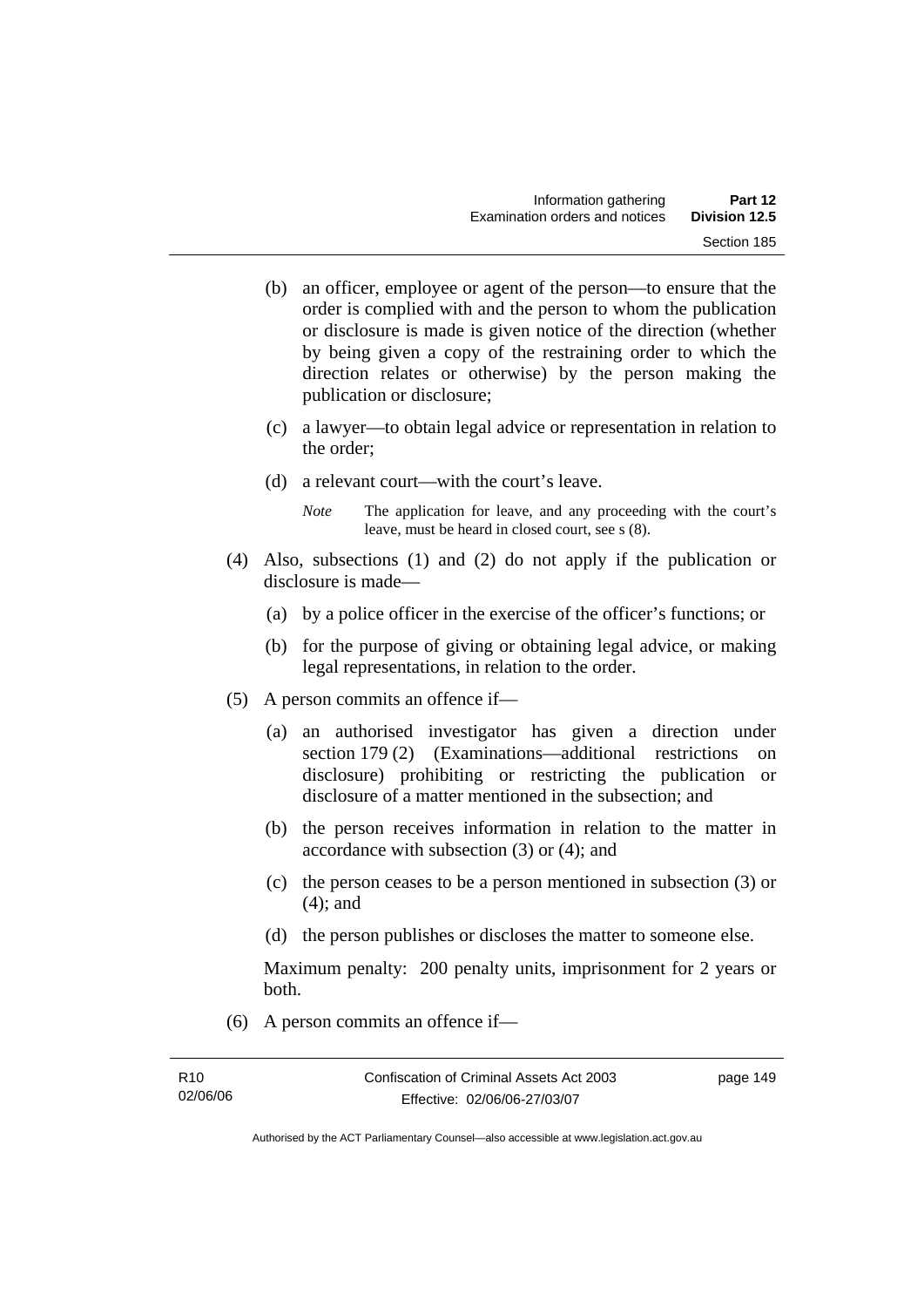- (a) an authorised investigator has given a direction under section 179 (2) prohibiting or restricting the publication or disclosure of a matter mentioned in the subsection; and
- (b) the person receives information in relation to the matter in accordance with subsection (3) or (4); and
- (c) the person ceases to be a person mentioned in subsection (3) or (4); and
- (d) the person publishes or discloses information to someone else; and
- (e) the other person could infer from the information the matter to which the direction relates.

Maximum penalty: 200 penalty units, imprisonment for 2 years or both.

- (7) An offence against this section is a strict liability offence.
- (8) For subsection (3) (d), an application for leave, and any proceeding with the court's leave, must be heard in closed court.

# **Division 12.6 Information order offences**

#### **186 Meaning of** *information order*

In this Act:

*information order* means—

- (a) an inquiry notice; or
- (b) a monitoring order; or
- (c) a transaction suspension order; or
- (d) a production order; or
- (e) an examination order; or
- (f) an examination notice.

page 150 Confiscation of Criminal Assets Act 2003 Effective: 02/06/06-27/03/07

R10 02/06/06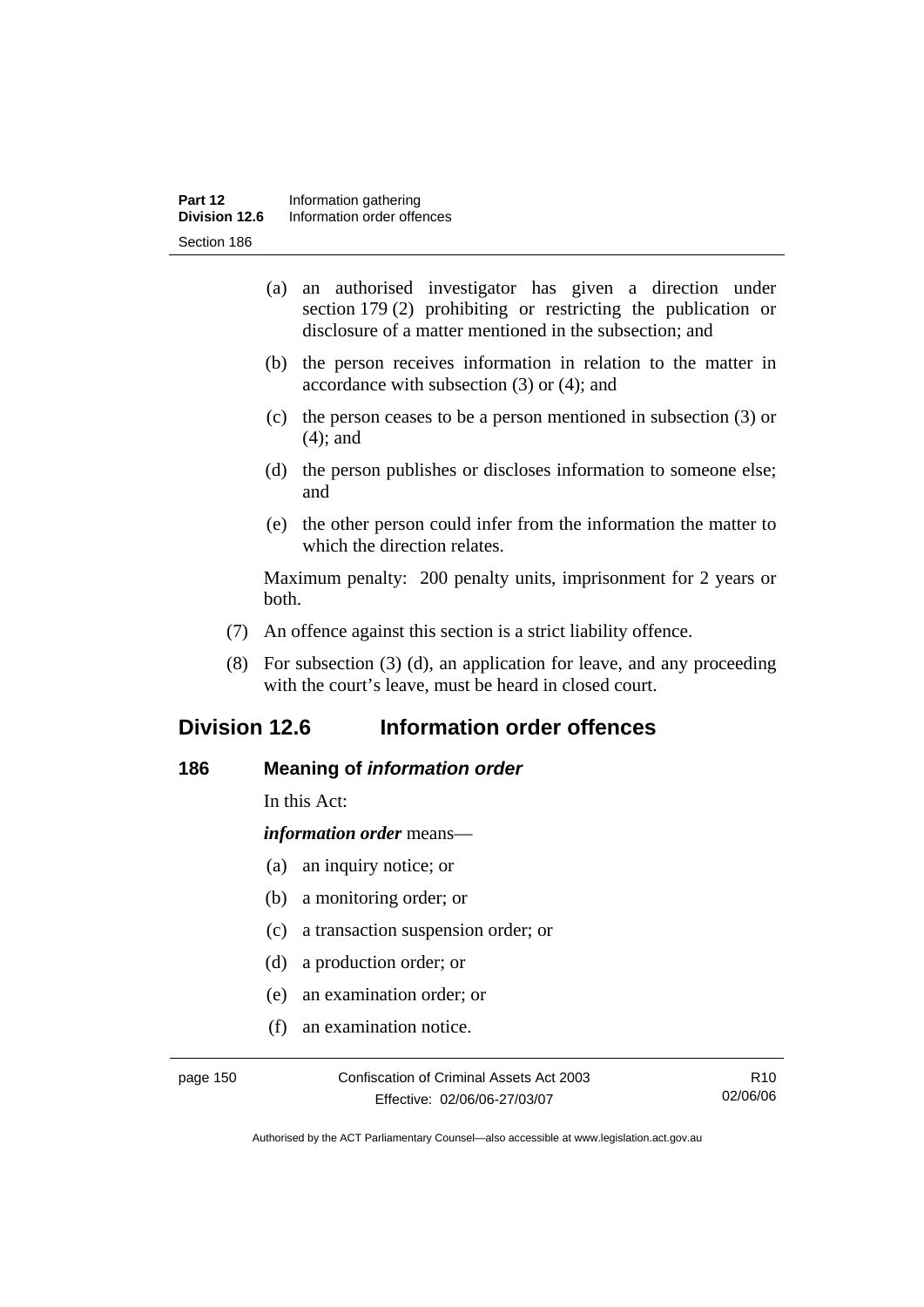#### **187 Information orders—failure to comply**

A person commits an offence if—

- (a) the person is given an information order (other than an examination notice); and
- (b) the person fails to comply with the order.

Maximum penalty: 200 penalty units, imprisonment for 2 years or both.

*Note* For contravention of an examination notice, see s 182.

#### **188 Information orders—false or misleading information**

- (1) A person commits an offence if—
	- (a) the person gives information to a police officer; and
	- (b) the person does so knowing that the information—
		- (i) is false or misleading in a material particular; or
		- (ii) omits something that makes the information false or misleading in a material particular; and
	- (c) the information is given in compliance (or purported compliance) with an information order.

Maximum penalty: 200 penalty units, imprisonment for 2 years or both.

- (2) Subsection (1) (c) does not apply if, before the information was given by the person to the police officer, a police officer did not take reasonable steps to tell the person of the existence of the offence against subsection (1).
- (3) For subsection (2), it is sufficient if the following form of words is used:

'Giving false or misleading information is an offence with serious consequences'.

| R <sub>10</sub> | Confiscation of Criminal Assets Act 2003 | page 151 |
|-----------------|------------------------------------------|----------|
| 02/06/06        | Effective: 02/06/06-27/03/07             |          |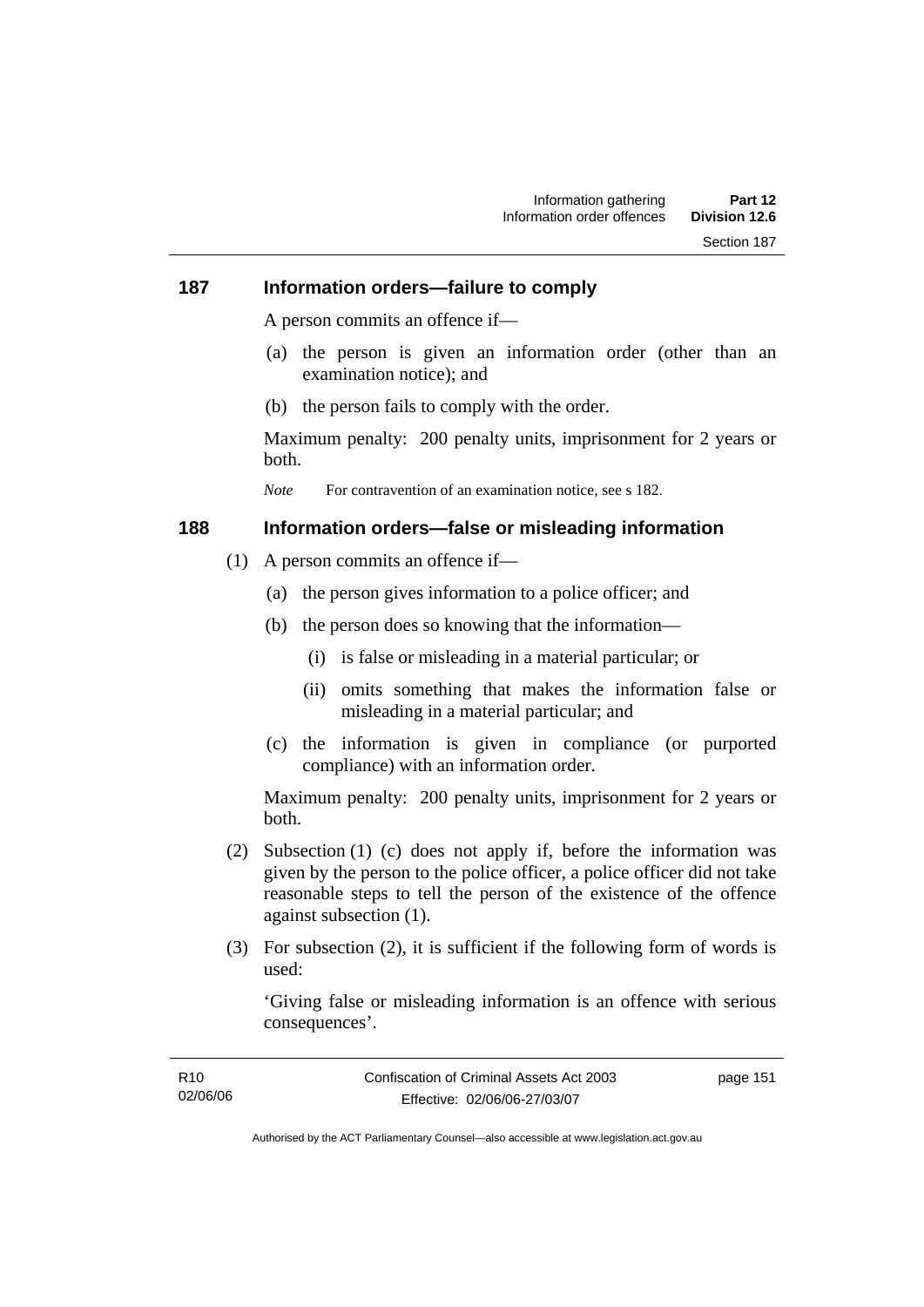#### **189 Information orders—false or misleading documents**

- (1) A person commits an offence if—
	- (a) the person produces a document to a police officer (including an authorised investigator); and
	- (b) the person does so knowing that the document is false or misleading in a material particular; and
	- (c) the document is produced in compliance (or purported compliance) with an information order.

Maximum penalty: 200 penalty units, imprisonment for 2 years or both.

- (2) Subsection (1) does not apply to a person who produces a document to a police officer if the document is accompanied by a written statement signed by the person (or, for a corporation, by an officer of the corporation)—
	- (a) stating that the document is, to the person's knowledge, false or misleading in a material particular; and
	- (b) setting out, or referring to, the material particular in which the document is, to the person's knowledge, false or misleading.

#### **190 Destruction etc of documents**

- (1) A person commits an offence if—
	- (a) the person is given—
		- (i) a production order for a property-tracking document; or
		- (ii) an examination notice that requires the person to produce a document at an examination; and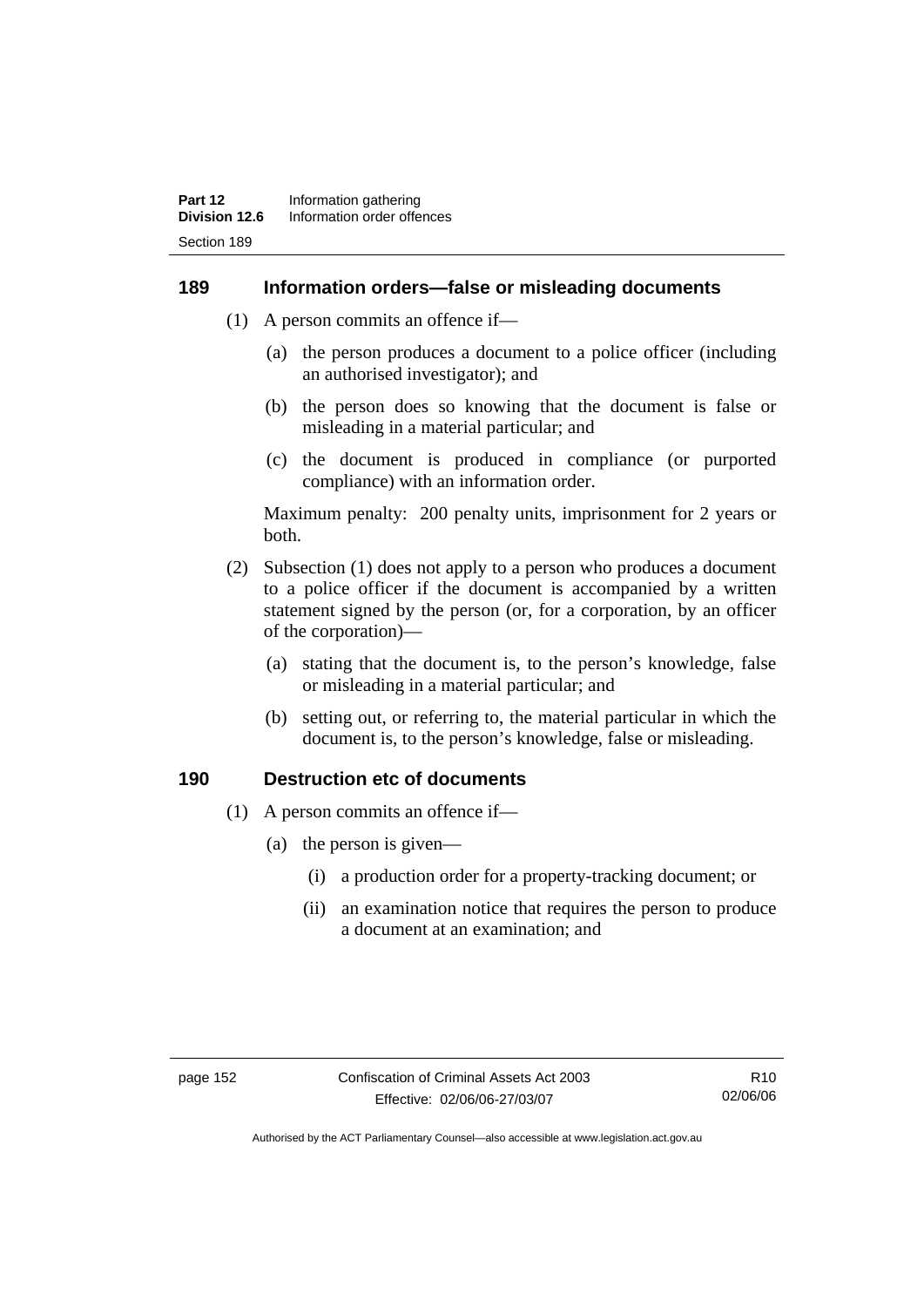(b) the person intentionally destroys, damages, changes or otherwise interferes with the document.

Maximum penalty: 500 penalty units, imprisonment for 5 years or both.

- (2) A person commits an offence if—
	- (a) the person is given—
		- (i) a production order for a property-tracking document; or
		- (ii) an examination notice that requires the person to produce a document at an examination; and
	- (b) the person destroys, damages, changes or otherwise interferes with the document.

Maximum penalty: 50 penalty units, imprisonment for 6 months or both.

- (3) An offence against subsection (2) a strict liability offence.
- (4) An offence against subsection (2) is declared to be an indictable offence.
	- *Note* An offence against a territory law is an *indictable offence* if it is punishable by imprisonment for longer than 1 year, or is declared by law to be an indictable offence (see Legislation Act, s 190 (1)).

#### **191 Meaning of** *non-disclosable information order*

In this Act:

*non-disclosable information order* means any of the following information orders:

- (a) an inquiry notice;
- (b) a monitoring order;
- (c) a transaction suspension order;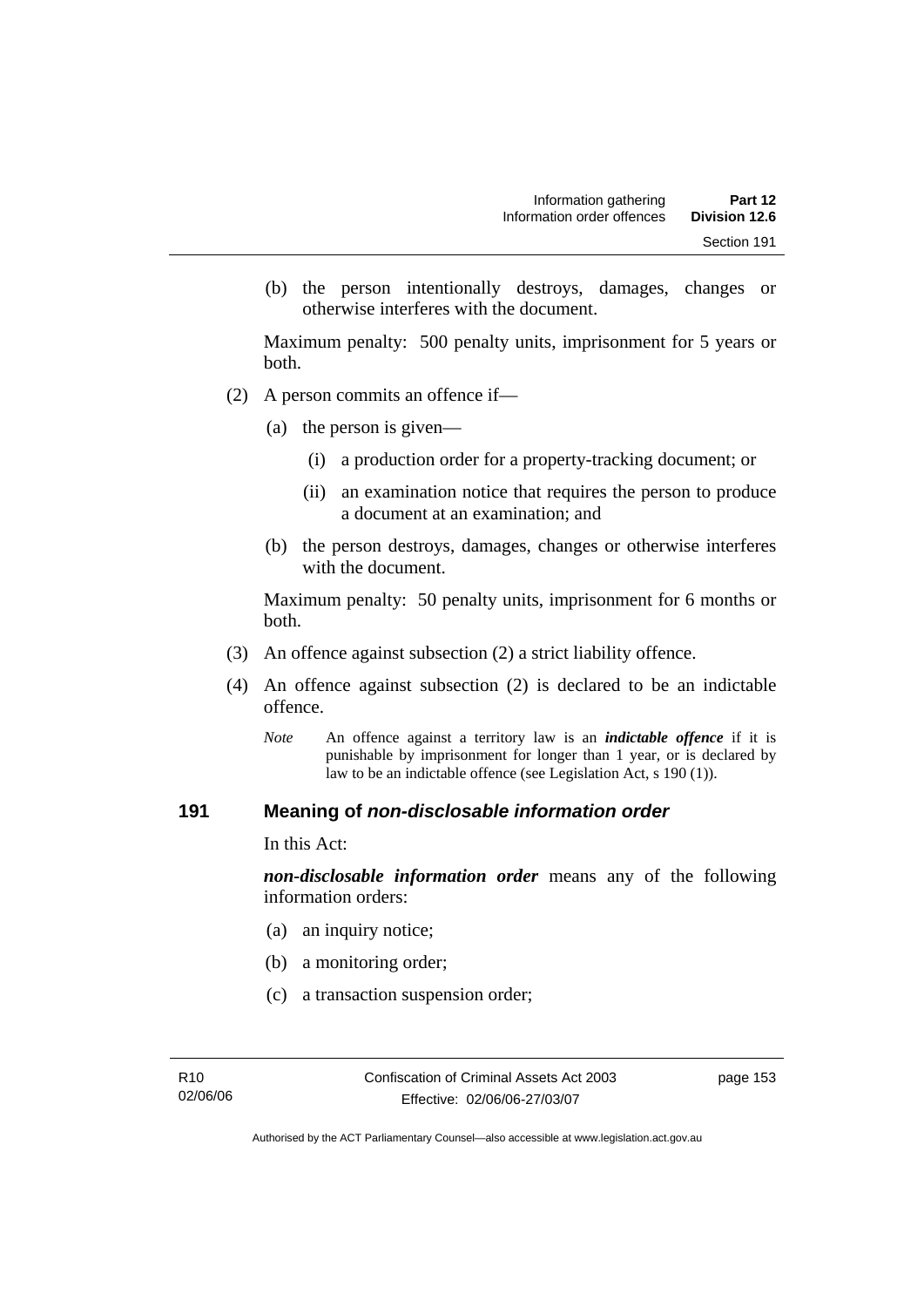- (d) a production order that is declared under section 161 (1) (Production order proceedings—restrictions on disclosure) to be a non-disclosable production order;
- (e) an examination order that is declared under section 170 (1) (Examination order proceedings—restrictions on disclosure) to be a non-disclosable examination order;
- (f) an examination notice that is a non-disclosable examination notice under section 172 (2) (Examination notices—giving).

#### **192 Information orders—disclosure offences**

*Note* An offence against this section is a strict liability offence (see s (7)).

 (1) A person commits an offence if the person publishes or discloses the existence or operation of a non-disclosable information order to someone else.

Maximum penalty: 200 penalty units, imprisonment for 2 years or both.

- (2) A person commits an offence if—
	- (a) the person publishes or discloses information to someone else; and
	- (b) the other person could infer from the information the existence or operation of a non-disclosable information order.

Maximum penalty: 200 penalty units, imprisonment for 2 years or both.

- (3) Subsections (1) and (2) do not apply if the publication or disclosure is made to any of the following entities in the circumstances mentioned for the entity:
	- (a) a police officer—in any circumstances;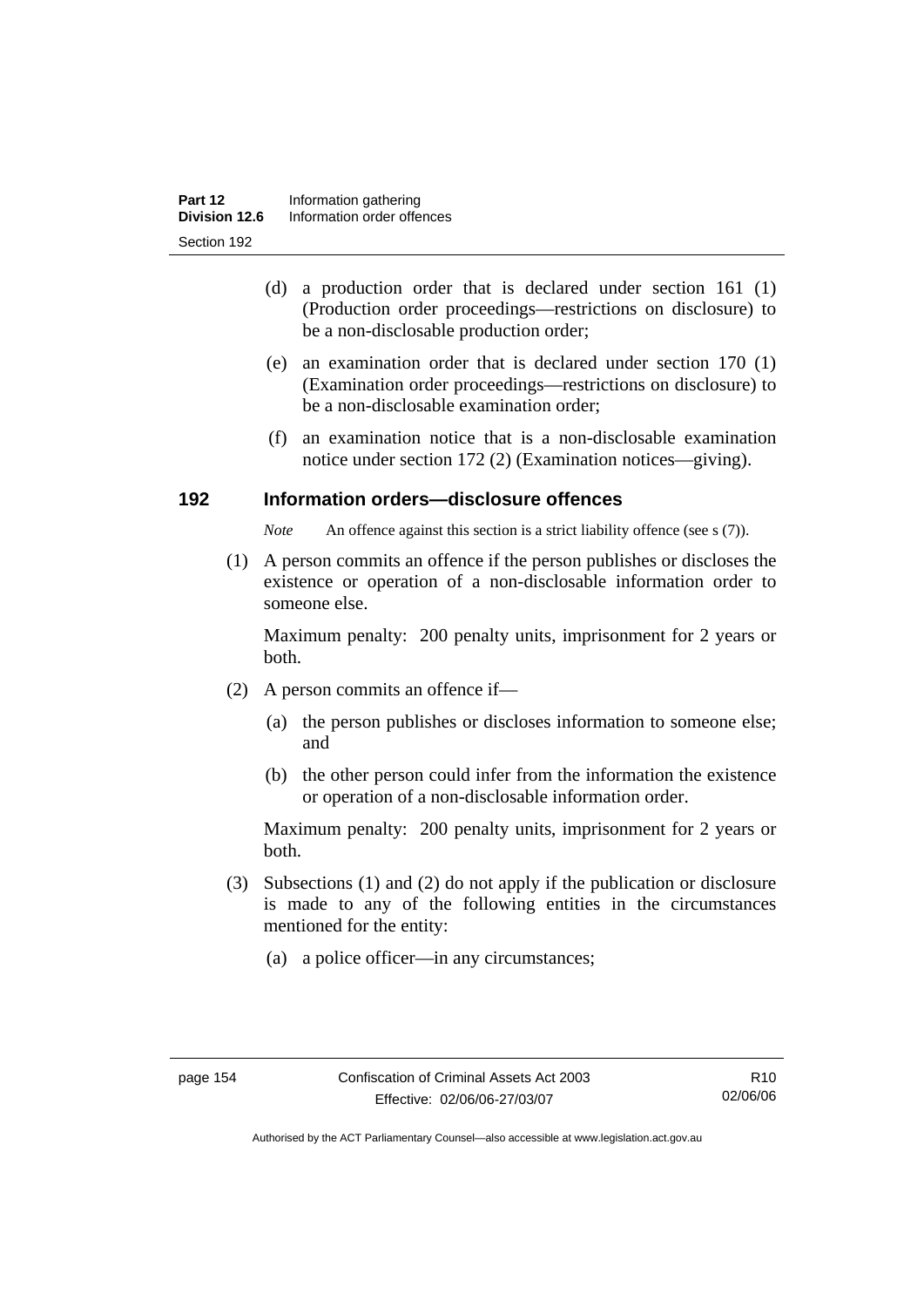- (b) an officer, employee or agent of the person—to ensure that the order is complied with and the person to whom the publication or disclosure is made is given notice of the offences against this section by the person making the publication or disclosure;
- (c) a lawyer—to obtain legal advice or representation in relation to the order;
- (d) a relevant court—with the court's leave.

*Note* The application for leave, and any proceeding with the court's leave, must be heard in closed court (see s (8)).

- (4) Also, subsections (1) and (2) do not apply if the publication or disclosure is made—
	- (a) by a police officer in the exercise of the officer's functions; or
	- (b) for the purpose of giving or obtaining legal advice, or making legal representations, in relation to the order.
- (5) A person commits an offence if—
	- (a) the person receives information in relation to a non-disclosable information order in accordance with subsection (3) or (4); and
	- (b) the person ceases to be a person mentioned in subsection (3) or (4); and
	- (c) the person publishes or discloses the existence or operation of the order to someone else.

Maximum penalty: 200 penalty units, imprisonment for 2 years or both.

- (6) A person commits an offence if—
	- (a) the person receives information in relation to a non-disclosable information order in accordance with subsection (3) or (4); and
	- (b) the person ceases to be a person mentioned in subsection (3) or (4); and

page 155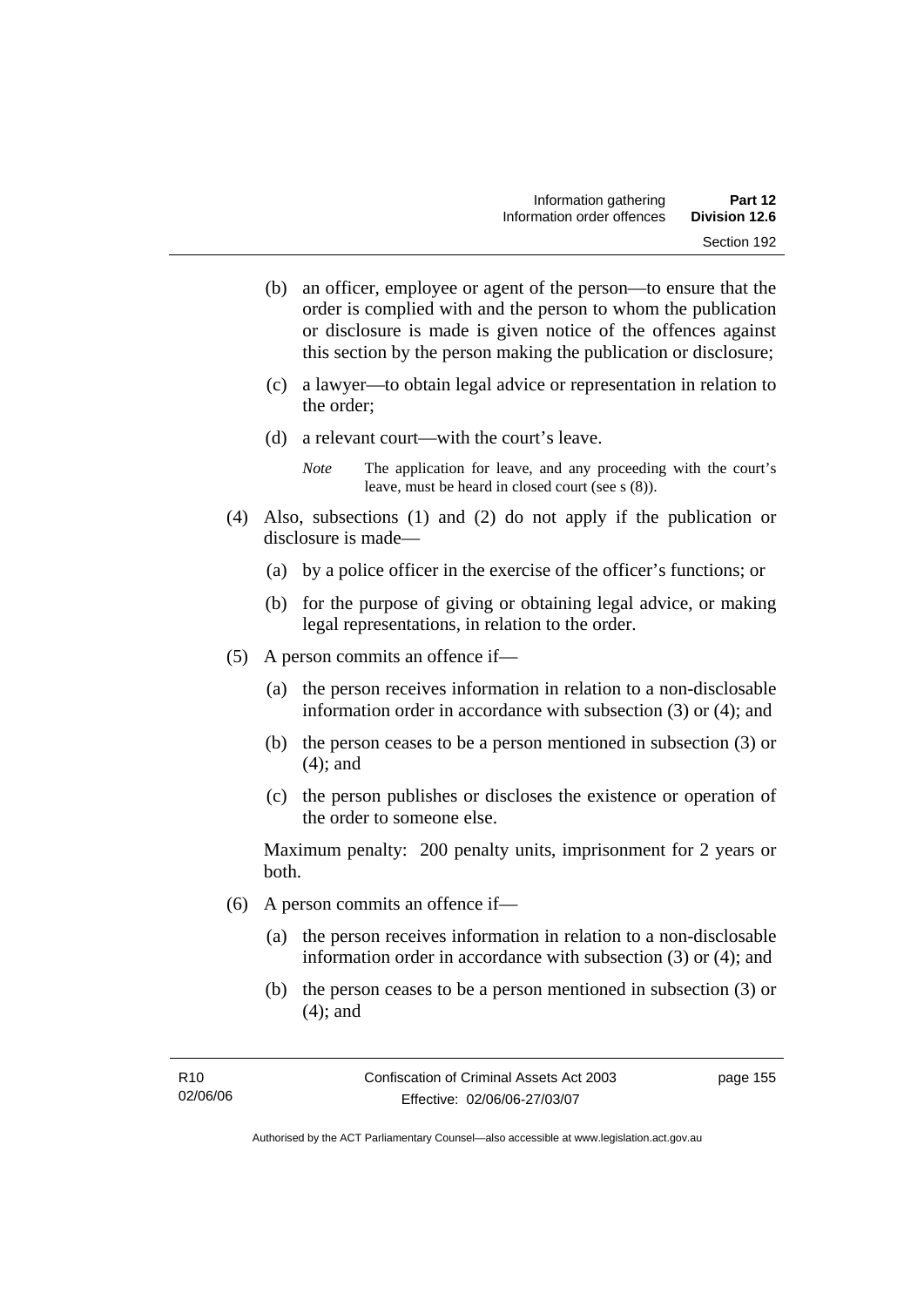- (c) the person publishes or discloses information to someone else; and
- (d) the other person could infer from the information the existence or operation of the order.

Maximum penalty: 200 penalty units, imprisonment for 2 years or both.

- (7) An offence against this section is a strict liability offence.
- (8) For subsection (3) (d), an application for leave, and any proceeding with the court's leave, must be heard in closed court.

#### **193 Information orders—disclosure by police officers**

- (1) This section applies to a non-disclosable information order.
- (2) A police officer may disclose the existence or operation of the order for the purposes of, or in the course of, a legal proceeding.

*Note* A police officer may also disclose the existence or operation of the order in the exercise of the officer's functions (see s 192 (4) (b)).

- (3) However, a police officer is not required to disclose to a court the existence or operation of the order.
- (4) In this section:

*disclosure*, of the existence or operation of the order, includes the disclosure of information to a person from which the person could reasonably infer the existence or operation of the order.

#### **194 Information orders—protection of complying financial institutions**

- (1) This section applies to a financial institution, and to an officer, employee or agent of the institution, if—
	- (a) the institution complies with an information order; and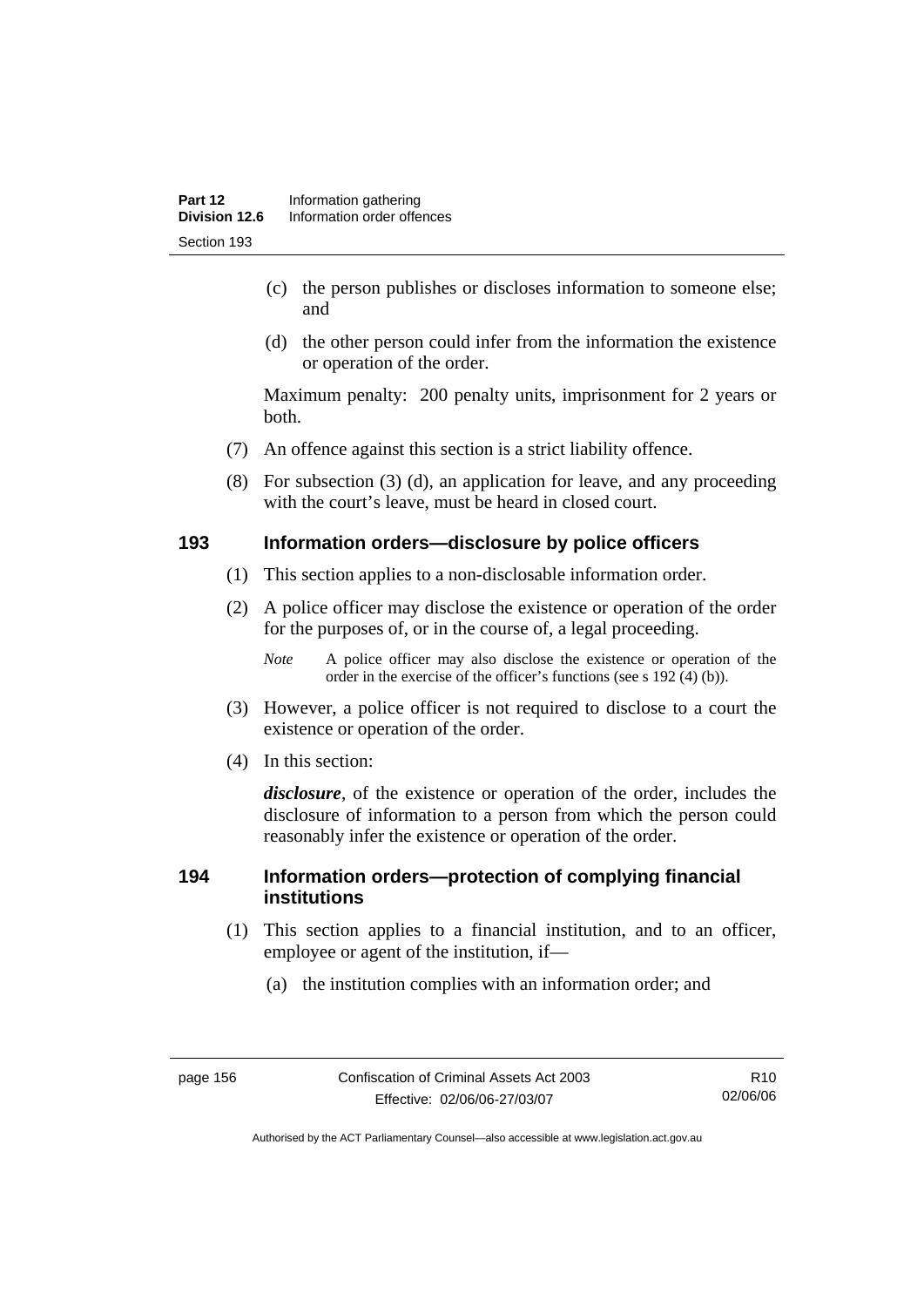- (b) information given under the order relates to a money laundering offence.
- (2) The institution or person is taken not to have been at any time in possession of the information given under the order.

R10 02/06/06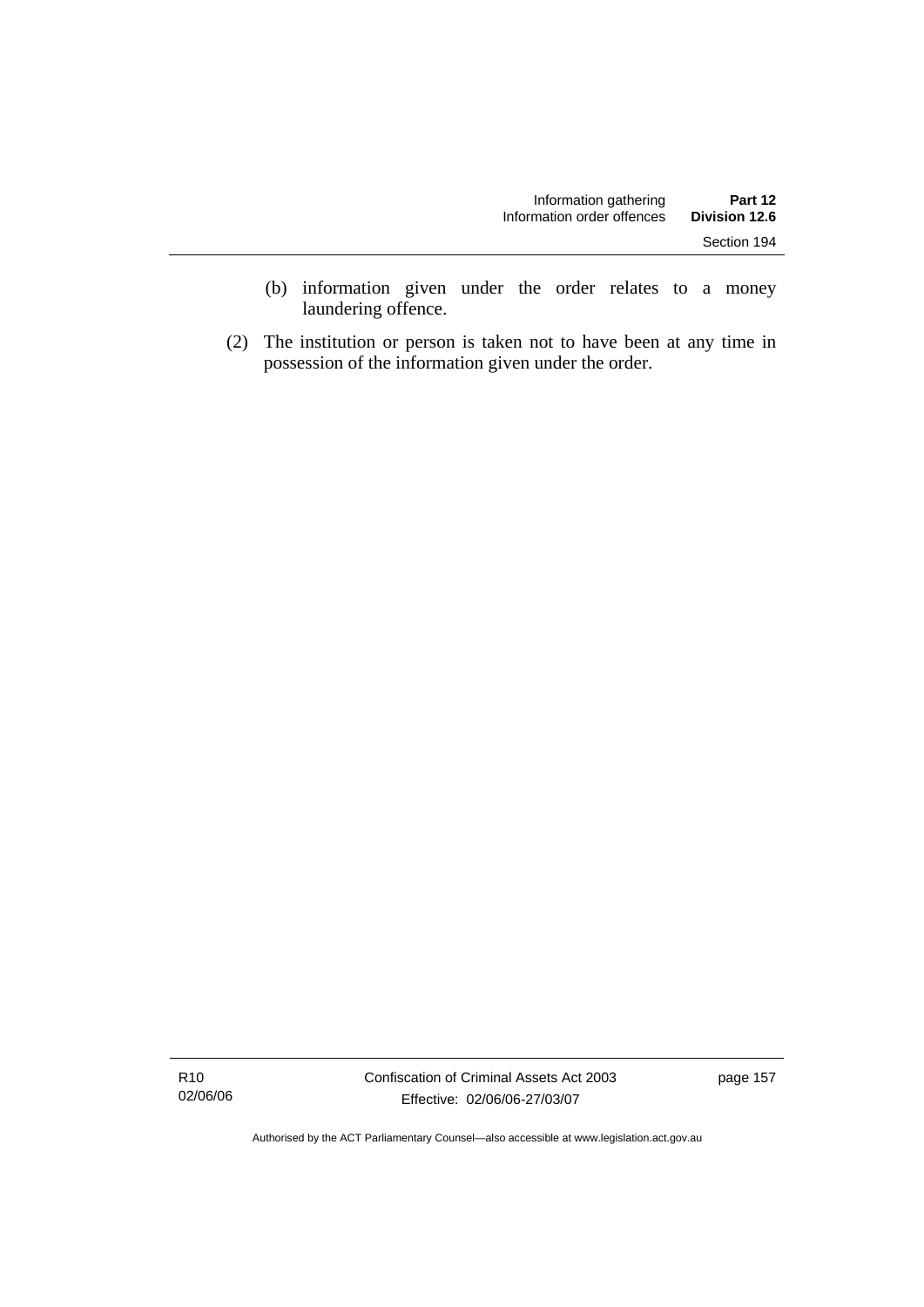**Part 13 Search warrants**<br>**Division 13.1 Preliminary Division 13.1** Preliminary Section 195

# **Part 13 Search warrants**

## **Division 13.1 Preliminary**

#### **195 Definitions for pt 13**

In this part:

*at* includes in or on.

*data* includes—

- (a) information in any form; and
- (b) any program (or part of a program).

*data storage device* means a thing containing, or designed to contain, data for use by a computer.

*executing police officer*, of a search warrant, means—

- (a) the police officer (the *first police officer*) named in the warrant as the police officer responsible for executing the warrant; or
- (b) if the first police officer does not intend to be present at the execution of the warrant—another police officer whose name has been written in the warrant by the first police officer; or
- (c) another police officer whose name has been written in the warrant by the police officer last named in the warrant.

*frisk search* means—

- (a) a search of a person conducted by quickly running the hands over the person's outer garments; and
- (b) an examination of anything worn or carried by the person that is conveniently and voluntarily removed by the person.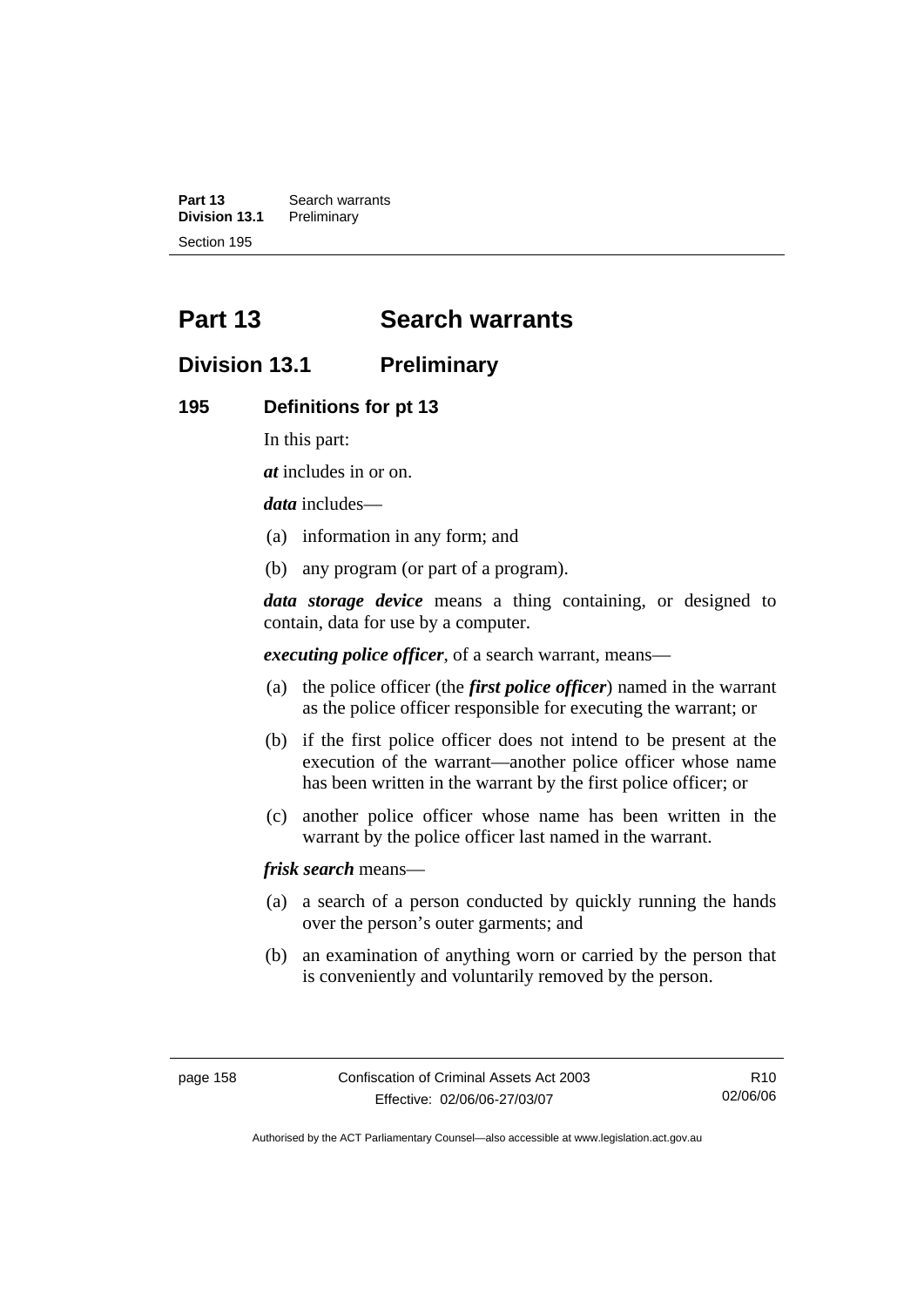*issuing officer*, for a search warrant, means—

- (a) a judge, the registrar or a deputy registrar of the Supreme Court; or
- (b) a magistrate; or
- (c) the registrar or a deputy registrar of the Magistrates Court if authorised by the Chief Magistrate to issue search warrants under this part.

*occupier*, of premises, includes—

- (a) a person believed, on reasonable grounds, to be an occupier of the premises; and
- (b) a person apparently in charge of the premises.

*ordinary search* means a search of a person or of articles in a person's possession, which may include—

- (a) requiring the person to remove the person's overcoat, coat or jacket and any gloves, shoes or hat; and
- (b) an examination of those items.

*person assisting*, in relation to a search warrant, means a person who has been authorised by an executing police officer to assist in executing the warrant.

*premises* includes the following:

- (a) land (whether vacant or occupied);
- (b) any structure, building, vehicle or place (whether built or not);
- (c) any part of a structure, building, vehicle or place.

*search warrant* means a warrant issued under section 199 (Issuing search warrants) that is in force.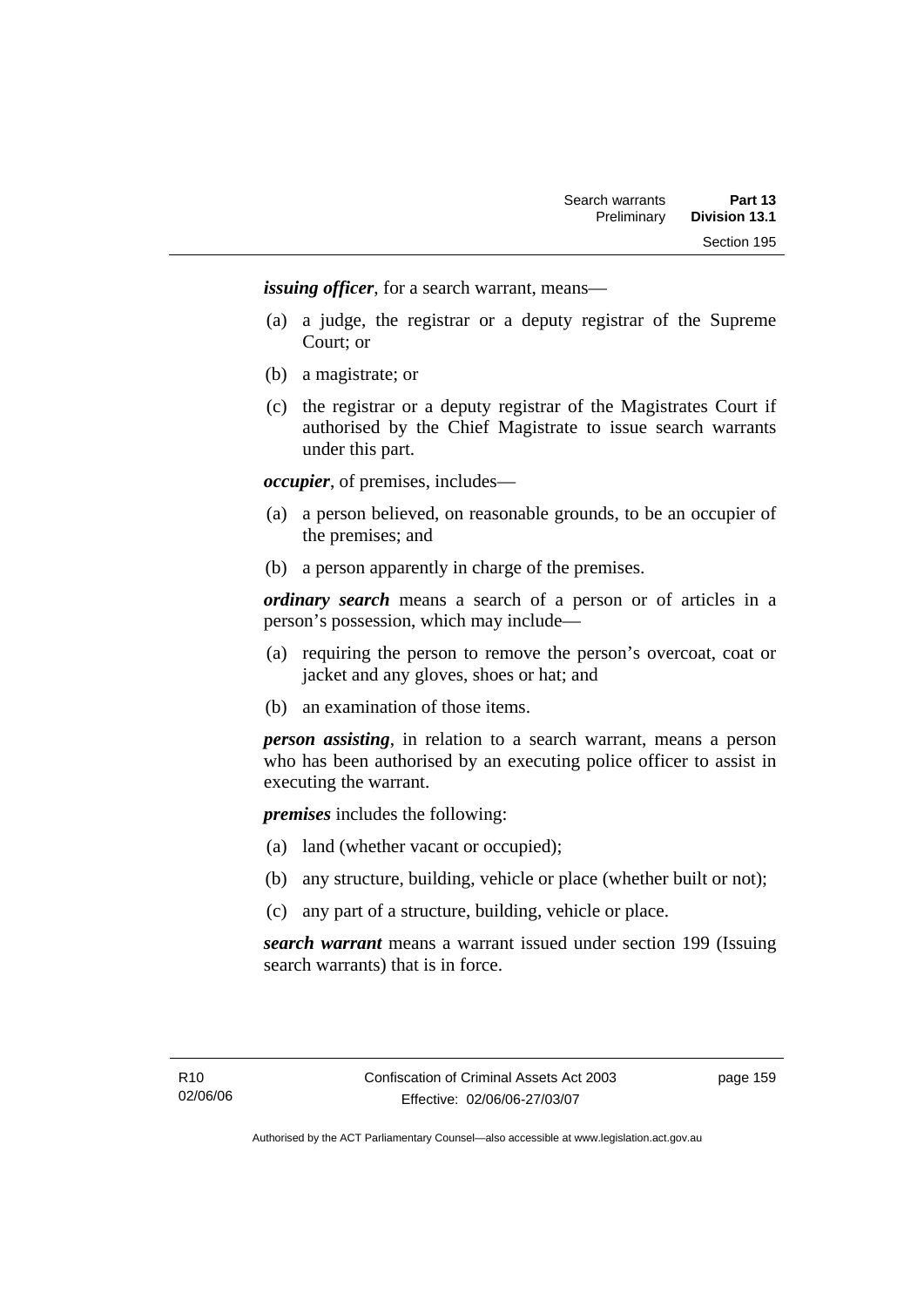#### *target material* means—

- (a) property (including tainted property and property under the effective control of a person) in relation to which action has been or could be taken under this Act; or
	- *Note 1* For the meaning of *effective control*, see s 14.
	- *Note* 2 For the meaning of *in relation to*, see dict.
- (b) benefits derived by a person from the commission of an indictable offence; or
- (c) evidence in relation to property or benefits mentioned in paragraph (a) or (b); or
- (d) evidence in relation to an indictable offence.

*vehicle* includes an aircraft or vessel.

## **Division 13.2 Search warrants—general**

#### **196 Applications for search warrants—general**

- (1) A police officer may apply to an issuing officer for a search warrant to enter premises.
- (2) The application must be sworn and state the grounds on which the warrant is sought.
- (3) The issuing officer may refuse to consider the application until the applicant police officer gives the issuing officer all the information the issuing officer requires about the application in the way the issuing officer requires.

#### **197 Offence for making false etc statements in search warrant applications**

A police officer commits an offence if—

 (a) the police officer makes a statement (whether orally, in a document or in any other way); and

| page 160 | Confiscation of Criminal Assets Act 2003 | R <sub>10</sub> |
|----------|------------------------------------------|-----------------|
|          | Effective: 02/06/06-27/03/07             | 02/06/06        |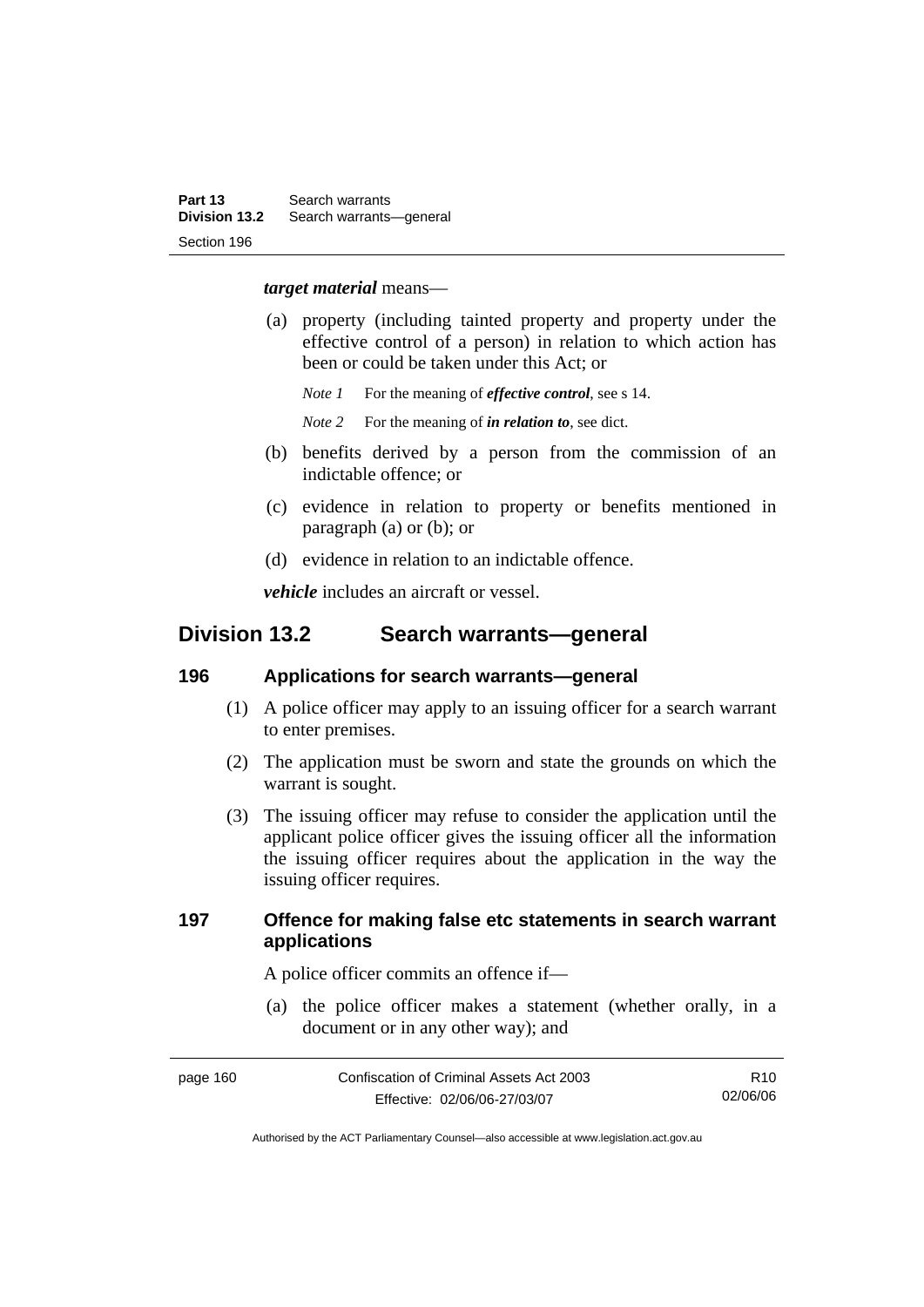- (b) the police officer does so knowing that the statement—
	- (i) is false or misleading in a material particular; or
	- (ii) omits something that makes the statement false or misleading in a material particular; and
- (c) the statement is made to an issuing officer in relation to an application for a search warrant.

Maximum penalty: 200 penalty units, imprisonment for 2 years or both.

#### **198 Additional contents of search warrant applications**

- (1) If the person applying for a search warrant suspects that it will be necessary to use firearms in executing the warrant, the person must state the suspicion, and the grounds for the suspicion, in the application.
- (2) If a person applying for a warrant to search premises has previously applied for a warrant for the same premises, the person must, in the application, include particulars of the earlier application and its outcome.

#### **199 Issuing search warrants**

 (1) An issuing officer may issue a warrant to search premises if satisfied that there are reasonable grounds for suspecting that there is at the premises, or will be within the next 72 hours, target material.

*Note At* includes in or on (see s 195).

 (2) If an application for a search warrant is made under section 203 (Applying for search warrants by telephone or other electronic means), this section applies as if the reference in subsection (1) to 72 hours were a reference to 48 hours.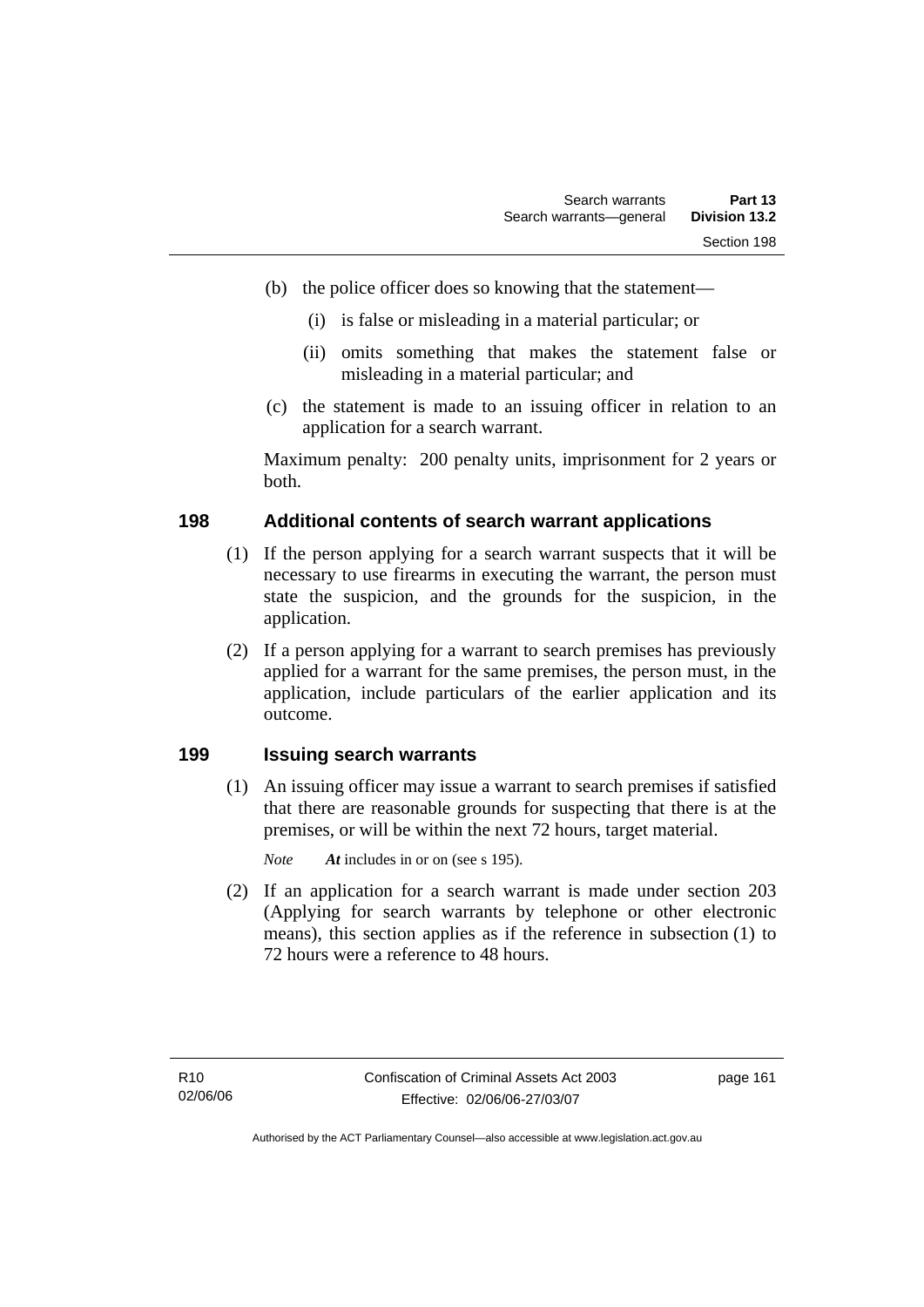**Part 13 Search warrants Division 13.2** Search warrants—general Section 200

### **200 When search warrant for property-tracking document may be issued**

If the target material in relation to which a search warrant is being issued is a property-tracking document, the issuing officer may issue a search warrant in relation to the document only if the issuing officer is satisfied that—

- (a) the document cannot be identified or described with sufficient particularity for the purpose of obtaining a production order; or
- (b) a production order requiring the document has been given but not complied with; or
- (c) there are reasonable grounds to suspect that a production order would not be complied with; or
- (d) the investigation to which the warrant is being sought might be prejudiced by seeking a production order.

#### **201 Contents of search warrants**

- (1) A search warrant must state—
	- (a) the kind of target material that is to be searched for under the warrant; and
	- (b) a description of the premises to which the warrant relates; and
	- (c) the name of the executing police officer; and
	- (d) when the warrant expires (see subsection (2)); and
	- (e) whether the warrant may be executed at any time or only during particular hours (see 210); and
	- (f) whether the warrant authorises an ordinary search or frisk search of a person who is at or near the premises when the warrant is executed if the executing police officer or a person assisting suspects on reasonable grounds that the person has target material in the person's possession.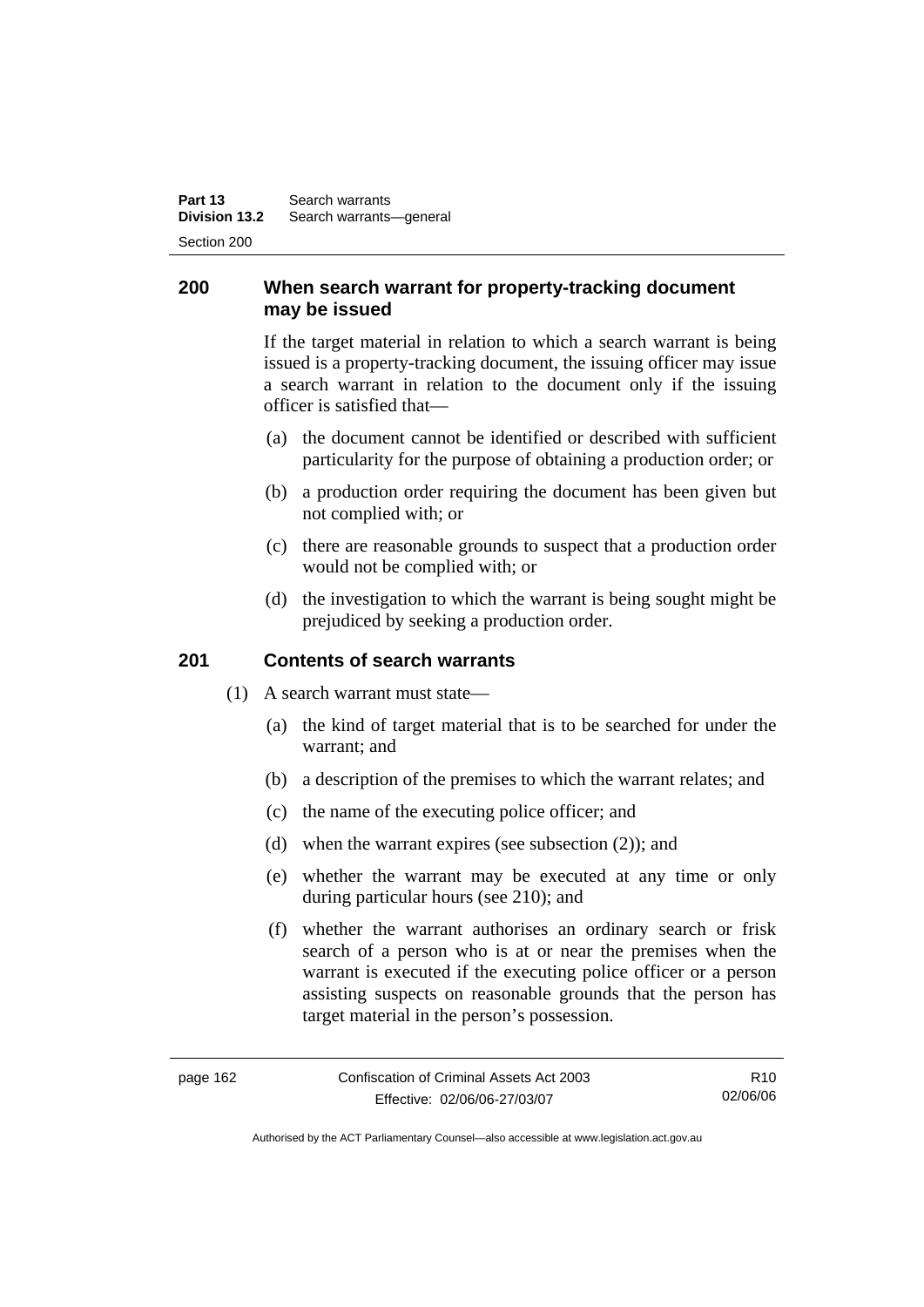- (2) The time stated in the search warrant under subsection (1) (d) as the time when the warrant expires must be not later than—
	- (a) if the application for the warrant is made under section 204 (Issuing search warrants by telephone or other electronic means)—48 hours after the warrant is issued; or
	- (b) in any other case—the end of the 7th day after the day the warrant is issued.

#### **Example**

If a warrant is issued at 3 pm on a Monday, the expiry time stated must not be later than midnight on Monday in the following week.

- *Note* An example is part of the Act, is not exhaustive and may extend, but does not limit, the meaning of the provision in which it appears (see Legislation Act, s 126 and s 132).
- (3) Subsection (1) (d) does not prevent the issue of successive search warrants in relation to the same premises.

#### **202 Authorisation given by search warrants**

- (1) A search warrant authorises an executing police officer, or a person assisting—
	- (a) to enter the premises and, if the premises are a vehicle, to enter the vehicle, wherever it is; and
	- (b) to search the premises for the kind of target material stated in the warrant, and to seize things of that kind found at the premises; and
	- (c) to seize any other thing found at the premises in the course of the search that the executing police officer or a person assisting believes on reasonable grounds to be target material in relation to which the warrant relates (including evidence of an indictable offence) or evidence of a summary offence if the police officer believes on reasonable grounds that seizure of the thing is necessary to prevent its concealment, loss or destruction or its use in committing an offence; and

| R10      | Confiscation of Criminal Assets Act 2003 | page 163 |
|----------|------------------------------------------|----------|
| 02/06/06 | Effective: 02/06/06-27/03/07             |          |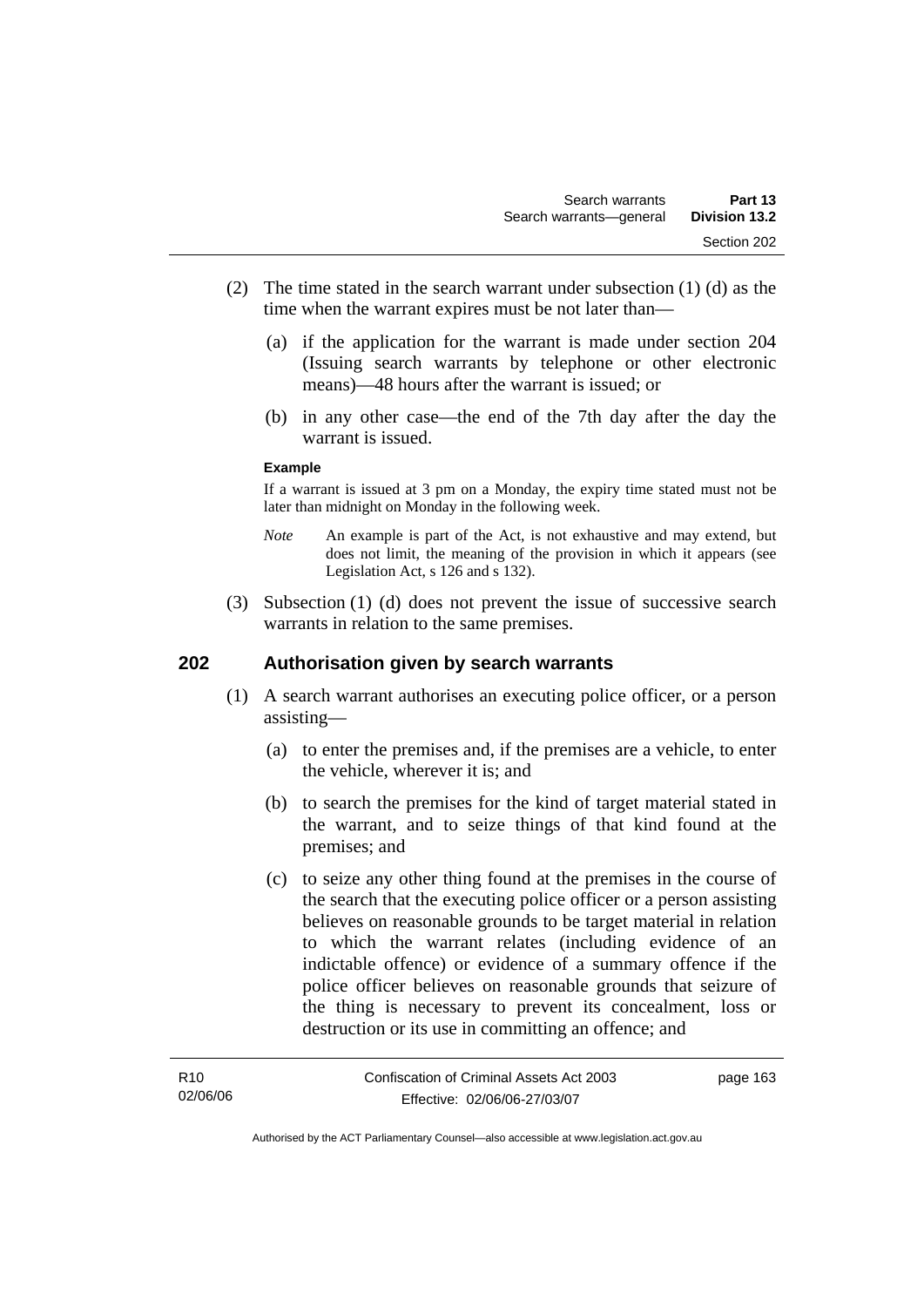- (d) if the warrant allows—to conduct an ordinary search or frisk search of a person at or near the premises if the executing police officer or a person assisting suspects on reasonable grounds that the person has target material in the person's possession.
- (2) A search warrant authorises an executing police officer to make things seized under the warrant available to another police officer, any public servant or anyone who holds a position under a territory law, or a law of the Commonwealth, a State or another Territory, if it is necessary to do so for investigating or prosecuting an offence to which the things relate.

# **Division 13.3 Telephone and electronic warrants**

#### **203 Applying for search warrants by telephone or other electronic means**

- (1) A police officer may apply to an issuing officer for a search warrant by telephone, fax or other electronic means—
	- (a) in an urgent case; or
	- (b) if the delay that would happen if an application were made in person would frustrate the effective execution of the warrant.
- (2) The application—
	- (a) must include all information that would be required in an application under division 13.2 (Search warrants—general) for a search warrant; and
	- (b) may, if necessary, be made before the information is sworn.
- (3) The issuing officer may require—
	- (a) communication by voice to the extent that it is practicable in the circumstances; and
	- (b) any further information.

page 164 Confiscation of Criminal Assets Act 2003 Effective: 02/06/06-27/03/07

R10 02/06/06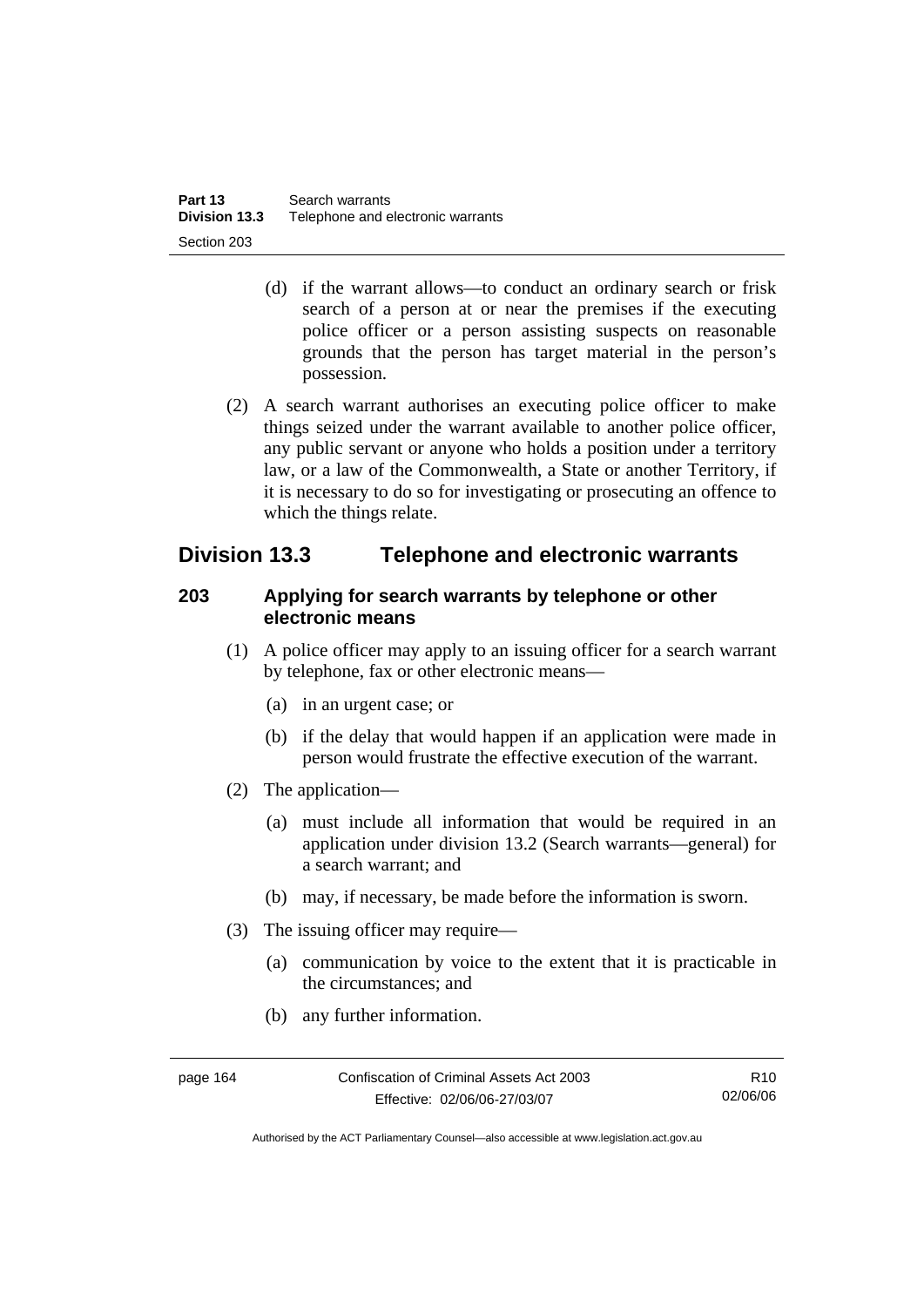#### **204 Issuing search warrants by telephone or other electronic means**

- (1) The issuing officer may complete and sign the same form of search warrant that would be issued under section 199 (Issuing search warrants) if satisfied that—
	- (a) a search warrant in the terms of the application should be issued urgently; or
	- (b) the delay that would happen if an application were made in person would frustrate the effective execution of the warrant.
- (2) If the issuing officer issues the search warrant, the officer must tell the applicant, by telephone, fax or other electronic means, of the terms of the warrant and the date and time when it was signed.
- (3) The applicant must then—
	- (a) complete a form of search warrant in terms substantially corresponding to those given by the issuing officer; and
	- (b) state on the form—
		- (i) the name of the issuing officer; and
		- (ii) the date and time the warrant was signed by the issuing officer.
- (4) The applicant must, by the end of the day after the 1st of the relevant events happens, give the issuing officer—
	- (a) the form of search warrant completed by the applicant; and
	- (b) if the information was unsworn under section 203 (2) (b) (Applying for search warrants by telephone or other electronic means)—the sworn information.
- (5) The issuing officer must attach the form of search warrant completed by the issuing officer to the documents given under subsection (4).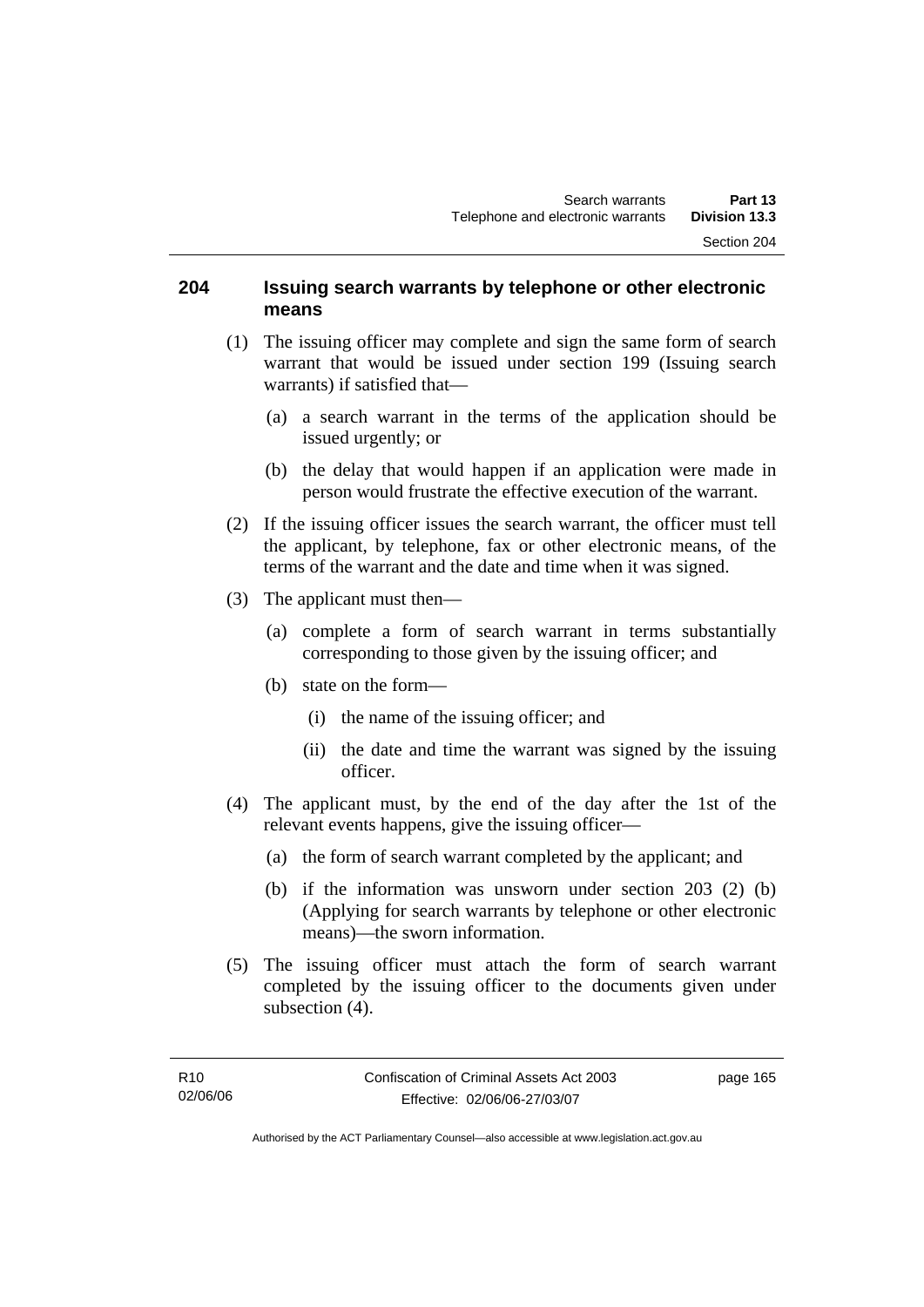(6) In subsection (4):

*relevant event* means the day when—

- (a) the warrant is executed; or
- (b) the warrant expires.

#### **205 Unsigned warrants by telephone or other electronic means in court proceedings**

- (1) This section applies if—
	- (a) it is material, in any proceeding, for a court to be satisfied that the exercise of a power under a search warrant issued under this division was properly authorised; and
	- (b) the form of search warrant signed by the issuing officer is not produced in evidence.
- (2) The court must assume that the exercise of the power was not properly authorised unless the contrary is proved.

#### **206 Offence for stating incorrect names in warrants by telephone or other electronic means**

A person commits an offence if—

- (a) the person executes a document or presents a document to a person; and
- (b) the document purports to be a form of search warrant under section 204 (Issuing search warrants by telephone or other electronic means); and
- (c) the person states a name of an issuing officer in the document; and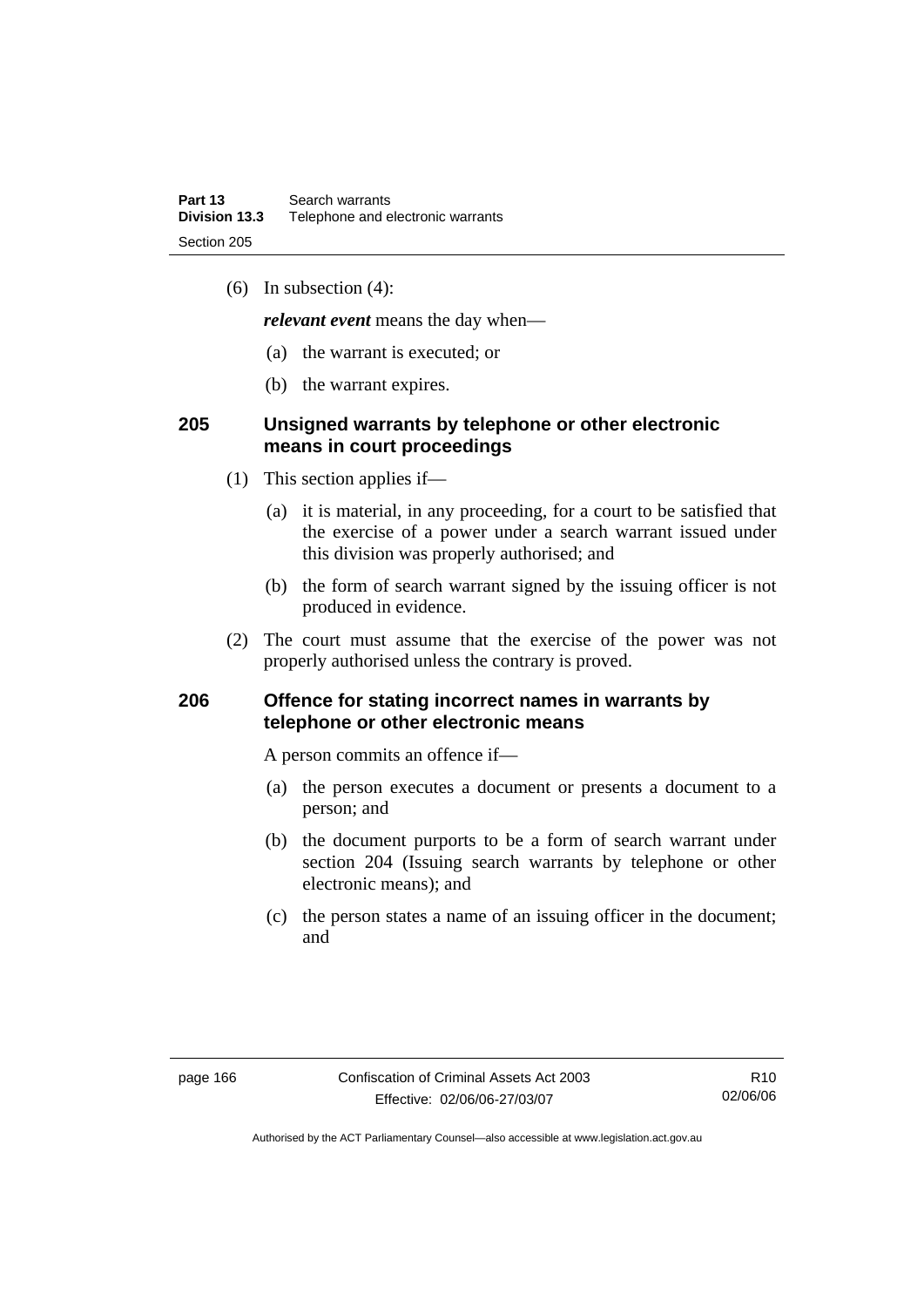(d) the name is not the name of the issuing officer that authorised the warrant.

Maximum penalty: 200 penalty units, imprisonment for 2 years or both.

### **207 Offence for execution etc of search warrant departing in material form**

A person commits an offence if—

- (a) the person executes a document or presents a document to a person; and
- (b) the document purports to be a form of search warrant under section 204 (Issuing search warrants by telephone or other electronic means); and
- (c) the document departs in a material particular from the form authorised by the issuing officer.

Maximum penalty: 200 penalty units, imprisonment for 2 years or both.

### **208 Offence for execution etc of unauthorised form of search warrant**

A person commits an offence if—

- (a) the person executes a document or presents a document to a person; and
- (b) the document purports to be a form of search warrant under section 204 (Issuing search warrants by telephone or other electronic means); and
- (c) the document—
	- (i) has not been authorised by an issuing officer under that section; or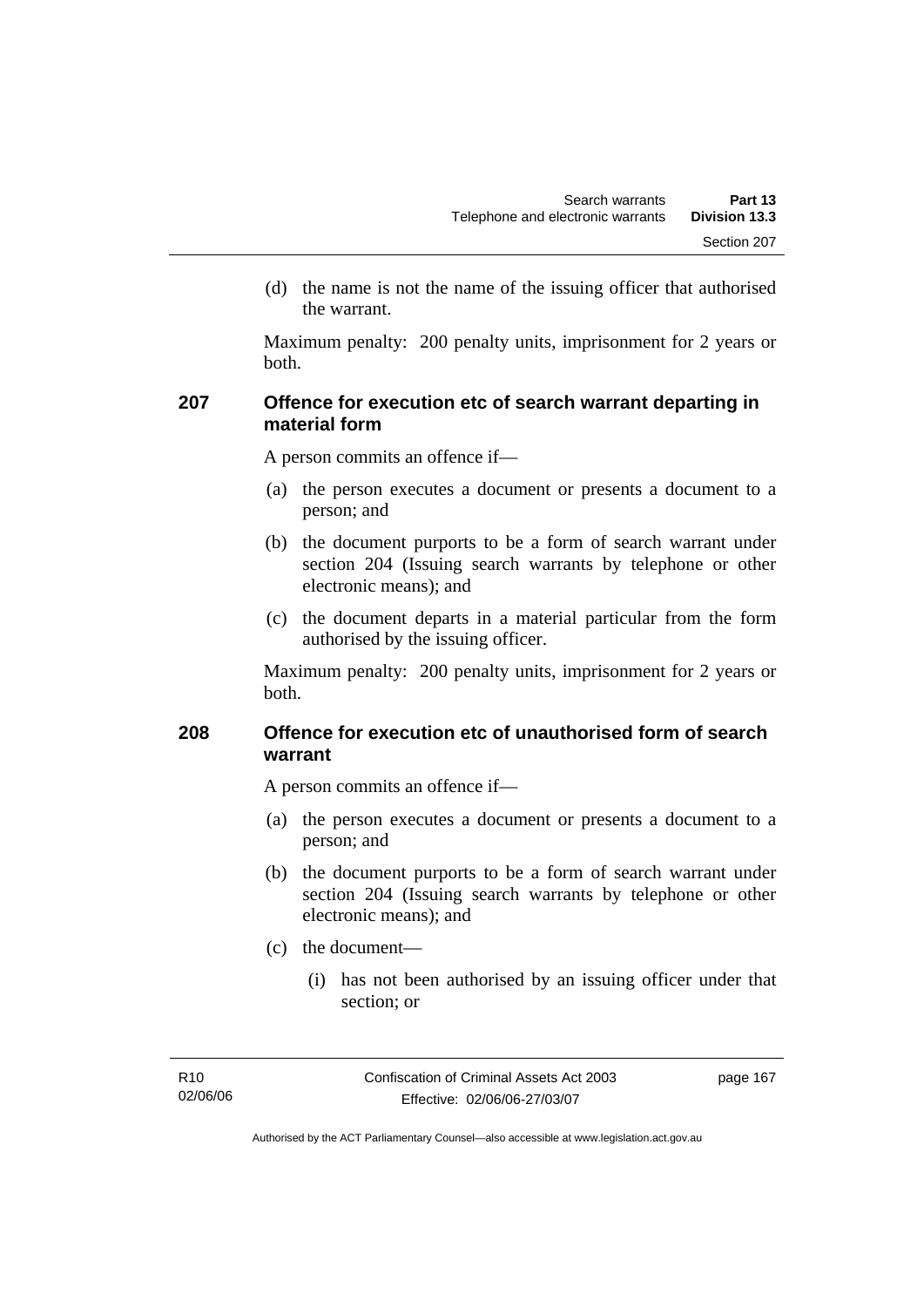(ii) departs in a material particular from the terms authorised by the issuing officer under that section.

Maximum penalty: 200 penalty units, imprisonment for 2 years or both.

#### **209 Offence for giving unauthorised form of search warrant**

A person commits an offence if—

- (a) the person purports to give a form of search warrant to an issuing officer under section 204 (4) (b) (Issuing search warrants by telephone or other electronic means); and
- (b) the document is not the form of search warrant that the person executed.

Maximum penalty: 200 penalty units, imprisonment for 2 years or both.

# **Division 13.4 Executing search warrants**

*Note* A court has a discretion to admit improperly obtained evidence (see *Evidence Act 1995* (Cwlth), s 138).

# **210 Search warrants—whether must be executed only during particular hours**

A search warrant must not authorise a search during the period beginning at 9 pm on a day and ending at 6 am on the next day unless the issuing officer is satisfied that—

- (a) it would not be practicable to conduct the search at another time; or
- (b) it is necessary to prevent the concealment, loss or destruction of target material.

R10 02/06/06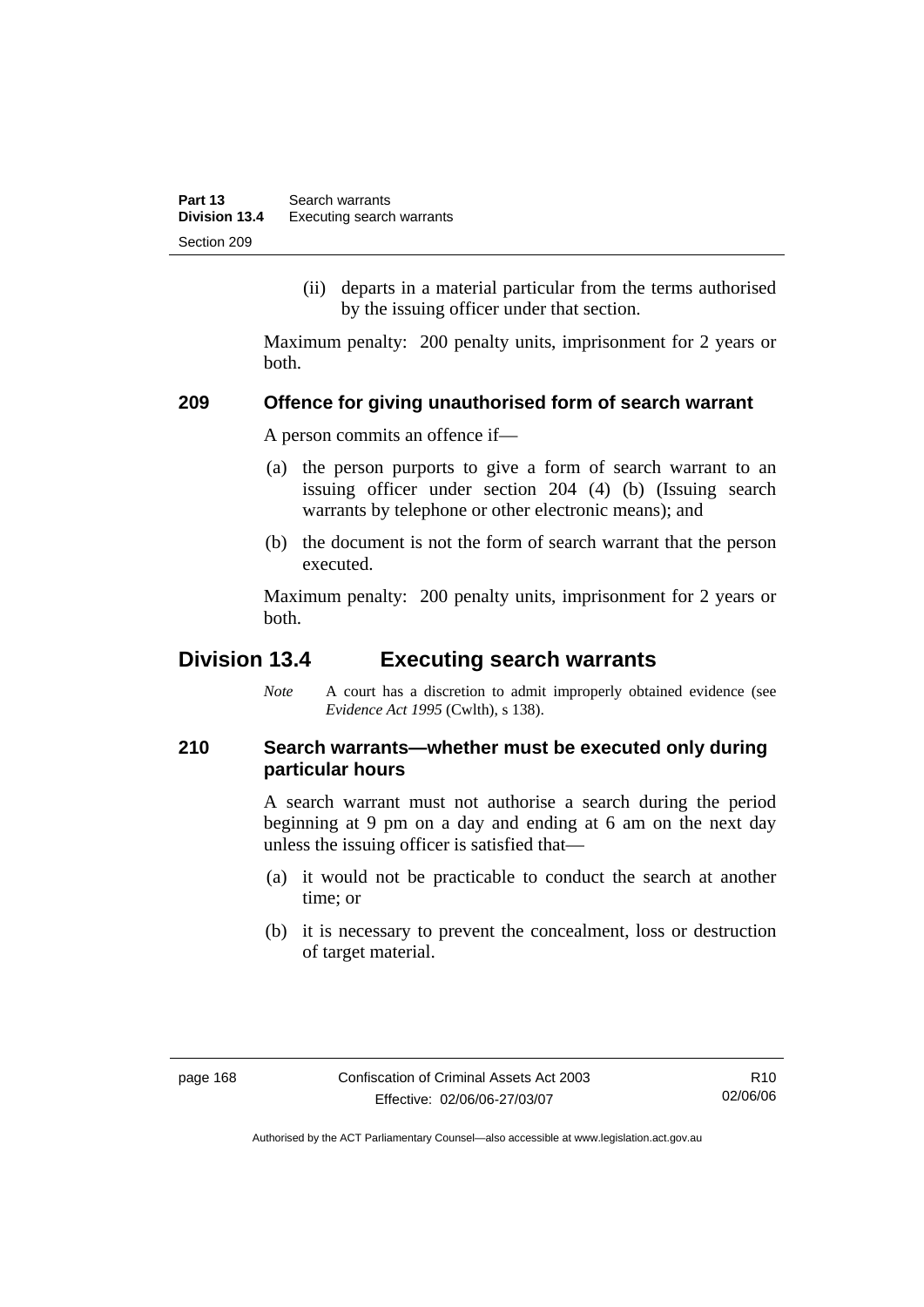#### **211 Search warrants—restrictions on personal searches**

- (1) A search warrant cannot authorise a strip search or a search of a person's body cavities.
- (2) If a search warrant authorises an ordinary search or frisk search of a person—
	- (a) a different search from the search authorised must not be done under the warrant; and
	- (b) the search must be conducted by a person of the same sex as the person being searched.
- (3) However, if a transgender or intersex person is searched, the person may require that the search be conducted by either a male or a female.
- (4) If the transgender or intersex person requires that the search be conducted by a male, the person is taken, for this section, to be male.
- (5) If the transgender or intersex person requires that the search be conducted by a female, the person is taken, for this section, to be female.
- (6) A person assisting who is not a police officer must not take part in searching a person.
- (7) In this section:

*strip search* means a search of a person or of articles in the possession of a person, which may include all or any of the following:

- (a) requiring the person to remove all of his or her clothing;
- (b) an examination of the person's body (but not of the person's body cavities) and of those clothes.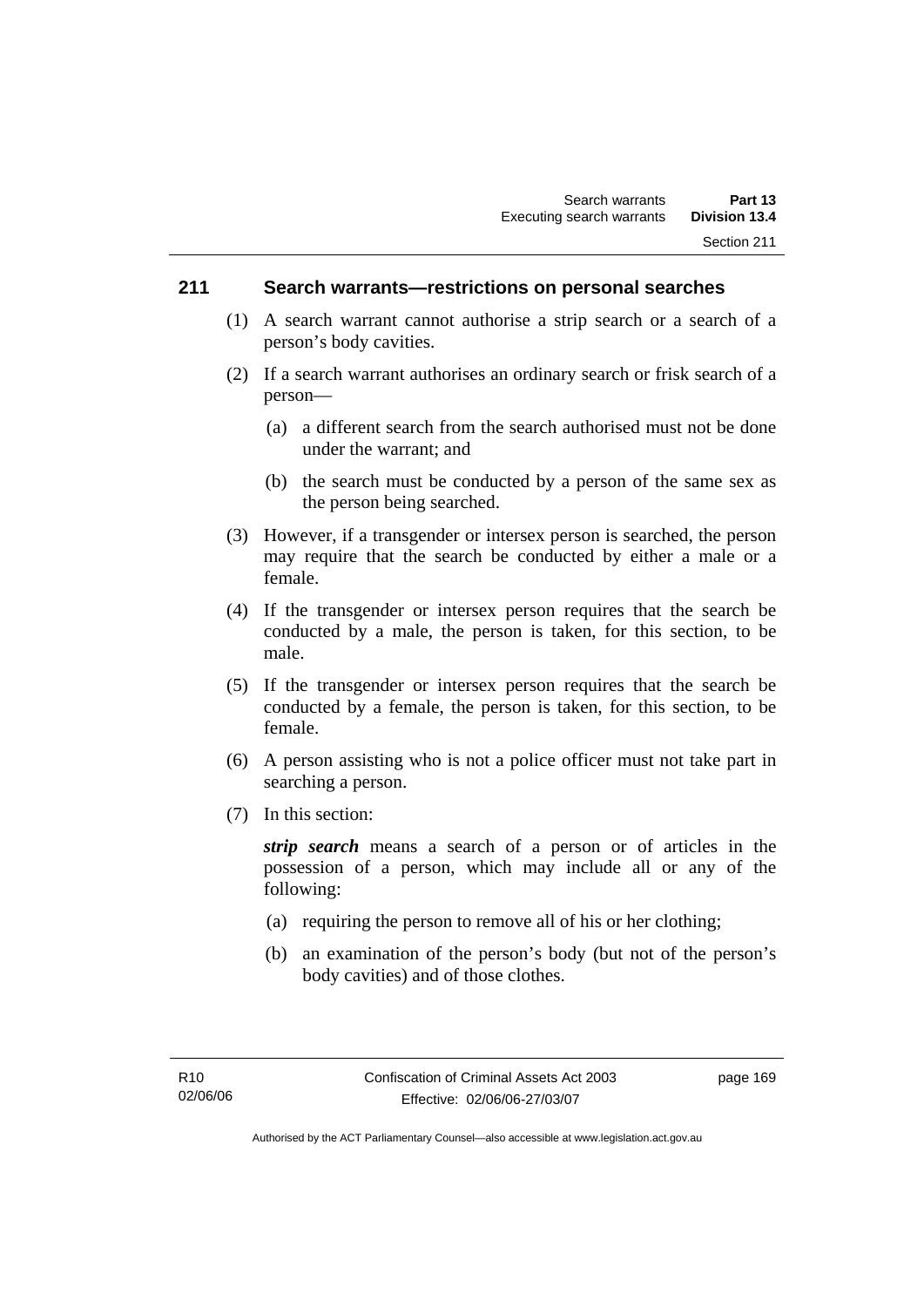## **212 Use of force and availability of assistance in executing search warrant**

- (1) Force may be used in executing a search warrant as follows:
	- (a) by an executing police officer—force against people and things may be used that is necessary and reasonable in the circumstances;
	- (b) by a person assisting who is a police officer—force against people and things may be used that is necessary and reasonable in the circumstances;
	- (c) by a person assisting who is not a police officer—force against things may be used that is necessary and reasonable in the circumstances.
- (2) An executing police officer may obtain the assistance in executing the warrant that is necessary and reasonable in the circumstances.

# **213 Search warrants—announcement before entry**

- (1) An executing police officer must, before anyone enters premises under a search warrant—
	- (a) announce that the person is authorised to enter the premises; and
	- (b) give anyone at the premises an opportunity to allow entry to the premises; and
	- (c) if the occupier of the premises, or someone else who apparently represents the occupier, is present at the premises identify himself or herself to that person.
- (2) The executing police officer is not required to comply with subsection (1) if the police officer believes on reasonable grounds that immediate entry to the premises is required to ensure—
	- (a) the safety of anyone (including any police officer or person assisting); or

| page 170 | Confiscation of Criminal Assets Act 2003 | R10.     |
|----------|------------------------------------------|----------|
|          | Effective: 02/06/06-27/03/07             | 02/06/06 |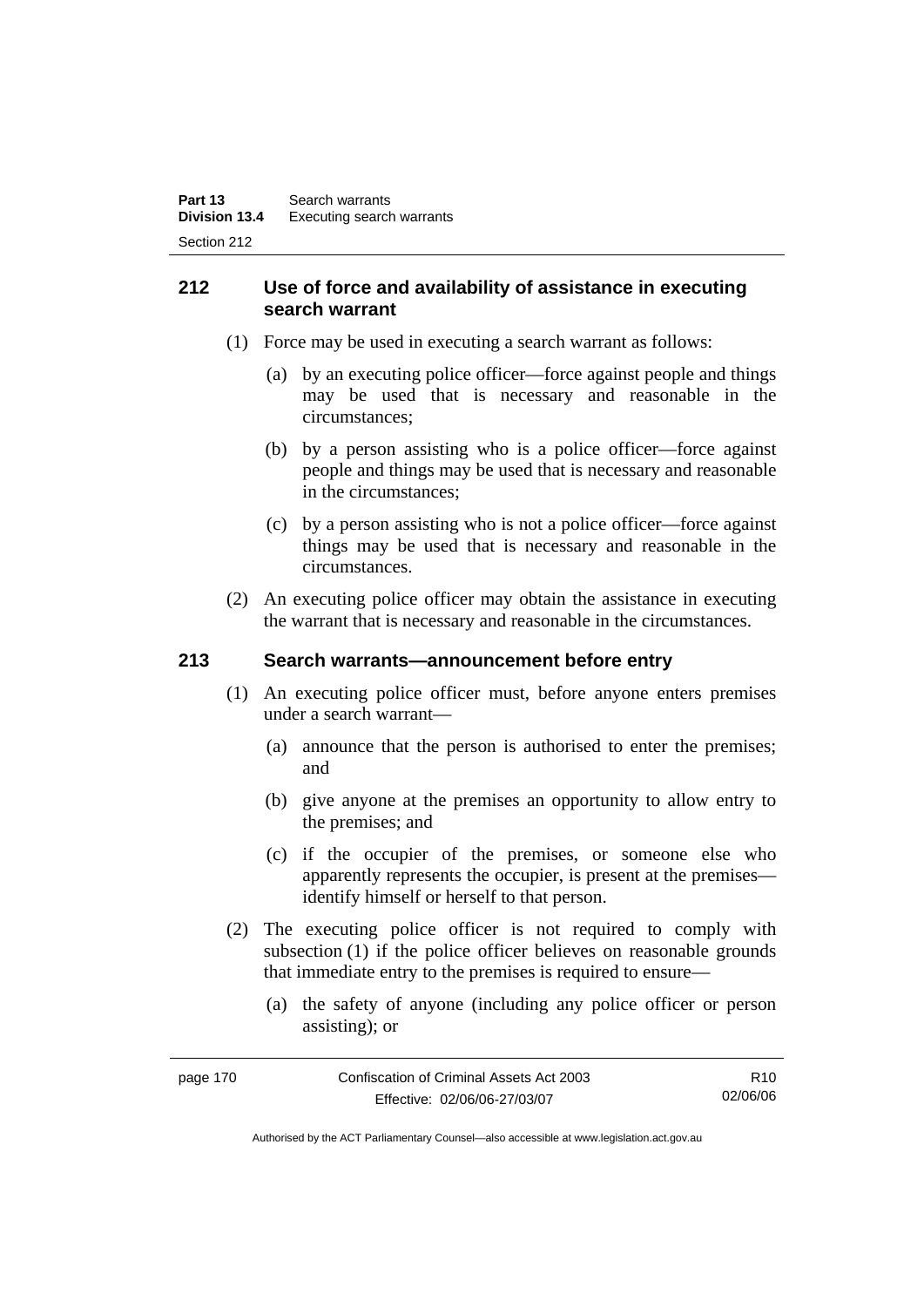(b) that the effective execution of the warrant is not frustrated.

#### **214 Details of search warrant to be given to occupier etc**

- (1) If the occupier of the premises, or someone else who apparently represents the occupier, is present at the premises while a search warrant is being executed, the executing police officer or a person assisting must make available to the person—
	- (a) a copy of the warrant; and
	- (b) a document setting out the rights and obligations of the person.
- (2) Before a person is searched under a search warrant, the executing police officer or a person assisting must show the person a copy of the warrant.
- (3) The copy of the warrant need not include the issuing officer's signature or the seal or stamp of the court in which the issuing officer holds office or is employed.

#### **215 Occupier entitled to be present during search etc**

- (1) If an occupier of premises, or someone else who apparently represents the occupier, is present at the premises while a search warrant is being executed, the occupier or person is entitled to observe the search being conducted.
- (2) However, the person is not entitled to observe the search if—
	- (a) to do so would impede the search; or
	- (b) the person is under arrest, and allowing the person to observe the search being conducted would interfere with the objectives of the search.
- (3) This section does not prevent 2 or more areas of the premises being searched at the same time.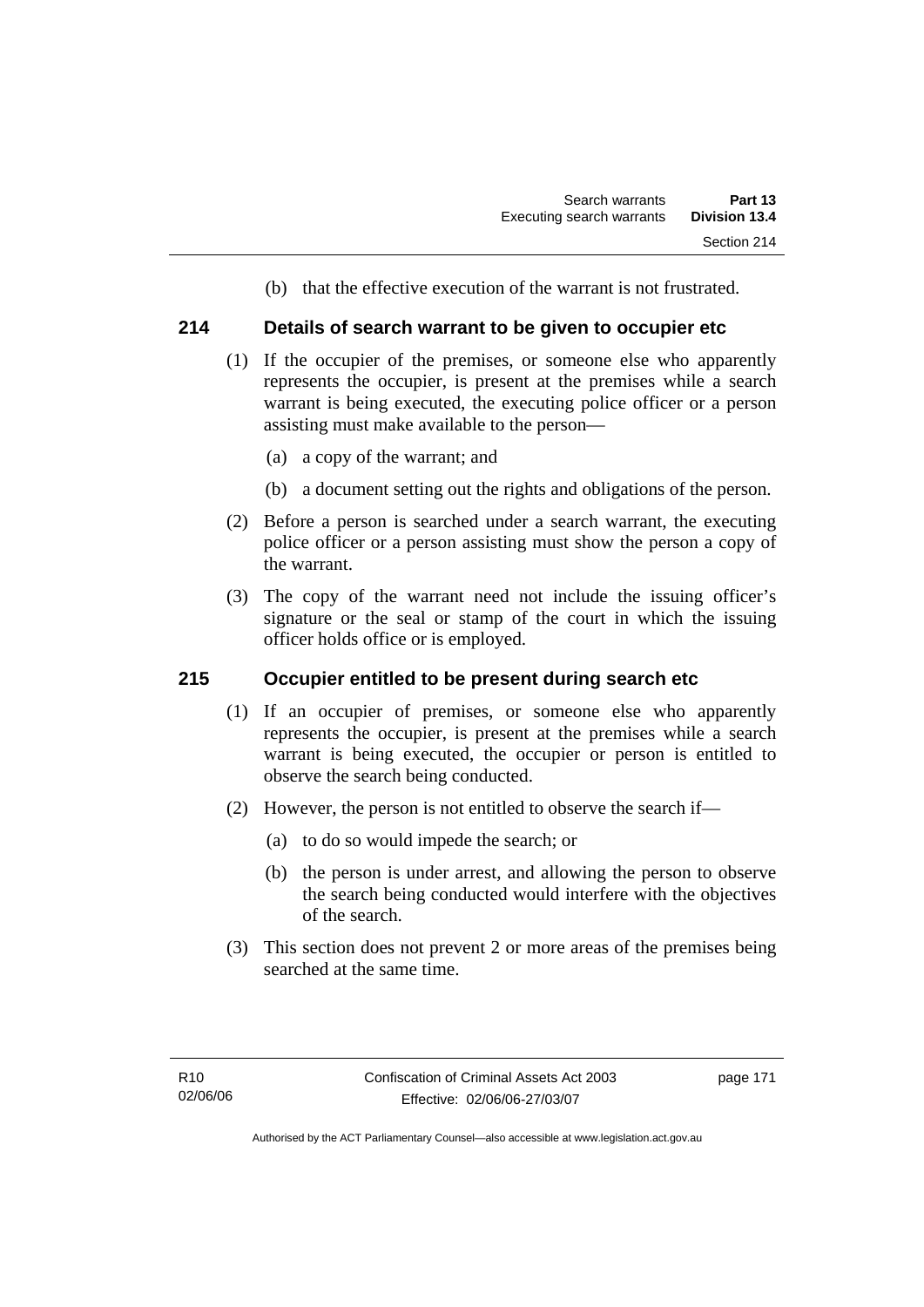# **216 Particular powers available to officers executing search warrant**

- (1) In executing a search warrant, the executing police officer or a person assisting may take photographs (including video recordings) of the premises or of people or things at the premises—
	- (a) for a purpose incidental to the execution of the warrant; or
	- (b) if the occupier of the premises consents in writing.
- (2) The executing police officer and a person assisting may complete the execution of a search warrant only if the warrant is in force, after all of them temporarily leave the premises—
	- (a) for not more than 1 hour; or
	- (b) for a longer period if the occupier of the premises consents in writing.
- (3) The execution of a search warrant may be completed if—
	- (a) the execution is stopped by an order of a court; and
	- (b) the order is later reversed or set aside on appeal; and
	- (c) the warrant is still in force.

#### **217 Use of equipment to examine or process things**

- (1) The executing police officer, or a person assisting, for a search warrant may bring into or onto the premises any equipment reasonably necessary to examine or process a thing found at the premises to decide whether it may be seized under the warrant.
- (2) The executing police officer or a person assisting may operate equipment already at the premises to carry out an examination or processing if the officer believes on reasonable grounds that—
	- (a) the equipment is suitable; and

R10 02/06/06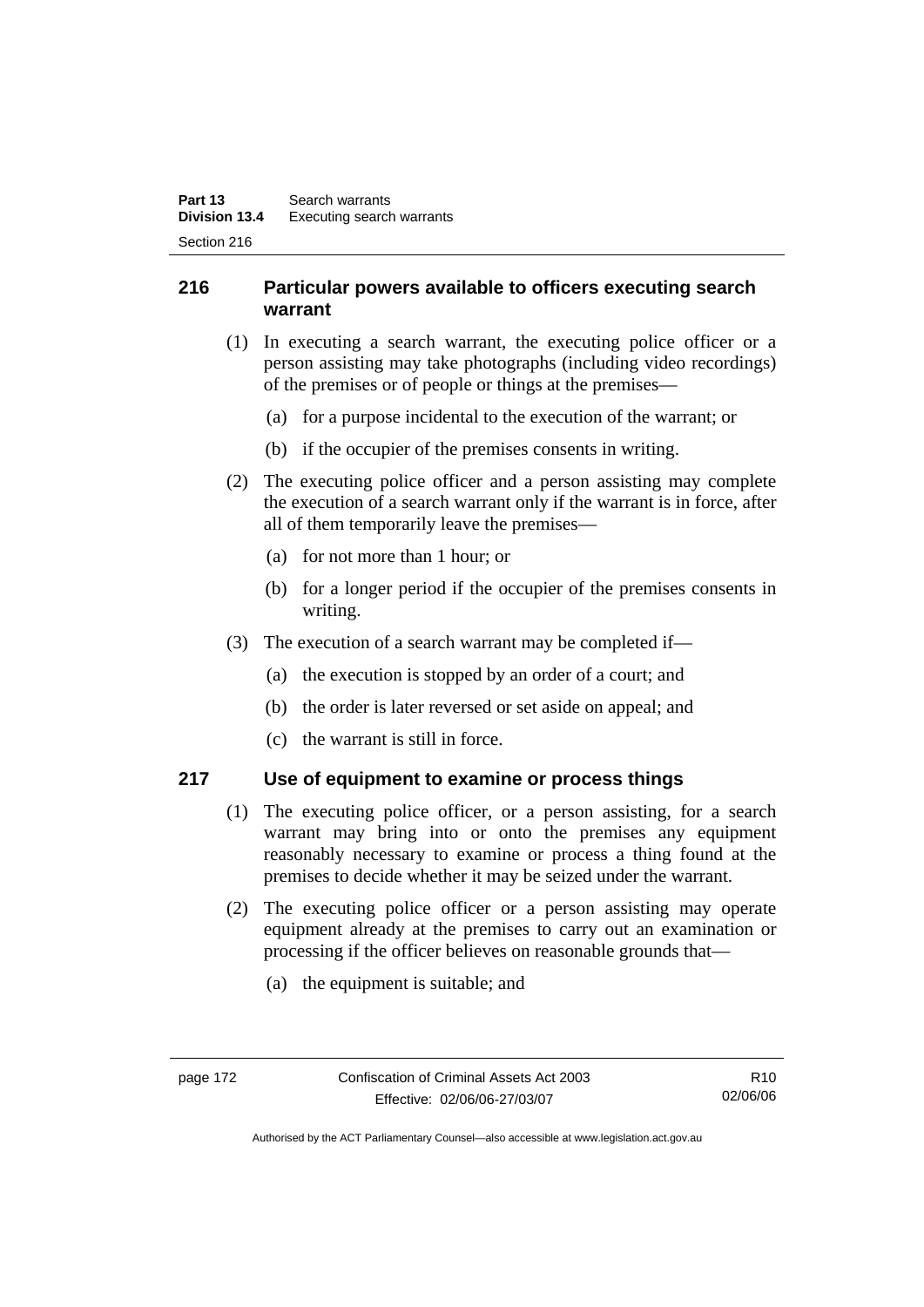(b) the examination or processing may be carried out without damaging the equipment or thing.

### **218 Moving things to another place for examination or processing**

- (1) A thing found at the premises may be moved to another place for examination or processing to decide whether it may be seized under a search warrant if—
	- (a) both of the following subparagraphs apply:
		- (i) there are reasonable grounds for believing that the thing is or contains target material;
		- (ii) it is significantly more practicable to do so having regard to the timeliness and cost of examining or processing the thing at another place and the availability of expert assistance; or
	- (b) the occupier of the premises consents in writing.
- (2) The thing may be moved to another place for examination or processing for no longer than 72 hours.
- (3) An executing police officer may apply to an issuing officer for an extension of that time if the executing police officer believes on reasonable grounds that the thing cannot be examined or processed within 72 hours.
- (4) The executing police officer must give notice of the application to the occupier of premises, and the occupier is entitled to be heard on the application.
- (5) If a thing is moved to another place under this section, the executing police officer must, if practicable—
	- (a) tell the occupier of the address of the place, and when, the examination or processing will be carried out; and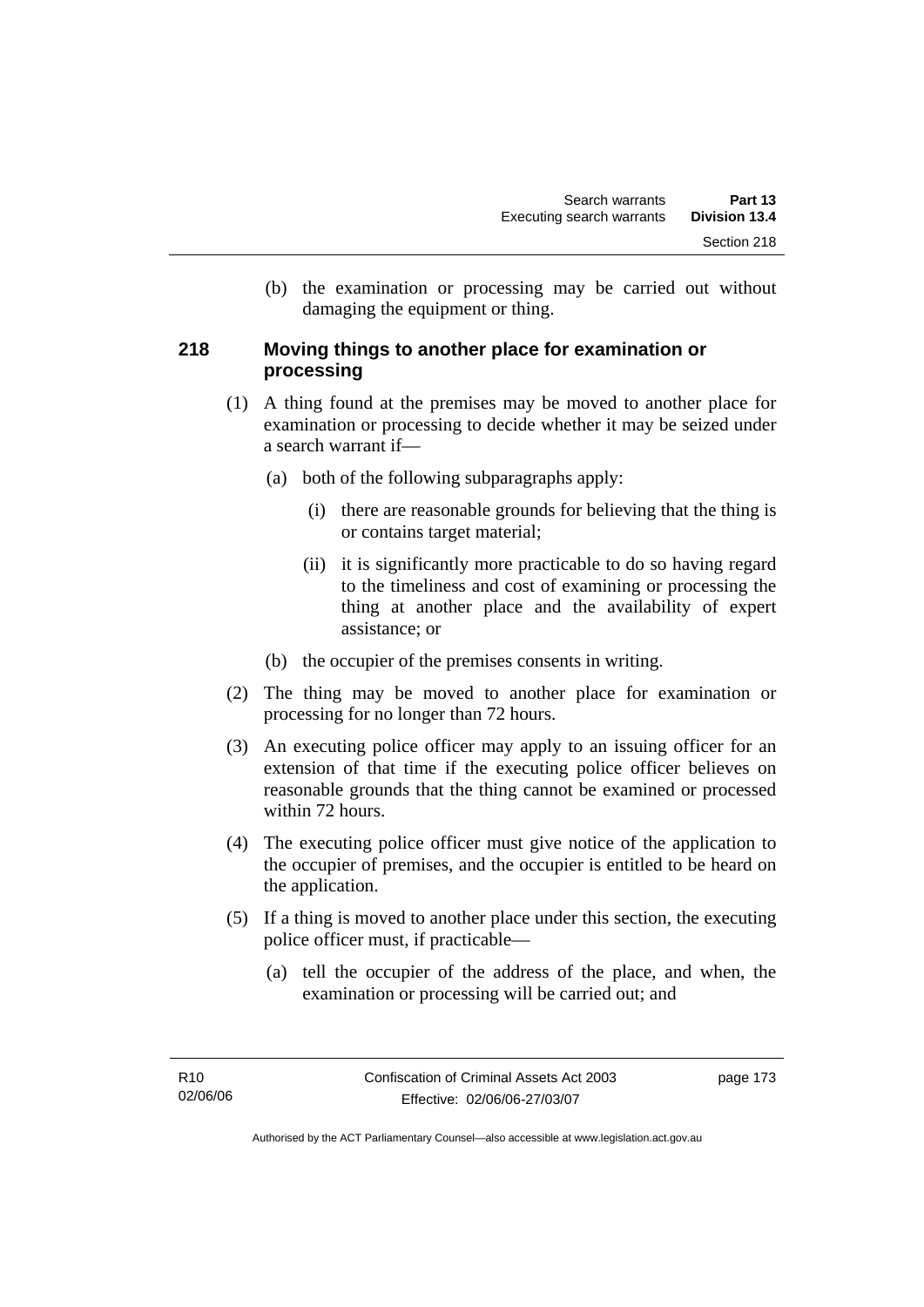| Part 13              | Search warrants           |
|----------------------|---------------------------|
| <b>Division 13.4</b> | Executing search warrants |
| Section 219          |                           |

- (b) allow the occupier or the occupier's representative to be present during the examination or processing.
- (6) The provisions of this part relating to the issue of search warrants apply, with any necessary changes, to the giving of an extension under this section.

#### **219 Use of electronic equipment at premises**

- (1) An executing police officer or a person assisting may operate electronic equipment at the premises to access data (including data not held at the premises) if the officer or person believes on reasonable grounds that—
	- (a) the data might be target material; and
	- (b) the equipment can be operated without damaging it.
	- *Note* An executing police officer may obtain an order requiring a person with knowledge of a computer or computer system to provide assistance (see s 220).
- (2) If the executing police officer or person assisting believes that any data accessed by operating the electronic equipment might be target material, the officer or person may—
	- (a) copy the data to a data storage device brought to the premises; or
	- (b) if the occupier of the premises agrees in writing—copy the data to a data storage device at the premises.
- (3) The executing police officer or person assisting may take the device from the premises.
- (4) The executing police officer, or a person assisting who is a police officer, may do the following things if the officer or person finds that any target material is accessible using the equipment:
	- (a) seize the equipment and any data storage device;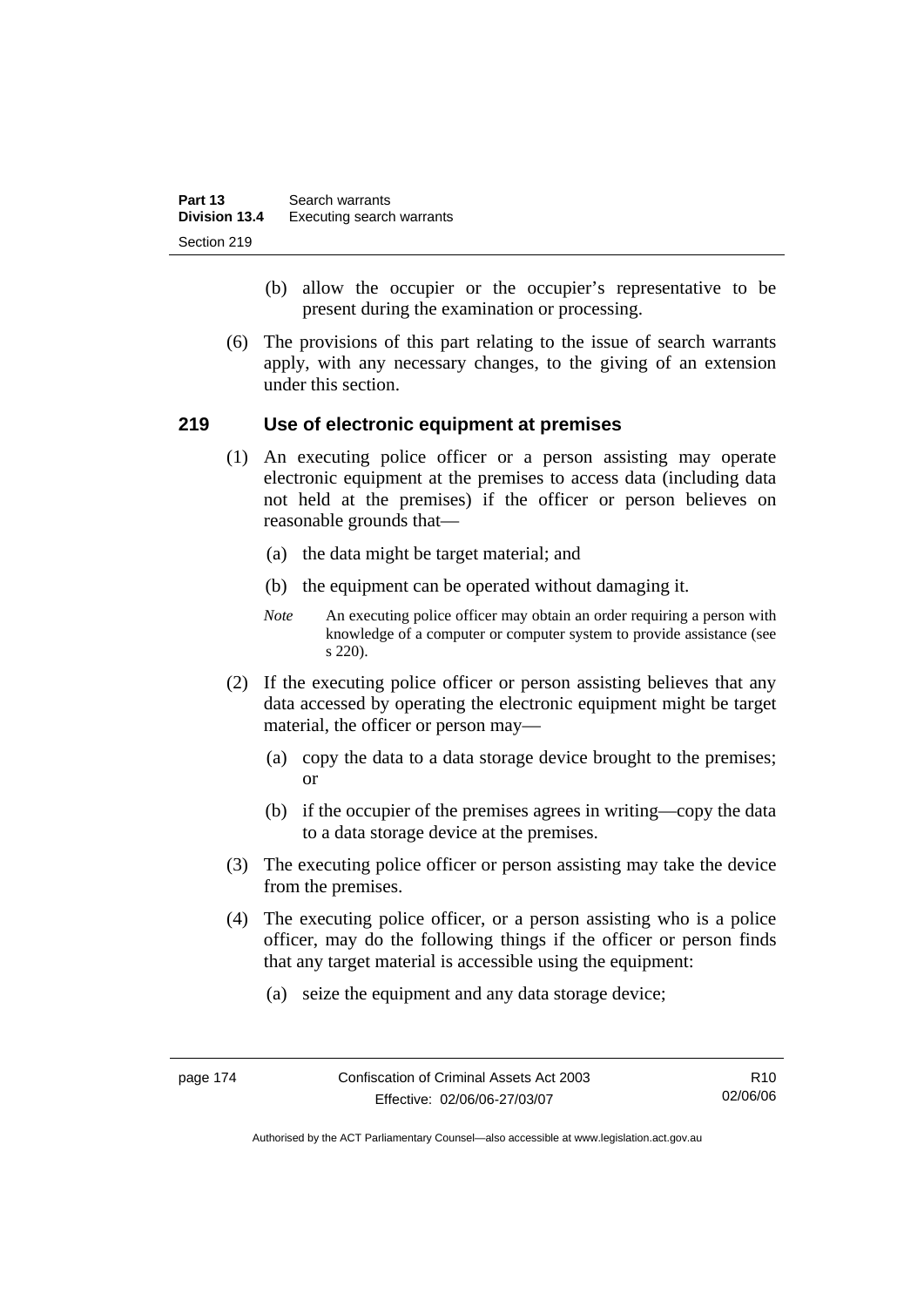- (b) if the material can, by using facilities at the premises, be put in documentary form—operate the facilities to put the material in that form and seize the documents so produced.
- (5) A police officer may seize equipment under subsection (4) (a) only if—
	- (a) it is not practicable to copy the data as mentioned in subsection (2) or to put the material in documentary form as mentioned in subsection (4) (b); or
	- (b) possession of the equipment by the occupier could be an offence.

### **220 Person with knowledge of computer or computer system to assist access etc**

- (1) An executing police officer may apply to an issuing officer for an order requiring a stated person to provide any information or assistance that is reasonably necessary to allow the executing police officer or a person assisting to do all or any of the following:
	- (a) access data held in or accessible from a computer that is on the premises;
	- (b) copy the data to a data storage device;
	- (c) convert the data into documentary form.
- (2) The issuing officer may make an order if satisfied that—
	- (a) there are reasonable grounds for suspecting that target material is accessible from the computer; and
	- (b) the stated person is—
		- (i) reasonably suspected of possessing, or having under the person's control, target material of the kind stated in the search warrant; or
		- (ii) the owner or lessee of the computer; or

| R <sub>10</sub> | Confiscation of Criminal Assets Act 2003 | page 175 |
|-----------------|------------------------------------------|----------|
| 02/06/06        | Effective: 02/06/06-27/03/07             |          |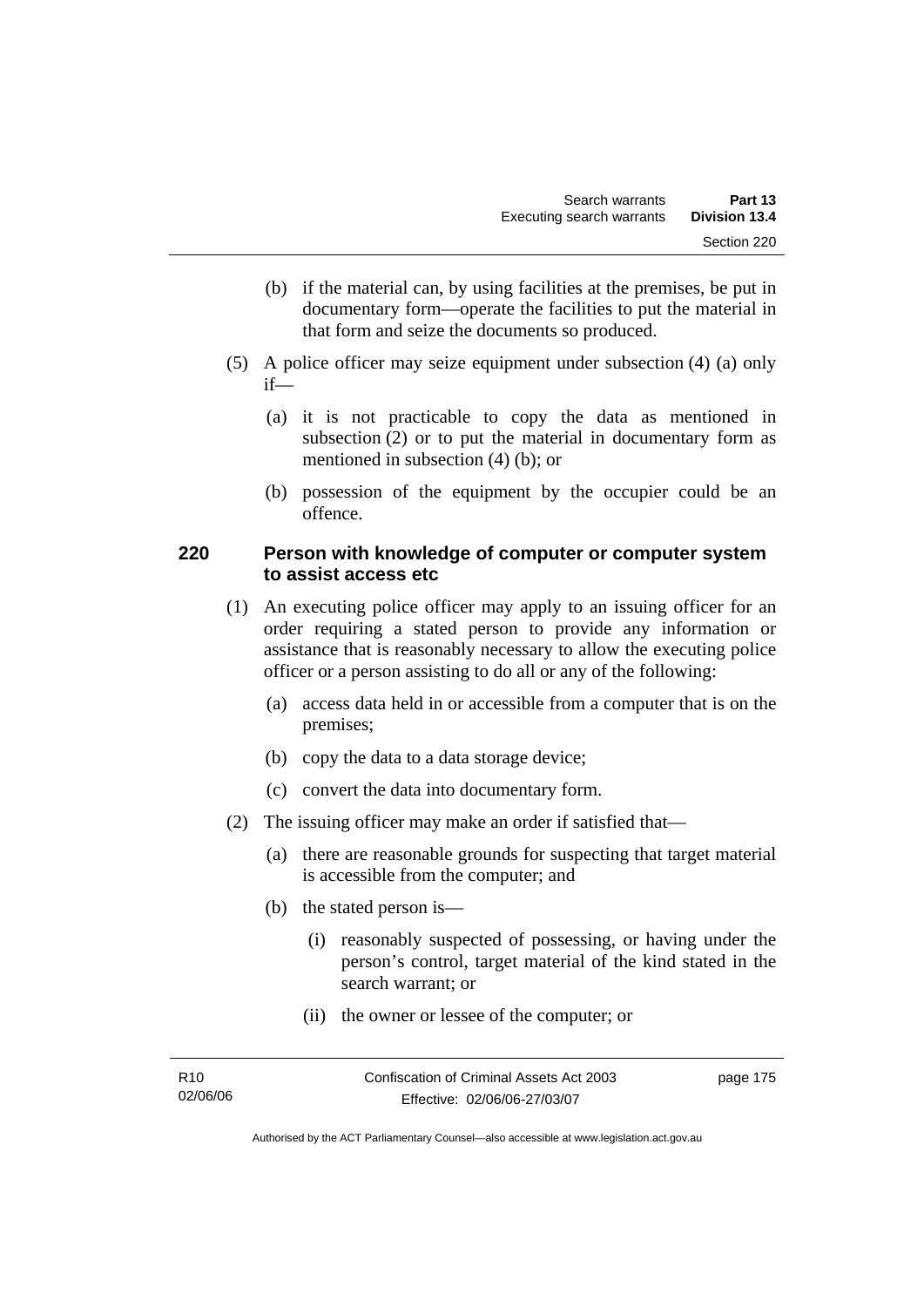- (iii) an employee of the owner or lessee of the computer; and
- (c) the stated person has knowledge of—
	- (i) the computer or a computer network of which the computer forms a part; or
	- (ii) measures applied to protect data held in or accessible from the computer.
- (3) A person commits an offence if a person contravenes an order under this section.

Maximum penalty: 50 penalty units, imprisonment for 6 months or both.

 (4) The provisions of this part relating to the issue of search warrants apply, with any necessary changes, to the giving of an order under this section.

#### **221 Securing electronic equipment**

- (1) If the executing police officer or a person assisting believes on reasonable grounds that—
	- (a) target material may be accessible by operating electronic equipment at the premises; and
	- (b) expert assistance is required to operate the equipment; and
	- (c) if the officer or person does not take action, the material may be destroyed, altered or otherwise interfered with;

the officer or person may do whatever is necessary to secure the equipment, whether by locking it up, placing a guard or otherwise.

- (2) The executing police officer or a person assisting must give written notice to the occupier of the premises of—
	- (a) the officer's or person's intention to secure the equipment; and
	- (b) the fact that the equipment may be secured for up to 24 hours.

page 176 Confiscation of Criminal Assets Act 2003 Effective: 02/06/06-27/03/07 R10 02/06/06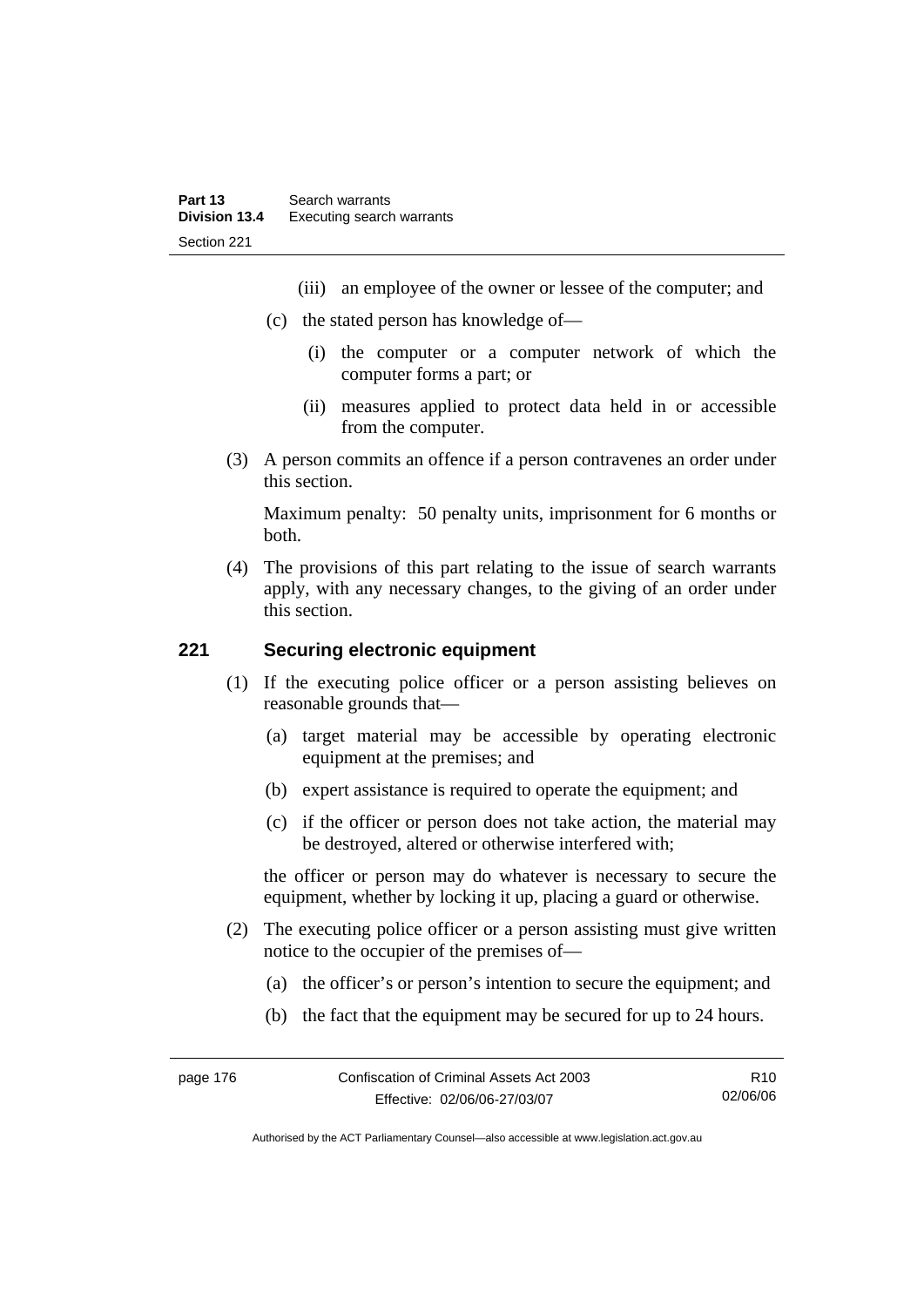- (3) The equipment may be secured until the earliest of the following events happens:
	- (a) the end of 24 hours;
	- (b) the equipment is operated by the expert.
- (4) If the executing police officer or a person assisting believes on reasonable grounds that the expert assistance will not be available within 24 hours, the officer or person may apply to the issuing officer to extend the period.
- (5) The executing police officer or a person assisting must tell the occupier of the premises of the officer's or person's intention to apply for an extension, and the occupier is entitled to be heard on the application.
- (6) The provisions of this part relating to the issue of search warrants apply, with any necessary changes, to the giving of an extension under this section.

#### **222 Copies of seized things to be provided**

- (1) If the occupier of the premises, or someone else who apparently represents the occupier, is present at the premises while a search warrant is executed, the occupier or other person may ask a police officer who seizes—
	- (a) a document, film, computer file or other thing that can be readily copied; or
	- (b) a data storage device in which the information can be readily copied;

to give the occupier or other person a copy of the thing or the information.

 (2) The police officer must do so as soon as practicable after the seizure.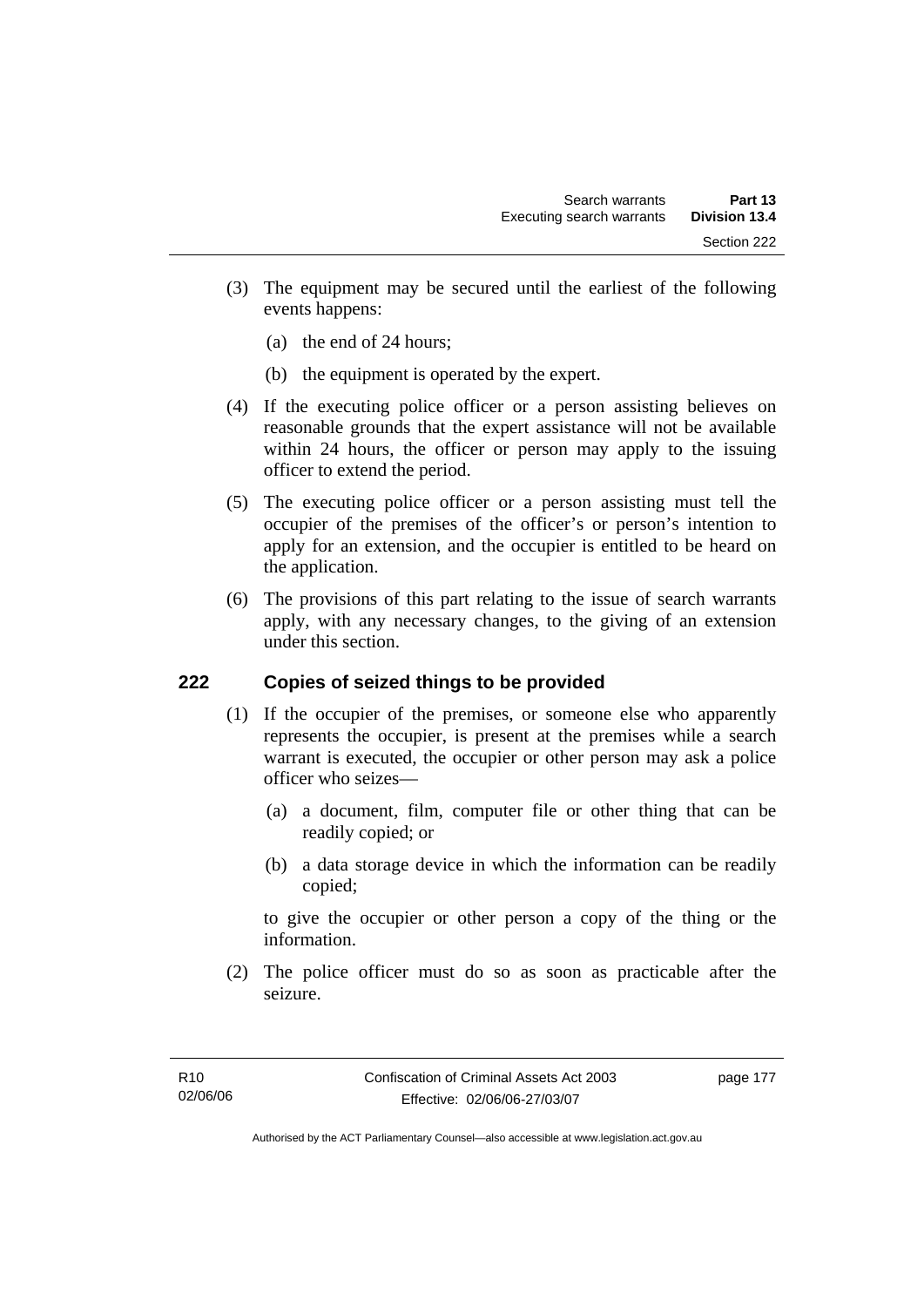- (3) However, the police officer is not required to do so if—
	- (a) the thing was seized under section 219 (Use of electronic equipment at premises); or
	- (b) possession by the occupier of the thing or information could be an offence.

# **223 Providing documents after execution of search warrant**

Documents are taken to have been seized under a search warrant if—

- (a) the documents were at, or accessible from, the premises of a financial institution when a search warrant in relation to the premises was executed; and
- (b) the documents could not be found at that time; and
- (c) the financial institution provides them to the executing police officer as soon as practicable after the execution of the warrant.

# **Division 13.5 Stopping and searching vehicles**

# **224 Searches of vehicles without search warrant in emergency situations**

- (1) This section applies if a police officer believes, on reasonable grounds, that—
	- (a) a thing that is target material is in or on a vehicle; and
	- (b) it is necessary to exercise a power under subsection (2) to prevent the thing from being concealed, lost or destroyed; and
	- (c) it is necessary to exercise the power without the authority of a search warrant because the circumstances are serious and urgent.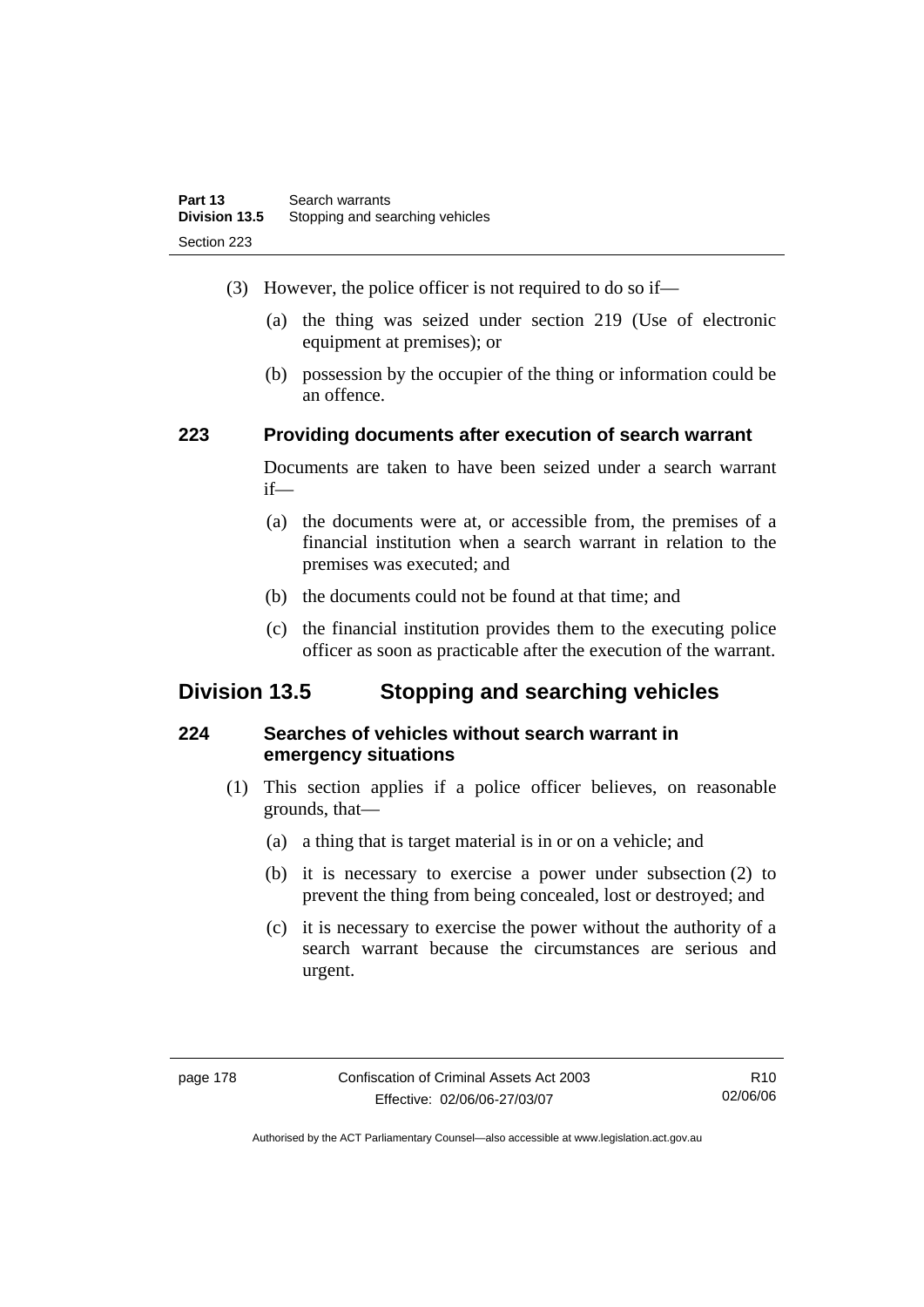- (2) If this section applies, the police officer may—
	- (a) stop and detain the vehicle; and
	- (b) search the vehicle, and any container in or on the vehicle, for the thing; and
	- (c) seize the thing if the officer finds it.
- (3) If, in the course of searching for the thing, the police officer finds something else that is target material, the police officer may seize that thing if the officer suspects, on reasonable grounds, that—
	- (a) it is necessary to seize it to prevent its concealment, loss or destruction; and
	- (b) it is necessary to seize it without the authority of a search warrant because the circumstances are serious and urgent.
- (4) The police officer must exercise the police officer's powers subject to section 225.

#### **225 How police officer exercises powers under s 224**

When a police officer exercises a power under section 224 (Searches of vehicles without search warrant in emergency situations) in relation to a vehicle, the police officer—

- (a) may use the assistance that is necessary and reasonable; and
- (b) must search the vehicle in a public place or in some other place to which members of the public have ready access; and
- (c) must not detain the vehicle for longer than is necessary and reasonable to search it and any container in or on the vehicle; and
- (d) may use the force that is necessary and reasonable in the circumstances, but must not damage the vehicle, or any container in or on the vehicle, by forcing open a part of the vehicle or container unless—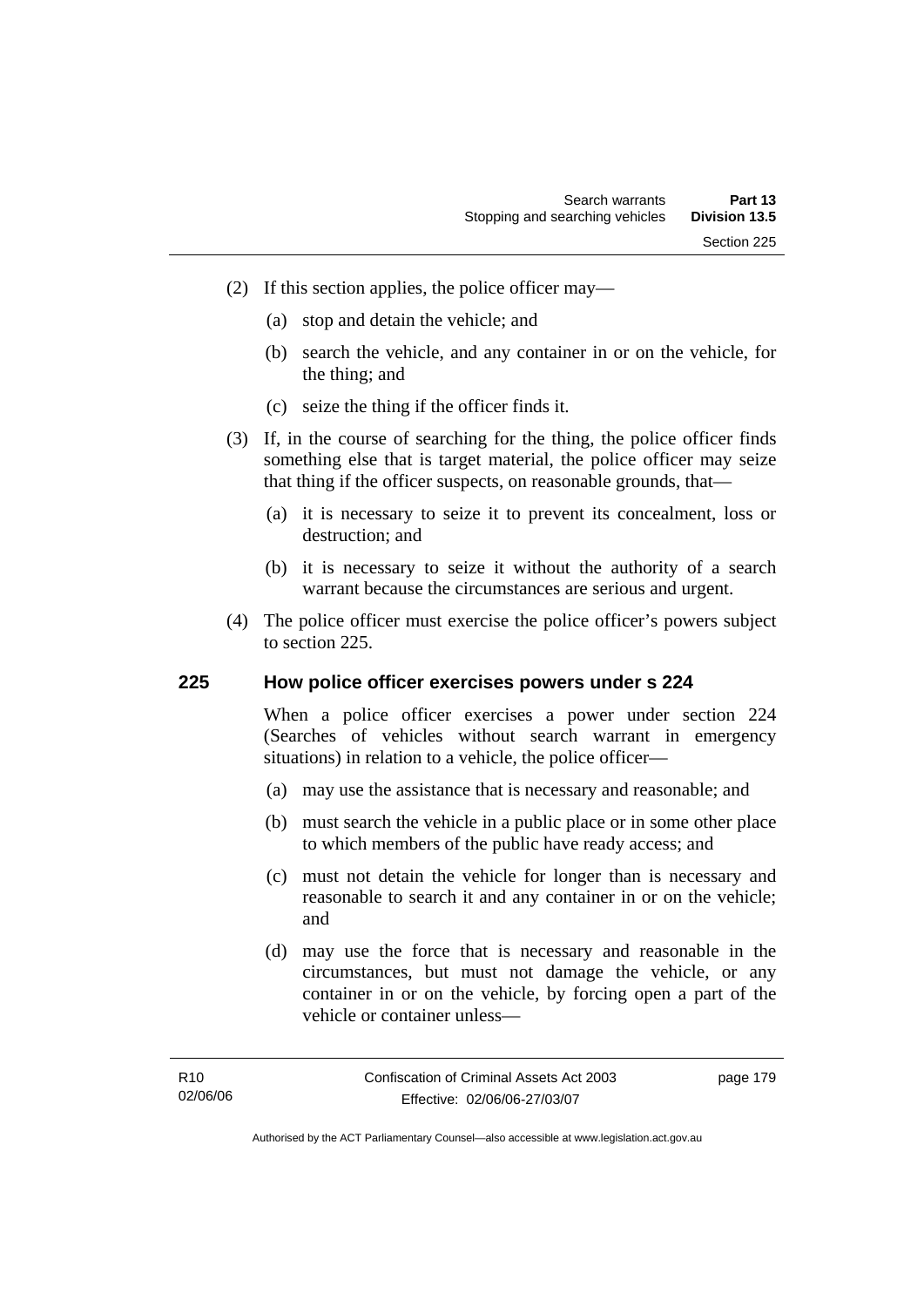- (i) the person (if any) apparently in charge of the vehicle has been given a reasonable opportunity to open that part or container; or
- (ii) it is not possible to give that person such an opportunity.

# **Division 13.6 Search warrants—things seized**

### **226 Receipts for things seized under search warrants**

- (1) This section applies to—
	- (a) a thing seized under a search warrant; or
	- (b) a thing moved under section 218 (1) (Moving things to another place for examination or processing); or
	- (c) a thing seized under section 224 (Searches of vehicles without search warrant in emergency situations).
- (2) As soon as practicable after a thing is seized under this part by the executing police officer or a person assisting, the officer or person must give a receipt for it to the person from whom it was seized.
- (3) If, for any reason, it is not practicable to comply with subsection (2), the executing police officer or person assisting must leave the receipt, secured conspicuously, at the place of seizure.
- (4) A receipt under this section must include—
	- (a) a description of the thing seized; and
	- (b) if the thing is moved under section 218 (1)—where the thing is to be taken to.
- (5) A single receipt may be given for 2 or more things.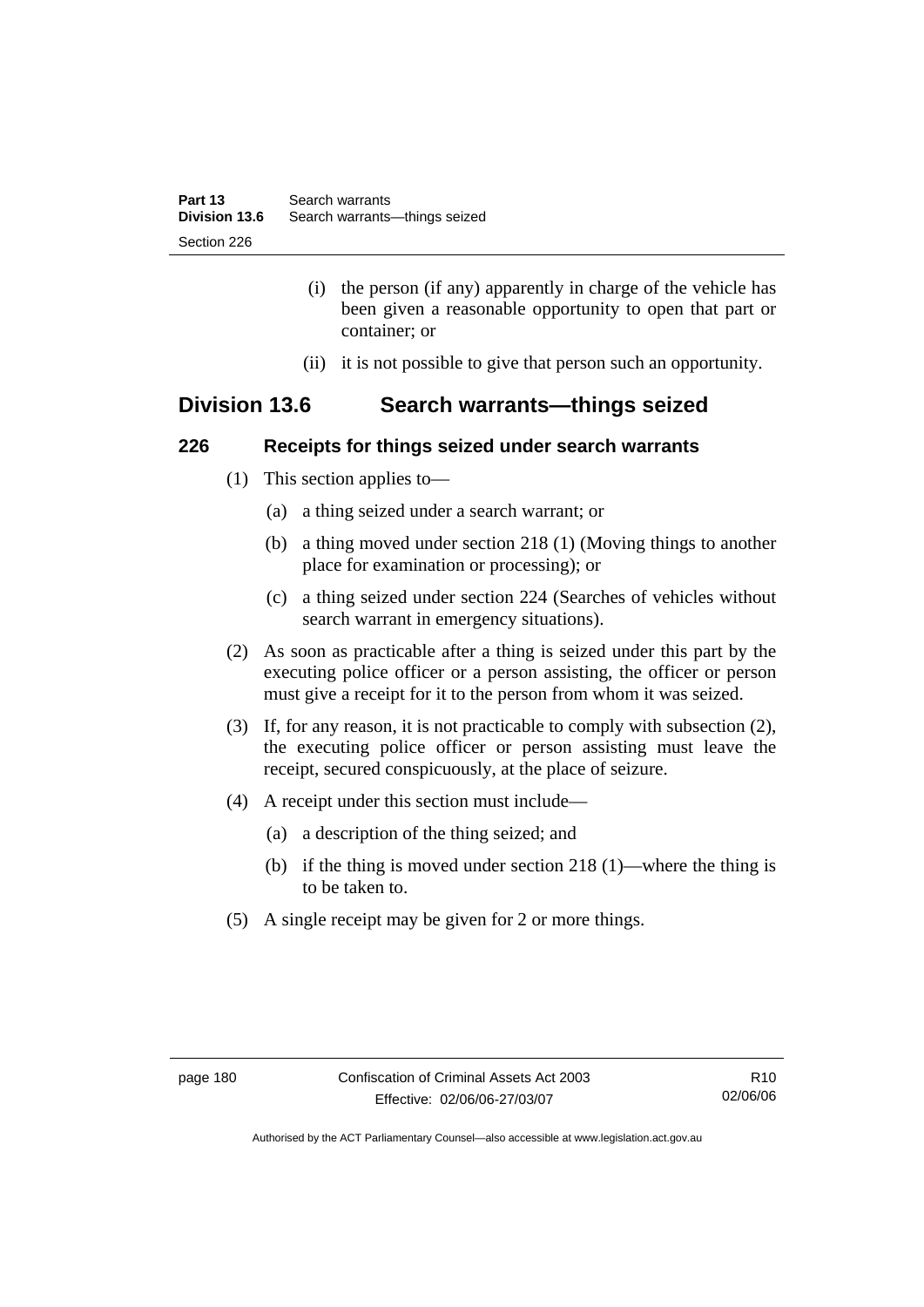### **227 Keeping seized things under search warrants**

- (1) This section applies to a police officer in relation to a thing seized under this part if—
	- (a) the reason for the thing's seizure no longer exists or it is decided that the thing is not to be used in evidence; or
	- (b) if the thing was seized under section 224 (Searches of vehicles without search warrant in emergency situations)—the period of 60 days after the day of the thing's seizure ends.
- (2) The police officer must take reasonable steps to return the thing to the person from whom it was seized or to the owner if that person is not entitled to possess it.
- (3) However, the police officer does not have to take those steps if—
	- (a) if subsection  $(1)$  (b) applies—
		- (i) a proceeding in relation to which the thing might provide evidence has been begun before the end of the 60-day period and has not been finalised (including an appeal to a court in relation to the proceeding); or
		- (ii) an order is in force under section 228 (Keeping things for further period); or
	- (b) if subsection (1) (a) or (b) applies—the police officer is otherwise authorised (by a law, or an order of a court, of the Territory, the Commonwealth, a State or another Territory) to keep, destroy or dispose of the thing; or
	- (c) the thing is forfeited or forfeitable to the Territory, the Commonwealth or a State or is the subject of a dispute about ownership.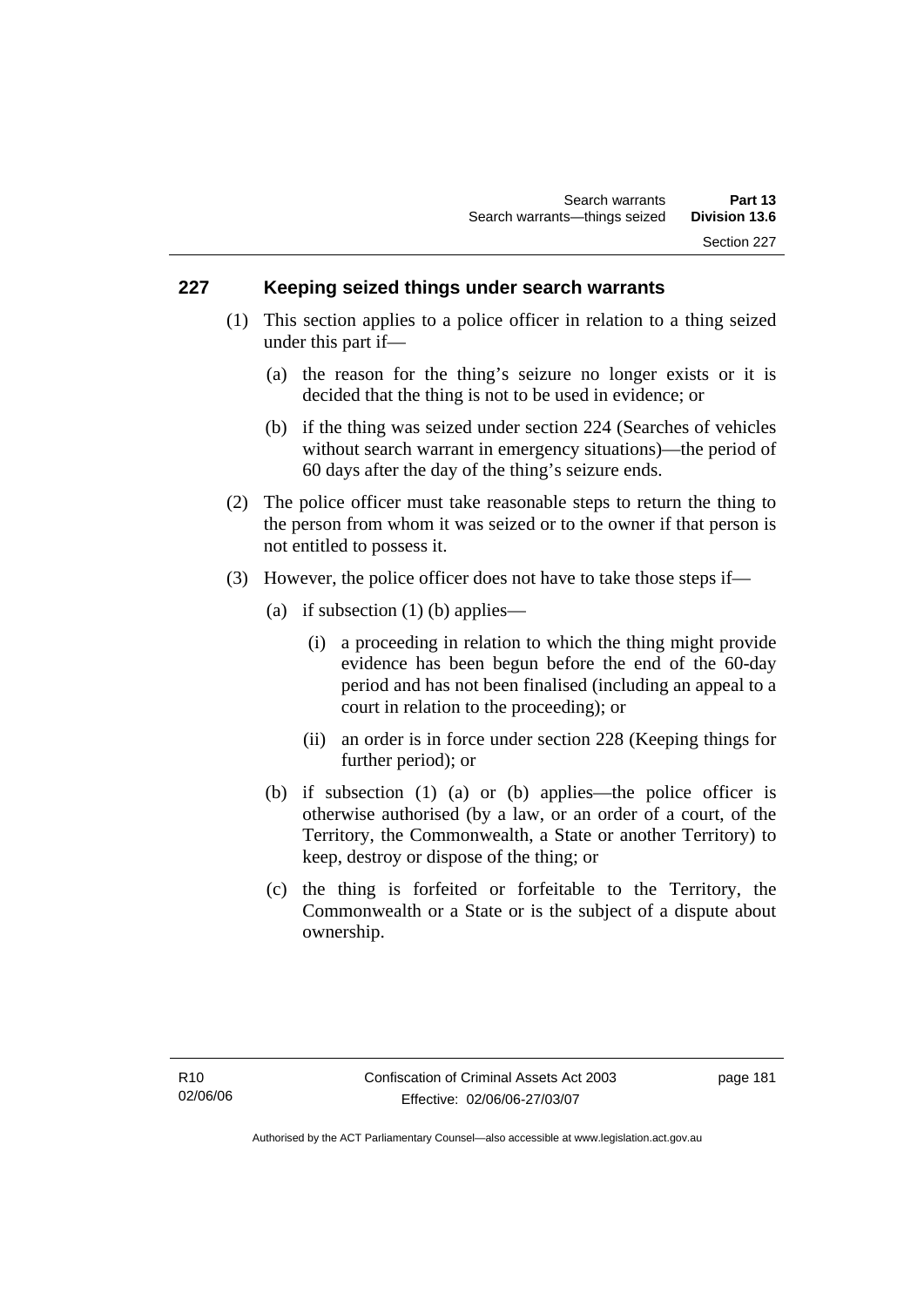# **228 Keeping things for further period**

- (1) This section applies if a thing has been seized by a police officer under this part and a proceeding in relation to which the thing might provide evidence has not begun before the end of—
	- (a) 60 days after the day of the seizure; or
	- (b) a period previously stated in an order of an issuing officer under this section.
- (2) A police officer may apply to an issuing officer for an order that the officer may keep the thing for a further period.
- (3) Before making the application, the police officer must—
	- (a) take reasonable steps to discover whose interests would be affected by the keeping of the thing; and
	- (b) if it is practicable to do so, tell each person the officer believes to be such a person of the proposed application.
- (4) The provisions of this part relating to the issue of search warrants apply, with any necessary changes, to the making of an order under this section.

# **229 Issuing officer may order keeping of thing**

- (1) The issuing officer may order that the police officer who made an application under section 228 (Keeping things for further period) may keep the thing if the issuing officer is satisfied that it is necessary for the police officer to do so for the purpose of beginning or conducting a proceeding under this Act, another territory law or the law of the Commonwealth, a State or another Territory.
- (2) The order must state the period for which the officer may keep the thing.
- (3) The provisions of this part relating to the issue of search warrants apply, with any necessary changes, to the making of an order under this section.

R10 02/06/06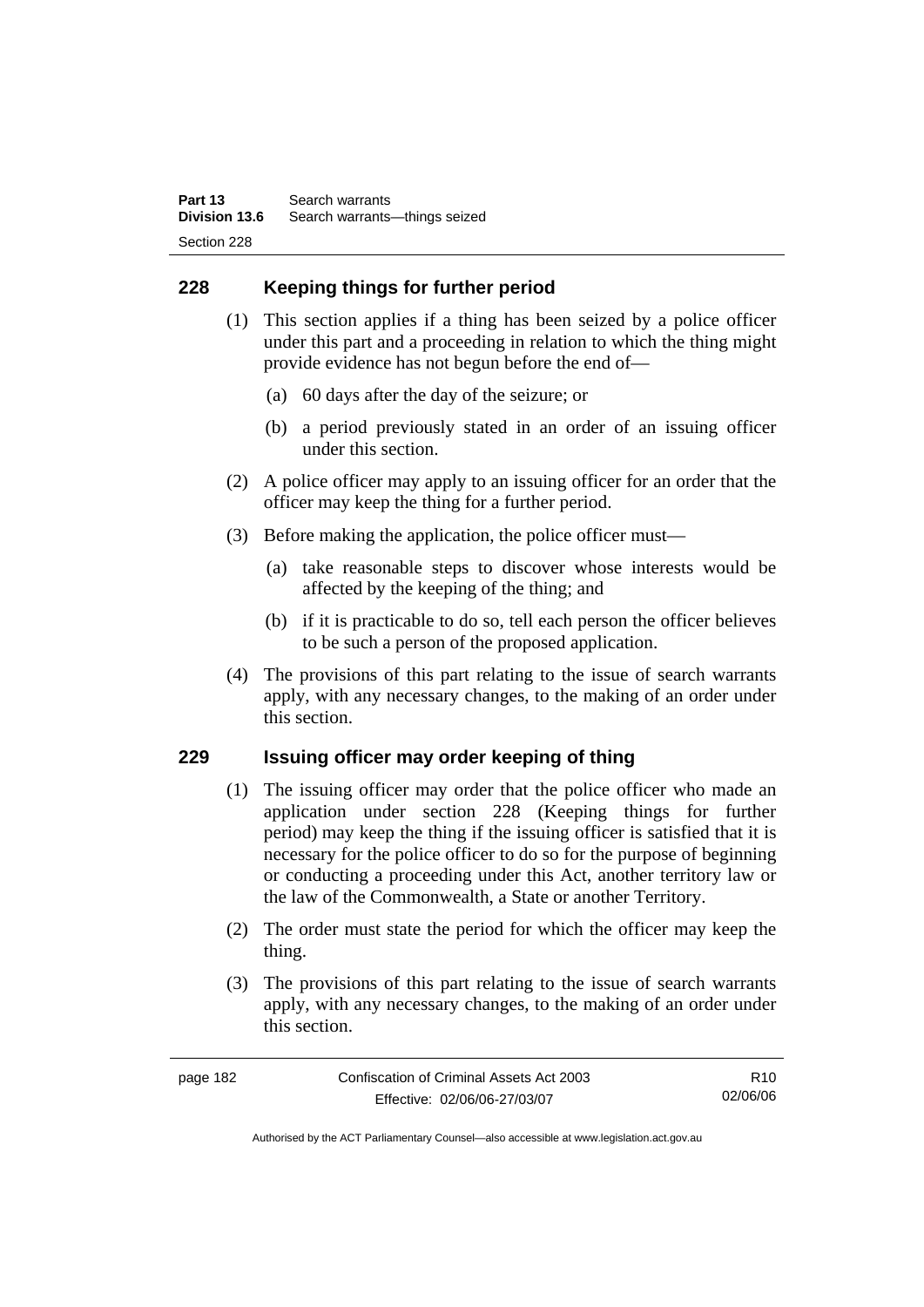### **230 Transfer of things seized to public trustee**

At the direction of the DPP, a police officer must transfer custody of a thing seized under this part to the public trustee.

# **Division 13.7 Search warrants—miscellaneous**

#### **231 Search warrants—false or misleading information**

- (1) A person commits an offence if—
	- (a) the person gives information to a police officer or person assisting a police officer; and
	- (b) the person does so knowing that the information—
		- (i) is false or misleading in a material particular; or
		- (ii) omits something that makes the information false or misleading in a material particular; and
	- (c) the information is given in compliance (or purported compliance) with a requirement under this part.

Maximum penalty: 200 penalty units, imprisonment for 2 years or both.

- (2) Subsection (1) (c) does not apply if, before the information was given by the person to the police officer or person assisting, a police officer or person assisting did not take reasonable steps to tell the person of the existence of the offence against subsection (1).
- (3) For subsection (2), it is sufficient if the following form of words is used:

'Giving false or misleading information is an offence with serious consequences'.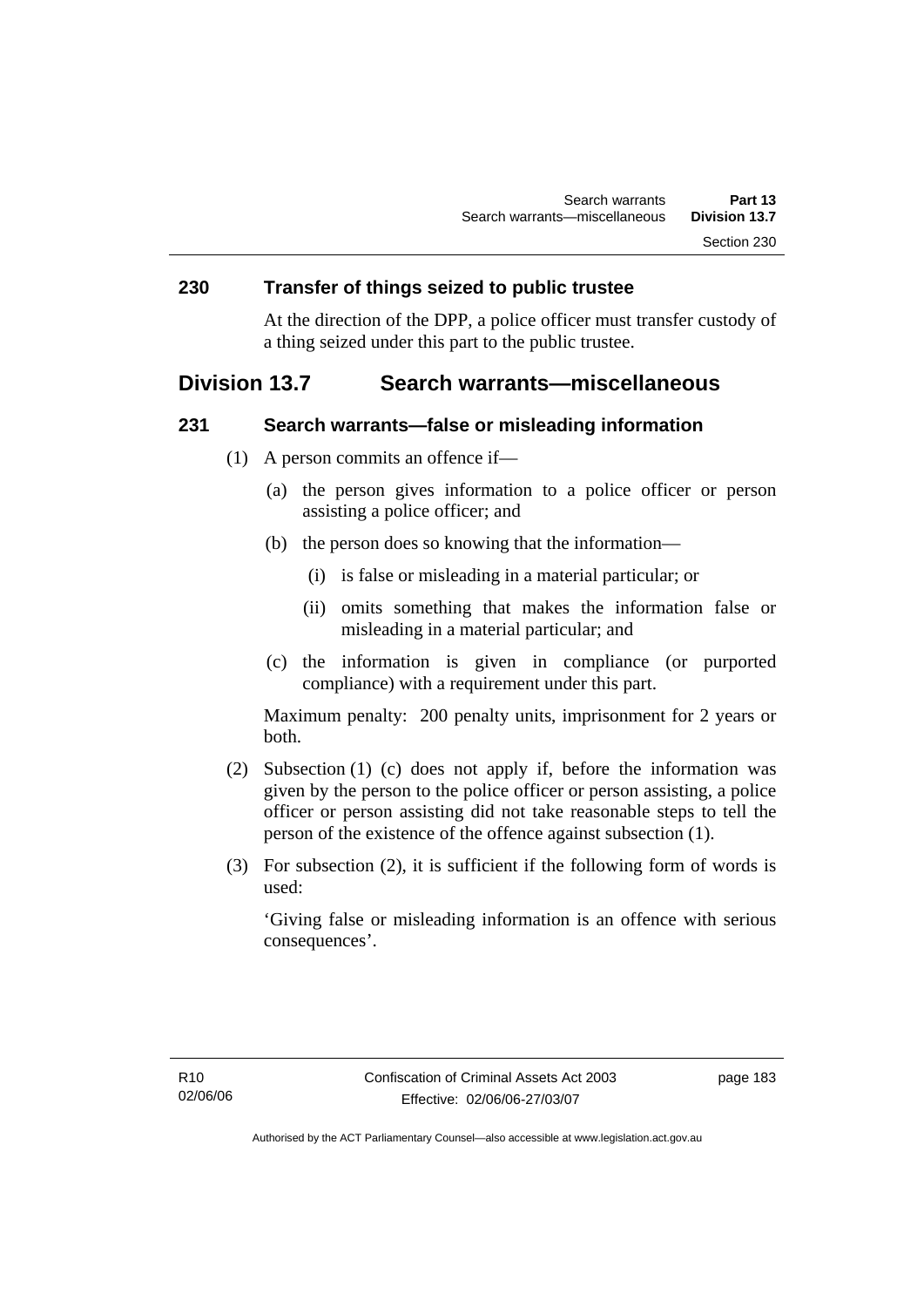#### **232 Search warrants—false or misleading documents**

- (1) A person commits an offence if—
	- (a) the person produces a document to a police officer or a person assisting a police officer; and
	- (b) the person does so knowing that the document is false or misleading in a material particular; and
	- (c) the document is produced in compliance (or purported compliance) with a requirement under this part.

Maximum penalty: 200 penalty units, imprisonment for 2 years or both.

- (2) Subsection (1) does not apply to a person who produces a document to a police officer or person assisting if the document is accompanied by a written statement signed by the person (or, for a corporation, by an officer of the corporation)—
	- (a) stating that the document is, to the person's knowledge, false or misleading in a material particular; and
	- (b) setting out, or referring to, the material particular in which the document is, to the person's knowledge, false or misleading.

#### **233 Obstruction etc of police officers and people assisting**

- (1) A person commits an offence if—
	- (a) the person knows that, or is reckless about the fact that, a person is a police officer; and
	- (b) the person obstructs, hinders, intimidates or resists the officer in the exercise of the officer's functions under this part.

Maximum penalty: 200 penalty units, imprisonment for 2 years or both.

 (2) For this section, it is immaterial whether the defendant was aware that the police officer was exercising the officer's functions.

| page 184 | Confiscation of Criminal Assets Act 2003 | R10      |
|----------|------------------------------------------|----------|
|          | Effective: 02/06/06-27/03/07             | 02/06/06 |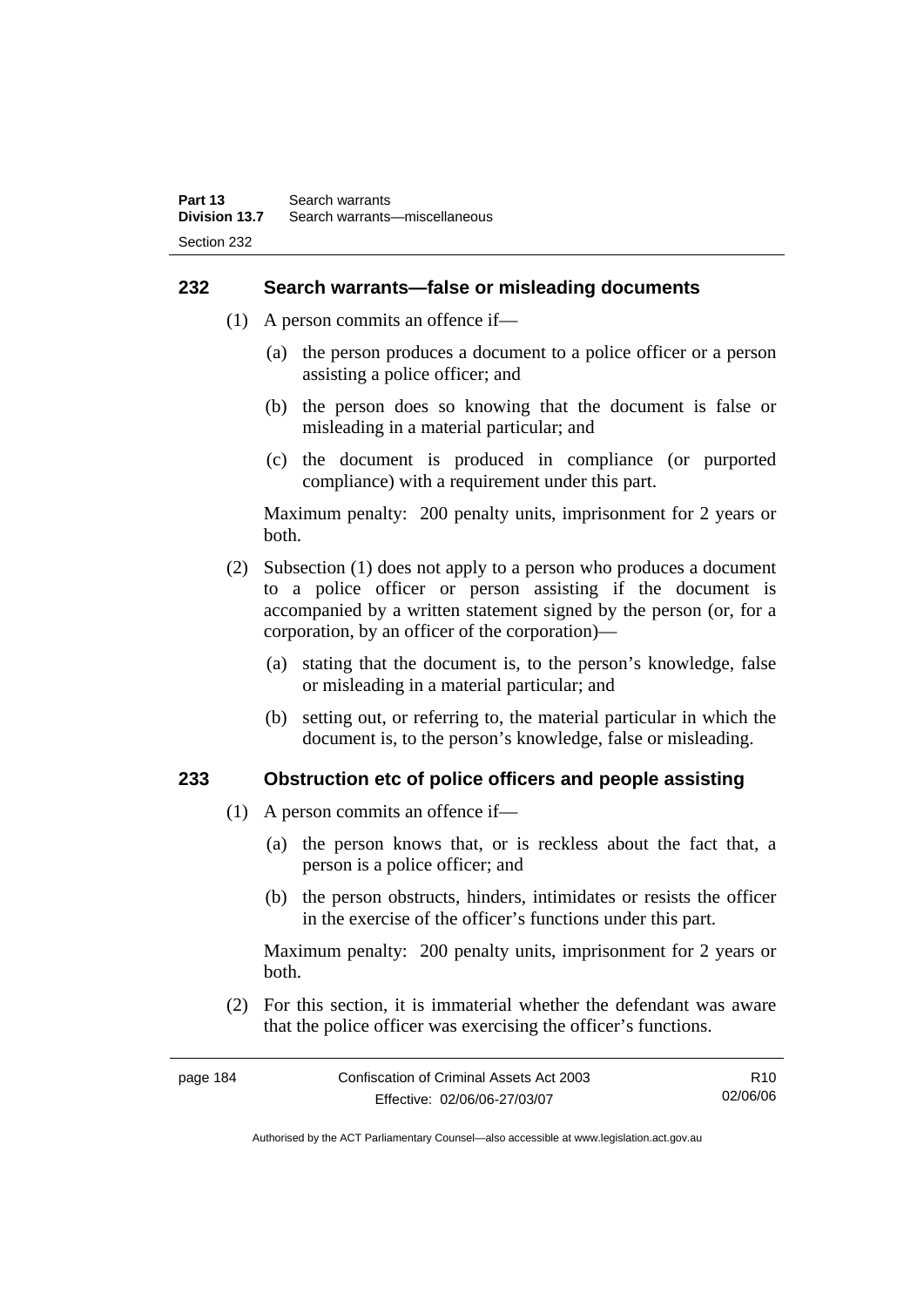(3) Strict liability applies to subsection (1) (b).

#### **234 Damage etc to be minimised**

- (1) In the exercise, or purported exercise, of a function under this part, a police officer must take all reasonable steps to ensure that the police officer, and any person assisting who is not a police officer, causes as little inconvenience, detriment and damage as practicable.
- (2) If a police officer, or a person assisting who is not a police officer, damages anything in the exercise or purported exercise of a function under this part, the police officer or person assisting must give written notice of the particulars of the damage to the person whom the police officer or person assisting believes on reasonable grounds is the owner of the thing.
- (3) If the damage happens on premises entered under this part in the absence of the occupier, the notice may be given by securing it in a conspicuous place on the premises.

# **235 Compensation**

- (1) A person may claim reasonable compensation from the Territory if the person suffers loss or expense because of the exercise, or purported exercise, of a function under this part by a police officer or a person assisting who is not a police officer.
- (2) Compensation may be claimed and ordered in a proceeding for—
	- (a) compensation brought in a court of competent jurisdiction; or
	- (b) an offence against this Act or another territory law brought against the person making the claim for compensation.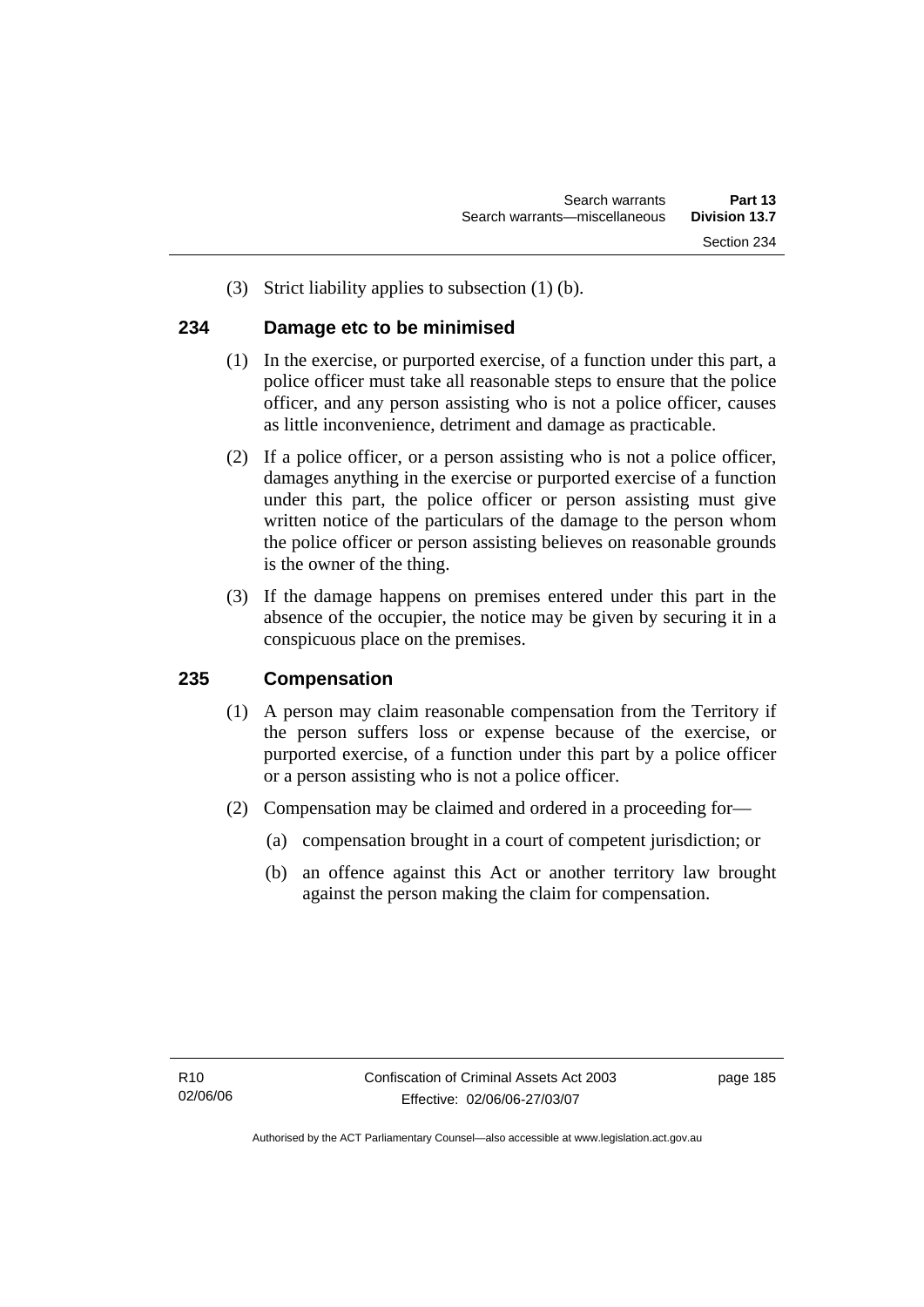| Part 13       | Search warrants               |
|---------------|-------------------------------|
| Division 13.7 | Search warrants—miscellaneous |
| Section 235   |                               |

 (3) A court must not order the payment of reasonable compensation for the loss or expense unless it is satisfied it is just to make the order in the circumstances of the particular case.

**Example for claim for damage or corruption of computer data** 

The court may have regard to whether the occupier of the premises and any employees, agents or officers of the occupier, if they were available at the time, gave any appropriate warning or guidance on the operation of the computer equipment.

- *Note* An example is part of the Act, is not exhaustive and may extend, but does not limit, the meaning of the provision in which it appears (see Legislation Act, s 126 and s 132).
- (4) A regulation may prescribe matters that may, must or must not be taken into account by the court in considering whether it is just to make the order.

page 186 Confiscation of Criminal Assets Act 2003 Effective: 02/06/06-27/03/07

R10 02/06/06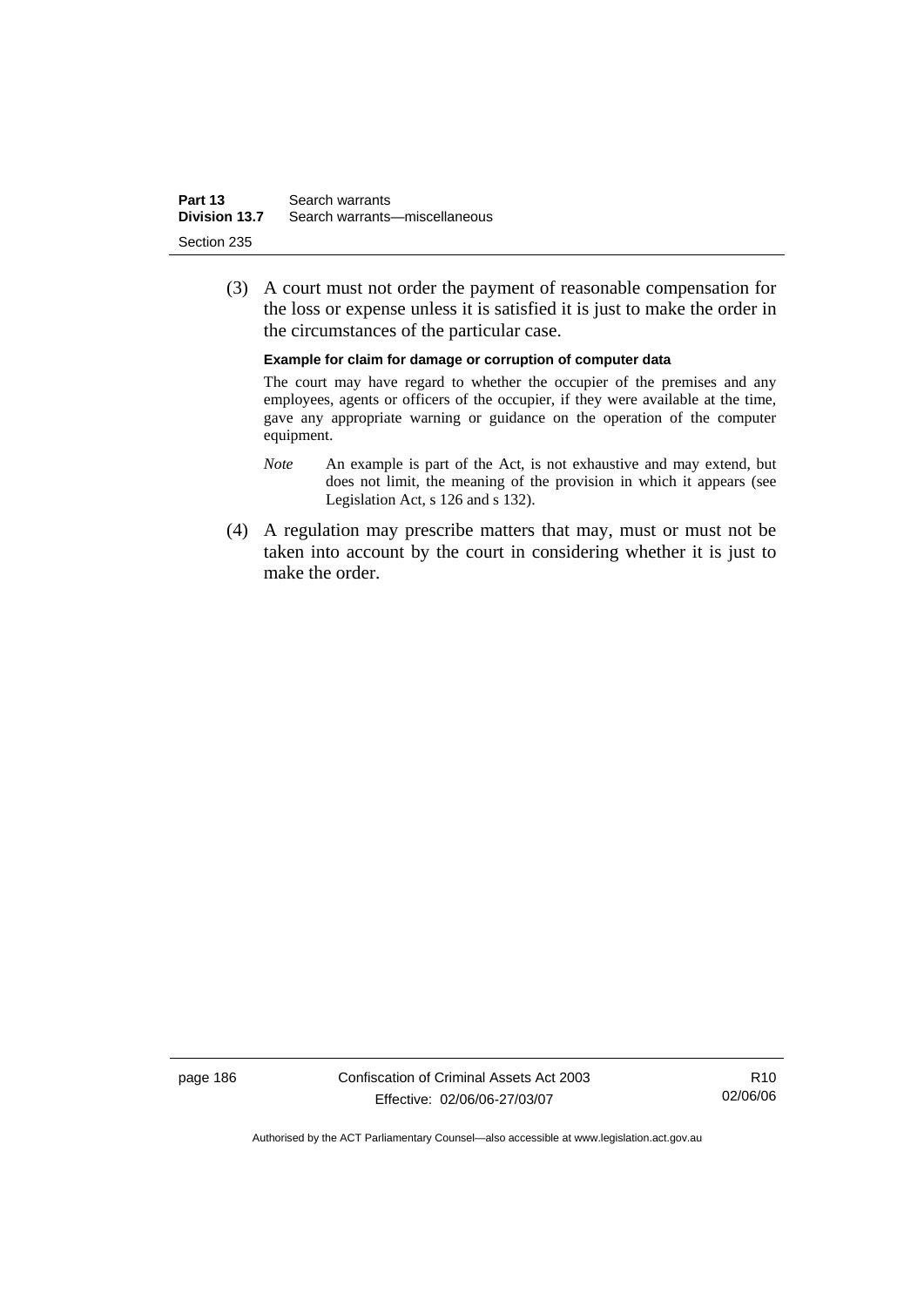#### **236 Meaning of** *confiscation proceeding*

(1) In this Act:

*confiscation proceeding* means a proceeding in a relevant court in relation to any of the following orders under this Act:

- (a) a restraining order;
- (b) an additional order under section 39 in relation to a restraining order or restrained property;
- (c) a conviction forfeiture order;
- (d) an order under section 59 (Automatic forfeiture—court order declaring property automatically forfeited);
- (e) an order under section 60 (Automatic forfeiture—court orders);
- (f) a civil forfeiture order;
- (g) an exclusion order;
- (h) a penalty order;
- (i) an order under section 105 (Order to stop sale, modification or destruction of restrained property);
- (j) an order under section 113 for the discharge of a registered property interest in forfeited property;
- (k) an order under division 9.4 (Sale of jointly owned forfeited property);
- (l) a return or compensation order;
- (m) a monitoring order;
- (n) a transaction suspension order;

page 187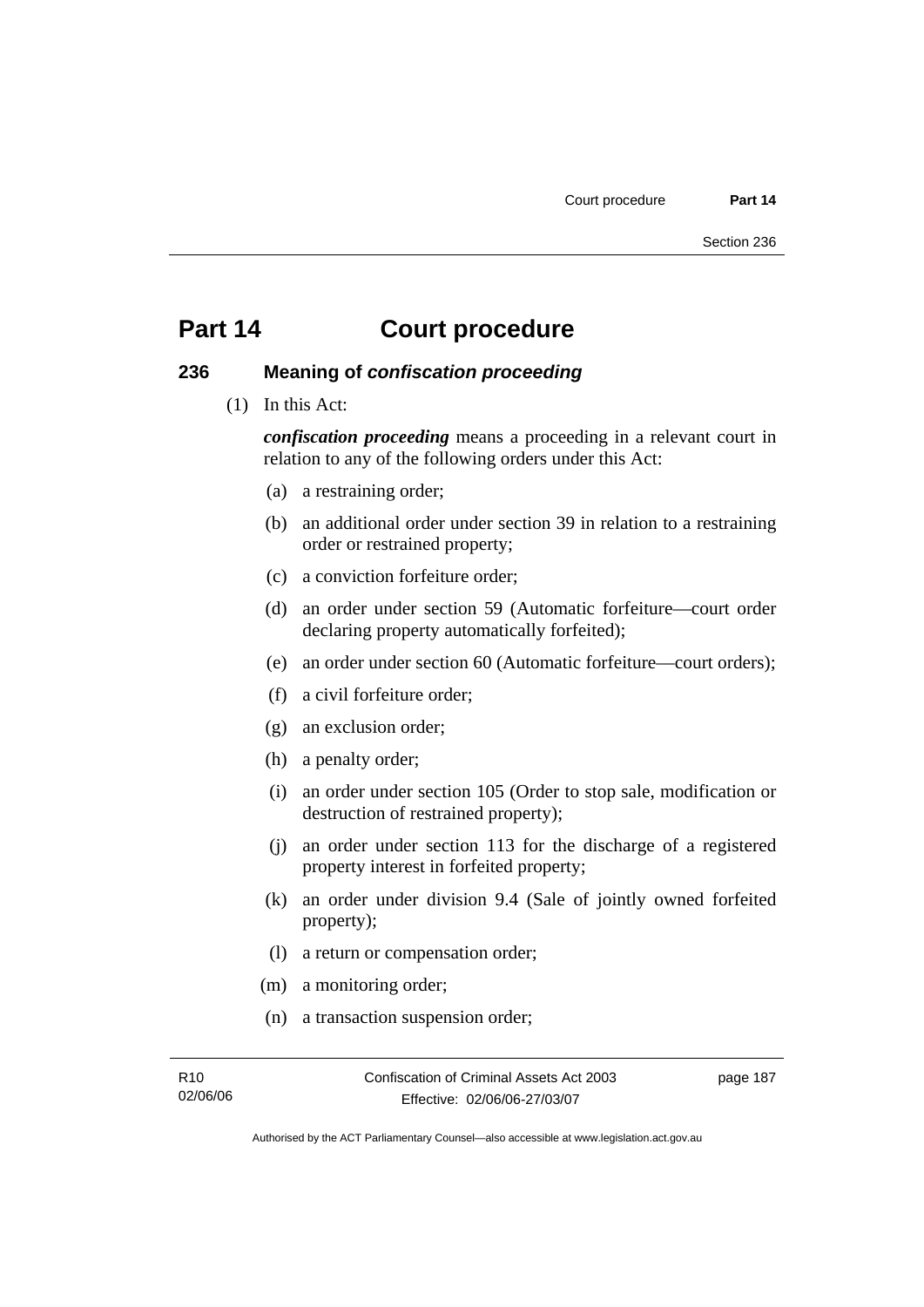Section 236

- (o) a production order;
- (p) an examination order
- (q) a buyback order;
- (r) an order under section 239 (2) (c) or section 240 (2) to transfer a proceeding to another court;
- (s) an additional order under section 250 (Confiscation proceedings—additional orders);
- (t) an order under this Act in relation to an order mentioned in paragraphs (a) to (s), whether made before, at the same time, or after the making of that order.

#### **Examples for par (t)—general**

- 1 an order under section 24 to set aside a dealing with restrained property
- 2 an order under section 35 restricting the disclosure of the making of a restraining order
- 3 an order under section 49 extending the operation of a restraining order
- 4 an interlocutory order in relation to an order mentioned in paragraphs (a) to (s)

#### **Examples for par (t)—additional orders under s 39 and s 250**

- 1 see the examples to s 39 (1) for examples of additional orders in relation to restraining orders and restrained property
- 2 see the examples to s 250 (1) for examples of additional orders in relation to other confiscation proceedings
- *Note* An example is part of the Act, is not exhaustive and may extend, but does not limit, the meaning of the provision in which it appears (see Legislation Act, s 126 and s 132).
- (2) However, a *confiscation proceeding* does not include—
	- (a) a registered corresponding law order that is taken to be a kind of order mentioned in subsection (1); or
	- (b) a proceeding under part 11 (Interstate orders).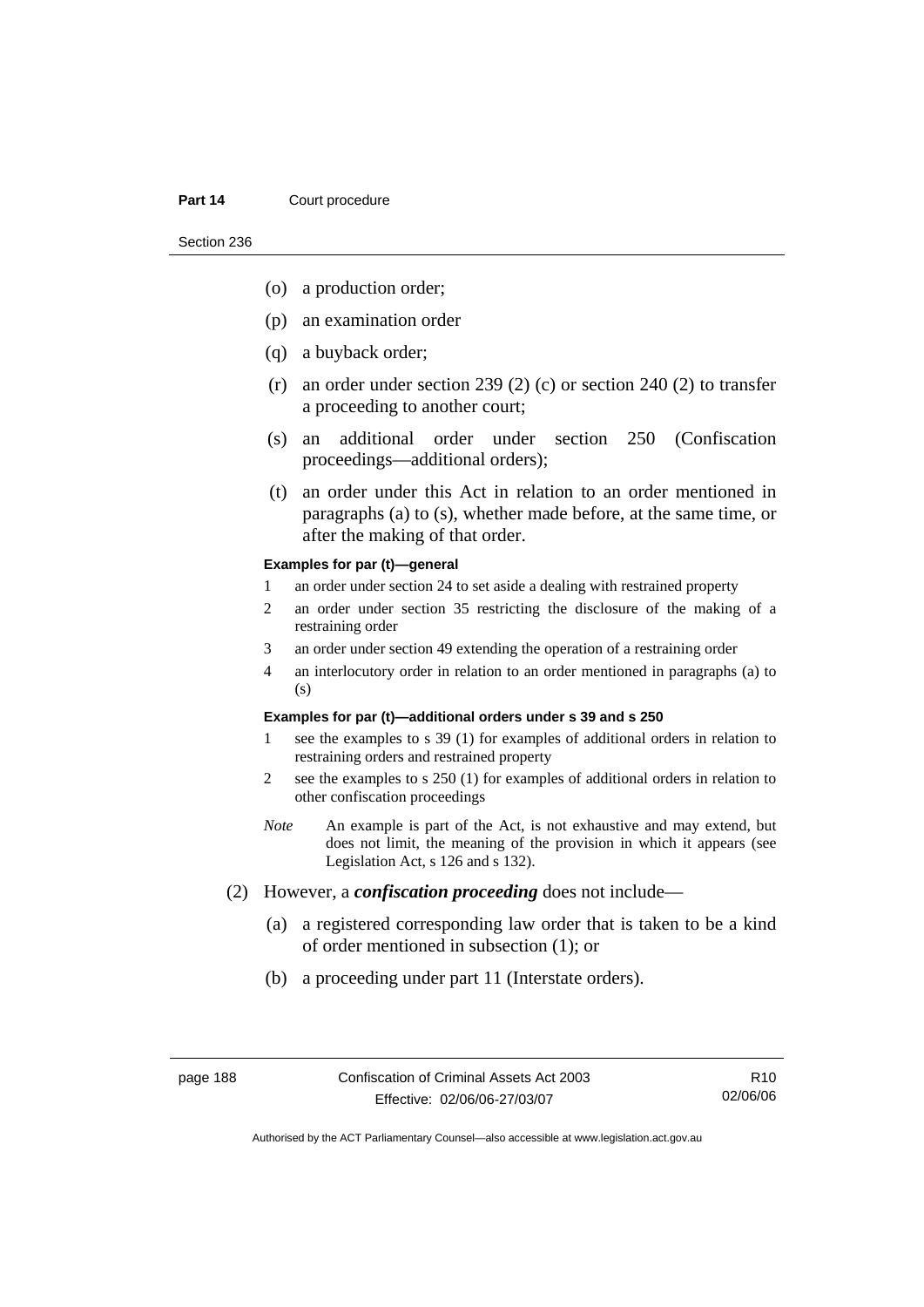### **237 Confiscation and corresponding law order proceedings are civil, not criminal**

- (1) This section applies to—
	- (a) a confiscation proceeding; and
	- (b) a proceeding under part 11 (Interstate orders) in relation to a corresponding law order.
- (2) The proceeding is a civil proceeding, not a criminal proceeding.
- (3) Without limiting subsection (2)—
	- (a) any rules of interpretation applying only to the criminal law do not apply to the interpretation of the provisions of this Act or any other territory law in relation to the proceeding; and
	- (b) the rules of evidence applying to a civil proceeding apply to the proceeding, and the rules of evidence applying to a criminal proceeding do not apply.

#### **Example for par (b)**

In hearing an application for a civil forfeiture order, whether the offender committed a serious offence is to be decided by the court on the balance of probabilities.

*Note* An example is part of the Act, is not exhaustive and may extend, but does not limit, the meaning of the provision in which it appears (see Legislation Act, s 126 and s 132).

### **238 Meaning of** *relevant court*

In this Act:

*relevant court*, for a confiscation proceeding or a proceeding under part 11 (Interstate orders) in relation to a corresponding law order, means the court, or any court, that has jurisdiction under this part to hear and decide the proceeding.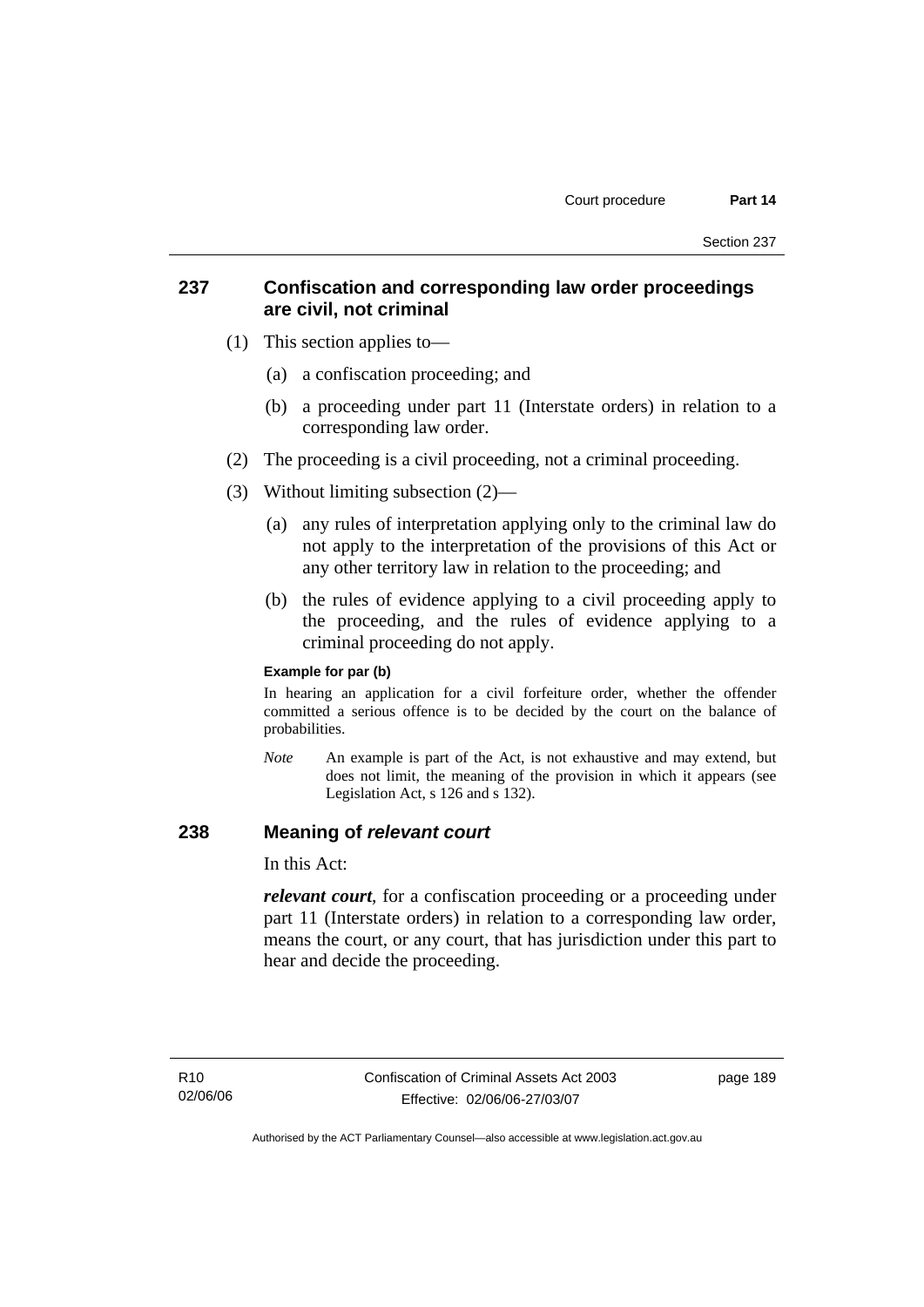Section 239

#### **239 Jurisdiction of Magistrates Court—confiscation proceedings**

- (1) The Magistrates Court has jurisdiction to hear and decide a confiscation proceeding if—
	- (a) the value of the property and benefits to which the proceeding relates (as decided by the Magistrates Court) is not more than the amount the Magistrates Court may award for a personal action at law (the *Magistrates Court limit*); and
	- (b) title to land is not genuinely in question in the proceeding.
	- *Note* For the amount the Magistrates Court may award for a personal action at law (see *Magistrates Court Act 1930*, s 257).
- (2) However, if the value of the property and benefits to which the proceeding relates (as decided by the Magistrates Court) is more than the Magistrates Court limit, the Magistrates Court has jurisdiction to hear and decide the matter to—
	- (a) dismiss the proceeding on its merits (but not for want of jurisdiction); or
	- (b) make an order or orders in relation to property or benefits to the value of the limit; or
	- (c) on the application of the DPP, or on the court's own initiative, by order, transfer the proceeding to the Supreme Court.
- (3) Despite the Magistrates Court limit, the Magistrates Court has jurisdiction to hear and decide the following confiscation proceedings:
	- (a) any application for a monitoring order, transaction suspension order, production order or examination order;
	- (b) any proceeding in relation to an indictable offence that has been disposed of summarily by the court;

Authorised by the ACT Parliamentary Counsel—also accessible at www.legislation.act.gov.au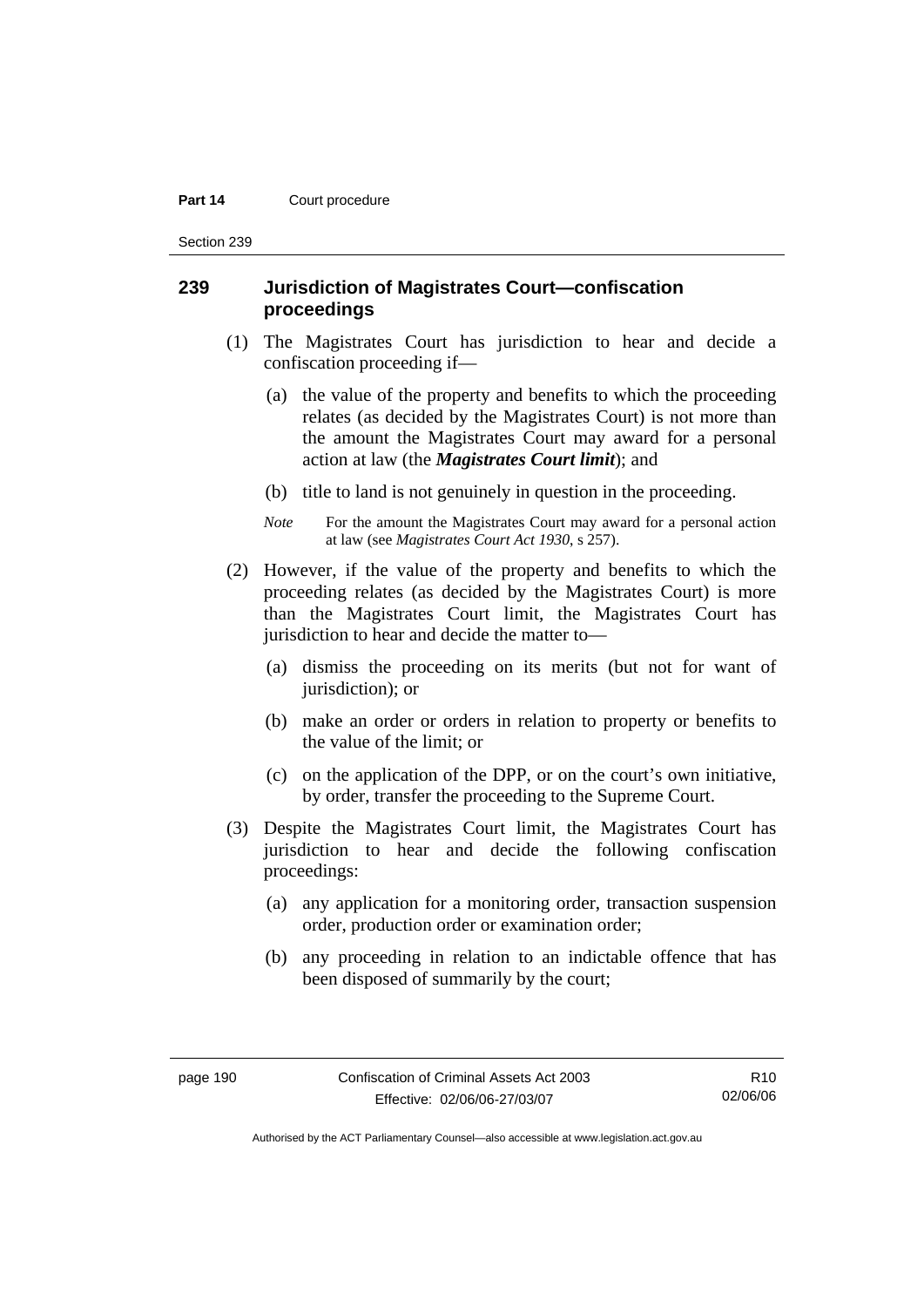(c) a proceeding transferred to the court by the Supreme Court under section 241 (2).

#### **Example for par (b)**

Mr Somewhat Wayward is summarily convicted of an indictable offence by the Magistrates Court. The value of the benefits received by Mr Wayward from the commission of the offence was \$10 000 more than the Magistrates Court limit. The Magistrates Court may make a penalty order against Mr Wayward for the full amount of the benefits despite their value being more than the amount the Magistrates Court may award for a personal action at law.

- *Note* An example is part of the Act, is not exhaustive and may extend, but does not limit, the meaning of the provision in which it appears (see Legislation Act, s 126 and s 132).
- (4) For this section—
	- (a) the Magistrates Court has jurisdiction to decide—
		- (i) what is the property and benefits to which the proceeding relates; and
		- (ii) the value of any property and benefits to which the proceeding relates; and
		- (iii) whether title to land is genuinely in question; and
	- (b) title to land is genuinely in question in the proceeding if the Magistrates Court would not have jurisdiction to hear the proceeding under the *Magistrates Court Act 1930*, section 264 (Proceedings affecting title to land).

#### **240 Jurisdiction of Magistrates Court—interstate orders**

- (1) The Magistrates Court has jurisdiction to hear and decide any proceeding under part 11 (Interstate orders) in relation to a corresponding law order.
- (2) To remove any doubt, the Magistrates Court is a relevant court even if—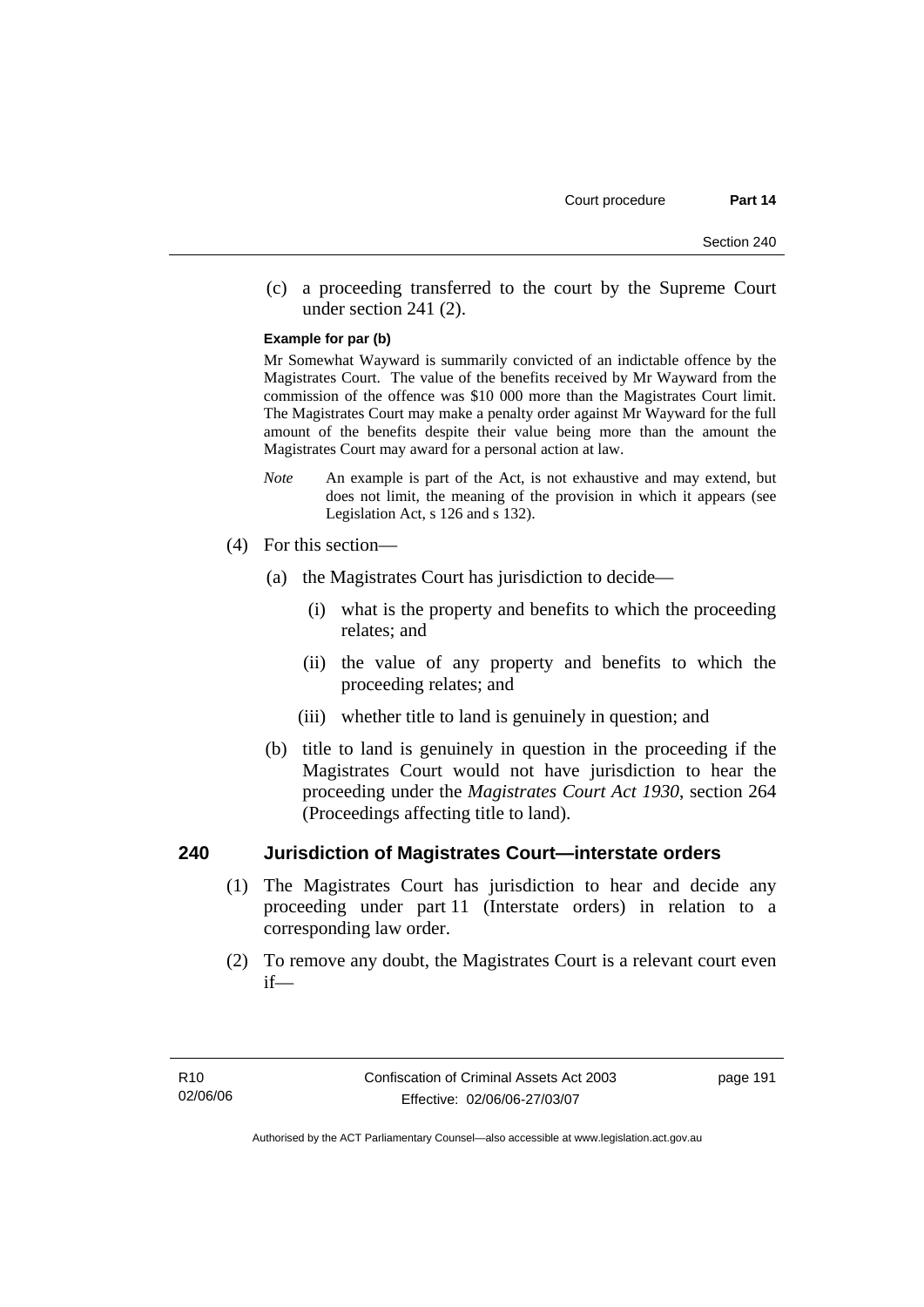Section 241

- (a) the value of the property and benefits to which the corresponding order relates is more than the amount the Magistrates Court may award for a personal action at law; or
- (b) title to land was genuinely in question in the proceeding for the making of the corresponding law order.

#### **241 Jurisdiction of Supreme Court**

- (1) The Supreme Court has jurisdiction to hear and decide any confiscation proceeding or any proceeding under part 11 (Interstate orders) in relation to a corresponding law order.
- (2) The Supreme Court may, by order, transfer a confiscation proceeding to the Magistrates Court if the value of the property and benefits to which the proceeding relates (as decided by the Supreme Court)—
	- (a) is less than or equal to the amount the Magistrates Court may award for a personal action at law; and
	- (b) does not include land the title to which is genuinely in question.
- (3) An order under subsection (2) may be made on the application of the DPP or of a person with an interest in the property or on the Supreme Court's own initiative.

#### **242 Confiscation proceedings—transferred proceedings**

If a proceeding is transferred from a court (the *first court*) to another court under section 239 (2) (c) or section 241 (2)—

 (a) the proceeding is taken to have been begun in the other court; and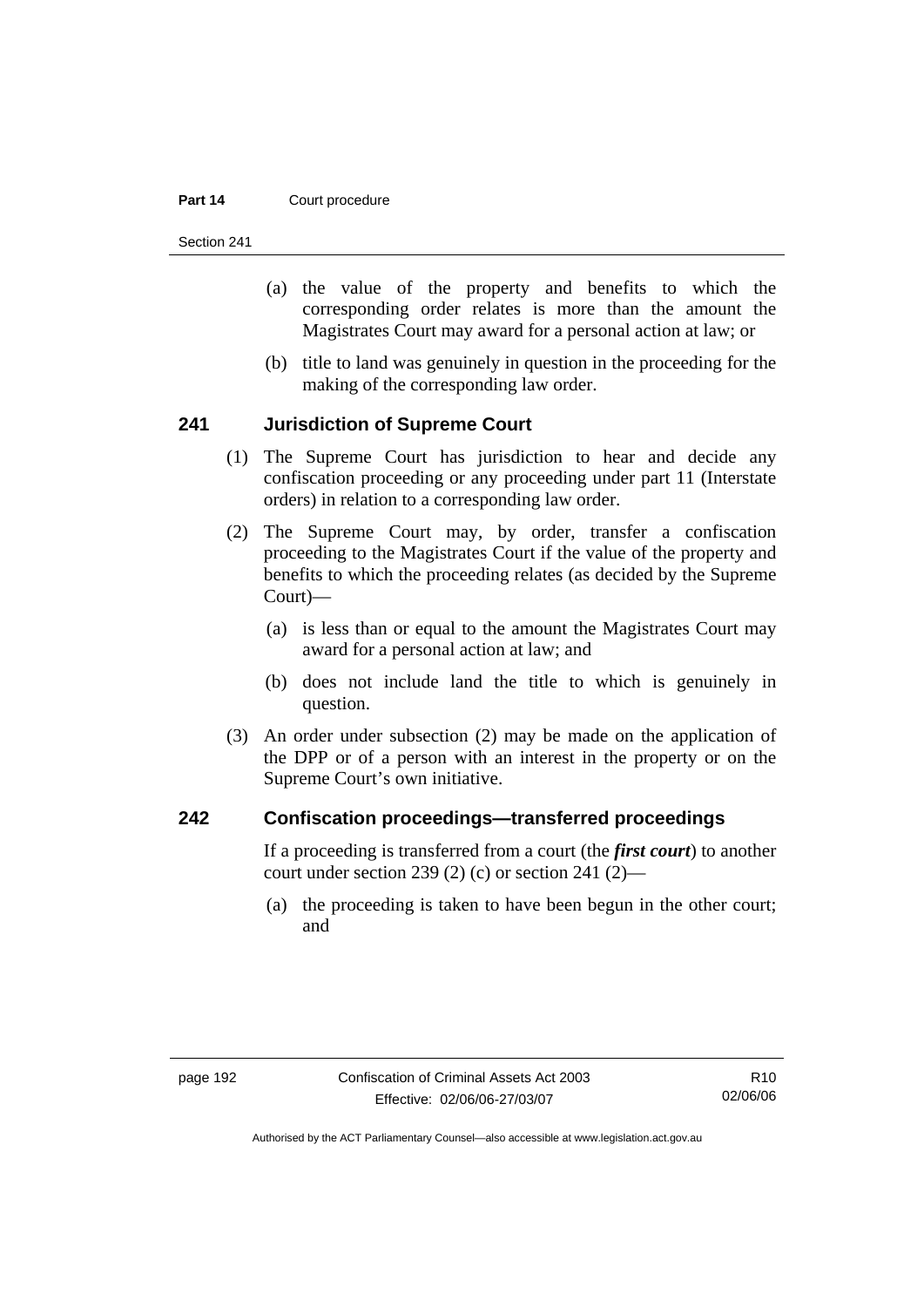(b) evidence given before, and documents filed with, the first court are taken to have been given before, or filed with, the other court.

#### **Example for par (b)**

If a proceeding is transferred from the Magistrates Court to the Supreme Court, the Supreme Court may make findings of fact based on the transcript of evidence given before the Magistrates Court without rehearing the evidence.

*Note* An example is part of the Act, is not exhaustive and may extend, but does not limit, the meaning of the provision in which it appears (see Legislation Act, s 126 and s 132).

# **243 Restricted access proceedings—notice of applications etc**

- (1) This section applies to a confiscation proceeding for any of the following orders (a *restricted access proceeding*):
	- (a) a restraining order;
	- (b) an application by the DPP or public trustee for an additional order under section 39 in relation to a restraining order or restrained property;
	- (c) an order under section 49 (Extension of time for restraining orders) that a restraining order—
		- (i) is to remain in force for a stated period (or as stated in the order); or
		- (ii) that has ended is to be revived for a stated period (or as stated in the order);
	- (d) a monitoring order;
	- (e) a transaction suspension order;
	- (f) a production order (other than an application to vary a production order under section 162);
	- (g) an examination order.

Authorised by the ACT Parliamentary Counsel—also accessible at www.legislation.act.gov.au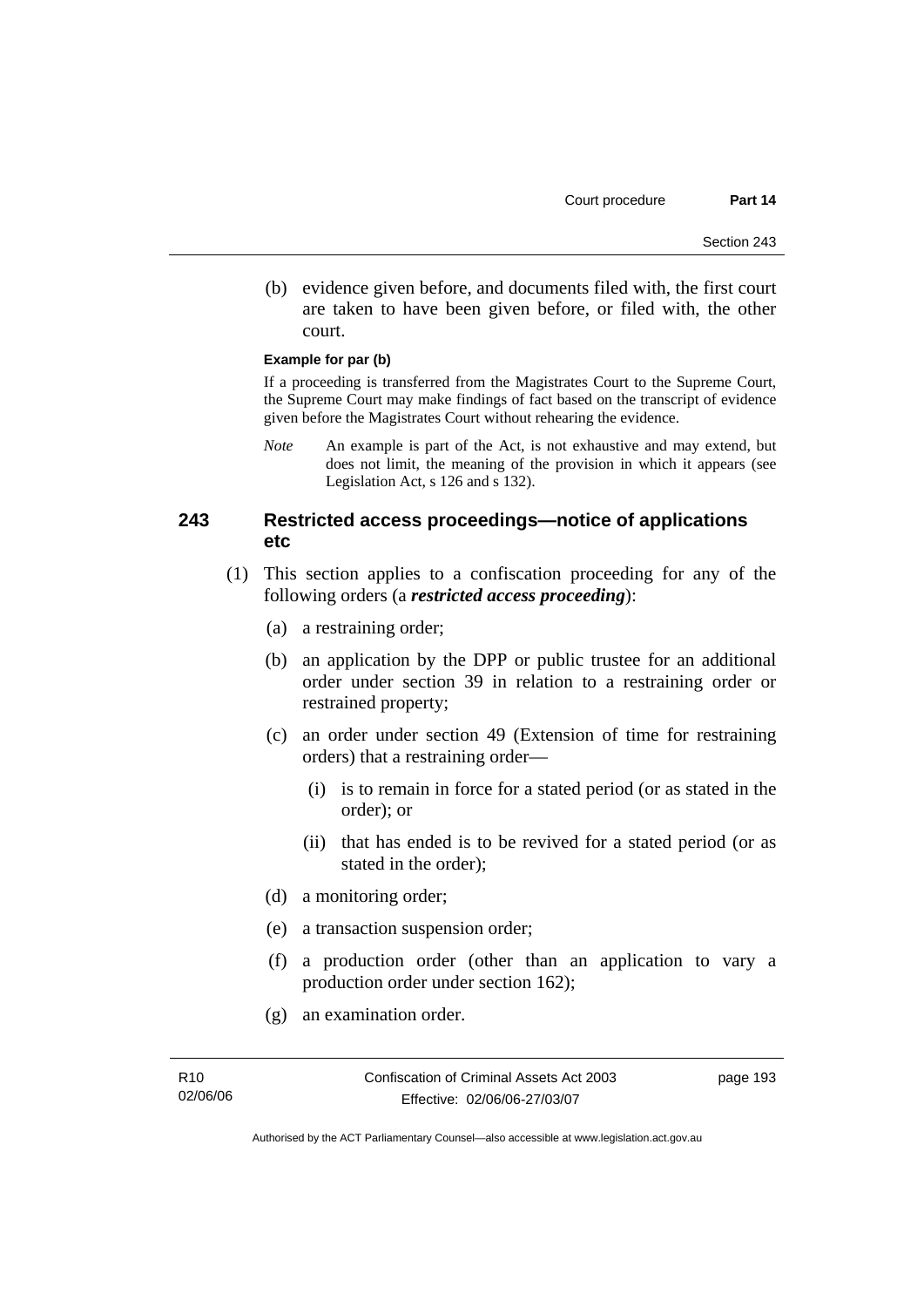Section 244

- (2) An application to begin a restricted access proceeding may be made to a relevant court without notice to the person against whom the relevant order is sought.
- (3) If an application is made to begin a restricted access proceeding without notice to the person against whom the relevant order is sought, the applicant is the only party to the application.
- (4) If notice is given to the person against whom the order is sought, the person is entitled to appear and to present evidence at the hearing of the application, but the person's absence does not prevent the court from making the order.
- (5) The relevant court must hold a restricted access proceeding in closed court if the applicant asks and may give directions about who may be present.

#### **244 Other confiscation proceedings—notice of applications etc**

- (1) This section applies to an application to a relevant court to begin a confiscation proceeding (other than a restricted access proceeding mentioned in section 243) or to amend such an application.
	- *Note 1* No notice of the application is required for a restricted access proceeding (see s 243 (2)).
	- *Note 2* In particular, no advance notice to anyone is required of the application for the order, and the application may be heard in closed court, without the offender or the public being present (see s 243).
	- *Note 3* Related confiscation proceedings are taken to be an interlocutory application and started in accordance with the procedure of the relevant court (see s 245).
- (2) The applicant must give written notice of the application to each of the following people, if applicable (a *notifiable person*):
	- (a) if the application is made by the DPP—the person in relation to whom the order is sought;
	- (b) if the application is made by someone else—the DPP;

| page 194 | Confiscation of Criminal Assets Act 2003 | R <sub>10</sub> |
|----------|------------------------------------------|-----------------|
|          | Effective: 02/06/06-27/03/07             | 02/06/06        |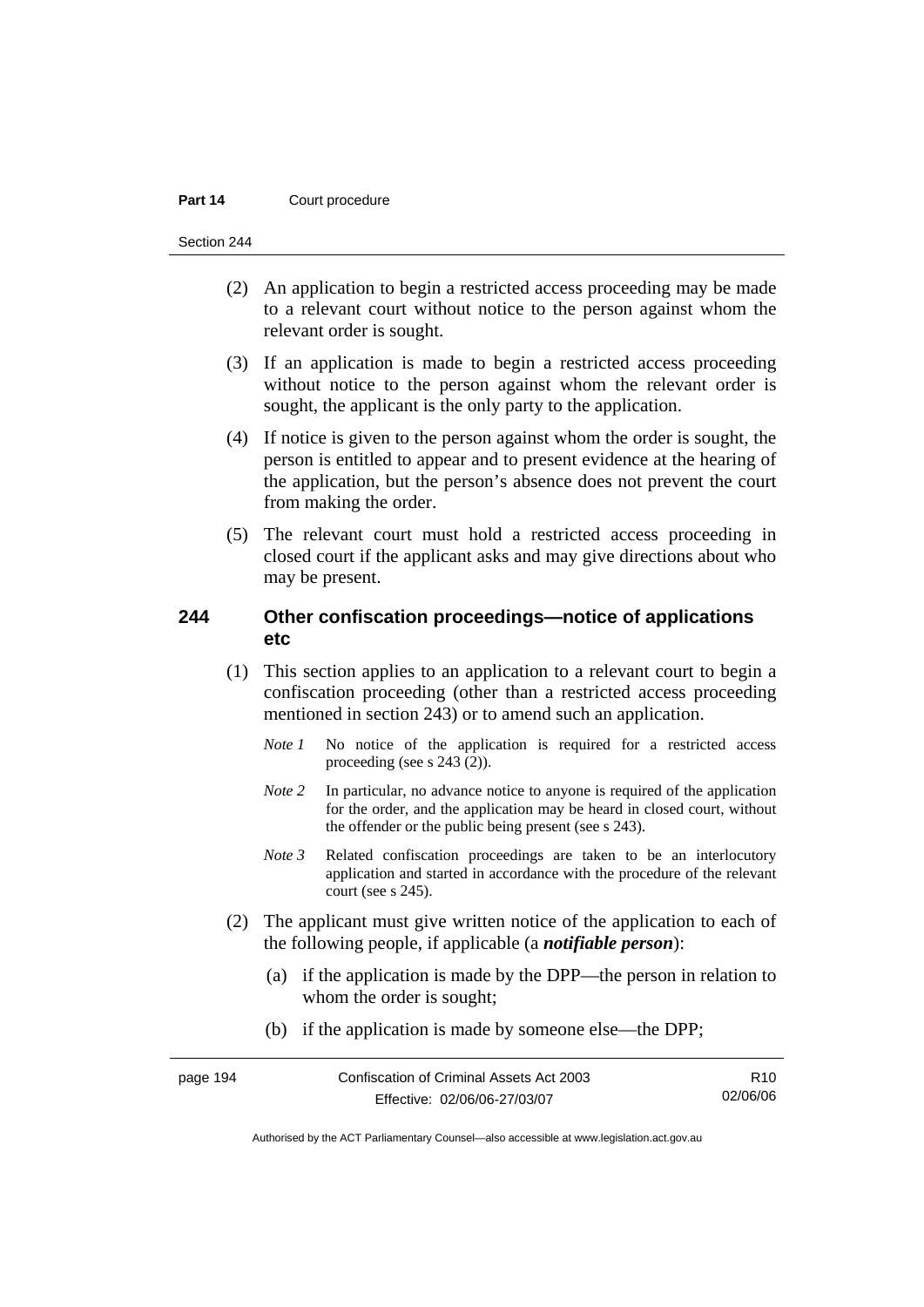- (c) if the public trustee has been directed to take control of the property—the public trustee;
- (d) anyone else the applicant believes may have an interest in the property or benefits that are the subject of the proceeding (or, for forfeited property, may have had an interest in the property or benefits immediately before the property was forfeited).
- (3) Notice of the application must include a statement of the grounds for the application.
- (4) If a notifiable person proposes to oppose the application, the notifiable person must give the applicant written notice of the grounds on which the application will be opposed.
- (5) However, the court may waive the requirement to give written notice of the application to a notifiable person if the person is present in the court when the application is made.
- (6) The court may direct the applicant give notice of the application to anyone and may give directions about how the notice is to be given.
- (7) A notifiable person, and anyone else who claims an interest in the property or benefits, is entitled to appear and to present evidence at the hearing of the application, but the person's absence does not prevent the court from making an order.

### **245 Applications for another confiscation proceeding in relation to same offence**

After the beginning of a confiscation proceeding in relation to a particular offence, any other confiscation proceeding in relation to the same or a related offence—

- (a) is taken to be an interlocutory application in relation to the first proceeding; and
- (b) may be started in accordance with the procedure of the relevant court.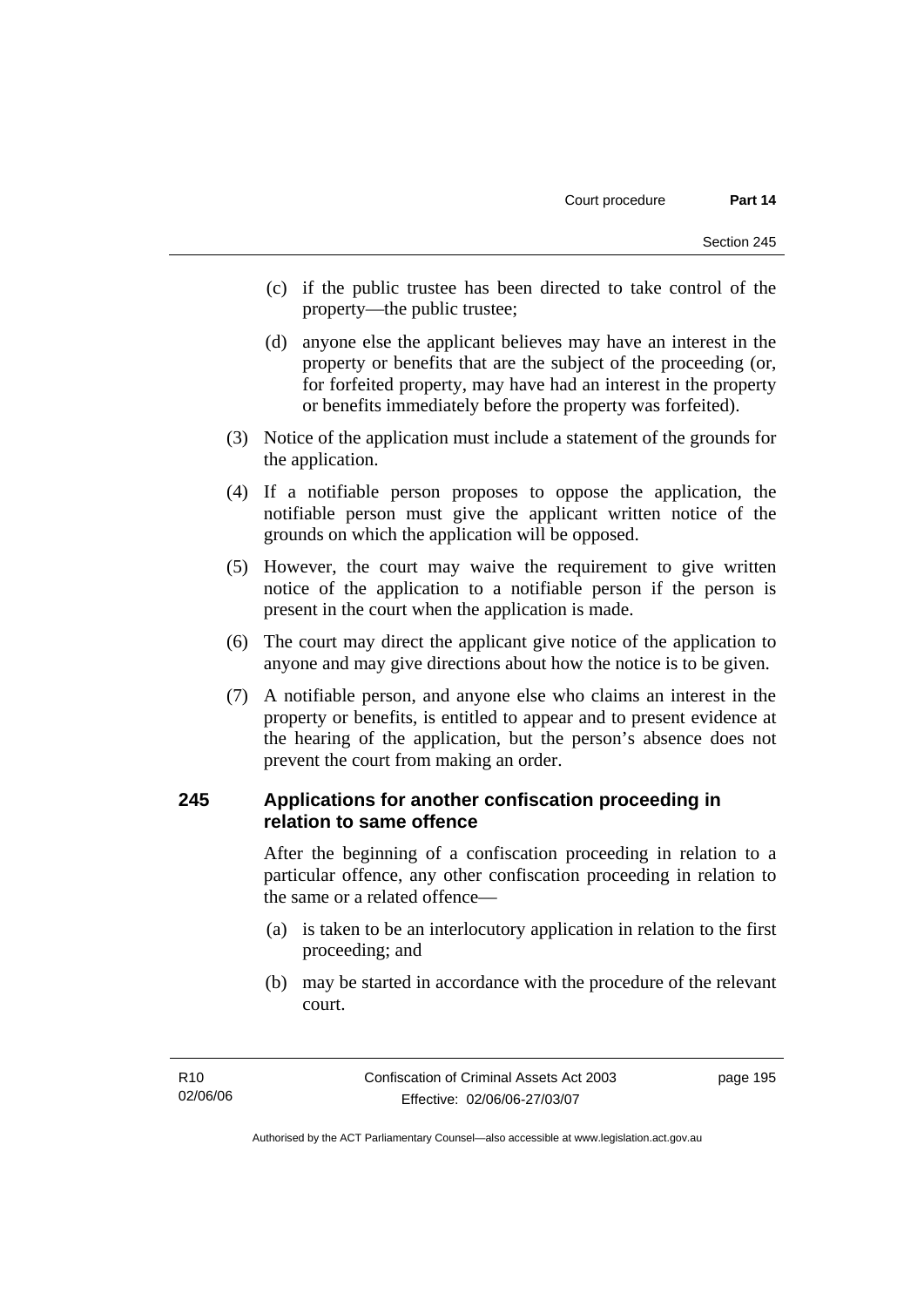Section 246

## **246 Confiscation proceedings—time extensions for applications**

- (1) A relevant court may give leave for—
	- (a) an application in relation to any confiscation proceeding to be made after the end of a period otherwise provided by this Act (the *standard period*); or
	- (b) if an application for a particular order in relation to an offence has already been made in relation to the offence (or a related offence)—another application for an order of that kind to be made in relation to the same offence (or a related offence), whether before or after the end of the standard period; or
	- (c) the amendment of an application for an order under this Act to vary the property or benefits to which the application relates.
- (2) The court may give leave only if satisfied that—
	- (a) property or benefits to which the application relates were (or will be) derived from the offence, or identified, after the end of the standard period; or
	- (b) necessary evidence has (or will) become available only after the end of the standard period; or
	- (c) it is otherwise desirable having regard to the purposes of this Act.
- (3) To remove any doubt, this section does not authorise a relevant court to give leave for an application for an exclusion order in relation to property that has been forfeited.

#### **247 Confiscation proceedings—amendment of applications**

- (1) A relevant court may amend an application in any confiscation proceeding on the application, or with the consent, of the applicant.
- (2) The application may be amended at any time before the proceeding for the application is finalised.

| page 196 | Confiscation of Criminal Assets Act 2003 | R10.     |
|----------|------------------------------------------|----------|
|          | Effective: 02/06/06-27/03/07             | 02/06/06 |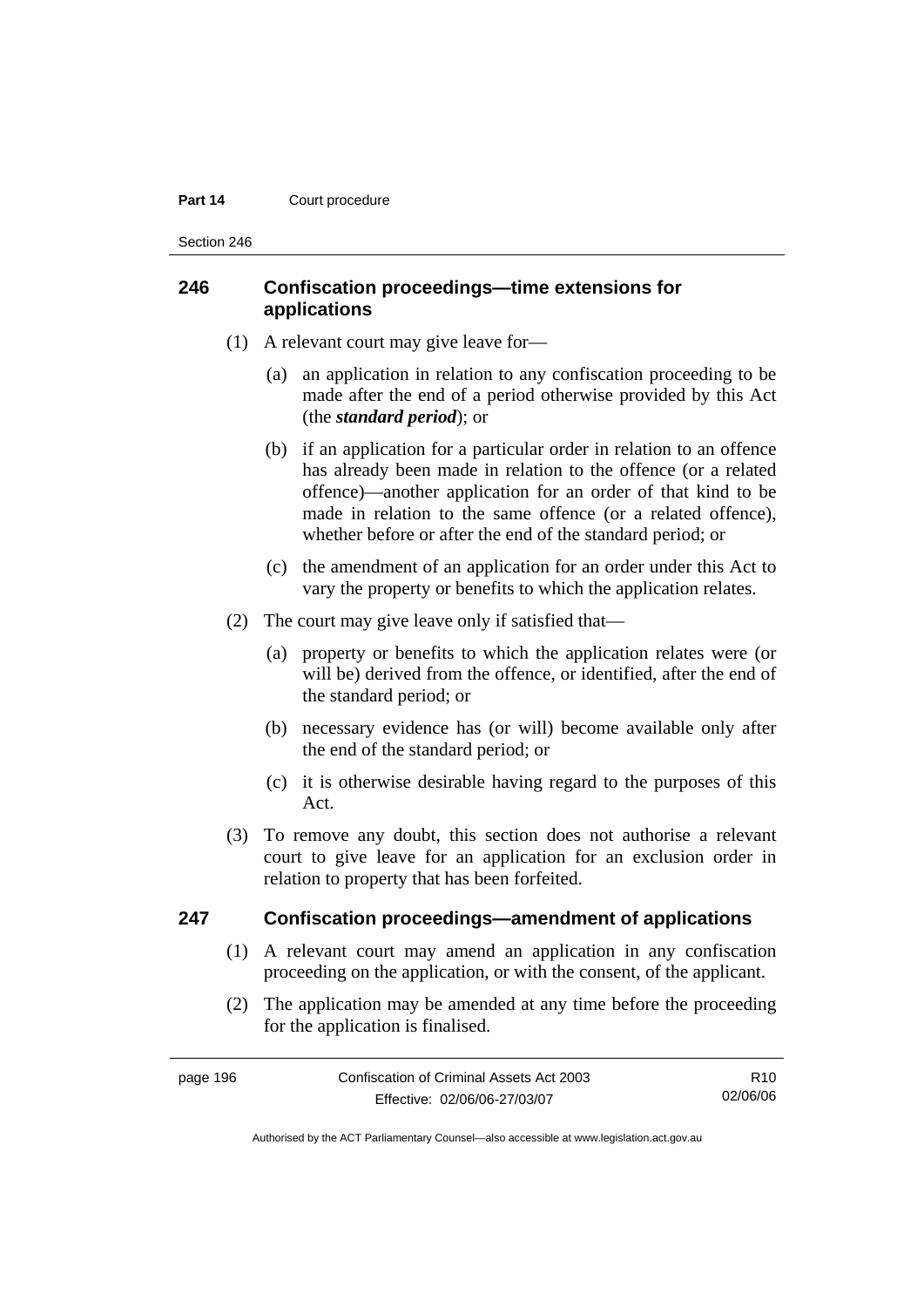#### **248 Confiscation proceedings—relevant material**

For a confiscation proceeding, the relevant court may take into account any material it considers appropriate.

#### **Example of material that may be considered appropriate**

evidence given in, and the transcript of, any proceedings for or about the offence to which the order sought relates

- *Note 1* Evidence may be given in the confiscation proceeding of a conviction, acquittal, sentencing, order or about proceedings in a court by a certificate signed by a judge, magistrate, registrar or proper officer of the court (see *Evidence Act 1995* (Cwlth), s 178).
- *Note* 2 An example is part of the Act, is not exhaustive and may extend, but does not limit, the meaning of the provision in which it appears (see Legislation Act, s 126 and s 132).

### **249 Confiscation proceedings—witness not required to answer questions prejudicing investigation**

A witness in the hearing of a confiscation proceeding is not required to answer a question or produce a document if the relevant court is satisfied that answering the question or producing the document may prejudice an investigation or prosecution in relation to an indictable offence.

# **250 Confiscation proceedings—additional orders**

 (1) A relevant court may, when it makes an order in a confiscation proceeding (a *primary order*) or at any later time, make any other order (an *additional order*) that it considers appropriate for varying or giving effect to the primary order.

#### **Examples of additional orders**

- 1 an order for the examination of anyone before the court, or an officer of the court, about any property that may be forfeited property
- 2 an order directing the owner of forfeited property or anyone else to give to a stated person, within a stated period, a sworn statement about stated particulars of the forfeited property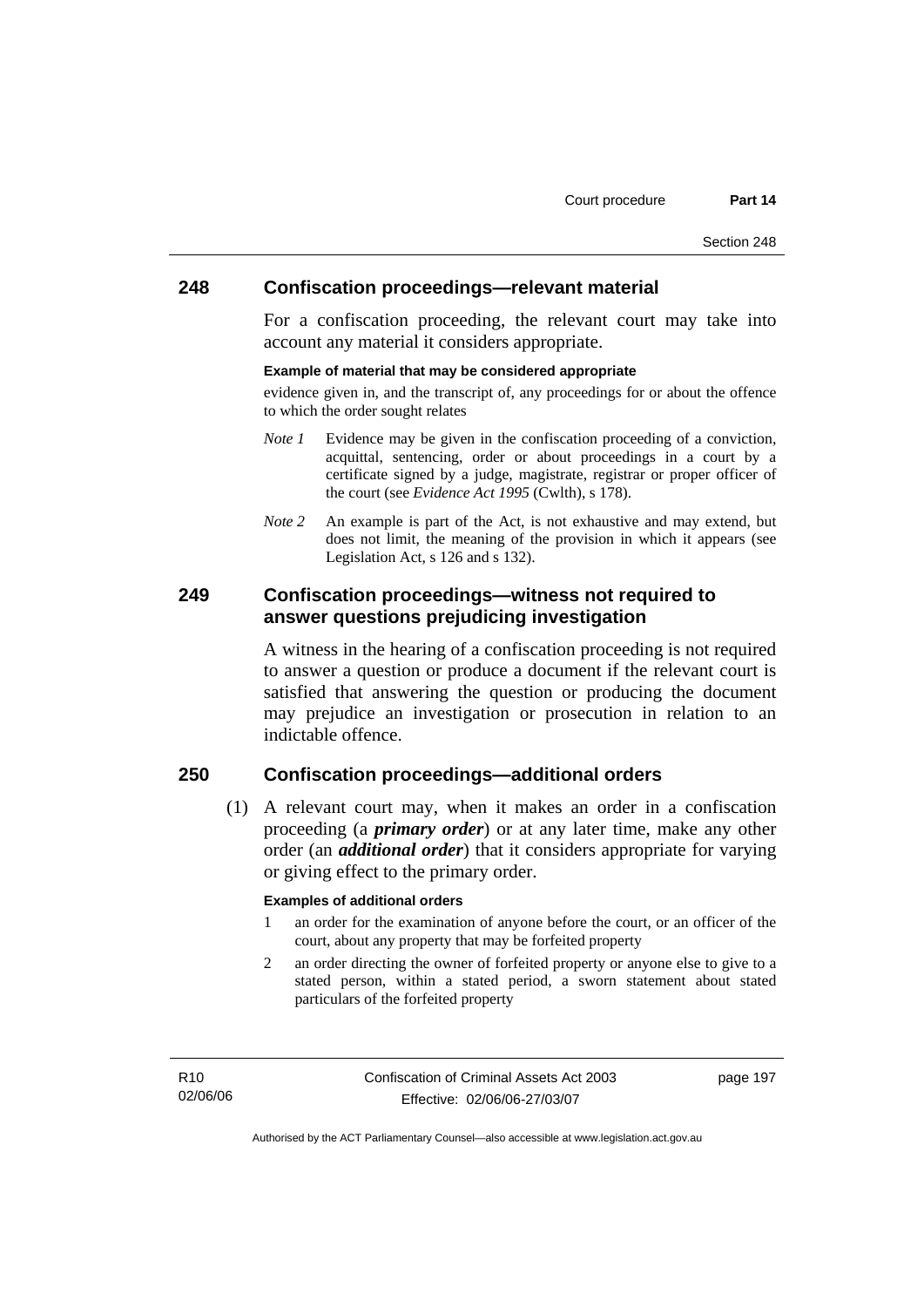Section 250

- 3 an order directing the owner of forfeited property or anyone else to do anything necessary or convenient to be done to allow the public trustee to take control of the property in accordance with a forfeiture order, including anything necessary or convenient to be done to bring the property within the jurisdiction
- 4 an order in relation to the registration of title to, or charges over, property under a territory law
- 5 an order for the substituted service of a restraining order
- *Note* An example is part of the Act, is not exhaustive and may extend, but does not limit, the meaning of the provision in which it appears (see Legislation Act, s 126 and s 132).
- (2) However, this section does not authorise a relevant court to make an additional order in relation to a restraining order or restrained property (including an order for the exclusion of property from a restraining order).
	- *Note 1* For additional orders about restraining orders and restrained property, see s 39 and the notes to that section.
	- *Note* 2 For the power to give orders to give effect to an automatic for feiture for conviction for a serious offence (which operates over restrained property), see s 60.
- (3) An additional order may be made on the relevant court's own initiative, or on the application of any of the following people:
	- (a) the applicant for the primary order;
	- (b) the DPP;
	- (c) the public trustee;
	- (d) anyone with an interest in the property or benefits to which the application relates;
	- (e) anyone else with the court's leave.
- (4) To remove any doubt, an additional order under this section does not end only because the order to which the additional order relates ends.

R10 02/06/06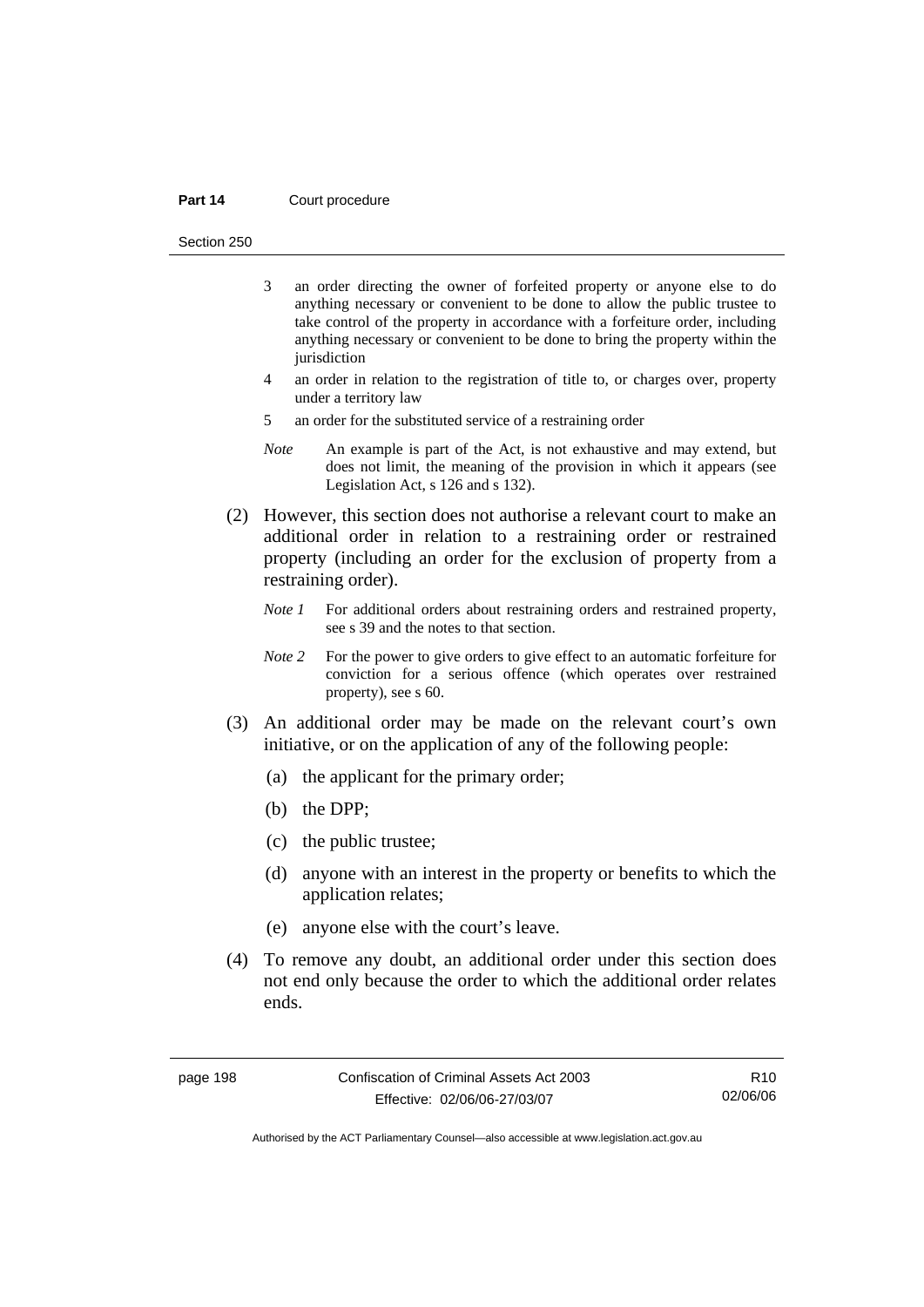### **251 Contravention of additional orders under s 250**

A person commits an offence if—

- (a) a relevant court makes an additional order under section 250; and
- (b) the person has notice of the order (whether by being given a copy of the order or otherwise); and
- (c) the person contravenes the order.

Maximum penalty: 200 penalty units, imprisonment for 2 years or both.

### **252 Confiscation proceedings—consent orders**

- (1) A relevant court may make an order in a confiscation proceeding with the consent of the applicant in the proceeding and everyone whom it has reason to believe has an interest in the property, benefits, transaction, document or information that is the subject of the proceeding.
- (2) An order may be made with consent under subsection (1) without consideration of the matters which the court would otherwise consider in the proceeding.

#### **253 Confiscation proceedings—notice of making orders**

- (1) If a relevant court makes an order in a confiscation proceeding, the applicant for the order must give a copy of the order to—
	- (a) if the application is made by the DPP—the person in relation to whom the order is sought; and
	- (b) if the application is made by someone else—the DPP; and
	- (c) if the public trustee has been directed to take control of the property—the public trustee; and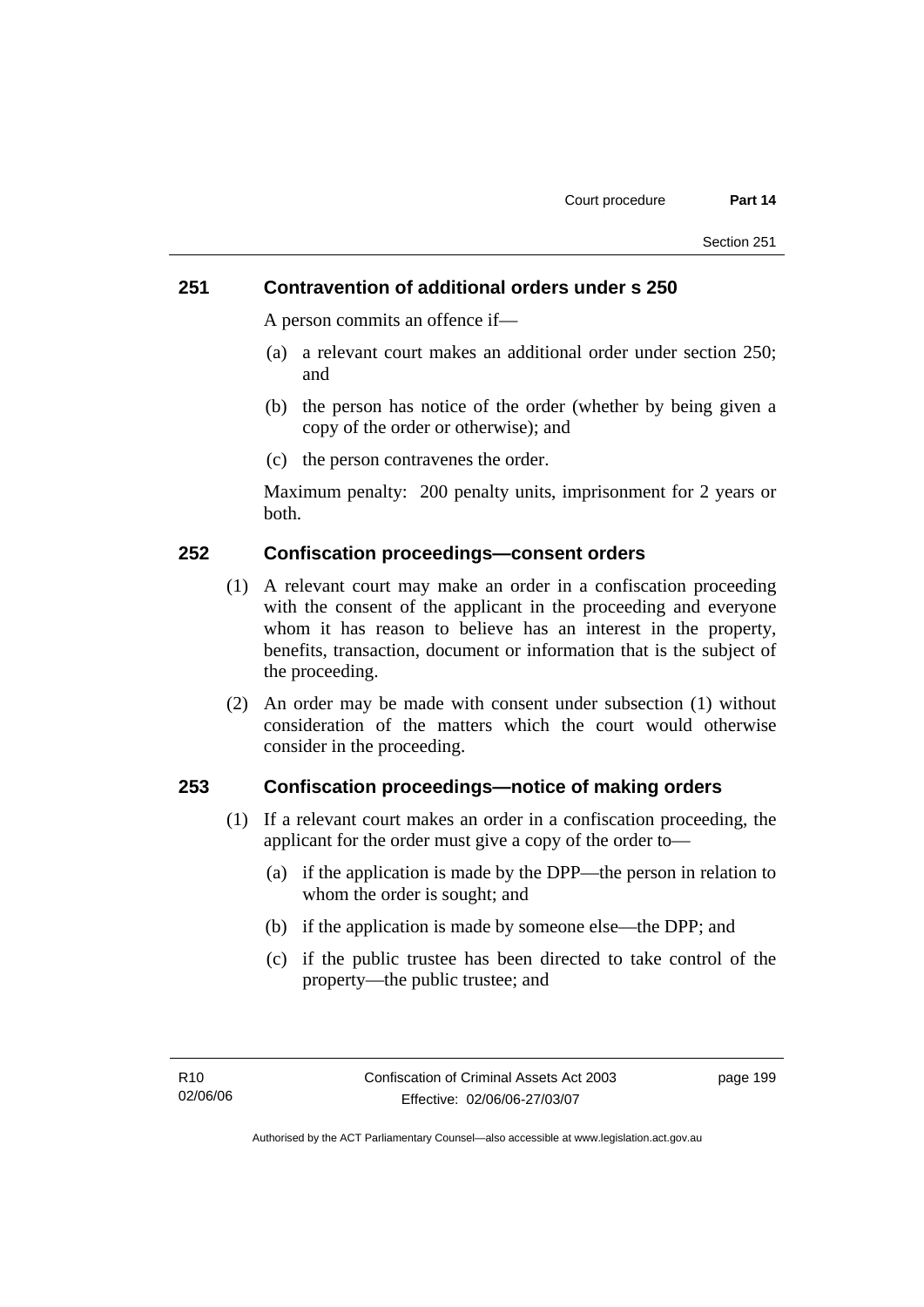Section 254

 (d) anyone else the applicant believes may have an interest in the property or benefits that are the subject of the proceeding (or, for forfeited property, may have had an interest in the property or benefits immediately before the property was forfeited).

*Note* For how documents may be served, see the Legislation Act, pt 19.5.

- (2) The court may order the applicant to give notice of the order to anyone else and may give directions about how the notice is to be given.
- (3) The court must not make an order under subsection (2) if compliance with the order would be inconsistent with a direction under section 69 (1) (b) (Civil forfeiture order proceedings restrictions on disclosure).
- (4) This section does not apply to the making of restraining orders or non-disclosable information orders.
	- *Note* See div 4.2 about notice of the making of restraining orders and pt 12 about making information orders.

### **254 Concurrent proceedings**

This Act does not prevent a relevant court from conducting a confiscation proceeding at the same time as another confiscation proceeding or another civil or criminal proceeding, if the court considers it desirable for the purposes of this Act.

page 200 Confiscation of Criminal Assets Act 2003 Effective: 02/06/06-27/03/07

R10 02/06/06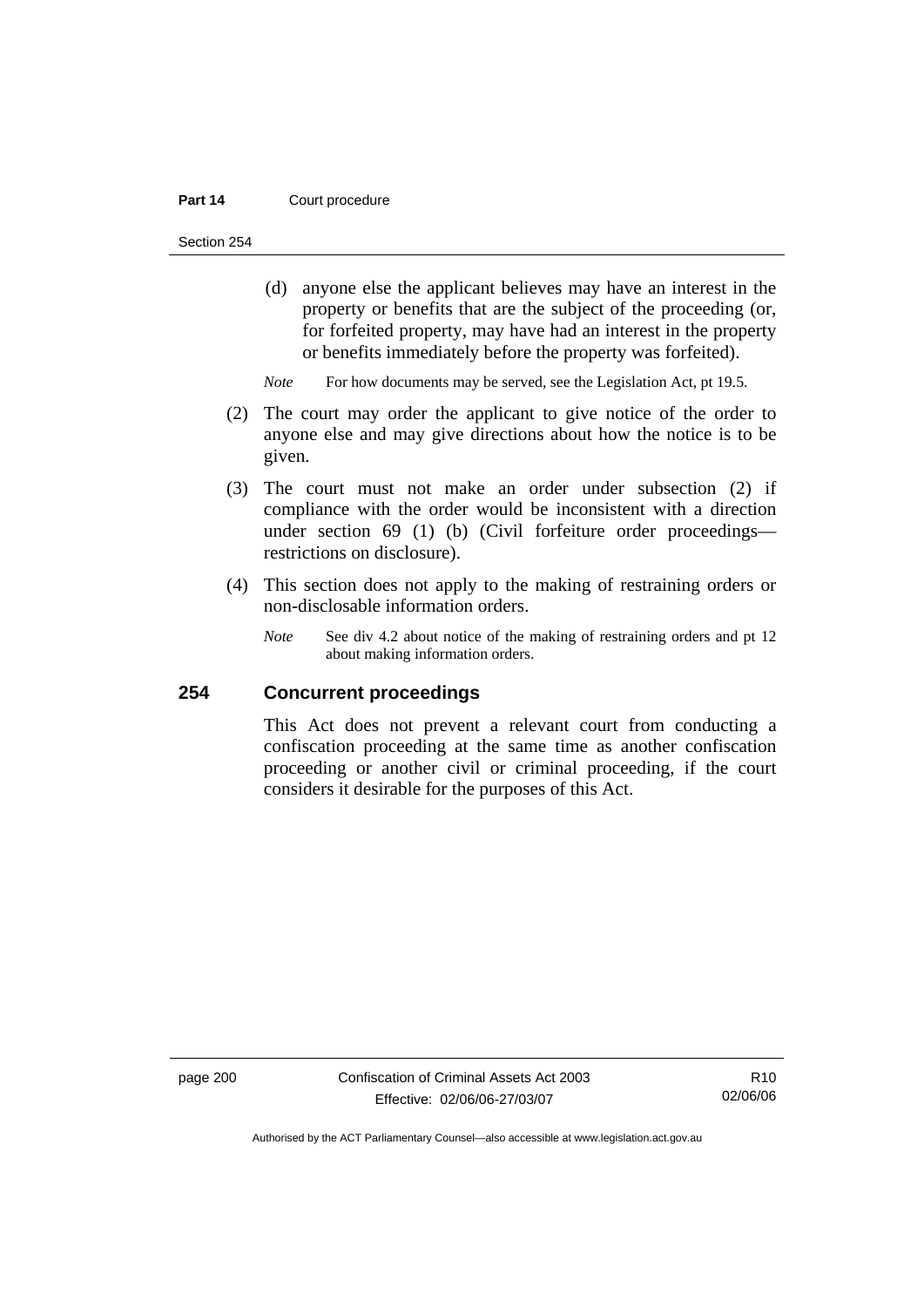# **Part 15 Miscellaneous**

#### **255 Selfincrimination and other privileges overridden**

- (1) This section applies despite the Legislation Act, part 15.4 (Preservation of certain common law privileges) if a person is required to disclose anything in a confiscation proceeding, by an order under this Act, or otherwise under this Act.
- (2) The person is not excused from the disclosure because—
	- (a) the disclosure might tend to incriminate the person or make the person liable to a penalty, or the person's property liable to forfeiture, under this Act or another territory law; or
	- (b) the disclosure would be in breach of an obligation (whether imposed by law or otherwise) of the person not to make the disclosure.

#### **Example—legal professional privilege**

A person is not excused from disclosing a document because to do so would be in breach of an obligation by a lawyer to a client not to disclose the existence or contents of the document.

- *Note* An example is part of the Act, is not exhaustive and may extend, but does not limit, the meaning of the provision in which it appears (see Legislation Act, s 126 and s 132).
- (3) However, the disclosure is inadmissible against the person making the disclosure in a civil or criminal proceeding except—
	- (a) in a criminal proceeding in relation to giving false or misleading documents, information or testimony; or
	- (b) in a proceeding on an application under this Act; or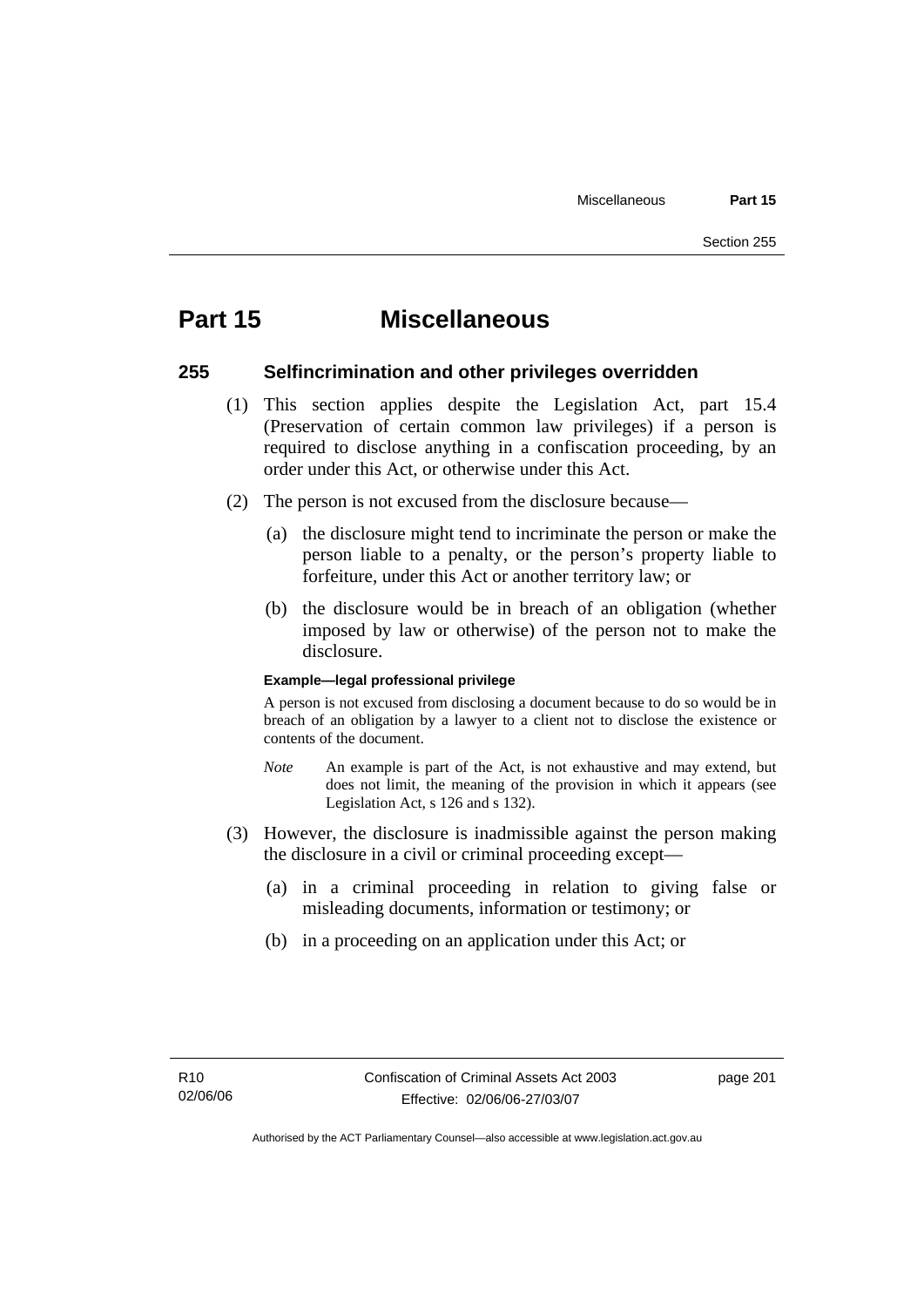#### **Part 15** Miscellaneous

Section 256

- (c) in a proceeding for an additional order under section 39 or section 250 in relation to another confiscation proceeding under this Act; or
- (d) in a proceeding for enforcement of a confiscation forfeiture order, an automatic forfeiture or a penalty order; or
- (e) for a document—in a civil proceeding in relation to a right or liability it gives or imposes.
- (4) An action does not lie against a person because of the disclosure if it is in breach of an obligation the person would otherwise have (whether imposed by law or applying otherwise).
- (5) In this section:

*disclosure*, by a person, includes—

- (a) the person answering a question or giving testimony or information to someone else; and
- (b) the person giving or producing a statement, document or anything else to someone else.

#### **Example of** *disclosure*

giving information about the nature or location of property held by anyone

# **256 Powers under Act not limited by criminal proceedings**

To remove any doubt, the fact that a criminal proceeding has begun, or is about to begin, (whether or not under this Act) against a person to whom an order under this Act or an examination notice applies does not prevent the person or anyone else from complying, or permit a person to refuse to comply, with the order or notice.

R10 02/06/06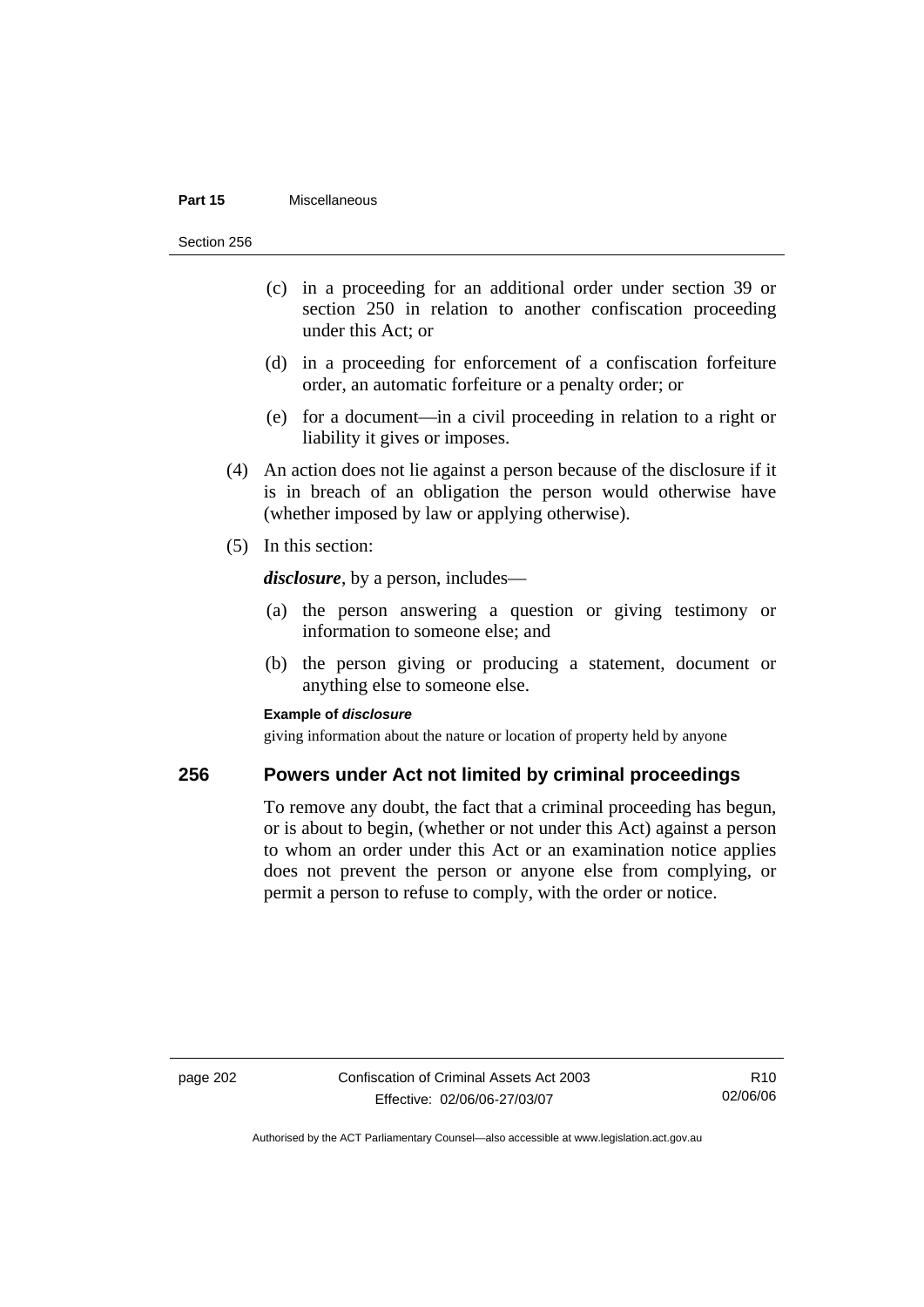## **257 Powers under Act do not limit each other or powers under other laws**

A power under this Act does not limit or exclude—

- (a) the operation of another power under this Act; or
- (b) the operation of another territory law, or a law of the Commonwealth, a State or another Territory.

#### **Example for par (a)**

a search warrant under part 13 and an examination notice, production order and monitoring order may be used independently, or in conjunction with each other, in relation to identifying and locating tainted property and benefits derived from an offence.

#### **Example for par (b)**

a search warrant under the *Crimes Act 1900* may be applied for to locate target material rather than a search warrant under this Act, part 13.

*Note* An example is part of the Act, is not exhaustive and may extend, but does not limit, the meaning of the provision in which it appears (see Legislation Act, s 126 and s 132).

## **258 Examination orders—reporting requirements**

- (1) As soon as practicable after the end of each financial year, the chief police officer must give the Minister a report about the operation of division 12.5 (Examination orders and notices) during the financial year.
- (2) The report must include the following information for the financial year:
	- (a) the number of applications for examination orders made during the year;
	- (b) the number of people given examination notices during the year;
	- (c) the number of investigations to which the notices related;
	- (d) the number of examinations conducted during the year.

| R <sub>10</sub> | Confiscation of Criminal Assets Act 2003 | page 203 |
|-----------------|------------------------------------------|----------|
| 02/06/06        | Effective: 02/06/06-27/03/07             |          |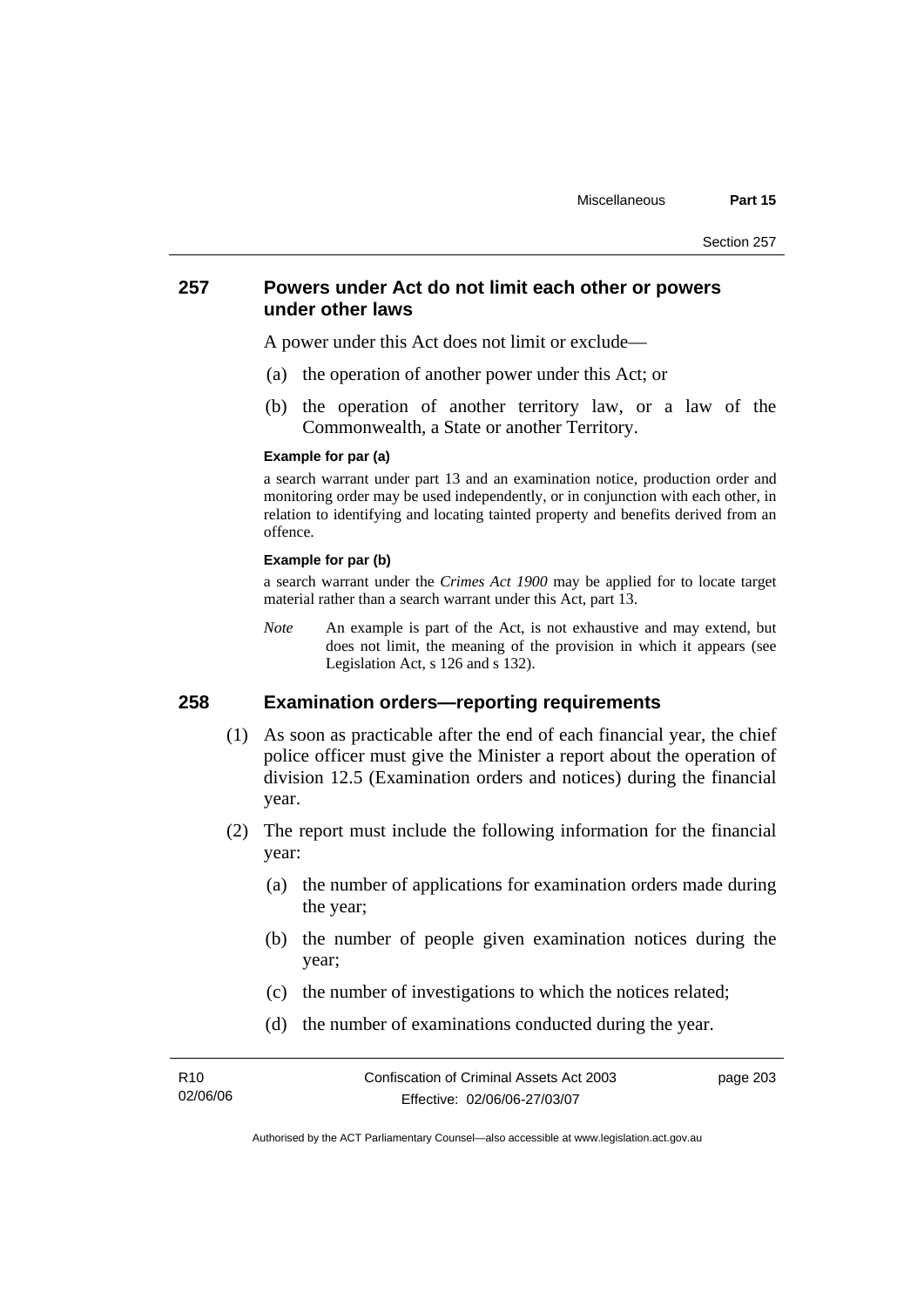#### **Part 15** Miscellaneous

Section 258

- (3) The report must also include the following information for the financial year (whether or not the examination notice to which it relates was given during the year):
	- (a) the number and kind of confiscation proceedings begun during the year in relation to matters for which an examination notice has been given to a person;
	- (b) the estimated value of property either restrained or confiscated during the year in relation to matters for which an examination notice had been given to a person;
	- (c) the number of charges laid relating to examination notice offences during the year;
	- (d) the number of arrests made during the year in relation to matters for which an examination notice has been given to a person;
	- (e) the number and kind of complaints made during the year to the Australian Federal Police or the Commonwealth Ombudsman in relation to examination notices;
	- (f) the number of complaints of the kind mentioned in paragraph (e) resolved during the year and their outcome;
	- (g) the number and kind of legal proceedings begun during the year in relation to examination notices (other than charges mentioned in paragraph (c) or proceedings begun by the DPP or a police officer);
	- (h) the number of legal proceedings of the kind mentioned in paragraph (g) finalised during the year and their outcome.
- (4) The Minister must present a copy of each report given to the Minister under subsection (1) to the Legislative Assembly within 6 sitting days after the day the Minister receives it.

R10 02/06/06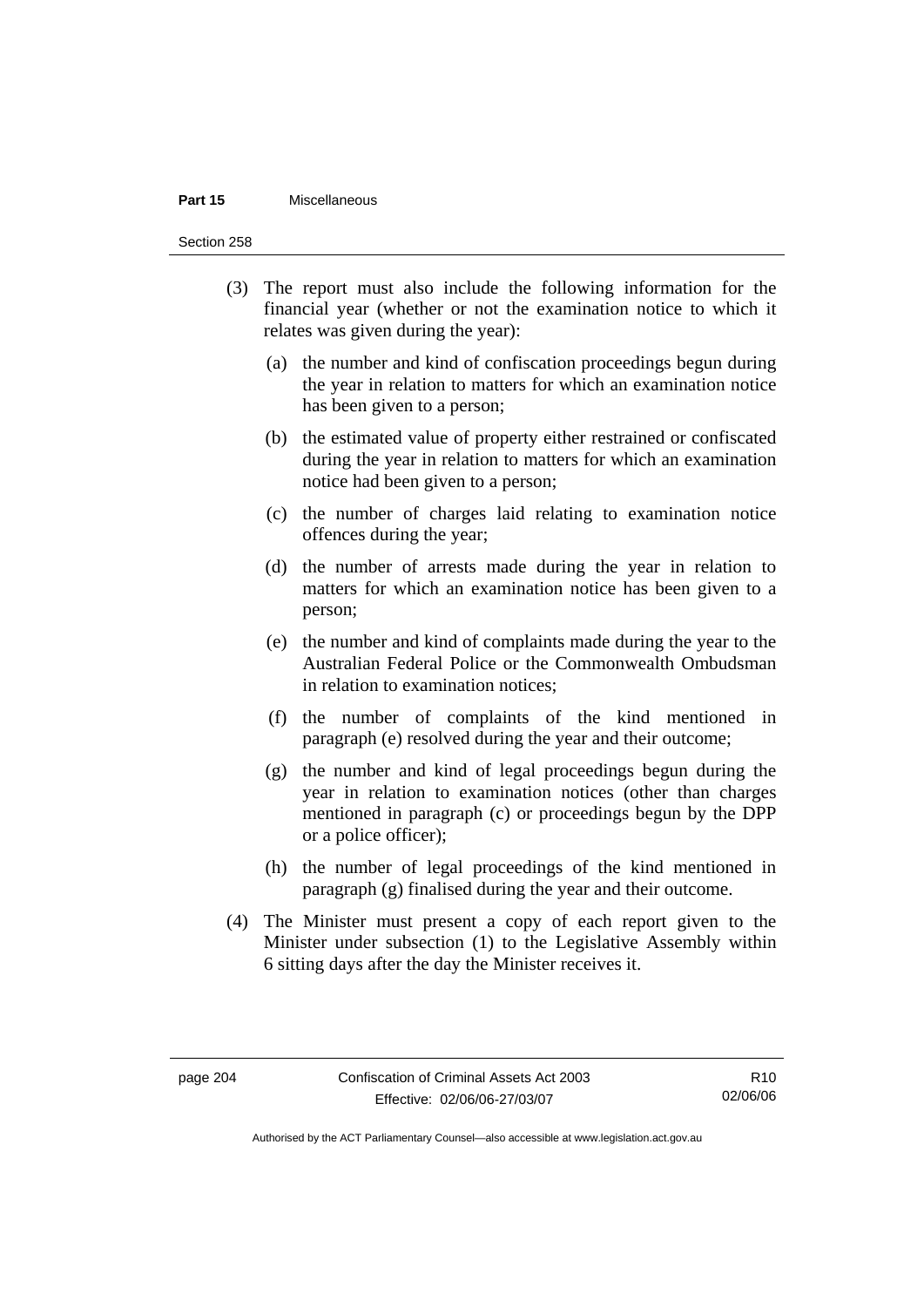## **259 Approved forms**

- (1) The Minister may, in writing, approve forms for this Act.
- (2) If the Minister approves a form for a particular purpose, the approved form must be used for that purpose.
	- *Note* For other provisions about forms, see the Legislation Act, s 255.
- (3) An approved form is a notifiable instrument.

*Note* A notifiable instrument must be notified under the Legislation Act.

## **260 Regulation-making power**

- (1) The Executive may make regulations for this Act.
	- *Note* A regulation must be notified, and presented to the Legislative Assembly, under the Legislation Act.
- (2) A regulation may prescribe offences for contraventions of a regulation and prescribe maximum penalties of not more than 10 penalty units for offences against a regulation.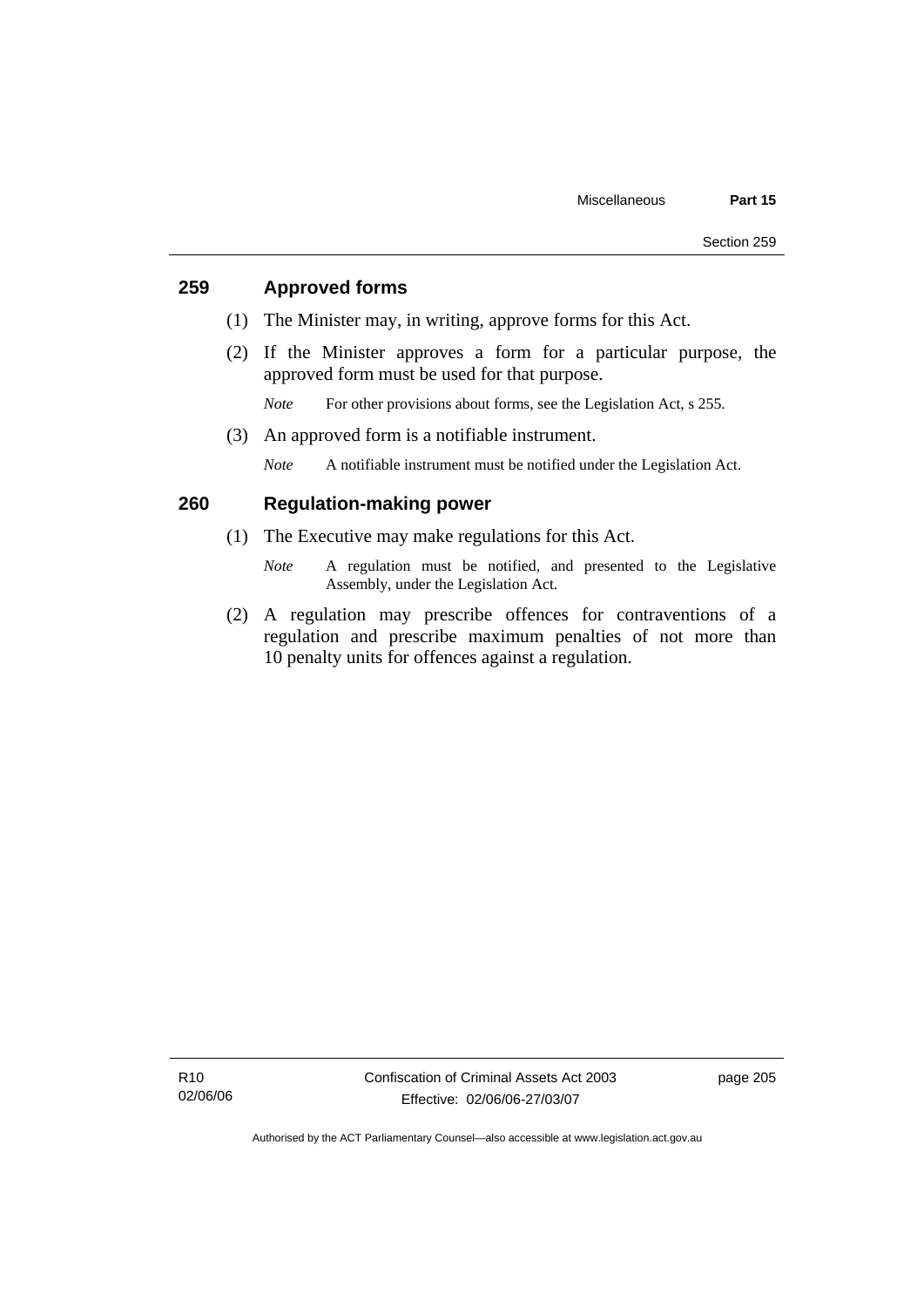# **Dictionary**

(see s 6)

- *Note 1* The Legislation Act contains definitions and other provisions relevant to this Act.
- *Note 2* In particular, the Legislation Act, dict, pt 1, defines the following terms:
	- authorised deposit-taking institution
	- child
	- domestic partner (see s 169)
	- DPP
	- entity
	- fail
	- foreign country
	- found guilty
	- function
	- indictment
	- indictable offence
	- interest (in relation to land or other property)
	- intersex person (see s 169B)
	- lawyer
	- may (see also s 146)
	- must (see also s 146)
	- police officer
	- present
	- property
	- public trustee
	- registrar-general
	- transgender person (see s169A).

page 206 Confiscation of Criminal Assets Act 2003 Effective: 02/06/06-27/03/07

R10 02/06/06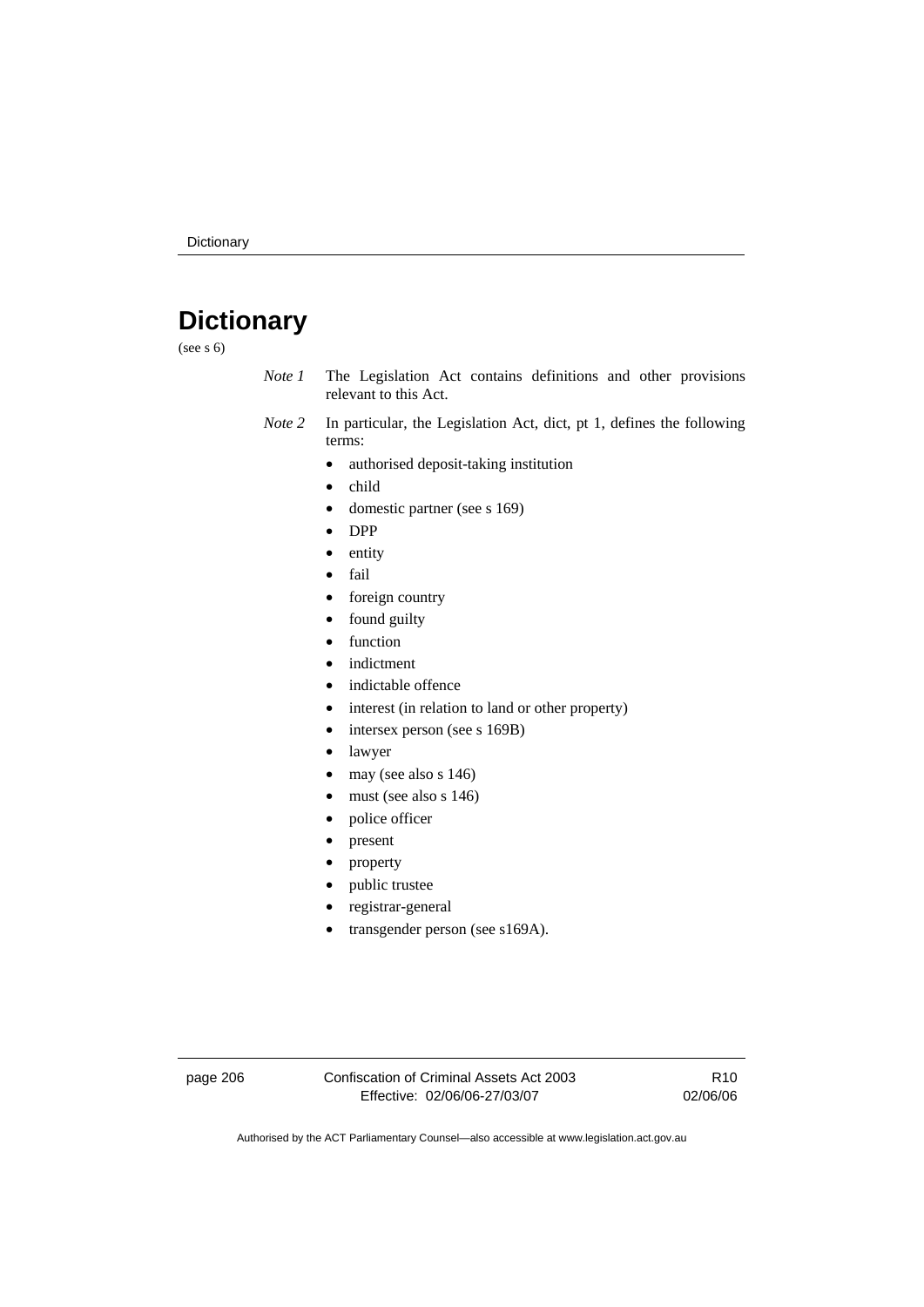## *abscond*—see section 16.

*account* means any facility or arrangement through which a financial institution accepts deposits or allows withdrawals, and includes—

- (a) a facility or arrangement for a fixed term deposit or a safedeposit box; and
- (b) a facility or arrangement prescribed by regulation for this definition.

*agent*, for an agent that is a corporation, includes an officer, employee or agent of the corporation.

*artistic profits*—see section 81.

*artistic profits restraining order*—see section 20.

*associate*, for division 12.5 (Examination orders and notices) see section 164.

*at*, for part 13 (Search warrants)—see section 195.

*authenticated*, in relation to a corresponding law order, for part 11 (Interstate orders)—see section 136.

*authorised investigator*, for division 12.5 (Examination orders and notices)—see section 165 (1).

*automatic forfeiture*, of property, means the forfeiture of the property—

- (a) under division 5.2 (Automatic forfeiture—conviction for serious offences); or
- (b) under division 5.3 (Automatic forfeiture—unclaimed tainted property).
- *Note* A registered interstate automatic forfeiture decision is taken to be an automatic forfeiture under this Act (see s 139).

*benefit* includes service or advantage.

| R <sub>10</sub> | Confiscation of Criminal Assets Act 2003 | page 207 |
|-----------------|------------------------------------------|----------|
| 02/06/06        | Effective: 02/06/06-27/03/07             |          |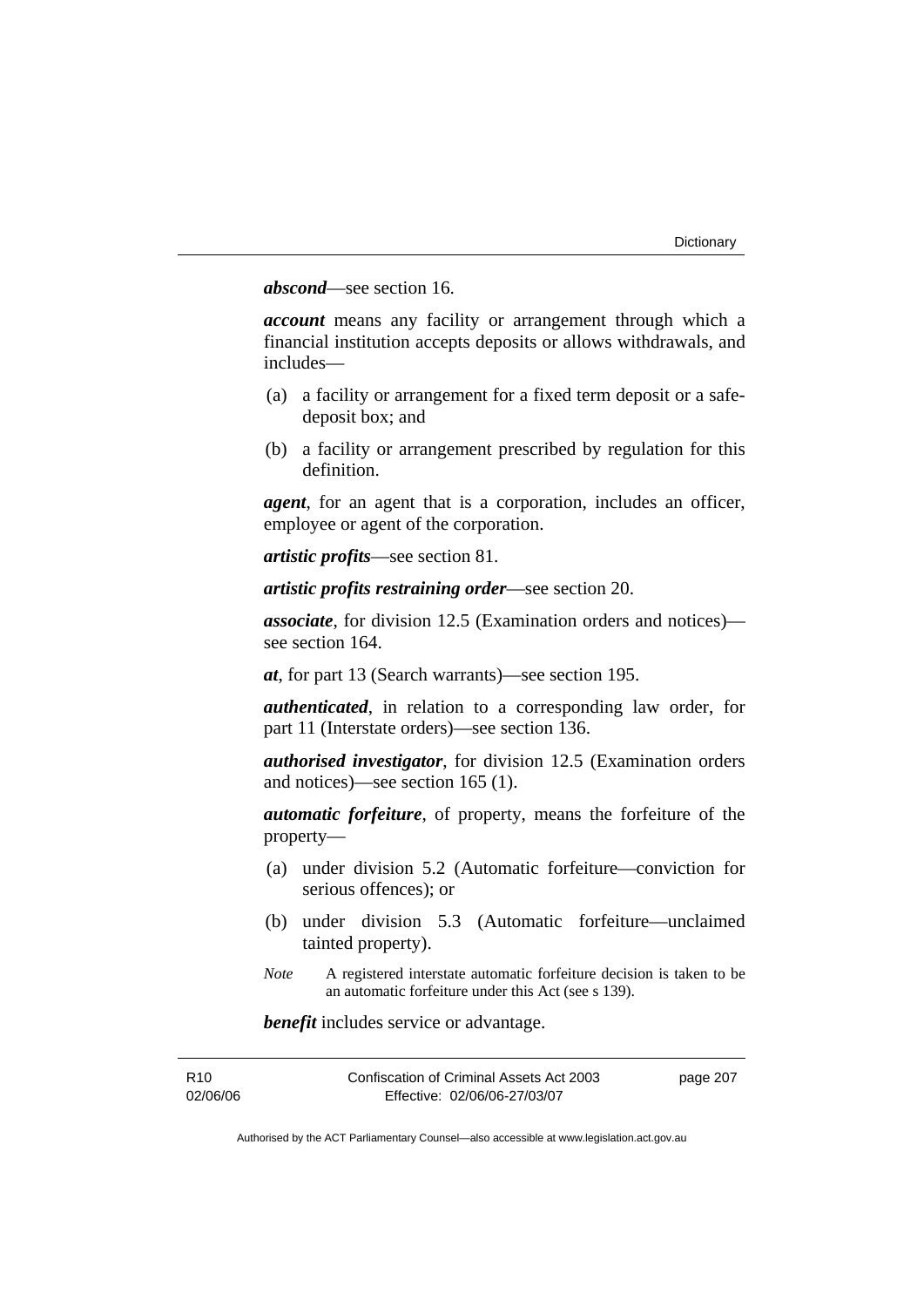*benefits*, derived by an offender—see section 80. *buyback order*—see section 124. *civil forfeiture order*—see section 65. *cleared*, of an offence—see section 17. *commission*— (a) of a serious offence, for part 7 (Penalty orders)—see section 79; and (b) of an offence by a person who has absconded—includes the alleged commission of the offence by the person. *confiscation proceeding*—see section 236.

*convicted*—see section 15 (1).

*conviction forfeiture order*—see section 52.

*corresponding law* means a law of the Commonwealth, a State or another Territory that is declared by regulation to be a corresponding law, whether or not the law corresponds, or substantially corresponds, to this Act.

*corresponding law order* means an order, notice or decision (however described) made under a corresponding law, whether or not the order, notice or decision—

- (a) is made by a court; or
- (b) corresponds, or substantially corresponds, to an order, notice or decision under this Act.

*data*, for part 13 (Search warrants)—see section 195.

*data storage device*, for part 13 (Search warrants)—see section 195.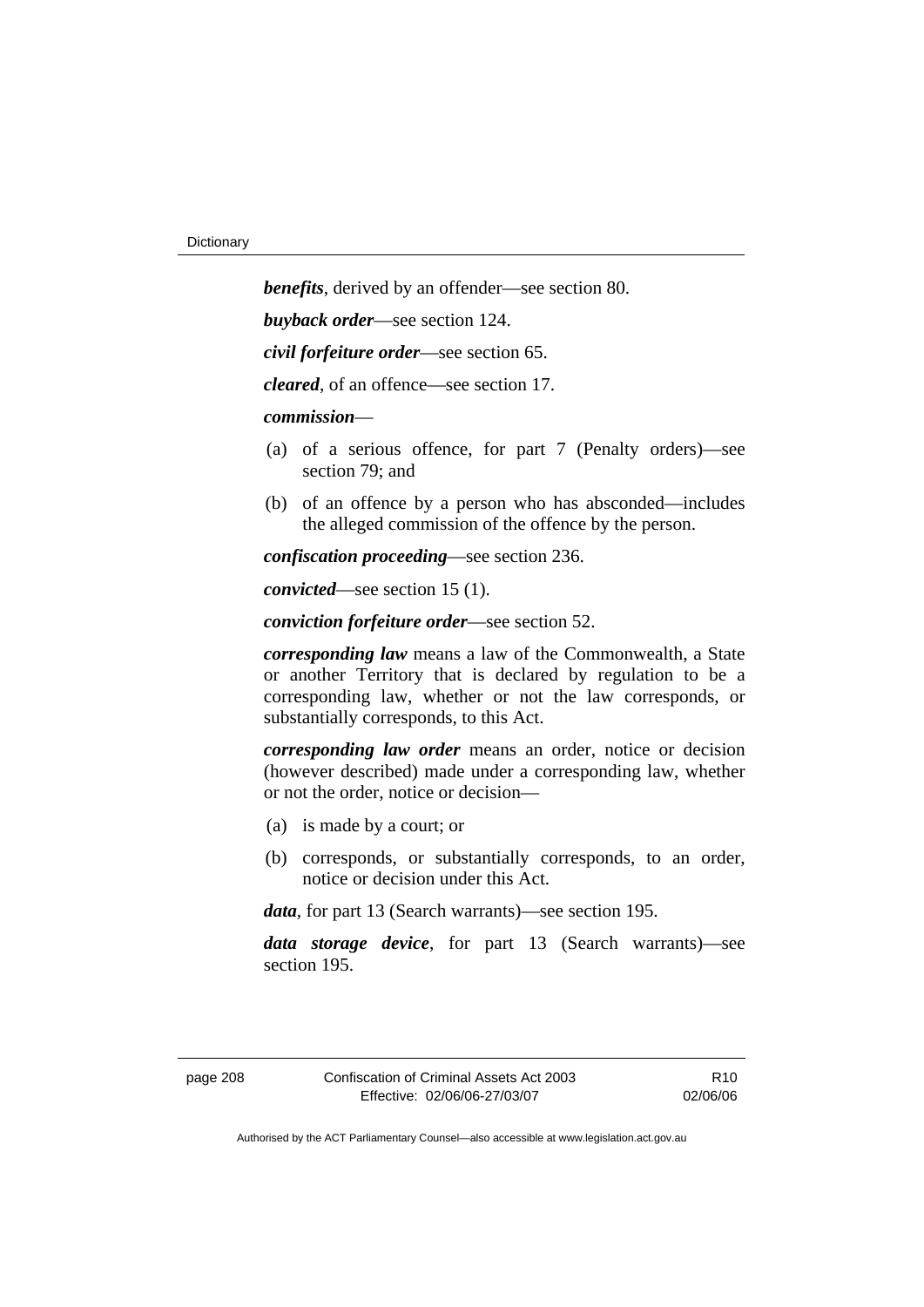*dealing*, with property of a person, includes, for example—

- (a) if a debt is owed to the person—making a payment to anyone in reduction of the debt; and
- (b) disposing of the property (including, for example, making a gift of the property or removing the property from the ACT or Australia); and
- (c) receiving the property, whether as a gift or otherwise; and
- (d) creating or assigning an interest in the property; and
- (e) using the property to obtain or extend credit; and
- (f) using credit secured against the property.
- *Note* An example is part of the Act, is not exhaustive and may extend, but does not limit, the meaning of the provision in which it appears (see Legislation Act, s 126 and s 132).

*derived*—see section 12.

*distributable funds*, for part 10 (Confiscated assets trust fund) see section 128.

*effective control*, of property—see section 14.

*encumbrance*, in relation to property, includes any interest, mortgage, charge, right, claim or demand in relation to the property.

*equitable sharing program*, for part 10 (Confiscated assets trust fund)—see section 129.

*examination notice*—see section 171.

*examination order*—see section 166.

*exclusion order*—see section 72.

*executing police officer*, of a search warrant, for part 13 (Search warrants)—see section 195.

R10 02/06/06 Confiscation of Criminal Assets Act 2003 Effective: 02/06/06-27/03/07

page 209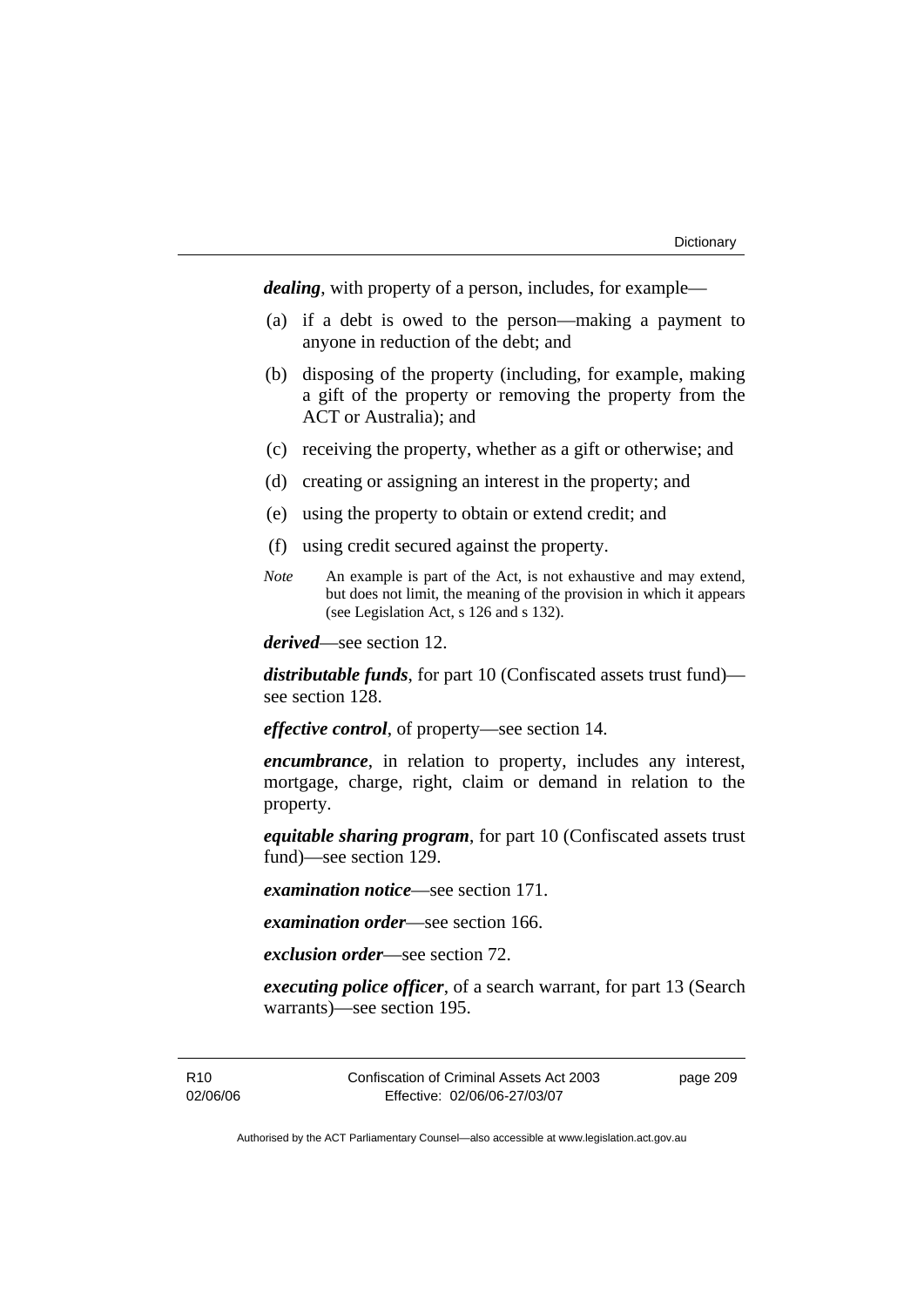*finalised*, for a confiscation or criminal proceeding—see section 18.

*financial institution* means—

- (a) an authorised deposit-taking institution; or
- (b) the Reserve Bank of Australia; or
- (c) an entity registered or incorporated as a cooperative housing society or similar society under the law of the Territory, a State or another Territory; or
- (d) a person who carries on State banking within the meaning of the Commonwealth Constitution, section 51 (13); or
- (e) a corporation that is, or that, if it had been incorporated in Australia, would be, a financial corporation within the meaning of the Commonwealth Constitution, section 51 (20); or
- (f) a person who permits someone else to deposit money with the person for use by the other person in relation to gaming or betting; or
- (g) an entity prescribed by regulation for this definition.

*forfeited* property, means property forfeited under part 5 (Forfeiture of property).

*forfeiture order* means a civil forfeiture order or a conviction forfeiture order.

*Note* A registered interstate forfeiture order is taken to be a forfeiture order under this Act (see s 139).

*forfeiture or penalty application*, for division 4.3 (Duration of restraining orders)—see section 41.

*frisk search*, for part 13 (Search warrants)—see section 195.

*fully satisfied*—a forfeiture order or penalty order, or an automatic forfeiture of property, is *fully satisfied* when—

| page 210 | Confiscation of Criminal Assets Act 2003 | R <sub>10</sub> |
|----------|------------------------------------------|-----------------|
|          | Effective: 02/06/06-27/03/07             | 02/06/06        |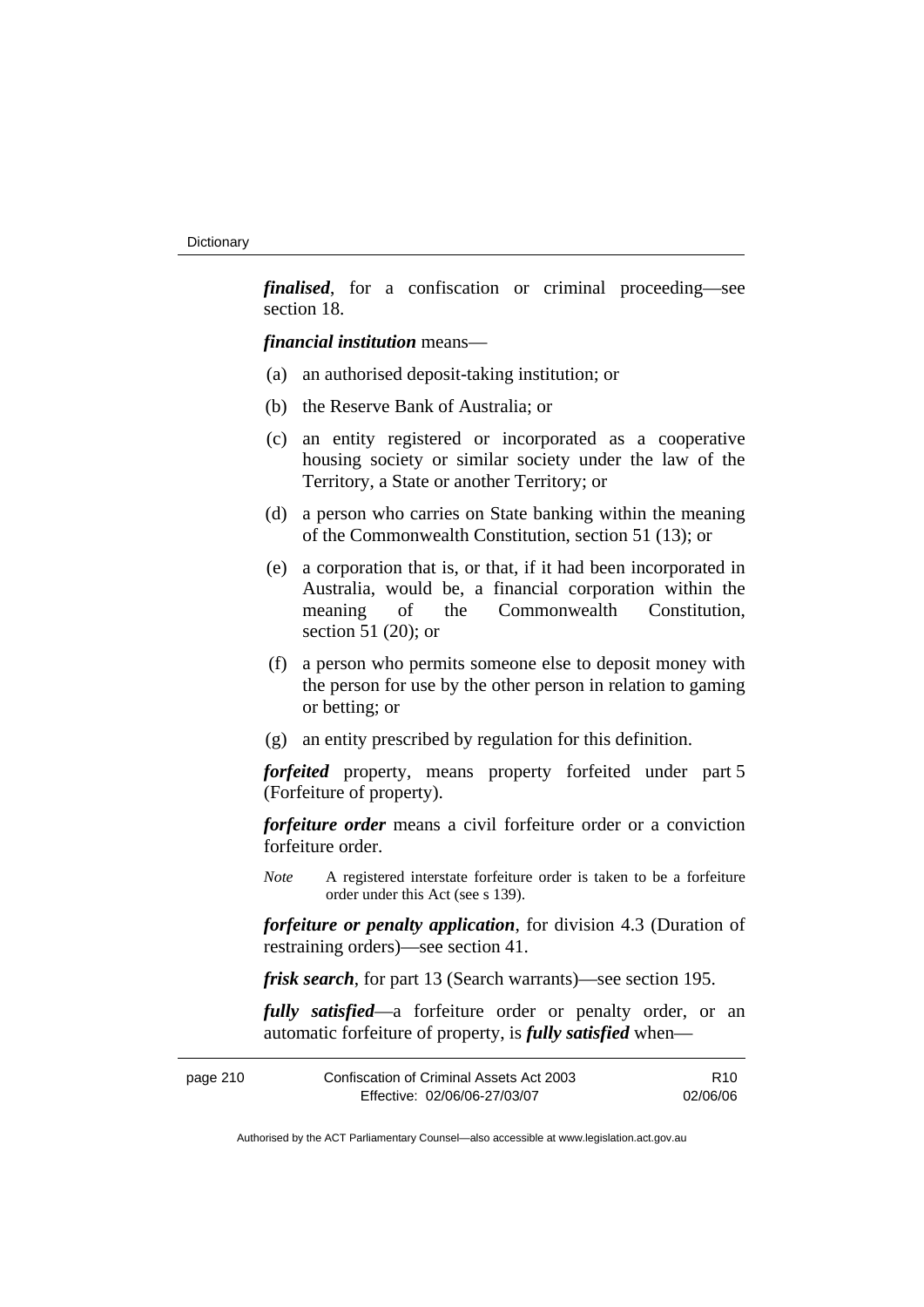- (a) for an automatic forfeiture of property or a forfeiture order—the property that is the subject of the automatic forfeiture or order has vested in law in the Territory and the public trustee has taken control of the property; and
- (b) for a penalty order—the amount of the order has been paid to, or recovered by, the Territory or realised by the public trustee from the disposal of property.

*indictable offence*—see section 13 (2).

*information order*—see section 186.

*inquiry notice*—see section 144.

*in relation to*—to remove any doubt, *in relation to* includes—

- (a) in; and
- (b) for or for the purposes of; and
- (c) in connection with; and
- (d) in respect of; and
- (e) with respect to.

#### **Example**

The phrase 'property used, or intended to be used by an offender, in relation to the commission of an offence' (in s 3 (d) and elsewhere) refers to all or any of the following:

- (a) property used *in* or *in relation to* the commission of the offence;
- (b) property used *for* or *for the purposes of* the commission of the offence;
- (c) property used *in connection with* the commission of the offence;
- (d) property used *in respect of* the commission of the offence;
- (e) property used *with respect to* the commission of the offence.
- *Note* An example is part of the Act, is not exhaustive and may extend, but does not limit, the meaning of the provision in which it appears (see Legislation Act, s 126 and s 132).

page 211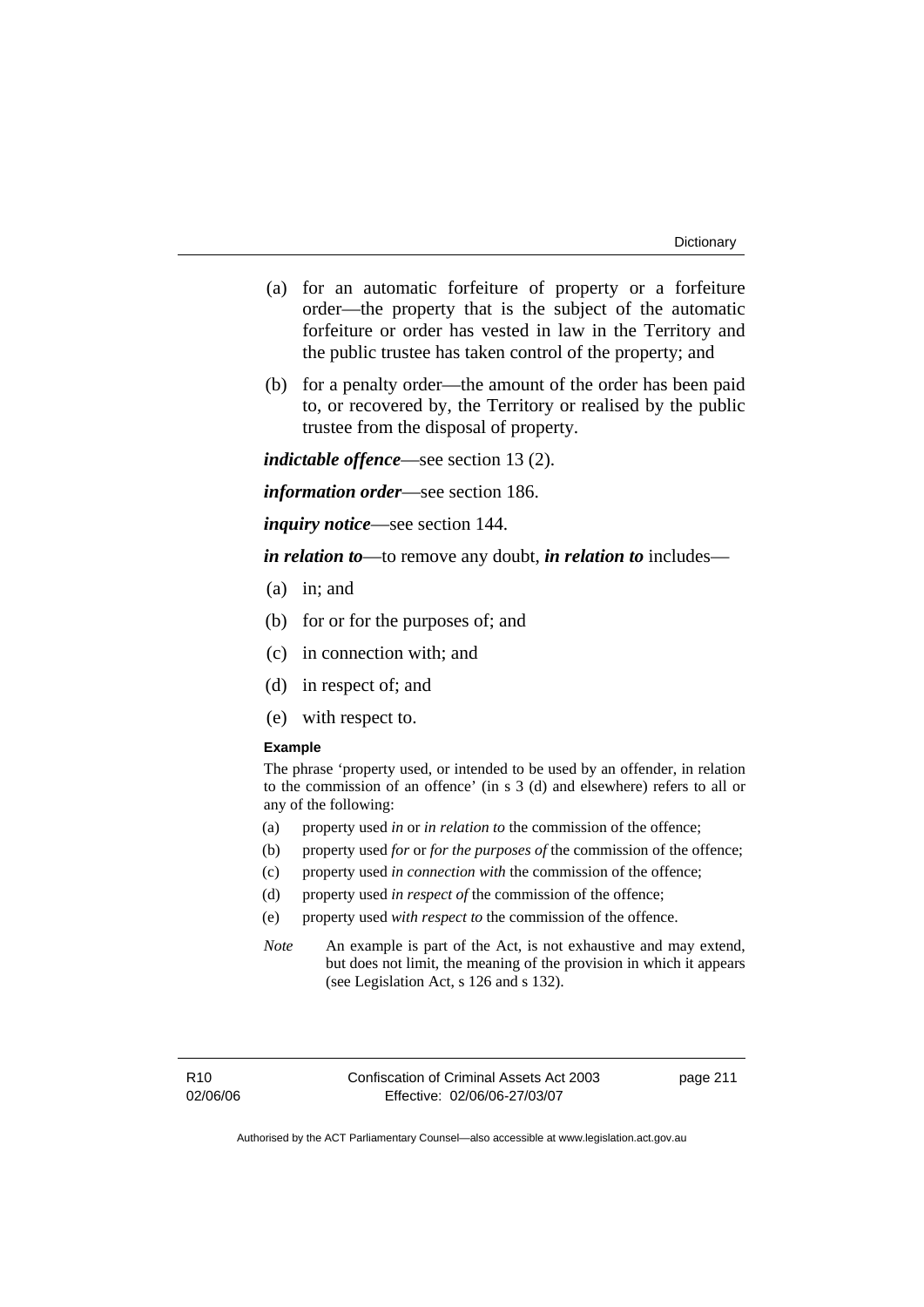*interested person*, for part 8 (Forfeited property)—see section 107.

*interstate automatic forfeiture decision* means a corresponding law order prescribed by regulation for this definition.

*interstate civil forfeiture order* means a corresponding law order prescribed by regulation for this definition.

*interstate conviction forfeiture order* means a corresponding law order prescribed by regulation for this definition.

*interstate forfeiture order* means an interstate civil forfeiture order or interstate conviction forfeiture order.

*interstate penalty charge*—see section 142 (2) (Interstate penalty charges).

*interstate penalty order* means a corresponding law order prescribed by regulation for this definition.

*interstate restraining order* means a corresponding law order prescribed by regulation for this definition.

*investigation*, for division 12.5 (Examination orders and notices)—see section 164.

*issuing officer*, for a search warrant, for part 13 (Search warrants)—see section 195.

*joint ownership*—property is *jointly owned* if the owners own the property as joint tenants or tenants in common.

## *money laundering offence* means—

 (a) an offence against the *Crimes Act 1900*, division 6.2A (Money laundering and organised fraud); or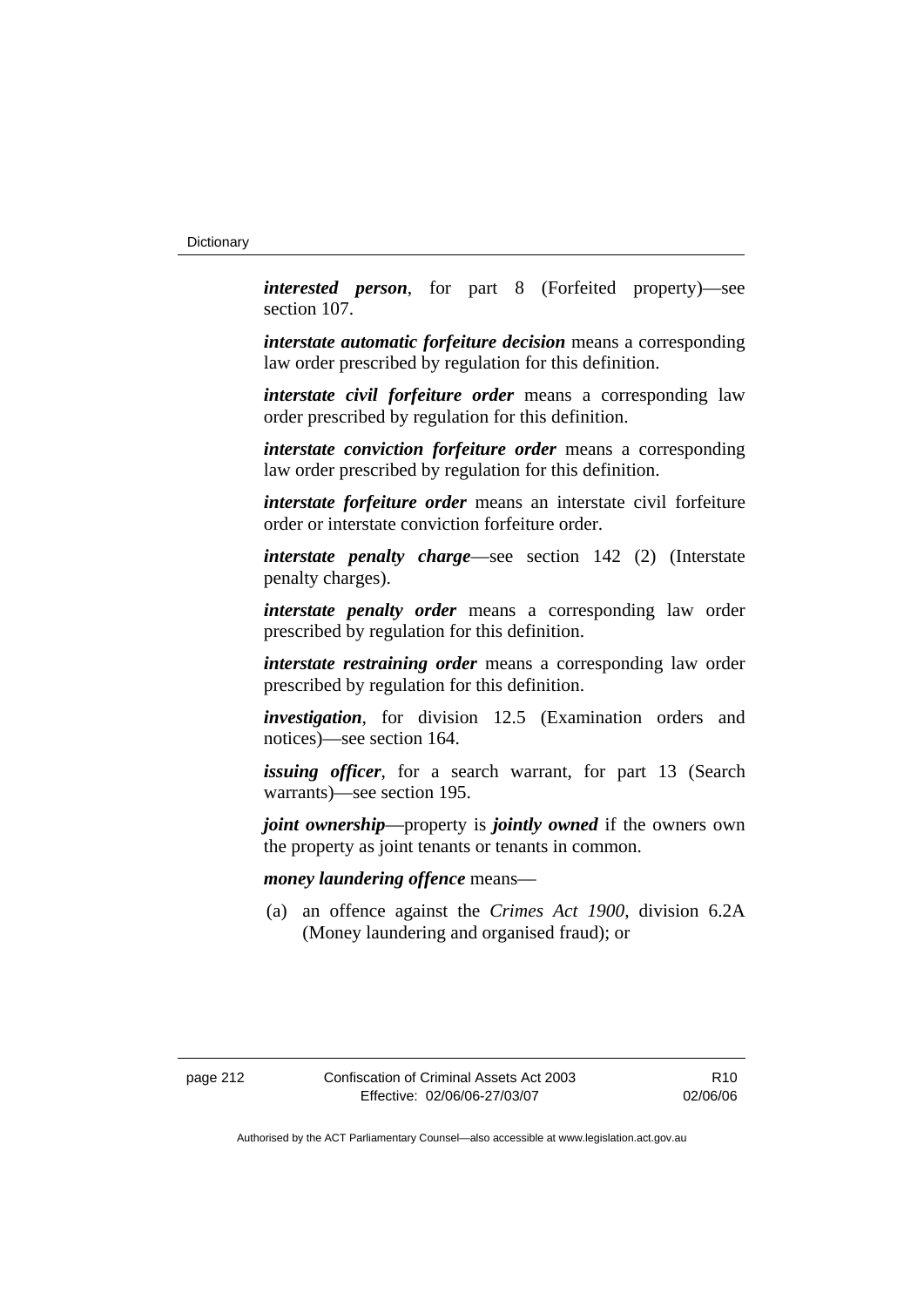(b) an offence against a law of the Commonwealth, a State or another Territory that is declared by regulation to be a corresponding offence, whether or not the offence corresponds, or substantially corresponds, to an offence mentioned in paragraph (a).

*monitoring order*—see section 148.

*narcotic substance*, for division 7.3 (Value of benefits)—see section 90.

*non-disclosable information order*—see section 191.

*occupier*, of premises, for part 13 (Search warrants)—see section 195.

*offence*—see section 13 (1).

*offender*, in relation to an offence, means a person (including a corporation) who committed, or is alleged to have committed, the offence.

*Note* A reference to a *person* generally includes a reference to a corporation as well as an individual, see the Legislation Act, s 160. (See also the Legislation Act, dict, pt 1, def *person*.)

*ordinary indictable offence*—see section 13 (2).

*ordinary search*, for part 13 (Search warrants)—see section 195.

*party*, to an offence, means a person who—

- (a) commits or participates in the offence; or
- (b) is an accessory before or after the fact to the offence.

*penalty charge*—see section 94 (4) (Creation of penalty charge over restrained property).

*Note* An interstate penalty charge is taken to be a penalty charge under this Act (see s 142).

*penalty order*—see section 82.

| R <sub>10</sub> | Confiscation of Criminal Assets Act 2003 | page 213 |
|-----------------|------------------------------------------|----------|
| 02/06/06        | Effective: 02/06/06-27/03/07             |          |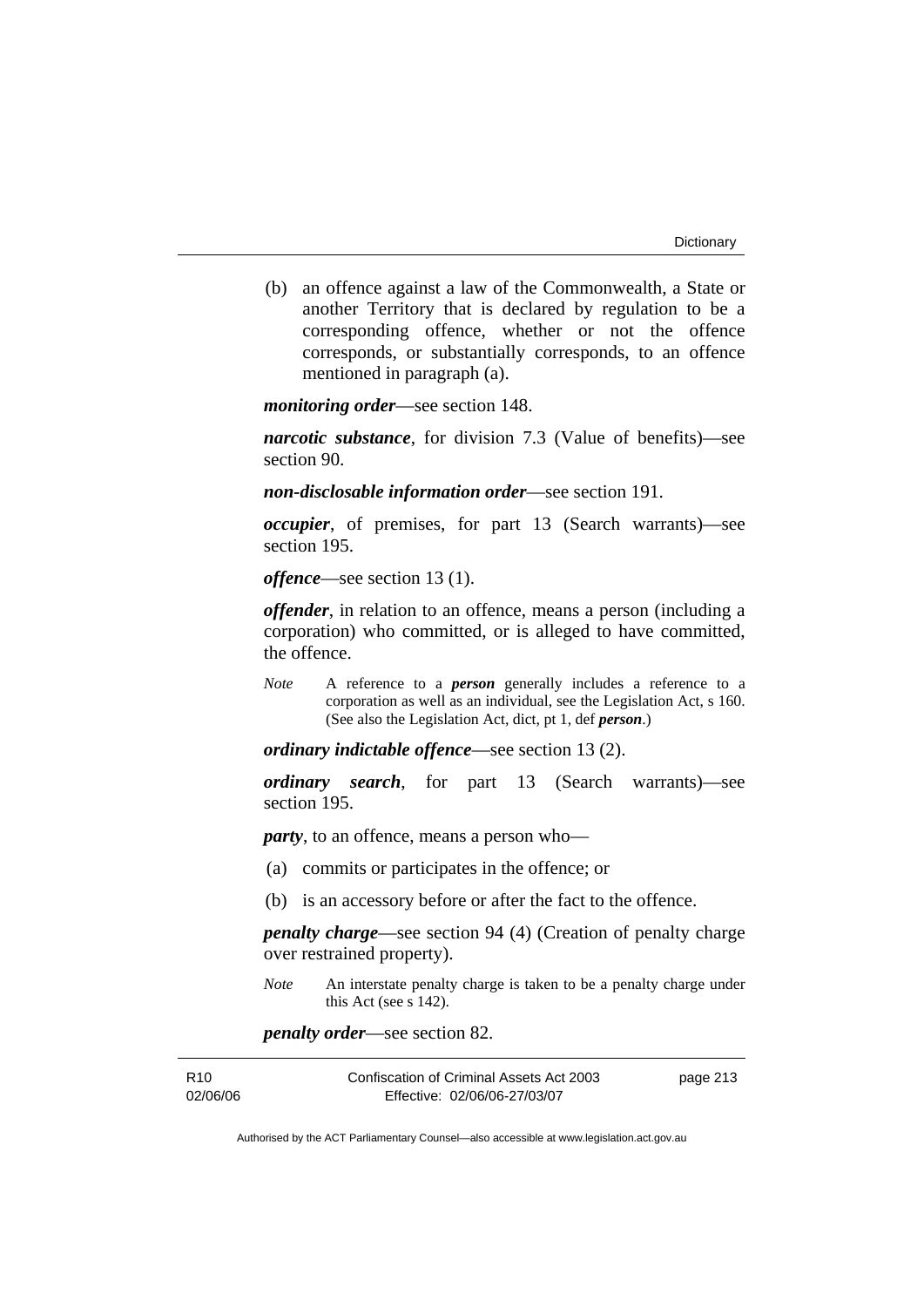*person assisting*, in relation to a search warrant, for part 13 (Search warrants)—see section 195.

*premises*, for part 13 (Search warrants)—see section 195.

*production order*—see section 156.

*property*—

- (a) of an offender, for division 7.3 (Value of benefits)—see section 90; and
- (b) of a person, includes property in which the person has a beneficial interest.

*property-tracking document*—see section 157.

*purposes of this Act*—see section 3.

*quashed*—see section 15 (3) and (4).

*registered*, for a corresponding law order, means registered under part 11 (Interstate orders).

*registrable property* means property title to which is passed by registration in a statutory property register.

*registered property interest* means an interest in property recorded in a statutory property register.

*related* offence—see section 13 (3).

*relevant court*—see section 238.

*reserved funds*, for part 10 (Confiscated assets trust fund)—see section 128.

*restrained*, in relation to property, means property subject to a restraining order.

*restraining order*—see section 19.

*Note* A registered interstate restraining order is taken to be a restraining order under this Act (see s 139).

| page 214 | Confiscation of Criminal Assets Act 2003 | R10      |
|----------|------------------------------------------|----------|
|          | Effective: 02/06/06-27/03/07             | 02/06/06 |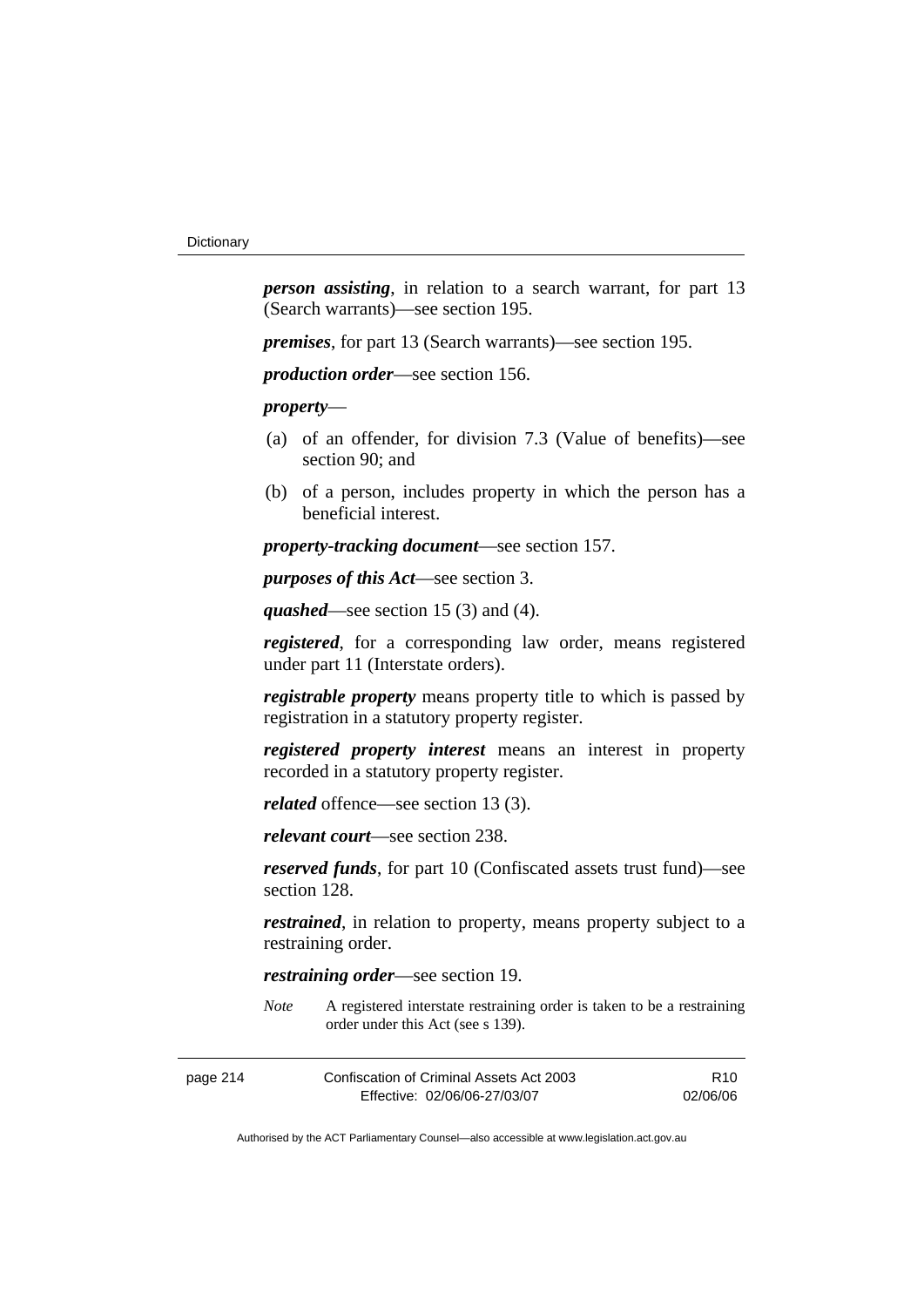## *return or compensation order*—see section 121.

*search warrant*, for part 13 (Search warrants)—see section 195.

*serious offence*—see section 13 (2).

*statutory property register* means a register kept under a territory law, or a law of the Commonwealth, a State or another Territory, for recording ownership of property (including interests in property) if—

- (a) title to the property is passed by registration in the register of ownership of the property; or
- (b) the owner of an interest in the property may lose the interest if the interest is not registered in the register.

#### **Examples**

- 1 the register of land titles kept under the *Land Titles Act 1925*, section 43
- 2 the register of interests in goods mentioned in the *Sale of Motor Vehicles Act 1977*, part 4A (Registration of interests in motor vehicles)
- *Note* An example is part of the Act, is not exhaustive and may extend, but does not limit, the meaning of the provision in which it appears (see Legislation Act, s 126 and s 132).

*subject to forfeiture*, in relation to property—see section 73.

*sufficient consideration*, in relation to acquiring or disposing or otherwise dealing with property, means acquiring, disposing of, or otherwise dealing with, the property for a consideration that is sufficient and that appropriately reflects the value of the property having regard only to commercial considerations.

*tainted property*—see section 10.

*target material*, for part 13 (Search warrants)—see section 195.

*transaction suspension order*—see section 152.

*trust fund* means the confiscated assets trust fund under section 130.

page 215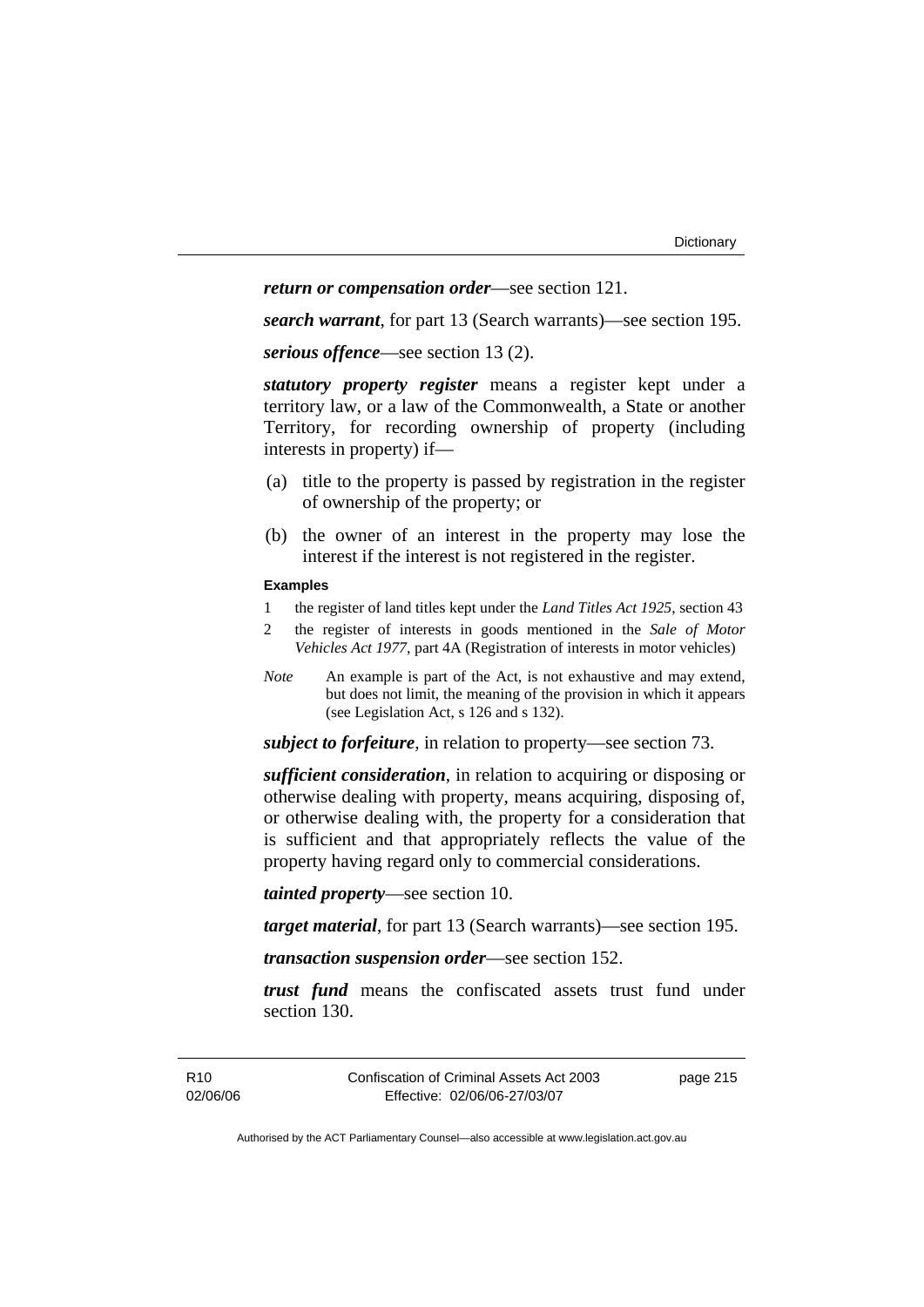Dictionary

*unclaimed tainted property*—see section 11. *unclaimed tainted property restraining order*—see section 21. *vehicle*, for part 13 (Search warrants)—see section 195.

page 216 Confiscation of Criminal Assets Act 2003 Effective: 02/06/06-27/03/07

R10 02/06/06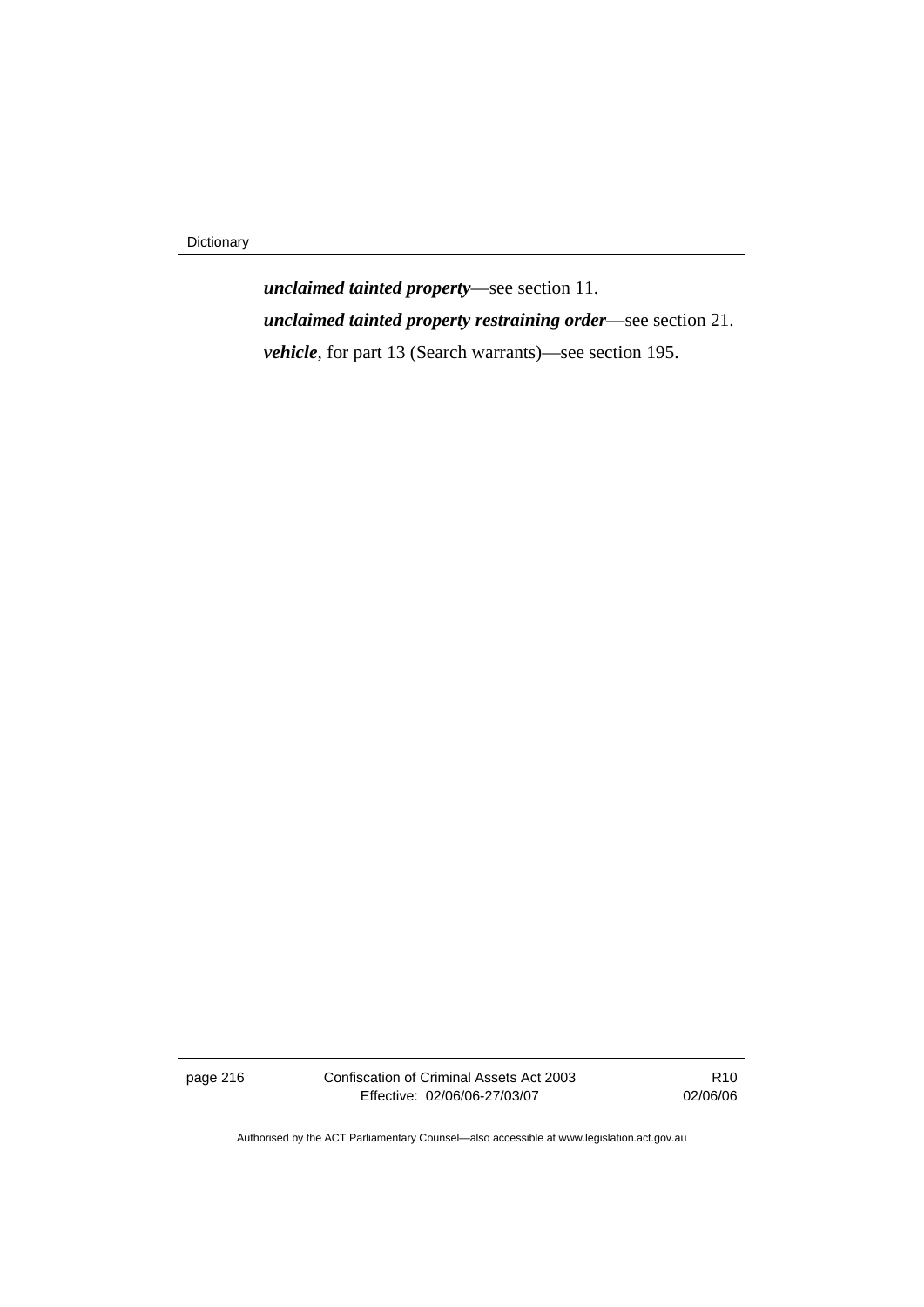# **Endnotes**

# **1 About the endnotes**

Amending and modifying laws are annotated in the legislation history and the amendment history. Current modifications are not included in the republished law but are set out in the endnotes.

Not all editorial amendments made under the *Legislation Act 2001*, part 11.3 are annotated in the amendment history. Full details of any amendments can be obtained from the Parliamentary Counsel's Office.

Uncommenced amending laws and expiries are listed in the legislation history and the amendment history. These details are underlined. Uncommenced provisions and amendments are not included in the republished law but are set out in the last endnote.

If all the provisions of the law have been renumbered, a table of renumbered provisions gives details of previous and current numbering.

The endnotes also include a table of earlier republications.

| $am = amended$                               | $ord = ordinance$                         |
|----------------------------------------------|-------------------------------------------|
| $amdt = amendment$                           | $orig = original$                         |
| $ch = chapter$                               | par = paragraph/subparagraph              |
| $def = definition$                           | $pres = present$                          |
| $dict = dictionary$                          | $prev = previous$                         |
| $disallowed = disallowed by the Legislative$ | $(\text{prev}) = \text{previously}$       |
| Assembly                                     | $pt = part$                               |
| $div = division$                             | $r = rule/subrule$                        |
| $exp = expires/expired$                      | $remum = renumbered$                      |
| $Gaz = gazette$                              | $reloc = relocated$                       |
| $hda =$ heading                              | $R[X]$ = Republication No                 |
| $IA = Interpretation Act 1967$               | $RI = reissue$                            |
| $ins = inserted/added$                       | $s = section/subsection$                  |
| $LA =$ Legislation Act 2001                  | $sch = schedule$                          |
| $LR =$ legislation register                  | $sdiv = subdivision$                      |
| $LRA =$ Legislation (Republication) Act 1996 | $sub = substituted$                       |
| $mod = modified/modification$                | $SL = Subordinate$ Law                    |
| $o = order$                                  | underlining = whole or part not commenced |
| $om = omitted/repealed$                      | or to be expired                          |
|                                              |                                           |

## **2 Abbreviation key**

R10 02/06/06 Confiscation of Criminal Assets Act 2003 Effective: 02/06/06-27/03/07

page 217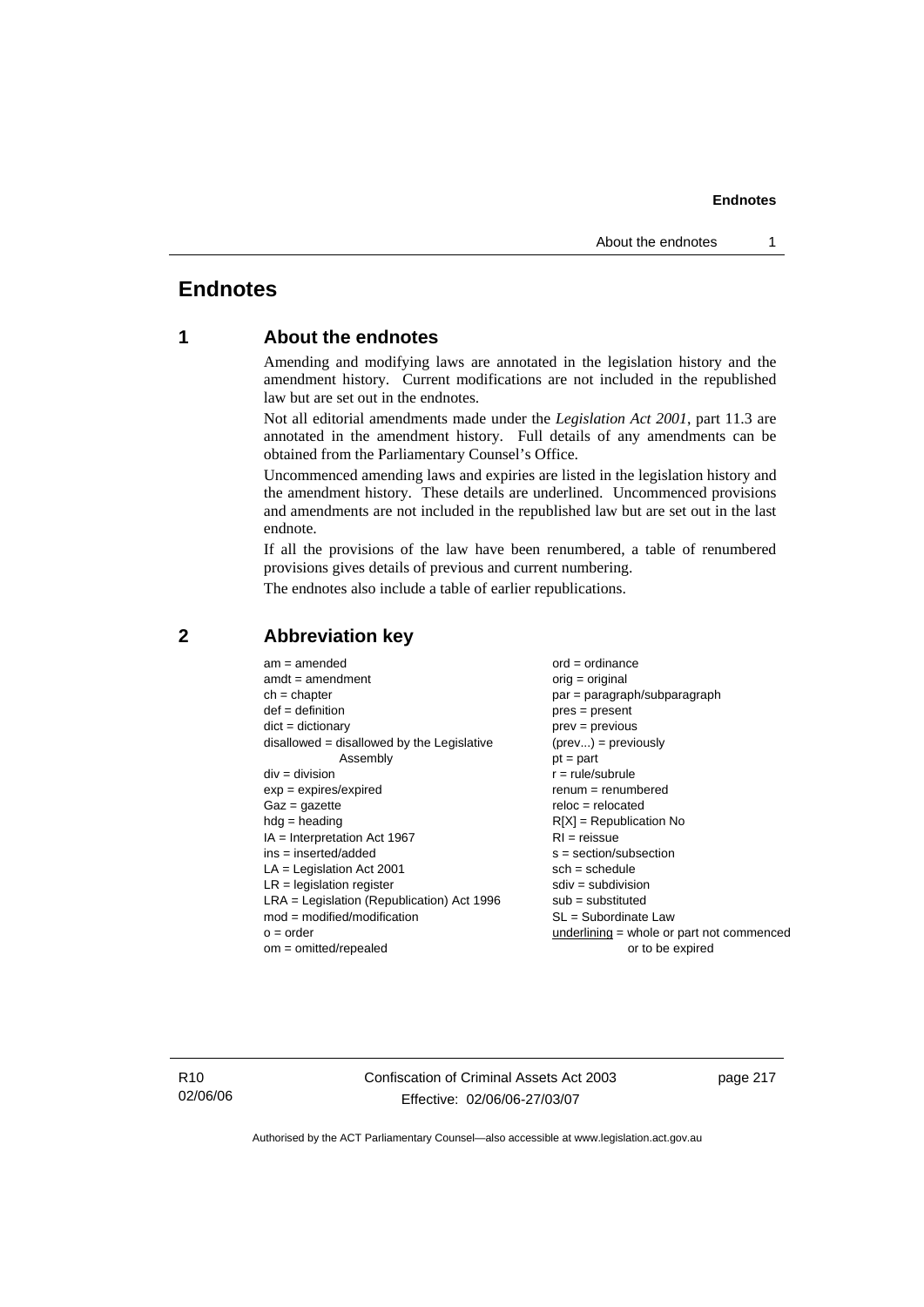3 Legislation history

# **3 Legislation history**

## **Confiscation of Criminal Assets Act 2003 A2003-8**

notified LR 27 March 2003

s 1, s 2 commenced 27 March 2003 (LA s 75 (1))

remainder commenced 15 August 2003 (s 2 and CN2003-7)

as amended by

## **Legislation (Gay, Lesbian and Transgender) Amendment Act 2003 A2003-14 sch 1 pt 1.6**

notified LR 27 March 2003 s 1, s 2 commenced 27 March 2003 (LA s 75 (1)) sch 1 pt 1.6 commenced 28 March 2003 (s 2)

### **Evidence (Miscellaneous Provisions) Amendment Act 2003 A2003-48 sch 2 pt 2.2**

notified LR 31 October 2003 s 1, s 2 commenced 31 October 2003 (LA s 75 (1)) sch 2 pt 2.2 commenced 30 April 2004 (s 2 and LA s 79)

## **Statute Law Amendment Act 2003 (No 2) A2003-56 sch 3 pt 3.6**

notified LR 5 December 2003 s 1, s 2 commenced 5 December 2003 (LA s 75 (1)) sch 3 pt 3.6 commenced 19 December 2003 (s 2)

#### **Annual Reports Legislation Amendment Act 2004 A2004-9 sch 1 pt 1.9**

notified LR 19 March 2004

s 1, s 2 commenced 19 March 2004 (LA s 75 (1))

pt 1.9 commenced 13 April 2004 (s 2 and see Annual Reports (Government Agencies) Act 2004 A2004-8, s 2 and CN2004-5)

## **Statute Law Amendment Act 2004 A2004-42 sch 3 pt 3.5**  notified LR 11 August 2004

s 1, s 2 commenced 11 August 2004 (LA s 75 (1)) sch 3 pt 3.5 commenced 25 August 2004 (s 2 (1))

page 218 Confiscation of Criminal Assets Act 2003 Effective: 02/06/06-27/03/07

R10 02/06/06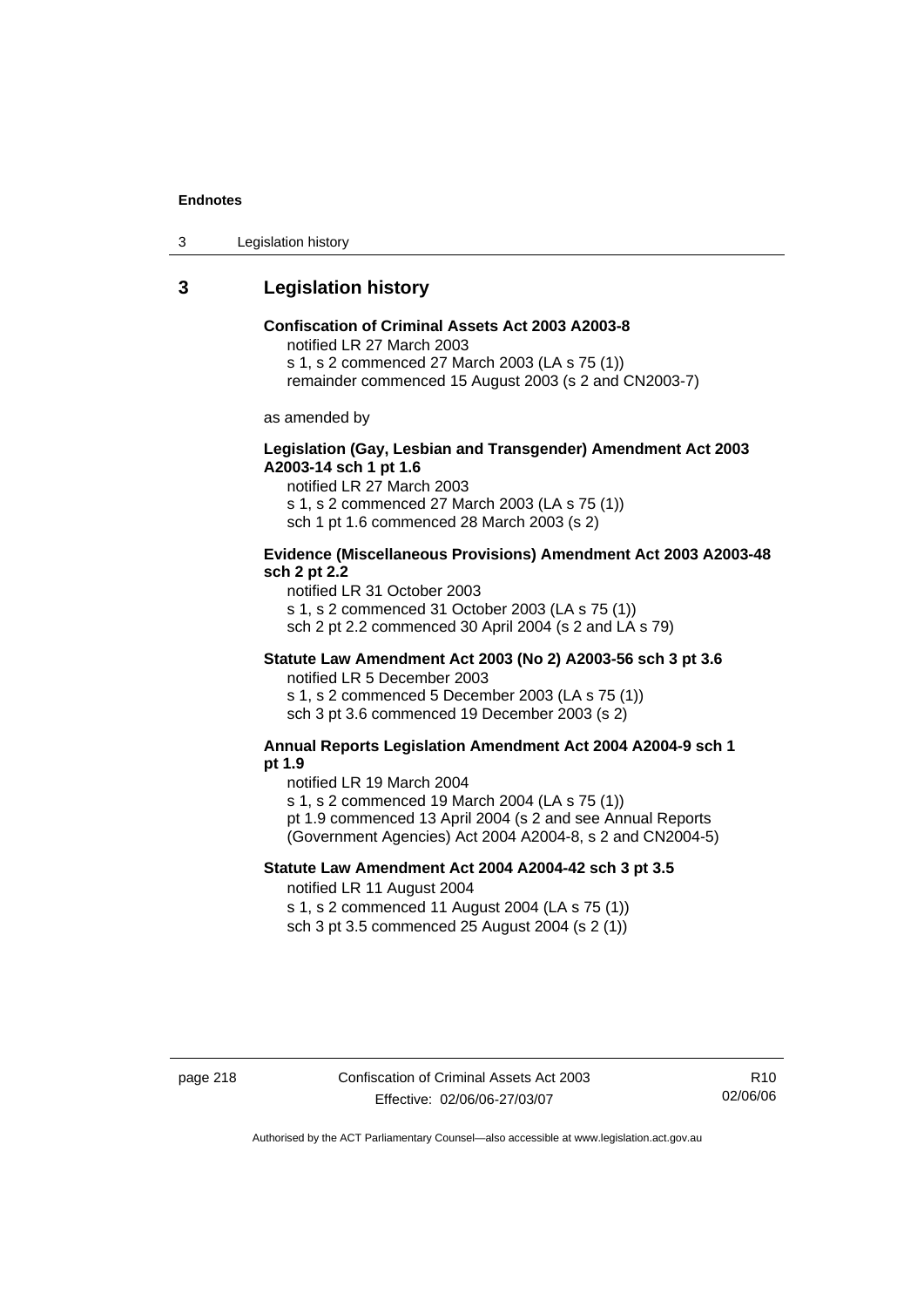## **Court Procedures (Consequential Amendments) Act 2004 A2004-60 sch 1 pt 1.12**

notified LR 2 September 2004

s 1, s 2 commenced 2 September 2004 (LA s 75 (1)) sch 1 pt 1.12 commenced 10 January 2005 (s 2 and see Court

Procedures Act 2004 A2004-59, s 2 and CN2004-29)

#### **Justice and Community Safety Legislation Amendment Act 2005 A2005-5 pt 5**

notified LR 23 February 2005 s 1, s 2 commenced 23 February 2005 (LA s 75 (1)) pt 5 commenced 24 February 2005 (s 2 (2))

#### **Justice and Community Safety Legislation Amendment Act 2005 (No 4) A2005-60 sch 1 pt 1.6**

notified LR 1 December 2005

s 1, s 2 taken to have commenced 23 November 2005 (LA s 75 (2)) sch 1 pt 1.6 commenced 22 December 2005 (s 2 (4))

### **Sentencing Legislation Amendment Act 2006 A2006-23 sch 1 pt 1.5**  notified LR 18 May 2006

s 1, s 2 commenced 18 May 2006 (LA s 75 (1)) sch 1 pt 1.5 commenced 2 June 2006 (s 2 (1) and see Crimes (Sentence Administration) Act 2005 A2005-59 s 2, Crimes (Sentencing) Act 2005 A2005-58, s 2 and LA s 79)

# **4 Amendment history**

**Commencement** 

s 2 om LA s 89 (4) **Key concepts** 

pt 3 hdg note ins A2005-5 s 13

**Meaning of** *convicted* **and** *quashed* s 15 am A2005-5 s 14; A2006-23 amdt 1.38

**When does someone** *abscond* s 16 am A2005-5 s 19

#### **When is someone** *cleared* **of an offence**  s 17 am A2005-5 s 19

**Meaning of** *restraining order*  s 19 am A2006-23 amdt 1.39

R10 02/06/06 Confiscation of Criminal Assets Act 2003 Effective: 02/06/06-27/03/07

page 219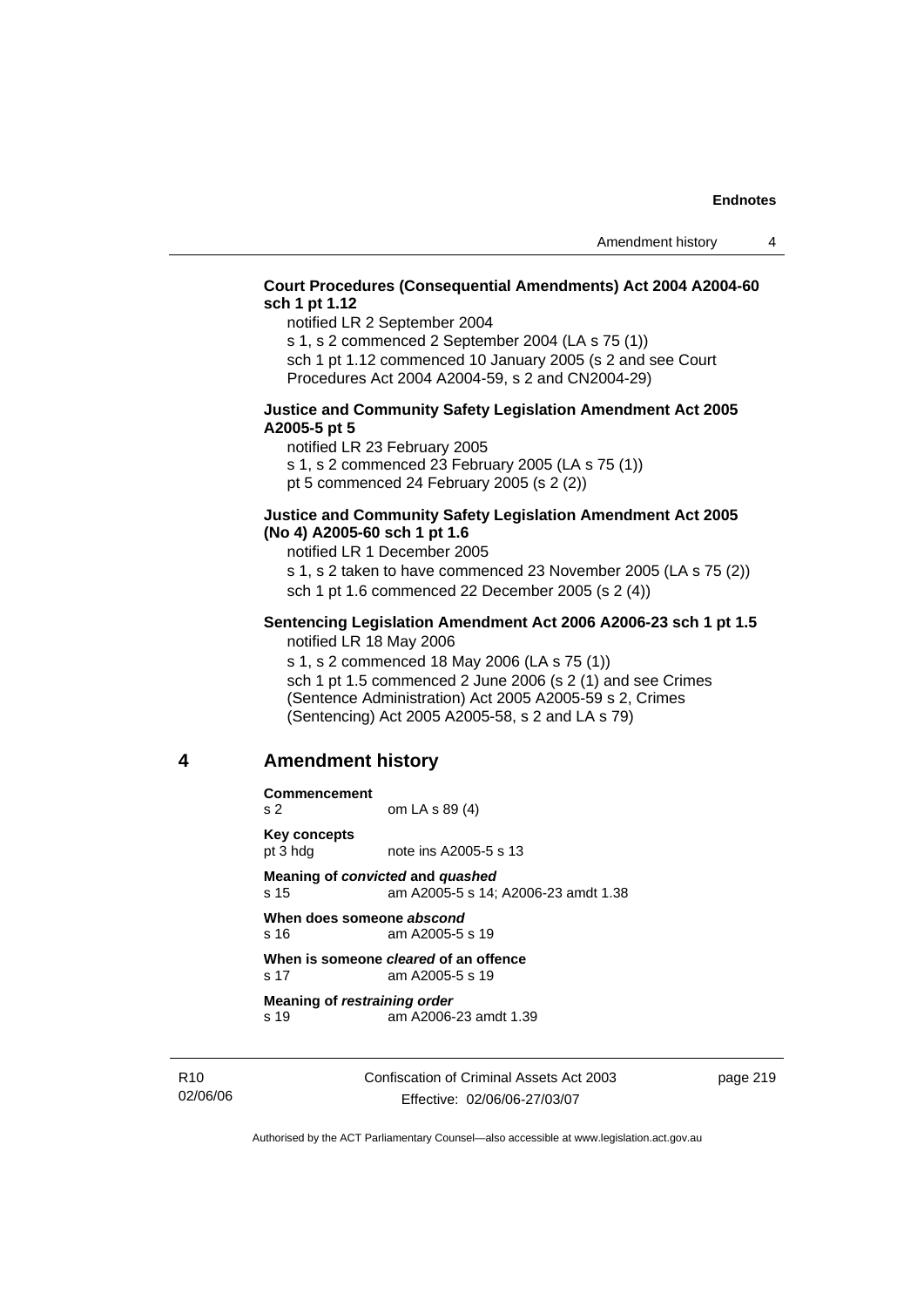4 Amendment history

| s 23                                       | am A2006-23 amdt 1.40                                                                                                                                            |
|--------------------------------------------|------------------------------------------------------------------------------------------------------------------------------------------------------------------|
| s 27                                       | Restraining orders-time for making certain applications<br>am A2005-5 s 15                                                                                       |
| s.29                                       | Restraining orders over other property-affidavit supporting application<br>am A2005-5 s 16, s 19                                                                 |
| s 31                                       | Restraining orders over other property-making<br>am A2005-5 s 19                                                                                                 |
| <b>Restraining orders-contents</b><br>s 33 | am A2006-23 amdt 1.41                                                                                                                                            |
| s 37                                       | Payment of living and business expenses from restrained property<br>def domestic partner om A2003-14 amdt 1.18<br>def domestic partnership om A2003-14 amdt 1.18 |
| s.39                                       | Additional orders about restraining orders and restrained property<br>am A2006-23 amdt 1.42                                                                      |
| s 47                                       | When restraining order ends-ordinary indictable offences<br>table renum R3 LA<br>am A2005-5 s 19                                                                 |
| s <sub>48</sub>                            | When restraining order ends-serious offences<br>table renum R3 LA<br>am A2005-5 s 19                                                                             |
| s 51 hdg                                   | Penalty orders-execution against restrained property<br>sub A2006-23 amdt 1.43                                                                                   |
| s 67                                       | Civil forfeiture orders-making<br>am A2005-5 s 19                                                                                                                |
| s 80                                       | Meaning of benefits derived by an offender<br>am A2003-56 amdt 3.127                                                                                             |
| s 85                                       | Penalty orders-commission of serious offences<br>am A2005-5 s 19                                                                                                 |
| \$86                                       | Penalty orders-amount of penalty<br>am A2006-23 amdt 1.44<br>(3) (d) note exp 2 June 2011 (see A2005-58 s 147 (2) (a))                                           |
| s 104                                      | Notice details to be included in public trustee's report<br>am A2004-9 amdt 1.12                                                                                 |
| <b>Conduct of examination</b>              |                                                                                                                                                                  |

page 220 Confiscation of Criminal Assets Act 2003 Effective: 02/06/06-27/03/07

R10 02/06/06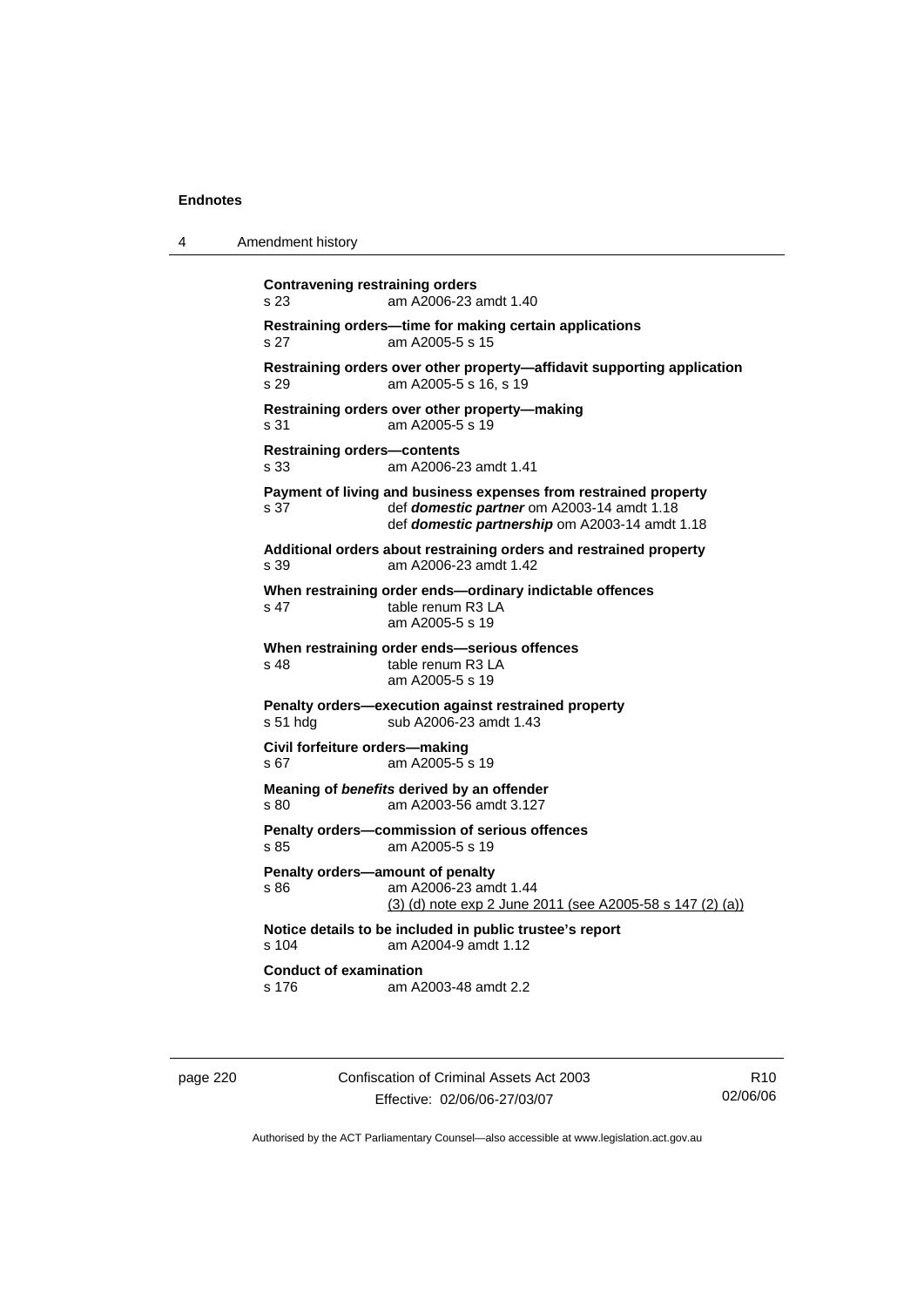| Amendment history |  |
|-------------------|--|
|-------------------|--|

**Search warrants—restrictions on personal searches**  s 211 am A2003-14 amdt 1.19, amdt 1.20; ss renum R1 LA (see A2003-8 amdt 1.21) **Copies of seized things to be provided**  s 222 am A2004-42 amdt 3.22 **Jurisdiction of Magistrates Court—confiscation proceedings**  s 239 am A2004-60 amdt 1.76, amdt 1.77 **Other confiscation proceedings—notice of applications etc**  s 244 am A2005-60 amdt 1.14 **Applications for another confiscation proceeding in relation to same offence**  s 245 am A2005-60 amdt 1.15 **Consequential and transitional matters**  pt 16 hdg exp 15 August 2005 (s 269) **Repeal of Proceeds of Crime legislation**  s 261 om LA s 89 (3) **Orders under repealed Act**  s 262 exp 15 August 2005 (s 269) **Proceedings for offences committed before the commencement of this Act**  s 263 exp 15 August 2005 (s 269) **Use of information etc obtained under repealed Act**  exp 15 August 2005 (s 269) **Confiscated assets trust fund**  s 265 exp 15 August 2005 (s 269) **Transitional regulations**  s 266 exp 15 August 2005 (s 269) **Modification of pt 16's operation**  s 267 exp 15 August 2005 (s 269) **Amendments of other legislation—sch 1**  s 268 om LA s 89 (3) **Expiry of pt 16**  s 269 exp 15 August 2005 (s 269) **Amendments of other legislation**  sch 1 om LA s 89 (3) **Dictionary**  dict am A2003-14 amdt 1.22; A2005-5 s 17 def *present* om A2005-5 s 18

R10 02/06/06 Confiscation of Criminal Assets Act 2003 Effective: 02/06/06-27/03/07

page 221